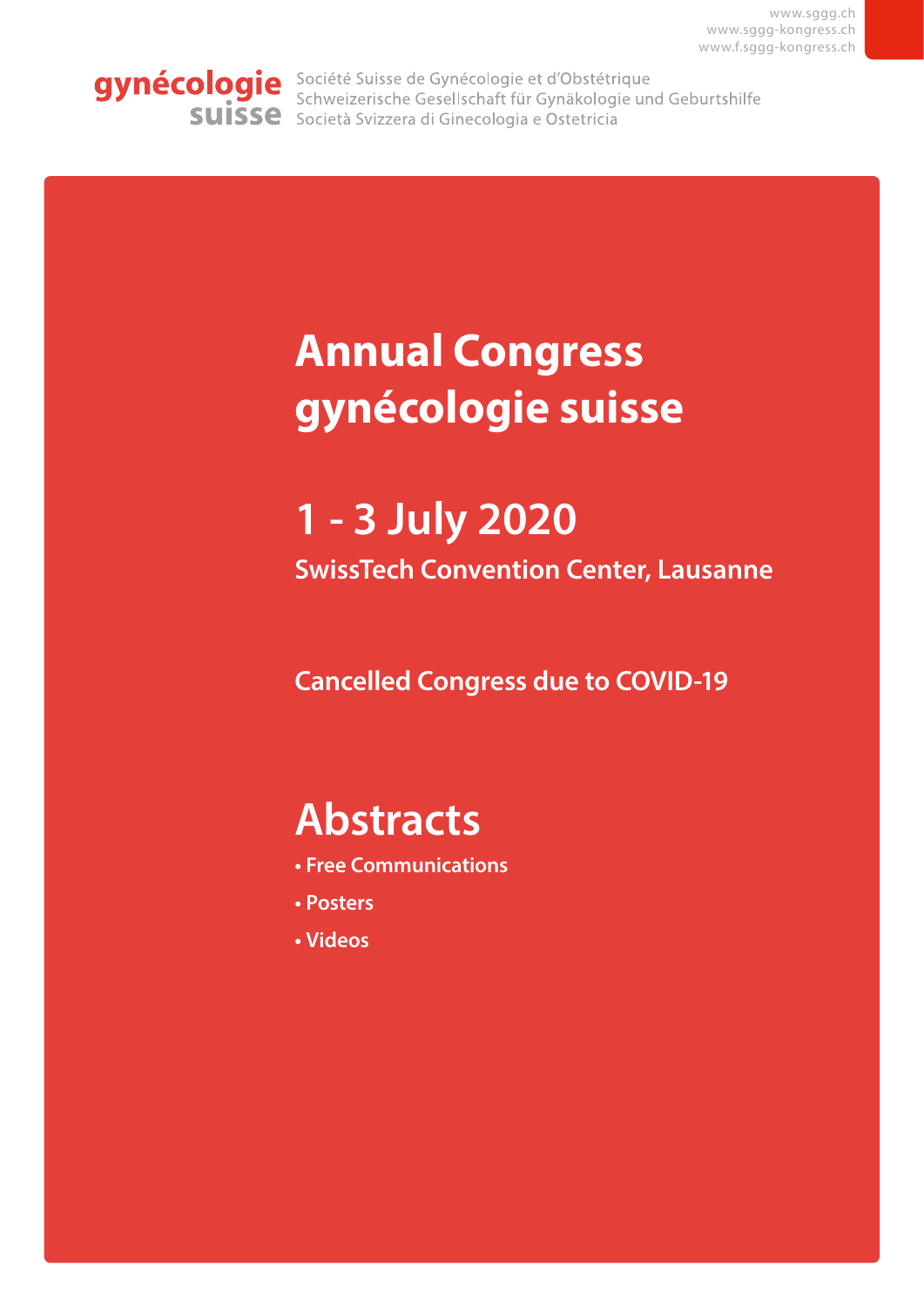# <span id="page-1-0"></span>**Authors**

FM = Free Communications  $PI - P III = Poster Presentation and Exhibition$ P = Poster Exhibition V = Video Presentation

Subject to change

### **Index**

### **A** Abt S. . [P-III/38](#page-60-0) Agliati L. . [FM-II/23](#page-25-0) Aichner S. . . . . . . . . . . . . . . . . . . . . . . . . . . . . . . . . . . . [P/181](#page-156-0) Aliu N. . . . . . . . . . . . . . . . . . . . . . . . . . . . . . . . . . . . [FM-III/31](#page-28-0) Alsop K. . . . . . . . . . . . . . . . . . . . . . . . . . . . . . . . . . . . [FM-I/12](#page-19-0) Amato G. . [P/173](#page-148-0) Amstad Bencaiova G. . . . . . . . . . . . . . . . . . . . . . . . [P-II/25,](#page-47-0) [P/153](#page-128-0) Amylidi-Mohr S. . [FM-III/30,](#page-27-0) [FM-III/31](#page-28-0), [P-II/20](#page-42-0), [P-III/34](#page-56-0), [P-III/35,](#page-57-0) [P-III/36,](#page-58-0) [P/136,](#page-111-0) [P/176](#page-151-0) Angehrn E. . [FM-III/34](#page-31-0) Arbet-Engels C. . [FM-III/32](#page-29-0) Ardabili S. . . . . . . . . . . . . . . . . . . . . . . . . . . . . . . . . . . . [P/131](#page-106-0) Ardueser D. . . . . . . . . . . . . . . . . . . . . . . . . . . . . . . . . . . [P/110](#page-85-0) Arioglu S. . [P/129](#page-104-0) Arlettaz R. . [P-III/30](#page-51-0) Augugliaro V. . . . . . . . . . . . . . . . . . . . . . . . . . . . . . . . . [P-III/36](#page-58-0) Aurbach K. . [P/119](#page-94-0) **B** Barnea E.R. . [P-II/27](#page-49-0) Bartholdi D. . [FM-III/31](#page-28-0) Baud D. . . . . . . . . . . . . . . . . . [FM-III/32](#page-29-0), [P-III/36](#page-58-0), [P/132,](#page-107-0) [P/136,](#page-111-0) [P/176](#page-151-0) Bauer F. . [FM-III/32](#page-29-0) Baumann H. . . [P/109,](#page-84-0) [P/115](#page-90-0) Beach J. . . [FM-I/12](#page-19-0)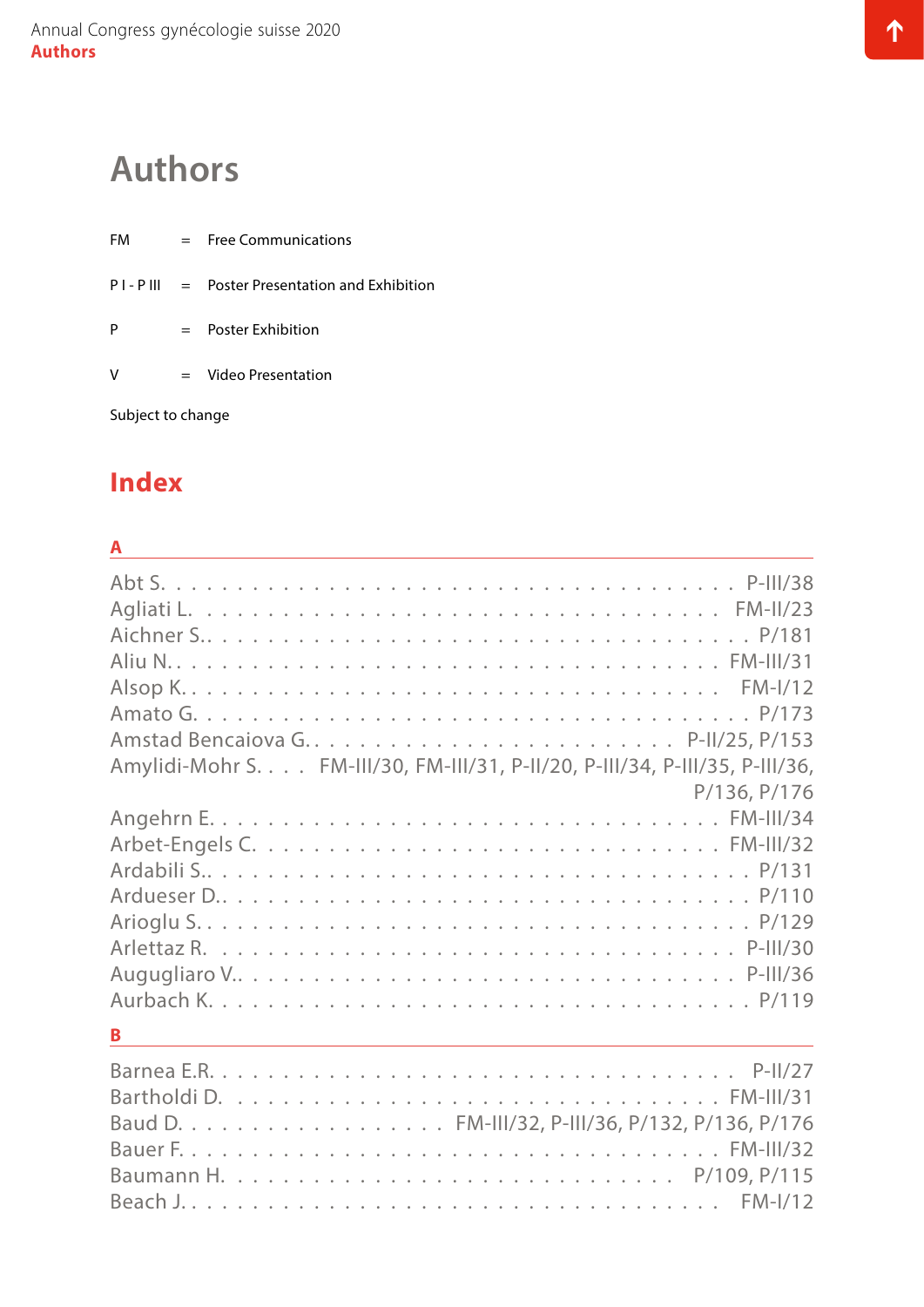| Bitterlich N FM-II/21, P-I/10                      |  |  |  |  |  |  |  |  |  |  |  |  |  |  |  |
|----------------------------------------------------|--|--|--|--|--|--|--|--|--|--|--|--|--|--|--|
|                                                    |  |  |  |  |  |  |  |  |  |  |  |  |  |  |  |
|                                                    |  |  |  |  |  |  |  |  |  |  |  |  |  |  |  |
| Bolla D. FM-III/34, P-II/23, P-II/24, P/135, P/138 |  |  |  |  |  |  |  |  |  |  |  |  |  |  |  |
|                                                    |  |  |  |  |  |  |  |  |  |  |  |  |  |  |  |
|                                                    |  |  |  |  |  |  |  |  |  |  |  |  |  |  |  |
|                                                    |  |  |  |  |  |  |  |  |  |  |  |  |  |  |  |
|                                                    |  |  |  |  |  |  |  |  |  |  |  |  |  |  |  |
|                                                    |  |  |  |  |  |  |  |  |  |  |  |  |  |  |  |
|                                                    |  |  |  |  |  |  |  |  |  |  |  |  |  |  |  |
|                                                    |  |  |  |  |  |  |  |  |  |  |  |  |  |  |  |
|                                                    |  |  |  |  |  |  |  |  |  |  |  |  |  |  |  |
|                                                    |  |  |  |  |  |  |  |  |  |  |  |  |  |  |  |
|                                                    |  |  |  |  |  |  |  |  |  |  |  |  |  |  |  |
|                                                    |  |  |  |  |  |  |  |  |  |  |  |  |  |  |  |
|                                                    |  |  |  |  |  |  |  |  |  |  |  |  |  |  |  |
|                                                    |  |  |  |  |  |  |  |  |  |  |  |  |  |  |  |
|                                                    |  |  |  |  |  |  |  |  |  |  |  |  |  |  |  |
|                                                    |  |  |  |  |  |  |  |  |  |  |  |  |  |  |  |
|                                                    |  |  |  |  |  |  |  |  |  |  |  |  |  |  |  |
|                                                    |  |  |  |  |  |  |  |  |  |  |  |  |  |  |  |
|                                                    |  |  |  |  |  |  |  |  |  |  |  |  |  |  |  |
|                                                    |  |  |  |  |  |  |  |  |  |  |  |  |  |  |  |
|                                                    |  |  |  |  |  |  |  |  |  |  |  |  |  |  |  |
|                                                    |  |  |  |  |  |  |  |  |  |  |  |  |  |  |  |
|                                                    |  |  |  |  |  |  |  |  |  |  |  |  |  |  |  |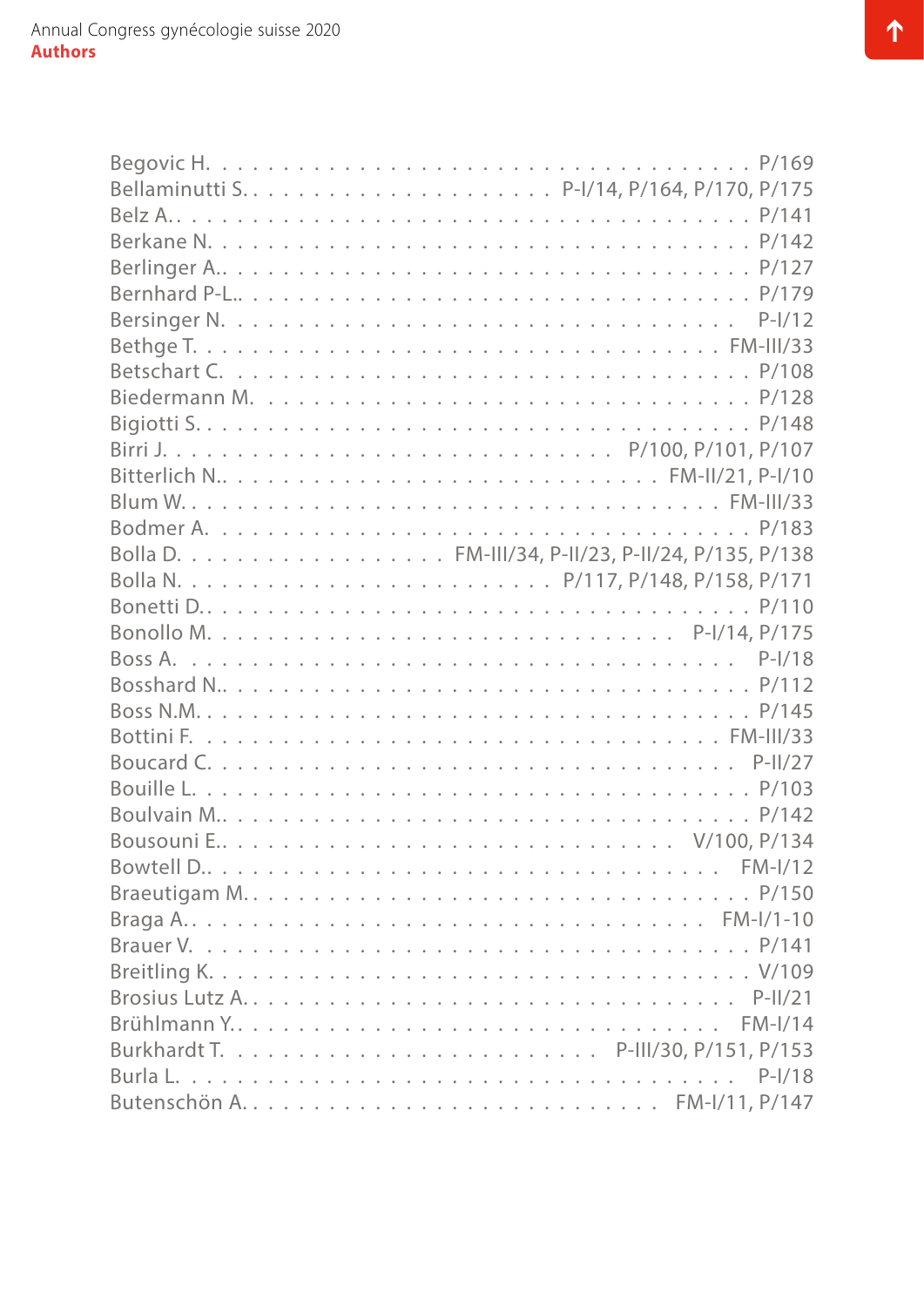| C                   |
|---------------------|
|                     |
|                     |
|                     |
|                     |
|                     |
|                     |
|                     |
|                     |
|                     |
|                     |
|                     |
|                     |
|                     |
|                     |
| $P-I/11$            |
| D                   |
|                     |
|                     |
|                     |
|                     |
|                     |
|                     |
|                     |
|                     |
| $P-11/27$           |
|                     |
|                     |
|                     |
|                     |
|                     |
|                     |
| Drusenbaum A-MP/139 |
|                     |
|                     |
|                     |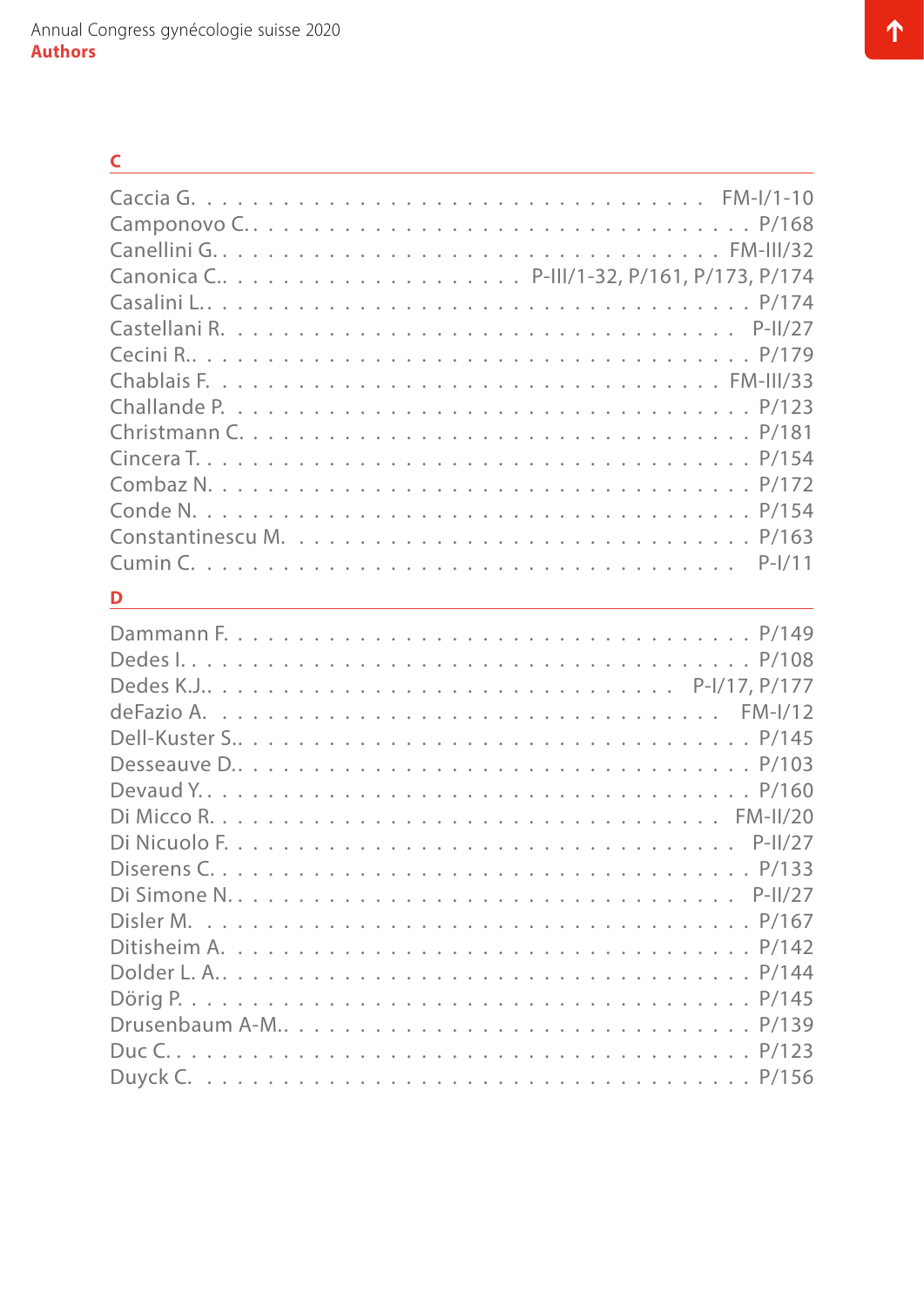| Е                                                    |
|------------------------------------------------------|
|                                                      |
|                                                      |
|                                                      |
|                                                      |
|                                                      |
|                                                      |
|                                                      |
|                                                      |
|                                                      |
| $P-I/11$                                             |
| F                                                    |
|                                                      |
|                                                      |
|                                                      |
|                                                      |
|                                                      |
|                                                      |
|                                                      |
|                                                      |
|                                                      |
|                                                      |
| Filippi V. FM-III/34, P-II/23, P-II/24, P/135, P/138 |
|                                                      |
| $P-I/18$                                             |
| Fischerova D<br>P/165                                |
|                                                      |
|                                                      |
|                                                      |
|                                                      |
|                                                      |
|                                                      |
|                                                      |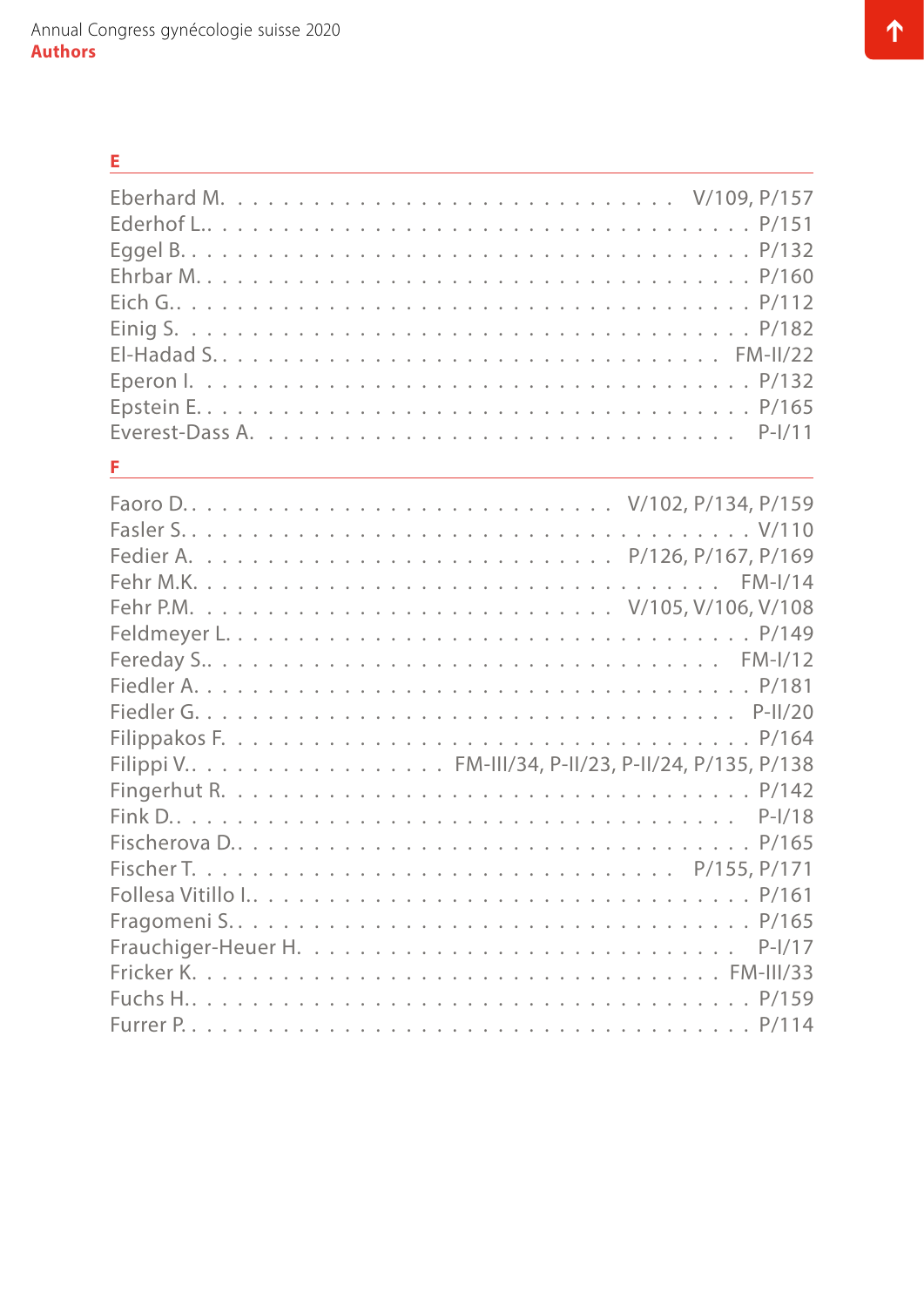| G                                                |
|--------------------------------------------------|
|                                                  |
|                                                  |
|                                                  |
|                                                  |
| Gasparri M.L. FM-I/13, FM-II/20, FM-II/23, P/138 |
|                                                  |
|                                                  |
|                                                  |
|                                                  |
|                                                  |
|                                                  |
|                                                  |
|                                                  |
|                                                  |
|                                                  |
|                                                  |
|                                                  |
|                                                  |
|                                                  |
|                                                  |
|                                                  |
|                                                  |
|                                                  |
|                                                  |
|                                                  |
|                                                  |
|                                                  |
|                                                  |
| н                                                |
|                                                  |
|                                                  |
|                                                  |
|                                                  |
|                                                  |
|                                                  |
|                                                  |

Häuselmann H-J. . [FM-II/24](#page-26-0) Hecht C. . . . . . . . . . . . . . . . . . . . . . . . . . . . . . . . . [V/107,](#page-69-0) [P/176](#page-151-0)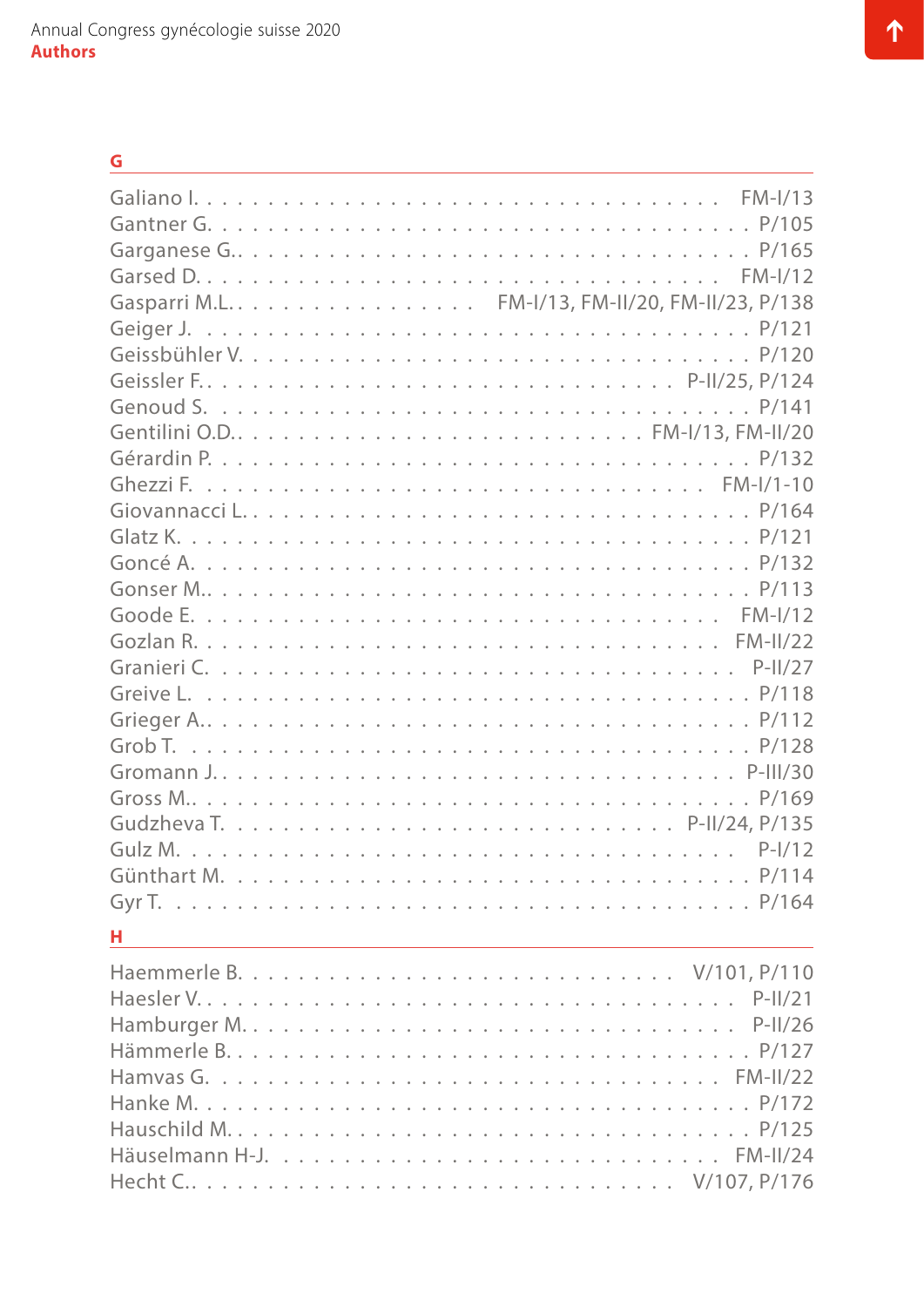| Heinzelmann-Schwarz V FM-I/11, P-I/11, P/121, P/122, P/124, P/126, |
|--------------------------------------------------------------------|
| P/130, P/140, P/145, P/147, P/152, P/165, P/167, P/169, P/182      |
|                                                                    |
|                                                                    |
|                                                                    |
|                                                                    |
|                                                                    |
|                                                                    |
|                                                                    |
|                                                                    |
|                                                                    |
|                                                                    |
|                                                                    |
|                                                                    |
|                                                                    |
|                                                                    |
|                                                                    |
|                                                                    |
| Imboden S. P-I/12, P-I/13, V/103, P/128, P/168, P/180              |
|                                                                    |
|                                                                    |
|                                                                    |
|                                                                    |
|                                                                    |
|                                                                    |
|                                                                    |
|                                                                    |
|                                                                    |
|                                                                    |
|                                                                    |
|                                                                    |
|                                                                    |
|                                                                    |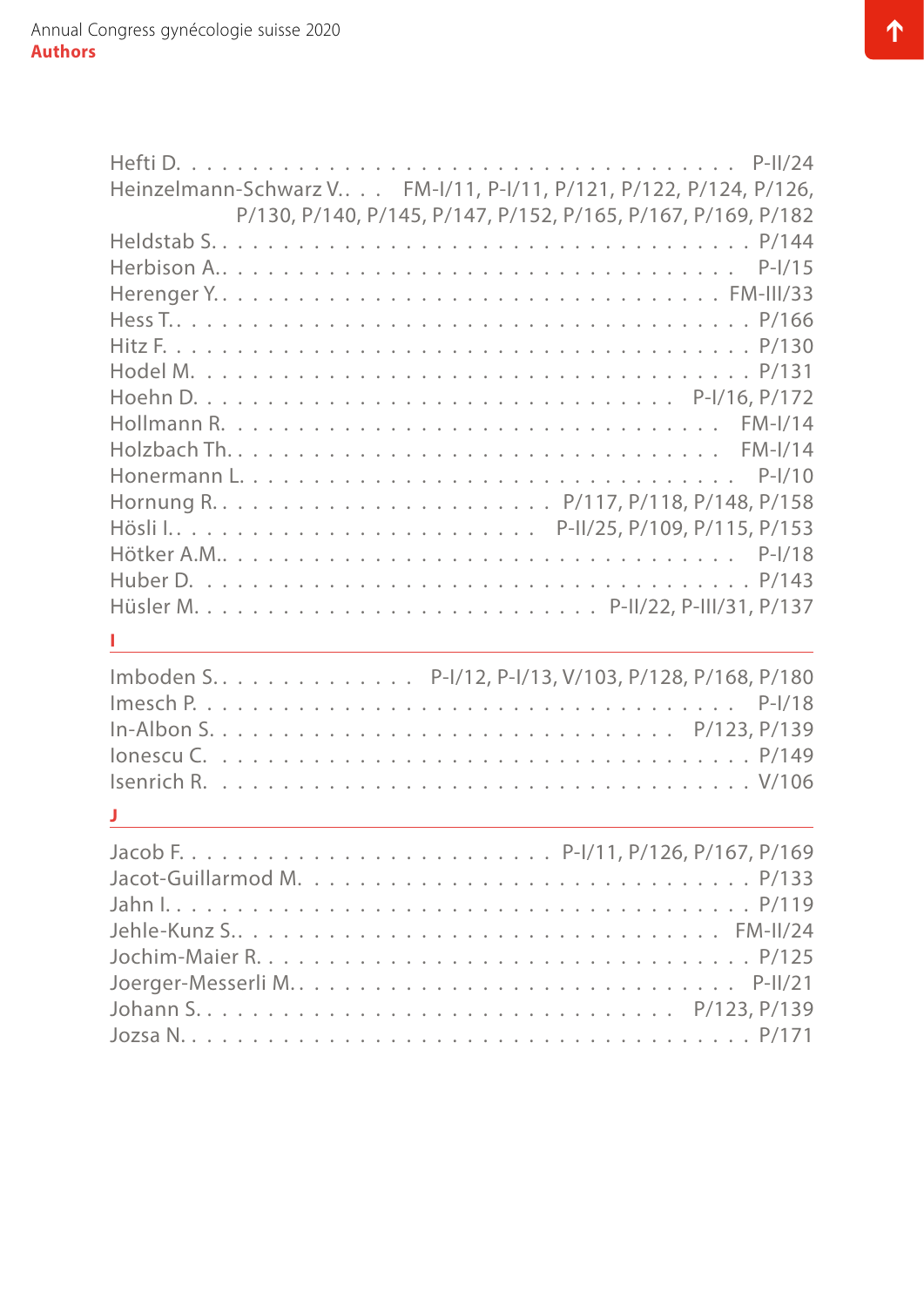| K |
|---|
|   |
|   |
|   |
|   |
|   |
|   |
|   |
|   |
|   |
|   |
|   |
|   |
|   |
|   |
|   |
|   |
|   |
|   |
|   |
|   |
|   |
|   |
|   |
|   |
|   |
|   |
|   |
|   |
|   |
|   |
|   |
|   |
|   |
|   |
|   |
|   |

Leeners B. . . . . . . . . . . . . . . . . . . . . . . . . . . . . . [FM-II/22](#page-24-0), [P-I/15](#page-38-0) Leo C. . . [FM-I/14](#page-21-0)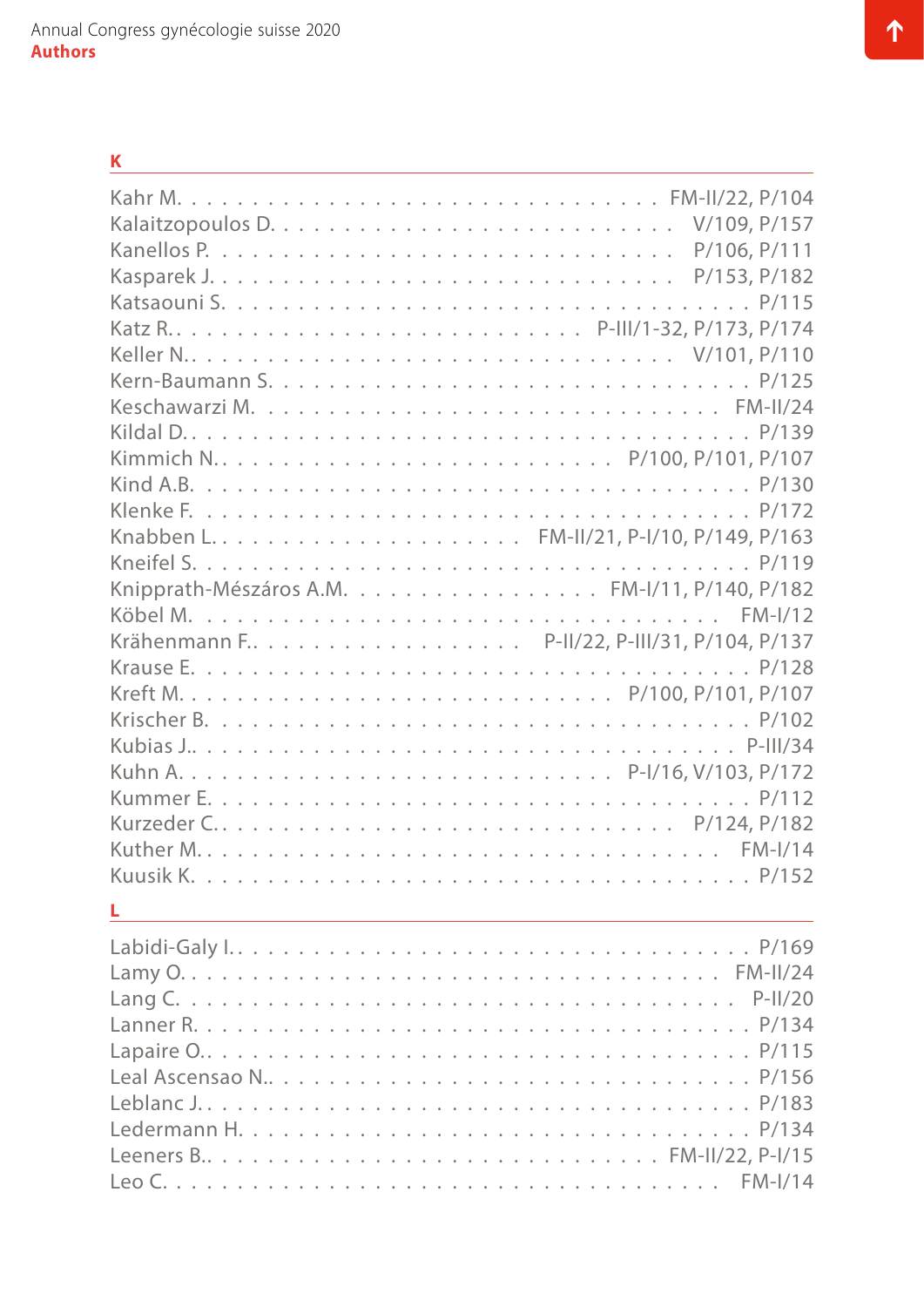| Liddelow SAP-II/21                                                        |  |
|---------------------------------------------------------------------------|--|
|                                                                           |  |
|                                                                           |  |
|                                                                           |  |
|                                                                           |  |
|                                                                           |  |
|                                                                           |  |
| M                                                                         |  |
|                                                                           |  |
|                                                                           |  |
|                                                                           |  |
|                                                                           |  |
|                                                                           |  |
|                                                                           |  |
| Manegold-Brauer G. FM-I/11, P-III/30, P/109, P/130, P/147, P/165          |  |
|                                                                           |  |
|                                                                           |  |
|                                                                           |  |
|                                                                           |  |
|                                                                           |  |
|                                                                           |  |
|                                                                           |  |
|                                                                           |  |
|                                                                           |  |
|                                                                           |  |
|                                                                           |  |
|                                                                           |  |
|                                                                           |  |
|                                                                           |  |
|                                                                           |  |
|                                                                           |  |
|                                                                           |  |
| Meuli MP-III/31, P/104, P/137                                             |  |
|                                                                           |  |
|                                                                           |  |
|                                                                           |  |
|                                                                           |  |
|                                                                           |  |
|                                                                           |  |
| Montavon C. P/121, P/122, P/124, P/126, P/140, P/145, P/152, P/169, P/182 |  |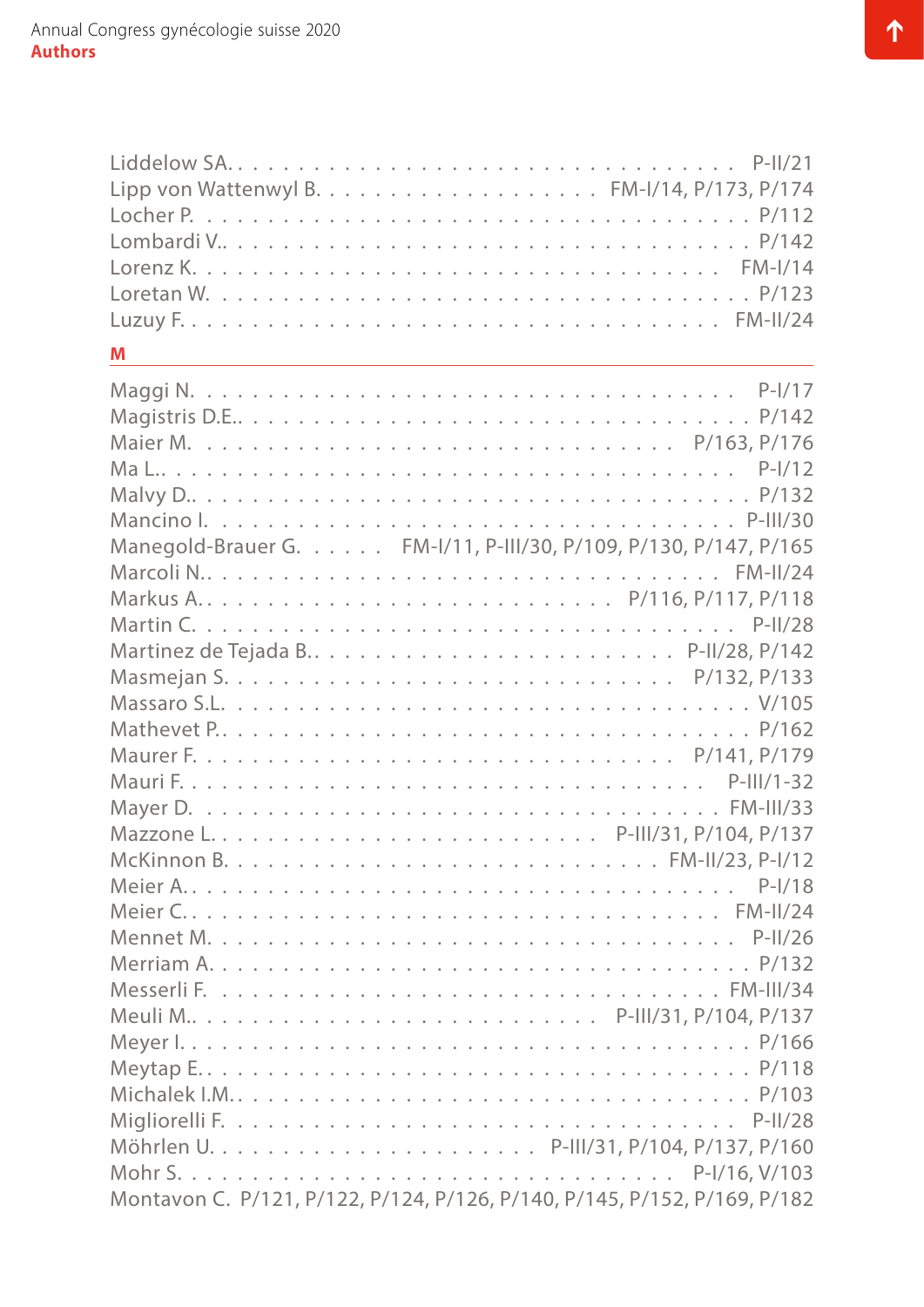| Moser-Schaub EP/179                                                             |
|---------------------------------------------------------------------------------|
|                                                                                 |
| Mosimann B. FM-III/30, FM-III/31, P-II/20, P-III/34, P-III/35, P-III/36, V/111, |
| P/136, P/176                                                                    |
| Mueller M.D. FM-I/13, FM-II/20, FM-II/23, P-I/12, P-I/13, P-I/16, P-II/27,      |
| V/103, V/107, P/128, P/149, P/163, P/168, P/172, P/180                          |
|                                                                                 |
|                                                                                 |
|                                                                                 |
|                                                                                 |
| N                                                                               |
|                                                                                 |
|                                                                                 |
|                                                                                 |
| Neugebauer CP/127                                                               |
|                                                                                 |
|                                                                                 |
|                                                                                 |
|                                                                                 |
|                                                                                 |
| $\overline{\textbf{O}}$                                                         |
| Ochsenbein-Kölble N. P-II/22, P-III/31, P/104, P/113, P/137, P/160              |
| P                                                                               |
|                                                                                 |
|                                                                                 |
|                                                                                 |
| Papadia A. FM-I/13, FM-II/20, P-I/14, P-III/33, P/138, P/164, P/170, P/175,     |
| P/178, P/184                                                                    |
|                                                                                 |
|                                                                                 |
|                                                                                 |
|                                                                                 |
|                                                                                 |
|                                                                                 |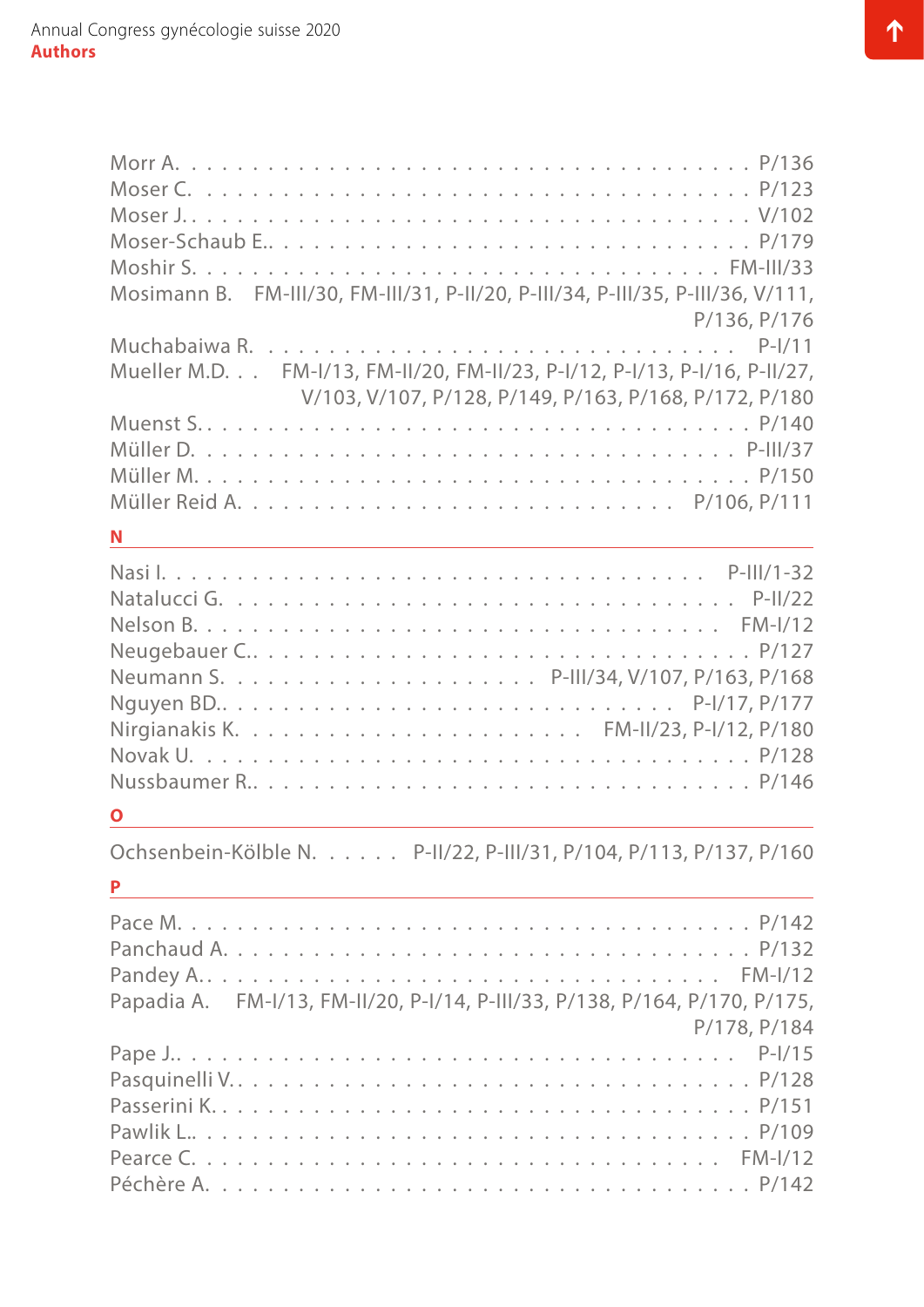|   | Popelka J V/110, P/129                                                          |  |
|---|---------------------------------------------------------------------------------|--|
|   |                                                                                 |  |
|   |                                                                                 |  |
|   | Prevost CV/102, V/104, P/159                                                    |  |
| Q |                                                                                 |  |
|   | Quack Lötscher KP-III/38                                                        |  |
|   |                                                                                 |  |
| R | <u> 1989 - Johann Stoff, amerikansk politiker (d. 1989)</u>                     |  |
|   |                                                                                 |  |
|   | Raio L FM-III/30, FM-III/31, FM-III/34, P-II/20, P-II/23, P-II/24, P-III/34, P- |  |
|   |                                                                                 |  |
|   | III/35, P-III/36, V/107, V/111, P/136, P/138, P/176                             |  |
|   |                                                                                 |  |
|   |                                                                                 |  |
|   |                                                                                 |  |
|   |                                                                                 |  |
|   |                                                                                 |  |
|   |                                                                                 |  |
|   | Rechsteiner MP/177                                                              |  |
|   |                                                                                 |  |
|   |                                                                                 |  |
|   |                                                                                 |  |
|   |                                                                                 |  |
|   |                                                                                 |  |
|   |                                                                                 |  |
|   |                                                                                 |  |
|   |                                                                                 |  |
|   |                                                                                 |  |
|   |                                                                                 |  |
|   |                                                                                 |  |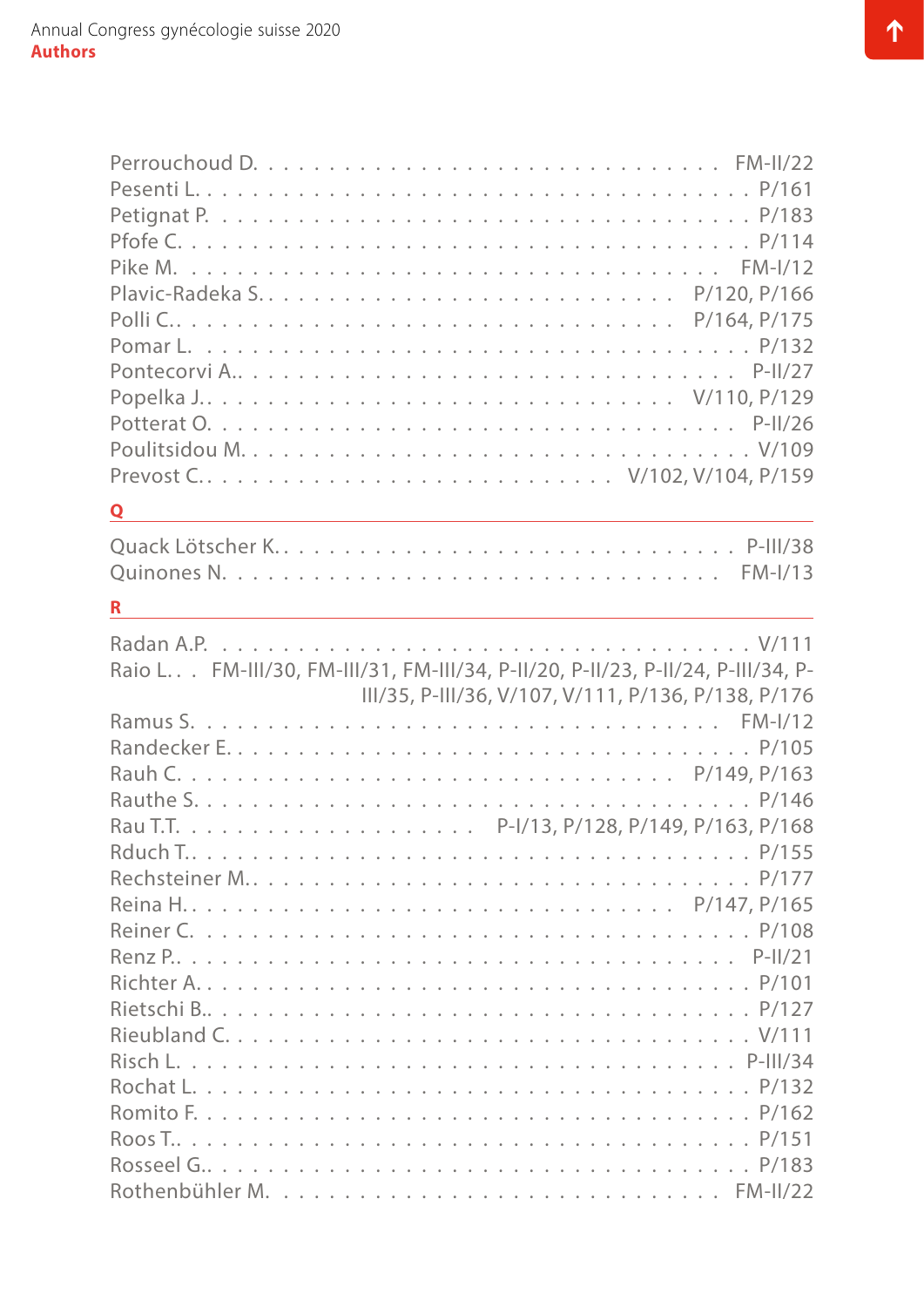| S.                                                                                                      |  |
|---------------------------------------------------------------------------------------------------------|--|
|                                                                                                         |  |
|                                                                                                         |  |
| Salvatore S FM-I/1-10                                                                                   |  |
|                                                                                                         |  |
|                                                                                                         |  |
|                                                                                                         |  |
| Sarlos D. V/100, V/102, V/104, P/134, P/144, P/159                                                      |  |
|                                                                                                         |  |
|                                                                                                         |  |
|                                                                                                         |  |
|                                                                                                         |  |
|                                                                                                         |  |
|                                                                                                         |  |
|                                                                                                         |  |
|                                                                                                         |  |
|                                                                                                         |  |
|                                                                                                         |  |
|                                                                                                         |  |
|                                                                                                         |  |
|                                                                                                         |  |
|                                                                                                         |  |
| Schoetzau A P/109, P/122, P/124, P/126, P/130                                                           |  |
|                                                                                                         |  |
|                                                                                                         |  |
|                                                                                                         |  |
| Schwab F.D. $\dots \dots \dots \dots \dots \dots \dots \dots \dots \dots \dots \dots \dots \dots$ P/124 |  |
|                                                                                                         |  |
|                                                                                                         |  |
|                                                                                                         |  |
|                                                                                                         |  |
|                                                                                                         |  |
|                                                                                                         |  |
|                                                                                                         |  |
|                                                                                                         |  |
|                                                                                                         |  |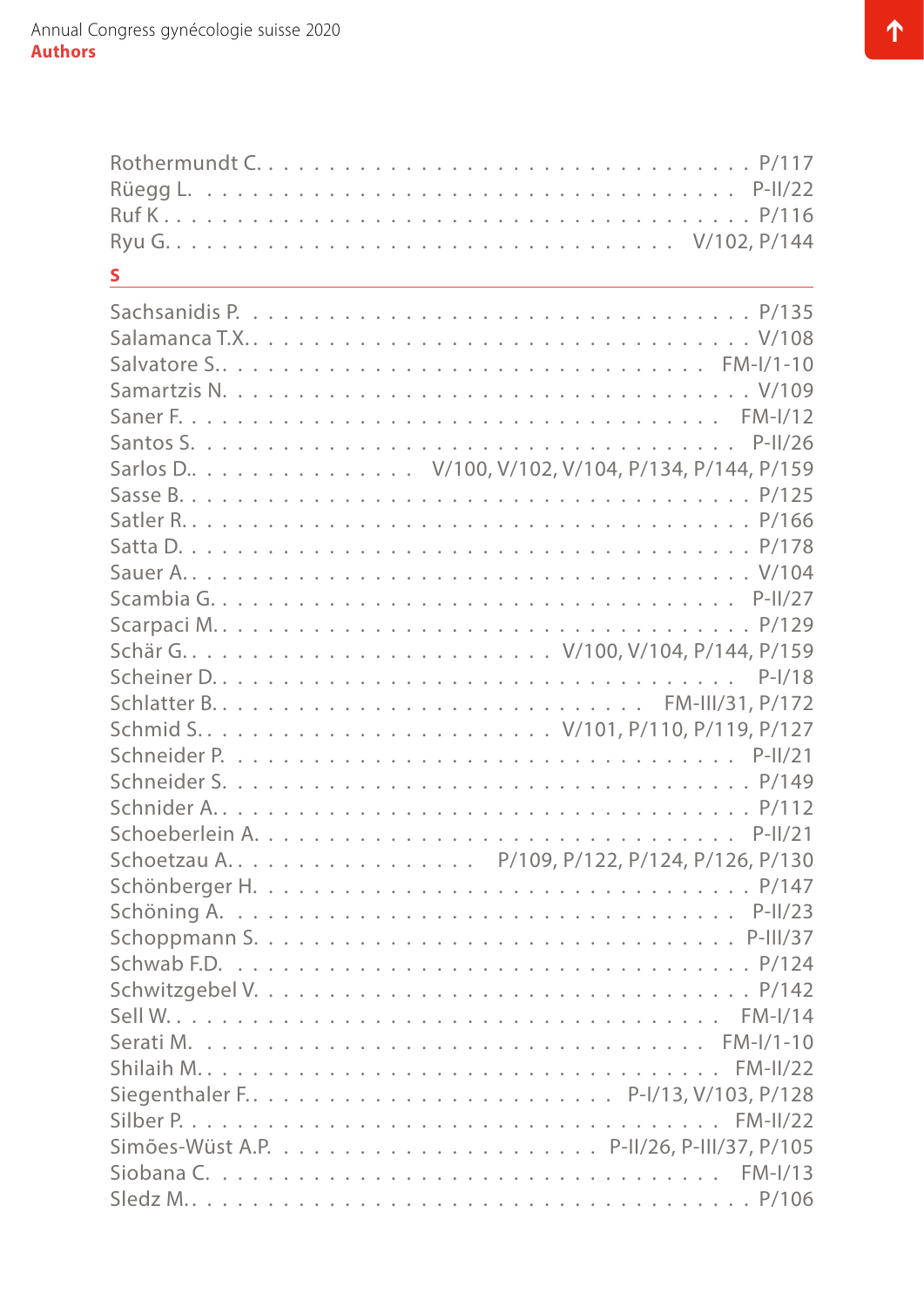| Surbek D. . FM-III/30, FM-III/31, P-II/20, P-II/21, P-II/27, P-III/34, P-III/35, P- |
|-------------------------------------------------------------------------------------|
| III/36, V/111, P/136, P/176                                                         |
|                                                                                     |
| т                                                                                   |
|                                                                                     |
|                                                                                     |
|                                                                                     |
|                                                                                     |
|                                                                                     |
|                                                                                     |
|                                                                                     |
|                                                                                     |
|                                                                                     |
|                                                                                     |
|                                                                                     |
|                                                                                     |
|                                                                                     |
|                                                                                     |
|                                                                                     |
|                                                                                     |
|                                                                                     |
|                                                                                     |
|                                                                                     |
| Tschudi R FM-III/34, P-II/23, P-II/24, P/138                                        |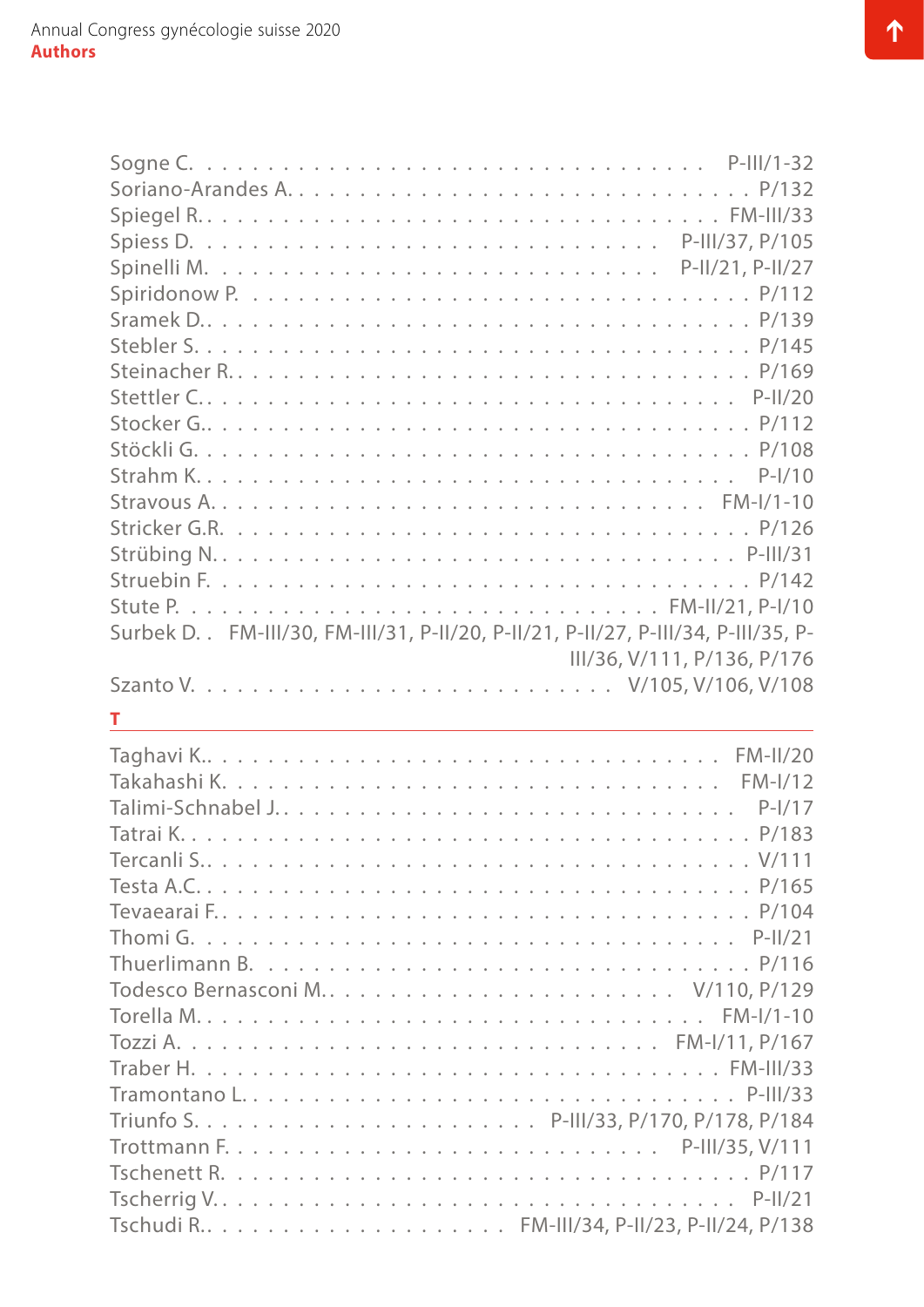#### **U**

| $\overline{\mathsf{V}}$ |  |  |  |  |  |  |  |  |  |  |  |  |          |  |
|-------------------------|--|--|--|--|--|--|--|--|--|--|--|--|----------|--|
|                         |  |  |  |  |  |  |  |  |  |  |  |  |          |  |
| W                       |  |  |  |  |  |  |  |  |  |  |  |  |          |  |
|                         |  |  |  |  |  |  |  |  |  |  |  |  | $P-I/10$ |  |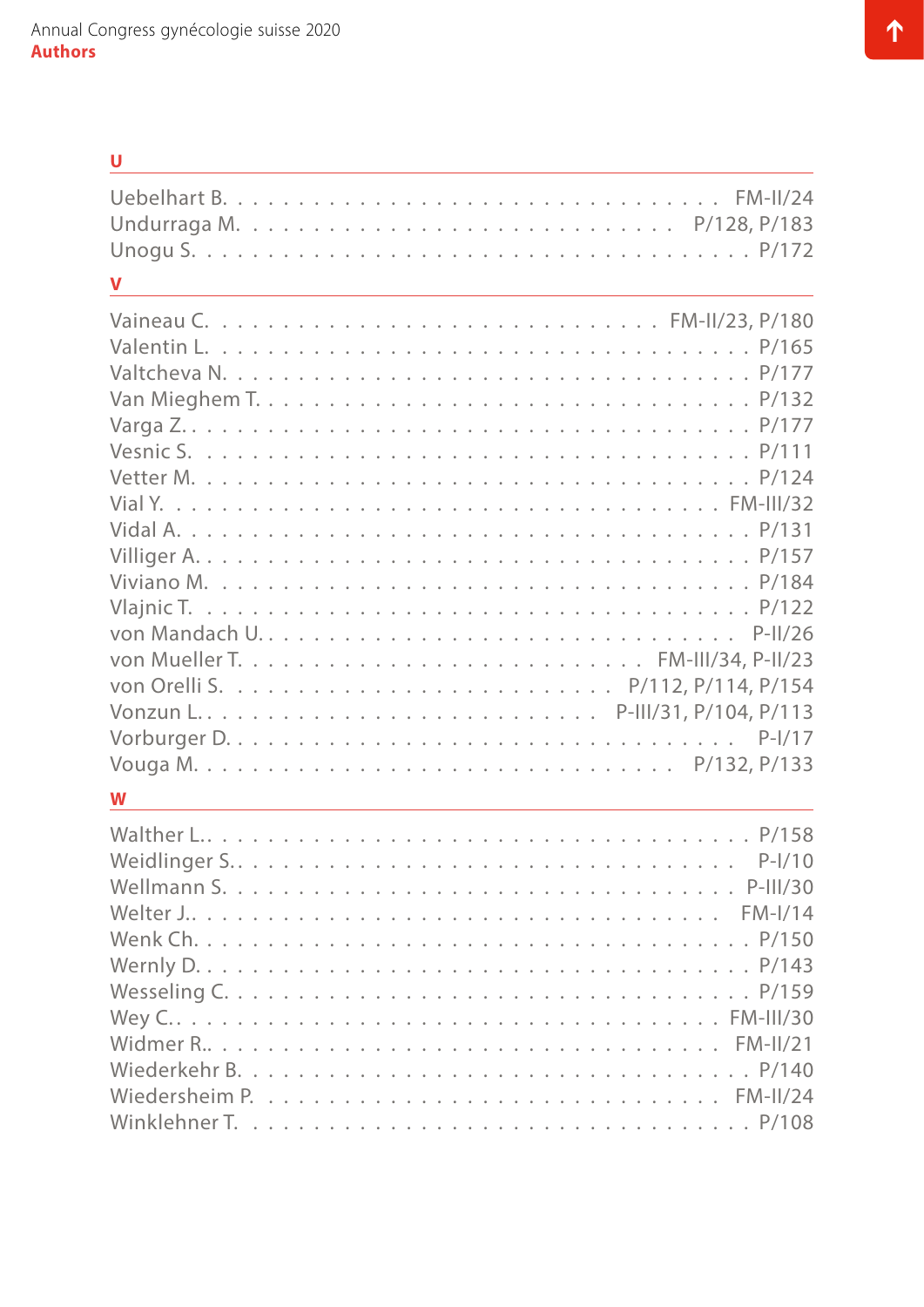| $\mathbf{Z}$ and $\mathbf{Z}$                                                  |
|--------------------------------------------------------------------------------|
|                                                                                |
|                                                                                |
|                                                                                |
|                                                                                |
| Zimmermann R. . P-II/22, P-III/30, P-III/31, P-III/37, P-III/38, P/100, P/101, |
| P/104, P/107, P/113, P/137, P/160                                              |
|                                                                                |
|                                                                                |
|                                                                                |
|                                                                                |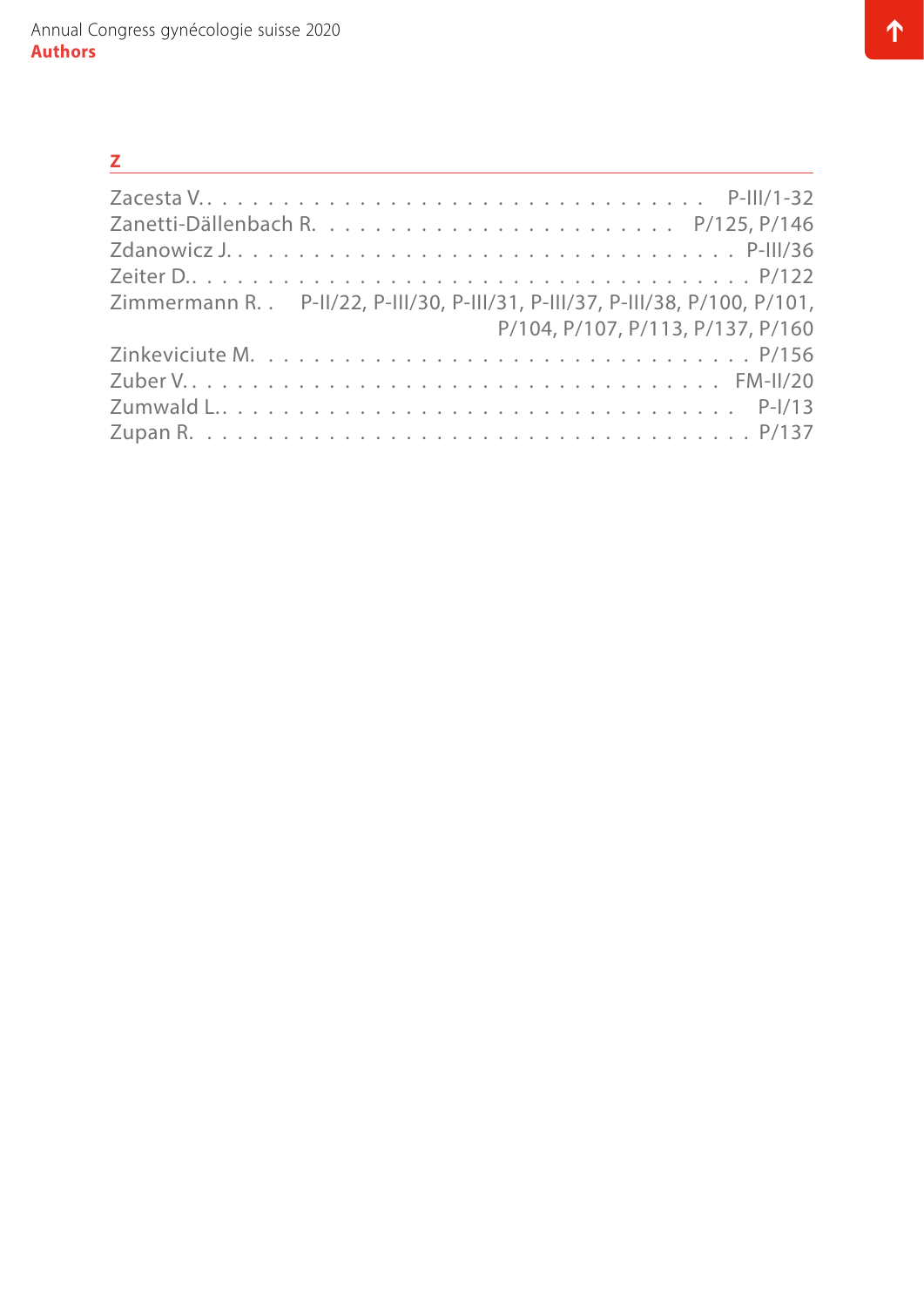# **Free Communications**

**FM = Free Communications**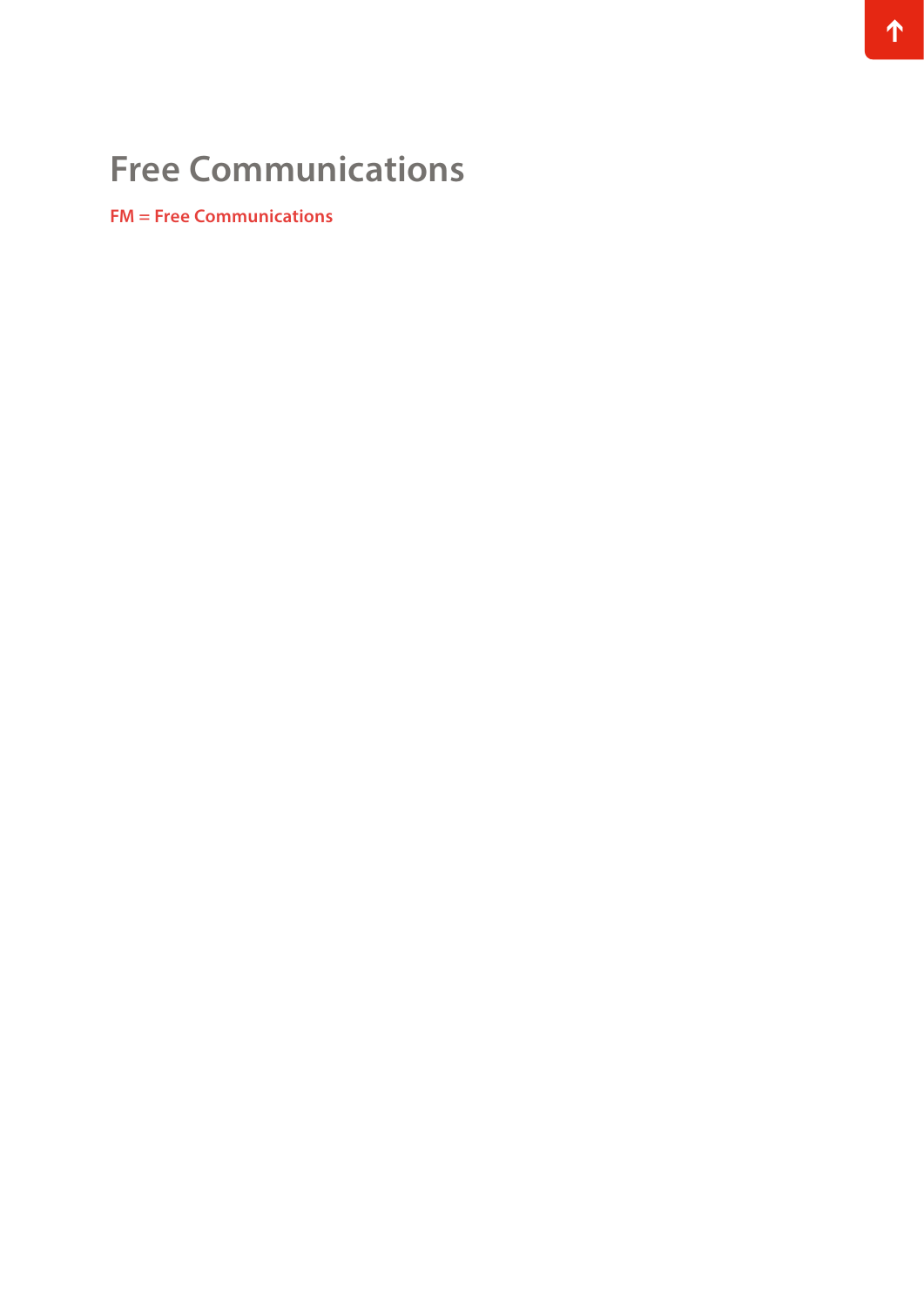#### <span id="page-16-0"></span>**FM I/ 10**

### **TVT-O FOR TREATMENT OF PURE URODYNAMIC STRESS URINARY INCONTINENCE: EFFICACY AND ADVERSE EFFECTS AT 13-YEARS FOLLOW-UP**

**Author:** 1) Caccia G., 2) Serati M., 3) Torella M., 2) Ghezzi F., 4) Salvatore S., 5) Stravous A., 1) Braga A.

**Clinic:** 1) Obstetrics and Gynecology, EOC-Beata Vergine Hospital Mendrisio,

2) Obstetrics and Gynecology, Del Ponte Hospital, University of Insubria, Varese, Italy,

3) Obstetrics and Gynecology, Second Faculty, Naples, Italy, 4) Obstetrics and Gynecology Unit, Vita-Salute University and IRCCS San Raffaele Hospital, Milan, Italy, 5) First Department of Obstetrics and Gynecology, University of Athens, ''Alexandra'' Hospital, Athens, Greece

**Introduction:** To assess the efficacy and safety of the tension-free vaginal tape obturator (TVT-O) 13 years after implantation for the treatment of female pure stress urinary incontinence (SUI).

**Materials and Methods:** A multicenter, prospective study was conducted in five tertiary referral centers in three countries. All consecutive women with urodynamically proven pure SUI treated by TVT-O were included. Patients with mixed incontinence and/or anatomic evidence of pelvic organ prolapse were excluded. Data regarding subjective outcomes (International Consultation on Incontinence Questionnaire-Short Form, Patient Global Impression of Improvement, and patient satisfaction scores), objective cure (stress test) rates, and adverse events were collected during follow-up. Univariable and multivariate analyses was performed to investigate outcomes.

**Results:** One hundred sixty-eight women had TVT-O implantation. At 13 years after surgery, 150 of 157 patients (95%) declared themselves cured (p=0.8). Similarly, 141 of 157 women (90%) were objectively cured. No significant deterioration of subjective and objective cure rates was observed over time ( $p=0.78$ ;  $p = 0.1$ ). The multivariate analysis showed that previous anti-incontinence procedures and obesity independently predicted the subjective (OR=6.2 [95%CI:1.8-13.6]; p=0.02 and OR 1.8 [95%CI:1.3-3.0]; p=0.03, respectively) and objective failure of TVT-O (OR=5.8 [95%CI:1.6-13.2]; p=0.02 and OR=1.6 [95%CI:1.2-3.2]; p=0.03, respectively). Subjective and objective cure rates are summarized in table 1 and 2. We found 4 cases of sling exposure (2.5%); with a border-line significant increase (p=0.05) of the incidence of sling exposure over ten years after the sling.

**Conclusion:** This report is so far the longest follow-up study available in literature, on the evaluation of subjective and objective outcomes of the TVT-O for treatment of female SUI. We found that TVT-O is a highly effective and safe procedure. The risk of short-, mediumand long-term complications, and of tape exposure, in particular, is low, but there is relevant increase of this complication over ten years after the procedure. However, this percentage is not too different than the rate of exposure reported in literature (1).It may be interesting to highlight that, also 13 years after the surgical intervention, the history of previous failed anti-incontinence procedures and obesity remain independent risk factors associated with a higher recurrence rate (2).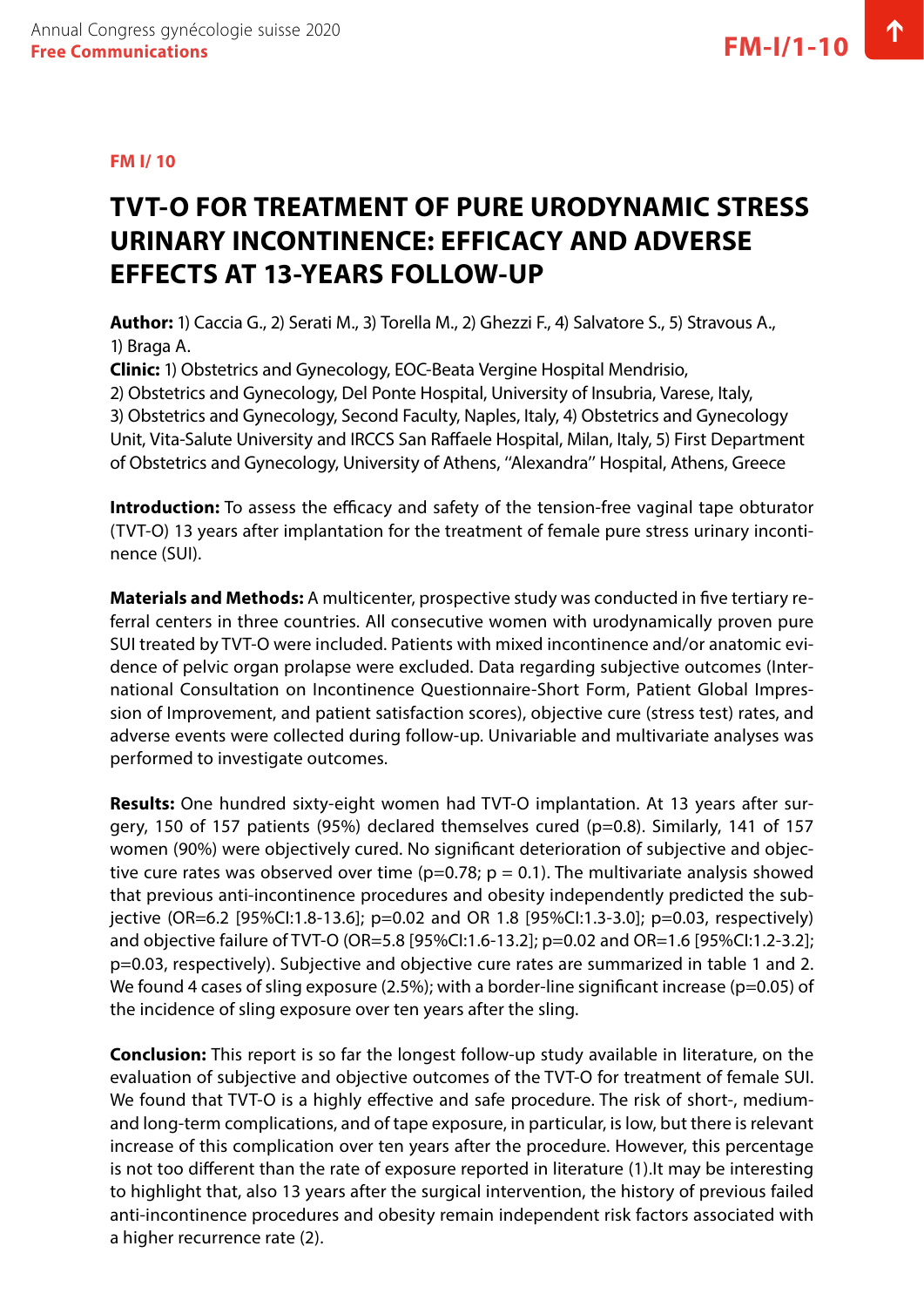|                                                                               | 1 yr    | 5 yr    | 10 <sub>yr</sub> | 13 <sub>yr</sub> | p value             |
|-------------------------------------------------------------------------------|---------|---------|------------------|------------------|---------------------|
| <b>Objective outcomes</b>                                                     |         |         |                  |                  |                     |
| Women objectively cured with data available at 1,5,10 and 13 yr               | 157/165 | 149/161 | 148/160          | 141/157          | $0.34$ <sup>a</sup> |
|                                                                               | 95%     | 91%     | 92%              | 90%              | $0.10^{b}$          |
| Assuming all missing data (withdrawals and lost to follow up)<br>are failures | 157/168 |         |                  | 141/168          | 0.31 <sup>2</sup>   |
|                                                                               | 93%     |         |                  | 84%              |                     |
| Assuming all missing data (withdrawals and lost to follow up)<br>are cured    | 160/168 |         |                  | 158/168          | 0.80 <sup>2</sup>   |
|                                                                               | 95%     |         |                  | 94%              |                     |
| <b>Subjective outcomes</b>                                                    |         |         |                  |                  |                     |
| Women subjectively cured with data available at 1,5,10 and 13<br>yr           | 157/165 | 155/161 | 155/160          | 150/157          | 0.86 <sup>2</sup>   |
|                                                                               | 95%     | 95%     | 97%              | 95%              | $0.78^{b}$          |
| Assuming all missing data (withdrawals and lost to follow up)                 | 157/168 |         |                  | 150/168          | 0.24 <sup>2</sup>   |
| are failures                                                                  | 93%     |         |                  | 89%              |                     |
| Assuming all missing data (withdrawals and lost to follow up)<br>are cured    | 160/168 |         |                  | 158/168          | 0.80 <sup>2</sup>   |
|                                                                               | 95%     |         |                  | 94%              |                     |
| <sup>a</sup> X <sub>2</sub> test.                                             |         |         |                  |                  |                     |
| <sup>b</sup> X2 test for trend.                                               |         |         |                  |                  |                     |
|                                                                               |         |         |                  |                  |                     |
| Table 1. Cure rates at 1-yr, 5-yr, 10-yr, and 13-yr follow-up visit           |         |         |                  |                  |                     |

| Table 1. Cure rates at 1-yr, 5-yr, 10-yr, and 13-yr follow-up visit |  |  |
|---------------------------------------------------------------------|--|--|
|---------------------------------------------------------------------|--|--|

|                                                                                                                | baseline           | 5 yr            | 10 <sub>yr</sub> | 13 <sub>yr</sub> | p value                 |  |  |
|----------------------------------------------------------------------------------------------------------------|--------------------|-----------------|------------------|------------------|-------------------------|--|--|
| ICIQ-sf, median (IQR)                                                                                          | $17(16-17)$ 0(0-2) |                 | $0(0-2)$         | $0(0-2)$         | $ <0.0001$ <sup>*</sup> |  |  |
| "Very much better" or<br>"much better" on PGI-<br>I, no./total no. $(\%)$                                      |                    | 155/168         | 155/168          | 150/168          | 0.53 <sup>2</sup>       |  |  |
|                                                                                                                |                    | 92%             | 92%              | 89%              | $0.33^{b}$              |  |  |
| <b>Patient Satisfaction</b><br>Scale, median (IQR)                                                             |                    | $10(8 -$<br>10) | $10(8 -$<br>10)  | $10(8 -$<br>10)  |                         |  |  |
| <sup>a</sup> X <sub>2</sub> test.                                                                              |                    |                 |                  |                  |                         |  |  |
| <sup>b</sup> X2 test for trend.                                                                                |                    |                 |                  |                  |                         |  |  |
| ICIQ-SF = International Consultation on Incontinence Questionnaire-Short Form;<br>$IQR = interquartile range;$ |                    |                 |                  |                  |                         |  |  |
| PGI-I = Patient Global Impression of Improvement;                                                              |                    |                 |                  |                  |                         |  |  |
| * One-way Analysis of<br>Variance (ANOVA)                                                                      |                    |                 |                  |                  |                         |  |  |
|                                                                                                                |                    |                 |                  |                  |                         |  |  |
| Table<br>2.<br><b>Subjective</b>                                                                               |                    |                 |                  |                  |                         |  |  |
| outcomes scores over                                                                                           |                    |                 |                  |                  |                         |  |  |
| time after Tension free<br>vaginal tape-obturator                                                              |                    |                 |                  |                  |                         |  |  |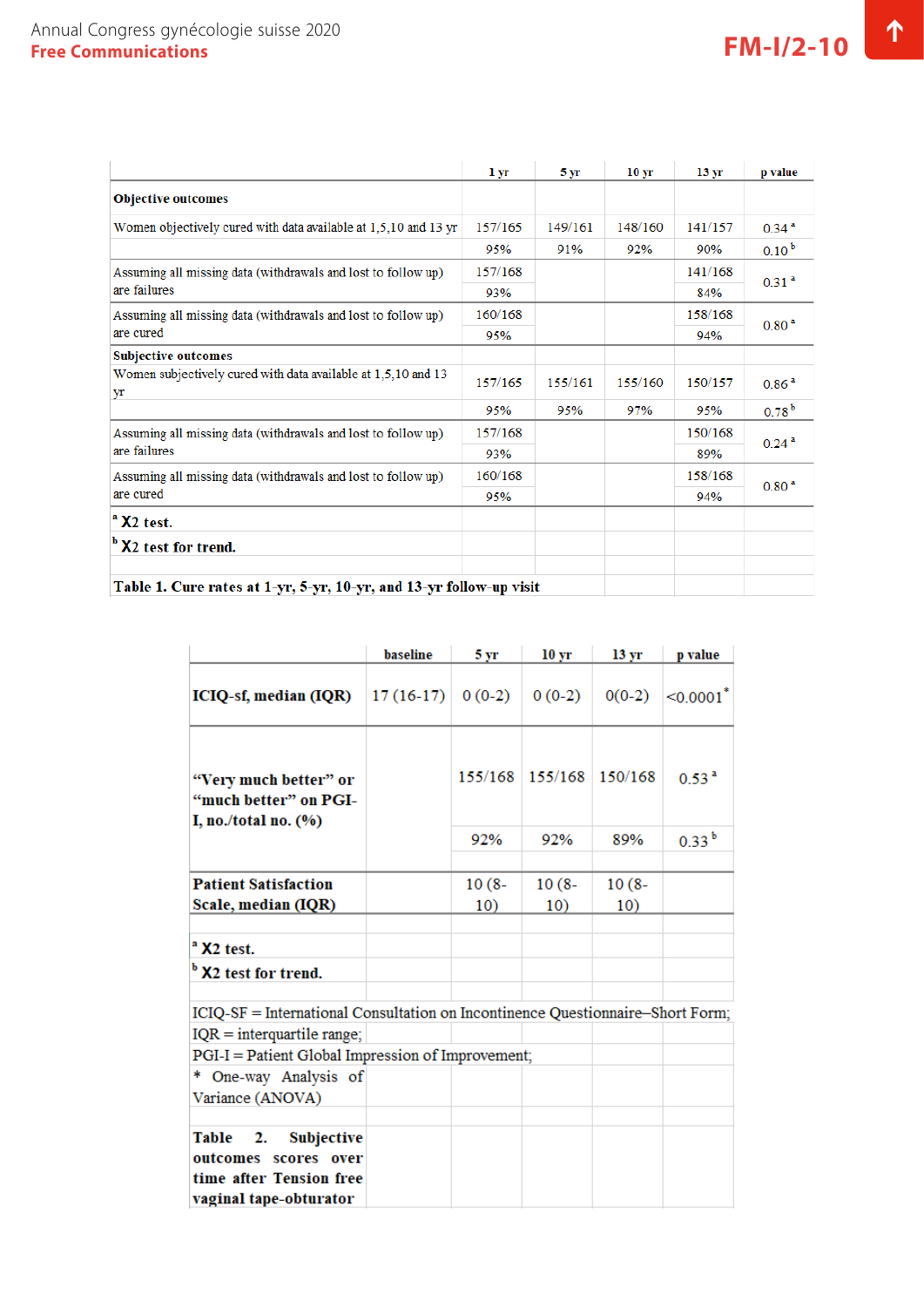#### <span id="page-18-0"></span>**FM I/ 11**

### **Sonographic assessment of features suspicious of uterine sarcoma: Evaluation of their use in preoperative prediction of malignancy**

**Author:** 1) Tozzi A., 2) Knipprath-Mészáros A.M., 1) Butenschön A., 2) Heinzelmann-Schwarz V., 1) Manegold-Brauer G. **Clinic:** 1) Gynecologic and Prenatal Ultrasound, Ultrasound Unit, 2) Gynecology and Gyn. Oncology/ 1-2 University Hospital Basel

**Introduction:** Uterine fibroid is a very common feature, with 70% occurence at age 50. Despite new conservative options, hysterectomy remains the main therapy. The development of fibroid morcellation has enabled the removal of large uteri via minimal invasive surgery, but many cases describing dissemination of unsuspected uterine sarcomas have been reported (~1/352 hysterectomies for presumed leiomyomas). This has led the FDA to no longer recommend morcellation, leading to more invasive procedures with higher morbidity and costs. In the urgent need of better preoperative triage, we assessed six sonographic criteria (Leuven Score, LS) in the risk for uterine sarcoma. This study aims to analyze whether the LS permits a classification in high- and low risk clusters and helps the best surgical procedure.

**Material and Methods:** We prospectively evaluated all consecutive patients planned for surgery between 2015-2019-for uterine lesions with a standardized ultrasound examination. For triage the following criteria were investigated: rapid growth in past 3 months, high blood flow, atypical growth (postmenopause), irregular lining, central necrosis and oval solitary lesion). The evaluation of the criteria was binary, i.e. the score can range from 0 to 6.

**Results:** We included 394 patients (25 uterine sarcoma, 369 myomas). In the sarcoma group, 19 patients were postmenopausal (76%) and 6 premenopausal (24%), while in the myoma group, 279 patient were premenopausal (75%). The LS was negative in 83.2% of patients with myomas (NPV 98.1%, PPV 25.3%, sensitivity 76%, specificity 84.4%). For postmenopausal women only, a positive score led to a PPV of 41.6% (NPV 94.52%). The NPV for premenopausal women was 99.2% with a PPV of 8.6% (sensitivity 66.6%, specificity 85.9%). The median LS for sarcoma was 1 (range: 0-5, mean 1.65) vs 0 for myomas (range: 0-3, mean 0.19). The most common sonographic criteria leading to a false positive score was a rapid growth in past 3 months.

**Conclusion:** The use of the LS could help to distinguish between benign uterus myomatosus and sarcoma, with a high probability of a benign histology if the score is negative. Caution is required when  $\geq 1$  criteria is present in postmenopausal women. In those cases, we do not recommend morcellation. For premenopausal women, the rapid growth may lead to a false positive score; a score  $\geq 3$  increases accuracy. We suggest the use of the LS routinely in preoperative patient triage.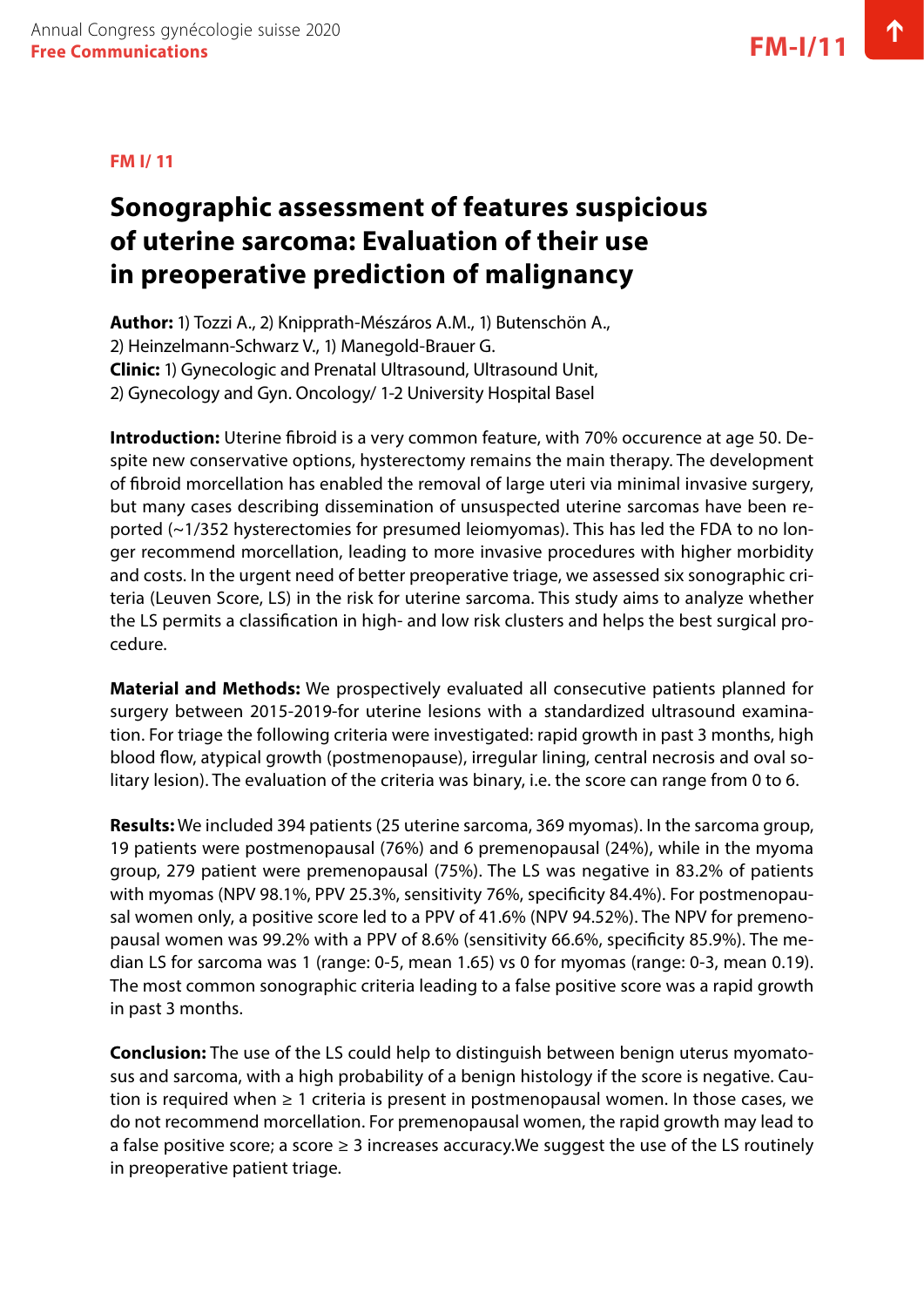#### <span id="page-19-0"></span>**FM I/ 12**

### **Studying unicorns: long-term survival in women with high-grade serous ovarian cancer**

**Author:** 1,2) Saner F., 1,3) Garsed D., 1) Beach J., 1) Pandey A., 1,4) Takahashi K., 1) Alsop K., 1) Fereday S., 5) Pearce C., 5) Pike M., 6,7,8) deFazio A., 9,10) Ramus S., 11) Köbel M., 12) Goode E., 13) Nelson B., 1,3) Bowtell D. **Clinic:** 1) Peter MacCallum Cancer Centre, Melbourne, Australia, 2) Obstetrics and Gynecology, Inselspital, Bern University Hospital, University of Bern, 3) Sir Peter MacCallum, Oncology, The University of Melbourne, Australia, 4) Obstetrics and Gynaecology, The Jikei University School of Medicine, Tokyo, Japan, 5) Epidemiology and Biostatistics, Memorial Sloan Kettering Cancer Center, New York, USA, 6) Centre for Cancer Research, The Westmead Institute for Medical Research, Sydney, Australia, 7) Gynaecological Oncology, Westmead Hospital, Westmead, Australia, 8) The University of Sydney, Australia, 9) School of Women's and Children's Health, University of New South Wales, Sydney, Australia, 10) Garvan Institute of Medical Research, Sydney, Australia, 11) Pathology and Laboratory Medicine, Foothill Medical Center, University of Calgary, Canada 12) Health Science Research, Division of Epidemiology, Mayo Clinic, Rochester, USA, 13) Deeley Research Centre, British Columbia Cancer Agency, Victoria, Canada

**Introduction:** Few women with high-grade serous ovarian cancer (HGSC) survive >10 years after diagnosis. Understanding biological determinants of exceptional response and longterm survival may help improve treatment options for patients with an otherwise less favourable outcome. Here, we investigated genomic and immunologic determinants of exceptional survival in women with HGSC.

**Patients and Methods:** In a unique cohort of 60 women with >10-year survival following a diagnosis of advanced stage (Stage IIIC/IV) HGSC, whole genome sequencing (WGS) was performed on primary tumour and germline samples. Tumours were further characterized by RNA sequencing and immunohistochemistry (IHC). An in vitro model was established, using CRISPR-Cas9 to knockout (KO) the tumour suppressor gene RB1 in several HGSC cell lines. The impact of RB1 loss was analysed in assays of chemosensitivity, clonogenicity, immunogenicity and transcriptomics.

**Results:** WGS revealed that loss of RB1 is significantly enriched in HGSC long-term survivors and co-occurs with mutations in homologous recombination repair genes (p=0.014), most commonly BRCA1/2. This finding was validated in an independent cohort (n=847); RB1 loss combined with a germline BRCA1/2 mutation was associated with a significantly longer OS (HR: 0.44; p=0.0004). IHC revealed that RB1 loss was associated with an increased number of PD-1+ tumour-infiltrating lymphocytes (P=0.015) and MHC class I on tumour cells (P=0.002). RNA sequencing identified E2F targets and interferon gamma response genes as highly upregulated pathways in RB1 negative tumours. BRCA1 mutant HGSC cell lines showed an increased sensitivity to both Cisplatin and Paclitaxel after RB1 KO. There was no alteration of chemosensitivity after RB1 depletion in cell lines with intact BRCA1/2.

**Conclusion:** Studies on long-term survivors and patients with exceptional response to cancer treatment are emerging globally. In women with HGSC, concurrent loss of RB1 and BRCA1/2 mutation is associated with significantly longer overall survival. Sensitivity to Cisplatin and Paclitaxel is enhanced by RB1 knockout in BRCA1 mutant HGSC cell lines. Further, RB1 loss appears to result in enhanced host immune response. The ultimate goal of this research is to use insights gained from long-term survivors to improve outcome for patients with an otherwise more typical disease trajectory.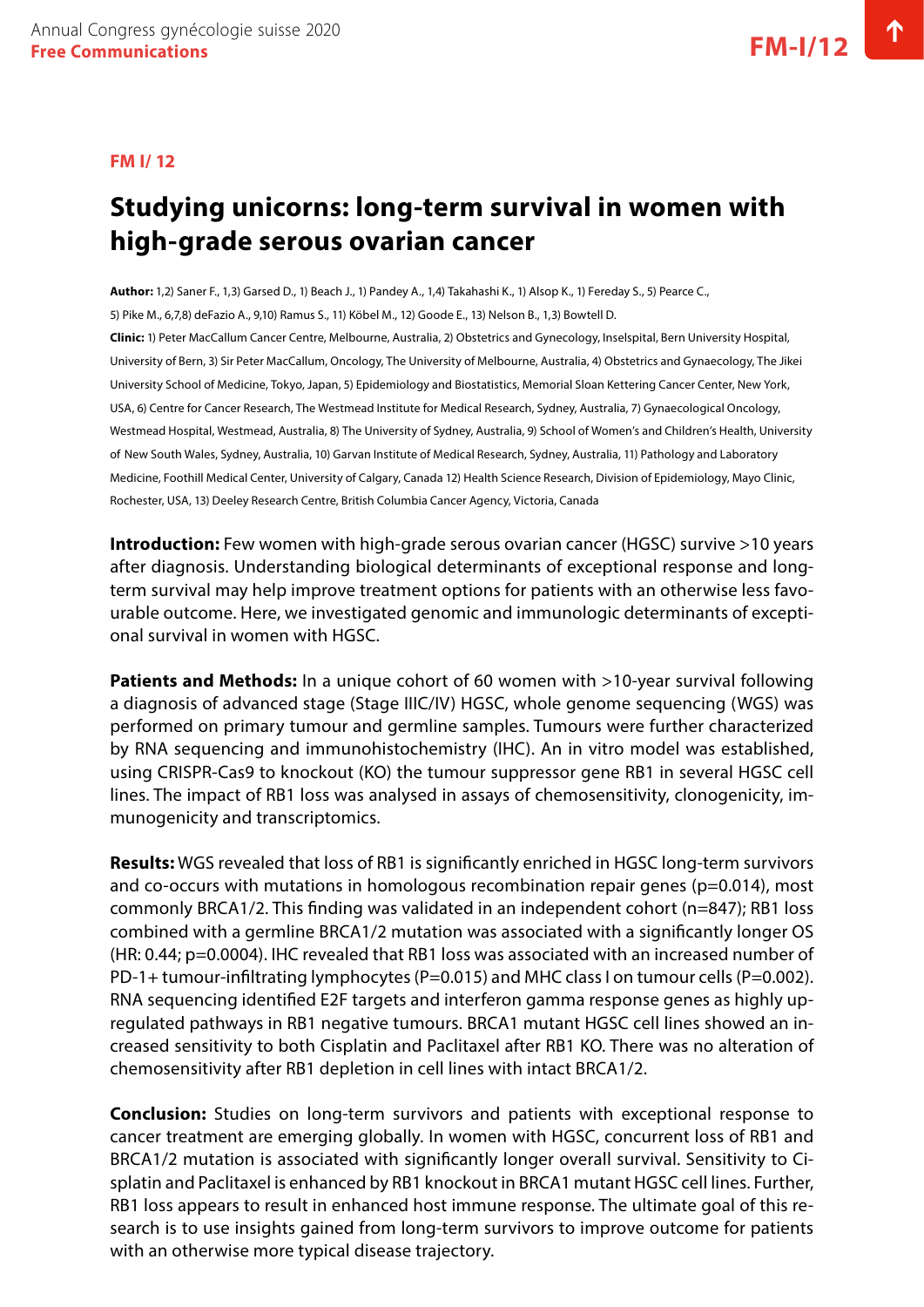#### <span id="page-20-0"></span>**FM I/ 13**

### **Fibrin sealants and axillary lymphatic morbidity: a meta-analysis of 23 clinical randomized trials**

**Author:** 1) Gasparri M.L., 2) Galiano I., 3) Siobana C., 3) Quinones N., 2) Gentilini O.D., 4) Mueller M.D., 1) Papadia A.

**Clinic:** 1) Obstetrics and Gynecology, University of Italian Switzerland, EOC-Civico Hospital, Lugano, 2) Breast Surgery Unit, Surgery, San Raffaele University Hospital, Milan, Italy, 3) Emory University, Atlanta, USA, 4) Obstetrics and Gynecology, Inselspital, Bern University Hospital, University of Bern

**Introduction:** Several studies suggest that fibrin sealants may reduce lymphatic morbidity following pelvic, para-aortic and inguinal lymphadenectomy. The aim of this meta-analysis is to evaluate if this finding applies to the axillary lymphadenectomy as well.

**Material and Methods:** The electronic databases Pubmed, MEDLINE and Scopus were searched using the terms "axillary lymphadenectomy"and"seroma"or"fibrin sealant" in January 2020. Series evaluating the efficacy of fibrin sealants in reducing lymphatic complications were included in the meta-analysis. Only randomized trials were considered. Fibrin sealants were included both in glue and in-patch forms. The occurrence of axillary seroma, the axillary drainage output, the surgical-site complications, and the hospital stay were considered as outcomes. Surgical-site complications included infections, cellulitis, fever, wound dehiscence, local inflammation, and skin necrosis.

**Results:** Twenty-three clinical randomized studies met the inclusion criteria, including patients undergoing axillary lymphadenectomy for breast cancer, melanoma, and Hodgkin's disease. The use of fibrin sealants did not affect axillary seroma incidence(OR: -0.02[95%CI.- 0.07;0.02];p=0.28, random-effect model). The axillary drainage output was significantly reduced after fibrin sealant application(OR:-55.1[95%CI.-80.4;-29.8];p<0.0001, random-effect model) as well as the days before the axillary drainage was removed (OR:-0.8[95%CI.-1.3;- 0.2];p<0.005, random-effect model) and the hospital stay (OR:-1.3[95%CI.-2.2;0.3];p=0.008, random-effect model); however, no significant effects on surgical site complications' rate have been found (Odds Ratio: 0.99 [95%CI. 0.69; 1.41]; p=0.9,fixed-effect model).

**Conclusion:** This meta-analysis shows that the use of fibrin sealants after axillary dissection reduces the total axillary drainage output, the days before the axillary drainage is removed and the hospital stay. No effects on the incidence of postoperative seroma and surgical site complications rate are found. Further studies are needed to demonstrate if the use of fibrin sealant after ALND with the sole intent of reducing lymphatic morbidity is worth the cost of it.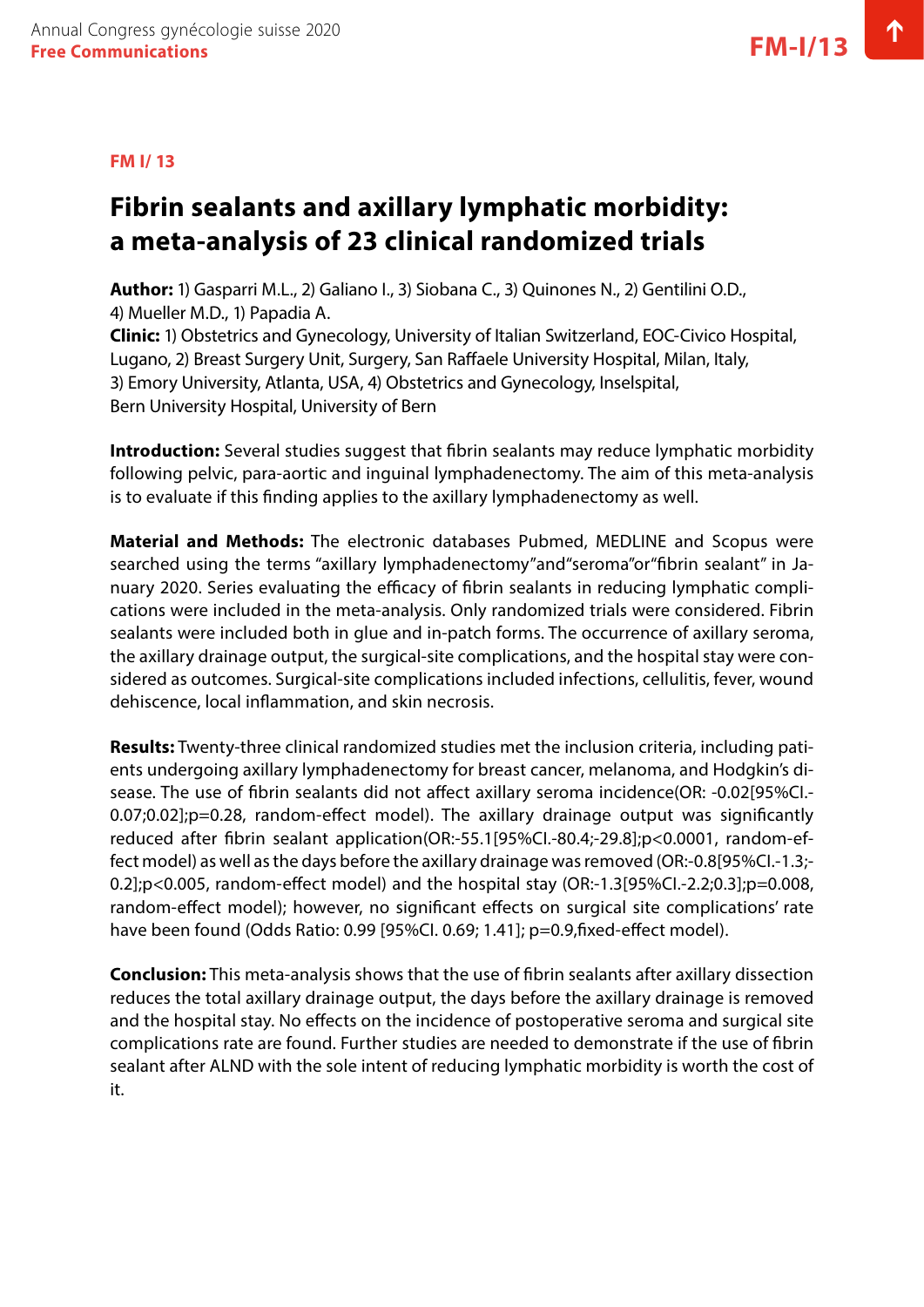#### <span id="page-21-0"></span>**FM I/ 14**

### **Immediate breast reconstruction following mastectomy (IRMA Study) – a prospective multicenter observational study in Switzerland**

**Author:** 1) Lorenz K., 1) Welter J., 1) Sell W., 2) Hollmann R., 1) Holzbach Th., 1) Kuther M., 3) Leo C., 4) Lipp von Wattenwyl B., 5) Brühlmann Y., 1) Fehr M.K. **Clinic:** 1) Breast Center Thurgau, 2) Tumour and Breast Centre ZeTuP St. Gallen, 3) Breast Center Baden, 4) Breast Unit - Senologia Ticino, 5) Breast Center Engeried Bern

**Introduction:** The best strategy for immediate breast reconstruction is a matter of debate. In a prospective US study (MROC Study\*), the rate of complication-related reoperations associated with immediate breast reconstruction following mastectomy (IRMA) was 23.2%. This study showed less complications with delayed reconstruction.

**Material and Methods:** This multicenter observational study has up to 6 participating sites enrolling patients in Switzerland. The study's aim is to track complications and medical outcomes for 5 years postoperatively. A total sample size of 360 patients is planned; an interim analysis will be conducted with the first 100 patients. The purpose of this pilot analysis, which includes the first patients who had  $\geq 6$  months follow-up, is to ensure our assumptions about the complication rates are realistic.

**Results:** As of January 2020, 35 women were enrolled. Of these, 25 had a median followup of 12 months (IQR 6-24). The median age at surgery was 56 years (IQR 41-63). Four women underwent bilateral surgery (2 bilateral therapeutic, 1 therapeutic/1 prophylactic, and 1 bilateral prophylactic). Therefore, of the 29 breasts surgically treated, 26 were therapeutic. Of the 25 patients, 64% (16/25) experienced complications, of which 11 (44%) required a reoperation to treat the complication. Table 1 presents the distribution of patients who underwent complication-related reoperations according to treatment type. Rates by treatment group were 67% (6/9) for immediate reconstruction vs. 31% (5/16) for the expander group. Radiotherapy seems to have a minor impact (47% (7/15) radiotherapy vs. 40% (4/10) no radiotherapy). Of the 9 women with immediate reconstruction, 7 had silicone prosthesis (4 with complications) and 2 had autologous tissue reconstruction (1 with complications).

| <b>Treatment type</b>                                 | <b>Patients with complications</b><br>requiring reoperation $(n=11)$ | <b>Total patients</b><br>$(n=25)$ |
|-------------------------------------------------------|----------------------------------------------------------------------|-----------------------------------|
| Immediate reconstruction (one step) with radiotherapy |                                                                      |                                   |
| Immediate reconstruction (one step) no radiotherapy   |                                                                      |                                   |
| Expander (2-step) with radiotherapy                   |                                                                      |                                   |
| Expander (2-step) no radiotherapy                     |                                                                      |                                   |

Table 1. Distribution of patients with complication-related reoperations by treatment type

**Conclusions:** Our assumption of a major complication rate higher than 20% is realistic and a basis for future statistical comparisons of the different treatment strategies.

\*Yoon AP et al. The Breast 2018;37:72-79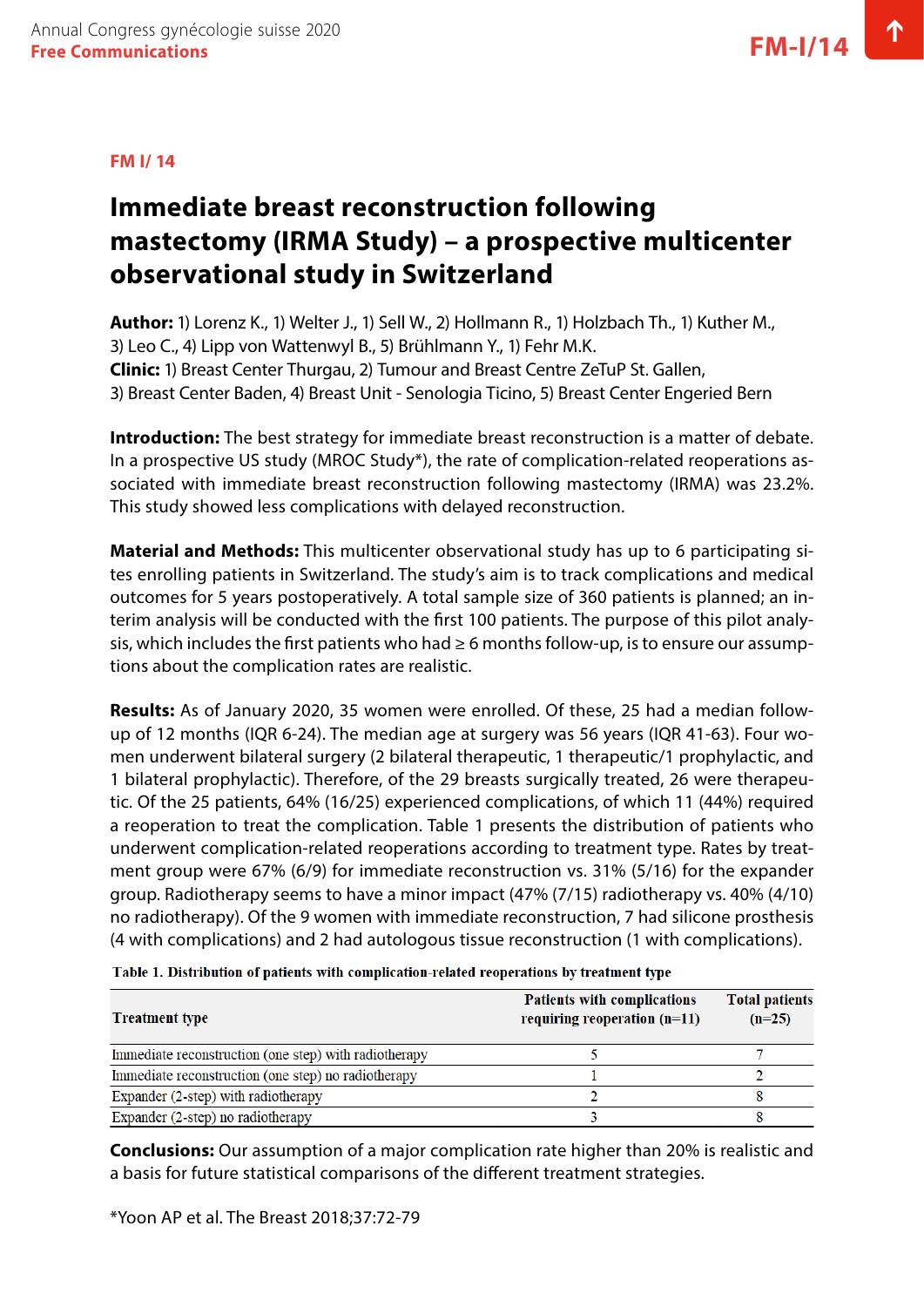#### <span id="page-22-0"></span>**FM II/ 20**

### **BRCA mutation carriers and Ovarian Reserve**

**Author:** 1,2) Gasparri M.L., 3) Taghavi K., 2) Di Micco R., 2)Zuber V., 1) Papadia A., 4) Mueller M.D., 2) Gentilini O.D.

**Clinic:** 1) Obstetrics and Gynecology, University of Italian Switzerland, EOC-Civico Hospital, Lugano, 2) Breast Surgery Unit, San Raffaele University Hospital, Milan, Italy, 3) Institute of Social and Preventive Medicine (ISPM), 4) Obstetrics and Gynecology, Inselspital, Bern University Hospital/ 3-4 University of Bern

**Introduction:** Despite preclinical evidence suggests a potential detrimental effect of BRCA mutation on fertility outcome, clinical findings are conflicting. A few studies reported a poorer response in BRCA mutation(BRCAm) carriers undergoing ovarian stimulation during assisted reproductive technology(ART) programs, as compared to not mutated women. Other studies documented an earlier onset of menopause in BRCAm carriers as compared to not mutated women. Several hypotheses have been speculated to justify this potential association, such as a reduced ovarian reserve in BRCAm carriers. AMH is an indicator of ovarian reserve and its level can be used as predictive marker of premature ovarian failure and menopause. The aim of this study is to evaluate if BRCAm carriers have a decreased level of AMH as compared to wild type women.

**Material and Methods:** On January 2020, a systematic literature search was performed. All series comparing AMH level in healthy fertile women with and without BRCA mutations have been considered. When standard deviations and/or means were not available in the published papers, these data were confidentially questioned to authors and included in the analysis. A meta-analysis was carried out in accordance with the PRISMA statement. Pooled odds ratio(OR) or risk ratio(RR) were calculated using fixed- or random-effects models and displayed as forest plots. The variability degree of variability secondary to study heterogeneity rather than sampling error was estimated.

**Results:** Data from eight series fulfilled inclusion criteria and were included in the analysis. The meta-analysis revealed that BRCA mutation does not affect AMH level significantly, despite the difference is close to achieve statistical significance(OR:-0.32 [95%CI-1.15; 0.5];p =0.44). However, when BRCAm1 and 2 are considered separately, BRCAm1, but not BRCAm2, is associated with decreased AMH levels(OR:-0.2 [95%CI-0.4;-0.05]; p=0.01; OR:0.02 [95%CI- $0.21;0.25]$ ; p=0.86).

**Conclusion:** Female reproductive performance may be affected by BRCA mutation. In particular, BRCA1mutation is associated with a decreased ovarian reserve. BRCAm 1 carriers are usually invited by physicians in completing their childbearing before 40y; however, based on these results, BRCA1m carriers should be counselled also about their potential impaired fertility and managed accordingly. Therefore, an anticipated and/or tailored ART program might be considered in this setting.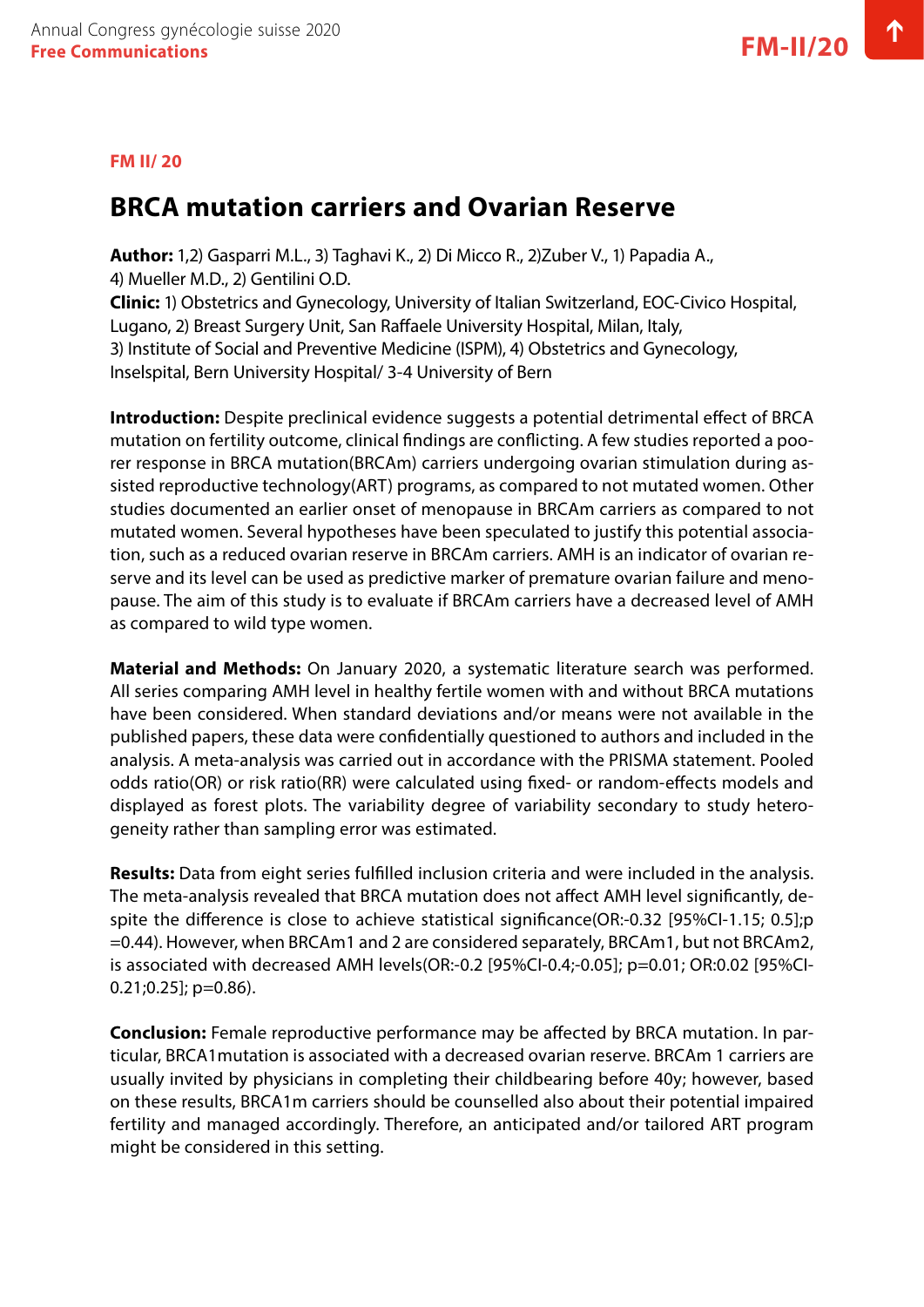### <span id="page-23-0"></span>**Motives for and against having children in different sexual and romantic orientations**

**Author:** 1) Knabben L., 2) Widmer R., 3) Bitterlich N., 2) Stute P. **Clinic:** 1) Obstetrics and Gynecology, 2) Gynaecologic Endocrinology and Reproductive Medicine, 3) Medizin & Service GmbH, Chemnitz, Germany/ 1,2 Inselspital, Bern University Hospital, University of Bern

**Introduction:** Various motives for and against having children and their gender-specific variations have been described: Internal and external aspects as tradition, religion, personal history, compatibility of family and career and economic security. However, most studies focus on a heteronormative population. But recent data show that approximately 10% of the population are not heterosexual. There are few studies on motives for or against having a child in non-heterosexual individuals. The aim of this study was to determine the incidence of a desire for children in different sexual-romantic orientations, to explore motives for parenthood and to analyse preferred ways to fulfil reproduction needs.

**Material and Methods:** We performed a monocentre cross-sectional non-interventional cohort survey. An online questionnaire based on the "Leipziger Kinderwunschfragebogen" extended with input from LGBT+ friends and authors themselves was distributed to persons >18y without children in July and August 2018.

**Results:** 641 out of 837 participants fulfilled the inclusion criteria: 27.7% were of male and 67.1% of female sex, 3.9% trans-masculine 1.1% trans-feminine and 0.2% intersexual. Heterosexual-heteroromantic individuals had significantly more often a desire to have children (84.6%) than the other sexual and romantic orientations (pansexual-panromantic 67.3%, bisexual-biromantic 57.9% and homosexual-homoromantic 53.5%). The most important motive to have children was "search for emotional stability and meaning of life" whereas the main argument against children was "inadequate material and social support" in all orientations. Heterosexuals/Heteroromantic participants would prefer to have a biological child with their partner (93.6%), whereas Homosexuals/Homoromantics consider insemination or egg cell donation (32.3%), adoption (31.2%) or a surrogate mother (8.6%). As alternative methods to fulfil a desire for children 9.1% of bisexual/biromantic individuals would foster a child. The different strategies varied most widely in Pansexual/Panromantic persons who also considered co-parenting in 18.9%.

**Conclusion:** The rate of individuals with a desire to have children is high and motives for and against were similar in all sexual and romantic orientations. Gynecologists should be aware that 5% of their patients may not be able to fulfill their reproductive needs due to biological, medical and legal reasons.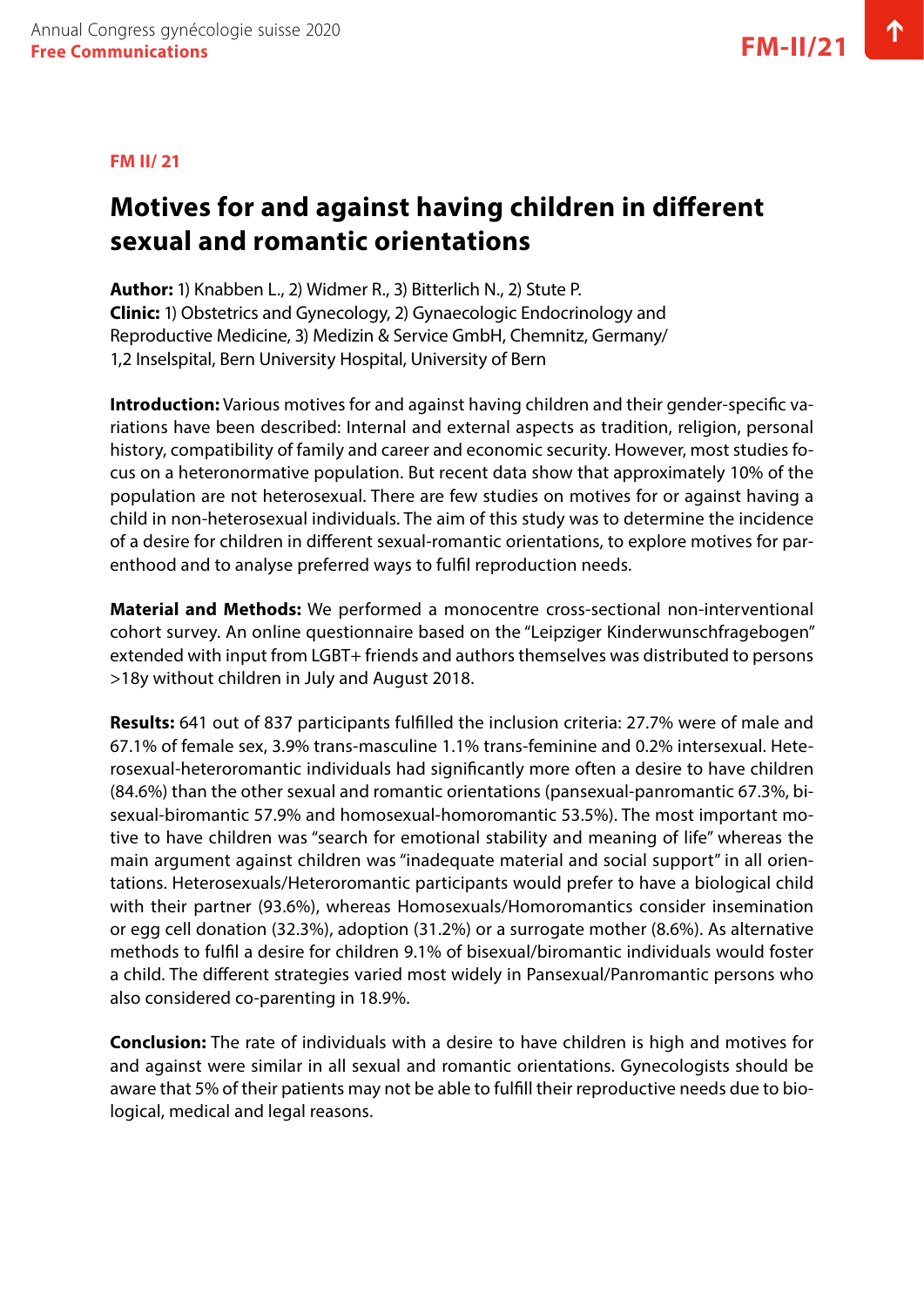#### <span id="page-24-0"></span>**FM II/ 22**

### **Association of stress with ovulation timing and menstrual cycle disorders**

**Author:** 1) Kahr M., 2) Rothenbühler M., 1) Silber P., 1) El-Hadad S., 2) Perrouchoud D., 2) Gozlan R., 2) Hamvas G., 2) Shilaih M., 1) Leeners B. **Clinic:** 1) Reproductive Endocrinology, University Hospital Zurich, 2) AVA

**Objective:** Stress is a factor commonly associated with menstrual dysfunction, either as factor influencing cycle length or as inducing disturbances of hormonal regulatory patterns during the different cycle phases. Using the data of a longitudinal study, we assess the association of both psychological and physiological stress with cycle length.

**Methods:** We included 261 women, comprising 1127 menstrual cycles with lengths of 21 to 50 days. Every participant had to wear the Ava bracelet at night measuring physiological parameters, and to sync the data using a mobile application. One of the parameters measured by the wearable device is heart rate variability, which is an indicator of physiological stress. Perceived stress levels were measured by a daily survey. Follicular and luteal lengths were determined by home-based LH urine tests. We included all cycles for which data was available at least 80% of the cycle days. We investigated differences in cycle length across groups using the Mann-Whitney test and evaluated associations between both stress and cycle length using Pearson correlation. Further a multivariable mixed effect model analysis was used to determine ovulation probability in relation to stress.

**Results:** Psychological and physiological stress were correlated. Psychological as well as physiological stress were correlated with the length of the follicular phase (0.091; p=0.0023 and 0.084; p=0.0047). Increasing age increased the probability of experiencing ovulation (1.146 (0.041 to 0.231); p=0.0052). Increased levels of physiological stress one day ago led to a lower ovulation probability (0.969 (-0.053 to -0.01); p=0.0044) whereas high physiological stress levels today increased the chances of ovulation (1.027 (0.005 to 0.048); p=0.015).

**Conclusion:** A wearable health device may help to archive a more exact prediction of individual ovulation timing and a more precise determination of the fertile window in the scope of family planning. The objectification of stressors may lead to a more profound understanding of cycle irregularities and probability of ovulation timing.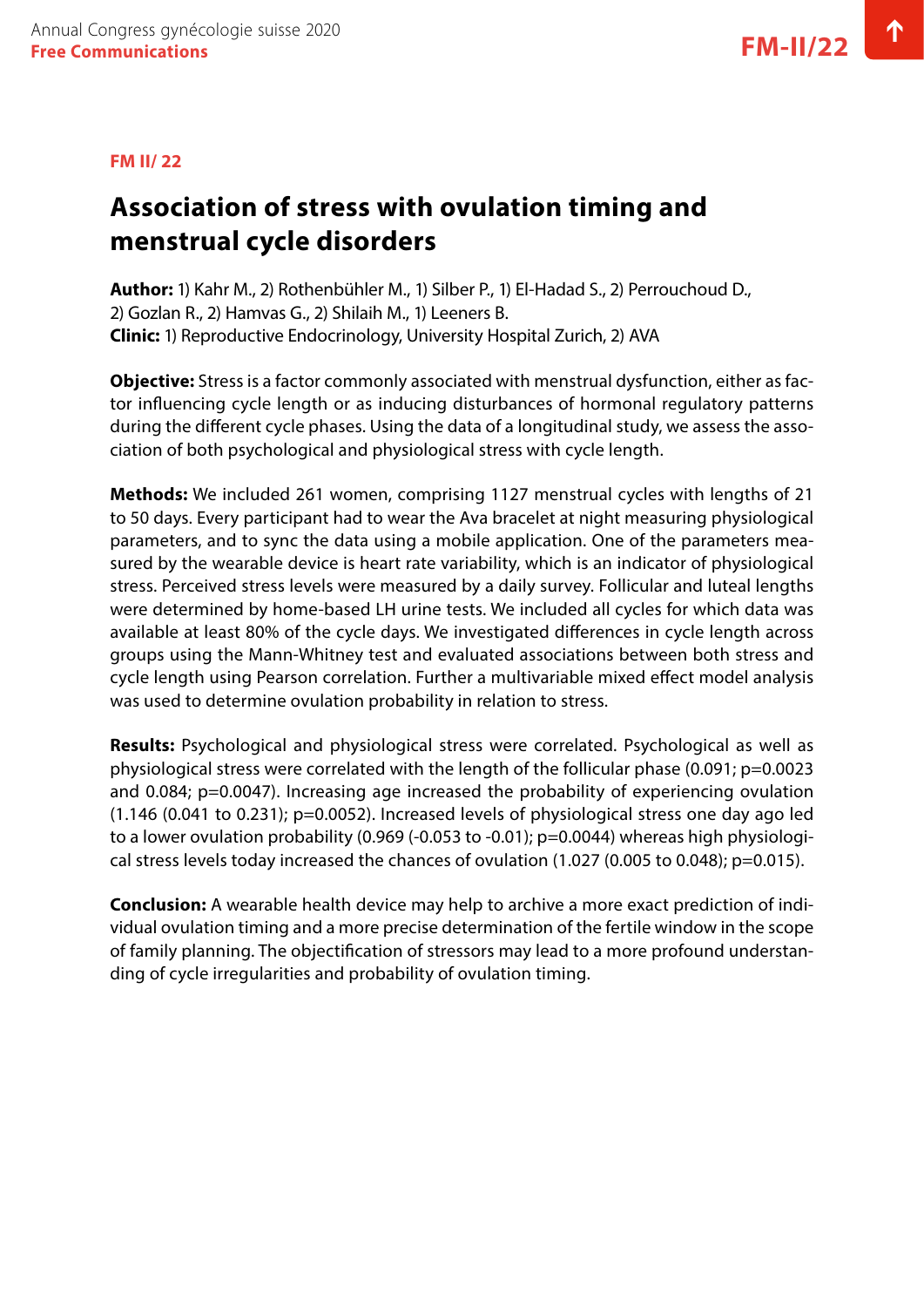#### <span id="page-25-0"></span>**FM II/ 23**

### **Risk factors for non-response and intolerance of Dienogest in endometriosis patients: a cohort study**

**Author:** 1,2) Nirgianakis K., 1) Vaineau C., 1) Agliati L., 2) McKinnon B., 3) Gasparri M.L., 1,2) Mueller M.D.

**Clinic:** 1) Gynecology and Gynecological Oncology, Inselspital, Bern University Hospital, University of Bern, 2) BioMedical Research, University of Bern, 3) Obstetrics and Gynecology, University of Italian Switzerland, EOC-Civico Hospital, Lugano

**Introduction:** Progestins, synthetic progesterone derivatives, are commonly prescribed as first-line drugs for endometriosis. However, about one third of patients do not respond to this therapy and many do not tolerate its side effects. The identification of which patients will respond successfully to which drugs, before starting treatment, is currently impossible. The objective of our study therefore was to characterize in detail these patients to identify possible risk factors for non-response or intolerance to Dienogest treatment.

**Materials and Methods:** Symptoms and co-morbidities as well as Dienogest treatment effectiveness and side effect profile of all patients presenting in the Endometriosis Clinic of the University Hospital of Bern in 2017 were documented. Exclusion criteria were a duration of treatment less than four weeks and initiation of treatment directly after a surgery for endometriosis. Treatment effectiveness was classified as sufficient or insufficient. Possible risk factors for DNG non-response and discontinuation were determined with univariate binary logistic regression analysis. Multivariable binary logistic regression models were carried out for variables reporting a p-value  $\leq 0.2$  in univariate analysis.

**Results:** Sufficient or excellent treatment response was reported by 85/125 (68%) patients. Genital bleeding during the DNG treatment was negatively [OR (95% CI): 0.179 (0.045, 0.714), p= .015] and rASRM endometriosis stages III and IV positively [OR (95%CI): 4.992 (1.190, 20.941), p=.028] correlated with DNG response in the multivariable binary logistic regression model. Only treatment duration correlated with discontinuation [OR (95%CI): 0.973 (0.954, 0.993), p= .008]. After assessment of exclusively pre-treatment factors, primary dysmenorrhea [OR (95%CI): 0.236 (0.090, 0.615), p= .003] and the suspicion of adenomyosis [OR (95%CI): 0.347 (0.135, 0.894), p= .028] inversely correlated with DNG response while the latter also correlated with treatment discontinuation [OR (95%CI): 3.189 (1.247, 8.153), p= .015].

**Conclusion:** Genital bleeding during the DNG treatment and rASRM stage I and II are the only independent risk factors for DNG non-response when all possible pre-treatment, intratreatment and surgical factors are evaluated. Prior to treatment initiation, primary dysmenorrhea and suspicion of adenomyosis independently correlate with DNG non-response.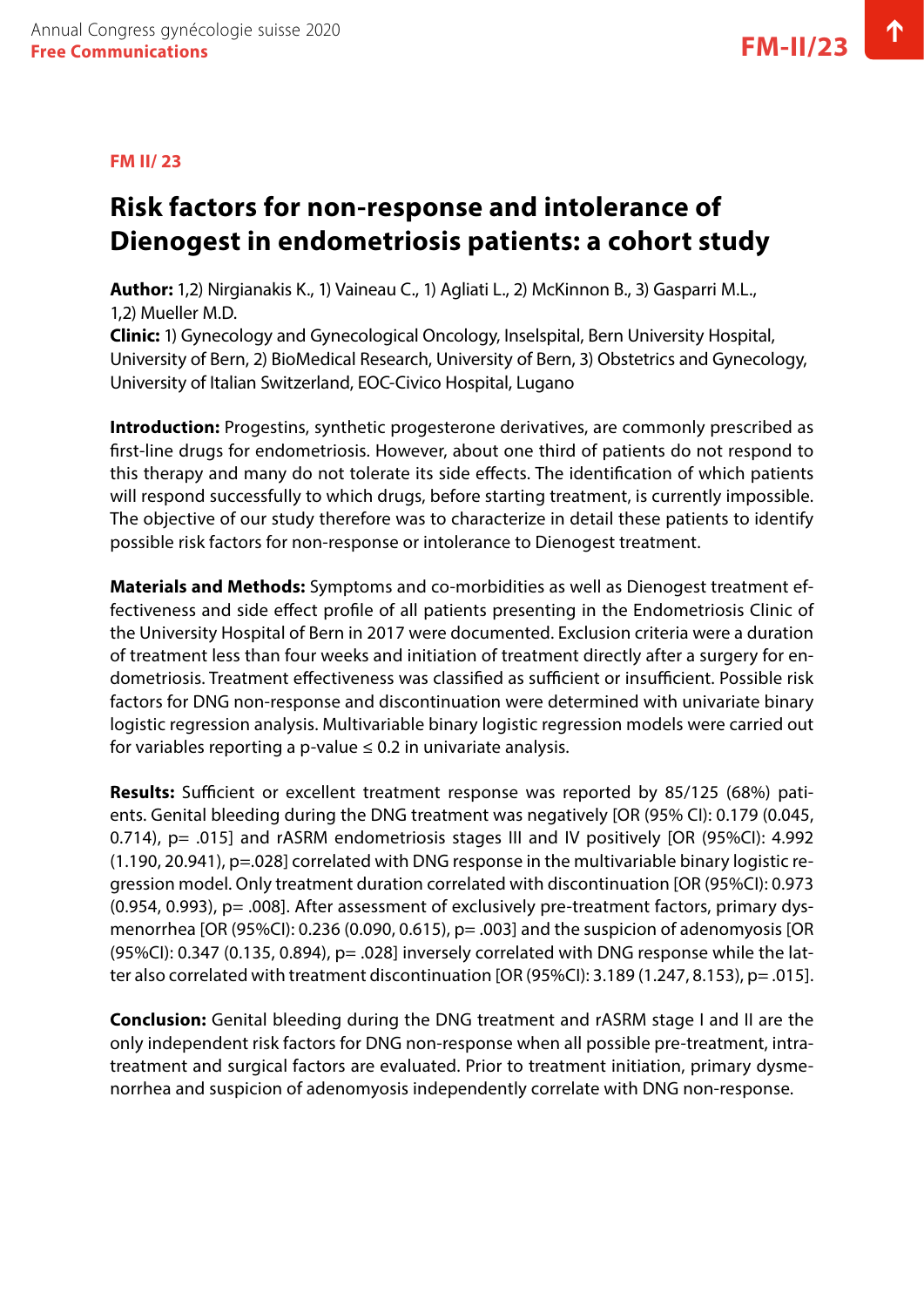#### <span id="page-26-0"></span>**FM II/ 24**

### **Bone health awareness and risk factors for osteoporosis in the female Swiss population**

**Author:** 1) Luzuy F., 2) Häuselmann H-J., 3) Jehle-Kunz S., 4) Keschawarzi M., 5) Lamy O., 6) Marcoli N., 7) Meier C., 8) Uebelhart B., 9) Wiedersheim P. **Clinic:** 1) Gynecology and Obstetrics, Hospital Grangettes, Geneva, 2) Center for Rheumatic and Bone Diseases, Zurich, 3) Osteoporosis Centre St. Anna Clinic, Lucerne, 4) Mylan Pharma GmbH / MEDA GmbH part of the Mylan group, Zurich, 5) Internal Medicine, University Hospital Lausanne, 6) Rheumatology Service, Regional Hospital of Lugano, Viganello, 7) Endocrinology, Diabetology and Metabolism, University Hospital Basel, 8) Bone Diseases, University Hospitals Geneva and Faculty of Medicine, Geneva, 9) FMH Rheumatology, St. Gallen

**Introduction:** Osteoporosis is the leading metabolic bone disease worldwide associated with fractures that strongly impact the quality of life and cause a substantial economic burden. Since bone health is influenced by various lifestyle factors, adequate awareness of osteoporosis is imperative for the prevention and successful management of the disease. This awareness was the topic of our nationwide survey in Switzerland.

**Material and Methods:** We designed a physician and a patient questionnaire covering relevant aspects of prevention, diagnosis and treatment of osteoporosis, and distributed them to physicians across Switzerland, translated in the language of the given region (German, French or Italian). The questionnaires were collected over the period of one week and mailed to an external biometric institute for analysis.

**Results:** 262 physician and 9065 patient questionnaires were deemed eligible for analysis. Participating physicians were predominantly GPs (65%), followed by rheumatologists (17%), gynecologists (12%) and endocrinologists (6%). Patient population was predominantly female (70.5%), with a mean age of 51.9 years and a fracture prevalence of 8.2%. 9.1% of all (14.7% of menopausal) women indicated treatment for osteoporosis. Approximately 2/5 of the women were menopausal (38.6%), out of which 11.6% were treated by gynecologists. About 1/5 had treatments that could impact their bone health. Nevertheless, 40.5% of women were aware of osteoporosis as a chronic disease. Minority reported risk factors such as smoking or high alcohol intake. However, 39.6% only engaged in physical activity 1-2x / week, whereas 17.5% did not exercise at all. Majority did not consume more than 7 portions of major sources of calcium (milk, cheese and yogurt) per week, and around half of all (and 29.4% of menopausal) women did not use calcium or vitamin D supplements.

**Conclusions:** Our results indicate significant fracture prevalence and low awareness of osteoporosis among women in Switzerland. Due to the presence of risk factors and expected future rise of fracture incidence, promoting awareness would contribute to improved bone health care.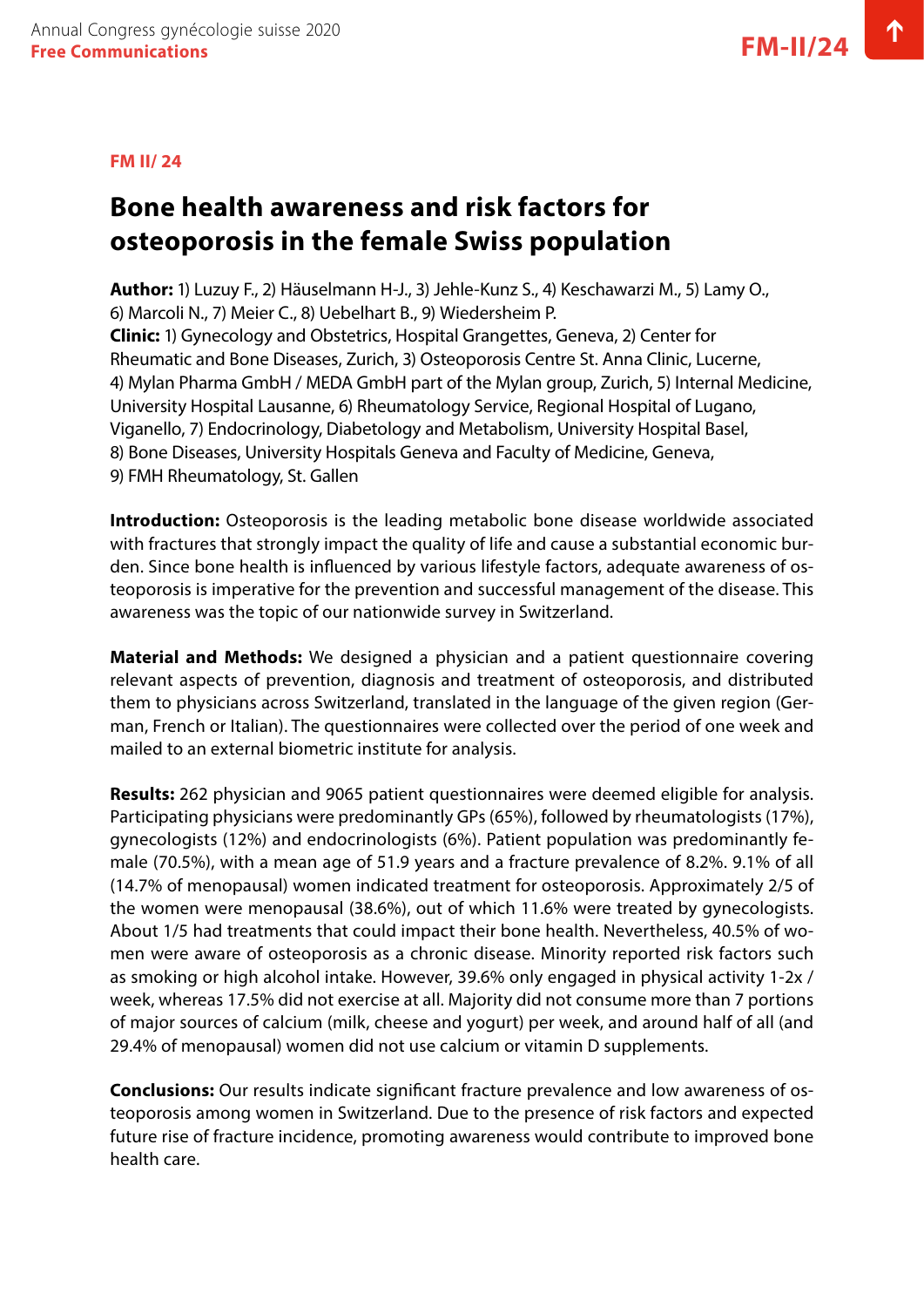#### <span id="page-27-0"></span>**FM III/ 30**

### **The Bernese Gestational Diabetes (GDM) Project: Third trimester fasting glucose or first trimester HbA1c to reduce oral glucose tolerance tests?**

**Author:** Wey C., Amylidi-Mohr S., Mosimann B., Surbek D., Raio L. **Clinic:** Obstetrics, Inselspital, Bern University Hospital, University of Bern

**Introduction:** After the HAPO study the IADPSG proposed a universal screening for GDM using a 75g oral glucose tolerance test (oGTT) between 24 and 28 weeks of gestation. According to the national guidelines using a fasting glucose (FG) value of <4.4 mmol/l as lowest threshold we could "safely" withhold an oGTT. Aim of this study was to investigate the negative predictive value (NPV) of a third trimester FG <4.4mmol/l to exclude a GDM.

**Material and Methods:** We performed a prospective cohort study on low and high risk women for GDM. All women had an oGTT performed between 24 and 28 weeks of gestation and an HbA1c value in the first trimester. Women with an HbA1c value  $\geq 6.5\%$  were excluded. The performance of a FG cut-off of 4.4mmol/l was calculated. ROC curve analysis was used to explore the screening capability of a FG of in GDM diagnosis. Statistical significance was considered when p-value <0.05.

**Results:** We included 735 women who met our inclusion criteria. The incidence of GDM was 14.8% (115/735). Based on the FG< 4.4mmol/l, we would have missed 16 (5%) GDM cases. Of interest, 3/16 (18%) needed an insulin therapy during pregnancy and showed a polyhydramnios. One women had even a pathological postpartum oGTT. The AUC for FG was 0.82. A value below < 4.40 mmol/l as proposed to exclude GDM showed a likelihood ratio of 4, a sensitivity of 47%, specificity of 89%, and a NPV of 0.64. In comparison the NPV of HbA1c < 4.5% in the first trimester is 0.99.

**Conclusion:** We showed that a first trimester HbA1c <4.5% performs better than a third trimester FG <4.4mmol/l in excluding GDM. Using FG< 4.4mmol/l, we would have missed a small percentage of GDM women, however including women with metabolic disorder diagnosed after birth or needing insulin therapy in pregnancy.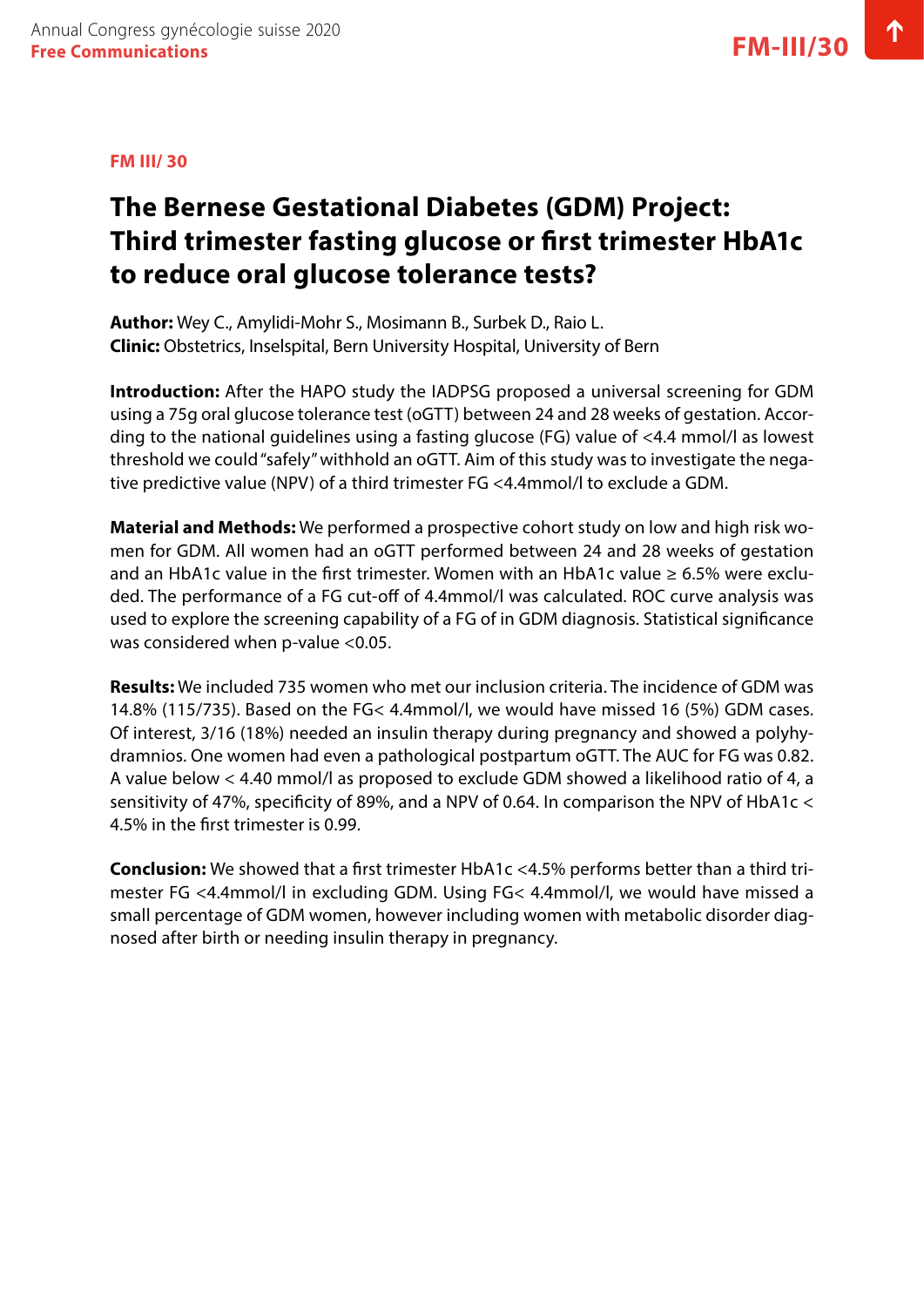#### <span id="page-28-0"></span>**FM III/ 31**

### **Microarray analysis in invasive prenatal diagnosis – not as useful as expected**

**Author:** 1) Schlatter B., 2) Aliu N., 2) Bartholdi D., 1) Amylidi-Mohr S., 1) Surbek D., 1) Raio L., 1) Mosimann B. **Clinic:** 1) Obstetrics and Gynecology, 2) Human Genetics, Pediatrics/

1-2 Inselspital, Bern University Hospital, University of Bern

**Introduction:** Historically karyotyping was considered the gold standard for prenatal genetic analysis until in the last decade chromosomal microarray demonstrated an additional benefit in 6-6.5% of foetuses with structural abnormalities and even 1.7% of pathological results in foetuses without pathological findings. Microarray analysis is nowadays offered routinely to patients with a NT>95%ile or a structural abnormality in Switzerland. The aim of this study was to examine the performance of chromosomal microarray in our population.

**Material and Methods:** We included all pregnancies that underwent invasive procedures and genetic analysis due to fetal indications from January 2014 to December 2019. Monochorionic pregnancies with placental complications as well as multiple pregnancies with request for reduction were excluded. Statistical analyses were performed with GraphPad Prism 8.0 for Windows.

**Results:** During the study period, 864 pregnancies underwent invasive testing with an overall prevalence of aneuploidy of 41.3%. In 76.2% a karyotype only was performed, half or which had a pathological result; gene panel analysis diagnosed pathology in 1.5% and in 21.4% a microarray was performed, of which one tenth revealed an abnormal result. 11/450 (2.4%) of the CVS-results was inconclusive due to mosaicism (2%) or maternal contamination (0.4%) and required an additional amniocentesis. Since 2018 300 genetic tests were performed with 111/300 (37.0%) test done by microarray. A significant increase in the uptake of this method over the study period was noted (p<0.0001). 9/111 (8.1%) microarrayresults were abnormal; in 5/9 cases (55.6%) a variant of unknown significance (VOUS) was found, in 4/111 (3.6%) a diagnosis could be made. In detailed analysis, however, we found that 2/4 cases had a deletion large enough to be diagnosed also at karyotyping, resulting in only 1.8% of additional diagnosis with microarray.

**Conclusion:** Our results of over 40% pathological results demonstrate that the indication for invasive procedures today are restricted to cases with a high suspicion of a genetic abnormality. However, the performance of microarray seems to be lower than previously described. An explanation might be, that VOUS are interpreted differently in studies or that in our population different fetal anomalies lead to the indication of invasive testing.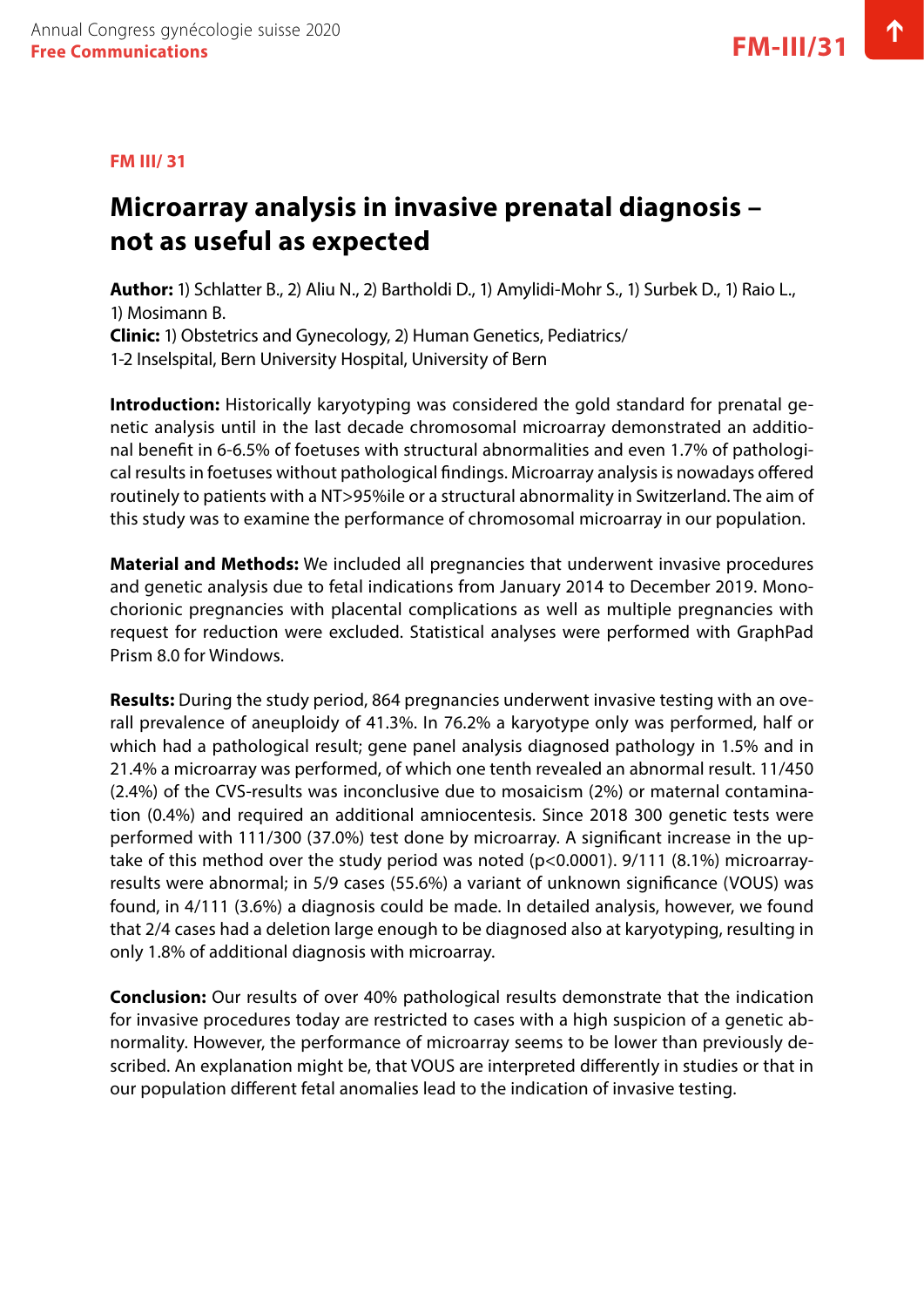#### <span id="page-29-0"></span>**FM III/ 32**

### **Clinical and Economical Performance of Rhesus Genotypes during Pregnancy**

**Author:** 1) Arbet-Engels C., 2) Canellini G., 3) Bauer F., 4) Baud D., 4) Vial Y.

**Clinic:** 1) Faculty of Biology and Medicine, University Lausanne,

2) Interregional transfusion CRS, Transfusion Medicine Unit, Lausanne,

3) Central Hematology Laboratory, Biomedical Analysis, Lausanne,

4) Ultrasound and Fetal Medicine Unit, University Hospital Lausanne

The consensus is, until now, to administer to all Rh- mother whose partner is Rh +, around the 28th week of pregnancy, after an alloimmune event and after the birth of a Rh+ newborn, an anti-D prophylaxis. For medical and ethical reasons this recommendation could be adjusted and anti-D administered only to Rh- mothers whose fetus is Rh+.

Since 2015, the Hematology Department of the Lausanne University Hospital (CHUV) in collaboration with the Transfusion Interrégionale CRS has developed a technology that detects RHD fetal gene through exons 5, 7 and 10. Cell-free plasma DNA was extracted from 147 Rhwomen between the 12th and 33rd week of gestation, from December 2014 to June 2018. When the results show a Rh-, a second security control is performed to minimize false negative results.

Among the 147 Rh- women, 105 fetuses were detected Rh+ and 42 were detected Rh-. There were 4 false positive results, leading to a sensitivity of 100% and a specificity of 90.5%. The positive predictive value is 96.3% and the negative predictive value is 100%. Regarding the economical aspect, we obtained an average cost of 759 CHF per pregnancy with the prophylaxis anti-D method compared to 827 CHF per pregnancy with the fetal RHD genotyping method. An equalization of the costs would be reached with a decrease of 23 CHF per genotyping test.

Besides the intrinsic ethical advantage of the non-invasive method, we demonstrate its high sensitivity in our laboratory. Despite a slight cost disadvantage of the RHD genotyping method, the gap of 68 CHF would be overcome by both the decrease of the genotyping price and the fact that we did not evaluate extra costs of situations with alloimmunization. This could be proven by a further prospective analysis.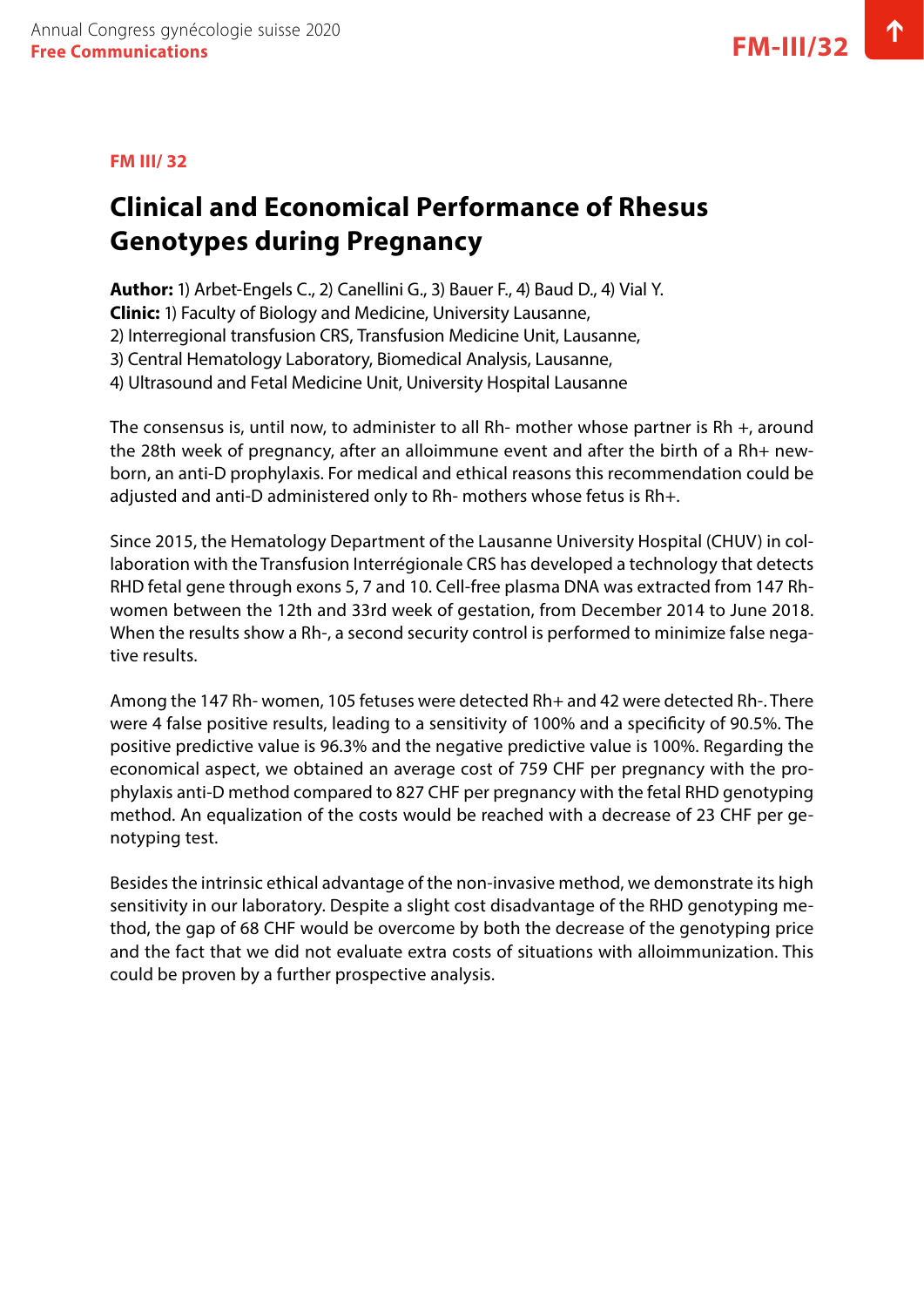#### <span id="page-30-0"></span>**FM III/ 33**

### **Fetal whole exome sequencing in routine prenatal diagnostic: pitfall, success and good practices**

**Author:** 1,3) Herenger Y., 3) Bethge T., 3) Chablais F., 1) Fricker K., 2,3) Mayer D., 3) Blum W., 2) Bottini F., 3) Traber H., 2) Moshir S., 1,3) Spiegel R. **Clinic:** 1) Medical genetics, 2) Cytogenetics, 3) Molecular Genetics/ 1-3 Genetica Zurich

**Introduction:** Fetal anomalies affect 2-3% of pregnancies and lead to a high perinatal morbimortality. Their aetiological diagnosis is essential for the fetal prognosis and the genetic counselling of the couples. It has been shown that fetal whole exome sequencing (WES) increases the diagnosis rate in affected cases without chromosomal anomalies. However, and despite recent position statement on its use in prenatal diagnosis (PND), the variable diagnosis rate (6-80% depending on the studies) reflect the lack of consensus about its implementation in PND. We evaluated the efficiency of fetal WES in our routine PND process and discuss the diagnostical and ethical issues.

**Methods:** Between November 2018 and October 2019, pregnant women were screened for inclusion. Inclusion criteria were the occurrence of a fetal anomaly (increased NT, isolated or associated with other anomalies, one or more anomalies without increased NT), normal conventional karyotype and array CGH and possible trio analysis. A genetic counselling was recommended before and after the test. The analysis of the WES (parents-fetus trios) was performed independently by two geneticists and results were discussed in clinical-biological board before validation. Reporting of actionable secondary findings and carrier screening in both parents were proposed to the couples.

**Result:** The analysis of the WES was proposed in 95 cases and realized for 20 trios between 15 and 24 GA. The pre-test counselling occurred for 18 trios. The median time from recruitment to final report (secondary findings not included) was 14.5 days [7 – 33]. 4 couples accepted the post-test consultation. 7 pathogenic or likely pathogenic variants (ACMG classes 4 or 5) were identified in as many trios (35%) in the following genes: POMT1, RAPSN, KRAS, ACTG2, COL2A1, COL1A1 and CPLANE1. 3 additional fetuses had a variant of uncertain significance (VUS) that had potential clinical relevance (PRRX1, PHF8, MMP13). The reporting of secondary findings and/or heterozygous carrier was requested in 10 trios (50%).

**Discussion:** Fetal WES significantly improves PND as far as it takes place in a multidisciplinary approach. The main pitfalls in interpreting the results were due to unspecific phenotypes, where the criterions of the ACMG are unsuitable, and the lack of knowledge about prenatal phenotypes of yet postnatal well-known genetic conditions. We propose an algorithm to integrate the fetal WES in the routine PND while avoiding these pitfalls.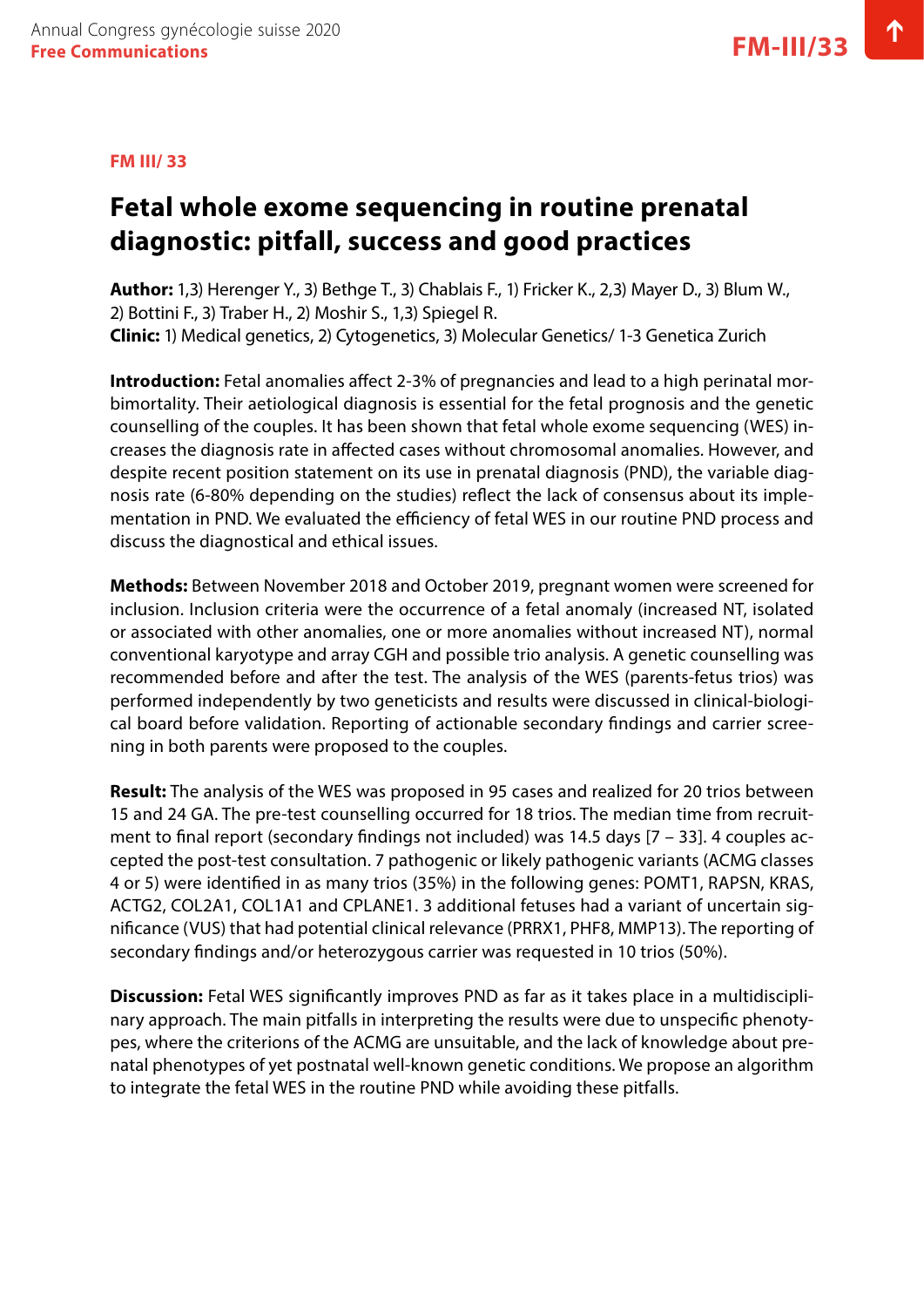#### <span id="page-31-0"></span>**FM III/ 34**

### **Prevalence of hypertensive complications during pregnancy in Switzerland from 2005 to 2017**

**Author:** 1) Bolla D., 1) Filippi V., 1) von Mueller T., 2) Tschudi R., 1) Angehrn E., 3) Messerli F., 4) Raio L.

**Clinic:** 1) Obstetrics and Gynecology, Hospital Langenthal, SRO, 2) Sevisa AG, Ermatingen, 3) Cardiology, 4) Obstetrics and Gynecology/ 3,4 Inselspital, Bern University Hospital, University of Bern

**Introduction:** Hypertensive complications (HC) during pregnancy are among the leading causes of maternal mortality and morbidity. Pre-eclampsia (PE) in particular plays a crucial role. Its incidence varies between 2.2% and 9.4%. In Switzerland, reliable data concerning the incidence of pre-eclampsia are scarce. The Swiss Federal Office for Statistics (Bundesamt für Statistik) reported an incidence of 1.97% during 2012 – 2017. Two prospective studies from 2015 and 2017, which have recently been published, found an incidence of 2.3% and 1.68%. However, the investigated study populations were small. The purpose of our study is therefore, to investigate the incidence of HC during pregnancy in a much larger population, using the database of the Arbeitsgemeinschaft Schweizerischer Frauenkliniken (ASF).

**Materials and Methods:** The cumulative ASF database from 2005 to 2017 was investigated according to the codes for the respective HC. Moderate and severe PE, eclampsia and HELLP syndrome were subsumed under the term "primary PE". The codes for secondary PE as well as cases of gestational (GH) and chronic hypertension (CH) were analysed as a separate group. The incidence of these HC was also calculated for the age classes 18-22, 23-27, 28-32, 33-35, and >35 years.

**Results:** Within the investigated timeframe, 429'863 births were recorded in the ASF, which is equal to 41% of all births in Switzerland during that interval. 11'984 (2.79%) pregnancies were complicated by HC, among them 6'146 (1.43%) had PE and 5'838 (1.36%) had hypertension. Thus, the incidence of HC was found to be  $92.2 \pm 0.03$  per 1'000 births. The incidence of CH, GH, primary and secondary PE was 0.22±0.03%, 1.15±0.2%, 1.39±0.1% and 0.04±0.01%, respectively. A linear regression demonstrated a significant increase in primary PE and a decrease in cases with CH in the investigated interval. The incidences of other HC, however, remained stable within the investigated period. Furthermore, a significant correlation was found between increasing maternal age and the incidence of CH as well as secondary PE. All other HC remained stable within the age classes.

**Conclusion:** Our investigation demonstrates a lower incidence of PE in Switzerland compared to the international level. Moreover, the incidence of PE seems to be lower than previously reported in prospective Swiss studies. As in other populations of industrialized countries an increasing incidence of pre-existing hypertensive morbidity and therefore more secondary PE with increasing age was noted.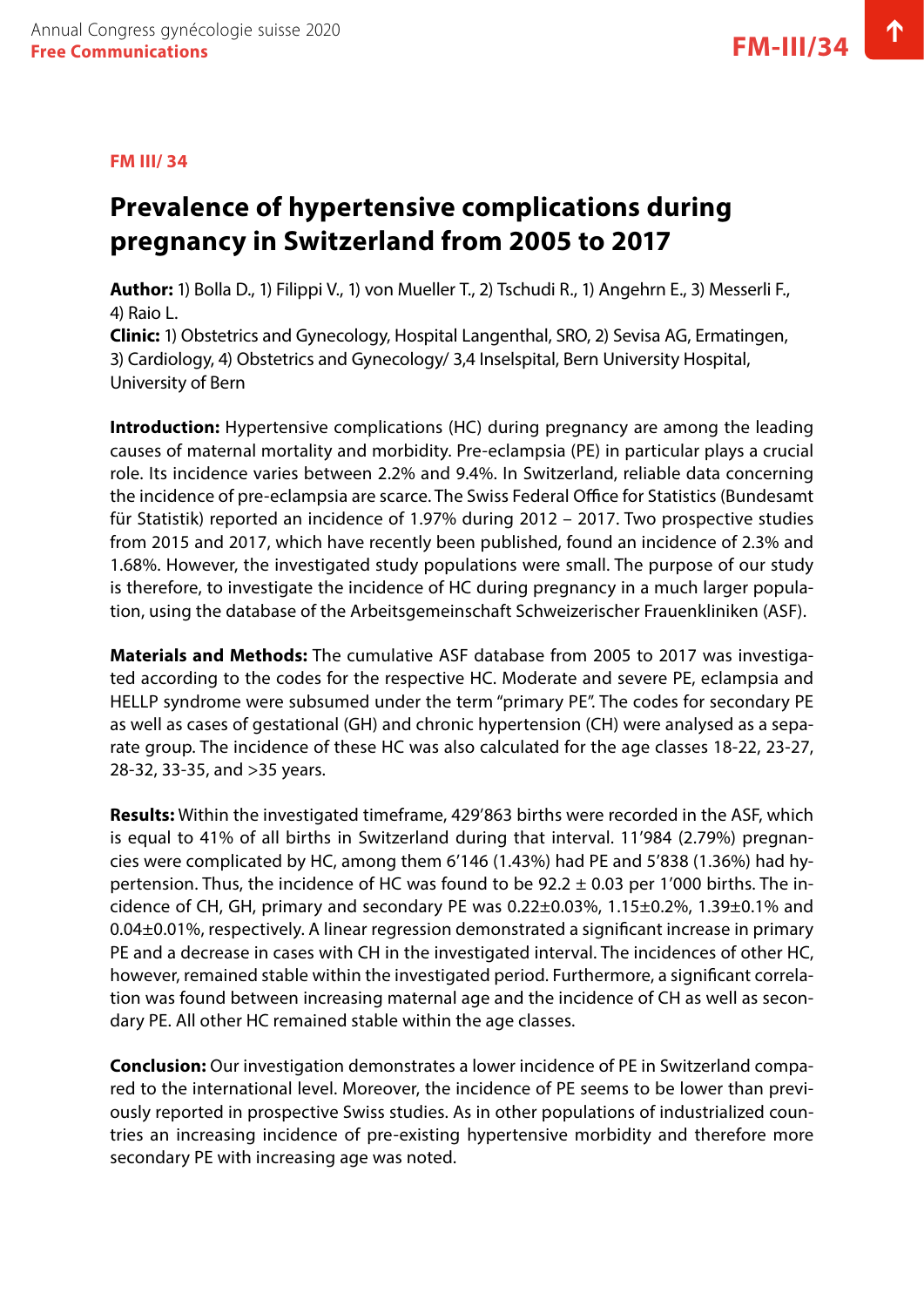## **Poster Presentation and Exhibition**

**P I – P III = Poster Presentation and Exhibition**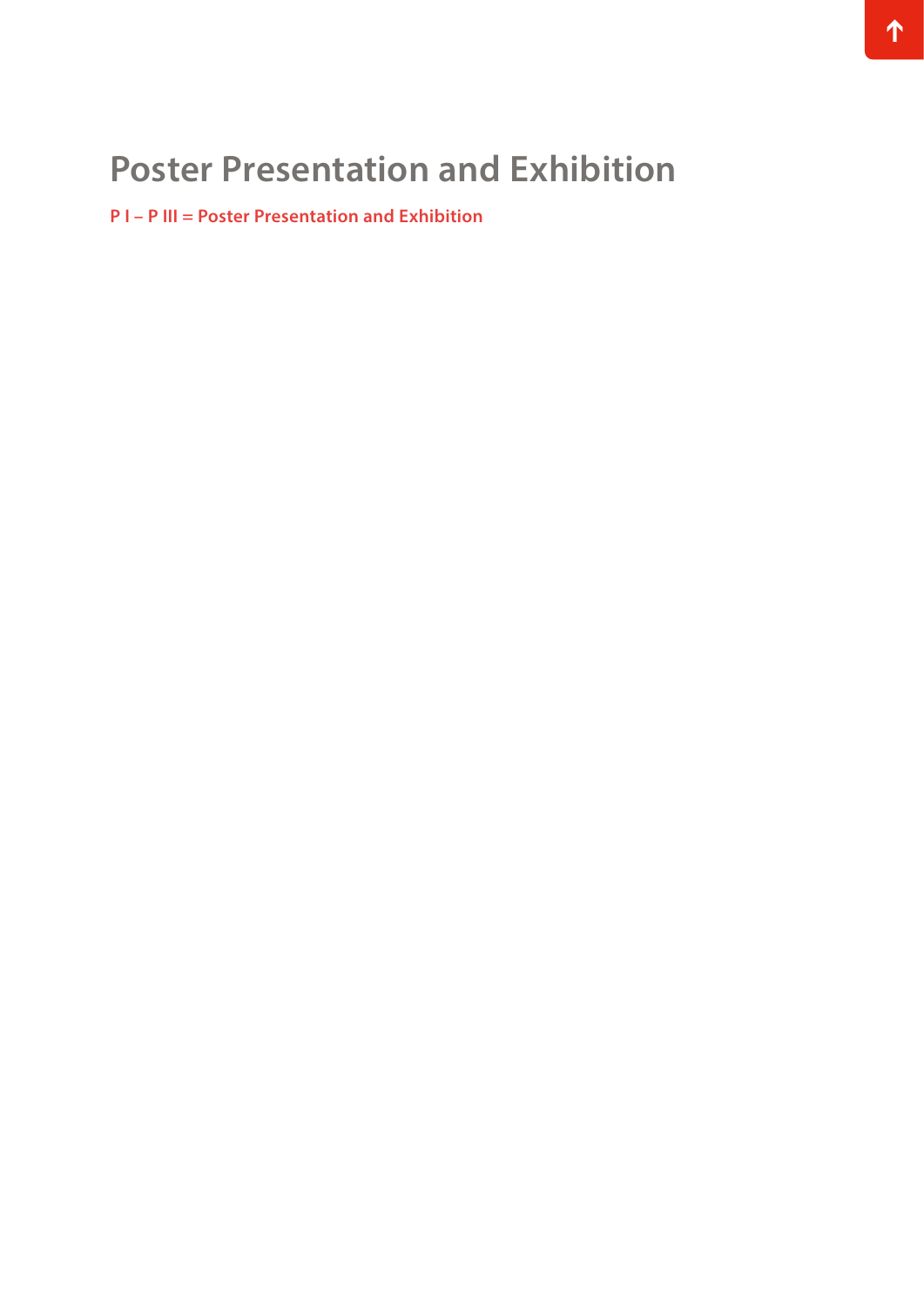#### <span id="page-33-0"></span>**P I/ 10**

### **An extended Menopause Rating Scale II: A Retrospective Data Analysis**

**Author:** 1) Strahm K., 1) Honermann L., 1) Knabben L., 1) Weidlinger S., 2) Bitterlich N., 1) Stute P.

**Clinic:** 1) Obstetrics and Gynecology, Inselspital, Bern University Hospital, University of Bern, 2) Medizin & Service GmbH, Chemnitz, Germany

**Introduction:** To discuss a statistically reasonable inclusion of additional questions in the Menopause Rating Scale II (MRS II) for daily use in clinical practice.

**Material and Methods:** Retrospective data analysis (cantonal ethics committee No 2016- 01179). The MRS II was extended with the parameters 'changes in weight', 'headaches', 'skin changes', 'changes in hair growth', 'hair loss' and if therapy was desired. Data from 419 women seeking medical advice in our specialized consultation for menopausal complaints were collected between April 2009 and April 2017. Cronbach´s alpha was used to measure internal consistency of the extended questionnaire.

**Results:** For the conventional MRS II ( $N = 340$ ) the internal consistency measured with Cronbach's alpha raised from 0.805 to 0.820 considering 'changes in weight' ( $N = 237$ ), to 0.815 considering 'headaches' ( $N = 247$ ) and to 0.815 considering 'skin changes' ( $N = 236$ ) if these additional parameters were added separately. Cronbach´s alpha raised from 0.805 to 0.835 ( $N = 224$ ) if these parameters were added at once. Desire for therapy varied between 42.1 % ('changes in hair growth') and 60.6 % ('hair loss').

**Conclusion:** We suggest including the items 'changes in weight', 'headaches' and 'skin changes' in the MRS II as our results show even higher internal consistency with these symptoms and as wish for therapy was high.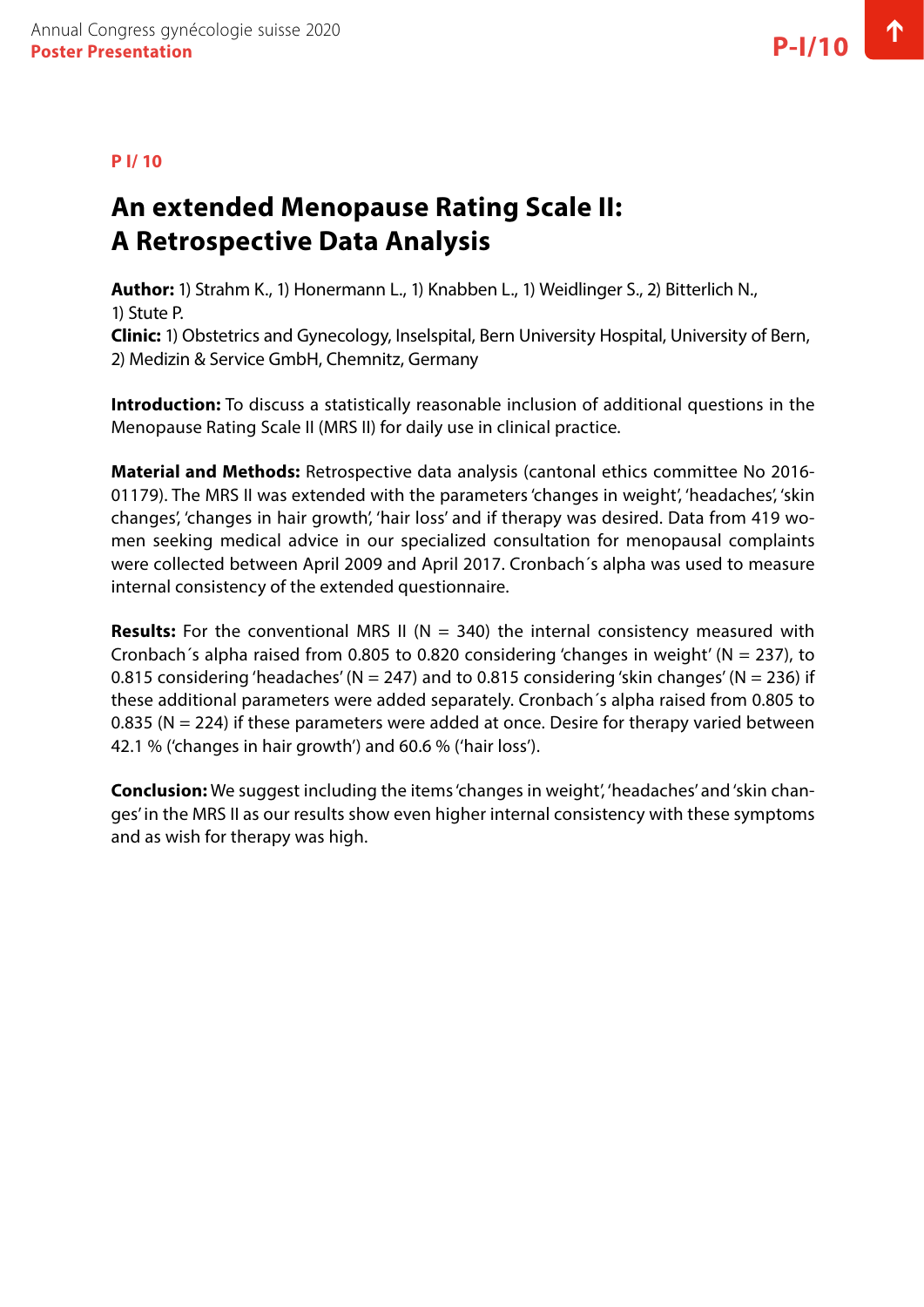#### <span id="page-34-0"></span>**P I/ 11**

### **A comprehensive analysis of matched ovarian cancer tissue samples using MALDI-Mass spectrometry imaging (MALDI-MSI)**

**Author:** 1) Cumin C., 2) Muchabaiwa R., 1,3) Heinzelmann-Schwarz V., 1) Jacob F., 2) Everest-Dass A. **Clinic:** 1) Ovarian Cancer Research, Biomedicine, 2) Institute for Glycomics, Griffith University, Gold Coast, Australia, 3) Hospital for Women, Gynecology and Gynecological Oncology/ 1,3 University Hospital Basel, University of Basel

**Introduction:** Glycans on proteins and lipids play an important role in protein folding and membrane stability which contribute to a variety of biological processes including cell-cell communication, signal transduction and cell differentiation [1,2]. Aberrant glycosylation on proteins (N-glycans) has been associated with various human diseases including ovarian cancer [3,4,5]. However, analysis of the glycan's spatial distribution in human tissue samples has been restrained due to technical limitations and glycome complexity so far.

**Material and Methods:** In this study, we analyzed formalin-fixed paraffin-embedded (FFPE) tissue sections from primary and matched samples of high-grade serous ovarian cancer patients. We enzymatically released tissue-specific N-linked glycans using peptide-N-glycosidase F (PNGase F) and visualized the spatial distribution (50um) using a novel matrix-assisted laser desorption/ionization (MALDI) mass spectrometry imaging (MSI) setup [6].

**Results:** Here, we present the first data demonstrating spatially distribution of N-glycans released from proteins in tissue-specific regions. We observed that cancer tissue section contain more oligomannose structures in the tumor compartment whereas highly branched glycans are restricted to the stroma section. Moreover, the N-glycans observed from primary and metastatic tumor site from the same patient exhibit unique glycans with varied abundances.

Together, these data demonstrate that tissue-based MALDI-MSI of N-glycans is able to discriminate different tissue regions and show N-glycans as a potential tool for the development of diagnosis and personalized treatment.

1- Li et al. Role of Glycans in Cancer Cells Undergoing Epithelial-Mesenchymal Transition. Front Oncol. 2016, 17,6:33.

2- Jacob et al. Transition of Mesenchymal and Epithelial Cancer Cells Depends on a1-4 Galactosyltransferase- Mediated Glycosphingolipids. Cancer Res. 2018, 78(11):2952-2965.

3- Anugraham et al. Specific glycosylation of membrane proteins in epithelial ovarian cancer cell lines: glycan structures reflect gene expression and DNA methylation status. Mol Cell Proteomics. 2014, 13(9):2213-32.

4- Anugraham et al. Tissue glycomics distinguish tumour sites in women with advanced serous adenocarcinoma. Mol Oncol, 2017, 11(11):1595-1615.

5- Lau et Dennis. N-glycans in cancer progression. Glycobiology, 2008, 18(10):750-60.

6- Everest-Dass et al. N-glycan MALDI Imaging Mass Spectrometry on Formalin-Fixed Paraffin-Embedded Tissue Enables the Delineation of Ovarian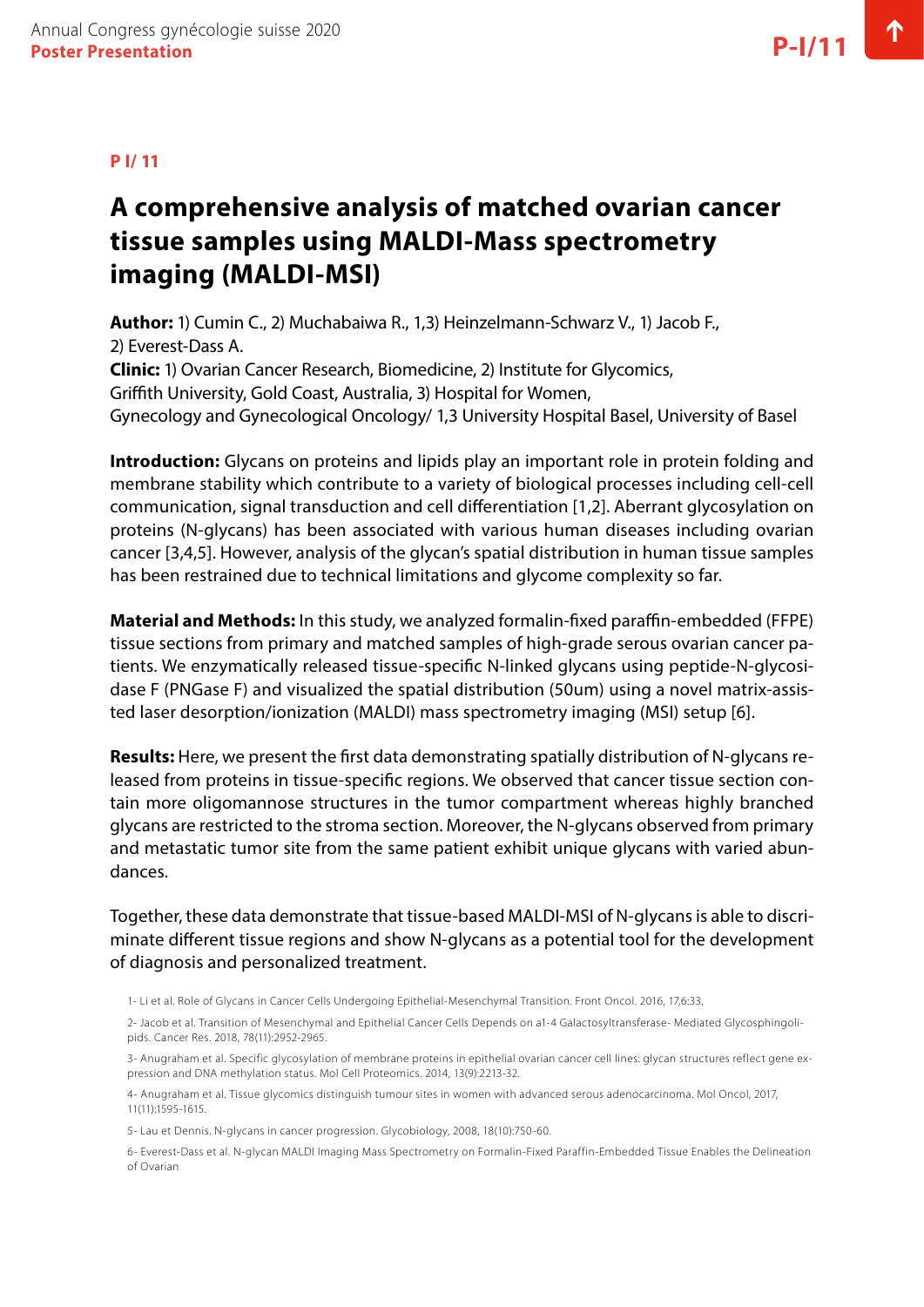#### <span id="page-35-0"></span>**P I/ 12**

### **Peritoneal fluid biomarkers in patients with endometriosis: a cross-sectional study**

**Author:** 1,2) Nirgianakis K., 1,2) Gulz M., 1,2) McKinnon B., 1,2) Ma L., 1,2) Imboden S., 1,2) Bersinger N., 1,2) Mueller M.D. **Clinic:** 1) Biomedical Research, 2) Obstetrics and Gynaecology, Inselspital, Bern University Hospital/ 1,2 University of Bern

**Background:** Elevated concentrations of numerous molecules have been reported in the peritoneal cavity of women with endometriosis. Until now, no factor proved sufficiently specific to endometriosis. We aimed to investigate several biomarkers in endometriosis and report their association with the menstrual cycle in a large sample size study.

**Materials and Methods:** Patients of reproductive age undergoing laparoscopic procedures for benign pathology in the Department of Obstetrics and Gynaecology, University of Berne between 2007 and 2018 were included. Exclusion criteria were the use of hormonal treatment in the 3 months prior to surgery, patients suffering from other inflammatory diseases, pregnancy, malignancy and surgery performed in an emergency. The concentrations of 13 different biomarkers in the peritoneal fluid (PF) were compared between patients with and without endometriosis both in the proliferative and the secretory cycle phase.

**Results:** Out of 1256 patients in the database, 521 met the inclusion and exclusion criteria. Glycodelin and Midkine concentrations were significantly higher in patients with endometriosis compared to controls irrespective of the cycle phase in which the PF was collected. IL-8, RANTES and OPG concentrations were higher in patients with endometriosis only in the proliferative cycle phase. MCP-1 and Defensin concentrations were higher in patients with endometriosis only in the secretory cycle phase.

**Conclusion:** Certain pathophysiological processes may take place only in the one cycle phase leading to a temporary increase of specific PF biomarkers. Correlation with clinical outcomes is mandatory to establish their potential as prognostic or therapeutic tools in endometriosis.

Keywords: Endometriosis, cytokines, chemokines, biomarkers, peritoneal fluid Abbreviations: IL-8: interleukin-8 MCP-1: monocyte chemoattractant protein 1, CCL2 OPG: Osteoprotegerin PAPP-A : pregnancy-associated plasma protein A PF: peritoneal fluid PP14: glycodelin RANTES: regulated on activation normal T cell expressed and secreted rASRM: American Society for Reproductive Medicine Revised Classification of Endometriosis TNF-a: tumour necrosis factor-a VEGF: Vascular Endothelial Growth Factor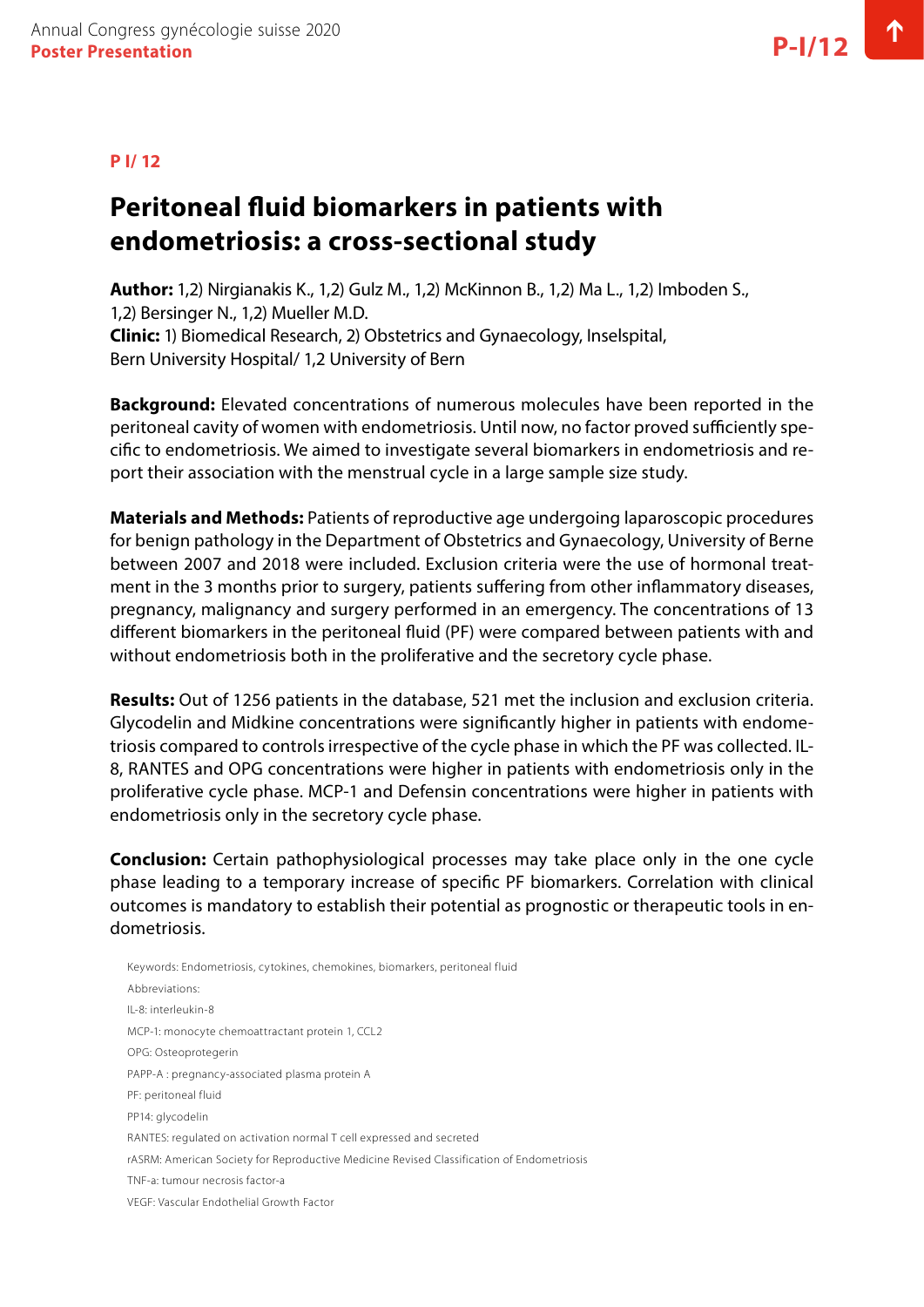#### **P I/ 13**

# **Accuracy of intraoperative frozen section analyses in adnexal tumors**

**Author:** 1) Siegenthaler F., 2) Zumwald L., 1) Imboden S., 3) Rau T.T., 1) Mueller M.D. **Clinic:** 1) Obstetrics and Gynecology, Inselspital, Bern University Hospital, 2) University of Basel, 3) Institute of Pathology/ 1,3 University of Bern

**Introduction:** Adnexal neoplasms are a heterogeneous group of tumors and an important cause of morbidity and mortality in women. Their surgical management and prognosis depends on their correct categorization as benign, borderline, malignant or metastasis. Since preoperative radiological and serological work up neither is completely sensitive nor specific, mostly surgery is needed to confirm diagnosis. If this diagnosis can be made intraoperatively, a second surgery can be avoided. In this study we analyze the role of intraoperative frozen section.

**Material and Methods:** In a retrospective cohort study, we examined all frozen section results of patients with adnexal masses to determine the diagnostic accuracy in comparison to the standard paraffin section technique. Data on patient characteristics, perioperative data and data on histological examinations were collected between 2010 and 2019 and factors that influence the accuracy were analyzed.

**Results:** Data covering 302 frozen section analyses were examined. Of these, 141 (46.7%) had benign histology, 21 (7%) had a borderline tumor, 129 (42.7%) had ovarian cancer and 11 (3.6%) had a metastatic origin. Histologic type was serous in 49.7%, mucinous in 15.6%, endometroid in 2.3%, clearcell in 1.7% and other in 28.5%. Over all diagnostic accuracy to determine the status of malignancy was 93.4% (100% for benign, 61.9% for borderline, 92.2% for malignant and 81.8% for metastatic tumors). Sensitivity and specificity were 100% and 93.8% for benign, 61.9% and 97.5% for borderline, 91.5% and 97.7% for malignant and 72.7% and 99.7% for metastatic ovarian neoplasms, respectively. Positive predictive value was lowest in the borderline group with 65%. In patients with ovarian cancer, diagnostic accuracy was significantly higher in serous disease (χ2-Test, p=0.007) and in patients with ascites (χ2-Test, p=0.027). We further observed a statistically significant correlation between diagnostic accuracy and smaller tumor size in this group (χ2-Test, p=0.016).

**Conclusion:** In our cohort, we found a high diagnostic accuracy of intraoperative frozen section analysis for the diagnosis of adnexal tumors. It appears to be a useful technique for the intraoperative management of adnexal masses in gynecological cancer centers to avoid a second surgical intervention. We observed some limitations in its diagnostic accuracy among borderline, non-serous and large tumors.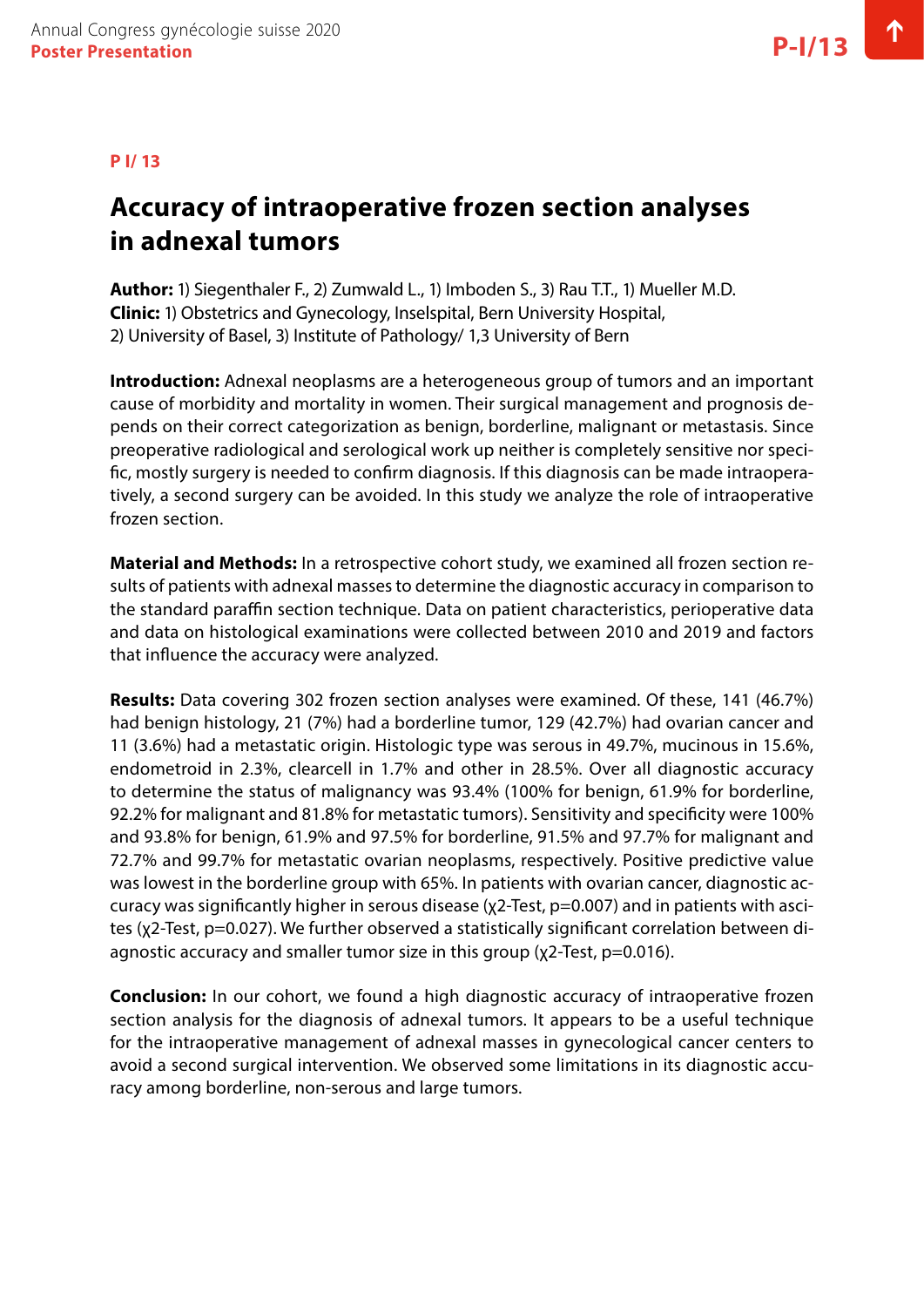#### **P I/ 14**

### **SENTINEL LYMPH NODE IN ENDOMETRIAL CANCER: IS FROZEN SECTION ALWAYS PERFORMING?**

**Author:** Bellaminutti S., Bonollo M., Papadia A. **Clinic:** Obstetrics and Gynecology, University of Italian Switzerland, EOC-Civico Hospital, Lugano

**Introduction:** Surgical staging in endometrial cancer (EC) has evolved and sentinel lymph node (SLN) mapping has vastly replaced a full pelvic and paraortic lymphadenectomy (LND). It is unclear whether patients with metastatic disease to the SLN might benefit from a full LND. Particularly, patients with macrometastatic lymph nodes (LN) disease have additional LN metastasis in 60% of the cases. An intraoperative evaluation of the SLNs might identify the patients with LN disease who could benefit from a full LND. Aim of the study is to evaluate the performance of the frozen section (FS) in detecting LN disease.

**Material and Methods:** A retrospective analysis of EC patients treated between 01.2015 and 12.2019 was performed. Patients underwent a laparoscopic Indocyanine Green (ICG) SLN mapping, a total hysterectomy and bilateral salpingo-oophorectomy. An intraoperative evaluation of the SLNs with FS was performed. In case of metastatic involvement a full pelvic and paraortic LND was performed. Sensitivity, specificity, accuracy, positive predictive value (PPV) and negative predictive value (NPV) of the FS in detecting metastatic disease was analyzed. Identification and discrepancy of empty nodes (EN), defined as a SLN specimen without evidence of lymph nodal tissue at FS and PS were analysed.

**Results:** Fifty-eight patients met the inclusion criteria. Overall, bilateral and unilateral detection rates (DR) of ICG SLN mapping were 100% (58/58), 89.7% (52/58) and 10.3% (6/58) respectively. At PS 8 patients had stage IIIC disease due to LN involvement. FS detected SLN metastasis in 4 of 8 patients. Of these, 2 were micrometastasis (microMTs) and 2 were macrometastasis (macroMTs). Of the 4 FN cases at FS, ITCs and microMTS were misdiagnosed. No macroMTS were misdiagnosed. Calculated sensitivity, specificity, accuracy, PPV and NPV of the FS in detecting LN metastases was 50%, 100%, 93%, 100% and 92.6% respectively. In 11 (19%) and 8 (13.8%) cases, no LN tissue (empty nodes, EN) was identified at FS and PS.

**Conclusion:** Although FS had a low sensitivity in detecting LN metastases, it accurately identified all the patients with macroMTs disease. These patients are at the highest risk of harboring additional LN metastases and represent the cohort who might benefit the most of a complete LND. Additional studies addressing the cost effectiveness of this approach and the oncologic benefit of performing a complete LND in this setting are needed.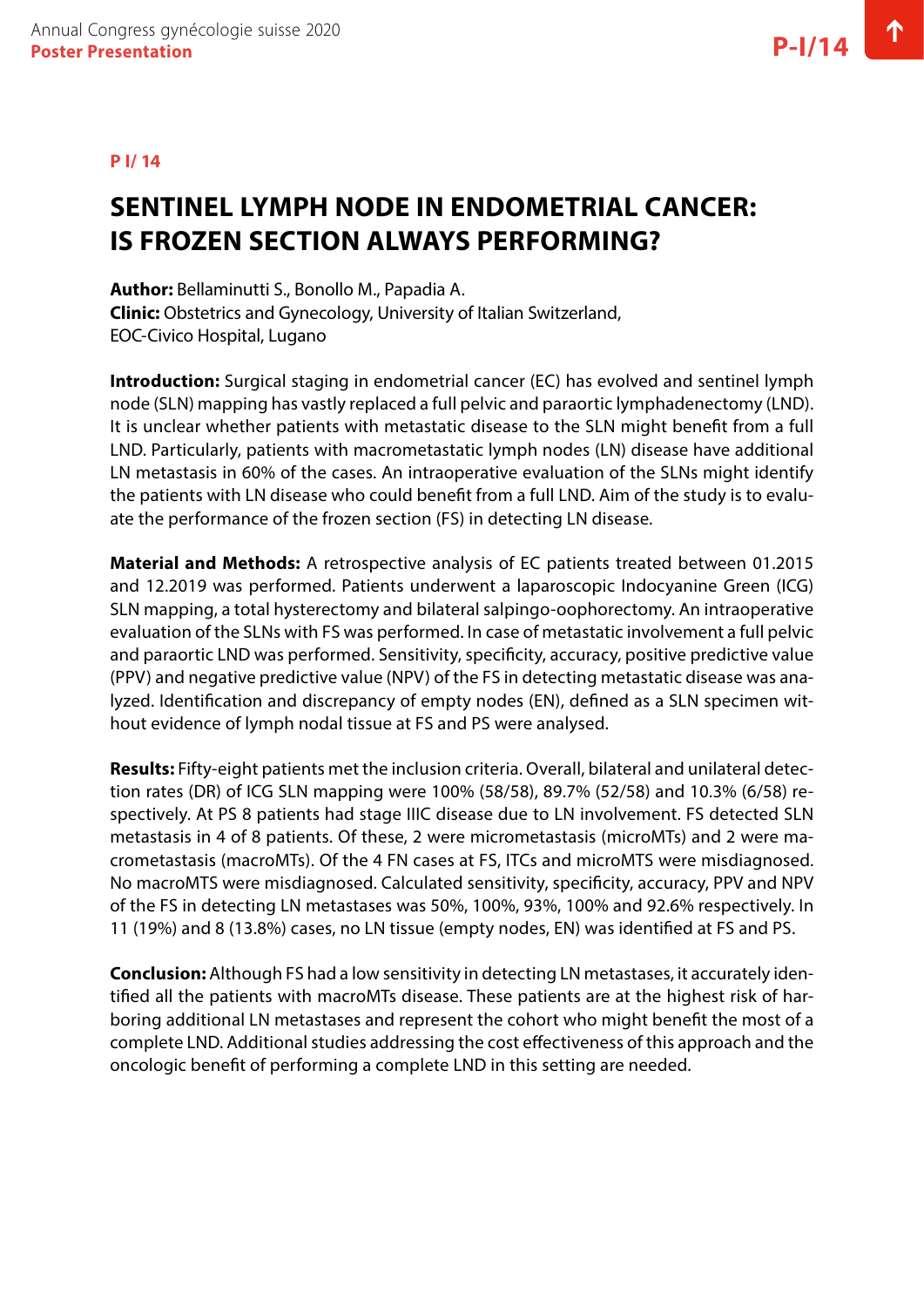#### **P I/ 15**

### **Recovery of menses after functional hypothalamic amenorrhea – if, when and why**

**Author:** 1) Pape J., 2) Herbison A., 1) Leeners B.

**Clinic:** 1) Reproductive Endocrinology, University Hospital Zurich, 2) Physiology, Development and Neuroscience, University of Cambridge, United Kingdom

**Background:** Prolonged amenorrhea occurs as a consequence of functional hypothalamic amenorrhea (FHA) which is most often induced by weight loss, vigorous exercise or emotional stress. Unfortunately, removal of these triggers does not always result in return of menses. Prevalence, conditions and timing, of return of menses vary strongly and some women still report amenorrhea several years after having achieved and maintained normal weight and/or energy balance. Such knowledge would allow better counseling also in the context of infertility. Although body mass index (BMI), percentage body fat, hormonal parameters and neurotransmitters are known to be involved in the initiation of the menstrual cycle, their role in the physiology of return of menses is currently poorly understood. We therefore summarize current knowledge on the epidemiology and physiology of return of menses.

**Objective and Rationale:** To provide an overview on (i) which factors determine the recovery of menses and its timing, (ii) how these factors exert their physiological effect, and (iii) whether there are any therapeutic options to induce recovery.

**Search Methods:** We searched articles published in English, French or German language containing keywords related to return of menses after FHA published in PubMed between 1966 and December 2019. Manuscripts reporting data either on the epidemiology or on the physiology of recovery of menses were included and bibliographies were reviewed for further relevant literature. The Strengthening the Reporting of Observational Studies in Epidemiology (STROBE) criteria served to asses quality of observational studies.

**Outcomes:** Few studies investigate return of menses and most of them have serious qualitative and methodological limitations. Further, comparison of studies is hampered by very inhomogeneous study designs. Consequently, the exact prevalence of resumption of menses after FHA is unknown. Also, the timepoint of return of menses varies strongly and reliable prediction models are lacking. Weight, body fat and energy availability are associated with return of menses. The physiology of return of menses, especially its chronological sequence related to different peripheral and central regulatory molecules as well as the role of genetic factors needs further research. Drug therapies with metreleptin, or naltrexone might represent further opportunities to increase chances for the return of menses, but also need further evaluation.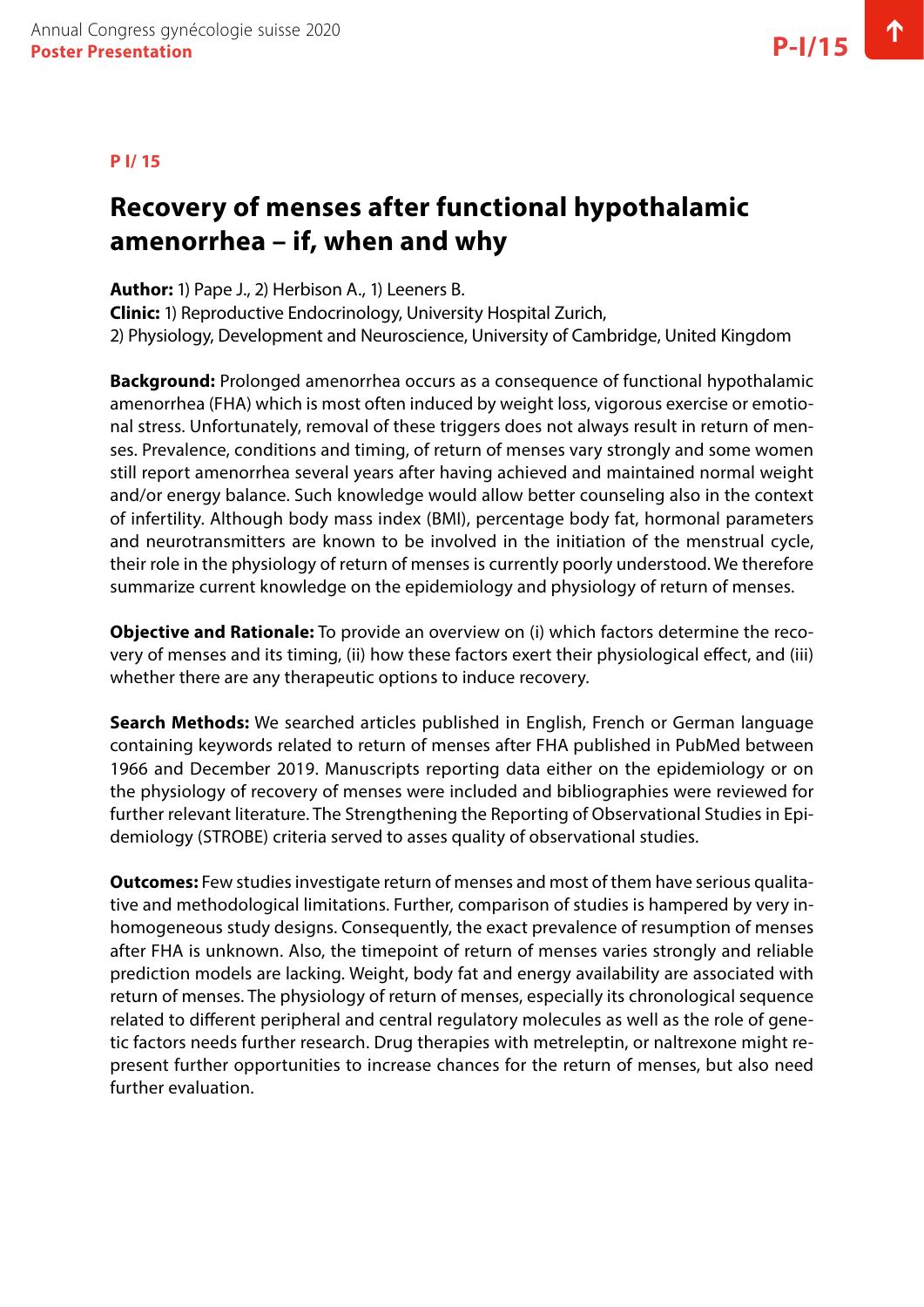#### **P I/ 16**

# **Sexual Function After Resection of Urethral Diverticulum**

**Author:** Hoehn D., Mohr S., Mueller M.D., Kuhn A. **Clinic:** Urogynecology, Inselspital, Bern University Hospital, University of Bern

**Introduction:** A retrospective evaluation of sexual function and urodynamic changes before and after resection of urethral diverticula in a single surgical centre. Urethral diverticula (UD) have a prevalence of 1% to 6% in women. 56% of them are experiencing dyspareunia. Surgical resection of symptomatic UD should be advised. 15-33% of the patients undergoing surgery are developing de novo stress urinary incontinence (SUI).

**Materials and Methods:** We evaluated 40 female patients retrospectively who presented with symptomatic UD and were operated between 2008-2018. Primary outcome was sexual function and secondary outcome urodynamic changes and complications after resection of UD. Sexual function was determined by the female sexual function index (FSFI) before and twelve months after surgery. Every patient undergoing surgery had a pre- and postoperative multichannel urodynamic assessment. The follow-up period lasted for 12 months. For statistical power significance was considered a parametric two-tailed paired t-test with confidence Ievel of 95%.

**Results:** AS for the FSFI results we were able to show an improvement for the domains satisfaction (p<0.0001) and pain (p<0.0001). No significant difference in desire, arousal, lubrication and orgasm could be determined. Maximum urethral closure pressure (MUCP) (p< 0.0008) deteriorated from 39 to 36 cmH2O and residual (p=0.0019) increased from 10ml to 20 ml significantly after surgery. No statistical significance in bladder capacitiy and free urinary flow had been found.

**Conclusions:** Resection of a UD leads to a highly significant improvement of sexual function i.e. satisfaction and pain. Urodynamic assessment shows a significant impairment of MUCP and a significant increased residual but without clinical implication.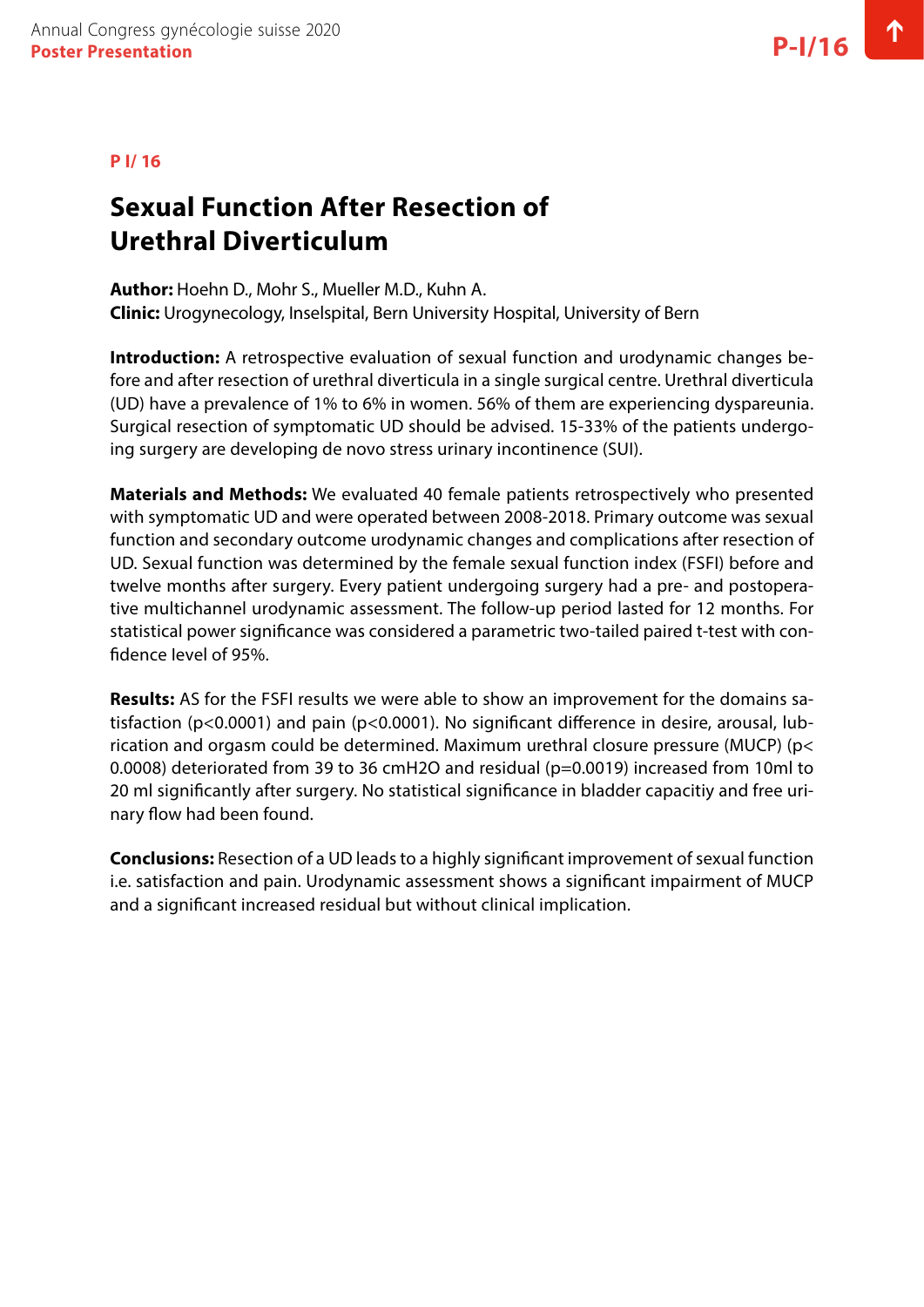#### **P I/ 17**

# **Response of peritumoral DCIS to neoadjuvant systemic treatment in HER2-positive breast cancer patients**

**Author:** 1) Maggi N., 2) Nguyen BD., 3) Vorburger D., 4) Frauchiger-Heuer H., 5) Talimi-Schnabel J., 6) Dedes K.J. **Clinic:** Gynecology, Breast Cancer Center, University Hospital Zurich

**Introduction:** Neoadjuvant systemic treatment (NST) is regarded as the standard of care for stage II-III HER2-positive breast cancer (BC). Achieving a pathological complete remission (pCR) in the neoadjuvant setting has shown to be associated with a higher event- free survival (EFS) and overall survival (OS) in the HER2-positive or triple-negative BC molecular subtypes. The effectiveness of NST for peritumoral ductal carcinoma in situ (DCIS) is still unclear. Our aim was to assess pCR of our collective with focus on the DCIS component.

**Material:** We conducted a retrospective single cohort study to assess HER2-positive BC patients who received NST from 2017 to 2019 at the University Hospital Zurich. The neoadjuvant chemotherapy regime contained taxan and/or anthracyclin or another compound in combination with trastuzumab with or without pertuzumab. The endpoint was the pCR in breast tissue with focus on peritumoral DCIS in these patients. Breast imaging and core biopsy before NST was correlated with breast imaging and postoperative histology after NST.

**Results:** 25 HER2-positive BC patients underwent NST. In 80% DCIS was detected at the time of the BC diagnosis (20/25) by imaging and / or core biopsy. We observed a pCR for the invasive component (ypT0/is) in 18 patients (66%). Residual DCIS after NST (ypTis) was found in 18 patient (90%) of all patients and in 14 patient (77.8%) among those with pCR. Out of the 2 cases without residual DCIS one was in the pCR group and one was in the non-pCR Group.

**Conclusion:** Currently, several trials are assessing the safety of avoiding breast surgery after NST in cases with radiological complete response. Although high complete remission was achieved after NST for invasive cancers in our cohort, it failed to eradicate the DCIS component in most of the cases. The high rates of ypTis despite ypT0 in the HER2-positive subgroup should be considered in trials assessing the role of avoiding surgery after NST.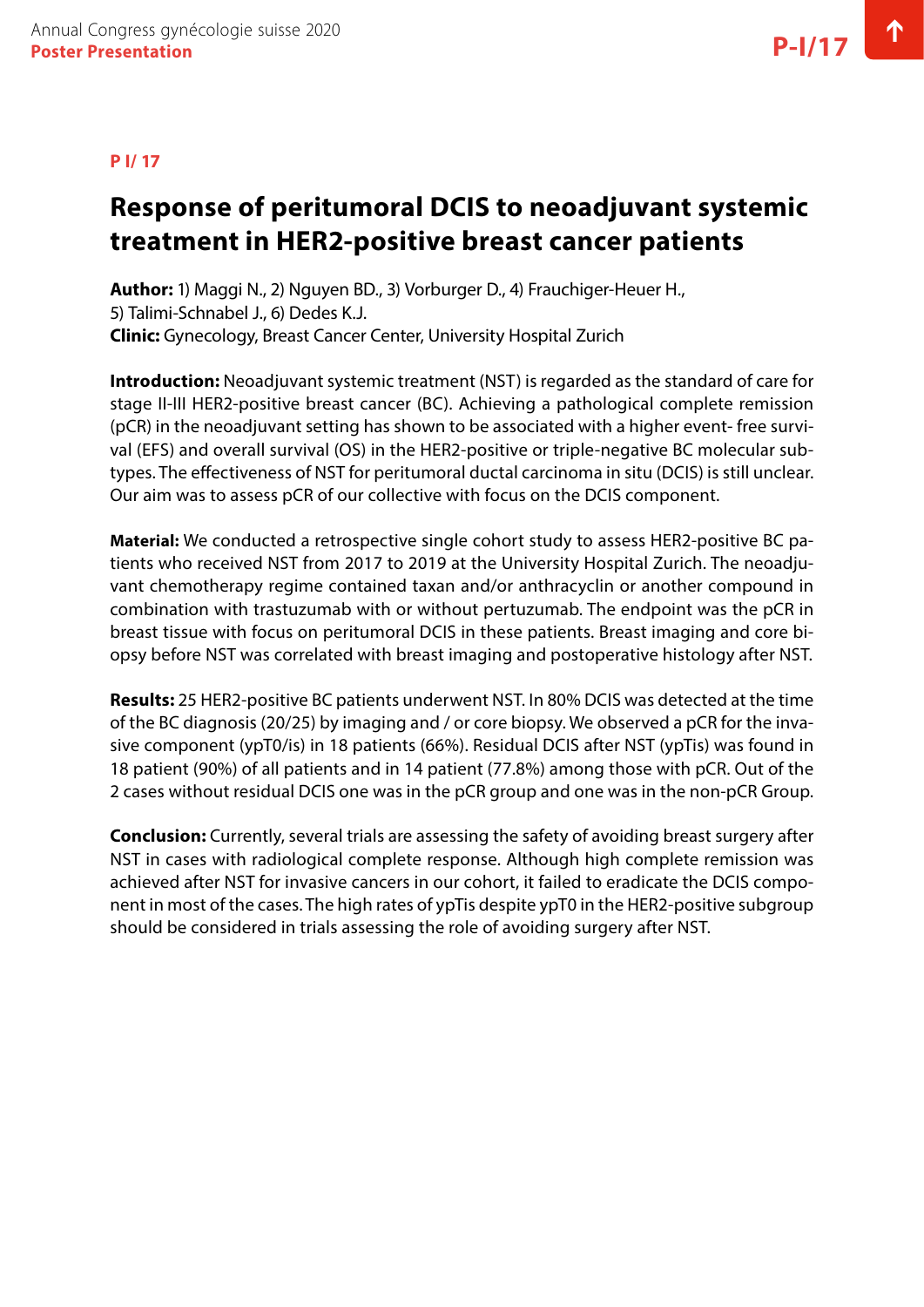#### **P I/ 18**

### **Structured manual for MRI assessment of deep infiltrating endometriosis using the ENZIAN classification**

**Author:** 1) Burla L., 1) Scheiner D., 2) Hötker A.M., 2) Meier A., 1) Fink D., 1) Imesch P., 2) Boss A. **Clinic:** 1) Gynecology, 2) Institute of Diagnostic and Interventional Radiology/

1,2 University Hospital Zurich

**Introduction:** Deep infiltrating endometriosis (DIE) is a chronic inflammatory disease that often requires surgical removal. MRI is gaining importance as a non-invasive diagnostic tool for classification and treatment planning and has shown good agreement with intraoperative results based on the Enzian classification. Nevertheless, the use of MRI still differs considerably in terms of performance and assessment, which limits reproducibility. Aim of this study was to evaluate a systematic approach to assess DIE through MRI using the Enzian classification.

**Methods:** Three radiologists reviewed retrospectively and independently 23 MRI of patients with pelvic DIE. Sequences included in the protocol were: T1-weighted 3D DIXON Gradient-Echo Sequence large FoV (Field of View) axial (T1w), T2-weighted 2D Fast Spin-Echo Sequence small FoV (axial (T2w ax), sagittal (T2w sag), coronal (T2w cor), T2\*-weighted 2D/3D Gradient-Echo Sequence large FoV axial (T2\* ax), and post-contrast 3D Gradient-Echo Sequence large FoV axial (pcT1w ax). Assessment was performed using a manual based on the Enzian classification with step-by-step instructions:

- 1. T2w ax: overview, localisation of uterus, ovaries, cervix, fluid collections
- 2. T2w sag: rectovaginal septum, vagina (A), rectum (C), uterus (FA), bladder (FB)
- 3. T2w ax: sacrotuerine ligament, cardinal ligament, pelvic wall, external masses compressing ureter (B), intrinsic ureteral lesion (FU)
- 4. T2w cor: assessment of detected lesions in coronal plane
- 5. pcT1w ax: screening, infiltrating component, differential diagnosis
- 6. T2\*ax/T1w ax: blood degradation products (T2\*: hemosiderin dark, methemoglobin bright)
- 7. T2w sag/T2w ax: douglas, ovaries, lig. rotundum (FO)
- 8. T1w: lymph nodes, subcutaneous lesions, inguinal area, bones (FO), intestine (FI)

Enzian class. (scale 0 to 3) was dichotomised to simplify (0, no lesion; 1, lesion present). Interrater agreement was calculated using kappa-statistic.

**Results:** Agreement was best for the compartments A (Kappa 0.452), FB (0.642), and FI (0.204), while poor agreement was found for B (0.098), C (-0.38), FA (-0.022), and FO (-0.023), resp. As for FU, no uretral infiltration was described.

**Conclusion:** MRI shows great potential as a diagnostic tool, which allows improved planning of the surgically demanding treatment of DIE. Since MRI diagnostics of DIE is still in its infancy, we are aiming for a more systematic approach, for which we propose our manual based on the Enzian classification. Prospective studies are needed.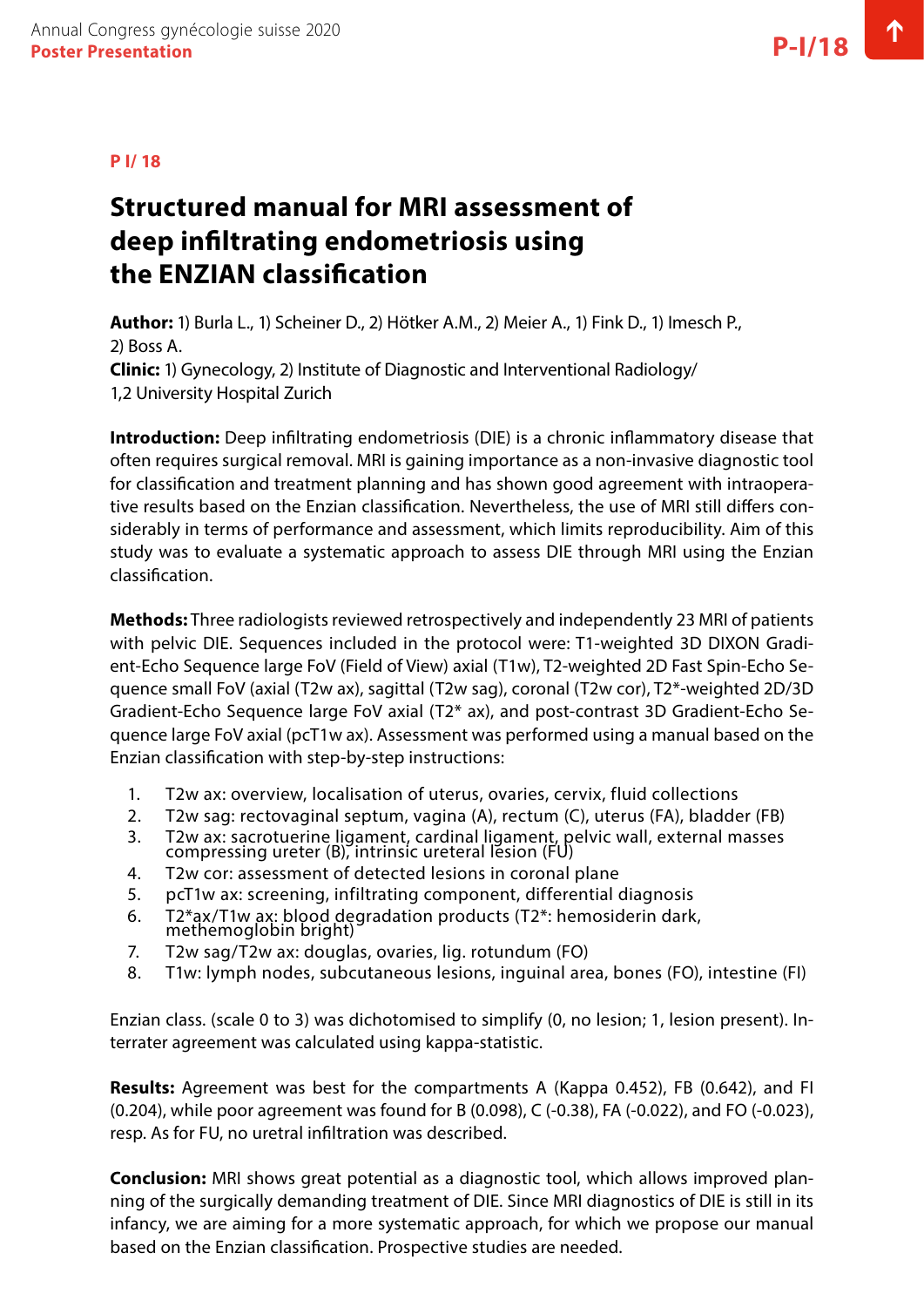# **The Bernese gestational diabetes (GDM) project: First trimester glycosylated hemoglobin A1c (HbA1c) combined with maternal characteristics as a predictor of GDM**

**Author:** 1) Amylidi-Mohr S., 1) Lang C., 1) Mosimann B., 2) Fiedler G., 3) Stettler C., 1) Surbek D., 1) Raio L. **Clinic:** 1) Obstetrics and Gynecology, 2) Center of Laboratory Medicine, University Institute of Clinical Chemistry, 3) Endocrinology and Diabetes/ 1-3 Inselspital, Bern University Hospital, University of Bern

**Introduction:** Despite research, there is still no global consensus on GDM diagnosis. There is also no consensus on the diagnostic for metabolic disorders in early pregnancy. In our retrospective study assessing first trimester HbA1c in a high risk population, we showed that all pregnant women with HbA1c  $\geq 6.0\%$  developed GDM, whereas those  $< 4.5\%$  did not. Aim of our prospective study was to prove our results in a wider low risk population and establish an early risk stratification, which would reduce the need for universal screening in the 3rd trimester.

**Methods:** We included prospectively all women with a first trimester HbA1c value. Exclusion criteria were a type 1 or type 2 diabetes or HbA1c  $\geq 6.5$  %. The primary outcome was the association of first trimester HbA1C with GDM. Categorical variables of mothers with GDM were compared to a control group without GDM. Correlations between potential risk variables of the mothers and a pathological 75g oGTT between 24 and 28 weeks of gestation were analyzed. We performed ROC curve analysis to assess the prognostic accuracy of firsttrimester HbA1c and random Glucose (rGlu) in predicting GDM. A p-value <0.05 was statistical significant.

**Results:** 735 women were included. The median GA (range) was 9+4 (7-13+4) weeks. The incidence of GDM was 14.8% (119/735). Logistic regression analysis showed that maternal age, BMI, previous history of GDM and family history contribute in GDM prediction. Mean HbA1c and rGlu were significantly higher in the GDM group compared to the nGDM group(5.26±0.35%vs5.10±0.27%,p< 0.0001 and 4.63±0.94mmol/lvs4.20±0.76mmol/ l,p=0.0002 respectively). The AUC combining the first trimester biochemical variables and adding the maternal characteristics is 0.76 [95% confidence interval (CI) 0.70–0.81)]. Moreover, we stratified this low risk population based on the prediabetes HbA1c cutoff of 5.7%. The prediabetes group had a significant higher GDM incidence, 46% versus 13% in the group of HbA1c < 5.7%, p< 0.0001 odds ratio 5.5. All women with a first‐trimester HbA1c ≥6.0% developed GDM.

**Conclusion:** Our study show that, similar to the multimodal, first trimester screening for preeclampsia, a first trimester screening for this important metabolic disorder could also be implemented. Adequate, randomized interventional studies should show whether such an early screening with can actually influence the pregnancy outcome in the short and long term.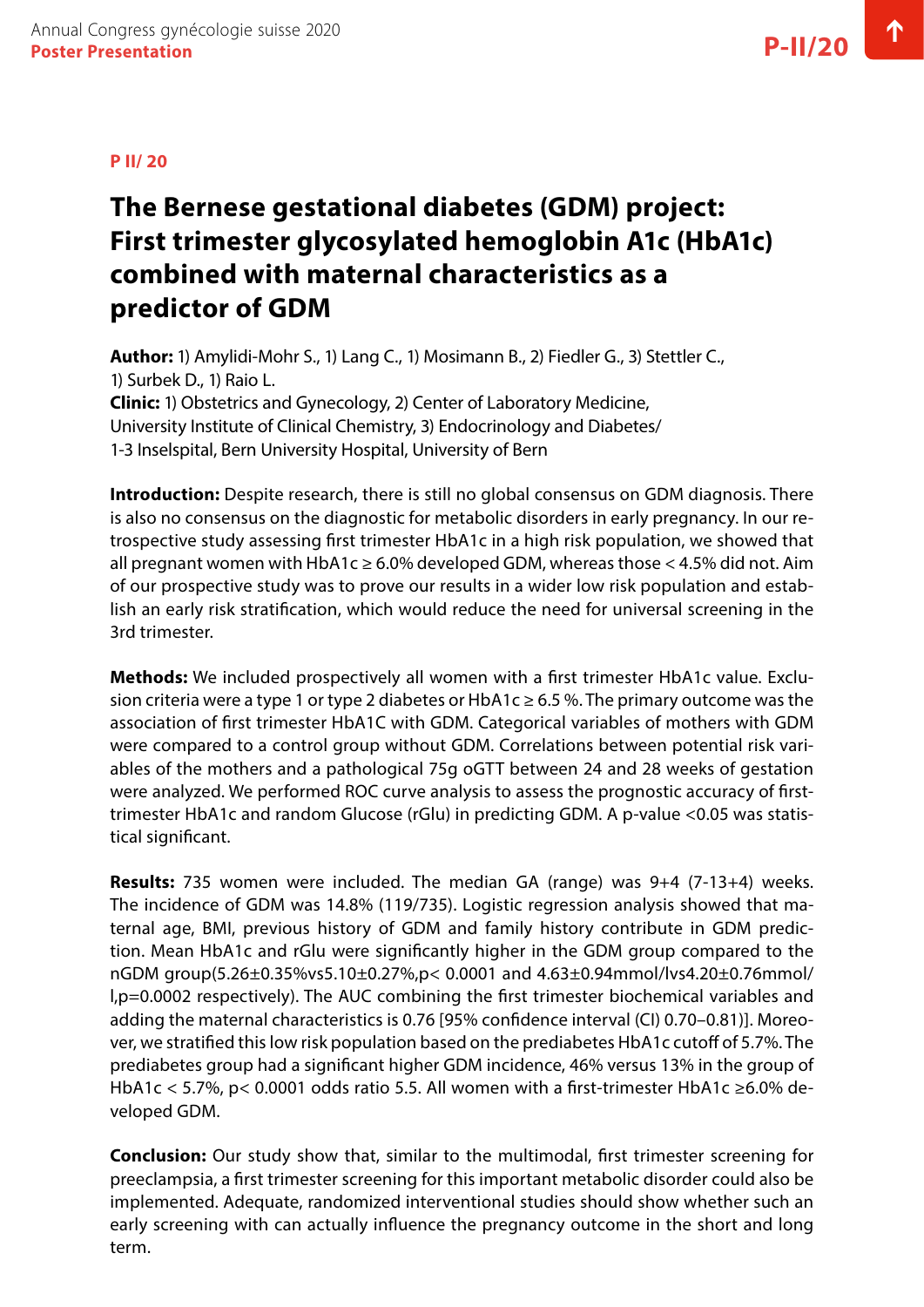#### **P II/ 21**

### **Neuroprotection in preterm birth by modification of astrocyte polarization**

**Author:** 1) Brosius Lutz A., 1) Renz P., 1) Tscherrig V., 1) Spinelli M., 1) Thomi G., 1) Haesler V., 1) Schneider P., 1) Joerger-Messerli M., 2) Liddelow SA., 1) Schoeberlein A., 1) Surbek D. **Clinic:** 1) Obstetrics and Gynecology and Biomedical Research, Inselspital, Bern University Hospital, University of Bern, 2) Neuroscience Institute, Neuroscience and Physiology, New York University (NYU), New York, USA

**Introduction:** White matter injury (WMI) is the most common form of brain injury in preterm infants and a major cause of long-term neurological morbidity. WMI is characterized by reactive microgliosis and astrocytosis, delayed oligodendrocyte differentiation, and in severe cases, neuronal death. Two different types of reactive astrocytes are recognized in brain injury, A1 astrocytes (A1s), which promote neurodegeneration and A2 astrocytes (A2s), which support neuronal survival and tissue repair. At present, the specific nature of astrocyte reactivity after WMI (A1s, A2s, or other) remains obscure. Given recent findings that A1 formation is induced by reactive microglia and that these astrocytes delay oligodendrocyte differentiation and promote neuronal death, we hypothesize that A1s play a central role in WMI and may be an exciting therapeutic target for this disease. We report progress on a basic research project aimed to investigate the formation of A1 astrocytes in WMI.

**Materials and Methods:** We tested the formation of A1 astrocytes across multiple rodent WMI models. MBP immunostaining was used to confirm WMI. In situ hybridization with probes for A1–specific mRNA transcripts was performed on brain tissue from injured and control neonatal rat brains at multiple post-injury timepoints. We used immunopanning to purify astrocytes from brains of injured and control rats. mRNA isolated from these cells was used for qRT-PCR analysis. C1q/Il1-a/TNF triple mutant mice unable to form A1 astrocytes were used to investigate the role of A1 astrocytes in WMI outcomes.

**Results:** In situ hybridization experiments demonstrate a significant increase in the prevalence of A1 astrocytes in subcortical white matter tracts after WMI in all of the rodent models studied. qRT-PCR using mRNA from astrocytes acutely purified from these cells reveals regulation of A1- and A2-specific transcripts over time after injury. Ongoing experiments in mutant mice test whether A1 formation is a central driver in the pathogenesis of WMI.

**Conclusion:** We demonstrate the formation of A1 reactive astrocytes across multiple rodent models of WMI and make steps towards understanding astrocyte polarity in the neonatal brain over the course of the disease. Should our ongoing experiments in mutant mice demonstrate a causal role for A1 astrocytes in WMI outcomes, our work will open the door to novel treatments for improving outcomes after neonatal brain damage in preterm birth.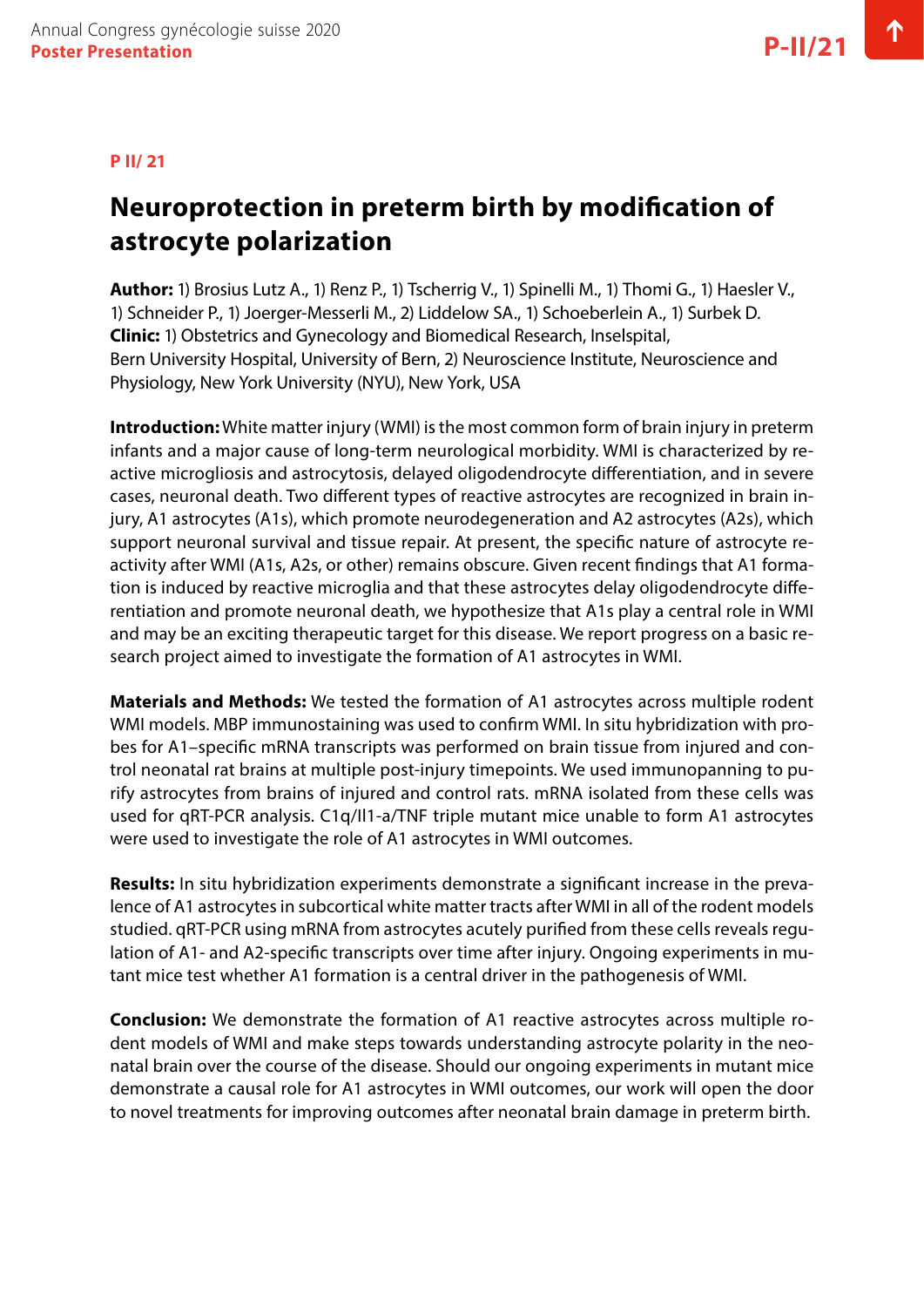#### **P II/ 22**

# **Long-term outcome of monochorionic twins after fetoscopic laser therapy compared to matched dichorionic twins**

**Author:** 1) Rüegg L., 1,2) Hüsler M., 1,2) Krähenmann F., 1,2) Zimmermann R., 3,4,5) Natalucci G., 1,2) Ochsenbein-Kölble N. **Clinic:** 1) Obstetrics, 2) Zurich Center for Fetal Diagnosis and Therapy, Zurich, 3) Neonatology, 4) Larsson-Rosenquist Centre for Neurodevelopment, Growth and Nutrition of the Newborn, 5) Child Development Centre, University Children's Hospital Zurich/ 1,3 University Hospital Zurich/ 3,4 University of Zurich

**Introduction:** The only causal therapy is fetoscopic laser ablation (FLA) of the placental anastomoses. The aims of this study were to analyze the long-term outcome of monochorionic twins treated by FLA including their school career, need for therapy and special aid equipment and free-time activities and compare their outcome to matched dichorionic twins.

**Material and Methods:** Among the 57 women treated at a single fetal treatment center between 2008 and 2017 with FLA because of TTTS, 25 women with 42 children were included in the FLA group. The control group consisted of 16 dichorionic twin pairs matched for birth year, gestational age, birth weight and sex. The long-term outcome was assessed by a parental questionnaire and a standardized neurodevelopmental examination for the children born before 32 gestational weeks or a birth weight lower than 1500g. They were also registered into the Swiss Neonatal Network database. The primary outcome was the eventfree survival defined as normal neurology, behavior, vision and hearing. Secondary outcome were school career, need for therapy and special aid equipment and free-time activities.

**Results:** An event-free survival was found in 32 children (76%) in the laser and in 24 children (75%) in the control group ( $p = 0.91$ ). Neurological anomalies were found in 5 children (12%) in the laser group and 3 children (9%) in the control group ( $p = 1.00$ ). Multiple logistic regression analysis showed that gestational age at delivery was the only predictive factor for event-free survival. There were no significant differences regarding school career, therapies or special aid equipment between the two groups. We found that children without FLA were involved in more free-time activities and needed fewer breaks during physical activity than children with FLA during pregnancy.

**Conclusion:** The outcome of monochorionic twins treated with FLA is comparable to the outcome of dichorionic twins. Long-term neurodevelopment in the cohort was mainly dependent on gestational age at birth.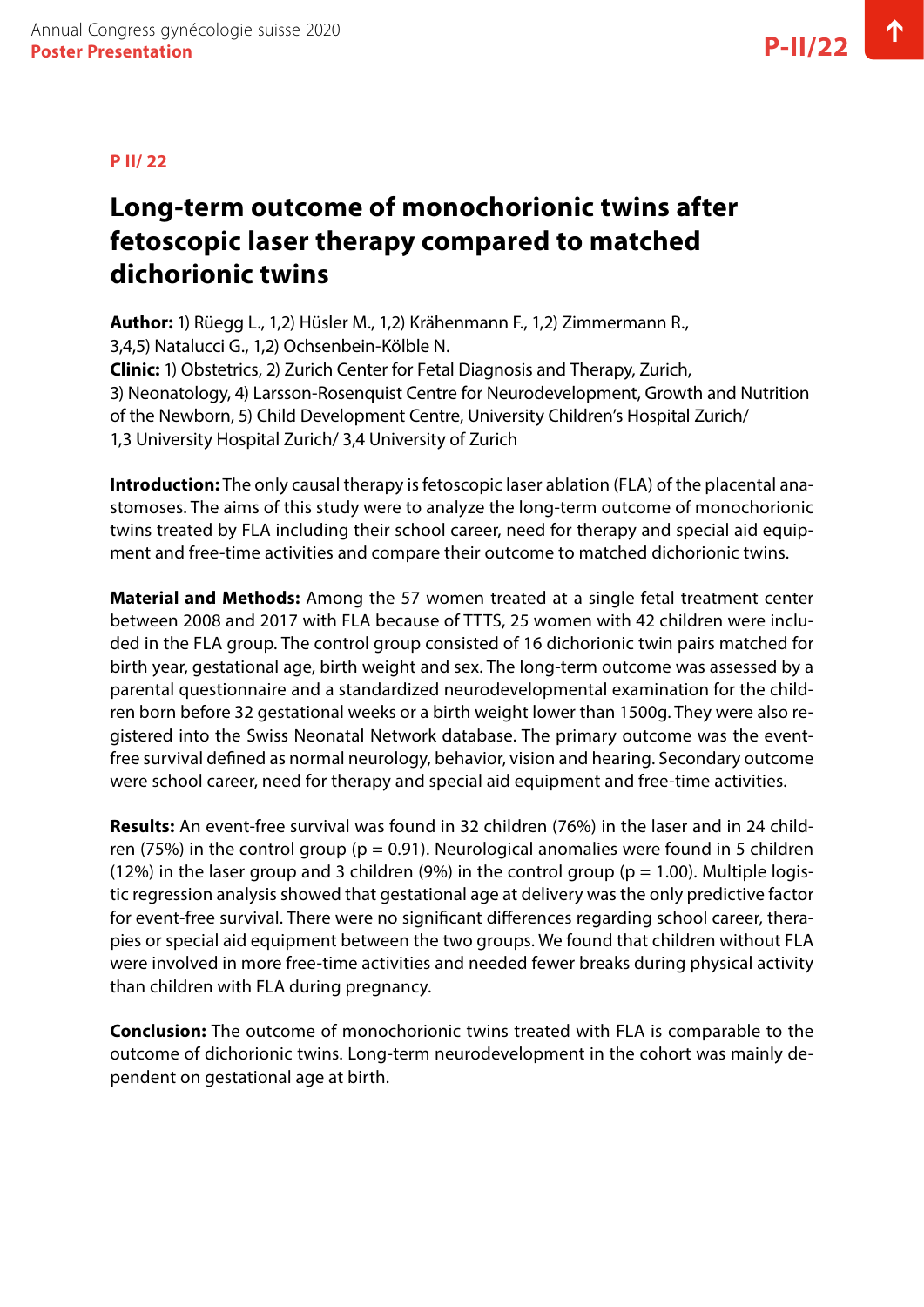# **When to deliver "idiopathic" SGA infants between 37 to 42 weeks of gestation? The impact of the week of gestation on adverse perinatal outcome**

**Author:** 1) Filippi V., 2) Raio L., 1) von Mueller T., 3) Tschudi R., 1) Schöning A., 1) Bolla D. **Clinic:** 1) Obstetrics and Gynecology, Hospital Langenthal, SRO, 2) Obstetrics and Gynecology, Inselspital, Bern University Hospital, University of Bern, 3) Sevisa AG, Ermatingen

**Introduction:** Small for gestation age (SGA) is a recognized risk factor associated with higher perinatal, neonatal and even adult complications. Improved identification accompanied by increased surveillance and timely delivery is associated with a reduction of perinatal morbidity. However, in SGA infants at term not fulfilling classical criteria or stigmata for placental triggered growth disorder timing of delivery remains still a matter of debate. The aim of our study was to evaluate the outcome of SGA infants at term (37 to 42 weeks of gestation) according to the week at delivery in otherwise uncomplicated pregnancies.

**Material and Methods:** We analyzed anonymized data from women in Switzerland who delivered from 2005 to 2017. Inclusion criteria were singleton pregnancy in cephalic presentation, birthweight <10th and >5th percentile, and gestational age at delivery between 37 0/7 and 42 0/7 weeks of gestation. We excluded pregnancies complicated by hypertensive pregnancy complications, abnormal Doppler findings, and metabolic problems such as pregestational or gestational diabetes. Moreover, we excluded also cases with structural or chromosomal anomalies. Adverse perinatal outcome was defined as either umbilical cord arterial pH <7.15, 5'Apgar score <7, admission to the NICU, and/or perinatal mortality. Contingency tests, and Spearman rank correlation were used for statistical analyses. A p<0.05 was considered significant.

**Results:** Out of 429.863 deliveries we were able to isolate 1796 cases fullfilling our criteria. Of those, 1352 (75%) were delivered vaginally, and 473 (25%) by cesarean section (CS) (14% by secondary CS, and 11% by elective CS). As expected, the rate of secondary CS (r=0.828;  $p=0.03$ ) and vaginal deliveries ( $r=0.965$ ;  $p=0.01$ ) increased with advancing gestation. Induction of labour occurred in 308 (16.8%) patients and increased in particular between the 40 and 41 weeks of gestation (r=0.967; p=0.002). Of them, 77.9% delivered vaginally and 22.1% with a secondary CS. The percentage of adverse outcome was 16.9%, 11.3%, 8.6%, 18.8%, and 21.7% for gestational week 37, 38, 39, 41 and 42, respectively. Importantly, only three cases (0.17%) of intrauterine death occurred (one < 39 0/7 and two > 40 0/7 week of gestation).

**Conclusion:** "Idiopatic" SGA infants are best delivered between 39 0/7 and 40 0/7 weeks of gestation.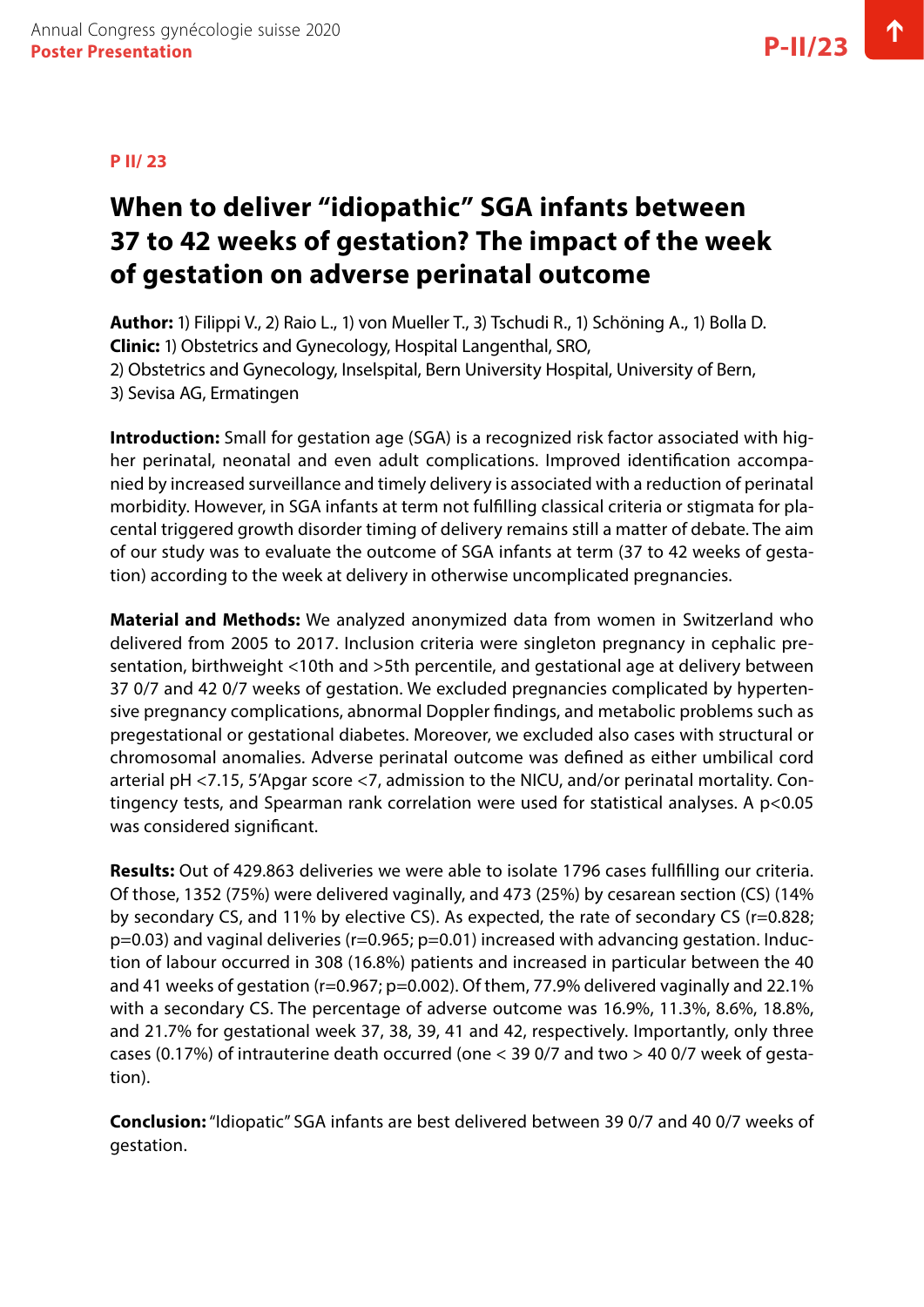#### **P II/ 24**

### **The use of epidural analgesia during trial of labor after cesarean section (TOLAC)**

**Author:** 1) Filippi V., 2) Raio L., 3) Tschudi R., 1) Hefti D., 1) Gudzheva T., 1) Bolla D. **Clinic:** 1) Obstetrics and Gynecology, Hospital Langenthal, SRO, 2) Obstetrics and Gynecology, Inselspital, Bern University Hospital, University of Bern,

3) Sevisa AG, Ermatingen

**Introduction:** Epidural analgesia is nowadays considered as an extremely effective and popular treatment for pain relief during labor characterized by low side effects. However, in patients with a prior cesarean section (CS) who wish a TOLAC, the use of epidural analgesia still remains a matter of debate in particular due to the fear of masking a uterine rupture (UR). The aim of this study was first to evaluate if the use of epidural analgesia in patients with a TOLAC increases the risk of UR and secondary to investigate differences in maternal and fetal outcome.

**Material and Methods:** We analyzed anonymized database of women in Switzerland who gave birth from 2005 to 2017. Inclusion criteria were singleton fetus, age ≥18 years, gravity 2, history of a previous CS, no history of other uterine incision such as myomectomy, scheduled for vaginal birth and uncomplicated pregnancy. The sample comprised all modes of delivery (vaginal delivery, instrumental vaginal delivery and emergency CS). Adverse perinatal outcome was defined as either umbilical cord arterial  $pH < 7.15$ , 5'Apgar score  $< 7$ , admission to the NICU, and/or perinatal mortality. The cohort was dichotomized between those with and without epidural analgesia during delivery. Contingency tests, and Spearman rank correlation were used for statistical analyses. A p<0.05 was considered significant.

**Results:** Out of 429'863 deliveries, 4401 cases fullfied our entry criteria. Of those 1736 (39.4%) patients delivered with epidural analgesia (group 1) and 2665 (60,6%) patients without (group 2). Overall, 56.1% of the women included in this study delivered vaginally. A higher vaginal operative delivery birth rate was found in group 1 compared to group 2 (63.16% vs 36.84%, p<0.0001). Noteworthy, in group 2 the rate of emergency CS was higher than in group 1 (68.5% vs. 31.50%; p<0.0001). Similarly, parameters of fetal outcome such as birth weight, Apgar and umbilical cord pH were also significantly different between the groups. The overall prevalence of UR was 20/4401 (0.45%) cases with TOLAC. There was no difference between the groups comparing cases with UR.

**Conclusion:** Epidural analgesia during TOLAC is safe and is not associated with a significant increased risk of UR. In addition, it seems that in selected cases epidural analgesia may even improve vaginal delivery without influencing maternal and fetal morbidity.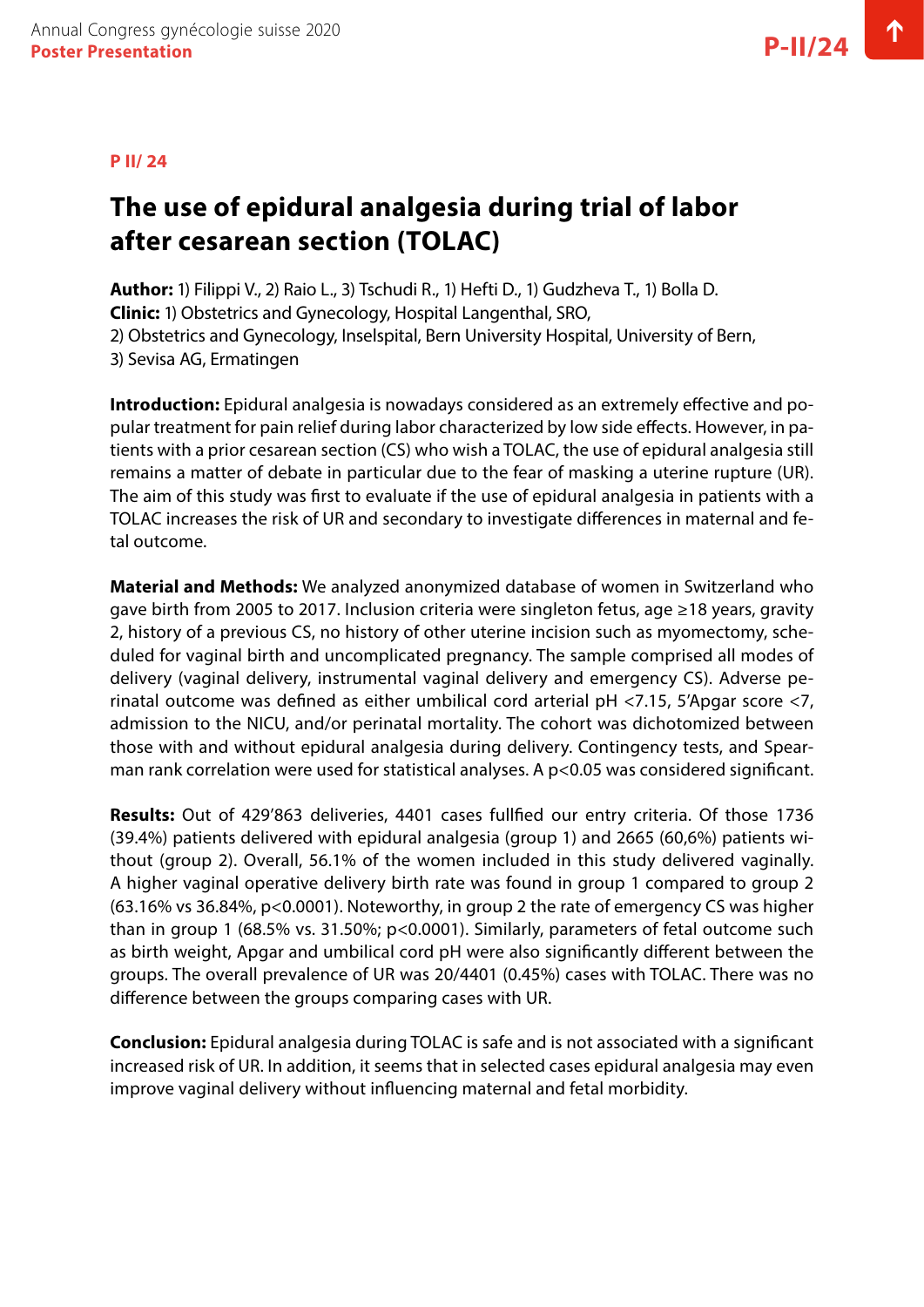#### **P II/ 25**

#### **Targeted antenatal screening for haemoglobinopathies in Basel**

**Author:** Amstad Bencaiova G., Geissler F., Hösli I.

**Clinic:** Obstetrics and Gynaecology, University Hospital Basel

**Introduction:** Haemoglobinopathies are among the most common inherited disorders worldwide. As a result of the migration of people from countries with a high prevalence of haemoglobin disorders, laboratory diagnosis is of growing importance in North-West Europe.

**Methods:** Family origin questionnaires were used to screen pregnant women for the risk for haemoglobinopathies in the first trimester. According to this questionnaire pregnant women were divided into two groups: women with a high risk and women with a low risk for haemoglobinopathies. In women with a high risk red blood cell indices, iron status and chromatography were conducted. For women identified as carriers, their partner was tested for haemoglobinopathy irrespective of family origin. In the case of suspected alpha thalassaemia based on haematological parameters, the molecular analysis was performed.

**Results:** There were 1785 pregnant women on recruitment. Out of 1785 women, 929 were identified as the high risk group. Due to missing data in 74 pregnant women with a high risk, further analysis was conducted in 855 women. The mean of haemoglobin was  $121 \pm 13$  $g$ /l and the median of ferritin 40  $\mu$ g/l (4-5607  $\mu$ g/l). The prevalence of haemoglobinopathies in high risk group was 14.5% (124/855). There were 139 anaemic women (139/855; 16.3%); namely iron deficiency anaemia was identified in 75 women (75/855; 8.8%) and anaemia of other aetiologies in 64 women (64/855; 7.5%). There were 242 women with iron deficiency (242/855; 28.3%).

**Conclusion:** The prevalence of 14.5% in the high risk group of pregnant women confirms an increasing significance of screening for haemoglobinopathies in this group of patients.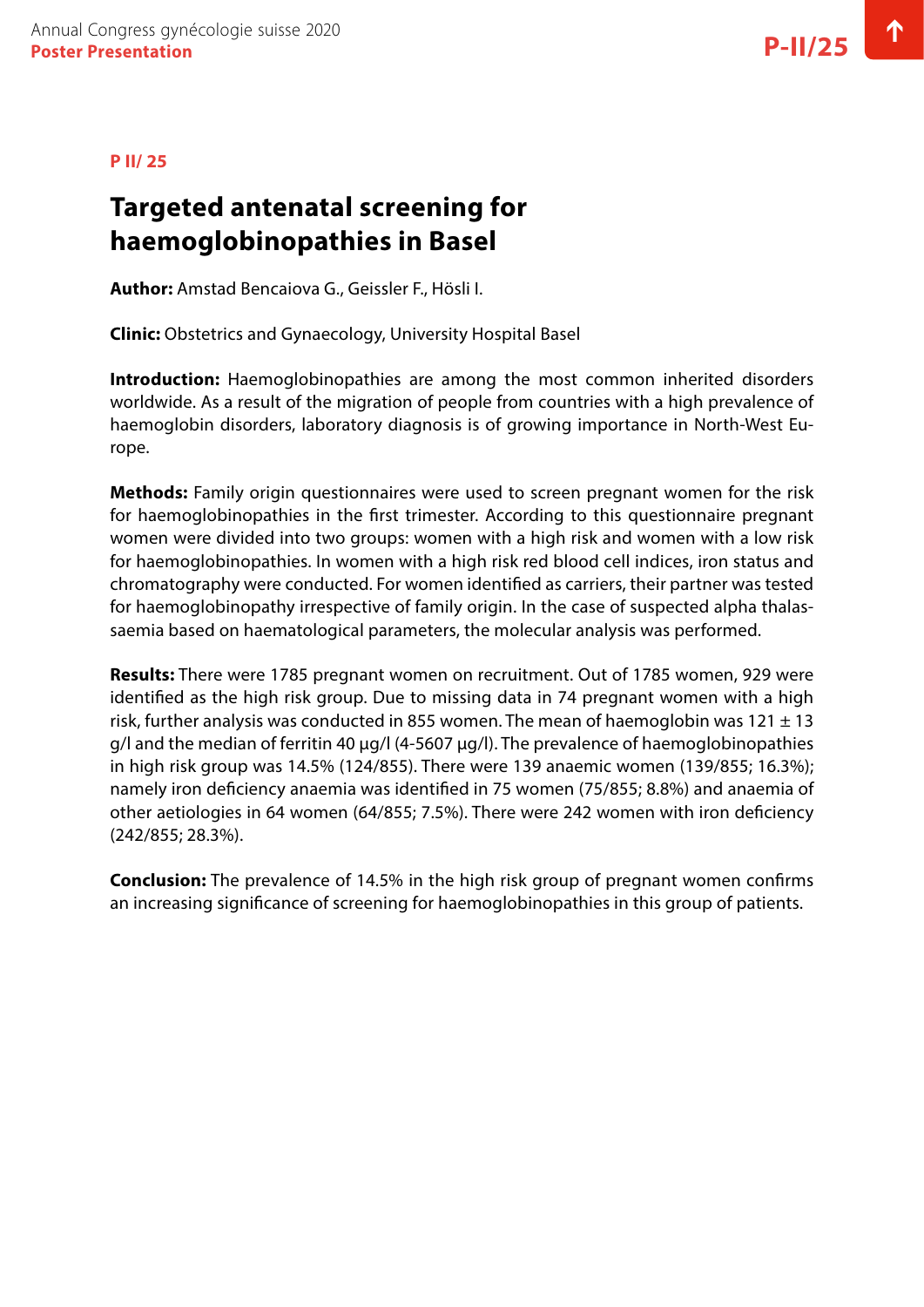# **Fractions from Bryophyllum pinnatum synergistically inhibit the oxytocin-induced rise of intracellular calcium concentration in human myometrial cells**

**Author:** 1,2) Santos S., 3) Mennet M., 2) Potterat O., 1) von Mandach U., 2) Hamburger M., 1) Simões-Wüst A.P. **Clinic:** 1) Obstetrics, University Hospital Zurich, 2) Pharmaceutical Sciences, University of Basel, 3) Clinical Research, Weleda AG, Arlesheim

Bryophyllum pinnatum (Lamarck) Oken (Crassulaceae) is a succulent perennial plant traditionally used in the treatment of premature labour, first in anthroposophic hospitals and, recently, in conventional settings as an add-on medication. Experimental evidence obtained with uterus strips supports this use and suggests that bufadienolides might be responsible for the tocolytic effect. Previous work showed that B. pinnatum leaf press juice (BPJ) inhibits the increase of intracellular free calcium concentration ([Ca2+]i) induced by oxytocin (OT), a hormone known to trigger myometrium contractions. Our aims were to identify fractions/ compounds in BPJ that contribute to this inhibition, and to characterise their mode of action.

Human myometrial hTERT-C3 and PHM1-41 cells that had been loaded with a calcium specific fluorescent probe (Fura-2-AM) were pre-incubated with test substances or vehicle controls. Then, cells were stimulated with OT to induce a rapid and transient increase in [Ca2+] i. [Ca2+]i was measured by real-time fluorescence spectrophotometry. To characterise combined effects, the median-effect method (CompuSyn software) was used.

BPJ led to a concentration-dependent decrease of the OT-induced increase of [Ca2+]i in both cell lines (p<0.0001), achieving ca. 70% inhibition at a 20 µg/mL concentration. The OTreceptor antagonist atosiban was used as a positive control and also promoted a concentration-dependent effect on [Ca2+]i (in both cell lines, p<0.0001). Further work with hTERT-C3 cells showed that at comparable concentrations, none of the fraction/compounds was as strong as BPJ alone. However, the combination of a bufadienolide (BEF) and a flavonoid-enriched fraction (FEF) led to a decrease of 55.3% while BEF plus an aglycon-mixture (A-Mix) promoted a decrease of 38.0%. Both combinations resulted in synergistic effects (combination indices ranging from 0.08 to 0.6).

We have confirmed previous observations showing that BPJ promotes a specific and concentration-dependent inhibition of the OT signalling pathway. Different BPJ fractions/compounds have weaker effects than BPJ, the combined treatment BEF plus FEF has an effect comparable to that of BPJ. Results show that a synergistic interaction between two different fractions is required for a strong effect on [Ca2+]i.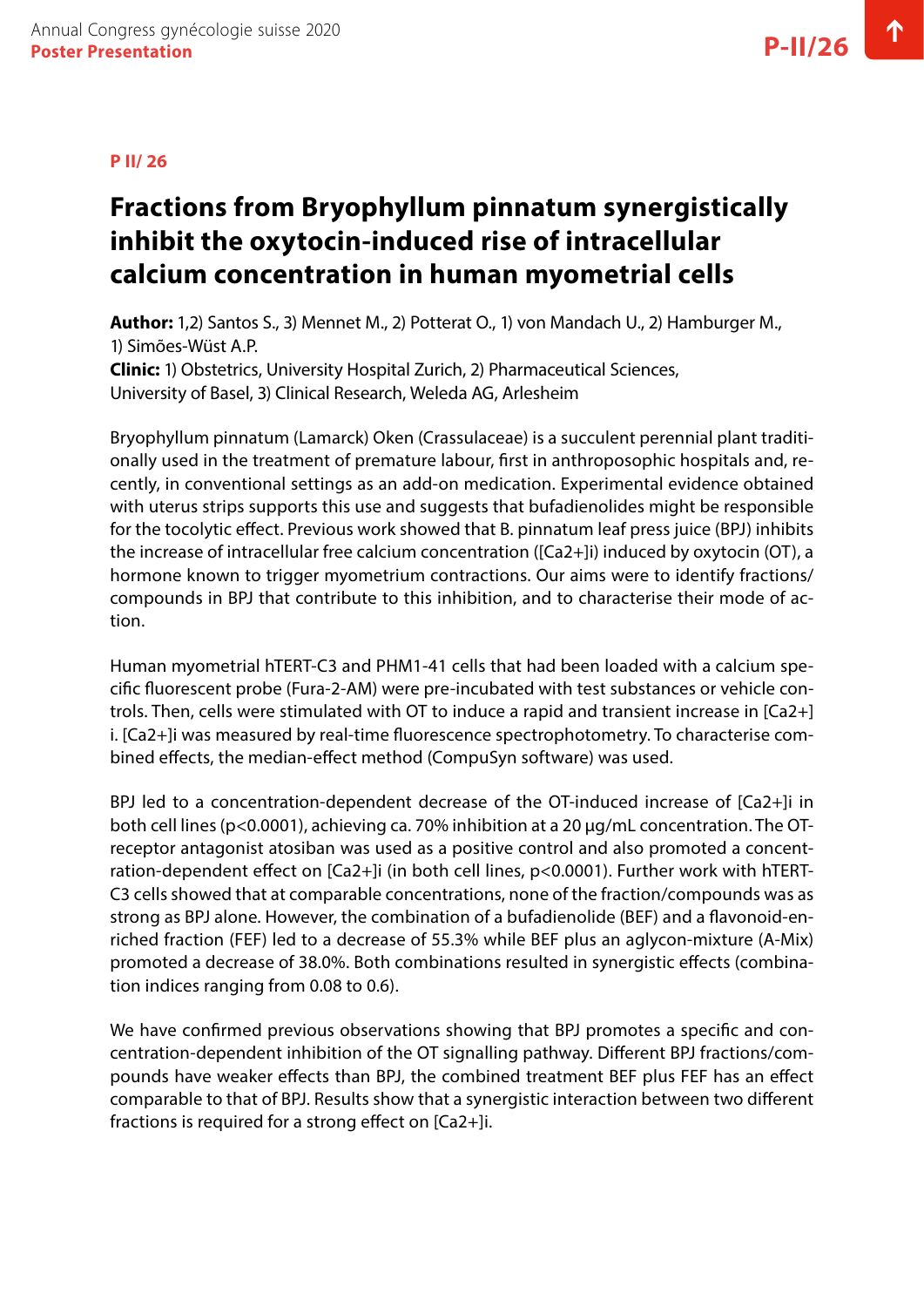#### **P II/ 27**

# **Synthetic PreImplantation Factor (sPIF) prevents preterm birth and preserves fetal brain development**

**Author:** 1) Spinelli M., 1) Boucard C., 2) Di Nicuolo F., 2) Castellani R., 2,3) Pontecorvi A., 2,4) Scambia G., 2) Granieri C., 5) Barnea E.R., 1) Surbek D., 2) Di Simone N., 1) Mueller M.D. **Clinic:** 1) Obstetrics and Gynecology, Inselspital, Bern University Hospital, University of Bern, 2) Università Cattolica del Sacro Cuore, Istituto di Clinica Ostetrica e Ginecologica, Roma, Italia, 3) U.O.C di Endocrinologia e Diabetologia, 4) U.O.C. di Ginecologia Oncologica, 5) BioIncept LLC, Cherry Hill, NJ, USA/ 3,4 Gemelli IRCCS, Roma, Italia

**Introduction:** Inflammation is a major cause of preterm birth (PTB). PTB is a major cause of neurodevelopmental disorders in infants. Successful therapeutics are lacking. We investigated PreImplantation Factor (PIF), a pregnancy derived immune-modulatory and neuroprotective peptide, as therapeutic option in a lipopolysaccharides (LPS)-induced murine model of PTB. We evaluated the effect on fetal brain development as well.

**Methods:** We treated pregnant mice with synthetic PIF (sPIF) (n=28) or phosphate buffered solution (PBS; n=27). On day 14 of gestation, we injected LPS or PBS. On day 16 we calculated the incidence of PTB and evaluated fetal brains using immunohistochemistry (IHC; microglia - anti-Iba-1 and neuronal cells - anti-Cux2) in cortex (CC) and dentate gyrus germinal matrix (DGm). We used ELISA to test the inflammatory response in fetal brain lysates. We calculated the PTB significance using Chi-square test. The ELISA and IHC data were analyzed using one-way analysis of variance followed by a post–hoc test (Bonferroni test). Statistical significance was determined at p<0.05.

**Results:** sPIF reduced the rate of PTB significantly and abolished the LPS-induced expression of IL-6 and INF-gamma in fetal brains, which is in line with reduced activation of fetal microglia (Iba1). Iba1 positive cells shifted from predominantly amoeboid (inflammatory) to ramified (regenerative) state. sPIF prevented the LPS-induced loss of Cux2 neurons.

**Conclusion:** sPIF protects against LPS-induced PTB and preserves neuronal development. Therapeutic approach during pregnancy can be envisioned.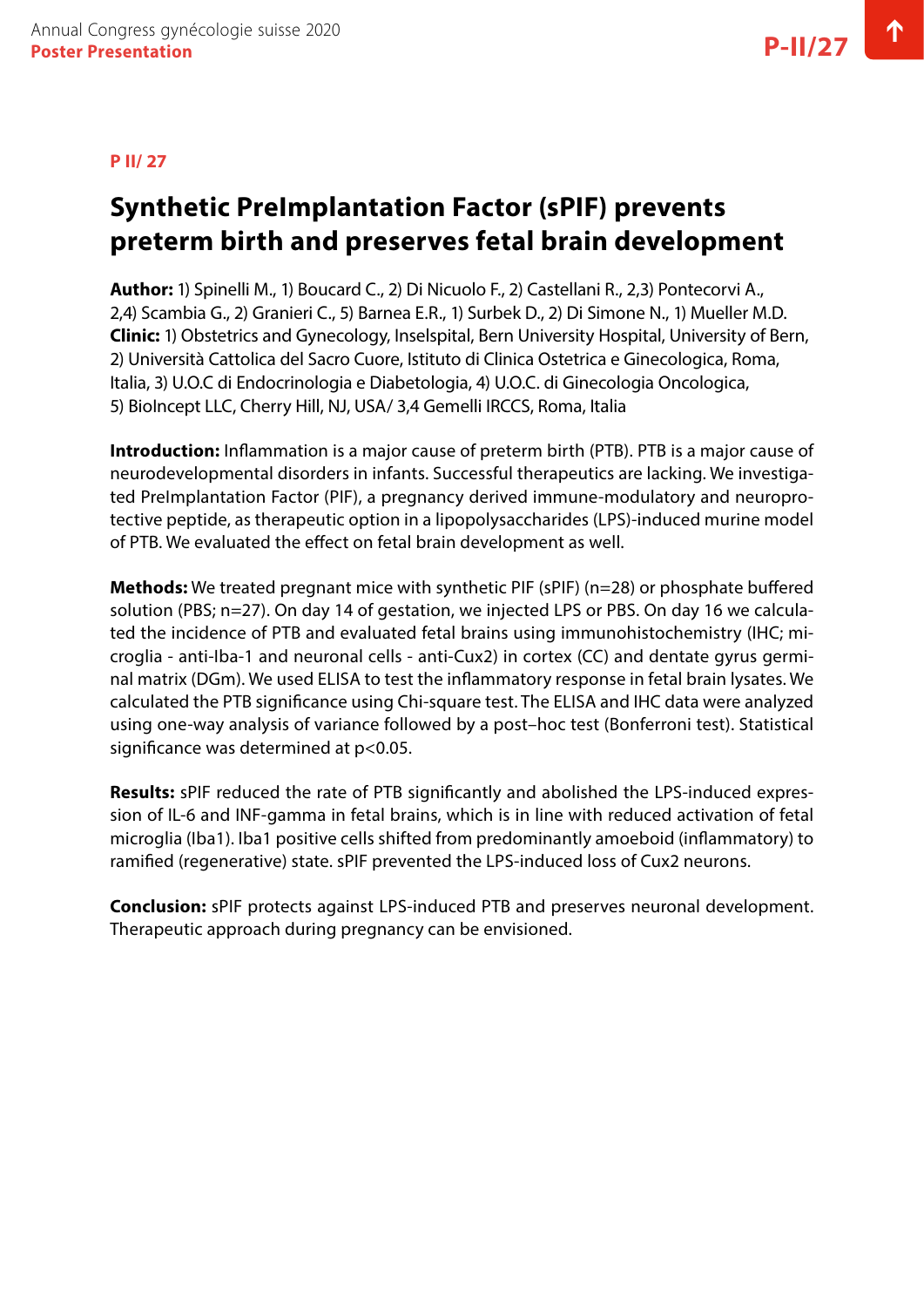#### **P II/ 28**

### **Preterm prelabor rupture of membranes management in Switzerland: a national survey**

**Author:** Martin C., Migliorelli F., Martinez de Tejada B. **Clinic:** Pediatrics, Gynecology and Obstetrics, Division of Obstetrics, University Hospitals Geneva

**Objective:** to get an overview of preterm prelabour rupture of membranes' (PPROM) management in Swiss maternities.

**Study design:** We conducted a survey with an 11-item questionnaire, developed to retrieve information about different domains of PPROM management. The form was sent to all maternities associated with the "Conference of Chefs de Service" independently from their annual birth rate and the level of complexity they were taking care of.

**Results:** We sent the questionnaires to 64 maternity centers, from which, 36 (56.3%) answered. We found that regarding the tools used to diagnosed PPROM: 11.1% only used the clinical exam (including compatible anamnesis, genital exam with visualization of amniotic fluid leakage and tests based on the properties of amniotic fluid, such as the Fern and pH or Bromothymol tests), 30.6% used only biochemical tests (IGFBP1 or PAMG-1), whereas 58.3% used clinical exam plus biochemical tests. Regarding antibiotics used: 12 different regimens were used, among which 91.7% included a betalactam, with Amoxicillin being the preferred drug (55.6%). Combined antibiotic schemes were used in 30.6% of the hospitals, and amoxi-clavulanic was still used in 13.9% of the maternities. All centres proposed corticosteroids for foetal lung maturity before 34 weeks, and 36.1% also considered its use until 36 weeks, in cases at high risk of neonatal respiratory distress syndrome. Two of the hospitals delivering babies <32 weeks only used magnesium sulphate for neonatal neuroprotection if preeclampsia was present, while the other always recommended it. Concerning the indicated gestational age for delivering, 58.3% of the centres attempted to wait until 37 weeks, while the rest did not go further than 34 weeks. The methods for inducing labour were Misoprostol in 77.8% hospitals, Dinoprostone vaginal inserts (Propess®) in 69.4% and vaginal gel (Prostin®) in 13.9%. The Foley catheter or double balloon was used in 36.1% centres.

**Conclusion:** Practices in Switzerland in the event of PPROM seem to be mostly in line with international current guidelines. However, there is a lack of standardization of protocols, introducing several sources of heterogeneityin management(especially about antibiotics regimens and recommended gestational age for delivering).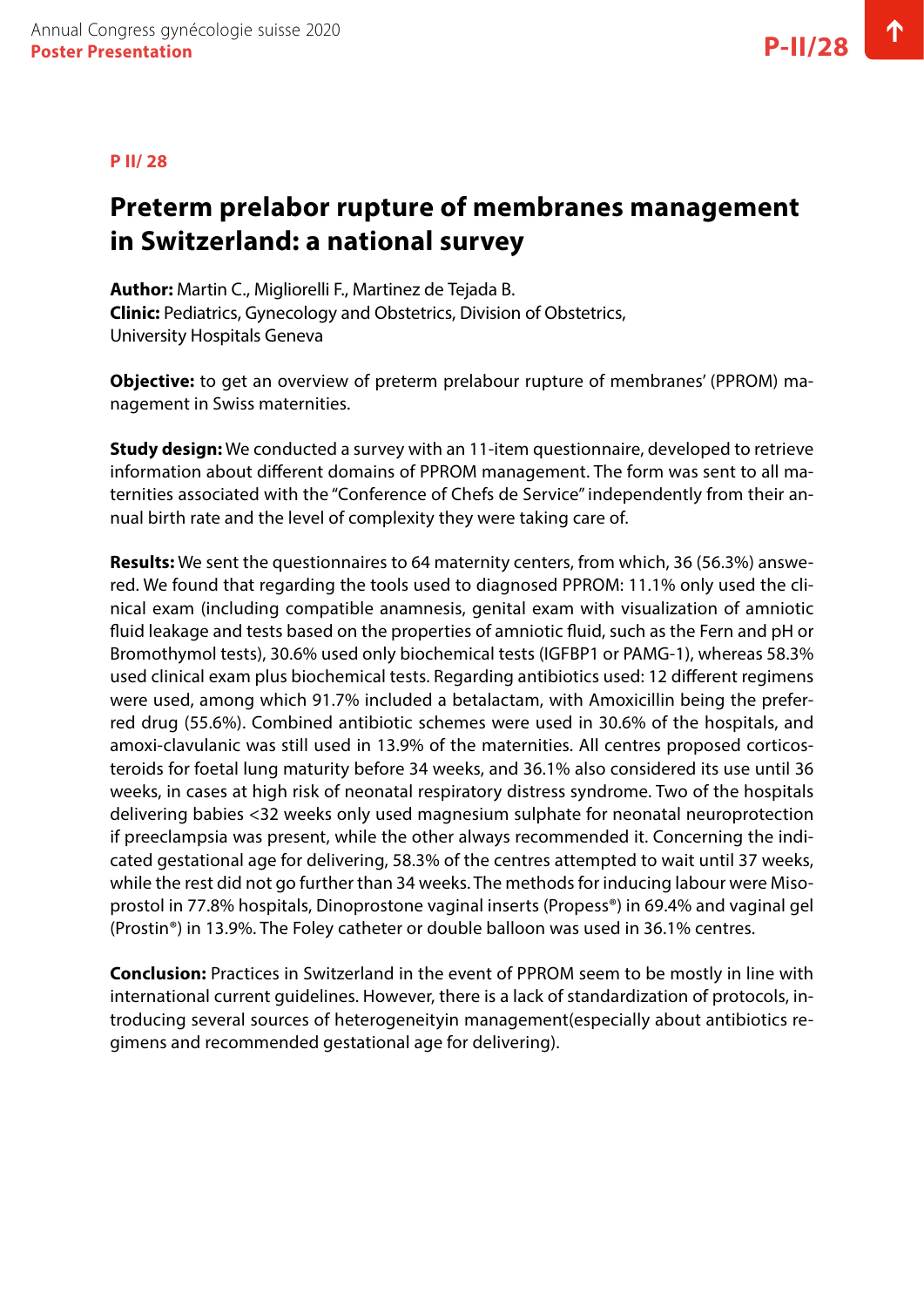# **Incidence of neonatal respiratory morbidity after vaginal delivery and caesarean section in the late-preterm and term period.**

**Author:** 1,2) Gromann J., 2) Mancino I., 3) Manegold-Brauer G., 4) Arlettaz R., 2,5) Wellmann S., 1) Zimmermann R., 1) Burkhardt T. **Clinic:** 1) Obstetrics, 2) Neonatology, University Children's Hospital Basel, 3) Obstetrics,

University Hospital Basel, 4) Neonatology, 5) University Children's Hospital Regensburg (KUNO), University of Regensburg, Germany/ 1,4 University Hospital Zurich

**Introduction:** One of the main reasons for admitting late-preterm (34-36 weeks) or term infants (37-41 weeks) to neonatal intensive care units (NICU) is respiratory distress syndrome (RDS) due to delayed pulmonary fluid reabsorption. Higher risk is presumablyassociated with caesarean section without prior labour (eCS). Antenatal steroids in the late-preterm period and prior eCS are debated. Before considering antenatal steroids after 34 weeks, the RDS incidence should be well evaluated.

**Material and Methods:** In a cohort study, all live births from 34+0 weeks of gestation in the university hospitals of Zurich and Basel between 2009 and 2016 were evaluated. The RDS incidence was calculated according to delivery modes: Spontaneous delivery (VD), vaginaloperative delivery (vag-op), c-section without prior labour (eCS), secondary c-section (sCS) and emergency c-section (emCS).

**Results:** After exclusion of all malformations (N=889) and incomplete data (N=383), the data of 37110 infants out of 38382 infants could be evaluated. Of these, 5.34% (1980) had to be admitted to a NICU because of RDS. In the whole dataset the incidence of RDS after VD was 2.92%, after vag-op 4.02%, after eCS 8.98%, after sCS 8.45% and after emCS 13.3%. The comparison of late-preterm infants after VD with those after eCS showed a relative risk (RR) of 1.33 (1.12-1.60, 95% CI) at 34 weeks, 2.41 (1.81-3.19, 95% CI) at 35 weeks and 1.69 (1.24- 2.30, 95% CI) at 36 weeks. In the term period the RR was 3.07 (2.11-4.46) at 37 weeks and 1.98 (1.44-2.71) at 38 weeks. No significant difference was noted at 39 weeks between eCS vs. VD. Median gestational age at eCS did not change between 2009 and 2016 (39.3  $\pm$  1.65 weeks).

**Conclusion:** The RDS incidence in newborn infants is significantly higher in all weeks of gestation below 39 weeks after eCS compared to VD. Thus, whenever possible, an eCS should be planned around 39 completed weeks.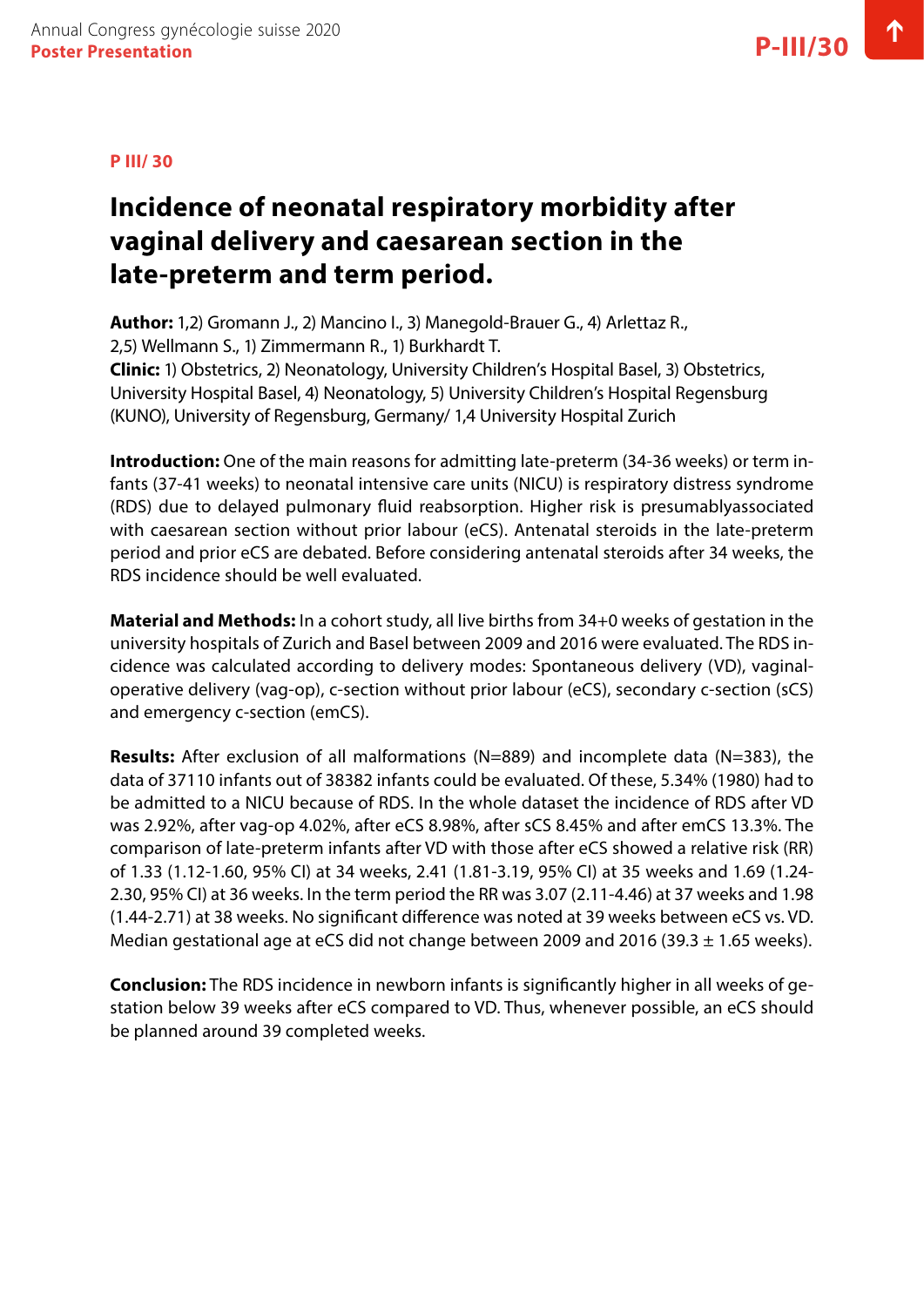### **Ten years of intrauterine Spina bifida repair in Zurich what are the maternal and fetal outcomes?**

**Author:** 1,2) Ochsenbein-Kölble N., 1,3) Möhrlen U., 1,2) Strübing N., 1,2) Vonzun L., 1,2) Krähenmann F., 1,2) Hüsler M., 1,3) Mazzone L., 1,3) Meuli M., 1,2) Zimmermann R. **Clinic:** 1) Zurich Center for Fetal Diagnosis and Therapy, Pediatric Surgery, 2) Obstetrics, University Hospital Zurich, 3) Pediatric Surgery, University Children's Hospital Zurich

**Introduction:** Since the MOMS trial showed a clear benefit of fetal myelomeningocele(fMMC) repair compared to postnatal surgery, it became an option in selected cases. We present the maternal and fetal outcome of our 125 prenatally operated cases.

**Materials and Methods:** All 125 cases with fMMC repair between 2010-2019 were included. Inclusion and exclusion criteria for fMMC repair were adopted from the MOMS trial. Exactly the same maternal and fetal outcome parameters as in the MOMS trail were evaluated.

**Results:** Maternal age at OP was 31.5+/-5years and their BMI 26+/-4.9kg/m2. Gestational age(GA) at fMMC repair was 25+/-0.8weeks. Postoperatively, an abdominal wall seroma/uterine hematoma was detected in 38%. A lung embolism was diagnosed in 2.4%. An amniotic fluid leakage through the hysterotomy was seen in 8% causing oligohydramnios. Chorioamniotic membrane separation was found in 15%, PPROM occurred in 34%. Spontaneous labor started in 67%. Placental abruption did occur in 9%. Intermittent fetal bradycardia was noted in 4 fetuses requiring intraoperative pharmacological and/or mechanical resuscitation. One postoperative fetal and perinatal death occurred due to fetal liver rupture and severe lung hypoplasia. GA at birth was 35.4+/-2weeks, the birthweight 2597+/-478g, 5min APGAR 8.3+/-0.6 with normal umbilical artery-pH.

**Conclusion:** Our cases showed comparable outcomes to the MOMS trial. Prenatal counselling must include the option of fMMC repair when a fetus is diagnosed with this malformation and the criteria for fMMC repair are met. Because of the mentioned complications an experienced team is necessary to optimize the outcome for the mother and the fetus.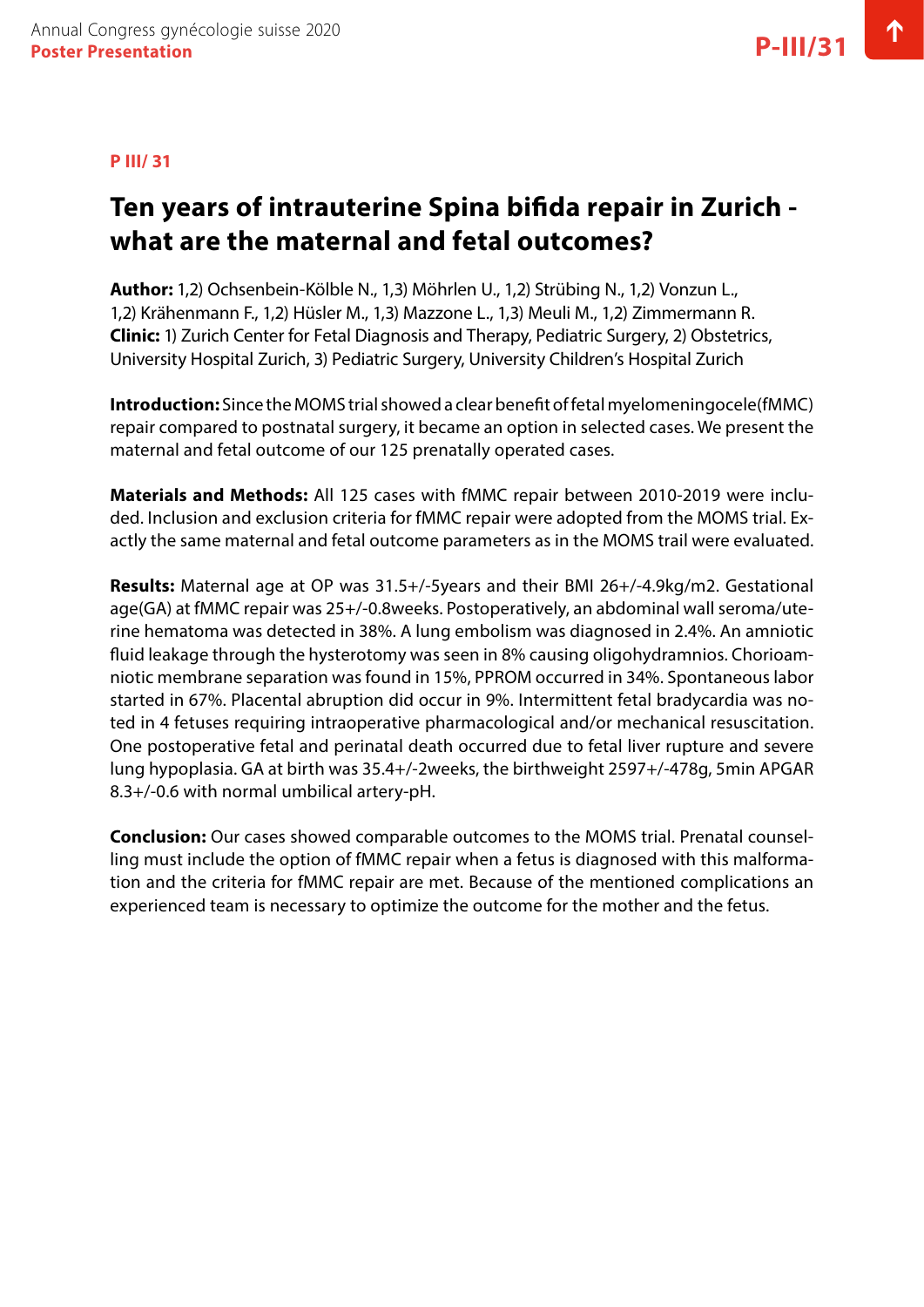# **Vaginal birth rates after Caesarean Section in a second level hospital of Ticino region**

**Author:** Sogne C., Mauri F., Nasi I., Katz R., Zacesta V., Canonica C. **Clinic:** EOC Regional Hospital of Bellinzona and Valleys, Bellinzona

**Introduction:** Caesarean section (CS) rates in Switzerland are among the highest in Europe with values above 30%. A recent study from Christmann-Schmid showed that vaginal birth after CS (VBAC) decreased and primary repeated CS increased in Switzerland in the last years. Primary repeated CS is one of the most important influencing factor on overall CS rate in Ticino region. Promoting VBAC and increasing its success rate could be the optimal strategy in order to reduce the number of repeated CSs. Grobman et al. developed a prediction model composed of six variables (age, BMI, ethnicity, any prior vaginal delivery, prior VBAC and indication for previous CS), which allows the determination of a women-specific chance for successful VBAC. The aim of our work was to evaluate the current trends and the percentages of VBAC in a second level hospital of the Ticino region.

**Methods:** We performed a retrospective cohort study to analyse the proportion of VBAC among all pregnant women with previous CS which gave birth between 2013 and 2019 in our secondary care referral hospital (ORBV). In our analysis we included all woman who had a history of no more than one previous CS with low transverse uterine incision, single foetus cephalic presentation, more than 34 weeks of gestation, no contraindications to vaginal birth, no previous additional intervention to the uterus. We divided the women in two groups: those who attempted vaginal birth after CS (TOLAC group) and those who had elective CS (ECS group). We calculated for every woman a predicted chance of VBAC (PC) according to Grobman's model and divided them into two subgroups: PC >70% and PC <70% (Fagerberg 2019). We compared VBAC attempt rate, VBAC rate and VBAC success rate in each of groups.

**Results:** We included 411 women who underwent ECS or TOLAC during the study period (between 2013 and 2019). In our sample, a total of 90 women chose TOLAC, and VBAC rate is increasing (15.0% in 2013 vs. 31.5% in 2019). The demographic characteristics and predicted chance was similar in both groups (Table 1). The overall rate of successful VBAC was above 90% in the group with PC>70%, and above 50% in the group with PC< 70%.

**Conclusions:** The high success rate of VBAC and the low number of complications are encouraging. Although the proportion of women with VBAC is considerably high and similar to other hospitals in Europe, we believe there might still be room for increasing the percentage of VBAC and thus decreasing overall CS rate.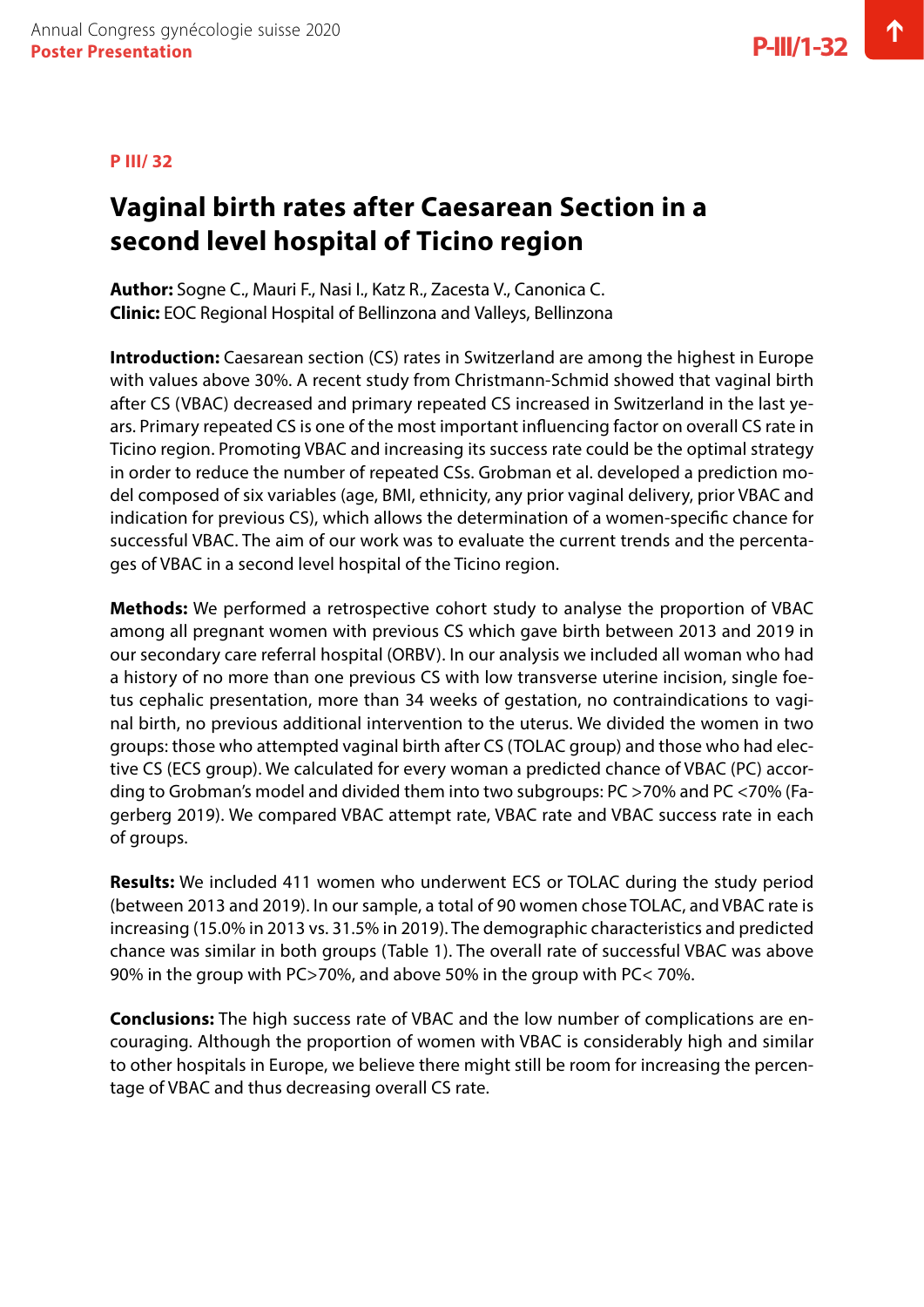|                                                                                                               | <b>TOLAC</b> group, 2013-2019 |                  |                  | Elective CS group, 2016-2019 |                  |                  |
|---------------------------------------------------------------------------------------------------------------|-------------------------------|------------------|------------------|------------------------------|------------------|------------------|
| <b>Variable</b>                                                                                               | (Mean ±SD)                    |                  |                  | (Mean ±SD)                   |                  |                  |
|                                                                                                               | Total                         | <b>PC&gt;70%</b> | <b>PC&lt;70%</b> | <b>Total</b>                 | <b>PC&gt;70%</b> | <b>PC&lt;70%</b> |
| Number of patients                                                                                            | 90                            | 62 (68.9%)       | 28 (31.1%)       | 144                          | 66 (45.8%)       | 78 (54.2%)       |
| Maternal age (years)                                                                                          | 32.8±4.7                      | $31.9 \pm 4.4$   | $34.9 + 4.7$     | $33.2{\pm}4.6$               | $31.8 + 4.0$     | $34.4 \pm 4.8$   |
| Infant weight (g)                                                                                             | 3371±435                      | 3420±450         | 3265±386         | 3181±435                     | 3067±469         | 3278±382         |
| BMI ( $\text{kg/m}^2$ )                                                                                       | $26.3 \pm 4.7$                | $25.1 \pm 4.4$   | $29.0 + 4.4$     | $28.5 \pm 5.5$               | $25.8 + 4.4$     | $30.8 \pm 5.3$   |
| Months since previous CB                                                                                      | 45.9±28.6                     | 47.5±29.8        | $42.5 \pm 25.8$  | 49.6±31.7                    | $49.2 \pm 30.0$  | $50.0 \pm 33.3$  |
| Women with previous VB                                                                                        | 19 (21.1%)                    | 19               | $\bf{0}$         | 15 (10.4%)                   | 14               | 1                |
| <b>Pre-existing medical</b>                                                                                   |                               |                  |                  |                              |                  |                  |
| conditions: N (%)                                                                                             |                               |                  |                  |                              |                  |                  |
| <b>Diabetes</b>                                                                                               | 5(5.6)                        | 2(2.2)           | 3(3.3)           | 10(6.9)                      | 4(2.8)           | 6(4.2)           |
| <b>Hypertensive disorders</b>                                                                                 | 0(0)                          | 0(0)             | 0(0)             | 3(2.1)                       | 0(0)             | 3(2.1)           |
| other                                                                                                         | 4 (4.4)                       | 3(3.3)           | 1(1.1)           | 34 (23.6)                    | 14(9.7)          | 20 (13.9)        |
| Indications for previous CS:                                                                                  |                               |                  |                  |                              |                  |                  |
| N (%)                                                                                                         |                               |                  |                  |                              |                  |                  |
| <b>Breech presentation</b>                                                                                    | 33 (36.7)                     | 27(30.0)         | 6(6.7)           | 27 (18.8)                    | 17 (11.8)        | 10(6.9)          |
| <b>Uterine dysfunction</b>                                                                                    | 21 (23.3)                     | 8(8.9)           | 13(14.4)         | 42 (29.2)                    | 3(2.1)           | 39 (27.1)        |
| Foetal distress, altered CTG                                                                                  | 22 (24.4)                     | 17 (18.9)        | 5(5.6)           | 27 (18.8)                    | 17 (11.8)        | 10(6.9)          |
| Maternal extra-genital<br>pathology                                                                           | 8(8.9)                        | 7(7.8)           | 1(1.1)           | 13 (9.0)                     | 9(6.3)           | 4(2.8)           |
| Maternal request                                                                                              | 4(4.4)                        | 2(2.2)           | 2(2.2)           | 18 (12.5)                    | 10(6.9)          | 8(5.6)           |
| Other                                                                                                         | 2(2.2)                        | 1(1.1)           | 1(1.1)           | 11 (7.6)                     | 5(3.5)           | 6(4.2)           |
|                                                                                                               |                               |                  |                  |                              |                  |                  |
| Table 1: Descriptive characteristics of population.                                                           |                               |                  |                  |                              |                  |                  |
| Patients were divided in TOLAC and Elective CS groups.                                                        |                               |                  |                  |                              |                  |                  |
| Each group is further divided in two subgroups, according to the predicted chance (PC) of vaginal birth after |                               |                  |                  |                              |                  |                  |
| CS using a threshold of 70%.                                                                                  |                               |                  |                  |                              |                  |                  |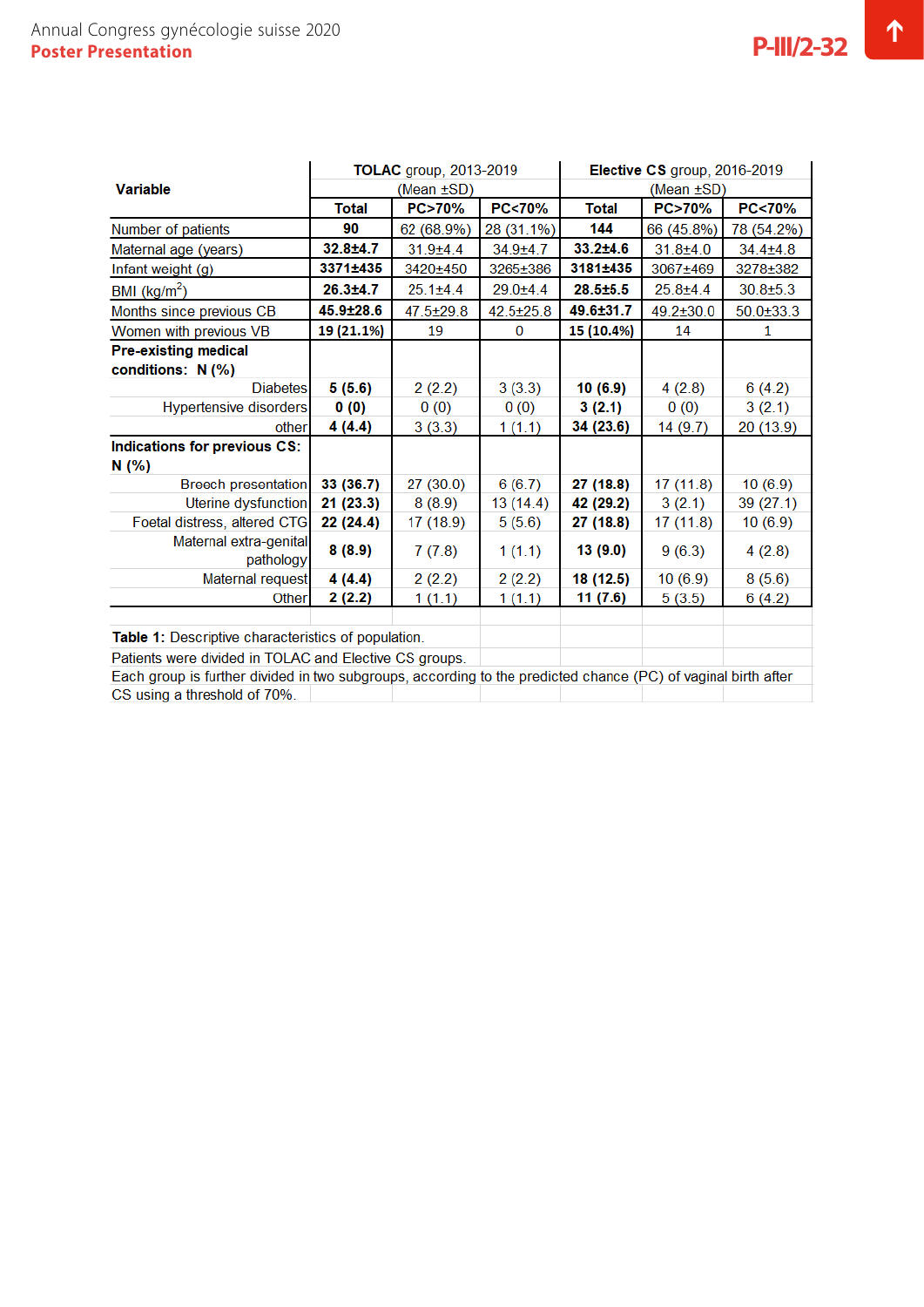# **Multimodal strategy to reduce surgical site infection after cesarean section in obese women: a systematic-review and meta-analysis of Randomized Controlled Trials**

**Author:** Triunfo S., Tramontano L., Papadia A.

**Clinic:** Obstetrics and Gynecology, University of Italian Switzerland, EOC-Civico Hospital, Lugano

**Background:** Obese parturients undergoing cesarean section (CS) are at increased risk of surgical site infections (SSI), counting wound infections, endometritis, pelvic abscess, and sepsis. Impact of SSI on maternal health and care costs due to the prolonged hospital stay, readmissions and revision procedures have required clinical interventions to reduce their incidence.

**Objective:** To explore the successfull approach in preventing SSI in obese patients requiring CS.

**Material and Methods:** Randomized clinical trials (RCTs) reporting interventions to reduce SSI risk in obese delivering women undergoing to CS were included. Medline and Embase databases were searched. The primary outcome was SSI in agreement with the CDC definition; secondary outocomes included seroma, hematoma, wound dehiscence and postoperative fever of unknown etiology, skin closure time, post-operative pain, cosmetic outcomes. Interventions proposed were the following: negative pressure wound therapy (NPWT), delayed (day10) skin staple removal, stainless steel staples, silver nylon, barrier retractor, subcuticular suture with Vicryl, additional antibiotics phophylaxis post CS. Random-effect meta-analyses of proportions were used to analyze the data.

**Results:** Ten RCTs (5,022 patients) were eligible for inclusion. Meta-analysis results indicated that the occurrence of SSI was significantly decreased with NPWT (OR = 0.29 [95% CI, 0.14-0.61]), as well as with additional antibiotics phophylaxis post CS (OR = 0.3 [95% CI, 0.18- 0.50]). No significant differences by using the other interventions were found. Secondary outcomes seems to benefit only by NPWT (OR =  $0.2$  [95% CI, 0.22-0.79].

**Conclusions:** Occurence of SSIs could significantly decrease in obese delivering women undergoing to CS by including additional interventions to the standard of care, such as NPWT and antibiotics. However, RCTs of high quality are required to confirm the findings of this investigation.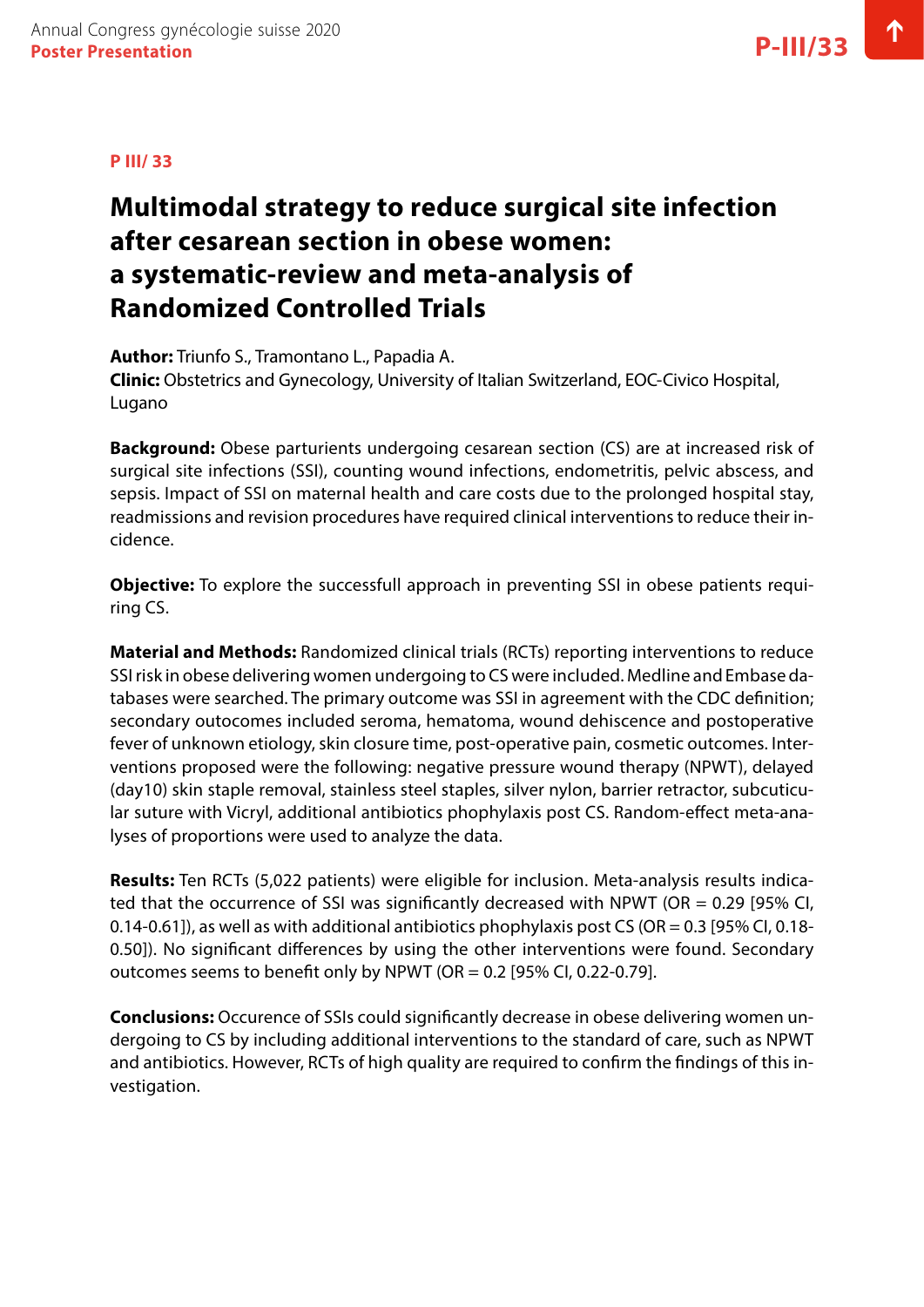# **Effect of the new definition of preeclampsia (PE) on the performance of first trimester combined screening**

**Author:** 1) Kubias J., 1) Amylidi-Mohr S., 1) Neumann S., 2) Risch L., 1) Surbek D., 1) Raio L., 1) Mosimann B.

**Clinic:** 1) Obstetrics, Inselspital, Bern University Hospital, University of Bern, 2) Division of Clinical Chemistry, Labormedizinisches Zentrum Dr. Risch, Bern

**Introduction:** Historically preeclampsia (PE) has been defined as hypertension with a blood pressure of >140/90mmHg and proteinuria with >300mg/24hours urine sample. This classical form of PE affects 2-3% of all pregnancies according to most publications. In 2014 the International Society for the study of Hypertension in Pregnancy (ISSHP) extended the definition to hypertension occurring together with either proteinuria and/or other signs of maternal endothelial dysfunction and/or utero-placental dysfunction. The aim of this study is to analyze the effect of PE-definition on the performance of combined first trimester screening for PE in Bern.

**Material and Methods:** All women with singleton pregnancies who opted for PE-screening at their 11 to 14 weeks scan between January 2014 and December 2018 were included. The PE risk was calculated with the algorithm provided by the Fetal Medicine Foundation (FMF) London. Up to June 2017 we considered women at risk for PE if the cut-off for PE before 34 weeks was >1:200 and prescribed 100mg of aspirin daily; after July 2017 we adopted the policy described in the ASPRE trial and prescribed 150mg aspirin to women with a risk >1:100 for preterm PE. The pregnancy outcomes were obtained from our clinical data system or from external birth reports. Statistical analyses were performed with GraphPad 8.0 for Windows.

**Results:** 3192 pregnancies were screened for PE, outcomes were available for 3025 (94.8%) pregnancies. Up to June 2017 170/1903 (8.9%) were considered at risk, in the later study period the screen positive rate increased to 219/1289 (17.0%) (p<0.0001). Classical PE was diagnosed in 28/1768 (1.58%) and 18/1204 (1,5%) pregnancies respectively (p=ns). PE according to ISSHP 2014 was diagnosed in 37/1768 (2.09%) and 21/1204 (1.74%) pregnancies (p=ns). Using the ASPRE cut-off the screen negative PE cases dropped insignificantly from 19/46 (41.3%) to 23/58 (39.7%) with the new ISSHP definition; the same applies to the false positive rate which decreased insignificantly from 461/488 (94.5%) to 453/488 (92.8%).

**Discussion:** Our results demonstrate that in our population the incidence of classical PE is lower than historically stated in non-screened populations. The new definition of PE does not change the performance of first trimester combined screening for PE. Secondly, our results demonstrate that adopting the cut-off proposed in the ASPRE-trial nearly doubled the screen-positive rate without the effect of a further reduction in PE.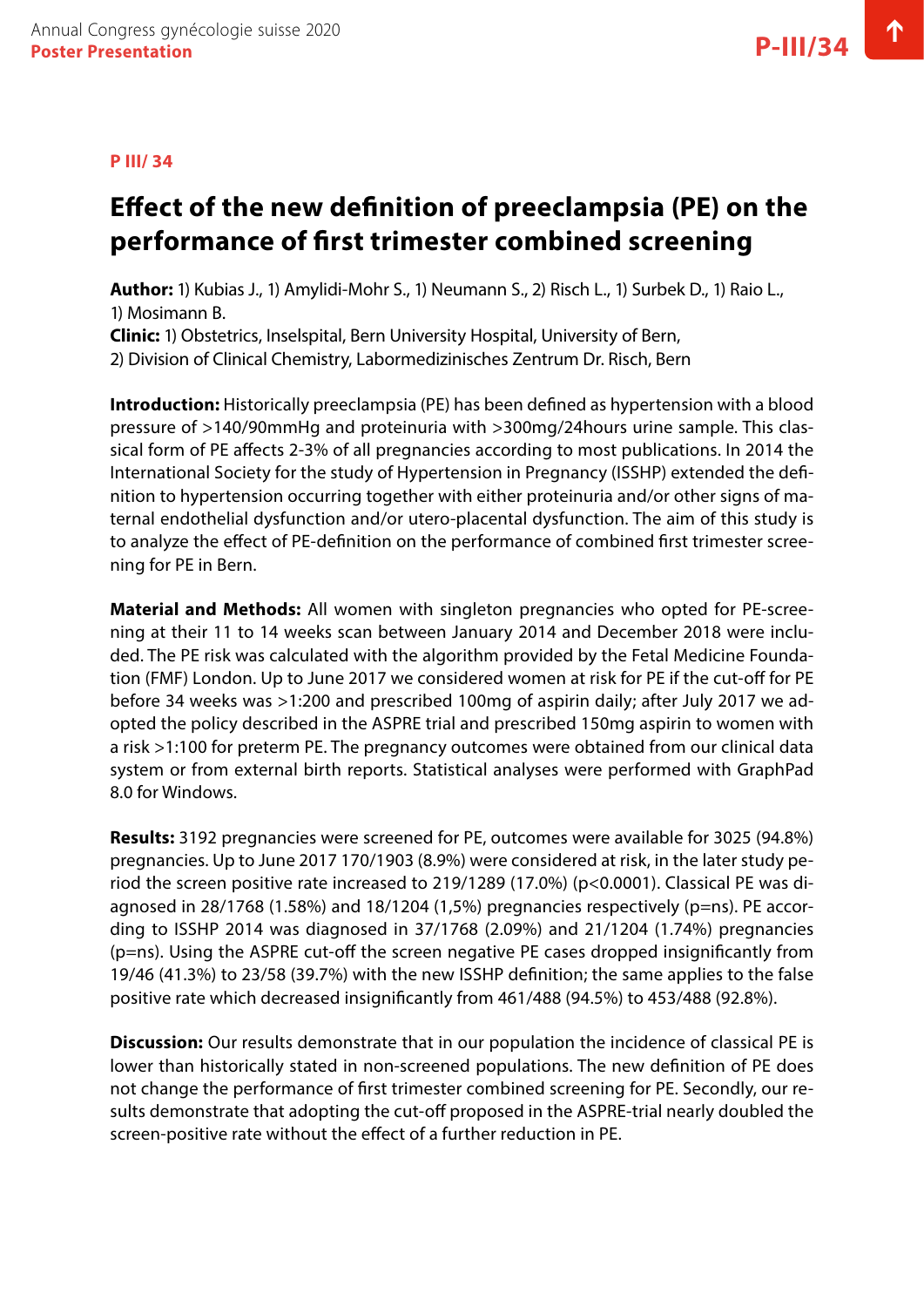#### **P III/ 35**

### **Integration of the combined first trimester screening for preeclampsia into the routine examination**

**Author:** Trottmann F., Amylidi-Mohr S., Surbek D., Raio L., Mosimann B. **Clinic:** University Women's Hospital, Inselspital, Bern University Hospital, University of Bern

**Introduction:** The Fetal medicine foundation (FMF) London developed a first trimester screening algorithm for preeclampsia (PE), based on maternal characteristics and anamnestic risk factors, maternal blood pressure (MAP), uterine artery PI (UTPI) and the biochemical PlGF (placental growth factor). At the university hospital in Bern we offer PE-screening to women with singleton pregnancies attending first trimester screening since 2014. The aim of this study was to investigate the integration of PE-screening into the routine practice.

**Material and Methods:** Between January 2014 and December 2019 all pregnancies between 11-14 weeks with a fetal crown-crumb-length between 45-84mm and a detailed ultrasound scan were included in this retrospective analysis. With the use of our electronical clinical database the number of first trimester screenings for aneuploidies was compared to the number of PE-screenings in respect of the total number of scans. In cases with missing PE-screening we searched the record for explanations as to why no screening was performed. The statistical analysis was performed using SPSS Statistics 25.

**Results:** 6621 pregnancies with 6977 fetuses have been examined with a median [range] of 1121 [1053-1358] fetuses examined per year. A screening for trisomies has been performed in 959 [899-1226] or 85.5% [83.2%-90.3%] fetuses and there was no significant change over the years. A screening for preeclampsia has been performed in 615 [498-959] or 60.9% [50.8%-84.1%] of all singleton pregnancies. A significant increase in PE-screenings during the study years from 50.8% in 2014 to 84.1% in 2019 (p=0.006) was noted. In 5.4% of all pregnancies, no PE-screening was performed due to multiple pregnancies. Only 0.2% of our patients refused a screening for preeclampsia. In the remaining cases, a PE-screening was not offered to the patient, mainly for logistical reasons.

**Conclusion:** The continuous increase in PE-screenings shows, that the integration of the PEscreening into the routine first trimester scan is practically feasible and widely accepted as is the screening for aneuploidies.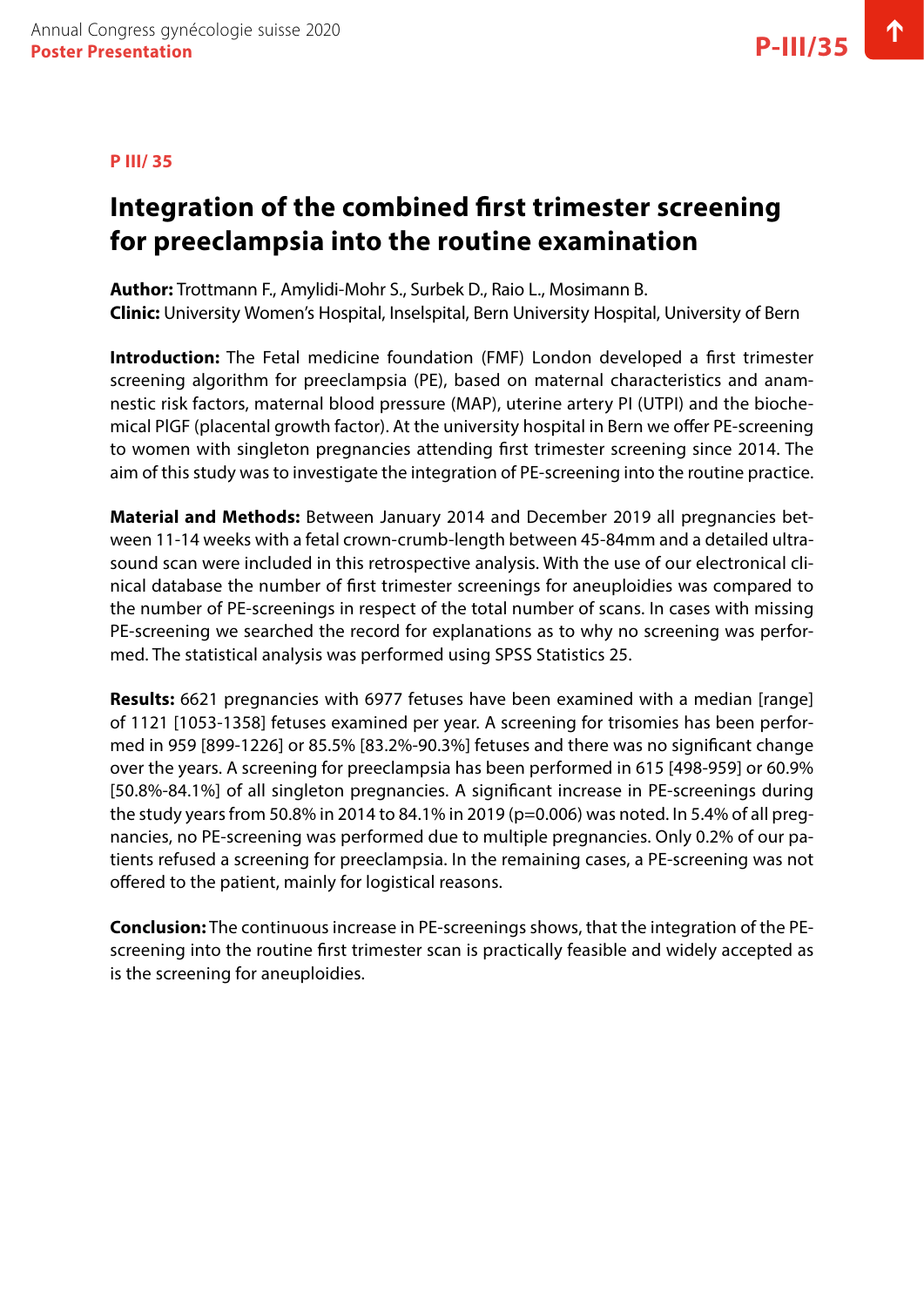# **Qualitative Doppler studies in TTTS before and immediately after laser therapy**

**Author:** 1) Zdanowicz J., 1) Augugliaro V., 1) Mosimann B., 1) Amylidi-Mohr S., 1) Surbek D., 2) Baud D., 1) Raio L.

**Clinic:** 1) Obstetrics and Gynecology, Inselspital, Bern University Hospital, University of Bern, 2) Obstetrics and Gynecology, University Hospital Lausanne

**Introduction:** Twin-to-twin transfusion syndrome (TTTS) is a known complication in monochorionic twin pregnancies, characterized by an imbalance in intrafetal transfusion across placental anastomoses. In the 1990s, a TTTS staging system was introduced by Quintero, classifying the severity of TTTS into five stages. Starting at stage III, pathological changes in fetal Doppler flow is observed, including absent or reversed enddiastolic flow in the umbilical artery (AREDF) as well as absent ot reversed a-wave in the ductus venosus (DV). Umbilical vein pulsations have also been observed. Treatment of TTTS includes fetoscopic laser therapy. The aim of our study was to examine what qualitative Doppler changes occur perioperatively in twins treated with laser therapy.

**Material and Methods:** Since 2013, the Department of Obstetrics at CHUV in Lausanne and at Inselspital in Bern are collaborating on fetoscopic interventions, with a focus on laser therapy in TTTS. In both facilities, laser therapy is performed by Prof. Raio and Prof. Baud, respectively. In our study, we included cases from 2013 – 2019, excluding TAPS (twin anemia polycythemia sequence), TRAP (twin reversed arterial perfusion) or any fetal malformations. We only evaluated twins where arterial and venous Doppler studies were complete before as well as within 24 hours after laser therapy.

**Results:** We included 35 cases and 70 fetuses, respectively. Laser therapy was performed at a mean gestational age of 20.49  $\pm$  2.9 weeks. 9/70 (12.9%) fetuses died within 24 hours after the procedure. In most cases, the donor twin died (6/9 cases). Only in one case (2.9%) did both twins die. The chance of both or at least one twin surviving was 68.8% and 80%, respectively. In the recipient twin, qualitative Doppler changes were found in 88.6% of cases before and in 78.1% following laser therapy (p<0.0001). In the donor twin, these changes increased from 25.7% before to 69% after laser therapy (p<0.001).

**Conclusion:** Fetoscopic laser coagulation of anastomotic vessels results in Doppler changes which can be particularly observed on the venous side of the fetal circulation. While these changes improve in the recipient twin after laser therapy, there is a significant increase in venous pulsations and in reversed a-wave in the DV in the recipient twin. These conflictive changes can be explained by the complex pathophysiology in TTTS: While the afterload increases in the donor twin after laser therapy, cardiac load decreases in the recipient twin.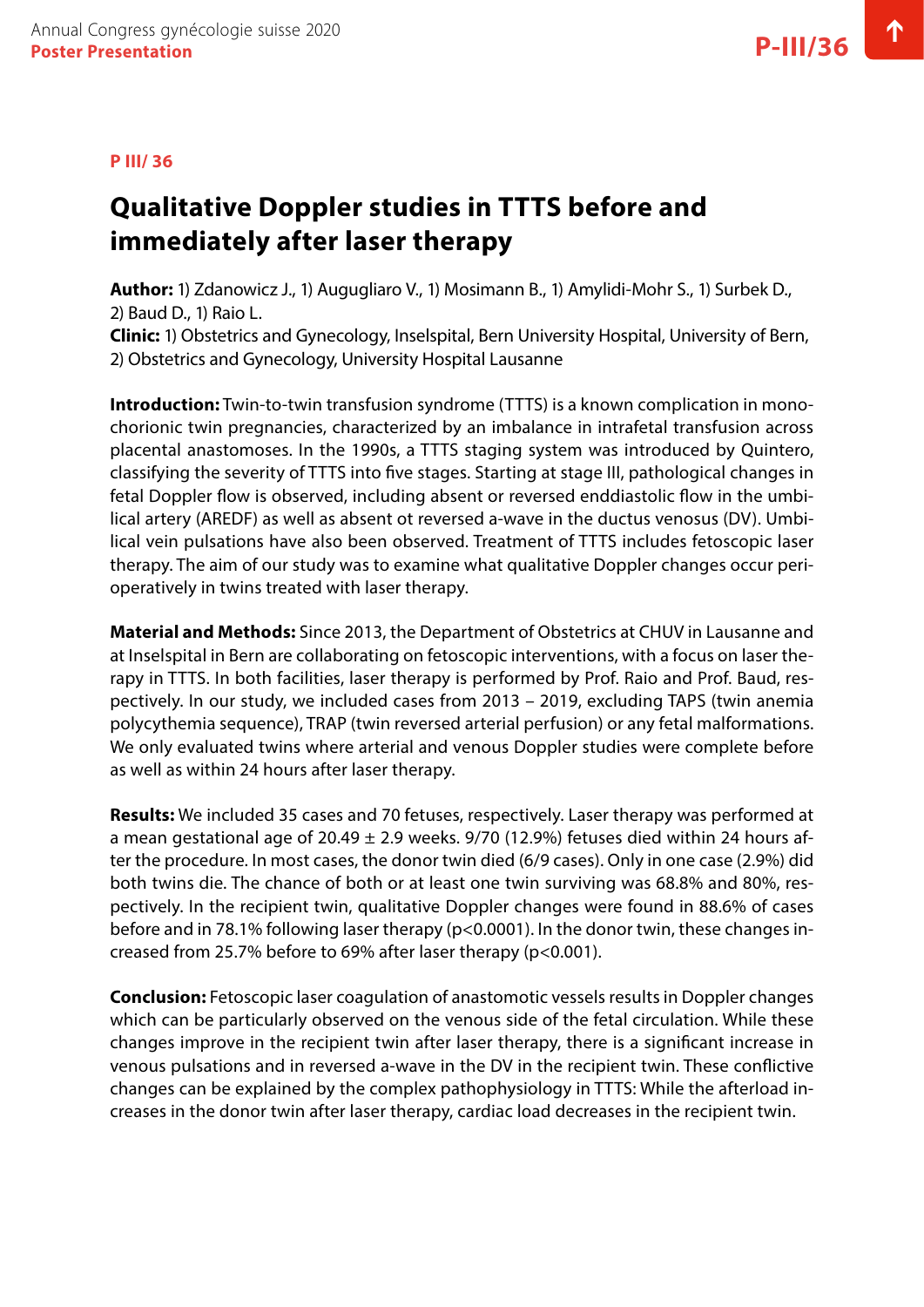#### **P III/ 37**

### **Transplacental transfer of nalbuphine, a mixed agonist/ antagonist opiate**

**Author:** 1) Schoppmann S., 1) Spiess D., 2) Müller D., 1) Zimmermann R., 1) Simões-Wüst A.P. **Clinic:** 1) Obstetrics, 2) Institute of Clinical Chemistry/ 1,2 University Hospital Zurich

In rare occasions, women are steamrolled with sudden labour pain, especially in the context of ultra-rapid first and second stage of labour. In such a situation, they flail and reject any help from health professionals. The consequences are serious pelvic floor damage for the mother and foetal hypoxia in case of prolonged pushing. In case of such an event, it would be helpful to have drugs for immediate maternal analgesia, such as nalbuphine. Nalbuphine - a mixed opioid agonist/antagonist - acts quickly and its side effects for the mother are minor. To better estimate possible complications for the foetus, it is important to find out how quickly intravenously administered nalbuphine reaches the foetal circulation. Therefore, we have characterised the transplacental transfer of nalbuphine at a clinically relevant concentration using an ex vivo model.

Placentas were obtained from caesarean sections after informed consent of the mothers. After successful cannulation of one cotyledon, nalbuphine was added to the maternal circuit and the ex vivo placenta perfusions were performed. After addition, the concentration of nalbuphine in the maternal circuit (100 ng/mL) resembled those previously shown to be obtained in the maternal plasma after intravenous administration. To determine nalbuphine transfer from the maternal to the foetal circuit, samples were collected at different time points during the first 30 min, as well as after 2 h of perfusion. Nalbuphine concentrations were determined using liquid chromatography-tandem mass spectrometry (LC-MS/MS).

Nalbuphine available at the maternal circuit is transferred to the foetal circuit. After 5 min of placenta perfusion, approximately 3% of the initially added nalbuphine is detected in the foetal circuit, after 10 min approximately 7%. At 30 and 120 minutes after perfusion begin, the foetal concentration corresponds to 17 and 22% of initial.

Nalbuphine transfer across the placental barrier is rapid. However, only a small amount of nalbuphine is likely to reach the foetus during the first minutes after intravenous maternal administration. In this time window, the achieved plasma concentrations in the foetus are likely to be markedly lower than the ones used in infant anaesthesia. Nalbuphine might therefore be a good option for intravenous analgesia of women steamrolled with sudden labour pain in the context of ultra-rapid first and second stage of labour.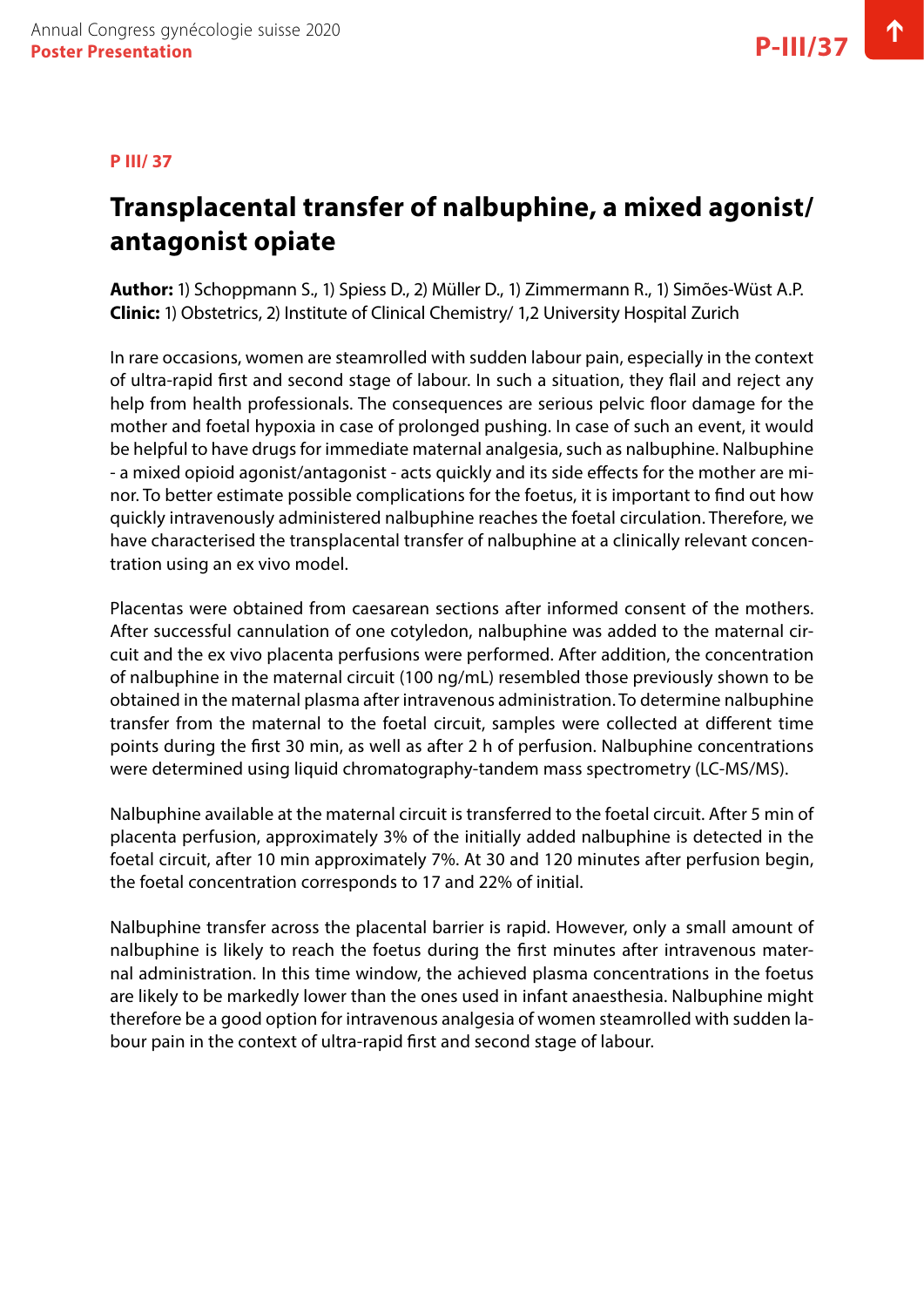#### **P III/ 38**

# **Physical activity behavior in a diverse Swiss cohort of pregnant women**

**Author:** Quack Lötscher K., Abt S., Zimmermann R. **Clinic:** Obstetrics, University Hospital Zurich

**Introduction:** The objective of this cross-sectional study was to evaluate the range of physical activity in pregnant women in an ethnically diverse cohort. Physical activity can improve maternal and fetal outcome like sleeping problems during pregnancy and reduce delivery complications. We used data from the PEBS program, which is a nutrition and physical activity intervention in the Department of Obstetrics at University Hospital Zurich. The aim of the program is to answer nutrition questions and improve physical activity of pregnant women early in pregnancy to support normal weight gain.

**Methods:** Between 2009 and 2018 we collected information on physical activity levels in structured interviews via the validated IPAQ (international physical activity questionnaire) at the time of nutrition counselling. The questionnaire assessed the duration and frequency of vigorous, moderate and normal activities within the last seven days. The duration and frequency of physical activity were transformed with an algorithm in MET (standard metabolic equivalent) minutes and could be compared between participants. We analyzed the association of maternal age, parity, BMI before pregnancy and origin with the physical activity level.

**Results:** Of 1'969 pregnant women, 1'161 women (59%) had a complete data set. The maternal age ranged from 16 to 46 years and 55% had a normal BMI before pregnancy. 61% of mothers had their first child and 50% of all mothers came from a northern European country. We found that 60% of all women did not reach the recommended weekly activity level of 2.5 hour of moderate activity. The multiple regression analysis showed that mothers from northern European countries were significantly more active than mothers from all other regions (OR 2.3 95%CI 1.8-2.9). Other factors had no significant association with physical activity.

**Conclusion:** More than half of all pregnant women were not able to reach the recommended weekly physical activity recommendations. The origin of the mothers seems to influence the physical activity level in pregnancy. Pregnancy counselling should include regular citation of the benefits of physical activity to improve maternal activity levels, specifically in women from non-northern European countries.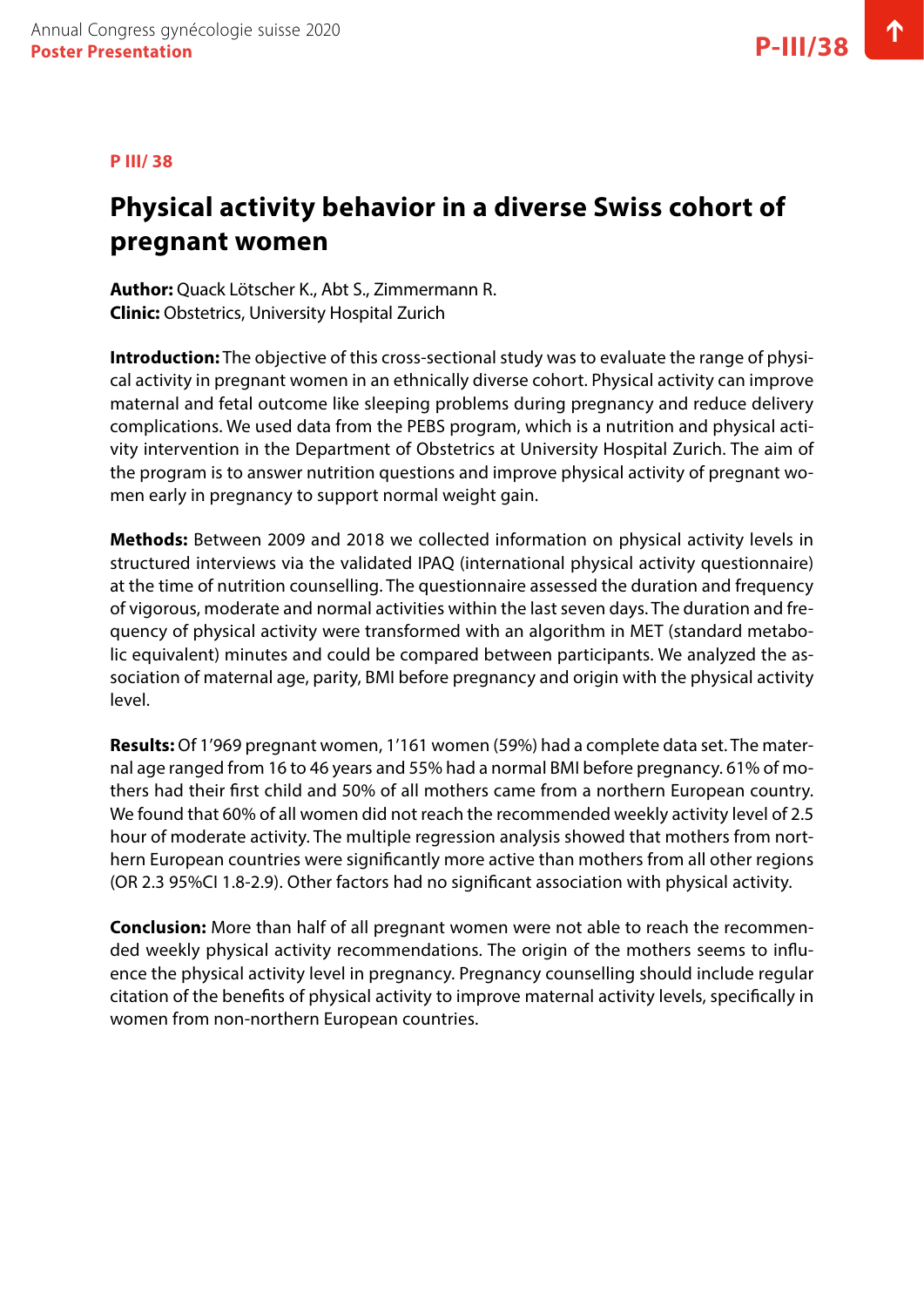# **Video Presentation**

**V = Video Presentation**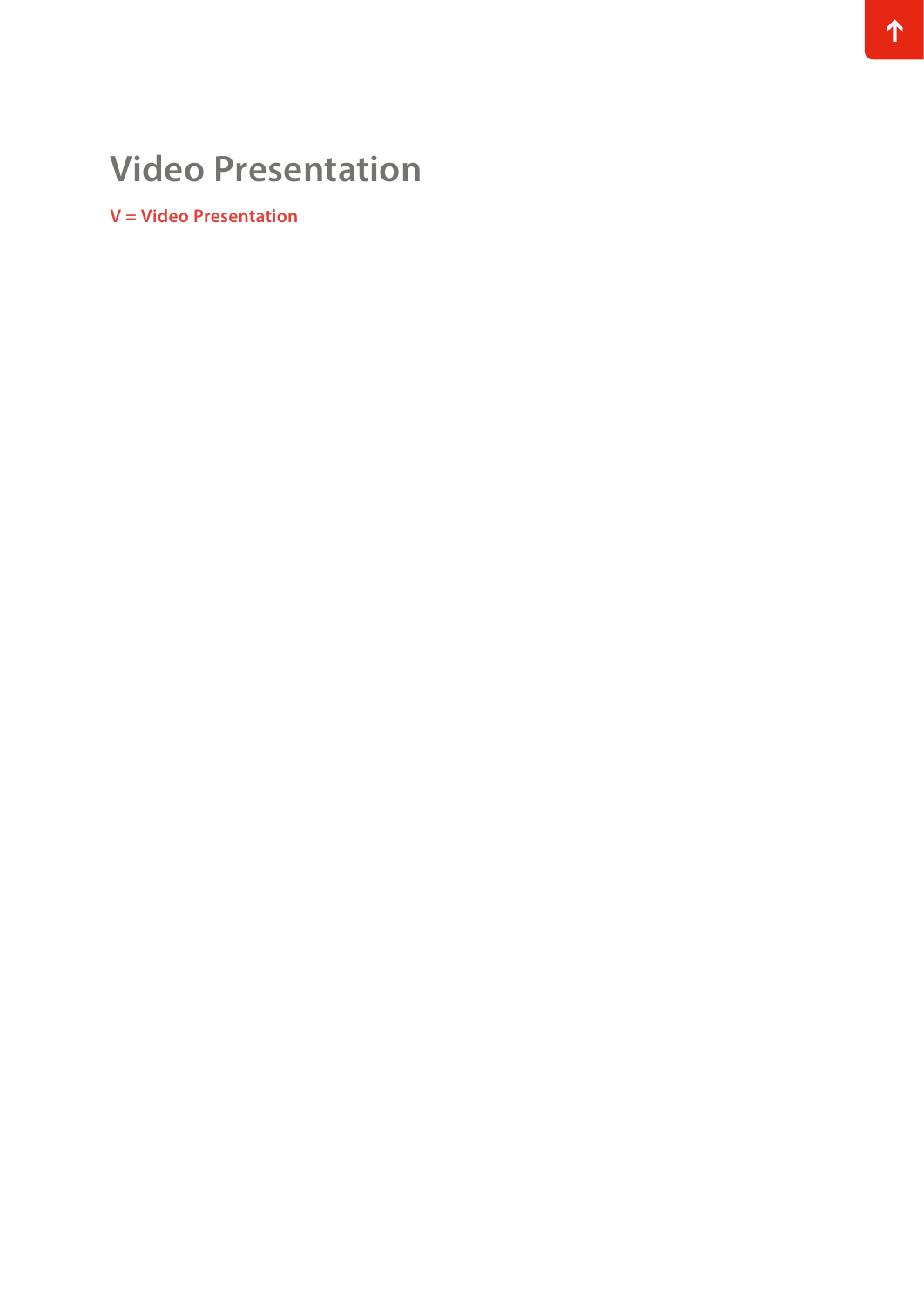#### **V 100**

### **Laparoscopic paravaginal mesh fixation during laparoscopic sacrocolpopexy – an important step to avoid anterior recurrence. A surgical Video**

**Author:** Bousouni E., Schär G., Sarlos D. **Clinic:** Gynecology, Cantonal Hospital Aarau

**Introduction:** Laparoscopic sacrocolpopexy has been demonstrated to be the gold standard of prolapse surgery in cases with apical defect. Isolated anterior compartment failure can occur especially if paravaginal defect has initially been present. According to our and other results anterior recurrence can occur in up to 10% of cases and additional surgery is needed in about 5-6%. In the last 2 years we adapted our technique of lateral fixation of the anterior mesh during laparoscopic sacrocolpopexy to reduce the risk of anterior recurrences and the first results are very encouraging.

**Material and Methods:** The Video demonstrates the cases of a 67 years old patient undergoing laparoscopic sacrocolpopexy because of combined prolapse. After accomplishing supracervical hysterectomy and posterior dissection, the anterior dissection is started by opening the vesico-vaginal space and separating the bladder from the vagina till the level of the bladder trigone. Lateral dissection is performed by opening the paravaginal space and exposing the lateral edge of the vagina. The distal part of the ureters is dissected from the anterior parametrium to the bladder to avoid ureteral damage. The anterior mesh is than sutured to the distal vaginal in the midline and laterally to the edge of the vagina. Posterior mesh is sutured on the levator ani muscle and the cervix. Both meshes are fixed at the longitudinal ligament of the promontory to guarantee a tension free suspension. At the end a fully peritonealization is performed.

**Results:** Perioperative results of laparoscopic sacrocolpopexy with deep and lateral mesh fixation are excellent. As we are following all our patients after laparoscopic sacrocolpopexy we can report on a significant improvement of anatomical outcome in the anterior compartment at least in the short term follow up.

**Conclusion:** Lateral dissection and mesh fixation in the anterior compartment during laparoscopic sacrocolpopexy seem to be feasible and safe and could help to significantly reduce the risk of anterior recurrences. Prospective anatomical evaluation must be performed to scientifically verify these promising initial results. This video demonstrates the surgical technique with has become standard in our institution.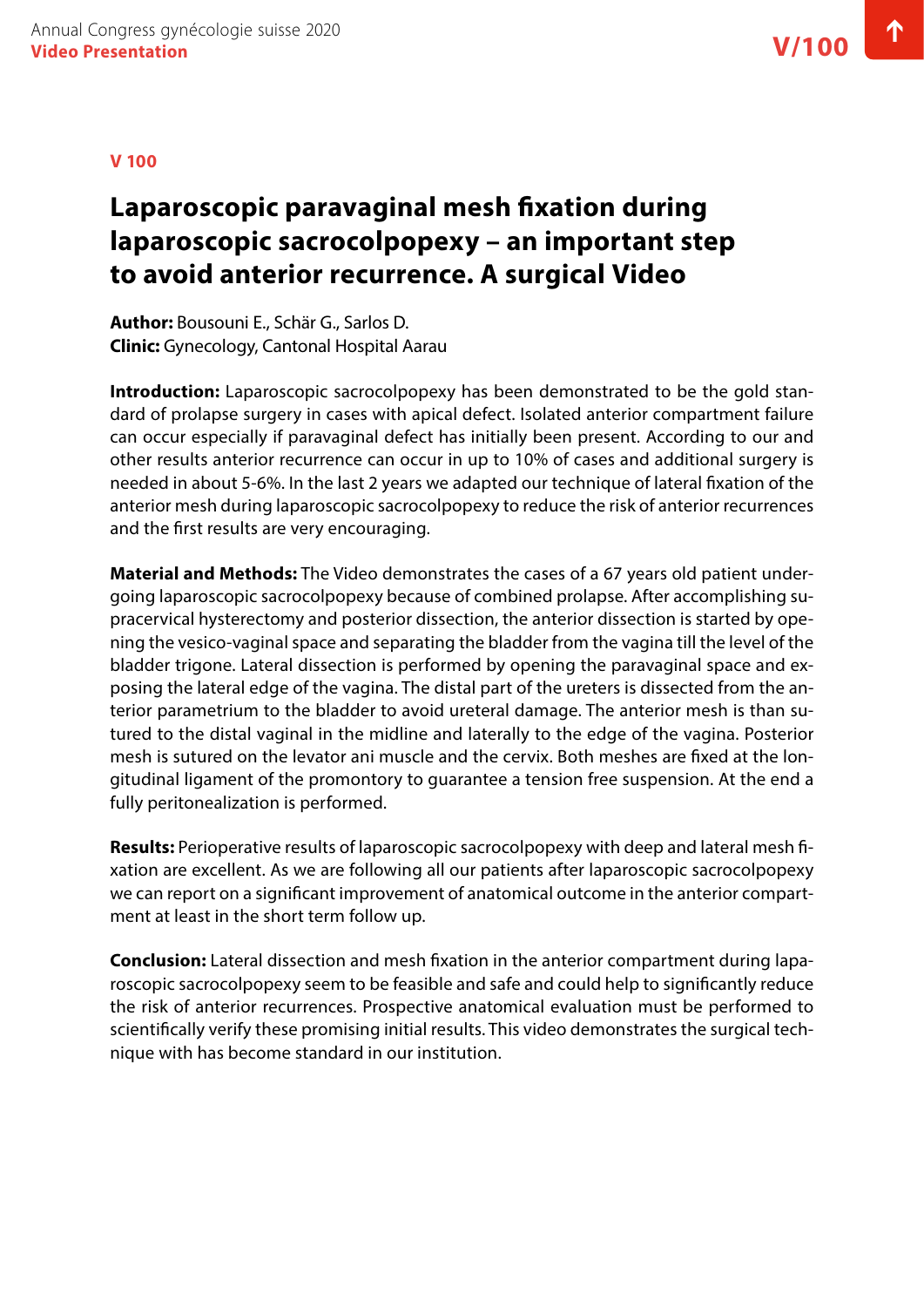#### **V 101**

# **Native tissue repair for pelvic organ prolapse by vaginal approach: A systematical teaching video**

**Author:** Keller N., Schmid S., Haemmerle B. **Clinic:** Gynecology and Obstetrics, Hospital Grabs

**Introduction:** Restricted working hours of trainees and decreasing rate of vaginal operations call for teaching videos as a helpful way to learn. Structured illustration of the operation is pivotal because of limited visualization during vaginal procedures for assistants. Apical vaginal support is crucial for pelvic organ support. In patients with pelvic organ prolapse hysterectomy alone is not a reliable therapy and increases the risk of recurrent prolapse.

**Material and Methods:** The video shows all important steps of the procedure. Each step is explained and illustrated using real operation videos from different patients and drawings. Vaginal hysterectomy, modified McCall culdoplasty, cystocele and rectocele repair are explained.

**Results:** After circumferential incision of the vaginal mucosa the vagina is mobilized anteriorly and posteriorly until the cul-de-sac can be entered sharply. Both uterosacral ligaments are clamped and the pedicles are ligated by absorbable sutures. By sharp dissection the bladder is mobilized until the vesicouterine space is entered. Afterwards the cardinal ligaments and the uterine vessels are clamped, cut and sutured. Finally utero-ovarian ligaments are clamped, cut and sutured. For the internal McCall sutures two absorbable sutures are placed through both uterosacral ligaments, including the peritoneum over the rectumserosa. The external McCall suture incorporates the posterior vaginal wall, the uterosacral ligament, the peritoneum over rectumserosa with the posterior vaginal wall at the midline and finally the uterosacral ligament and the posterior vaginal wall on the other side. The peritoneum is closed by purse string suture. To control the risk of uretral kinking cystoscopy is crucial. Anterior repair starts with extended bilateral dissection of the cystocele of the vaginal wall. The layers of the pubocervical fascia overlying the bladder are plicated. Repair of rectocele and peritoneal defect begins by detaching vaginal wall off the underlying anterior rectal wall, followed by repair of rectovaginal fascial defects. At the end the vaginal wall is closed.

**Conclusion:** It is important to explain the vaginal operation procedures to the trainees by visualized teaching methods. Real operation sequences combined with drawings seem to be a successful way to learn the vaginal procedures. Vaginal repair of pelvic organ prolapse by native tissue repair is becoming more and more important in the time of increasing mesh discussion.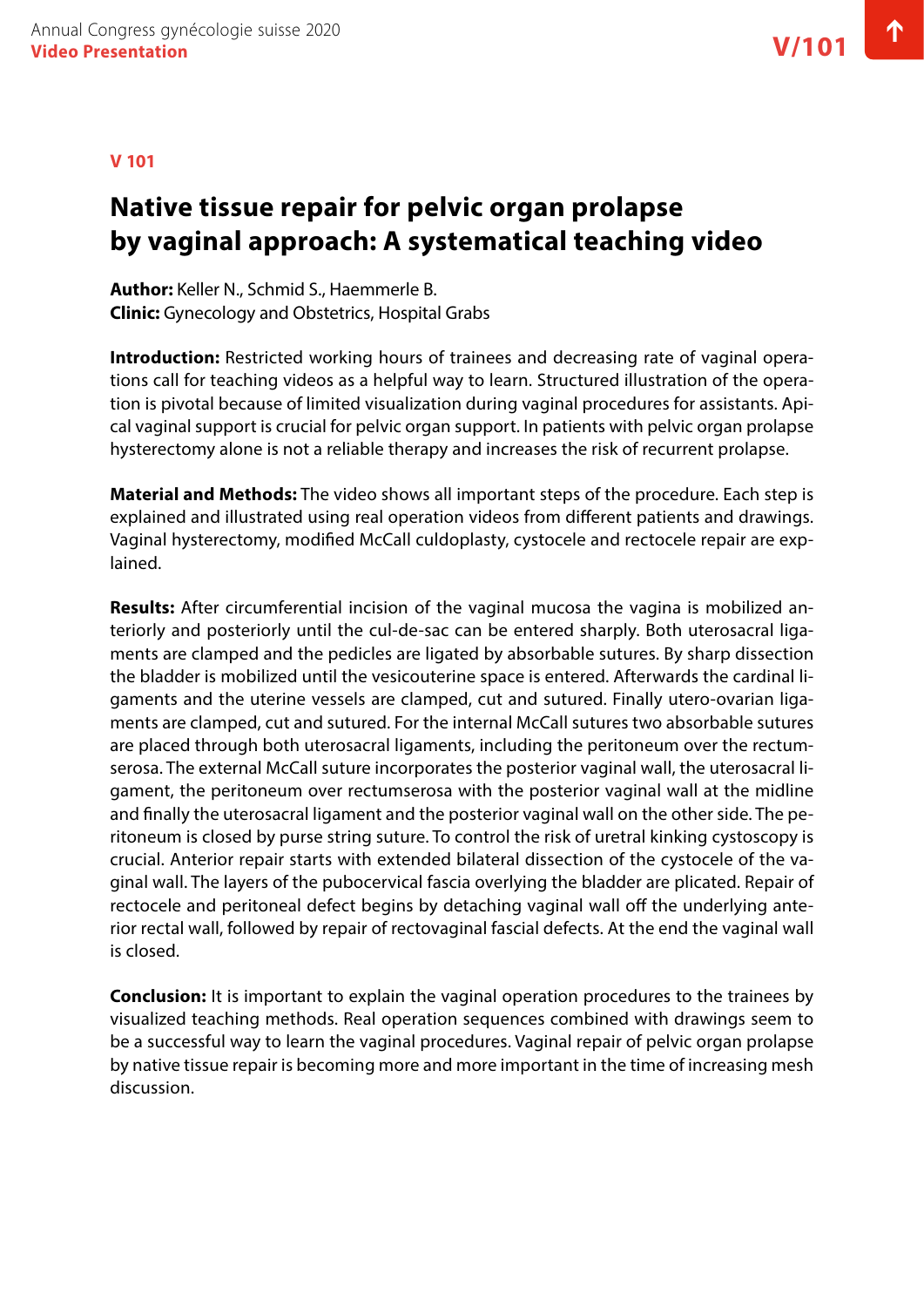#### **V 102**

# **Cornual Ectopic Pregnancy: Laparoscopic treatment a surgical video**

**Author:** Moser J., Faoro D., Prevost C., Ryu G., Sarlos D. **Clinic:** Gynecology and Gyneco-Oncology, Cantonal Hospital Aarau

**Introduction:** Cornual (Interstitial) Ectopic Pregnancy (IEP) occurs in about 2-4% of all ectopic pregnancies. It can lead to excessive hemorrhage because of risk of rupture. Early diagnosis is important as systemic treatment with methotrexate has been shown to be ineffective in advanced cases with high ß-hCG levels. There have been proposed different treatment options like systemic methotrexate, direct methotrexate injection or surgical approach. Laparoscopic cornual resection seems to be the gold standard in advanced cases or in cases non responding to systemic treatment.

**Material and Methods:** This video shows the case of a 32 years old patient presenting with a symptomatic cornual pregnancy. Her initial serum ß-hCG was more than 8000 U/l and the transvaginal ultrasound showed an irregular mass of 20 x16 mm in the right uterine cornuum. Under initial treatment with methotrexate the patient showed increasing levels of serum ß-hCG with a peak at 11'851 U/l within few days indicating treatment failure. A laparoscopic resection of the right uterus horn has been successfully performed and histopathologically trophoblastic tissue was confirmed. Postoperatively the patient did not have any complications and the ß-hCG decreased to normal levels within few weeks. No additional medical treatment was necessary.

**Results:** This video shows a step by step procedure how to perform laparoscopic cornualectomy in these cases. The intervention starts by identification of the cornual pregnancy. Then a temporary clipping of the right uterine and ovarian arteries is performed before the excision to avoid excessive bleeding. The right uterine horn is than completely removed using monopolar cutting current and the uterine wall is closed by laparoscopic double layer suturing. A hemostatic patch is finally placed on the uterine scar to avoid adhesions.

**Conclusion:** The incidence of IEP has increased in the last 10 years. Early diagnosis is not always possible and medical treatment often shows failure in cases with high ß-hCG levels. Gynecologic surgeons should be familiar with the laparoscopic management of IEP as it seems to be the method of choice in advanced cases. This video demonstrates how laparoscopic cornualectomy can successfully be performed.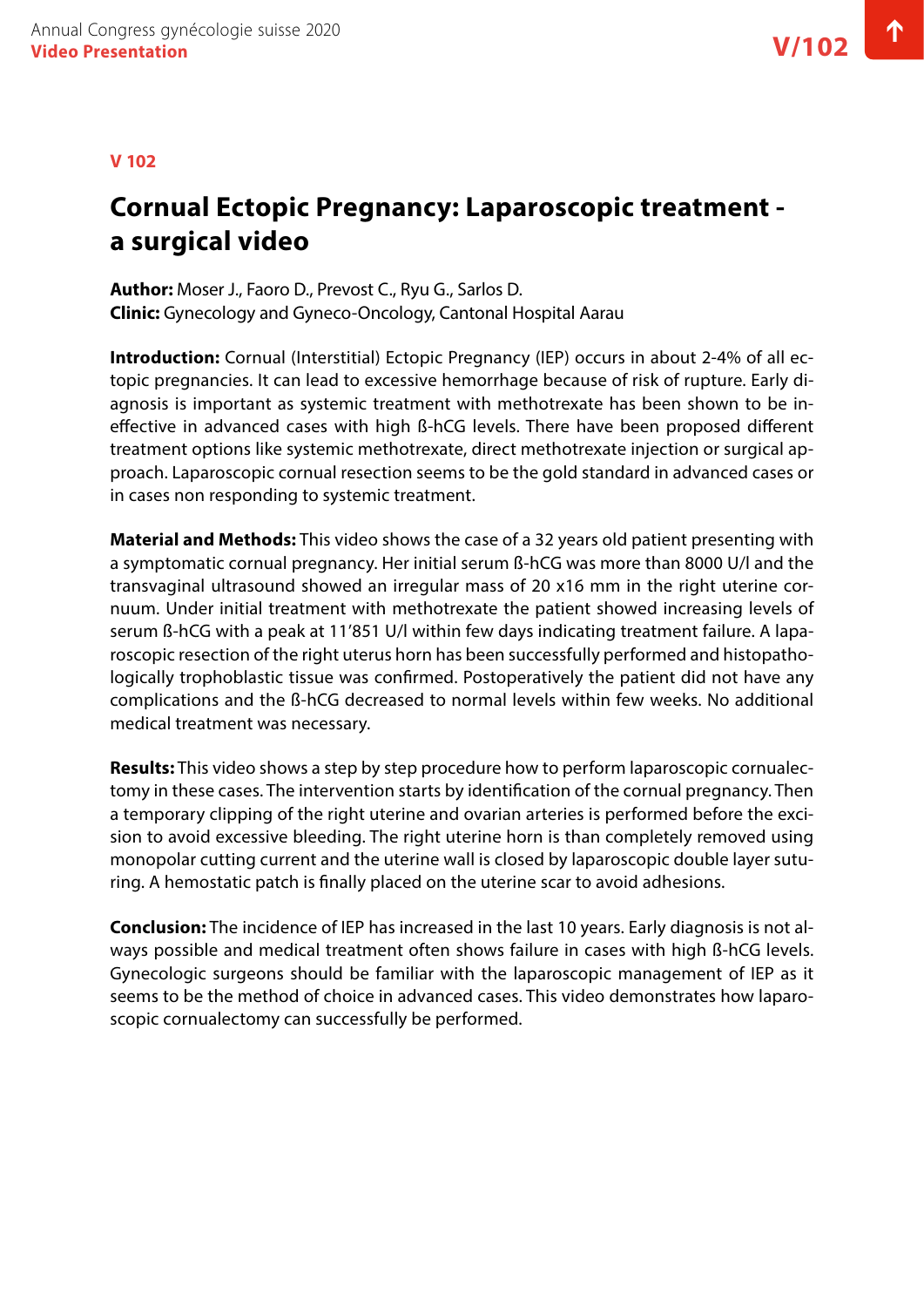### **An awesome Technique even made better: Introduction of 4K in ICG Laparoscopy**

**Author:** Mohr S., Imboden S., Siegenthaler F., Kuhn A., Mueller M.D. **Clinic:** Obstetrics and Gynecology, Inselspital, Bern University Hospital, University of Bern

**Introduction:** ICG (Indocyanine Green) dye is drained via lymphatic vessels towards the closest lymph nodes. This allows for use in sentinel lymph node detection. ICG emits nearinfrared light which can be visualized with optics suitable for this purpose. This concept has been shown to be most convenient: In endometrial cancer the extent of lymphadenectomy remains controversial and the sentinel concept might offer oncologic safety with limited morbidity (Imboden S, Eur J Surg Oncol 2019; Papadia A, Ann Surg Oncol 2016). ICG has a favourable toxicity profile, higher overall and bilateral sentinel detection rates than blue dye or Technetium and is easy to use (Papadia A, J Cancer Res Clin Oncol 2017). Likewise, in cervical cancer ICG sentinel lymph node mapping yields a high overall and bilateral detection rate superior to the current standard of care (Imboden S, Ann Surg Oncol 2015). Improved sentinel detection, reduction of surgical time and avoidance of radioactivity argue for widespread use of ICG in laparoscopy (Ferreira H, Surg Technol Int 2019). Consequently, the technical equipment for laparoscopic ICG procedures is evolving rapidly.

**Material and Methods:** Our ICG Full-HD equipment for ICG laparoscopic surgeries was replaced with the new 4K IMAGE1 S Rubina (TM) system by Storz. In 4K, the resulting number of pixels is four times higher than in Full-HD resolution delivering a very sharp image. Moreover, this new system delivers a higher light spectrum and uses LED technology only. Additionally, this new equipment allows for surgery in overlay mode meaning the white light and ICG mode work simultaneously. This enables operating in the normal white light laparoscopic mode seeing the glowing fluorescence of ICG at the same time. With the added function of the intensity map the ICG concentration can be visualized.

**Results:** Even when you already are convinced of the usefulness and advantages of ICG in gynecologic procedures the new technical equipment has what it takes to produce a "woweffect". The stunning pictures, high resolution and possibility to view the ICG fluorescence without having to switch off the white light source make this new technical equipment a great experience to use. The video demonstrates the use of this equipment during laparoscopic procedures and compares the standard full HD sequences with the new 4K pictures.

**Conclusion:** The use of ICG in gynecologic procedures is on the rise and the development of new technical improvements makes it even more beneficial and convincing.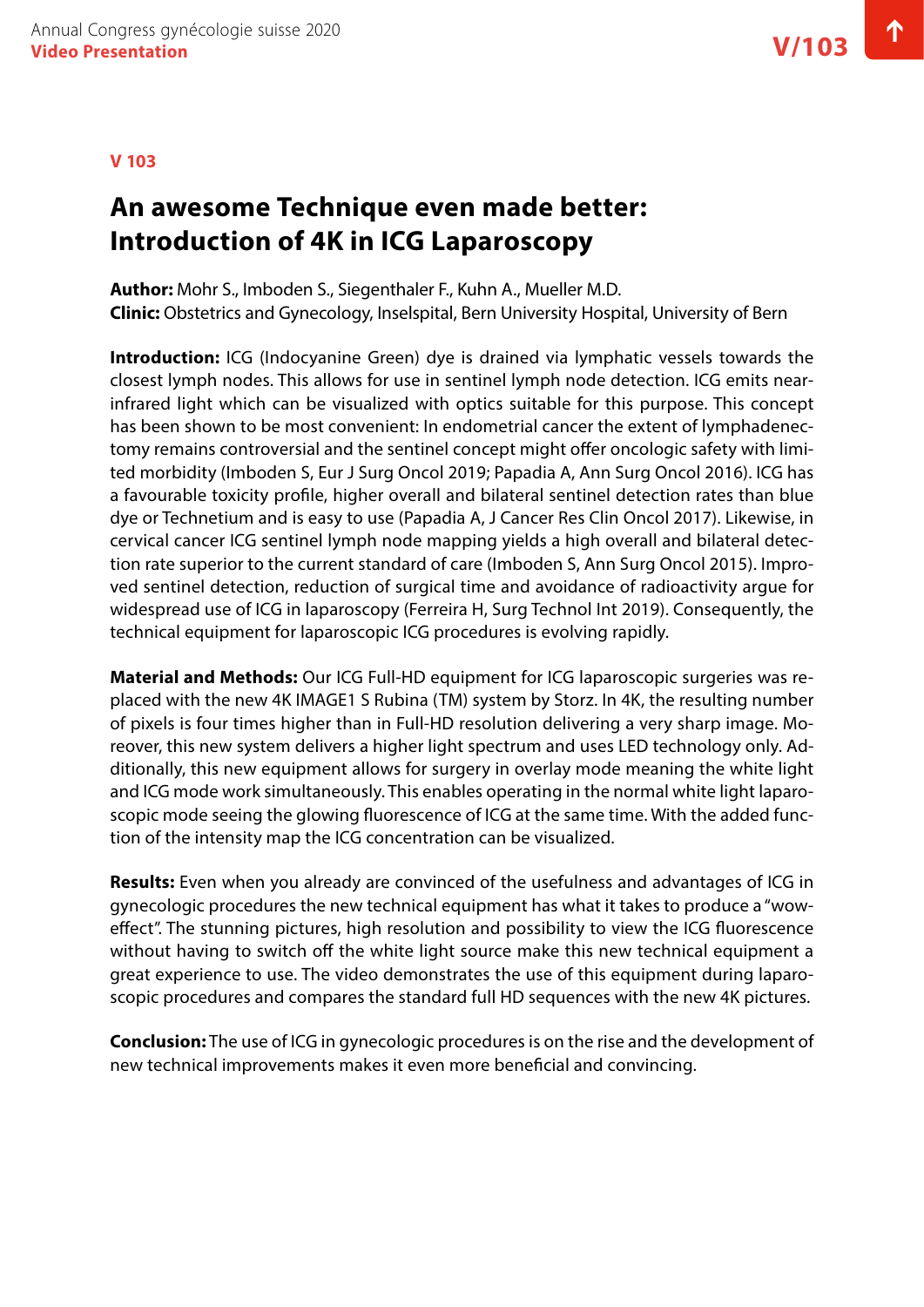# **Laparoscopic Transvesical Resection of a Benign Leiomyoma of the Bladder Trigone – a Surgical Case Video**

**Author:** 1) Prevost C., 1) Sarlos D., 2) Sauer A., 1) Schär G. **Clinic:** 1) Obstetrics and Gynecology, 2) Urology/ 1,2 Cantonal Hospital Aarau

**Introduction:** Leiomyomas are benign tumors of smooth muscle origin occurring throughout the genitourinary system. While commonly occurring in the uterine wall, they can also be seen in the vaginal wall with a few cases reported in the literature. We present a case of a symptomatic leiomyoma in the vaginal wall located underneath the bladder trigone treated by laparoscopic transvesical approach.

**Material and Methods:** During ultrasound exam of a 35 year old GI P0 which was 21 weeks pregnant a solid mass of 5cm was found underneath the bladder trigone. We interpreted it as a cervical myoma pushing the bladder cranioventrally. Ultrasound follow-up showed an increasing size of the tumor to 6cm. A second pregnancy was planned at that time. After the second delivery, the mass extended to a diameter of 7.5cm causing urgency symptoms. Cystoscopy confirmed a mass underneath the trigone with an intact bladder mucosa. To exclude malignancy and relieve symptoms, the patient agreed for total laparoscopic hysterectomy and resection of the presumed cervical myoma.

**Results:** Cystoscopic ureteral splinting by double-j-catheters was planned at the start of the case but impossible because of the distorted anatomy caused by the tumor. Laparoscopy: Since a cervical myoma was expected, the vesicovaginal space was first opened and evaluated. The myoma showed no contact to the cervix. Therefore, the total hysterectomy was performed. In order to keep away from the bladder plexus and the ureter, we decided against a further dissection of the vesicovaginal space and chose a transvesical approach. Opening the bladder dome revealed the protruding mass at the bladder base. Now the left ureter could be splinted by a double-J-catheter whereas the right orifice was still not visible. A midline sagittal incision of the bladder mucosa over the mass permitted a safe excision of the entire tumor which was removed through the vagina by an endobag. After splinting of the right ureter the bladder mucosa and the apical incision could be closed. Cystography ten days later showed no leakage and foley and double-j-catheter could be removed. The patient had an uncomplicated clinical course. Pathological features revealed the diagnosis of a benign leiomyoma.

**Conclusion:** This case shows a rare localization of a benign leiomyoma. Its removal asked for a double incision of the bladder wall, namely at the dome and the bladder base. Safety measures have been applied for the ureter and the innervation.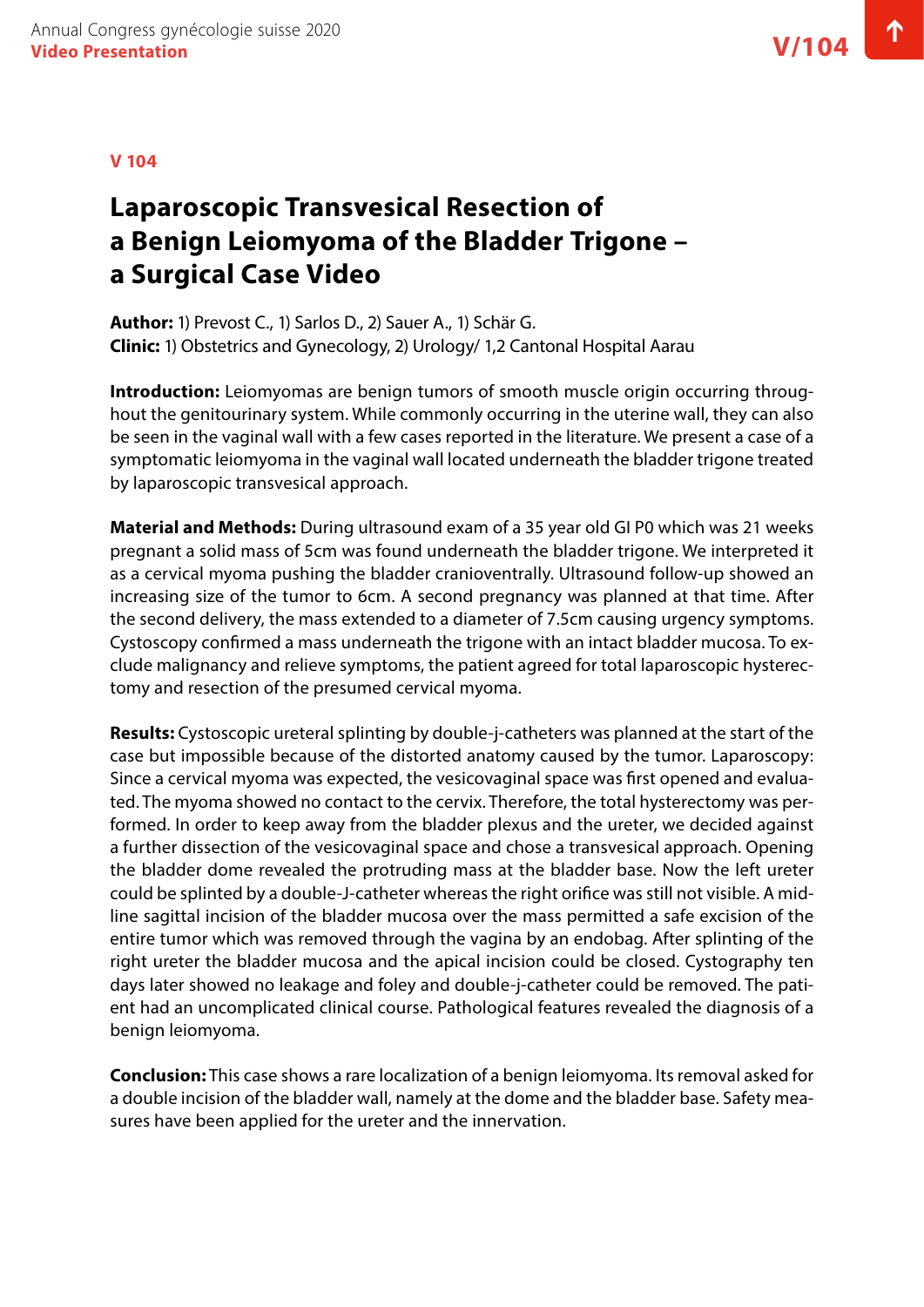### **Pregnancy after trachelectomy: Video and case study of a laparoscopic cerclage in the 2. Trimester**

**Author:** Massaro S.L., Szanto V., Fehr P.M. **Clinic:** Gynecology and Obstetrics, Cantonal Hospital Graubünden, Chur

**Introduction:** Current indications for transabdominal cerclage include an absent, short or amputated cervix (e.g. congenital anomalies, scarring due to cervical conization, trachelectomy or laceration at delivery) that would prevent a transvaginal approach and prior failed transvaginal cerclage. This procedure would usually be done before planning a pregnancy in high-risk patients. Our video demonstrates a case in the second trimester.

**Material and Methods:** A 32 year old G I P 0 was referred to our clinic at 14 1/7 weeks' gestation for the first trimester screening. The patient had undergone a radical trachelectomy for cervical cancer 6 years ago and the pregnancy was induced by intracytoplasmatic sperm injection and embryo transfer in an other center. Transvaginal ultrasound of the lower uterine segment showed a maximal thickness of 11 millimeters, in the gynecological examination no clear cervix could be identified. The obstetric scan showed no abnormal findings in the fetus and proper feto-placental circulation. We decided to perform a laparoscopic cerclage the following day.

**Results:** The procedure involved locating the crossing of uterine artery and ureter, fenestration of the posterior leaf of the board ligament and cerclaging the uterine isthmus without the help of uterine manipulation. There were no intraoperative complications. The postoperative ultrasound showed stable cerclage positioning and confirmed the fetal cardiac activity. The patient was discharged after 48 hours. No tokolytic agents were needed during hospitalisation. Currently the patient is in her late third trimester, still stable. Subsequent delivery is planned by caesarean section.

**Conclusion:** Cervico-isthmic cerclage by laparoscopy in pregnancy can be challenging and is of rare occurrence but emerges as a possible approach. The enlarged pregnant uterus decreases visualization of the surgical field, and manipulation of the soft corpus may cause damage to the pregnancy. However, with the benefits of lower blood loss, reduced length of hospital stay and a fast recovery, a number of successful laparoscopic abdominal cerclages are reported.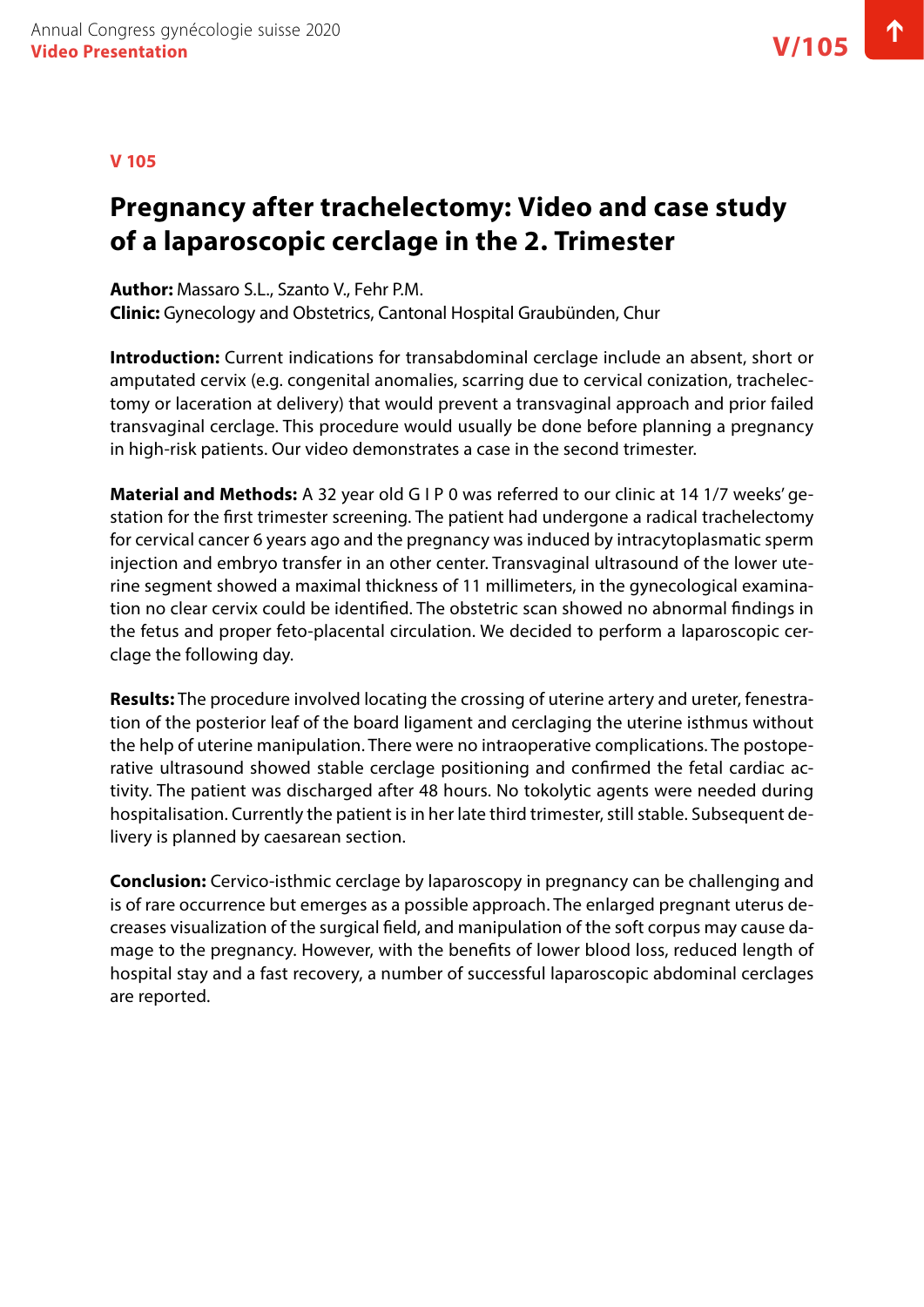#### **V 106**

# **Vaginally assisted laparoscopic hysterectomy a video and case study**

**Author:** Isenrich R., Szanto V., Fehr P.M. **Clinic:** Gynecology, Cantonal Hospital Graubünden, Chur

**Introduction:** Large cervical leiomyomas present a surgical challenge due to decreased accessibility and increased bleeding risk. We will show how a combined vaginal and laparoscopic approach can be a feasible option.

**Material and Methods:** A 29 year old patient with cervical leiomyoma and hypermenorrhoea was referred to our clinic for surgical assessment. After a course of Esmya(R) (Ulipristalacetat) the previous hypermenorrhea resumed and has led to several emergency consultations. The patients family planning was complete and she wished to explore surgical options. Clinical examination and transvaginal ultrasound showed a large cervical leiomyoma with maximum width of 10 cm approximately 3 cm from the introitus and a right ovarian cyst of 5 cm. A follow-up pelvic MRI also showed the cervical leiomyoma, described as in status nascendi, increased in size, without any indicators of malignancy. We decided to perform a vaginally assisted laparoscopic hysterectomy.

**Results:** The intraoperative site showed the leiomyoma growing into the cervix, still covered with epithelium, not in status nascendi. We inserted a Hohl-manipulator into the myoma and coagulated the uterine vessels with the laparoscopic approach. Subsequently the myoma could be extracted vaginally with minimal bleeding and a colpotomiser could be set into the remaining cervix after resection of part of the excess dilated cervical tissue. The lapa- roscopic hysterectomy was then completed in the usual manor. Our video shows the two different perspectives separately. There were no intraoperative complications and the patient could be discharged after 2 days of hospitalisation.

**Conclusion:** Large cervical leiomyomas present a surgical challenge even when performing a hysterec- tomy. The dual approach could be a feasible option to prevent excess bleeding, gain suita- ble exposure and still offer the patient a minimally invasive surgery.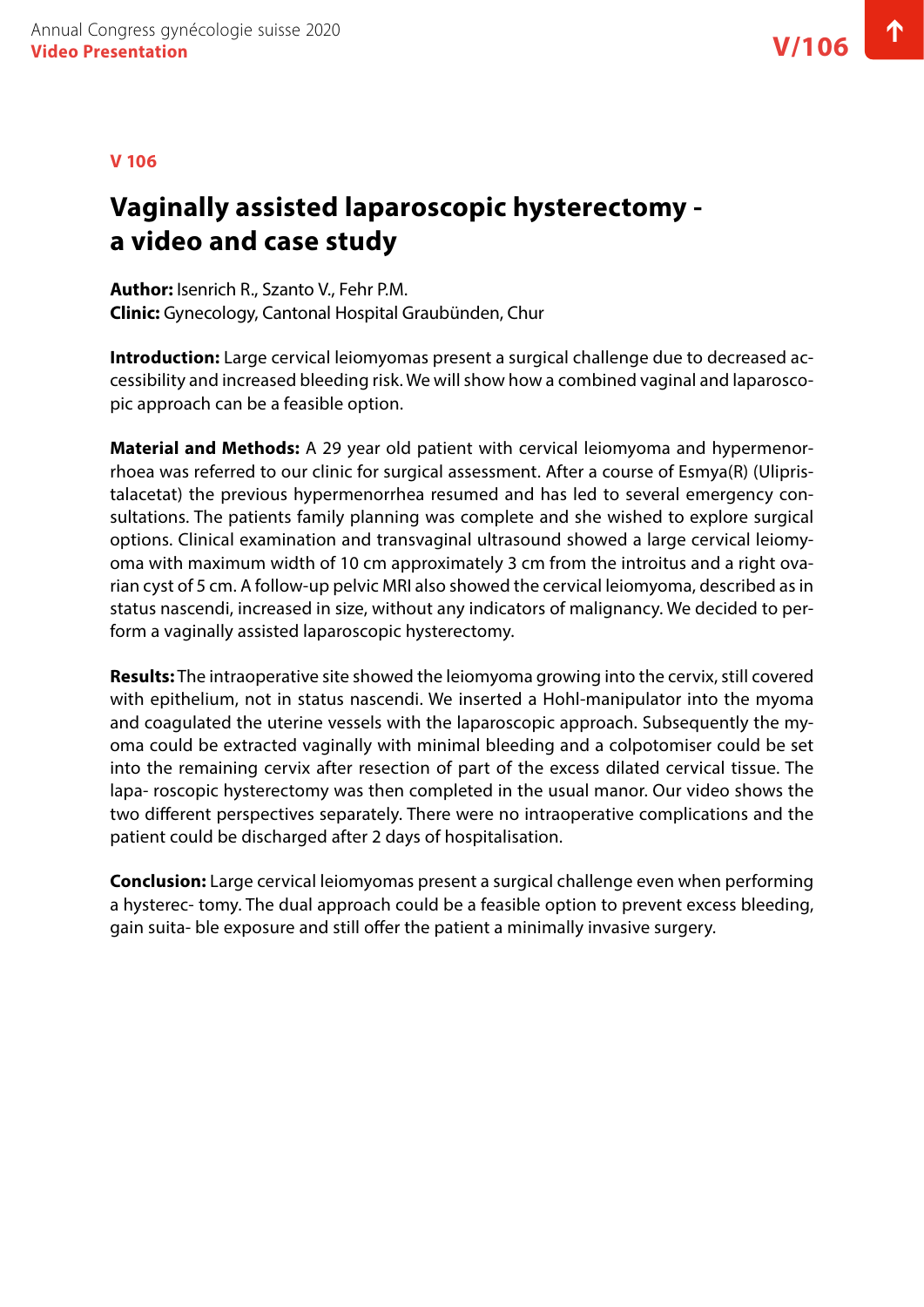# **The ESHRE/ESGE classification of female genital tract congenital anomalies – How to recognize them in ultrasound and laparoscopy**

**Author:** Hecht C., Neumann S., Raio L., Mueller M.D. **Clinic:** Obstetrics and Gynecology, Inselspital, Bern University Hospital, University of Bern

**Introduction:** In 2013 the ESHRE classification was renewed to categorize female genital anomalies clear, simple and accurate. In everyday practice, clinical findings are sometimes not as simple and obviously to define, especially if the patient has a rare anomaly.

**Material and Methods:** Throughout our video, we demonstrate the new ESHRE classification system and how the different main and subclasses can be identified in ultrasound and MRI. Furthermore, the video explains the corresponding findings in laparoscopy and hysteroscopy and how the surgical treatment was performed.

**Results:** Our experience on genital anomalies lead to this didactic video that shows the common presentation of the ESHRE main classes in ultrasound and MRI. The intraoperative findings in laparoscopy and hysteroscopy are shown as well as the surgical treatment.

**Conclusion:** Congenital malformations of the female genital tract represent a rather common benign condition with a prevalence of 4–7%. Depending on the extent of the malformation, it can lead to physical complaints like pain, irregularities of the menstrual cycle and miscarriages. The purpose of the images and videos shown is to help to categorize the genital anomalies correctly according to the 2013 ESHRE classification.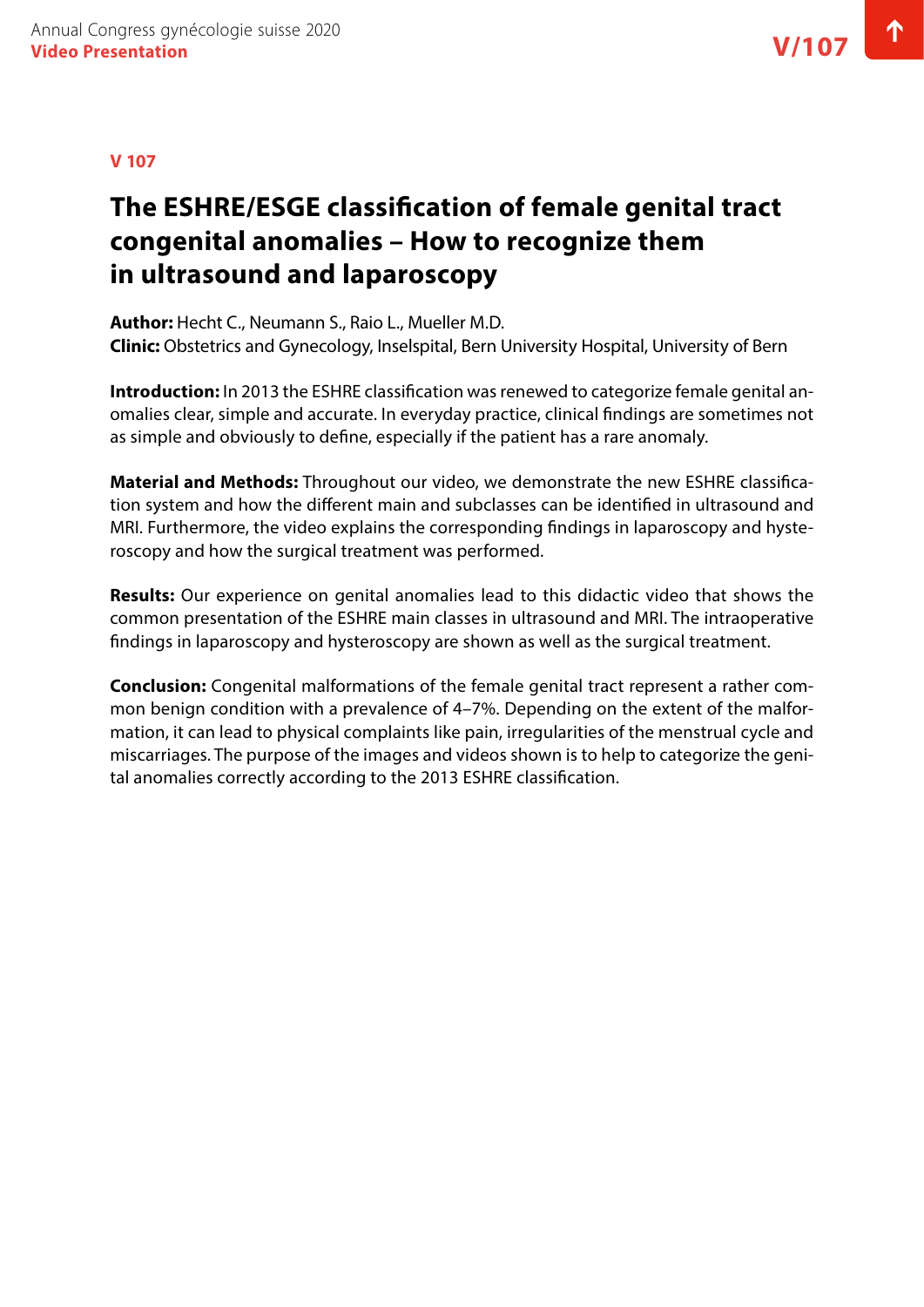# **Laparoscopic resection of deep infiltrating endometriosis of the bowel (ENZIAN C compartment) without staplers**

**Author:** Salamanca T.X., Szanto V., Fehr P.M. **Clinic:** Cantonal Hospital Graubünden, Chur

**Introduction:** Endometriosis is a benign disease with a high prevalence and significant morbidity due to chronic pain, impaired bowel-, urinary-, sexual- and reproductive functions. Deep infiltrating endometriosis (DIE) involving the bowel may need surgical treatment when lesions are symptomatic. The recto-sigmoid is most commonly affected by DIE of the bowel (ENZIAN C compartment), additionally there may be involvement of other struvtures such as the sacro-uterine ligaments and the recto-vaginal septum (ENZIAN A and B compartment). Various surgical techniques have been described. Previously described methods such as disc excision and segmental resection often include the use of staplers.

**Methods:** In our video presentation we show sequences of three alternative surgical treatment methods of deep infiltrating endometriosis of the recto-sigmoid without the use of staplers. These include nodule shaving, disc excision and colorectal segmental resection. We aim to illustrate the operation techniques and challenges as well as the limitations of bowel resection without the use of staplers. The operations were all carried out by the senior gynaecological surgeon and in case of a segmental resection a visceral surgeon.

**Conclusion:** Surgical management of bowel endometriosis is challenging and carries significant risks and possible complications. The possible techniques are dependent on the size of the lesion and the infiltration into neighbouring structures and must therefore be chosen very specifically for each case. Although the use of staplers in surgery of bowel endometriosis is wide spread, stapler free alternative methods have been applied with satisfactory outcomes. Long term results have not yet been shown, further studies are needed to compare post-operative outcomes and complication rates comparing surgical techniques with and without the use of staplers.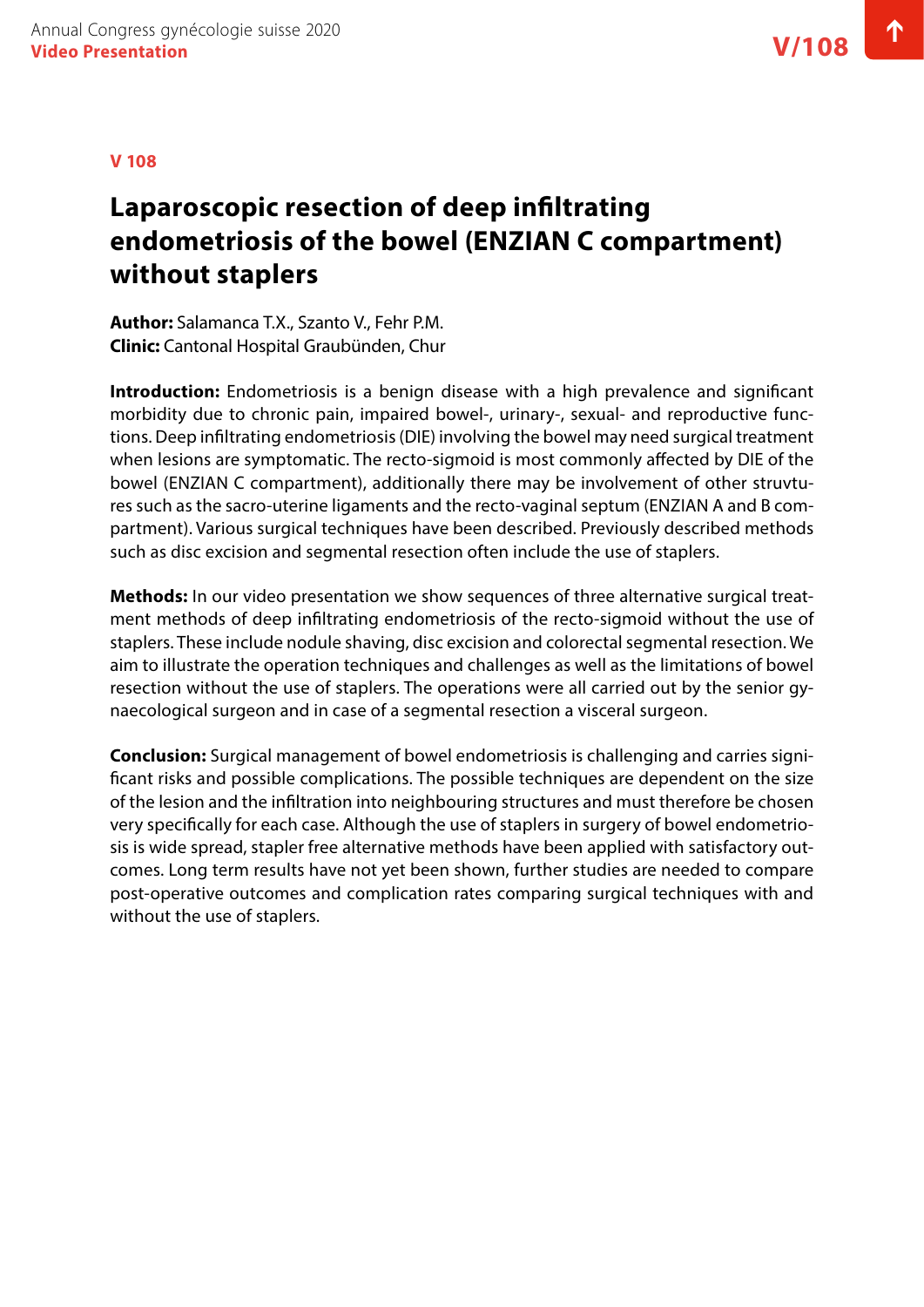# **Hysteroscopical findings after adjuvant tamoxifen therapy for breast cancer: a retrospective study of a tertiary hospital in Switzerland**

**Author:** Kalaitzopoulos D., Poulitsidou M., Breitling K., Eberhard M., Samartzis N. **Clinic:** Gynecology and Obstetrics, Cantonal Hospital Schaffhausen

**Introduction:** Tamoxifen is a selective estrogen receptor modulator with mixed estrogenic and antiestrogenic activity used in estrogen sensitive breast cancer. Although endometrial thickening are often observed, there is only a low risk of uterine malignancy of less than 1-2% according to the existing literature. Our aim is to demonstrate the overview of hysteroscopical findings during tamoxifen intake.

**Material and Methods:** This is a retrospective observational study with a video presentation of hysterocopical patterns. Authors studied the medical records of hysteroscopies between January 2006 and December 2019 in a tertiary hospital in Switzerland. All women with tamoxifen intake as an adjuvant therapy for breast cancer who underwent a hysteroscopy are included. The authors reviewed all the available medical histories and the videos of hysteroscopies and extracted the data indepentently. Pearson's chi-square-test and t- were used in the statistical analysis.

**Results:** 43 patients with hysteroscopy after tamoxifen treatment are considered eligible. In 32 of these cases video documentation could be obtained. In 31 hysteroscopies benign histology have been found. In the above group we obtained 13 cases with endometrial hyperplasia, 19 patients with polyp, 18 cases with endometrial atrophy, 5 with cystic lesions and one case of leiomyoma. The most common hysteroscopical pattern in patient under tamoxifen with benign histology was co-existence of polyp with endometrium hypertrophy (n=8, 25.80%) and polyp with endometrial atrophy (n=5, 16.12%). The only case of malignancywas a metastasis of the breast cancer in the uterin cavity. No endometrial cancer was detected. Comparison of premenopausal group versus postmenopausal group as well as the group of women who were treated with tamoxifen more and less than 5 years at the time of hysteroscopy showed no statistical significant difference.

**Conclusion:** No endometrial cancer or atypical hyperplasia have been found in our study population. Hysteroscopy in women under tamoxifen treatment showed five different hysteroscopical patterns.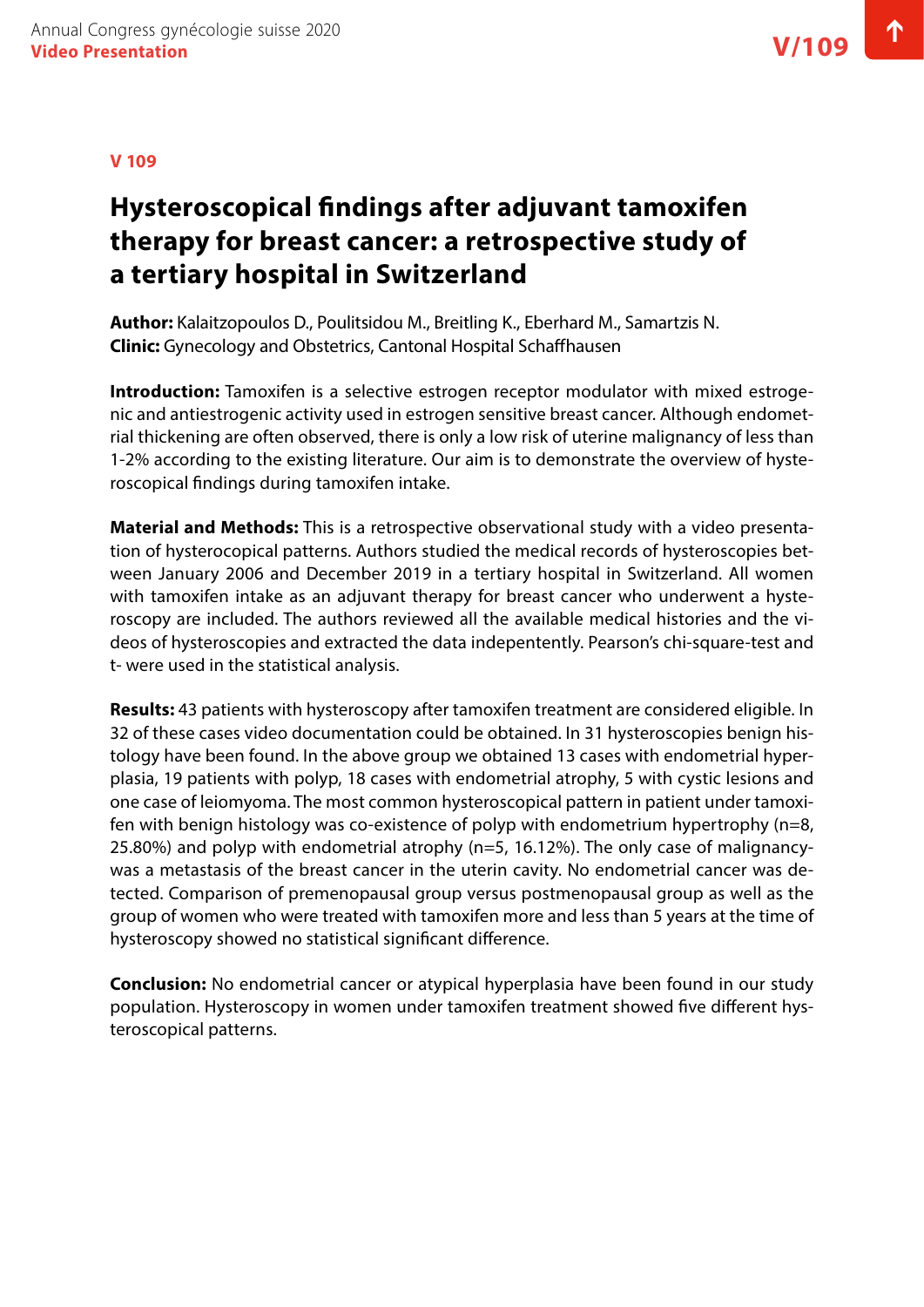#### **V 110**

# **External cephalic version – an instructional video on a procedure to prevent unnecessary cesarian sections**

**Author:** Fasler S., Popelka J., Todesco Bernasconi M. **Clinic:** Perinatal Center, Cantonal Hospital Aarau

**Introduction:** External cephalic version (ECV) at a minimal gestational age of 37 weeks reduces significantly the number of cesarian sections while procedure-associated risks are very low (serious complications like stillbirth or placental abruption pooled at 0.23 percent with a procedure-related risk of fetal death at 1 per 5'000 ECV attempts) . The success rate of ECV is, depending on the level of expertise of the performing physician and the respective clinic, 50-60%. At Kantonsspital Aarau we offer ECV to all mothers not presenting with a clear contraindication to either ECV or vaginal delivery. In the past years, a new approach activating the walking reflex of the fetus in utero has been described. We have recently been applying this new method to enhance the chances of a successful ECV. Because of the small number of fetuses presenting in breech position at term and a relevant percentage of women opting for an elective cesarian, for the majority of the hospitals, ECV is an uncommon procedure. For a physician training in perinatal medicine doing shift work and working part time, it can therefore be difficult to learn this procedure first hand.

**Materials and Methods:** We present an instructional video filmed in our labour ward that illustrates the procedure of ECV done at our hospital. The position of both mother and performing physician as well as the interaction between the two of them and between the physician and the fetus is easily visible. The physician's hand movements, their speed and the application of pressure can be observed along with the intermittent sonographic verification of fetal position and heart rate.

**Results:** Our video demonstrates the procedure of ECV as if seen during the actual procedure.

**Conclusion:** We find that, besides direct one-to-one teaching, an instructional video can be a very helpful tool to familiarize oneself with this recently described procedure for a successful ECV.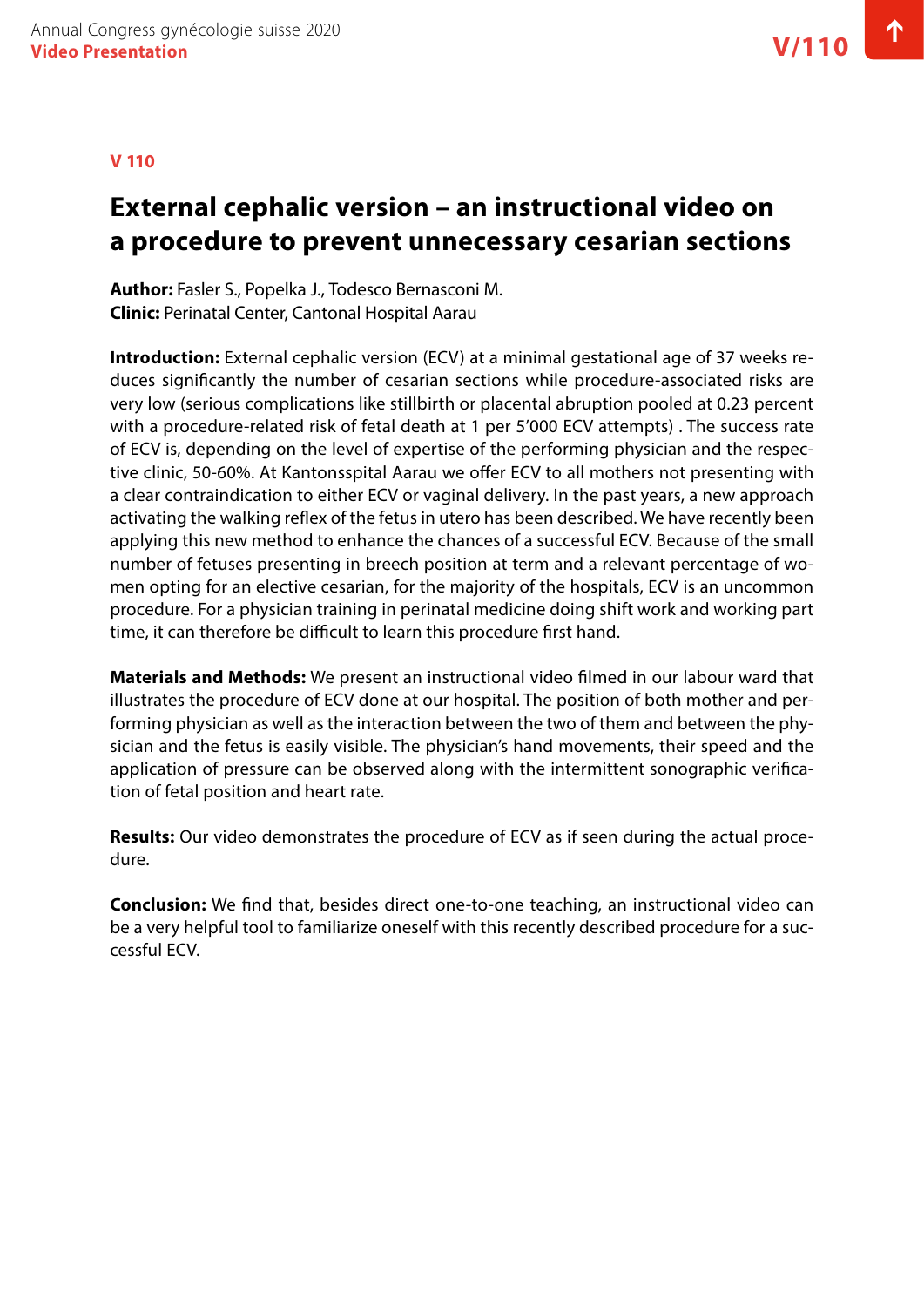### **V 111**

# **Arthrogryposis multiplex congenita: fetal sonographic, clinical and genetic findings in seven cases from a tertiary care center in Switzerland**

**Author:** 1) Radan A.P., 1) Mosimann B., 1) Trottmann F., 1) Rieubland C., 2) Tercanli S., 1) Surbek D., 1) Raio L. **Clinic:** Obstetrics and Gynecology and Division of Human Genetics, Inselspital,

Bern University Hospital, University of Bern, 2) Ultrasound Practice Freie Strasse, Basel

**Introduction:** Arthrogryposis multiplex congenita is a clinical finding, which describes the presence of at least two congenital joint contractures in more than one area of the body. It can be caused by over 400 conditions and its etiology lies mainly in the abnormal neurological development of the fetus. Phenotypic expression of congenital arthrogryposis (CA) can variate considerably. The objective of our study was to accurately describe and analyze the sonographic, clinical and genetic characteristics of skeletal alterations in fetuses and infants diagnosed with CA in our tertiary care center in the last 10 years.

**Material and Methods:** Seven patients were enrolled in our study. In five cases, CA was diagnosed prenatally whereas in the remaining two infants after delivery. Sonographic and clinical characteristics of skeletal alterations were accurately described in each case. Moreover, autopsy and genetic findings were assessed, where applicable. Possible correlations between the abnormal findings were searched for.

**Results:** In the prenatally diagnosed cases, most fetuses presented hyperflexion of the radiocarpal articulation and talipes equinovarus. Hyperflexion of the elbow articulation, micrognatia and hypocoiling of the umbilical cord were also common findings, whereas cystic hygroma, elevated nuchal translucency or hydronephrosis were isolated. In one fetus, congenital myopathy was present. All patients decided for genetic testing. In one case, both parents were heterozygous carrier of the TOR1A gene and conceived two children with CA, who both died after delivery. In another case, atypical 22q11.22 deletion was detected, but did not seem to correlate with clinical findings. In three cases, parents decided for termination of pregnancy. Autopsy could not group the findings in a specific syndromic context. Postnatally diagnosed cases were milder, clinical findings included talipes equinovarus, hyperflexion of the elbow articulation and hypospadias. One of these children presents light neurodevelopmental delay, whereas the other one has a short stature but normal neurologic development. In both cases, the father also suffered from CA, but no specific genetic disorder could be detected.

**Conclusion:** The heterogeneity of clinical manifestations makes classification of CA difficult. Genetic annotation and categorization remain a challenge. Postnatally diagnosed cases were milder and had a considerably better prognosis in our series.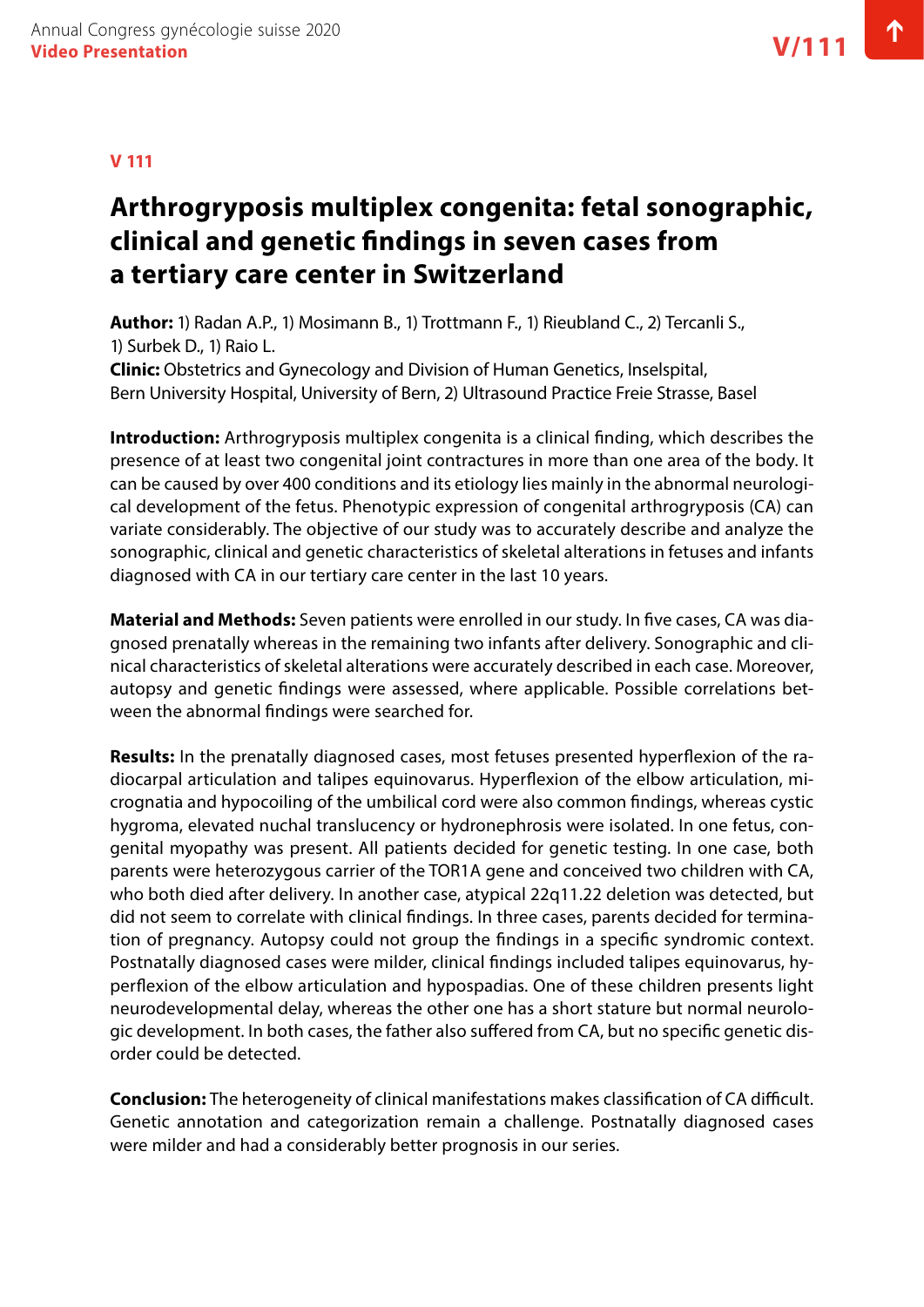# **Poster Exhibition**

**P = Poster Exhibition**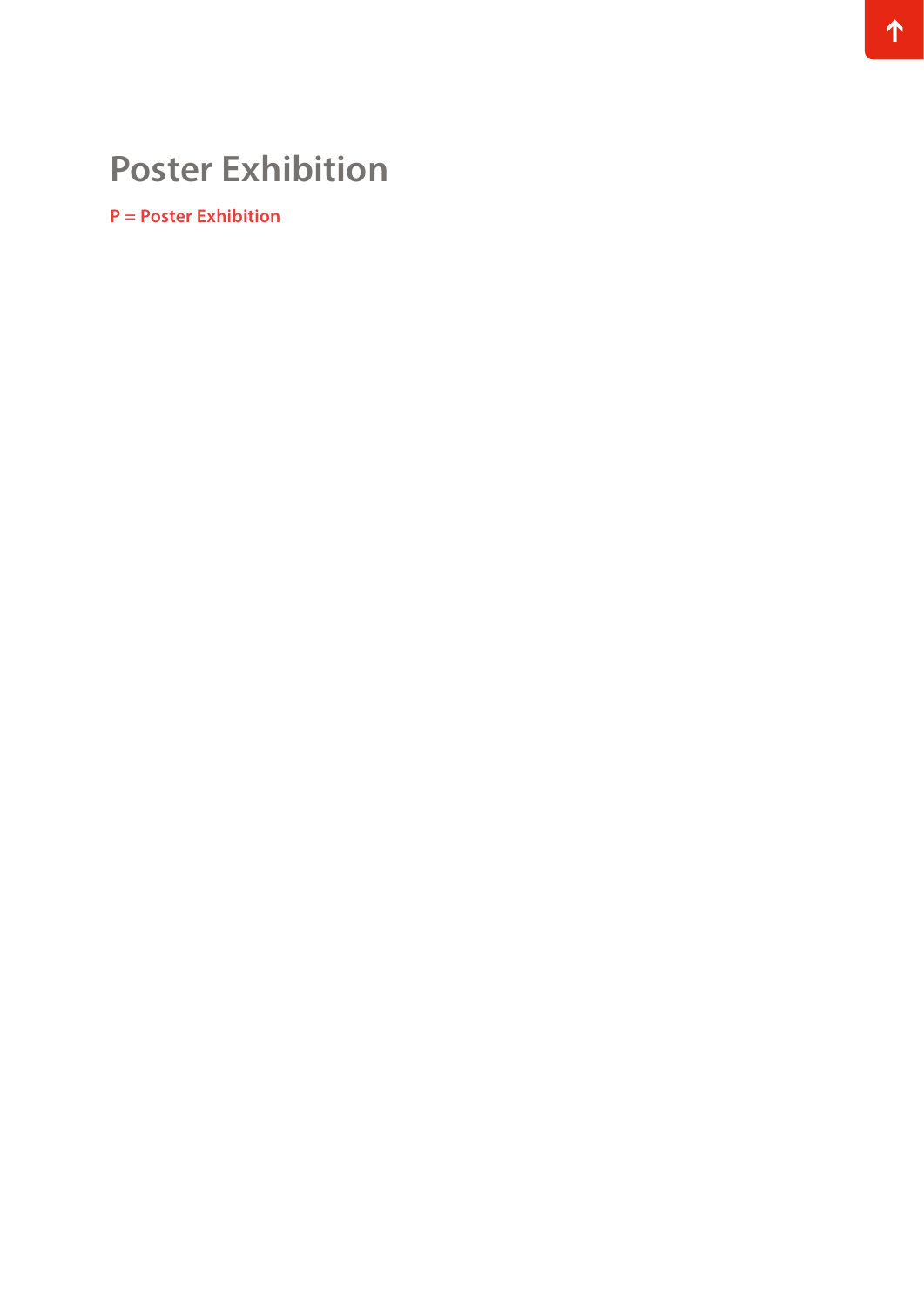# **Association between levator ani avulsions and technique of vacuum extraction – a prospective observational study**

**Author:** 1) Kimmich N., 2) Birri J., 1) Kreft M., 1) Zimmermann R. **Clinic:** 1) Obstetrics, University Hospital Zurich, 2) Obstetrics and Gynecology, Cantonal Hospital Baden

**Introduction:** Trauma of the pelvic floor in form of partial or complete avulsions of the levator ani muscle (LAM) is common after vaginal birth, especially after vacuum or forceps extractions. As there is no information available regarding the association between the technique of operative assisted vaginal births and LAM trauma, we aimed to evaluate the technique and process of vacuum extraction on the occurrence of LAM avulsions.

**Material and Methods:** As part of a prospective cohort study at the University Hospital of Zurich between 3/2017 and 4/2019, we sub-analyzed full age nulliparous women with singletons in vertex presentation  $\geq 36+0$  gestational weeks (gw), who gave birth vaginally with vacuum assistance. We evaluated their pelvic floor for partial and complete LAM avulsions by 3-dimensional translabial ultrasound 6-10 weeks postpartum and calculated the association of the vacuum procedure itself along with other fetal, maternal and obstetrical characteristics to LAM trauma.

**Results:** 49 women met the inclusion criteria and therefore remained for the final analysis. Levator ani trauma was present in 17 (34.7%) of these women. There was no association between the different evaluated factors and LAM trauma in vacuum-assisted births, except for insufficient uterine contractions in the LAM group.

**Conclusion:** So far, there are no fetal, maternal and obstetrical characteristics and parameters of vacuum technique that are directly associated to the occurrence of LAM trauma after vacuum extraction, except for insufficient uterine contractions. Nevertheless, there might be factors of influence that are not evaluated yet, or are not easily accessible for evaluation, like the adaptations of the fetus inside the birth canal and within the hiatus of the LAM, and the adaptations of the birth canal to the fetus passing through. This should be content of further research.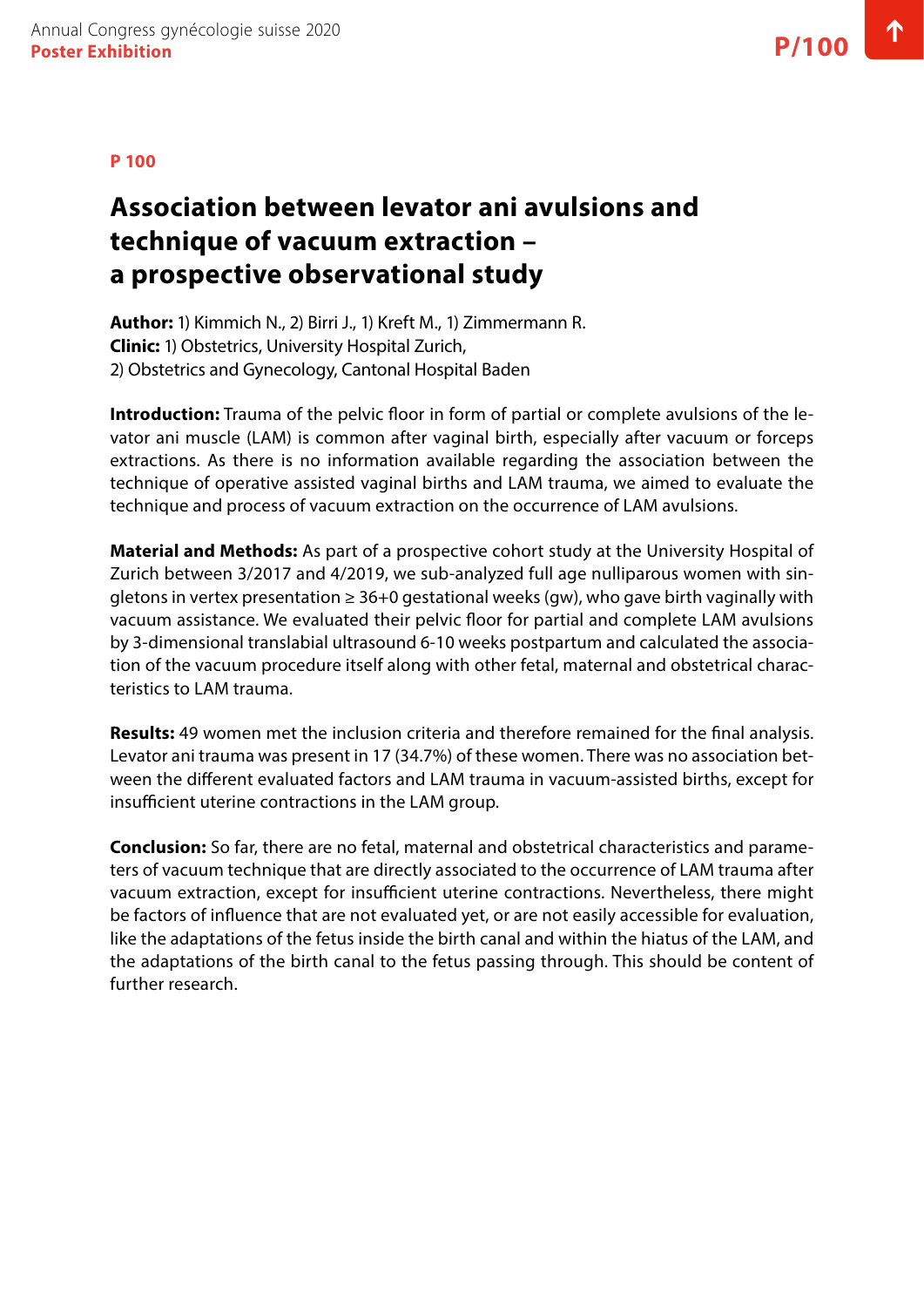### **Prediction of levator ani avulsions by genital tears after vaginal birth – a prospective observational cohort study**

**Author:** 1) Richter A., 2) Birri J., 1) Kreft M., 1) Zimmermann R., 1) Kimmich N. **Clinic:** 1) Obstetrics, University Hospital Zurich, 2) Obstetrics and Gynecology, Cantonal Hospital Baden

**Introduction:** Visible birth tears and trauma of the levator ani muscle (LAM) are common injuries after vaginal birth. For the diagnosis of LAM trauma ultrasound evaluation is advisable. As ultrasound or trained staff are not everywhere available, it would be helpful to have indicators of LAM trauma by the evaluation of genital tears after birth. Therefore, we aimed to evaluate independent risk factors for LAM trauma within visible birth tears or other influencing factors.

**Material and Methods:** In a prospective cohort study at the University Hospital of Zurich between 3/2017 and 4/2019, we evaluated full age nulliparous women with singletons in vertex presentation ≥ 36+0 gestational weeks, who gave birth vaginally for partial and complete LAM trauma by 3-dimensional translabial ultrasound and for birth tears by inspection. We then calculated the association of birth tears and other factors to LAM trauma in an univariate analysis and calculated independent risk factors in a multivariate analysis.

**Results:** 213 women were included for final analysis. 23.9% had a LAM trauma, with 13.1% as partial avulsion (PAV) (10.8% unilateral, 2.3% bilateral) and 14.1% with complete avulsion (CAV) (7.5% unilateral with or without PAV on the contralateral side, 6.6% bilateral). Any form of bilateral LAM injury was found in 12.2%. The distribution of accompanying birth tears was comparable to other studies. In univariate analysis an episiotomy, high-grade perineal tears, labial tears and the quality of fetal heart rate tracing were significantly different between the three LAM groups. In multivariate analysis, abnormal fetal heart rate tracing and the need for an episiotomy remained as independent risk factors.

**Conclusions:** 24% of women after vaginal birth suffered from a LAM-PAV or LAM-CAV, accompanied by visible birth tears in most cases. Abnormal fetal heart rate tracing and the need of an episiotomy were the only independent risk factors for LAM trauma. These factors might be an expression for altered biomechanics between the fetus and the structures of the birth canal with a possible mismatch of these components leading to birth trauma. Checking for LAM trauma after birth by 3-dimensional translabial ultrasound, especially in those cases, might be worthwhile.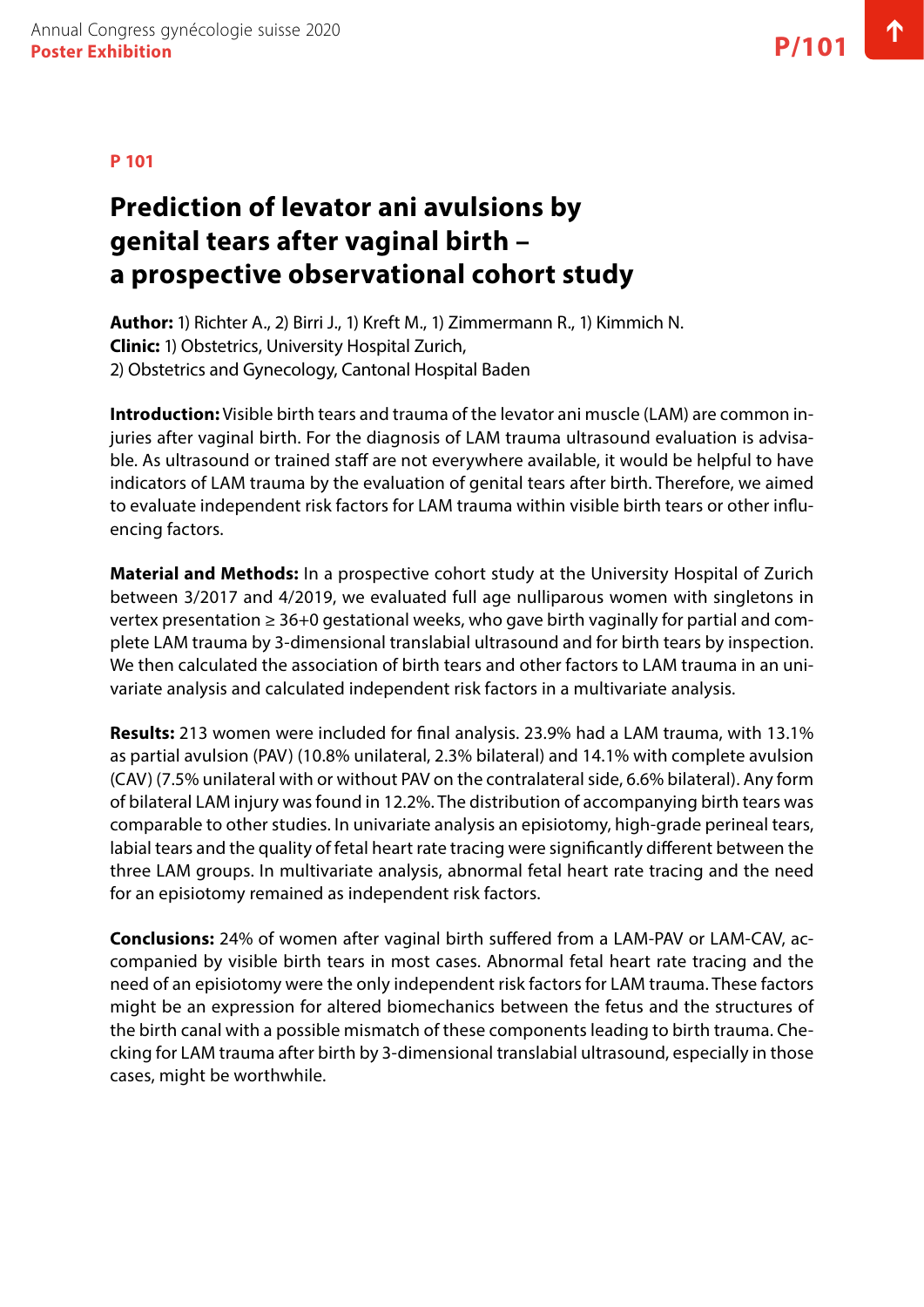# **A qualitative pilot study on attitudes of doctors in training in Obstetrics & Gynaecology in Switzerland towards working in ambulatory care**

### **Author:** Krischer B.

**Clinic:** University of Edinburgh, Edinburgh Medical School, Usher Institute of Population Health Sciences/ Obstetrics and Gynecology, Hospital Zollikerberg

**Introduction:** In obstetrics & gynecology (OBGYN) in Switzerland, 66% of doctors work in practices. Of these, 50% are over the age of 55 and will retire within the next 15 years, compared to 17% of doctors in hospital. Service gaps might develop in the ambulatory sector in OBGYN. The "feminisation of medicine" as well as the Generation Y are bringing demographic and mentality changes, both of which have a strong impact on the workforce. To predict future developments it is important to understand the situation of current trainees and their attitudes towards working in hospital or in practice.

**Methods:** A qualitative study with semi-structured interviews was conducted. Purposive sampling was used to select participants from varied backgrounds to yield a rich and varied dataset. Eligible were doctors in speciality training for OBGYN or within two years of completion of their specialisation. Thematic analysis was used.

**Results:** Six doctors at different points in training participated. Their current workplace ranged from practice over regional to university hospital. The interviews lasted 40 to 90 minutes, were recorded and transcribed verbatim. The transcripts were six to ten pages long. Working in hospital and in practice were generally seen as antithesis. Attractive about working in hospital were interesting cases and operations.  $#1:$   $#$  If somebody knows that he does not want to operate then practice is fine for him, but if [not] then he will work in hospital". Several attractive factors about working in practice were named. #1: "[In practice] I'm not subject to anyone else", contrasting this to "externally directed" work in hospital. Working hours in hospital and practice were contrasted. The overall opinion of ambulatory care, however, was relatively low. The term "dead end" was used several times. #3: "So usually you just do annuals – that's not too exciting". On the other hand working in practice is seen as a longterm perspective "...when the frustration of working in hospital piles up" (#3).

**Conclusion:** Participants suggested a speciality training more directed towards working in practice for those interested in this career path. Participants voiced a low opinion of ambulatory care as such. It therefore is important to improve the image to improve recruitment. This study may serve as pilot for a quantitative survey in trainees in OBGYN to inform decisionmaking on training curricula and policies.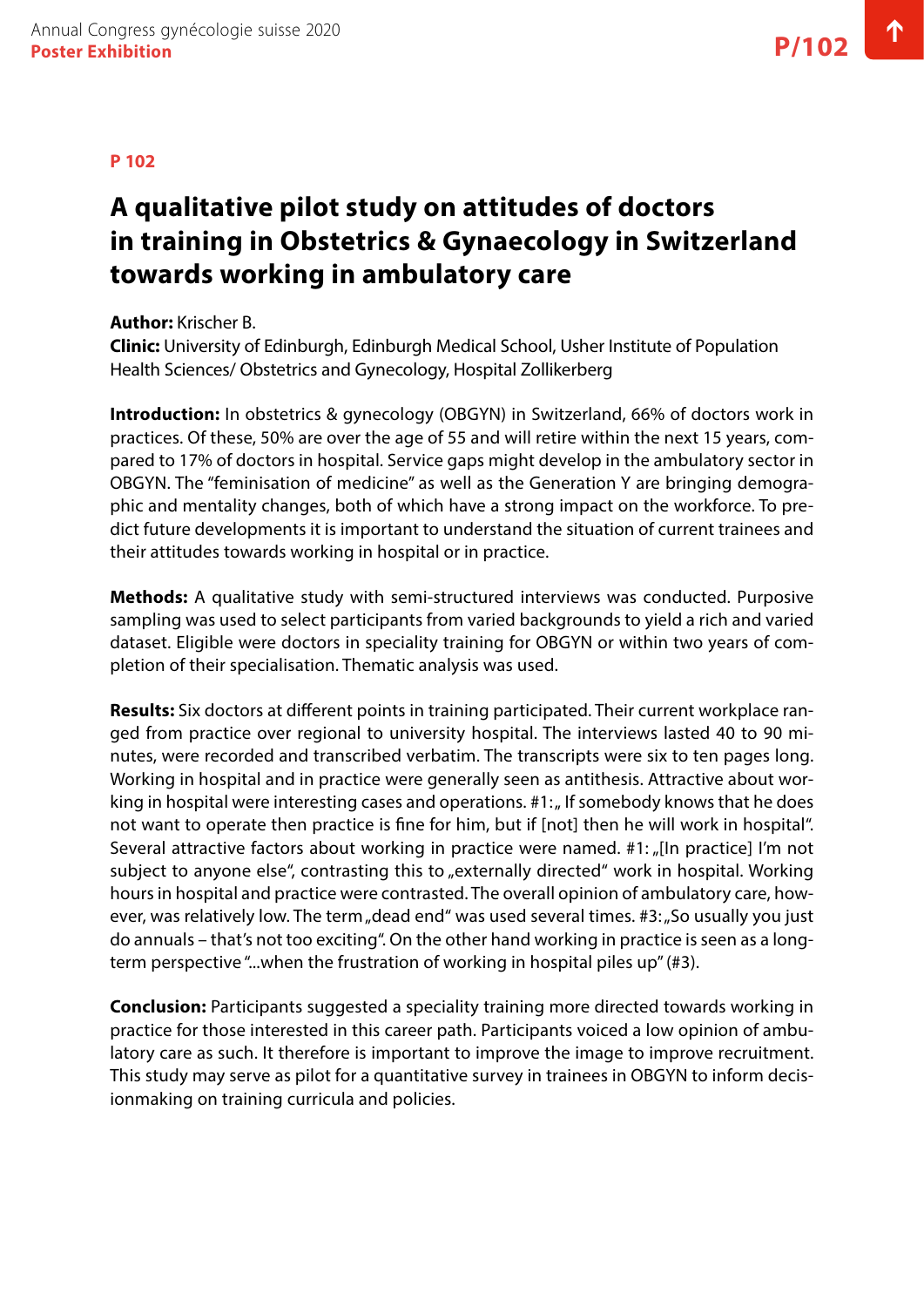# **Assessment of feasibility and acceptability of an optimized birthing position: Swiss monocentric pilot study**

**Author:** 1) Bouille L., 2) Michalek I.M., 2) Desseauve D. **Clinic:** 1) Faculty of Biology and Medicine, University Lausanne, 2) Obstetric Research Lab, Department of Mother and Child, University Hospital Lausanne

**Background:** Currently, in order to manage obstructed labor, midwives suggest adopting eminence-based positions for giving birth. There is a growing body of literature recognizing that such management of vaginal delivery can impact the arrangement of pelvic bones and lumbar spine, promoting the descent of a fetus through pelvic inlet. Although these observations are encouraging, there remains a paucity of research evidence from clinical practice. Moreover, much uncertainty still exists regarding the acceptability of optimized posture by women in labor.

**Objective:** This pilot study aimed to assess the acceptability of the optimized position for giving birth.

**Patients and Methods:** A monocentric non-randomized qualitative study design was adopted. Patients admitted to Lausanne University Hospital (Centre Hospitalier Universitaire Vaudois; CHUV) labor ward between August and October 2019, with mechanical dystocia of the fetus, who signed informed consent form, were included in the study. Women included in the study were asked to adopt the optimized position (supine position with hyperflexion of the hip joints and lumbar spine) for at least 20 minutes. Subsequently, they were asked to assess their satisfaction with the position, using the Visual Analogue Scale (VAS; range of scores from 0 to 10). Descriptive statistics are presented as median and interquartile range (IQR) for numeric variables, and numbers and percentages for categorical variables. Normality of continuous variables was assessed by Shapiro-Wilk's test.

**Results:** Ten patients were included in the study (7/10 [70%] fetuses in left and 3/10 [30%] in the right occipital designation). Of the ten women included, nine completed the study, i.e., stayed in the optimized position for a minimum of 20 minutes. One woman resigned 5 minutes after taking the optimized position due to pain connected with fetus engagement. Other women were satisfied with the optimized position. Seven out of nine women provided satisfaction assessment using VAS, and the median score was 7.5 (IQR 2.5). Neither dysfunction of peripheral nerves nor diastasis symphysis pubis was reported in any of the patients.

**Conclusions:** The majority of women were able to maintain the position during the requested time and did not report discomfort or side effects. In general, therefore, it seems that the optimized birthing position is feasible and acceptable. A natural progression of this work is to analyze if the optimized position is an efficient solution to obstructed labor.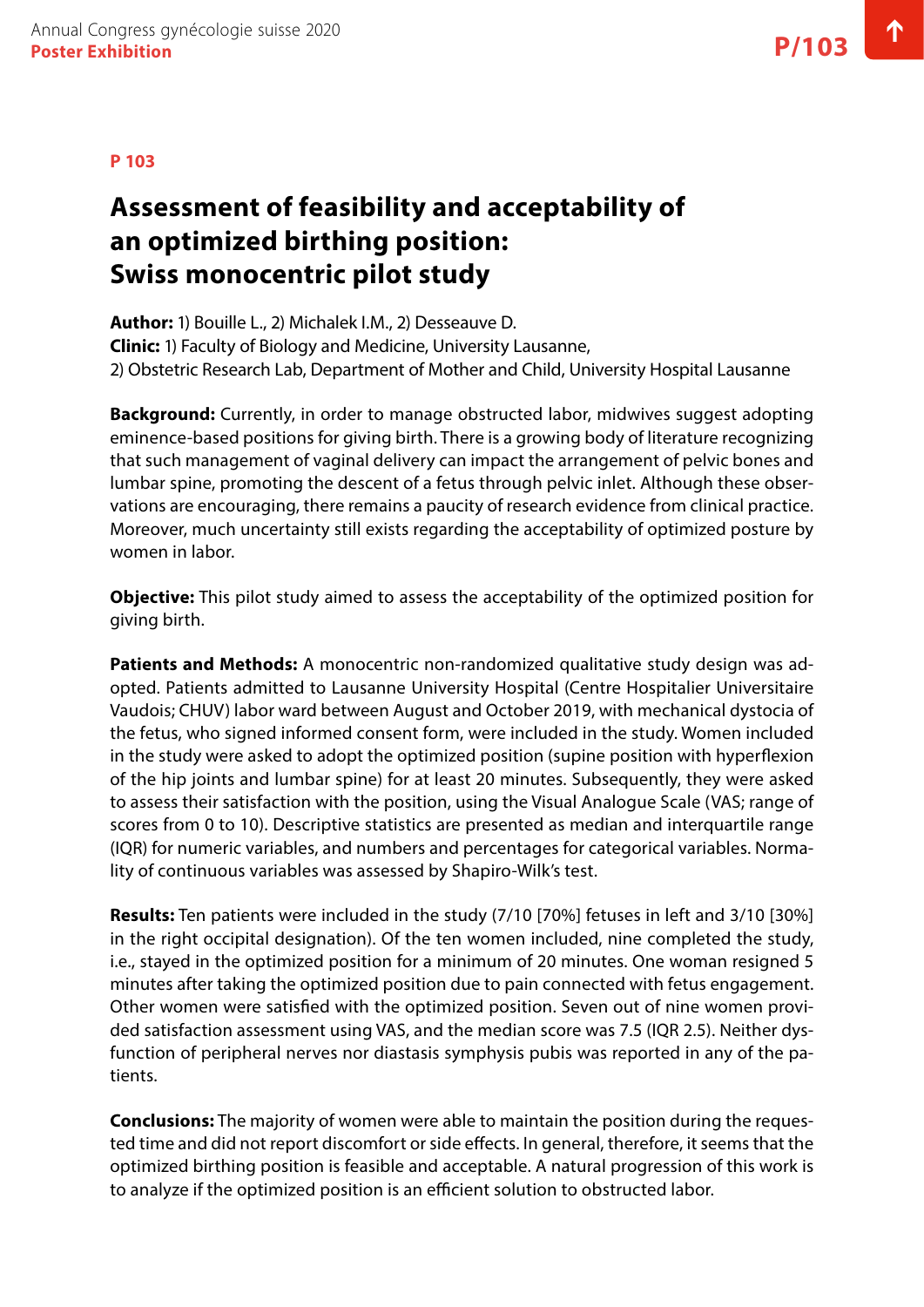#### **P 104**

### **The Vaginal Microbiome in fMMC Repair Pregnancies**

**Author:** 1) Tevaearai F., 1) Kahr M., 1) Vonzun L., 2) Möhrlen U., 2) Mazzone L., 2) Meuli M., 1) Zimmermann R., 1) Krähenmann F., 1) Ochsenbein-Kölble N. **Clinic:** 1) Obstetrics, University Hospital Zurich, 2) Pediatric Surgery, University Children's Hospital Zurich

**Introduction:** While there is growing evidence on the effect of the vaginal microbiome on pregnancy outcomes, the relevance of abnormal findings on pre/post-surgical vaginal culture in women undergoing fetal myelomeningocele repair (fMMC) is unknown.

**Objectives:** To describe the incidence of abnormal pre/post-surgical vaginal microorganisms and to investigate potential associations between vaginal flora and preterm premature rupture of membranes (PPROM) and preterm birth (PTB).

**Methods:** All women undergoing fMMC repair at our center were included (2010-2019). Pre-surgical vaginal culture was routinely taken before fMMC repair, while post-surgical cultures were taken on indication. Vaginal flora was categorized into four categories: healthy vaginal flora (HVF), bacterial vaginosis (BV), desquamative inflammatory vaginitis (DVI) and yeast infection.

**Results:** Results of routine pre-surgical vaginal cultures were available in 95 of 99 fMMC cases in our cohort. Abnormal microbiomes were encountered in 31 women (32.7%, consisting of BV 7.4%, DVI 22.1%, yeast 3.2%). Post-surgical cultures were taken in 56 cases (50.0% with abnormal microbiome), demonstrating a significant increase in yeast infections (19.1%, p=0.005). Abnormal microbiomes in pre/post-surgical culture were not associated with PPROM (OR 0.58 [95% CI 0.25;1.35], p=201 or PTB (OR 0.55 [0.23;1.30], p=0.175).

**Conclusion:** In our cohort, abnormal vaginal microbiome was not associated with PPROM and PTB. We speculate that screening for and prompt treatment of vaginal infections may have reduced the risk for PPROM and PTB.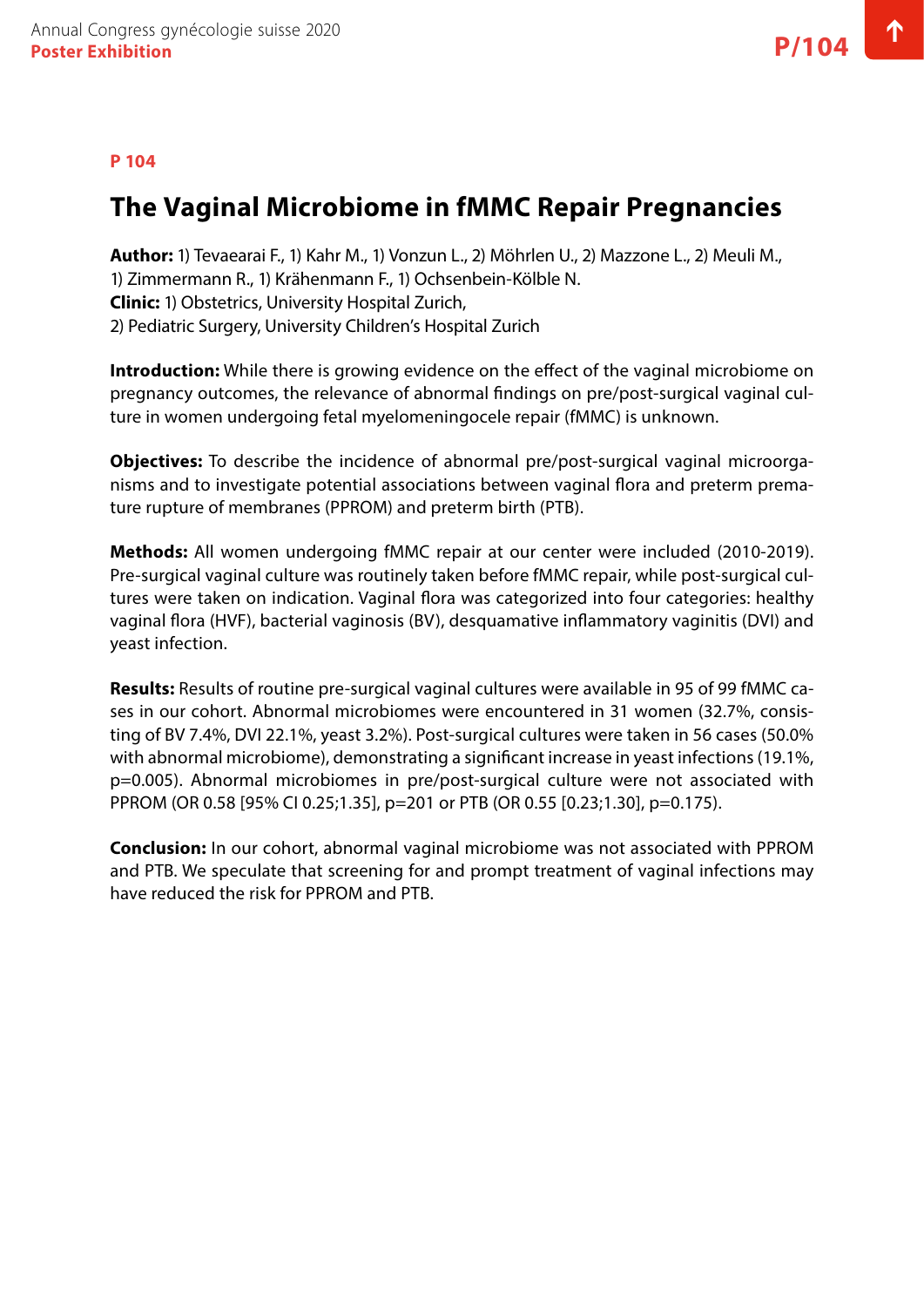# **Health status, use of medication and recreational drugs during pregnancy: a cross-sectional survey in the Canton of Zurich**

**Author:** Randecker E., Gantner G., Spiess D., Simões-Wüst A.P. **Clinic:** Obstetrics, University Hospital Zurich

Use of medication and consumption of recreational drugs during pregnancy may have lasting effects on the development of the embryo/foetus. Therefore, pregnant women should be aware of those effects and receive adequate support from knowledgeable health professionals. We wanted to characterise current medication use and consumption of recreational drugs among pregnant women in the Canton of Zurich.

A questionnaire was created and distributed to participating obstetric clinics and birth centres in the Canton of Zurich. Data collection took place between August 2018 and March 2019. Thereafter, data sets were manually digitalised and the descriptive statistical analysis was performed using IBM® SPSS® Statistics.

In the analysis, 398 questionnaires were included (24.1% of distributed). The most common chronic diseases were allergies (7.8%), thyroid disease (5.6%) and headache/migraine (5.4%), whereas heartburn disease (18.6%), iron deficiency/anaemia (16.7%) and morning sickness (14.3%) were the most frequent acute diseases. Most women reported at least one typical pregnancy symptom (e.g. fatigue, nausea and gastroesophageal reflux). Almost half of the women took at least one medication during pregnancy. Painkillers (paracetamol, 37.5%; ibuprofen, 9.3%; diclofenac, 1.8%), anti-reflux medicines (aluminium hydroxide, 9.4%; pantoprazole, 7.1%), and antibiotics (co-amoxicillin/amoxicillin, 11.7%) were frequently consumed. More than 90% of the participants refrained from taking any recreational drug during pregnancy. Nevertheless, at least 1 in 27 pregnant women was smoking and 1 in 25 women was drinking alcohol during pregnancy (in most cases low amounts only).

In addition to typical pregnancy symptoms, chronic and acute diseases were frequent among the participating pregnant women, showing how important knowledge on the safety - for both mother and child - of the various effective treatments is. Most commonly used medications are known to be safe for mother and child and are therefore recommended for use during pregnancy. That not always the most adequate medications were chosen suggests that more should be done to increase the acquaintance level on the present recommendations. Most pregnant women were refraining from consuming alcohol, tobacco and illicit drugs, revealing a high health-awareness. However, since several women mentioned drinking alcohol and/or consuming tobacco, further preventive work is needed.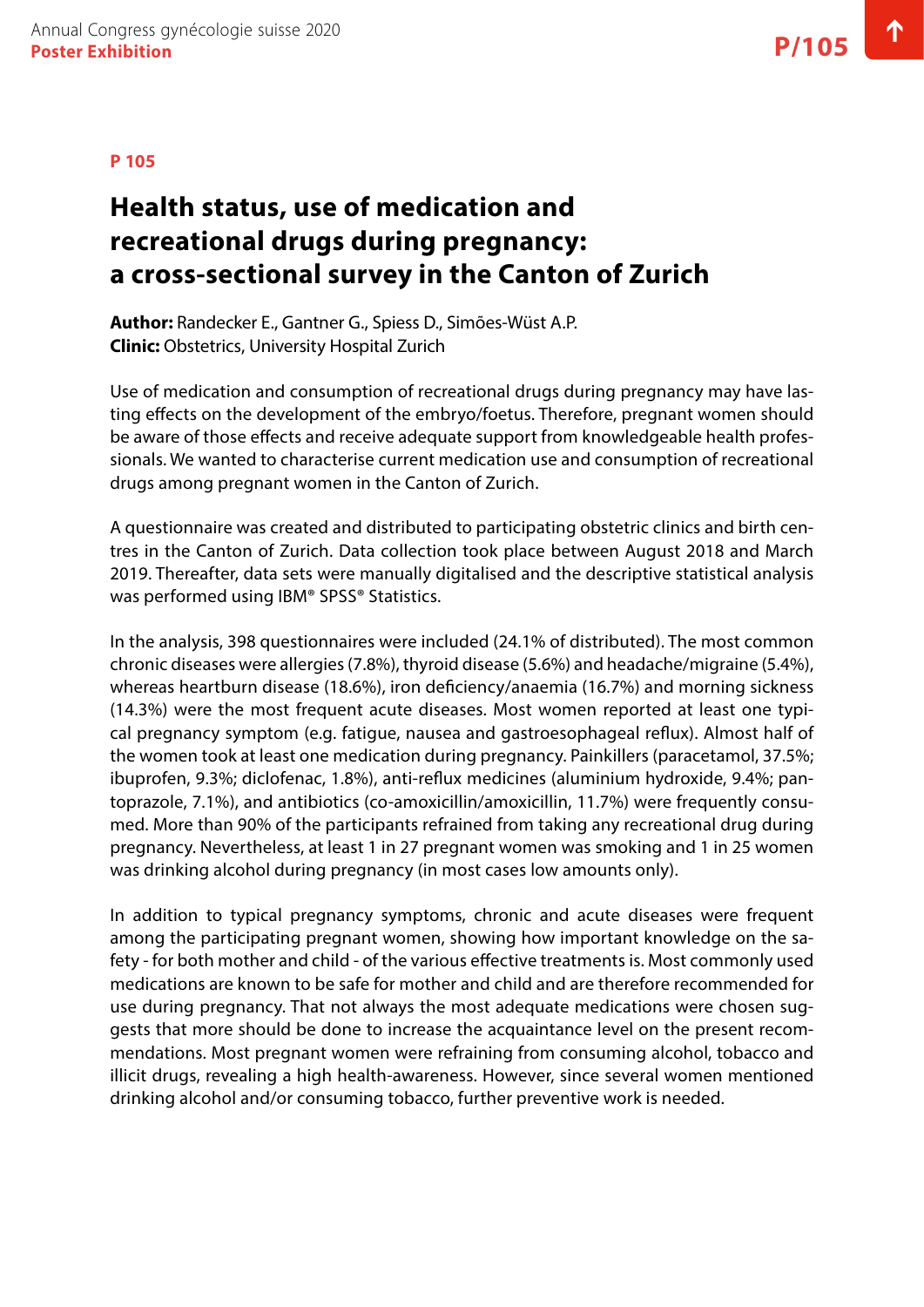#### **P 106**

### **How would you like your gynaecologist to be?**

**Author:** Sledz M., Kanellos P., Müller Reid A. **Clinic:** Gynecology and Obstetrics, Cantonal Hospital Uri

**Introduction:** The aim of our study is to quantify women's criteria for selecting their obstetrician and gynaecologist.

**Materials and Methods:** We collected the data from 752 patients between July and November 2019. Attenders received a 13-item questionnaire before their appointment in our outpatient clinic. The patient data collected was:age, education, origin, the number of deliveries, marital status, gender of their general practitioner and last gynaecologist along with the number of gynaecological consultations in the last 3 years. Our goal was to obtain data on the most important determinants for our patients in selecting their gynaecologist in reference to the clinician's gender, age, skills as well as easy access to the doctor's office.

**Results:** Altogether 35.1% of our patients wanted exclusively/preferably a female practician for a gynaecological consultation, 31.4% for the pregnancy check-ups, and 14.4 % as primary surgeons in case of a gynaecological operation. The equivalent percentages for male practitioners were 6%, 3.7% and 4.5%. If the last gynaecologist was a woman the wish for female practitioner rose to 63.8 % for a gynaecological consultation, 56.6% for the pregnancy check-ups, and 27.9 % as primary surgeons. We also observed this tendency in the group of patients who have not visited a gynaecologist in the last 3 years (exclusively/preferably a female practician: 51.9% for a gynaecological consultation 43.9% for the pregnancy check-ups and 26% as primary surgeons), as well as in the group of patients without offspring(41.1%, 43.9% and 19.6% respectively). For all the groups, the crucial factor in choosing their gynaecologist are the doctor`s skills(74.2%) followed by the easy access to the doctor's office(13.7%). The least important factor for our attenders is the age of the physician(1.3%), although the preferred age for all groups was between 35-50 years(68.2%) followed by an age below 35 years 11.8%). 4.4% of our patients wanted their doctor to be above 50 years of age. For 15.5 % of our collective the age of their gynaecologist was not important.

**Conclusions:** Nearly 1/3 of our patients prefer female providers. However, for the most of them, clinician's gender is not of primary importance in the selection of a gynaecologist. Only for 7.7% of patients the doctor's gender is the crucial factor when choosing a gynaecologist. When it comes to surgery the gender of a doctor with the same skills is irrelevant for most of our patients(81.9%).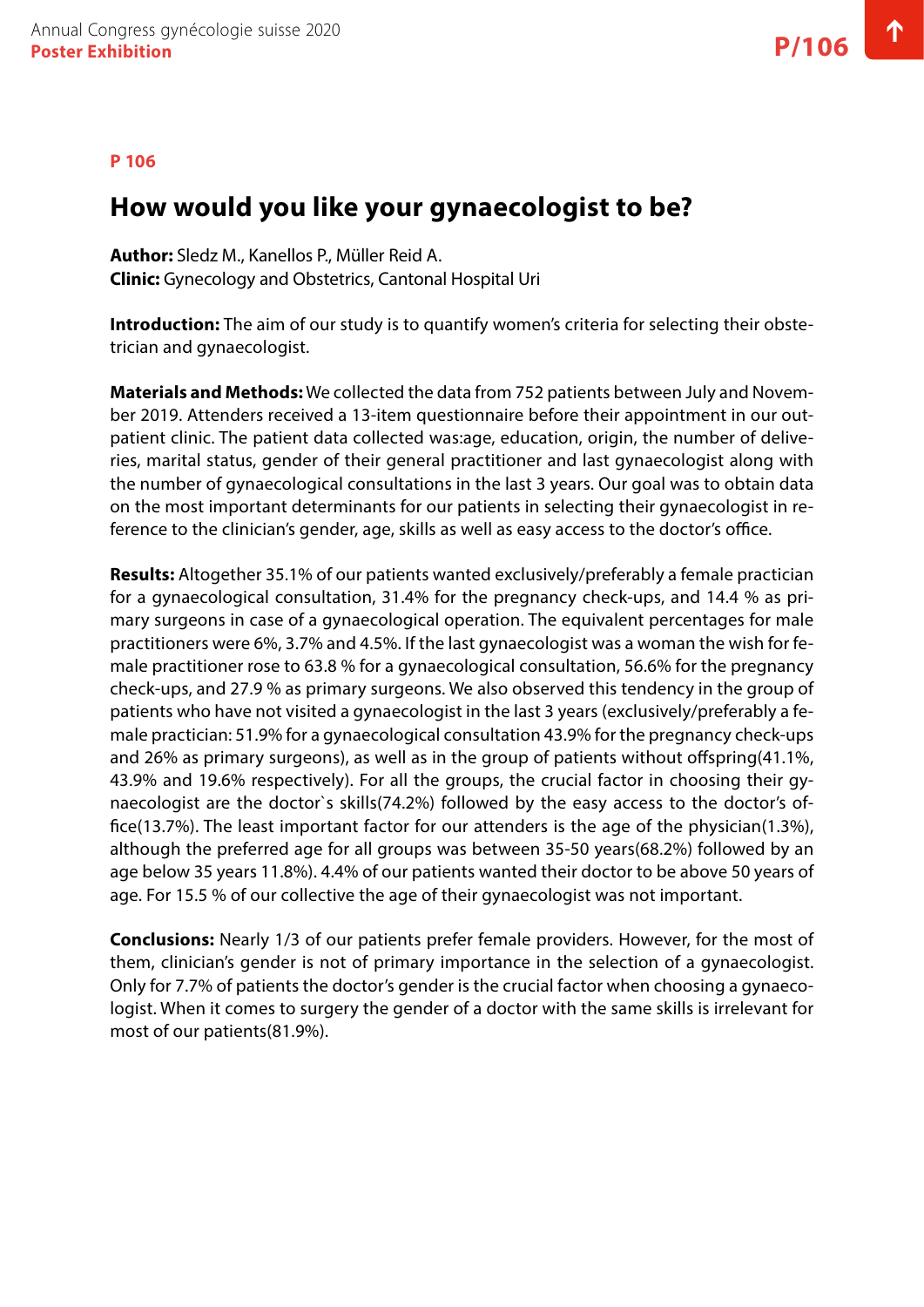# **Association between the side of levator ani muscle trauma and fetal position at birth – a prospective observational study**

**Author:** Birri J., Kreft M., Zimmermann R., Kimmich N. **Clinic:** Obstetrics, University Hospital Zurich

**Introduction:** Trauma of the levator ani muscle (LAM) is common after vaginal birth and can most reliably be diagnosed by 3-dimensional (3D) translabial ultrasound (TLUS). Multiple risk factors are known in general, but not in association to a specific side of the body. Therefore, our aim was to evaluate different impact factors which cause LAM trauma on either side of the body or bilateral by focusing on the fetal position at birth.

**Material and Methods:** As part of a prospective cohort study between 3/2017 and 4/2019, we analyzed vaginal births of nulliparous women with singletons in vertex presentation ≥ 36+0 gestational weeks. We evaluated their pelvic floor for hematomas, partial and complete LAM avulsions by 3D TLUS 2-4 days postpartum and searched for an association between the affected body side and different fetal, maternal and obstetrical factors.

**Results:** 71 out of 213 women (33.3%) suffered from LAM trauma - 17 (23.9%) on the right side, 20 (28.2%) on the left side and 34 (47.9%) bilateral. No association between the different evaluated factors and the affected body side could be identified, except for the quality of fetal heart rate tracing.

**Conclusions:** No significant impact factors of LAM trauma could be associated with a specific side of the body. Other possible mechanisms need investigation in the future, such as the time of the birth canal and the fetus to adapt to each other, including adequate time for the tissue to stretch and the fetus to rotate into the ideal position within the LAM hiatus.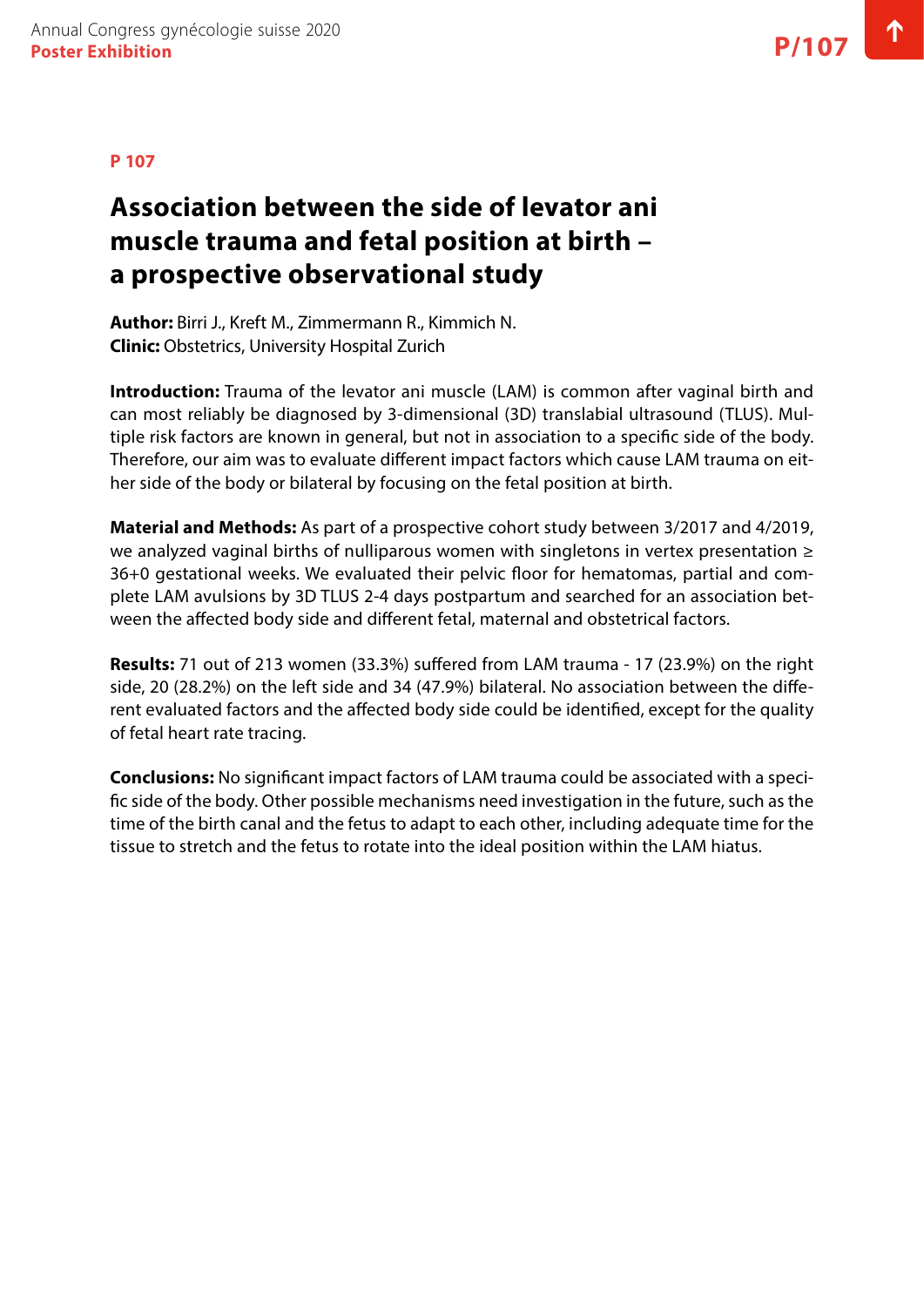# **3D pelvic scatter charts of nulliparous women: Pelvic landmark points in MRI subjected to pelvic organ prolapse later in life**

**Author:** 1) Stöckli G., 1) Dedes I., 2) Reiner C., 3) Winklehner T., 1) Betschart C. **Clinic:** 1) Gynecology, 2) Radiology, 3) ARTORG Center for Biomedical Engineering Research, University of Bern/ 1,2 University Hospital Zurich

**Introduction:** The prevalence of at least 1 symptomatic pelvic floor disorder of women with age 20 or higher is 23.7%. The mean latency between vaginal delivery and presentation of symptoms is more than 30 years. As the world's population is ageing continuously, pelvic organ prolapse (POP) will affect even more women in future. MR-imaging of the female pelvis is not yet used to detect preclinical defects that could potentially lead to POP later in life. The 3D-pelvic inclination correction system (3D-PICS) is the most precise measurement system to quantify any organ location. The aim of this study was to apply the 3D-PICS system to MR-images of the female pelvis and show the distribution of pelvic organ localization in nulliparous females.

**Methods:** In a retrospective data analysis, we collected data of MRI's of the pelvis of female nulliparas between 18 and 40 years of age performed at the University Hospital of Zurich. The 3D-PICS was applied to mark organ points related with POP of the anterior (internal meatus of the bladder), apical (cervix) and posterior compartment (anorectal angle) as well as bony landmarks as non-descending fix points (ischial spines, symphysis, iliococcygeal joint).

**Results:** The MR-scans of 202 patients were included. The anorectum and the urinary bladder are found at a height in the y-axis of -8.30mm (±8.74mm) and -25.93mm (±4.02mm) respectively and showed the lowest standard deviation. The cervix with a mean in the y-axis of -50.64mm showed the widest standard deviation (between  $\pm$ 10.94mm in the z-axis and ±13.99mm in the y-axis). The widest standard deviation of the bony landmarks was observed in the z-axis of the right ischial spine (±10.86mm). The POI's showed an excellent interrater reliability (ICC=0.998).

**Conclusion:** The anorectum and the urinary bladder are found at consistent locations in nulliparae. The different POI's showed a good interindividual correlation that would be expected to be even more similar when normed by height and ethnicity. The cervix' location showed the highest variability of the pelvic organs. Either be due to variation in the normal range, different filling of the urinary bladder or due to preclinical POP. The study showed how 3D-PICS can be used to precisely mark different POI's in the female pelvis and show their relation to each other. In further studies the positioning of pelvic organs will be prospectively measured by applying deep learning to be able to diagnose POP in preclinical stages.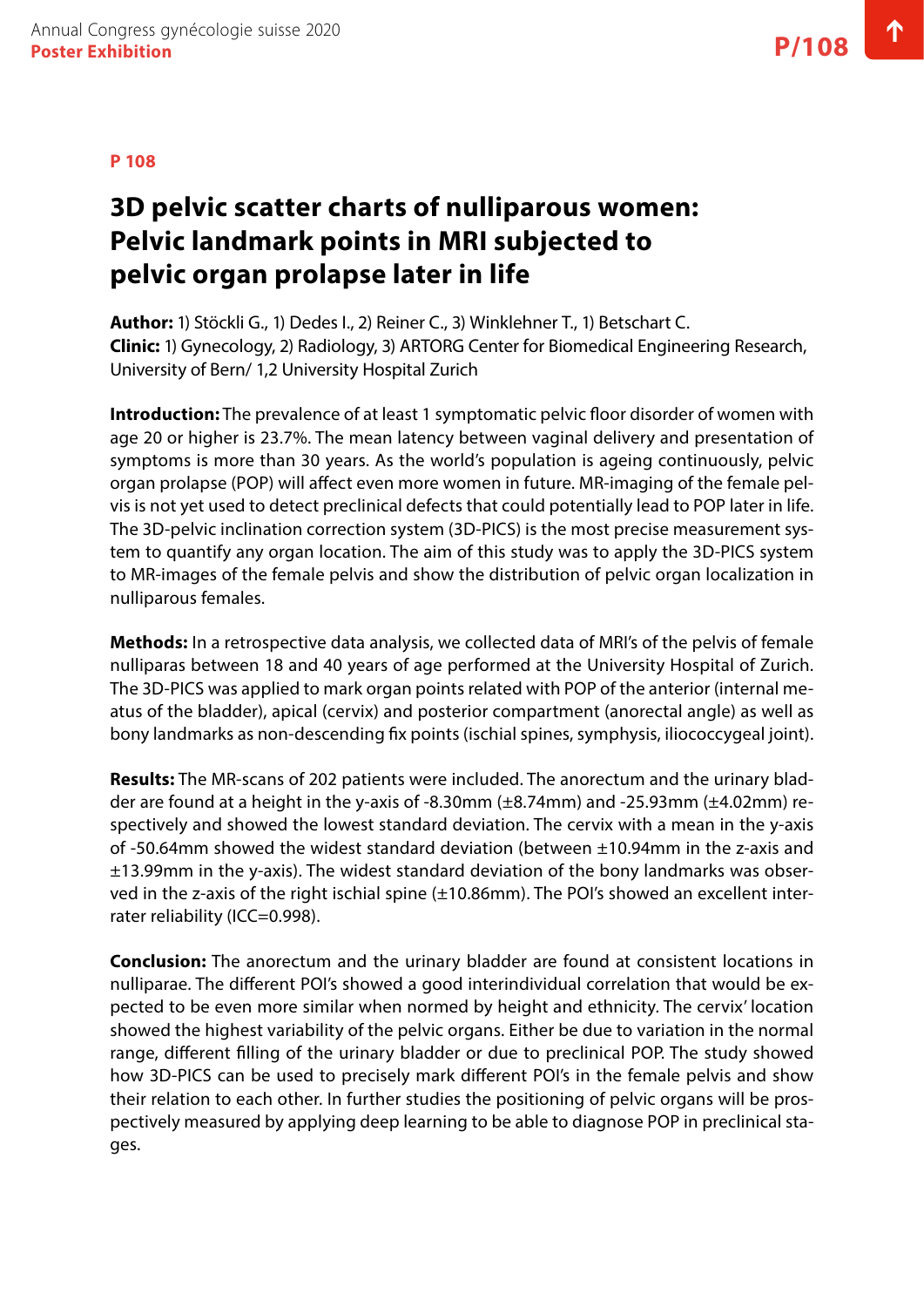# **Prenatal Diagnosis of Abnormally Invasive Placentation by Ultrasound and Magnetic Resonance Imaging**

**Author:** 1) Pawlik L., 1) Baumann H., 1) Schoetzau A., 2) Hösli I., 1) Manegold-Brauer G. **Clinic:** 1) Gynaecological Sonography and Prenatal Diagnostics, 2) Obstetrics and Gynecology/ 1,2 University Hospital Basel

**Introduction:** Abnormally Invasive Placentation (AIP) is a significant cause of maternal morbidity and mortality. The spectrum of AIP includes the histological subtypes placenta accreta, increta and percreta. It is of great importance to diagnose severe forms of AIP (i.e. placenta increta and/or percreta) prenatally using ultrasound (US) and if required magnetic resonance imaging (MRI). The early diagnosis allows a planned delivery among a team of interdisciplinary experts. The objective of the study was to determine the sensitivity and specificity of diagnosing AIP by US in prenatal routine screening. The study aimed to assess the value of the existing US criteria of AIP as described in the literature and to find out whether the combined use of both US and MRI techniques can further improve the diagnostic accuracy.

**Material and Methods:** We retrospectively analysed 5219 patients with singleton pregnancies who were examined by US from 2014 to 2019 and delivered at the University Hospital Basel. The study includes all pregnant women with a clinical diagnosis of AIP or a prenatal suspicion of AIP in US diagnosis, as well as all patients screened by US before delivery without AIP. Data on prenatal risk factors, prenatal sonographic and radiological findings and postnatal clinical parameters were extracted from the hospital information systems Viewpoint and Ismed.

**Results:** Out of 5219 patients, 181 of the patients examined were either diagnosed or suspected with the diagnosis of an AIP. The negative predictive value for the diagnosis of an AIP is 97,64% (95% CI 97.19 to 98.04%,  $p < 0.001$ ). The accuracy of US in detecting placenta percreta or increta had a sensitivity of 93,33% (95% CI 68,05% to 99,83%,  $p < 0.001$ ) and specificity was 99,87% (95% CI 99,72% to 99,95%, p < 0,001). In 34 cases with sonographic suspicion of a severe form of AIP, further diagnosis with MRI was performed. For 25 patients the diagnosis made by US could be confirmed, in six cases a more severe form of AIP was obtained and for three patients a less severe diagnosis was determined.

**Conclusion:** US diagnostics remains the gold standard in the diagnosing of AIP. US shows a high accuracy for the detection of severe forms of AIP. Standardized US criteria should be used for prenatal diagnosis of AIP. MRI is a complementary examination to US, especially for the severe forms of AIP and could provide additional information when planning the forthcoming surgical procedure.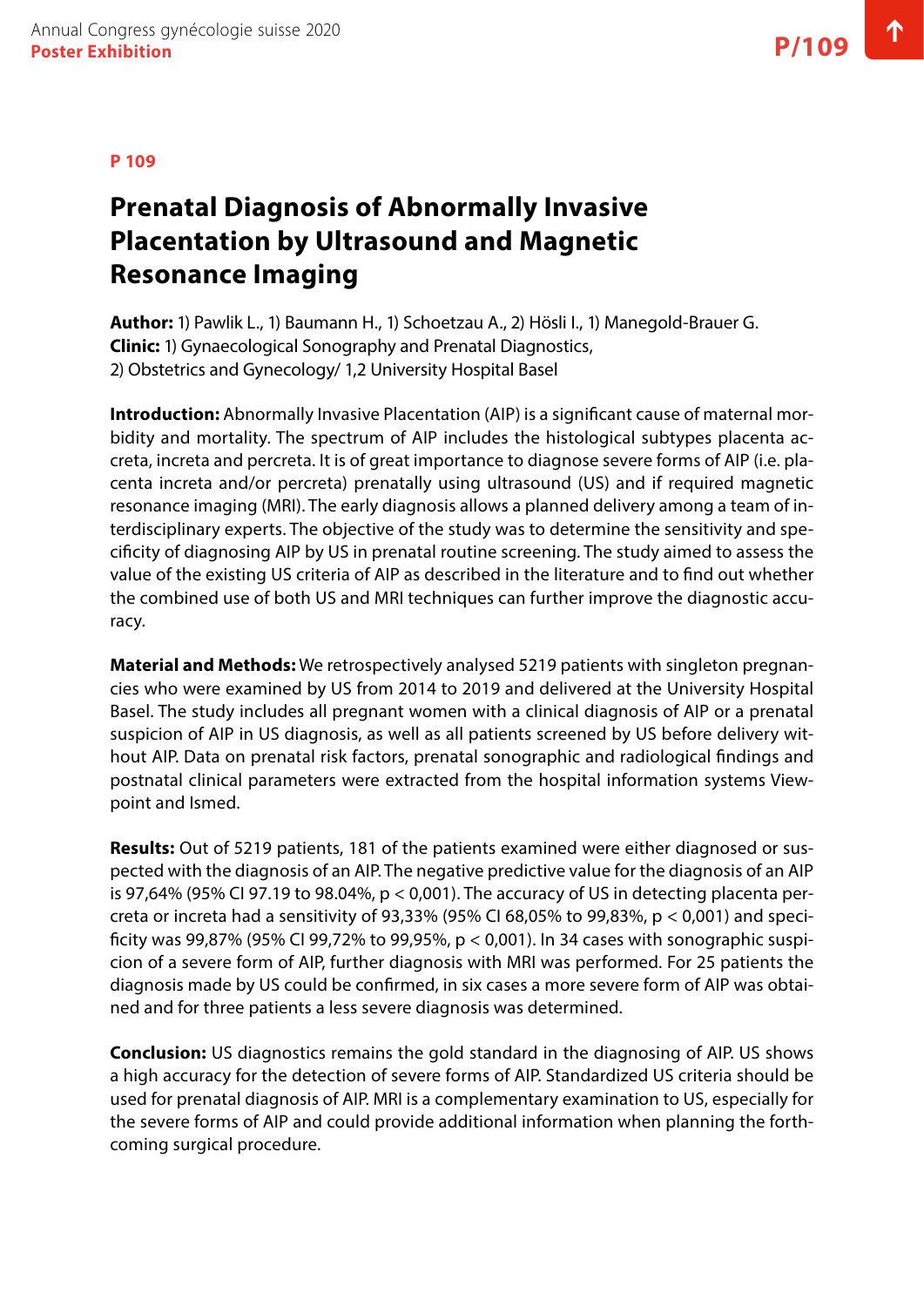#### **P 110**

### **Rare Case of Intestinal Obstruction due to Enterocele**

**Author:** 1) Bonetti D., 1) Haemmerle B., 1) Schmid S., 2) Ardueser D., 1) Keller N. **Clinic:** 1) Gynecology and Obstetrics, 2) Surgery/ 1,2 Hospital Grabs

**Introduction:** Intestinal obstruction is a common surgical emergency. But symptomatic ileus due to vaginal enterocele is very rare. Untreated intestinal obstruction leads to perforation, septic shock and death. It is crucial to think about the possibility of vaginal herniation of small bowel in patients with symptomatic ileus.

**Material and Methods:** A 90-year-old woman suffering from pneumonia reports increasing abdominal pain and nausea. An x-ray shows intestinal air-fluid-levels. Suspecting intestinal obstruction, a CT-scan confirms the diagnosis. Preparing surgery urinary catheterization was impossible for the emergency nurse because of pelvic organ prolapse. Therefore the gynecologist on call is consulted.

**Results:** Abdominal hysterectomy was done many years ago. The examination shows POP-Q stage III pelvic organ prolapse including enterocele with small intestine inside, vaginal vault prolapse, rectocele and cystocele with urinary retention from about 1000ml. After careful reposition of the prolapse and urinary catheterization, the abdominal pain and nausea decrease rapidly. To prevent a recurrent prolapse a pessary is inserted. By gradual transition to normal diet peristalsis becomes normal. After removing the urinary catheter micturition with pessary inside is normal with complete emptying of the bladder.

**Conclusion:** An interdisciplinary approach even in a clear surgical case like intestinal obstruction is important if the patient suffers from pelvic organ prolapse. Because pelvic organ prolapse leads not only to the rare cause of symptomatic ileus, but frequently to acute abdomen by urinary retention. The goal of good practice in emergency units is a careful examination before each surgical intervention. In our case the gynecological examination prevented the old and frail patient from surgery.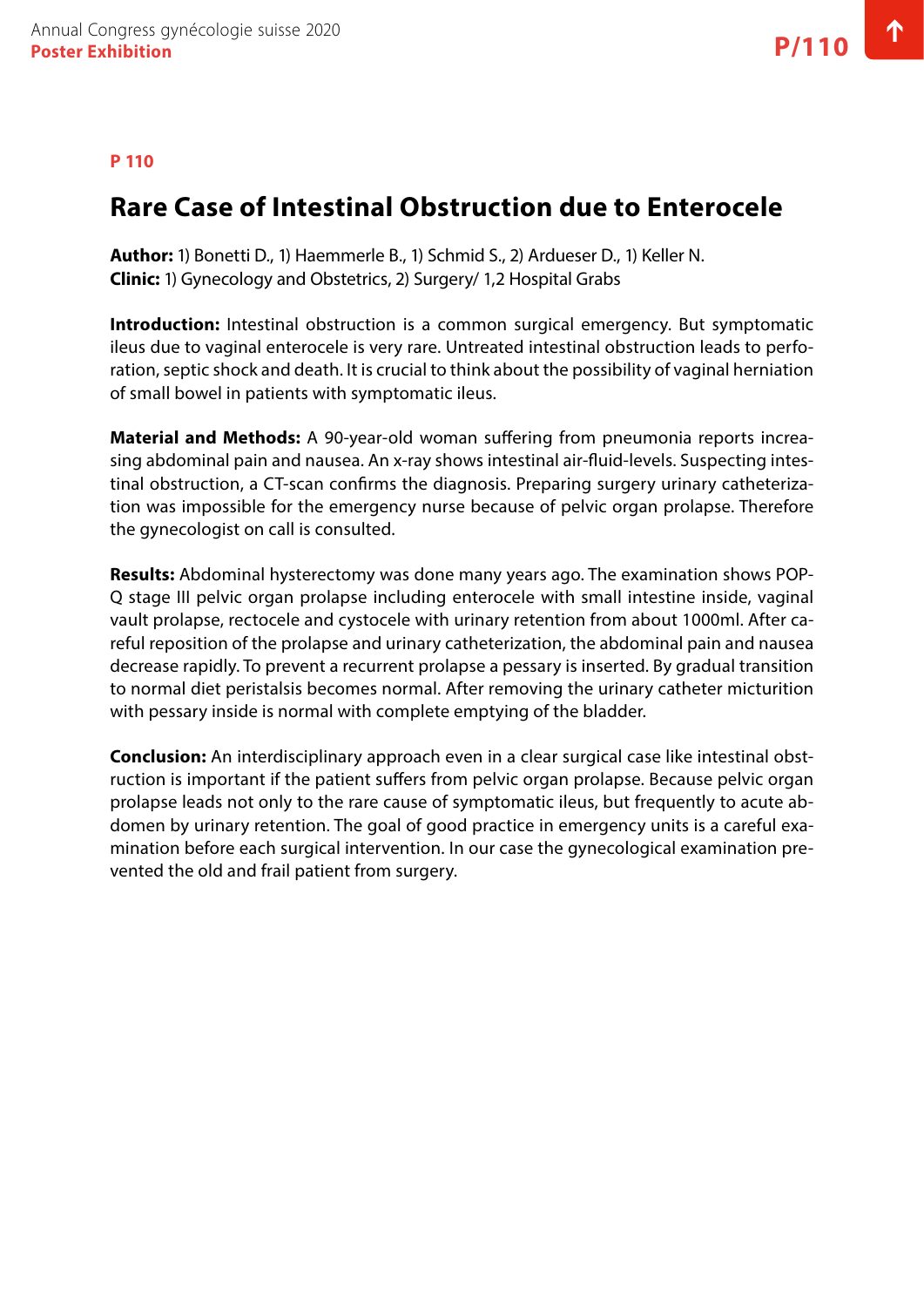#### **P 111**

### **Neonatal outcome in patients with induced versus spontaneous labour-begin**

**Author:** Vesnic S., Kanellos P., Müller Reid A. **Clinic:** Gynecology and Obstetrics, Cantonal Hospital Uri

**Introduction:** Although induced labour has been described in ancient times (by Hippocrates), it first became widely available after the development of synthetic oxytocin (1954). Nowadays it is applied for various fetal and maternal indications. The aim of this study is to compare the outcome between newborns delivered via induced and spontaneous labourbegin.

**Materials and Methods:** We retrospectively collected data from newborns, born between January 2019 and December 2019 in our clinic (283 deliveries). Those with primary caesarean section were excluded (34). We then divided the rest (249) into two groups: those with induced labour-begin (group A - 78, 31%) and those with spontaneous labour-begin (group B - 171, 69%). We intentionally did not take into consideration the indication or the means of the labour-induction. The neonatal outcome was determined by clinical (minute-1, minute-5, minute-10 APGAR score) and laboratory parameters (arterial pH, venous pH and base excess in the umbilical cord blood gas analysis).

**Results:** The average APGAR scores for the labour induction-group are 8.35, 9.25, 9.70 compared to 8.12, 9.16, 9.65 for the control-group. The difference on the minute-1 APGAR and minute-5 APGAR is statistically significant (p: 0,001 and p: 0,009). No difference is found between the groups regarding the venous and arterial pH (7.32 and 7.22 for group A vs 7.35 and 7.24 for group B). The base excess is statistically worse on the labour induction-group (-6.16 vs -5.68, p: 0,002). 8 patients (10%) of group A undertook an assisted vaginal delivery and another 14 (18%) a secondary caesarean section. The respective numbers for group B were 26 (15%), and 15 (9%).

**Conclusion:** Our retrospective study shows that induced labour-begin is not linked to a worse neonatal outcome. An analysis with a larger collective which would diverse the groups further according to the means and indications of the labour-induction as well as the maternal and fetal risk factors would be of great interest to strengthen our results.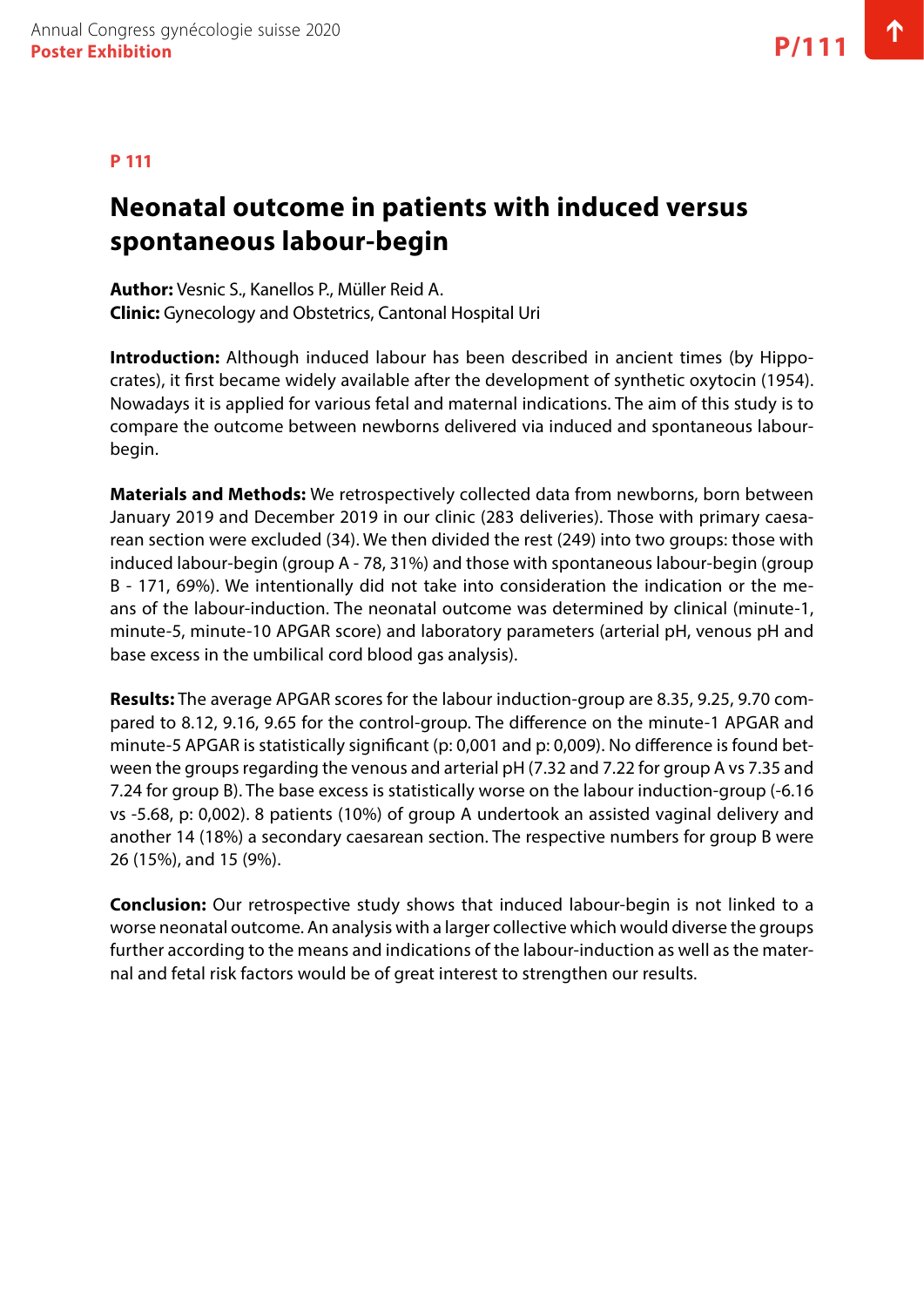#### **P 112**

# **Pubic symphysitis after delivery - A rare differential diagnosis in cause of a severe infection postpartum**

**Author:** 1) Grieger A., 1) Stocker G., 1) von Orelli S., 2) Schnider A., 3) Eich G., 4) Locher P., 5) Spiridonow P., 6) Kummer E., 1) Bosshard N.

**Clinic:** 1) Gynecology and Obstetrics, 2) Visceral Surgery, 3) Infectiology, 4) Intensive Care, 5) Orthopaedics, 6) Radiology/ 1-6 Triemli Hospital, Zurich

Osteitis pubis is a rare inflammatory disease of the pubic symphysis. At risk are women after urinary surgery, athletes competing in sports with forceful hip adduction, patients with pelvic malignancies and intravenous drug addicts. In literature, osteitis pubis in the postpartum period is documented only in very few cases. Diagnosis often is difficult because of the rarity of the disease and its atypical presentation. Risk factors to provoke osteitis pubis seem to be either trauma of the symphysis, pelvic widening during delivery process or abscesses in the prevesical or retropubic space caused by urinary incontinence.

A 30 year old gravida III para III presented at our emergency unit seven days after a normal vaginal delivery with first degree perineal tear and a small paraclitoral lesion. She complained increasing pain over the pubic symphysis and fever (max. 40.0°). In the clinical examination mons pubis as well as both labia majora were massively swollen, flushed and overheated. CRP was highly elevated to 412 mg/L as well as Procalcitonin (0.18 ng/ml). With suspected necrotizing fasciitis a CT scan was performed which showed an inflammatory process of the pubic symphysis. Emergency surgical fasciotomy and biopsy was performed and an antibiotic therapy with Clindamycin and Tazobactam was initiated. Due to vaginal colonisation with MRSA the treatment was expanded by Vancomycin and Privigen was given additionally.

After 2 days a follow up CT scan showed an abscess below the pubic symphysis connected to the subcutis of the vulva. On the same day a second look surgery was performed for debridement and drainage. Intraoperative tissue biopsy and bacterial culture were positive for Streptococcus Group B and antibiotic treatment was switched to Penicillin G. Our patient was dismissed eight days after in good health condition with oral Clindamycin.

Even if pubic symphysitis after delivery is a very rare disease it should be considered as differential diagnosis when patients show massive signs of infection in the pubic area and impossibility to walk. Necrotizing fasciitis should be considered and surgical procedure and antibiotic therapy should be started as soon as possible.

In our case suspected entry for the infection might have been the small paraclitoral lesion acquired during delivery. This case should make aware, that even small tissue tears after delivery may cause severe, life threatening infections leading to extensive surgical exploration and ICU admission.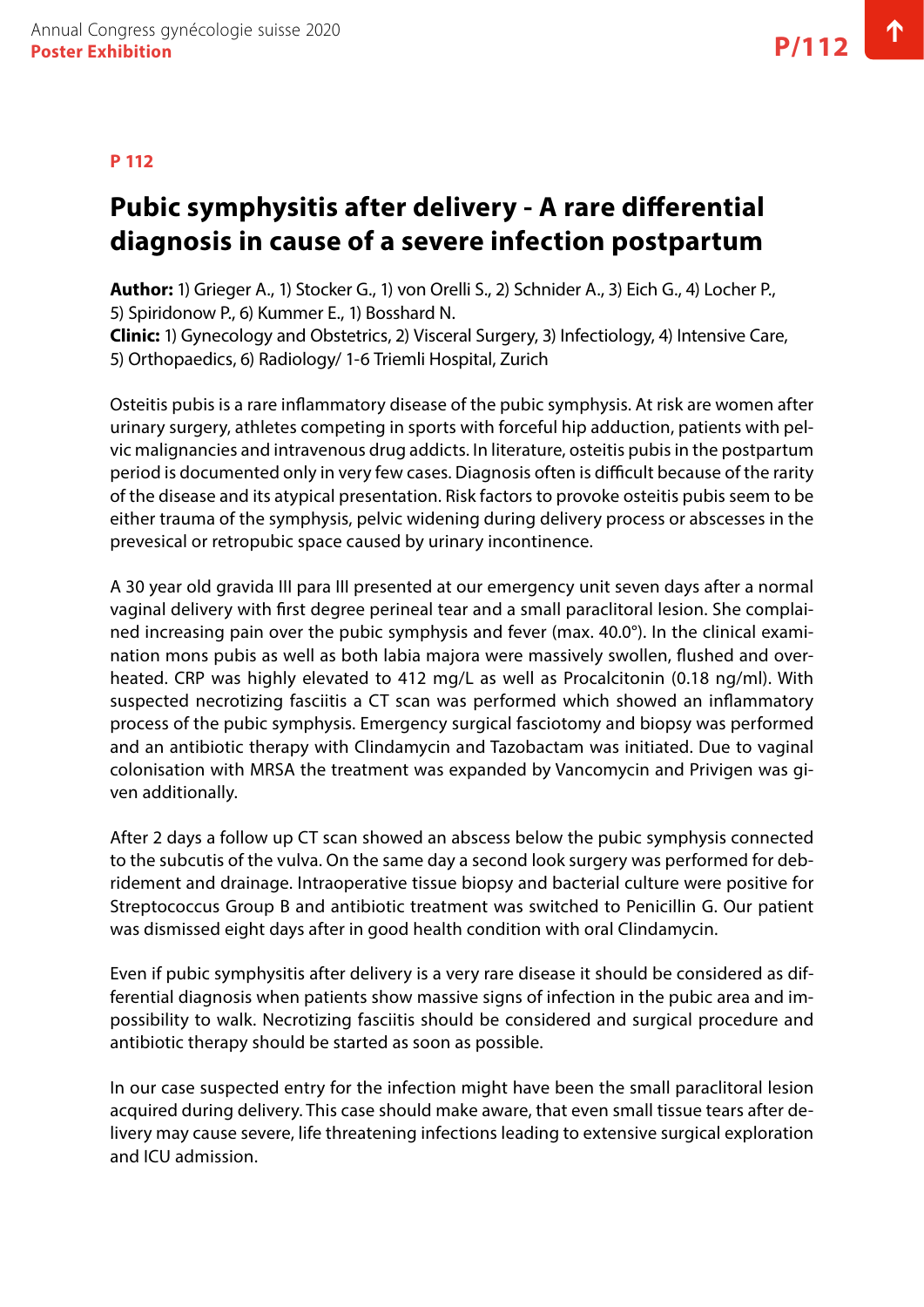# **Second systolic peak in middle cerebral artery Doppler: A sign of increased pulse wave reflection after intrauterine transfusion (IUT)**

**Author:** 1) Vonzun L., 1) Ochsenbein-Kölble N., 1) Zimmermann R., 2) Gonser M. **Clinic:** 1) Obstetrics and Prenatal Medicine, University Hospital Zurich, 2) Obstetrics and Prenatal Medicine, Helios-HSK Kliniken Wiesbaden, Germany

**Objectives:** A transient 2nd systolic peak (P2) may appear in middle cerebral artery (MCA) Doppler after intrauterine transfusion (IUT). IUT results in transiently worsened fetal condition through very low PH and high hematocrit of the transfused blood. In animal models, all this conditions induce systemic fetal vasoconstriction. In physiology, the concept of pulse wave (PW) propagation and reflection is well established. A 2nd systolic MCA peak (MCA-P2) indicates increased PW reflection and transmission to cerebral circulation. We assume that MCA-P2 after IUT is a sign of fetal distress.

**Methods:** Reflected waves seem to return from a distance L corresponding to the pelvic region. A fraction continues to cerebral circulation and contributes a 2nd accelerative impulse to cerebral flow. In this model the time interval delta t between onset of MCA waveform and MCA-P2 corresponds to the 2-way travel time (2wTT) the PW needs for a round-trip along distance L with velocity c:  $2wTT = 2L/c$ ,  $L = L(fAo+) = length(fAo + com.$  iliac a.), as anatomical surrogate. To test this model in IUT, we performed a preliminary search in our perinatal database for IUTs given for severe fetal anemia (fHb  $\leq$  0.55 MOM) with transfusion coefficient ≥ 0.03 and compared Doppler recorded delta t timing with model predicted 2wTT, based on human fetal data on L(Ao+) and velocity c.

**Results:** We identified 18 fetuses with adequate Doppler quality for delta t evaluation. Mean GA ( $\pm$  SD) was 28  $\pm$  1wks, IUT-Vol. = 41  $\pm$  15ml and delta t = 80  $\pm$  8ms. GA-adjusted human fetal data yield: L (fAo+) = 9.7  $\pm$  0.7cm and velocity c: 255  $\pm$ 6cm/s. Thus we obtain 2wTT =  $76 \pm 4$  ms, indicating good agreement between Doppler observation and model prediction.

**Conclusion:** The appearance of MCA-P2 after IUT seems to indicate fetal distress. Thus, MCA-P2, as a sign of fetal circulatory distress, may be observed in other fetal interventions.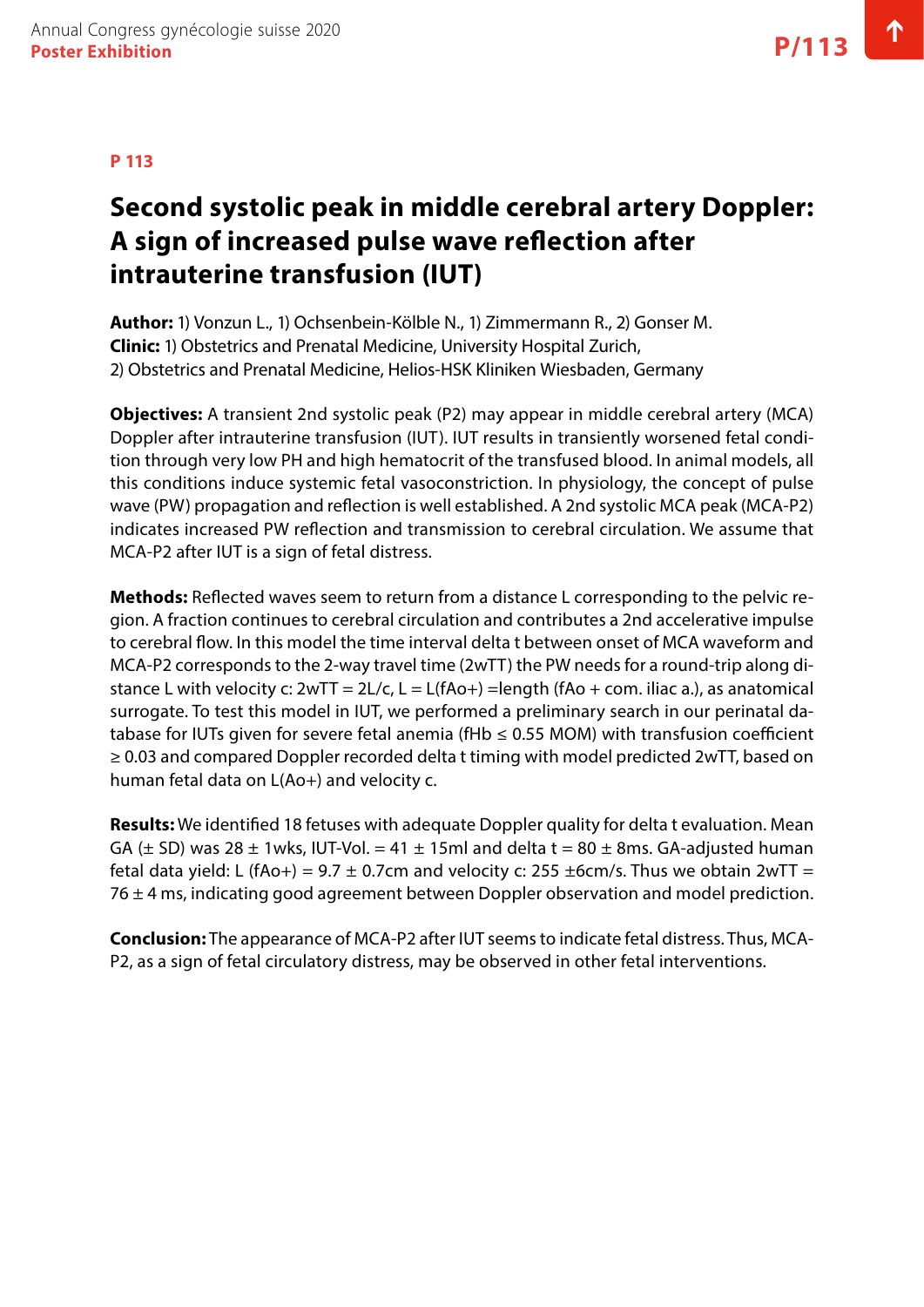# **Only 17 years young and already a malignant phyllodes tumor, a case report**

**Author:** 1) Günthart M., 1) Furrer P., 2) Pfofe C., 1) von Orelli S. **Clinic:** 1) Gynecology and Obstetrics, 2) Pathology/ 1,2 Triemli Hospital, Zurich

**Introduction:** Phyllodes tumors are rare fibroepithelial neoplasms of the breast that comprise less than 1% of all breast tumors. 14-35% of all phyllodes tumors are malignant. At the time of diagnosis the mean age is around 45 years and the mean size ranges from 1.9 to 10.9cm. Malignant phyllodes tumors are characterized by invasive tumor growth, an unclear tumor boundary, excessive growth of interstitial cells, apparent atypia, a mitotic count >10 per high power fields, massive bleeding and visible necrosis. The five year survival rate ranges from 60 to 80%.

**Case report:** A healthy 17-year-young women presented with an enlarged right breast, which had been growing for three months. There was no personal or family history of breast cancer. On physical examination, the patient's breast was enlarged and indicated a mass measuring 5cm. No palpable axillary lymphadenopathy was noted. The contra-lateral breast and axilla examination was normal. Breast ultrasound showed a mass with heterogeneous internal echotecture including inhomogenic areas suspicious for hamartoma. Core tissue biopsy revealed fibrosis and columnar metaplasia without atypia however the question was, if the sample is representative. She was taken for surgical excision because of fast increasing of the tumor. The histopatholocigal findings were consistent with malignant phyllodes tumor. In the CT scan of the chest and abdomen was no evidence for any metastasis. Due to the tumorboard consensus we suggested either a mastectomy or a resection with margins more than 1cm. The patient underwent a breast conserving surgery however the resection margins were scarely 3mm. Therefore she got through right breast mastectomy with direct silicon reconstruction. She did not undergo any chemotherapy and radiation therapy.

**Conclusion:** Because of the young age a malignant genesis was not expected. The preoperative diagnosis normally should involve clinical manifestation, imaging data like ultrasound or MRI and core tissue biopsy. Surgical resection with more than 1cm excision margin remains the gold standard. The most common path of spread is hematogenous. Adjuvant radiotherapy is still controversial. However it does not affect overall survival and disease free survival. In summary, if the histology proves a malignant phyllodes tumor the concept of treatment is based on wide local excision in healthy and regular controls with detection of local recurrence and pulmonary metastatic disease.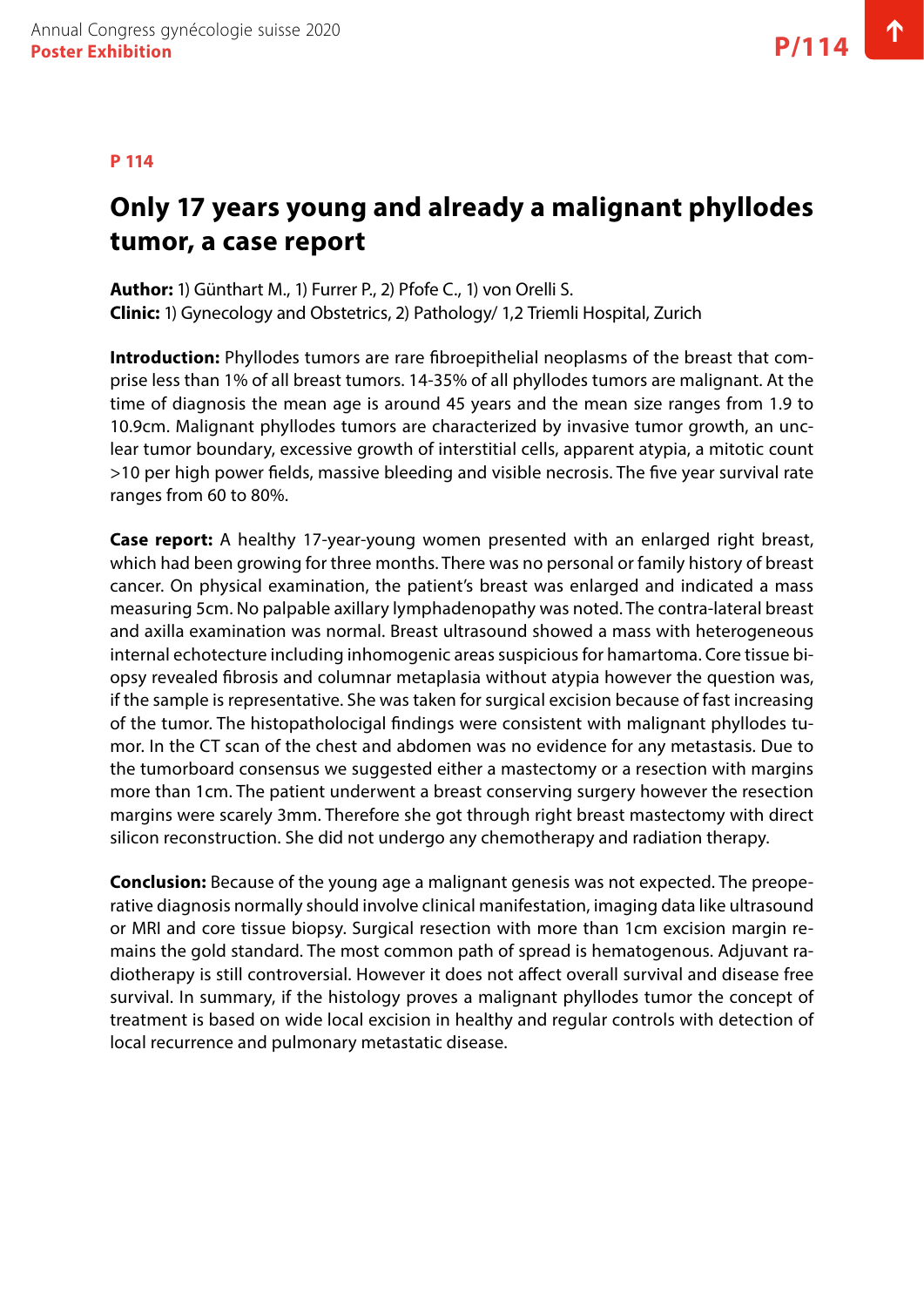# **Low-dose Aspirin for all? – A case report identifying potential maternal side effects**

**Author:** Katsaouni S., Baumann H., Lapaire O., Hösli I. **Clinic:** Obstetrics and Gynecology, University Hospital Basel

**Introduction:** With an incidence of 2-8% preeclampsia (PE) is one of the main reasons for maternal and fetal morbidity and mortality. Up to now, there is no approved therapy to cure this disease except delivery. But recently numerous studies have shown a significant reduction of developing PE when low-dose aspirin is taken in pregnancies at risk starting before 16 weeks of gestation. Furthermore the FMF London has established a standardized screening algorithm to identify women at risk. Still the question remains whether low-dose aspirin should be given to pregnant women with defined risk factors, just to those screened positive or even to all pregnant women.

**Case report:** A 40-year-old IIIG IP woman was admitted to our facility at 22+6 weeks of gestation with syncope and severe anemia (Hb 77 g/l) due to gastrointestinal bleeding. The patient suffered from ulcerative colitis diagnosed several years ago treated with Mesalazine in pregnancy. In her first pregnancy in 2016, she developed preeclampsia with HELLP syndrome and the child was delivered by c-section at 35 weeks of gestation due to partial placental abruption. In the current pregnancy low-dose aspirin (100mg) was prescribed at 13 weeks of gestation because of her personal history. Preeclampsia screening according to the FMF London was not performed. Aspirin was stopped immediately and the patient was given an infusion of red blood cell concentrate (RBC) and additional 2 RBCs because of persisting GI bleeding. Gastro- and Colonoscopy biopsies were performed and confirmed the diagnosis of Ulcerative colitis DD Crohn disease. Steroids were administered and the bleeding stopped 48 hours after the cessation of aspirin. The patient was discharged after 9 days. She is now pregnant at 36 weeks without any further complications up to today.

**Conclusion:** It has been shown that low-dose aspirin taken before 16 weeks of gestation is effective in preventing preeclampsia in a high-risk population. On the other hand exposure to low-dose aspirin in patients with a history of inflammatory bowel disease (like ulcerative colitis, M. Crohn) may result in life-threatening bleeding. Therefor the use of aspirin has to be discussed individually considering both the possible benefits and the adverse effect for mother and child.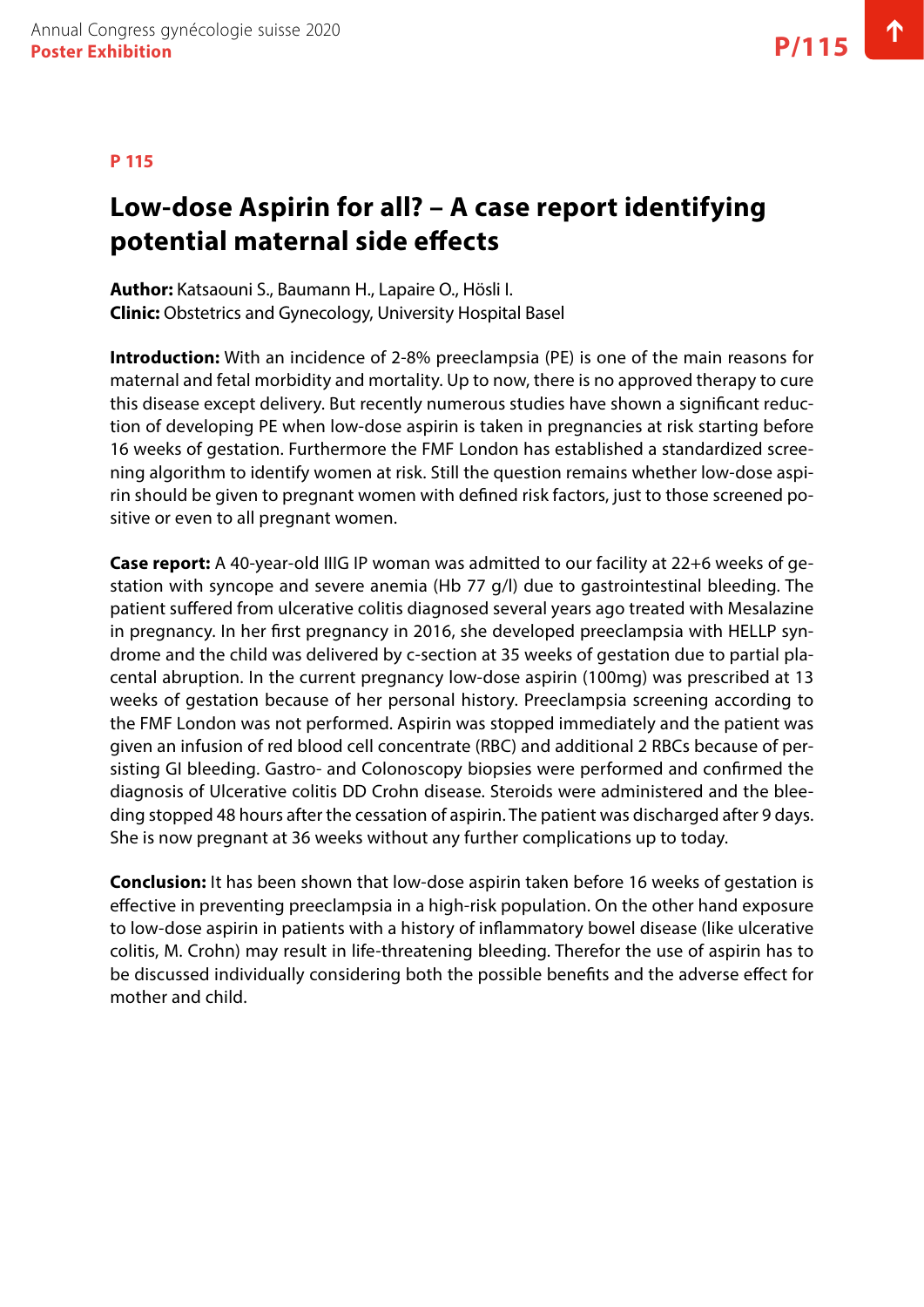#### **P 116**

### **Singular brain metastasis from epithelial ovarian carcinoma -a case report**

**Author:** 1) Ruf K., 2) Markus A., 1) Thuerlimann B. **Clinic:** 1) Breast Centre, 2) Obsterics and Gynecology/ 1,2 Cantonal Hospital St. Gallen

**Background:** Epithelial ovarian carcinoma is the most common type of ovarian carcinoma, and the leading cause of female genital tract cancer-related deaths. However, brain metastasis of epithelial ovarian cancer is rare, with an incidence of only 1% to 2%.

**Case:** A 66-year old white patient presented herself with progressive episodes of aphasia for 3 months to her family doctor. She told her doctors that she knew that she understands everything and what to answer but she could not pronounce the words properly (Broca's Aphasia). In her medical history there was a diagnosis of an epithelial high grad ovarian cancer 22 months ago treated with neoadjuvant chemotherapy including carboplatin/paclitaxel and a complete surgical resection. A cat scan of head to abdomen showed no evidence of systemic recurrence but with a parietotemporal tumour of 3cm on the left side matching her clinical symptoms. The patient was transferred to neurosurgical ward and the tumour was resected completely 4 days afterwards. The tumour was classified morphologically and immunohistochemically as a metastasis of the known epithelial ovarian carcinoma. The tumour cells were positive for MNF 116, WT1 and estrogenic receptors. Following surgical resection she received stereotactic radiotherapy with 5 x 6 Gy = 30 Gy. In absence of systemic metastasis we renounce an additional chemotherapy. In a clinical control four weeks after hospitalisation and radiotherapy the patient was able to pronounce her words slowly but properly.

**Conclusion:** This is a rare case of a singular brain metastasis without evidence of systemic recurrence. Brain metastasis of ovarian epithelial cancer is reported in fewer than 600 cases in literature. Survival for patients with brain metastasis is generally poor; however, the literature on prognostics, survival, and treatment options for patients with epithelial ovarian cancer offers limited applicability to patients with only one metastasis.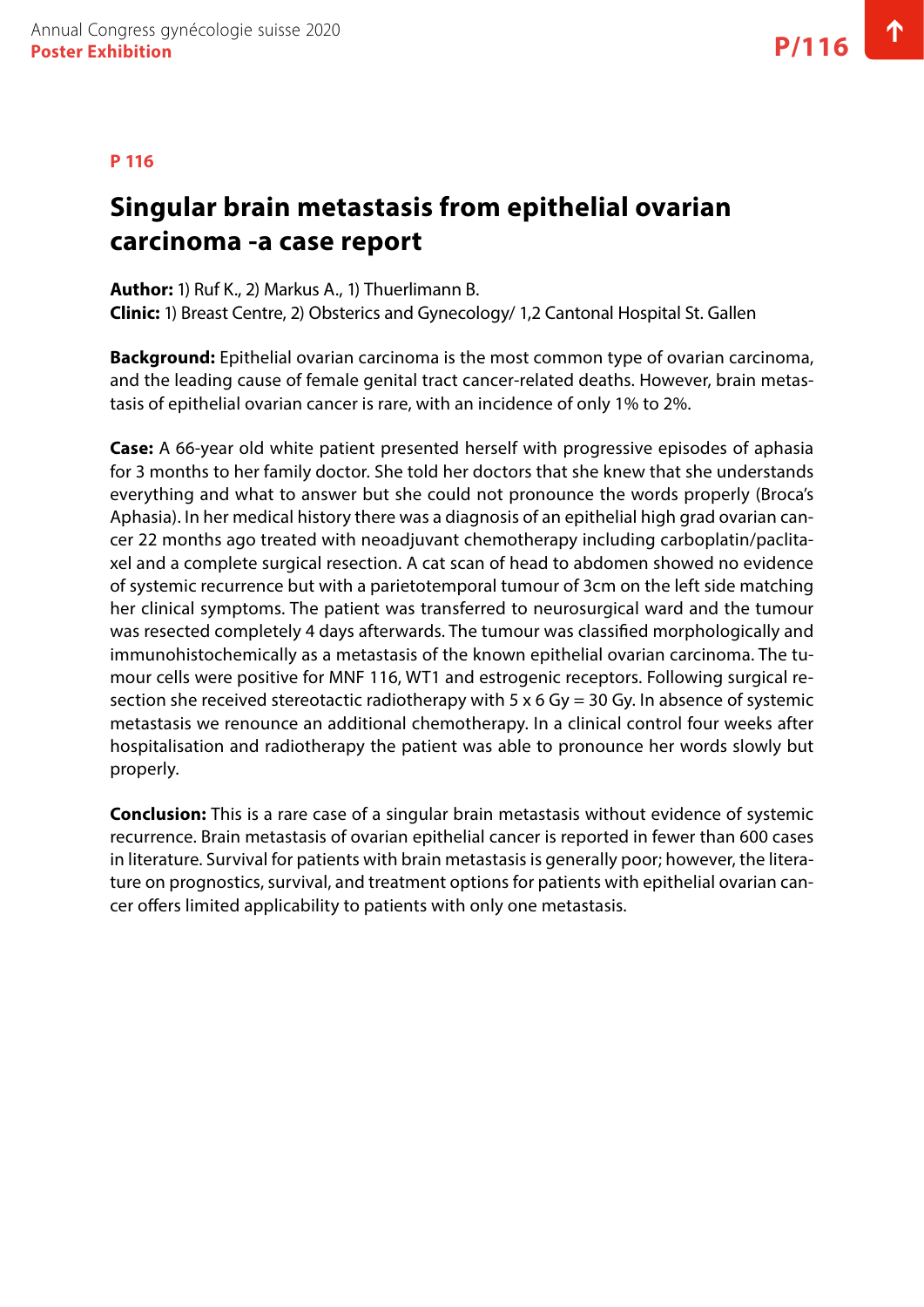#### **P 117**

# **LMS of the right fallopian tube. A rare differential diagnosis in young women**

**Author:** 1) Tschenett R., 1) Bolla N., 1) Markus A., 1) Hornung R., 2) Rothermundt C. **Clinic:** 1) Gynecology and Obstetrics, 2) Oncology and Hematology/ 1,2 Cantonal Hospital St. Gallen

**Introduction:** Leiomyosarcoma (LMS) is a rare type of cancer that affects smooth muscle tissue. Gynecologic LMS usually arise in the uterus. LMS affecting the fallopian tube is very rare and management is controversial.

**Case Report:** Our 21-year old patient presented with recurrent pain in the lower abdominal part. Ultrasound showed an unclear structure near the right adnexa. Due to the most likely differential diagnosis of an extrauterine gravidity a laparoscopy with excision of the tumor from the right fallopian tube was performed. Pathology diagnosis was LMS. After consultation with various experts, we decided to do a second surgery with right salpingectomy, mesosalpinx peritonectomy, biopsies from the peritoneum and the omentum. In addition, biopsies were taken from the right ovary with the aim to safely obtain ovarian tissue in an attempt to preserve fertility. Pathology did not reveal further tumor manifestations. Staging by MRI and CT excluded uterine or others metastasis. Hence, the final diagnosis and stage were LMS of the right fallopian tube pT1a cN0 cM0. Importantly, WHO does not recommend grading for LMS. One randomized study investigated adjuvant chemotherapy (CTX) vs. surveillance in uterine LMS. This trial was closed prematurely due to slow accrual and was ultimately negative. Consequently, there is neither consensus on adjuvant CTX for uterine LMS nor -owing to the rarity- for fallopian tube LMS. After extensive discussions with external experts, we recommended adjuvant CTX with 4 cycles of doxorubicin 75mg/m2 und dacarbazine 500mg/m2 to reduce the risk of LMS recurrence following suboptimal primary surgery and a possibility of sarcoma dissemination. After a careful consenting process the patient decided to undergo this adjuvant CTX regimen. Ovarian protection was intended and we gave goserelin 10.8 mg s.c and tibolon as an add back therapy.

**Discussion:** The prognosis of fallopian tubes LMS is poor irrespective of the stage. Only a few cases of fallopian tube LMS have been described so far. For the lack of data and evidence from randomised studies, the best treatment strategy is not clear. A tumor excision without damaging itself should be done. If there is a clinical lack of tumor, ovaries can be left in situ especially when the patient's family plan is open. Lymphonodectomy, excision of the omentum or hysterectomy are not recommended by experts. Adjuvant CTX is controversial. Adjuvant radiotherapy regarding PFI and OS is not considered beneficial.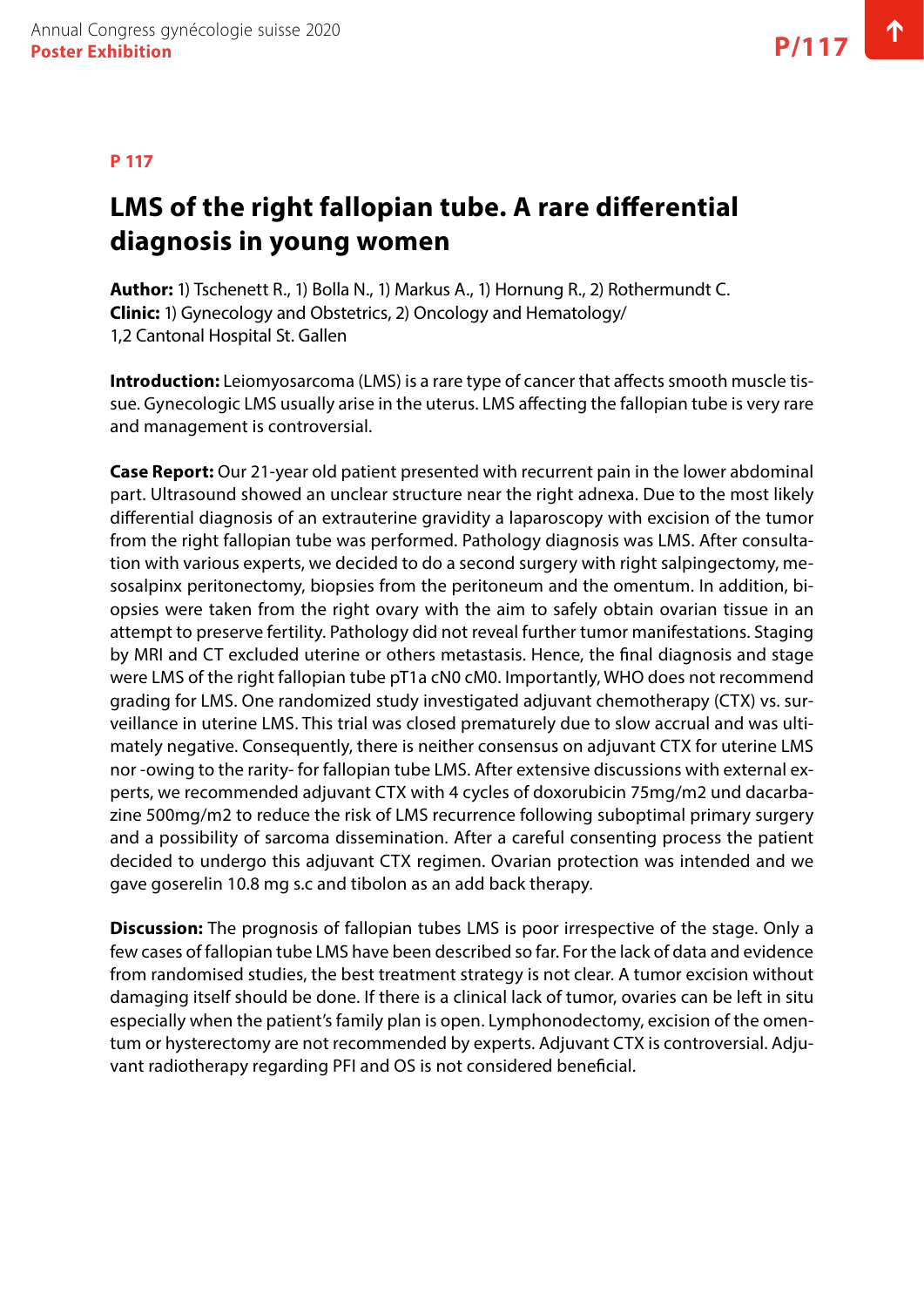#### **P 118**

# **Pregnancy after Pyocolpos due to Herlyn-Werner-Wunderlich Syndrome**

**Author:** Meytap E., Markus A., Hornung R., Greive L. **Clinic:** Obstetrics and Gynecology, Cantonal Hospital St. Gallen

**Introduction:** Herlyn-Werner-Wunderlich Syndrome (HWWS), characterized by the triad of uterus didelphys, obstructed hemivagina and ipsilateral renal agenesis, is a rare congenital anomaly of the urogenital tract. Since 1922 only a hundred cases have been reported and only a few pyocolpos are described. Usually symptoms present shortly after menarche when hematocolpos develops during menstruation resulting in dysmenorrhea and a pelvic mass. The mainstay of diagnosing HWWS is radiologic findings.

**Material and Methods:** Case report of the medical findings.

**Results:** A 23-year-old woman presented herself as an emergency with acute pelvic pain since two days. In her history menarche had occurred at the age of 15 years with sporadic lower abdominal pain on the right side. In the clinical examination, the patient complained of a pressure intolerance of the entire abdomen. In the gynecological examination, the entrance to the vagina could only be visualized after a sonographic check-up, the vagina could then be inspected, and pus emptied. In addition a mass on the right side was palpable. The ultrasound confirmed anomalies with uterus didelphys, hematocolpos and renal agenesis on the right site. Antibiotic therapy with co-amoxicillin in combination with vibramycin was indicated based on suspected adnexitis with pus emptying from the left cervix. The initial response was good, but the general condition deteriorated with increasing infection parameters after 3 days. We performed a surgical therapy by vaginal septum resection and drainage of pus. Two years later the patient had a spontaneous conception with a complication-free pregnancy in the left part of the uterus. The patient delivered a healthy baby by caesarean in the 39th gestational week, boy 2550g, APGAR 8/9/10, pH 7.32.

**Conclusion:** HWWS should be suspected in cases with cyclic pelvic pain and also in neonatal cases with any renal malformations. Monitoring HWWS in the puberty can prevent secondary infection like pyocolpos by obstructed hemivagina. HWWS can have succuessfull pregnancy in 87% and in 62% positive obstetrics outcome without complications during delivery.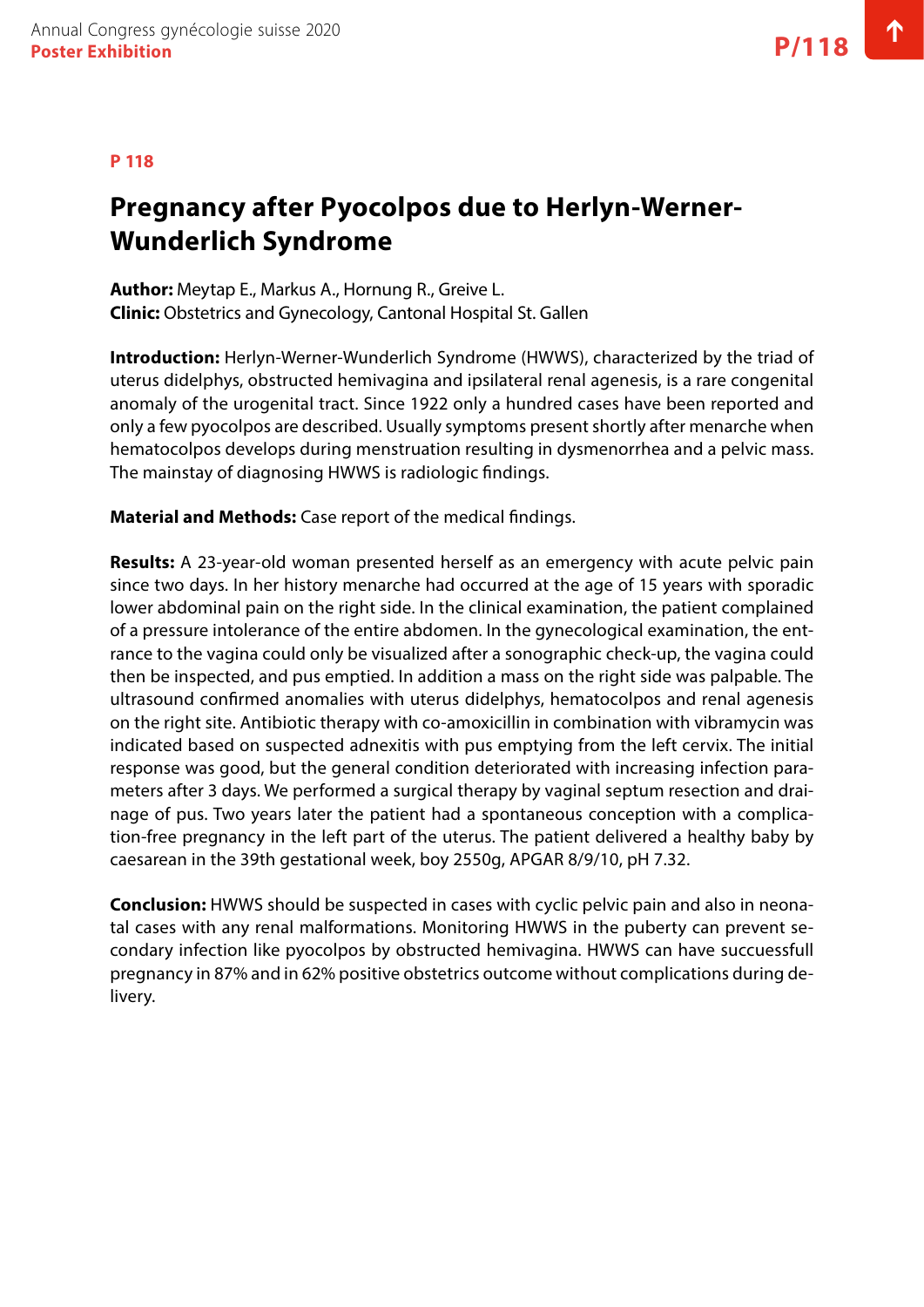# **Bilateral sentinel lymph nodes a rare phenomenon in breast cancer**

**Author:** 1) Jahn I., 1) Schmid S., 2) Kneifel S., 1) Aurbach K. **Clinic:** 1) Gynecology and Obstetrics, Hospital Grabs, 2) Nuclear medicine, Cantonal Hospital Graubünden, Chur

**Introduction:** We present the case of a 52 year old female diagnosed with invasive-lobular breast cancer on the left side which showed sentinel lymph nodes both in the ipsilateral and in the contralateral axilla.

**Case:** The 52 year old patient has had a history of breast reduction surgery due to macromastia. She was admitted with an initial diagnosis of bifocal invasive lobular breast cancer in the inferior medial quadrant of the left breast. She was diagnosed after palpation of a lump, and first underwent mammography, sonography and biopsy. The subsequently performed MR-mammography showed two foci, with an extent of about 8 cm. A PET-scan showed no metastasis. The day before the segmentectomy was performed, nanocolloides marked with Tc-99m were injected to identify the sentinel lymph nodes. Surprisingly, there was predominant uptake in a contralateral axillar lymph node, while the ipsilateral lymph nodes did not show any substantial uptake. During surgery, patent blue was injected in the area of the tumor. In the contralateral axilla we could detect three sentinel lymph nodes with a high activity detected by gamma counting. On the ipsilateral side, only one node with considerably less activity could be detected. None of them were stained blue. A frozen section analysis was performed in all four sentinel lymph nodes and showed no signs of tumor infiltration. Postoperatively, adjuvant chemotherapy, radiotherapy and endocrine therapy were performed.

**Conclusion:** The phenomenon of contralateral sentinel lymph nodes in breast cancer is very rare (0.2%) and often associated with a history of breast operations, as in our patient. There is a discussion about whether to treat metastases in contralateral sentinel lymph nodes as N+ or M+. Since lymphoscintigraphy showed altered lymphatic drainage presumably due to the patient's medical history, we would have considered a potential contralateral lymph node metastasis as a regional lymph node rather than a distant metastasis.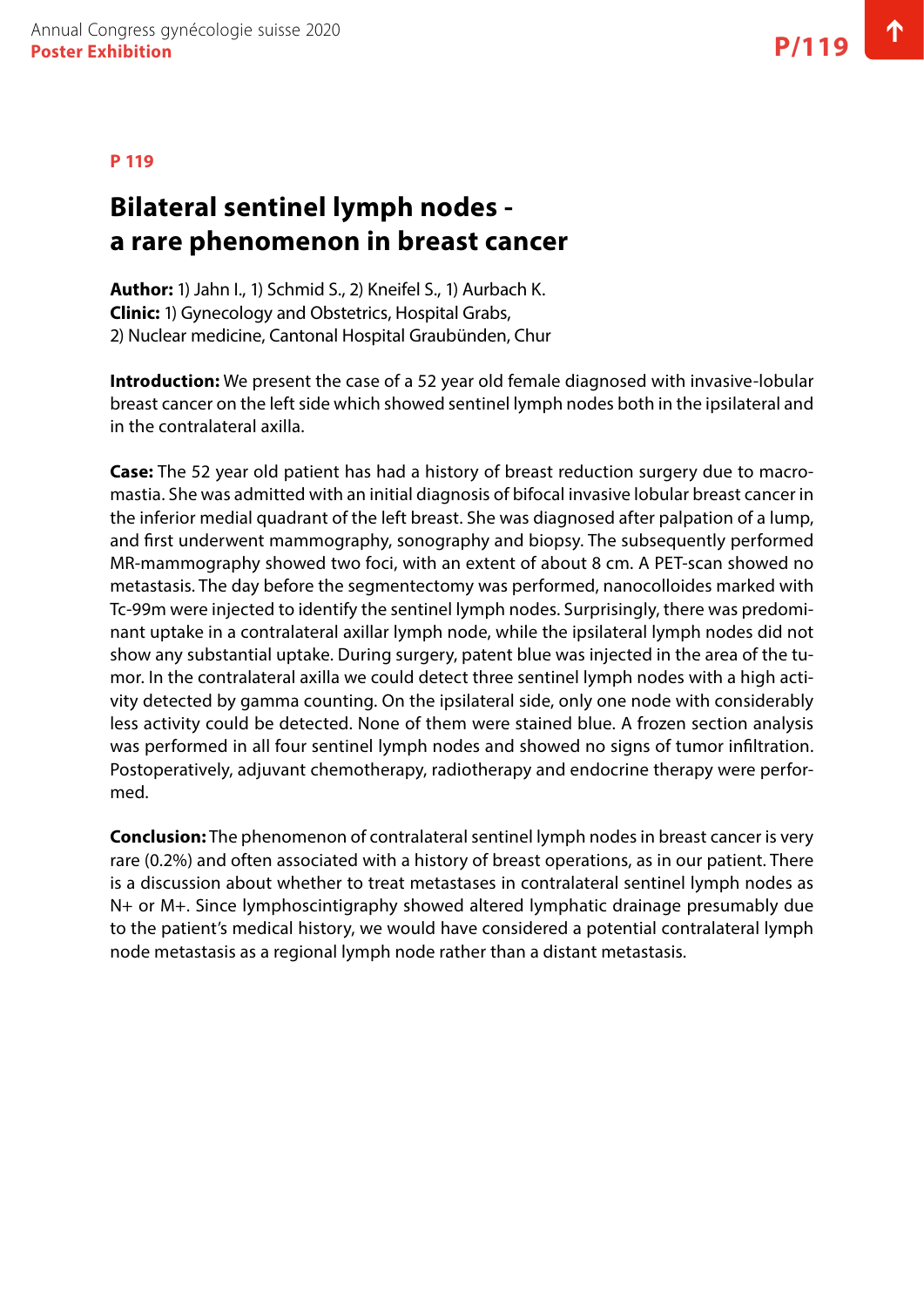### **First case report of a streptococcal toxic shock syndrome after insertion of an intra uterine ball (IUB)**

**Author:** Plavic-Radeka S., Geissbühler V. **Clinic:** Obstetrics and Gynecology, Cantonal Hospital Winterthur

**Introduction:** The intrauterine ball is a copper intrauterine device (IUD) which takes extends to its three-dimensional shape after insertion in the uterus. It is available since 2013 and is supposed to ease insertion, reduce perforation, malposition or expulsion due to its form and deployment process. We present the case of a 39-year old woman (II-P) who was seen with abdominal pain three months after insertion of an intrauterine ball.

**Case report:** The patient presented with a history of acute lower abdominal pain since the previous day. Clinical findings were severe abdominal distension and bloating, hypotension: RR 85/55mmHg and tachycardia 100/min. Laboratory results showed alteration of inflammatory parameters: neutropenia 0.56 G/L, CRP 354mg/l. The vaginal ultrasound revealed a dense collection suspicious of a tubo-ovarian abscess of 4x5cm in diameter. We indicated an emergency laparoscopy and pre-operative Ceftriaxone and Doxycycline were administered. Intraoperative findings were peritonitis with pus in all abdominal quadrants. The left tube and ovary were enlarged and showed signs of infection. Unilateral adnexectomy was performed and the IUB was removed. The patient was transferred to the intensive care unit due to suspicion of a toxic shock-like syndrome. After confirmation of streptococcal infection in blood cultures, the antibiotic therapy was adjusted to Piperacillin/Tazobactam and Clindamycin. Postoperatively, the patient suffered from multi-organ failure with septic cardiomyopathy, kidney failure stage 3 and septic hepatopathy with hypoglycemia and thrombocytopenia. Intubation with ventilation for 10 days was required because of an acute respiratory distress syndrome. Recovery was additionally complicated by a delirium and occurrence of a paralytic ileus. After 16 days, the patient could be transferred from the intensive care unit to the regular ward. The patient could be discharged after 24 days with regredient inflammatory parameters: Leucocytes 11 G/L, CRP 41mgl. She was admitted to a rehabilitation facility.

**Conclusion:** Insertion of an IUD can be associated with risk of ascending infection with consecutive pelvic inflammatory disease. Though rare and only described in case reports, Streptococcal toxic shock syndrome from an intrauterine device should be considered with patients diagnosed with pelvic inflammatory disease. An instantaneous therapy including surgery and adequate antibiotics should be considered. Standardized pre-insertion screening for infection does not exist.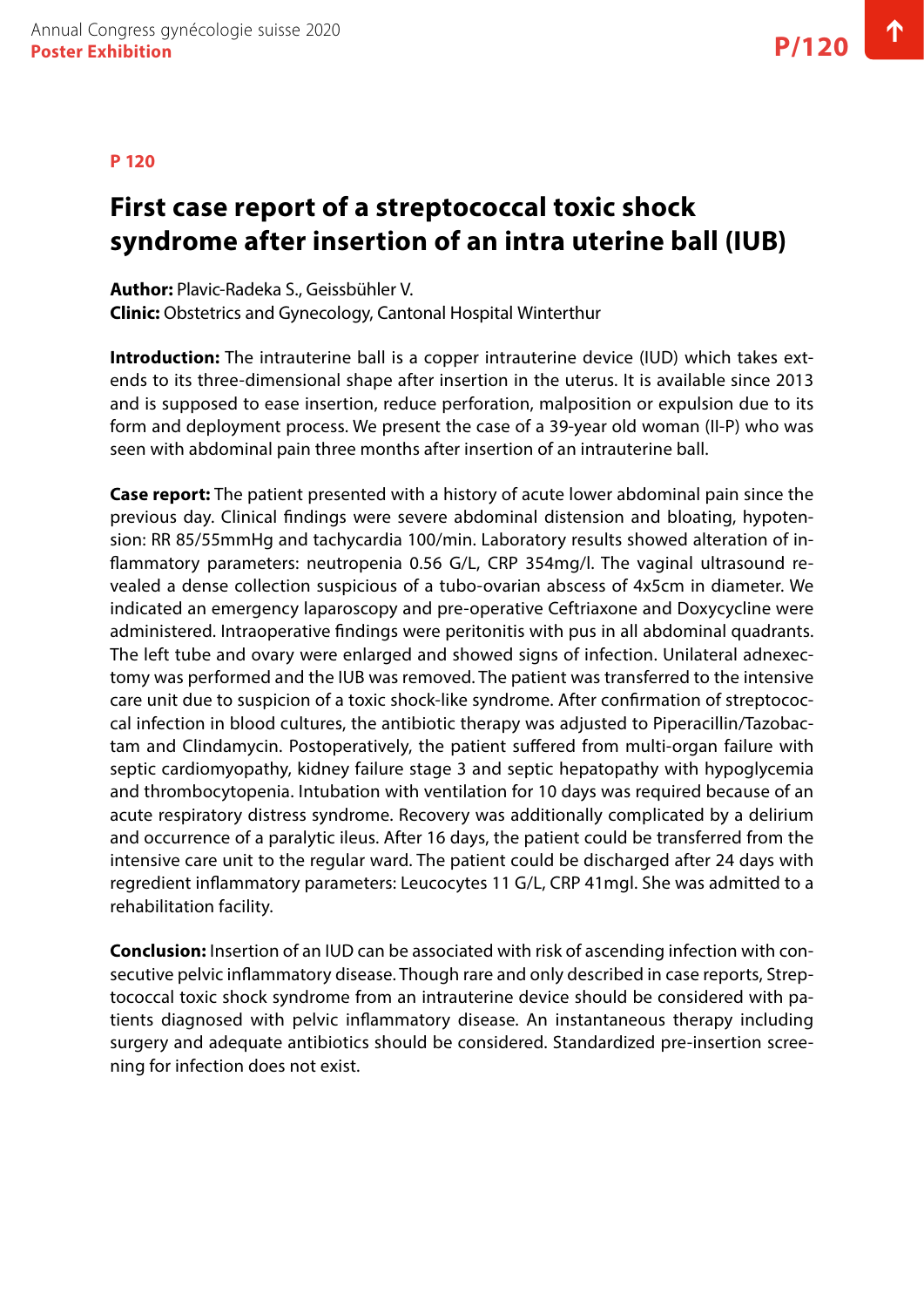### **P 121**

### **Extraovarian fibrothecoma: A case report**

**Author:** 1) Geiger J., 1) Montavon C., 2) Glatz K., 1) Heinzelmann-Schwarz V. **Clinic:** 1) Gynecology, 2) Pathology/ 1,2 University Hospital Basel, University of Basel

Extraovarian sex-cord-stromal tumors, especially fibrothecoma, are a rare entity and therefore lead to frequent diagnostic uncertainties.

We report the case of a fibrothecoma originating from the right uterosacral ligament in an 83-year-old female presenting with mixed urinary incontinence due to a tumorous lesion absorbing the entire pelvis. The patient had previously undergone multiple pelvic surgeries including hysterectomy and bilateral adnexectomy. In a preoperative percutaneous biopsy the lesion was diagnosed initially as PEComa. After surgical extraction of the tumor and subsequent thorough histopathological, histochemical and immunohistochemical examination the initial diagnosis had to be changed to fibrothecoma.

Diagnosis of extraovarian sex-cord-stromal tumors remains challenging and tight interdisciplinary exchange is necessary to improve diagnostics and consecutive therapy in patients with this rare tumor entity.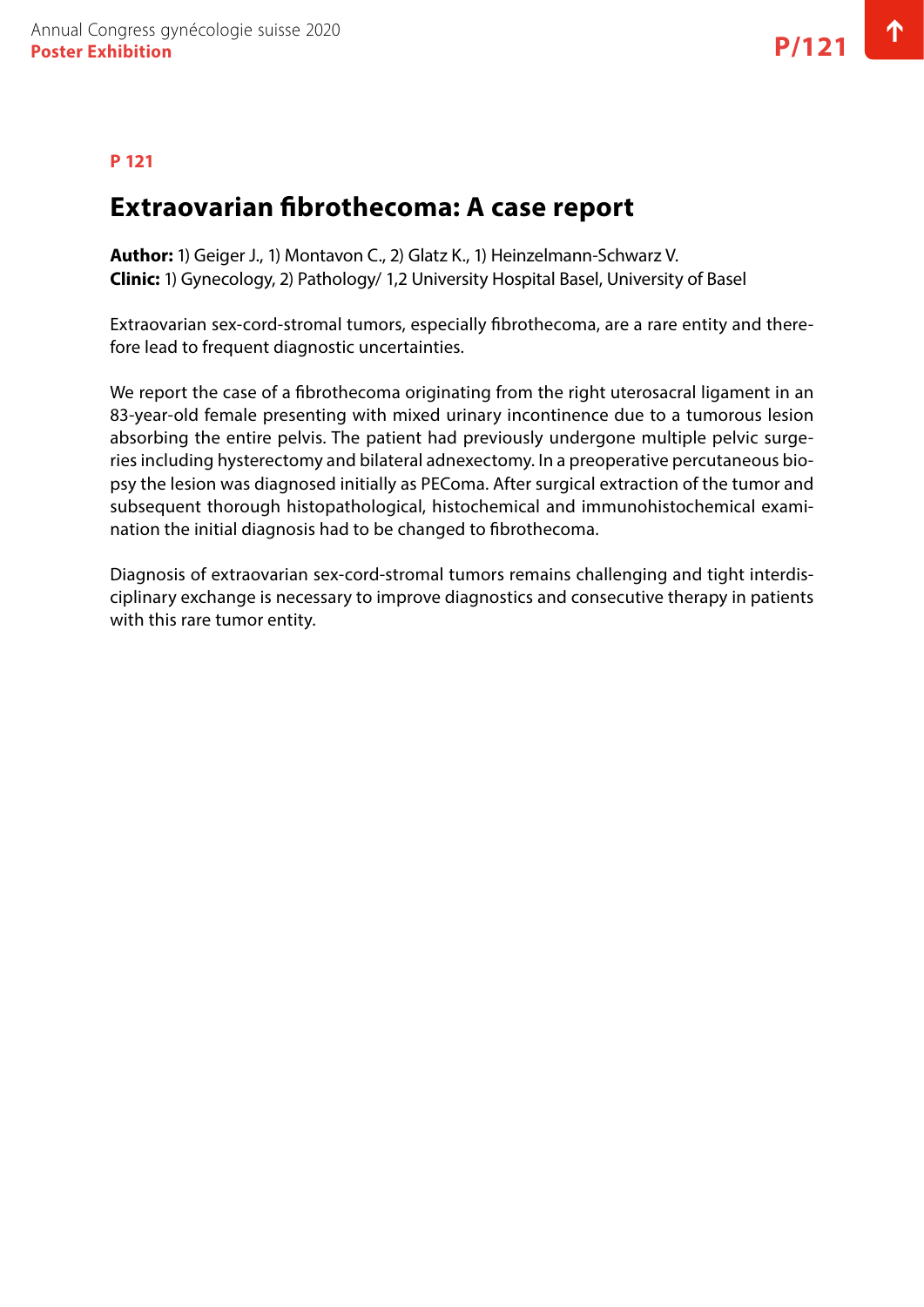# **Can preoperative L1CAM assessment be used to avoid lymphadenectomy in low to high-intermediate risk endometrial cancer patients?**

**Author:** 1) Zeiter D., 2) Vlajnic T., 1) Schoetzau A., 1) Heinzelmann-Schwarz V., 1) Montavon C. **Clinic:** 1) Gynaecological Cancer Centre, 2) Institute of Pathology/ 1,2 University Hospital Basel

**Introduction:** Several studies already evidenced the potential of L1CAM as a prognostic marker in endometrial cancer. L1CAM is associated with lymph node invasion as well as poor prognosis. The aim of this study was to test L1CAM as a negative predictor for lymph node invasion in a cohort of patients with low to high-intermediate risk endometrial cancer. The role of the lymphadenectomy in these patients remains controversial, therefore the resulting morbidity is elevated and de-escalating strategies are still required.

**Materials and Methods:** Retrospective data of 143 patients with endometrial cancer who were treated at the University Hospital in Basel from 2011-2019 were examined. Immunohistochemical staining for L1CAM was performed on curettage and/or hysterectomy specimen of these patients. Additionally, the following parameters were collected: age, histology, FIGO stage, LVSI, lymph node invasion, operative decisions, PR and ER. We analyzed the correlation between L1CAM and lymph node invasion as well as any discriminatory potential from other preoperative histopathological features in their correlation to L1CAM.

**Results:** L1CAM was positive (cut off >10%) in 19 (13.3%) and negative (≤10%) in 124 of 143 patients (86.7%). The patients were preoperatively divided in risk groups based on the ESMO-ESGO classification, excluding LVSI as mostly unknown preoperatively. Thus, 92 (64.3%) patients could be classified in the low to high-intermediate risk group and 51 (35.7%) in the high to advanced/metastatic risk group. High L1CAM was associated with LVSI (p=0.017) and higher grade (p<0.001). However, no significant correlation of lymph node invasion and elevated L1CAM was found in our cohort.

**Conclusion:** Even though elevated L1CAM was associated with high risk features as LVSI and higher grade, no benefit for the preoperative assessment of L1CAM in regards to lymph node invasion could be demonstrated. In low to high-intermediate risk groups, preoperative L1CAM did not add substantial predictive information to the so far used clinicopathological features and should therefore not be suggested for tailoring in regards to lymphadenectomy.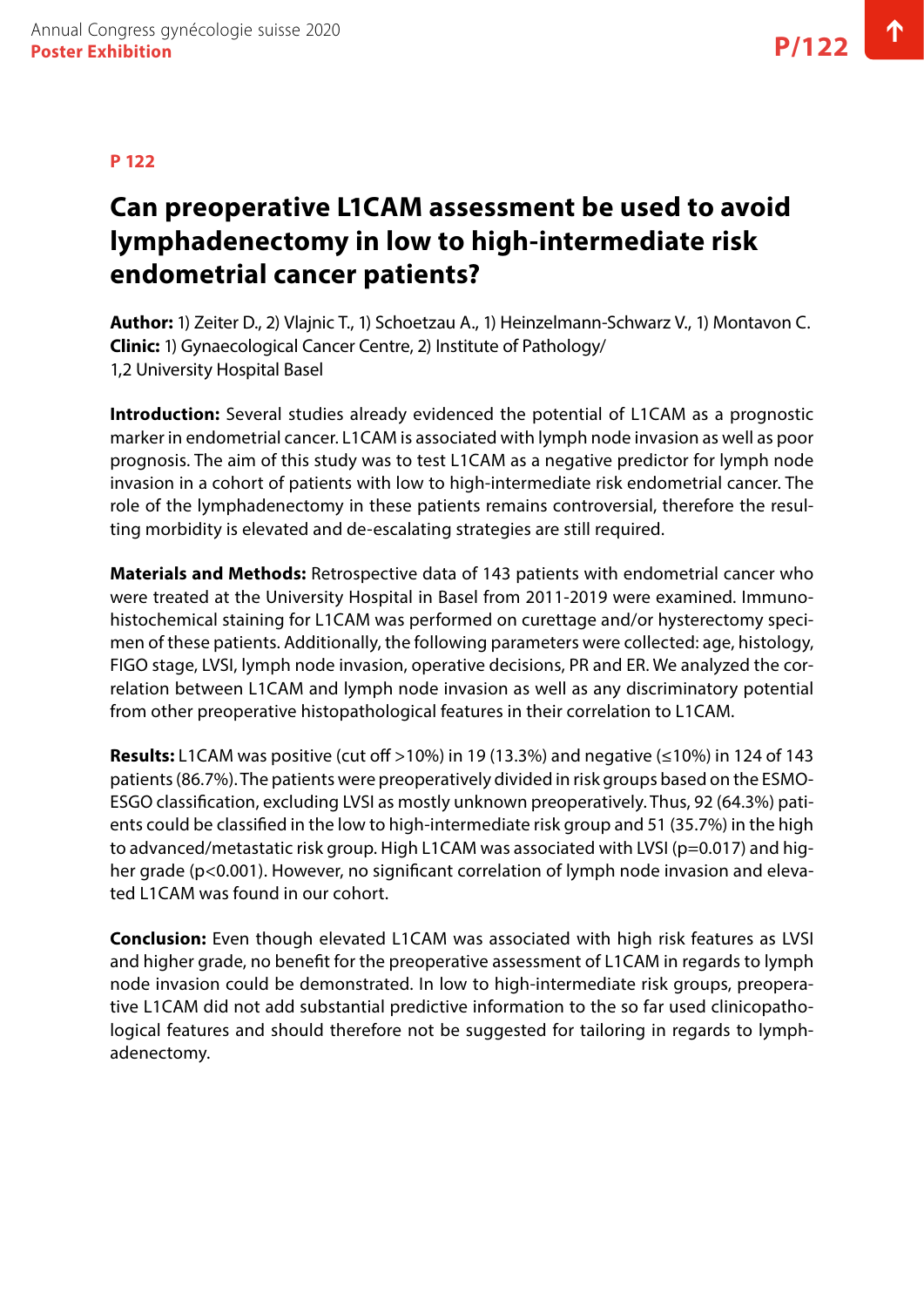### **Surgical management of an epidermoid inclusion cyst as a long-term complication of female genital mutilation**

**Author:** 1) Challande P., 1) In-Albon S., 1) Moser C., 2) Duc C., 3) Loretan W., 1) Johann S. **Clinic:** 1) Gynecology and Obstetrics, Hospital Centre of the Upper Valais, Site Visp, 2) Institute for pathology, central institutes for the Valais Hospital, 3) Radiology/ 1,3 Valais Hospital

Epidermoid cysts can occur in a various locations in the body. These cysts are the result of invagination/implantation of squamous epithelium under the dermis or subcutaneous tissue. This may happen in case of injuries where tissue from the skin surface get stuck under the surface during the recovery process. In the vulva this may arise from injuries, such as episiotomy or tears caused during birth delivery but could also develop as a long-term complication of female genital mutilation. Female genital mutilation is still practiced in numerous countries of West Africa, Middle East, and Southeast Asia. Worldwide 200 million women are estimated to be concerned.

We report the case of a 25-years old pregnant Somalian woman (GIV PIII) presenting at 14 weeks for a first pregnancy control. The husband reported a growing genital mass since the latest vaginal delivery in May 2018 which disturbed the sexual intercourse. Her history reveals a FGM with excision of the clitoris without suture of the vulva. Perineal examination revealed a 6x6x8cm, well-rounded cystic swelling inserting at the ancient location of the clitoris and obstructing the vaginal introitus. Contact to bladder or urethra as well as the presence of fistula were excluded with MRT imaging, but no accurate statement over the nature of this swelling was possible. Because it caused pain and discomfort, but also represented a serious obstacle for the vaginal delivery to come, the decision to excise the cyst was made.

The surgery took place during the 19th week of gestation in February 2019 under Hexoprenalin tocolysis without complication. Incision was done at the transition zone between vulval skin und vaginal skin and the cyst was removed in toto after subcutaneous stripping. Pathological findings showed an epidermoid cyst. The wound healing went well. The result was satisfied, also after the vaginal delivery of a 4300g baby 20 weeks later.

A correct diagnosis in the case of swelling of the vulva is essential to provide an optimal management. Differential diagnosis includes abscess, vulval malignancy, obstructed paraurethral or Bartholin's gland, lymphocele, cyst of the canal of Nuck, endometrioma and Skene's gland cyst. MRT could be helpful in unclear situation. However, in random cases the definite diagnosis can only be given by the pathological report after surgery.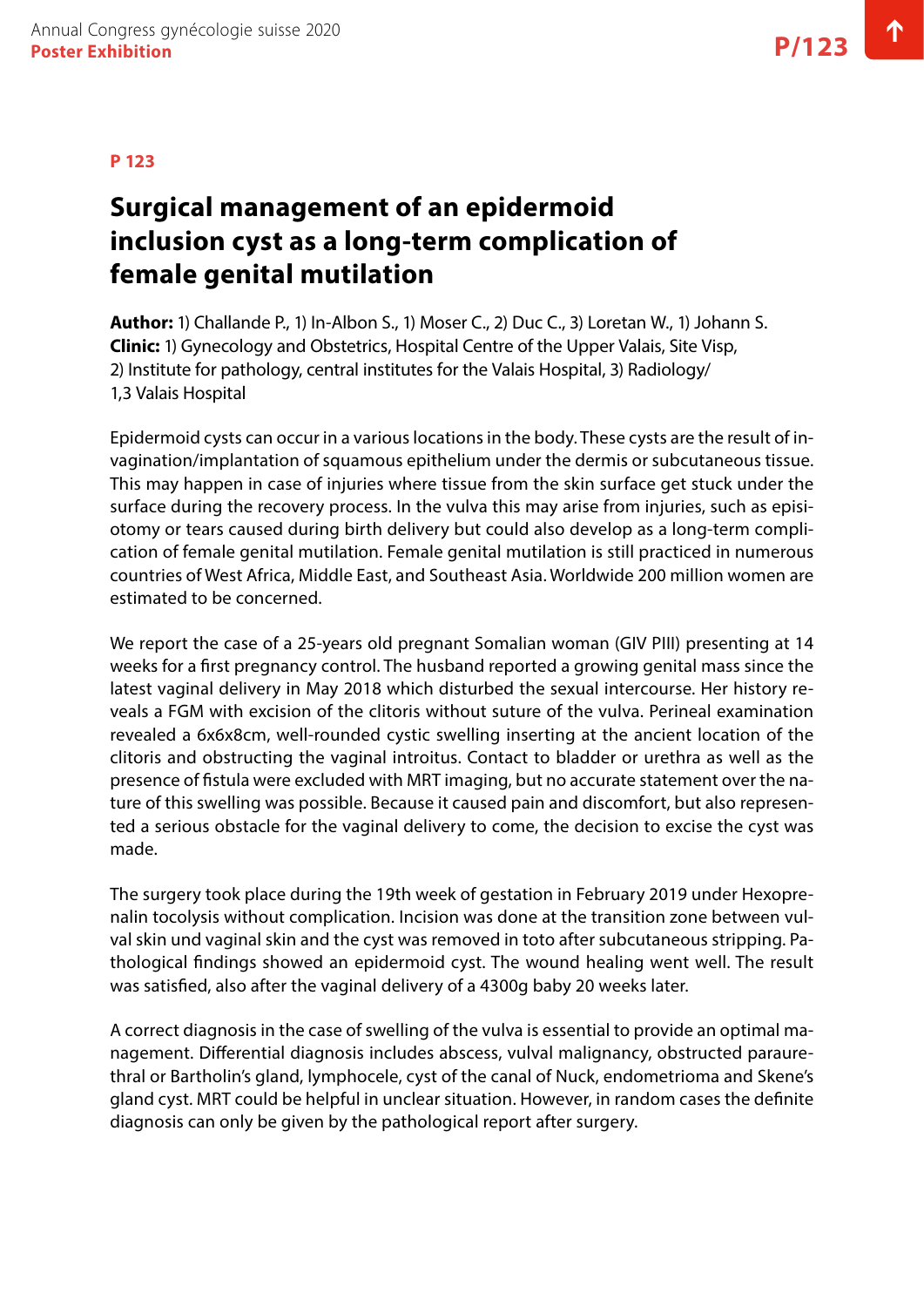# **Review of treatment strategies for HER2 positive breast cancer and their implementation in a major Swiss hospital**

**Author:** 1) Geissler F., 2,3,4) Vetter M., 1) Schoetzau A., 1,2) Montavon C., 1,2,3) Kurzeder C., 1,2) Heinzelmann-Schwarz V., 1,2,3) Schwab F.D. **Clinic:** 1) Gynecology and Gynecological Oncology, University Women`s Hospital Basel, University of Basel, 2) Gynaecological Cancer Center, 3) Breast Cancer Center,

4) Medical Oncology/ 2-4 University Hospital Basel

**Introduction:** In Switzerland, approximately 6,000 women are diagnosed with breast cancer (BC) each year. In 15-20% of all BC patients the human epidermal growth factor receptor 2 (HER2) is overexpressed and was associated with poor prognosis before the introduction of HER2-targeted therapy. This study aims to overview the implementation of current treatment strategies in the clinical routine of a Swiss Cancer Center.

**Material and Methods:** A retrospective data analysis of 158 patients with newly diagnosed early and advanced HER2+BC between 2008 and 2018 at the University Hospital of Basel was performed. All statistical evaluations were done using the software R.

**Results:** The investigated cohort contains 70,3% (n=111/158) patients with early BC (Stage I to IIB), 17,1% (n=27/158) with locally advanced BC (Stage IIIA-IIIC) and 12,6% (n= 20/158) with Stage IV disease as first diagnosis. In the studied group 89.9% (n=142/158) of the patients were treated with HER2-targeted therapy. Surgery as initial treatment is appropriate in small, node-negative tumors, which was found in 3.16% (n=5/158) of the cases. Of the patients analyzed, 28.5% (n=45/158) received NAT, and 68.9% (n=31/45) a HER2 dual blockade plus chemotherapy. A pathological complete response (pCR) was achieved in 57.8%  $(n=26/45)$  of the patients with NAT and 70.8%  $(n=17/24)$  of node-positive patients were node-negative after NAT. Palliative treatment with HER2-targeted therapy was conducted in 95% (n=19/20) of the patients with stage IV disease. The median time to relapse in the palliative care group was 31 months.

**Conclusion:** In Switzerland Trastuzumab was approved for the treatment of metastatic HER2+BC in 1999 and for adjuvant treatment in 2006. The dual HER2 blockade with Pertuzumab and Trastuzumab was authorized in Switzerland in 2013 for metastatic breast cancer and expanded to NAT of early, locally advanced HER2+BC in 2016. NAT as a standard of care has been confirmed by the St. Gallen Consensus for Stage II and III HER2+ disease in 2017. To continue improving the outcome of HER2+BC patients, new chemotherapy schedules and HER2-targeted agents such as TDM1 have been introduced for metastatic BC and also for patient with non-complete pathological response after NAT in 2019. Awareness of the current guidelines and treatments can help to improve patient's individual care and balance underand overtreatment.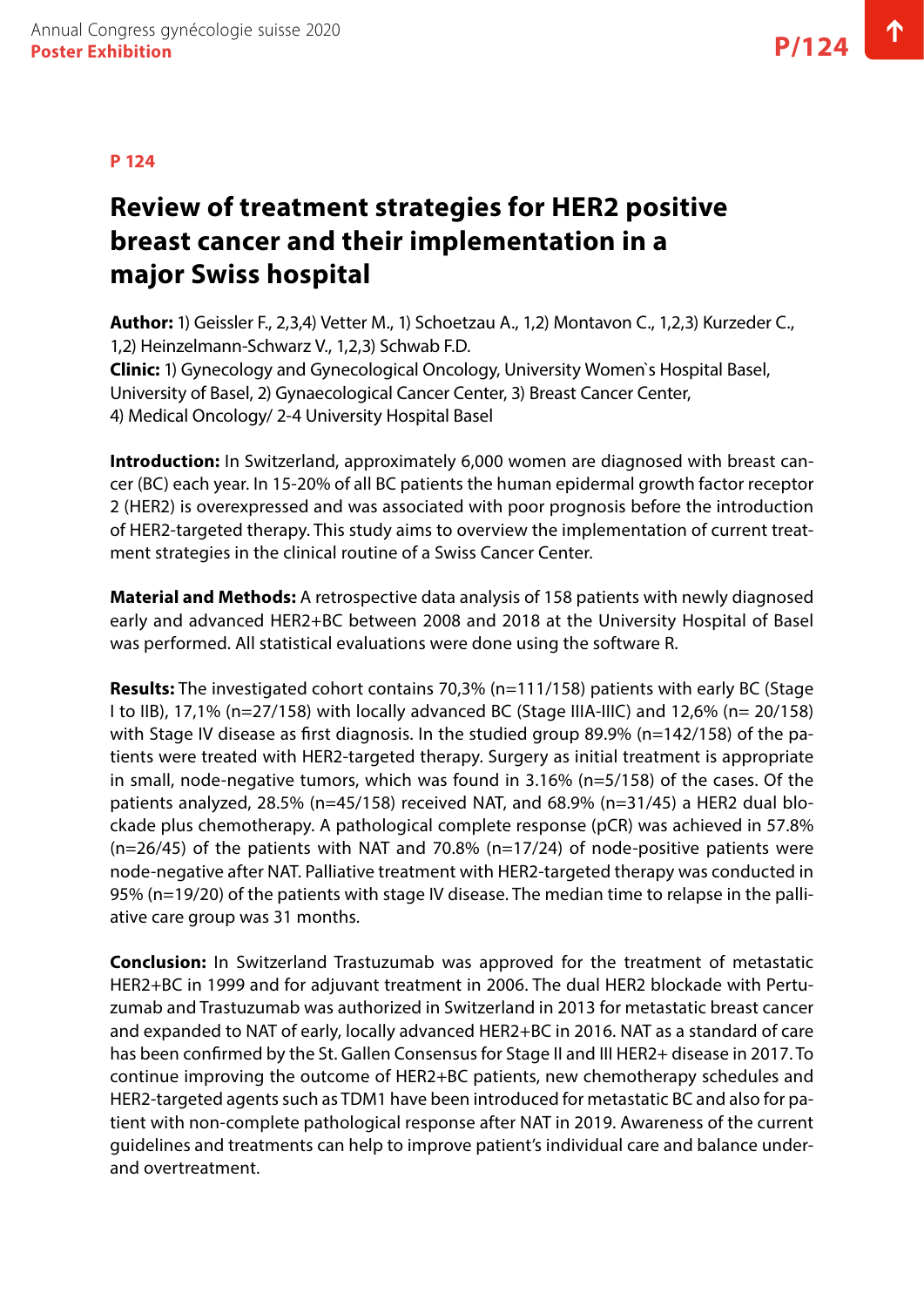### **P 125**

# **Rare case of distant recurrence of a non-invasive encapsulated papillary carcinoma of the breast a case report**

**Author:** 1) Kern-Baumann S., 1) Jochim-Maier R., 1) Hauschild M., 2.) Sasse B., 3) Zanetti-Dällenbach R. **Clinic:** 1) Breast Center, Gynecology Fricktal, 2) Pathology, Viollier AG, Basel, 3) Gynecology/Gynecologic Oncology, St. Clara Hospital, Basel

**Introduction:** The encapsulated papillary carcinoma (EPC) of the breast, usually found in postmenopausal women, is a rare malignancy diagnosed in less than 2% of primary breast cancers. There are no specific clinical or imaging features to EPC. Histologically, it lacks a myoepithel layer along the fibrous capsule indicating potentially invasive behaviour. However, clinically it was considered to behave like a non-invasive carcinoma (i.e. B5a-lesion) until recently. Accordingly, treatment in the absence of a frankly invasive component EPC corresponded to that of ductal carcinoma in situ (DCIS). EPC is considered to have a favourable prognosis with median survival of up to 95%.

**Case report:** We report the case of a 49-year-old woman with a history of mammary reduction surgery in 2013 and bilateral fibrocystic change. Fine needle aspiration in 12/2015, due to growth of a supposed oil cyst, revealed cells of a papillary neoplasia with atypia. A resection in sano was undertaken in 02/2016, and the histology showed an EPC of 0.6 cm (oestrogen receptor (ER) 90% positive, progesterone receptor (PR) <2 % positive) with high-grade nuclear atypia. No frankly invasive growth pattern beyond the fibrous capsule was found. Due to the small size of the EPC, therapy was limited to adjuvant radiotherapy. In 10/2019, the patient presented with thoracic wall and shoulder pains. The diagnostic work-up revealed bone (thoracic and lumbosacral spine, os ilium, ribs, scapula) and liver metastases (segments II/III/IV). The histology demonstrated tumours with an EPC-like morphology (ER 90%, PR negative, Ki-67 15-20%, HER2 negative) with high-grade nuclear atypia, consistent with metastases of the primary EPC. The identical morphology of the metastasis and the ECP argues against an unidentified alternative primary tumour. The patient received palliative radiation therapy of the thoracic spine and is currently undergoing palliative endocrine therapy.

**Conclusion:** Here we present a case of high grade ECP with subsequent development of distant metastases, which following the guidelines at the time of initial diagnosis and WHO-Classification 2012 was treated like a DCIS. To the best of our knowledge, lymph node involvement or local recurrences are rare, and only few cases of distant metastases of non-invasive EPC have been published so far. This case underlines the necessity to treat high grade ECPs like invasive breast cancers as recommended in the recent 2019 WHO-classification.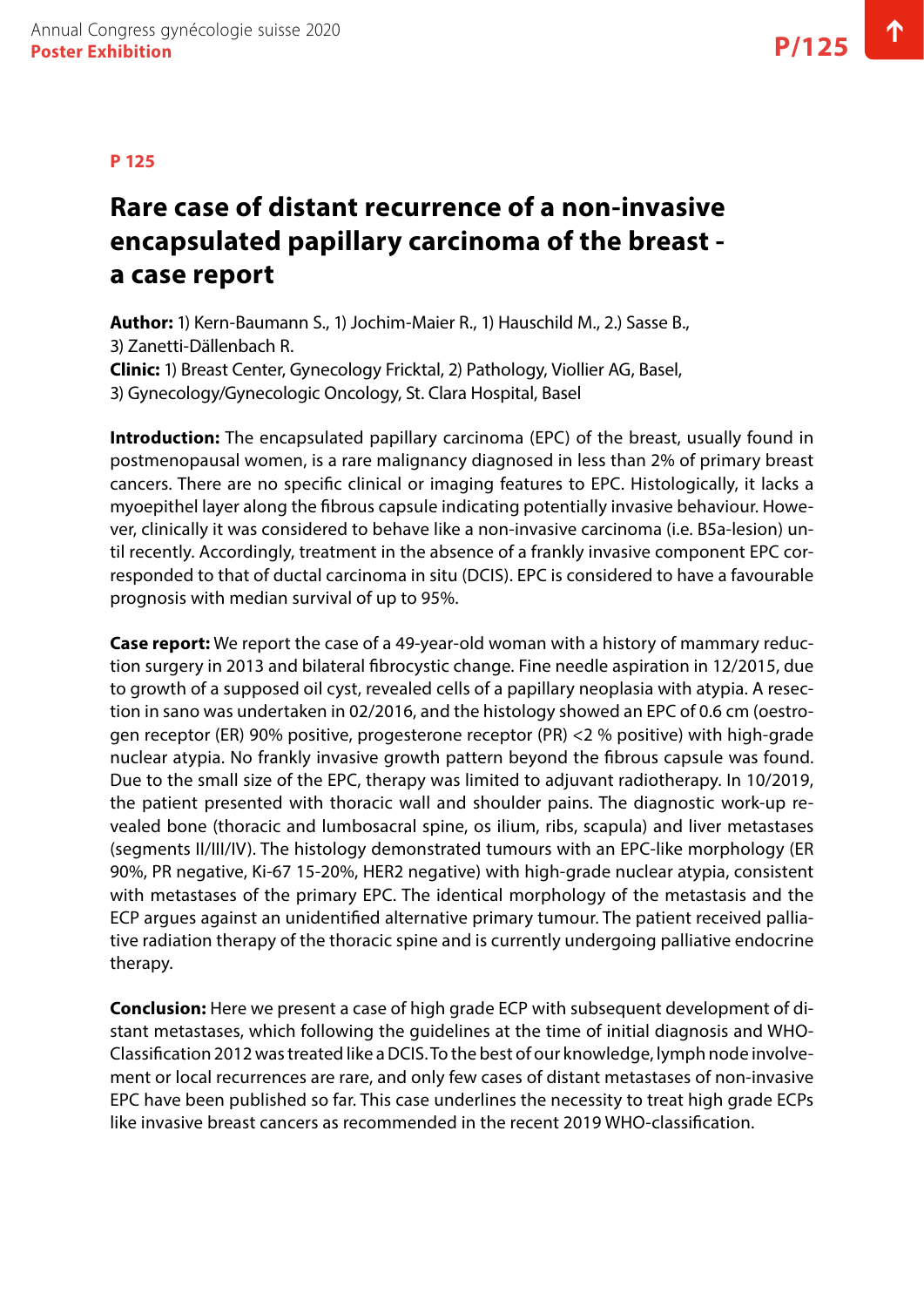#### **P 126**

### **LATS expression is not associated with overall and relapse-free survival in serous ovarian cancer**

**Author:** 1) Stricker G.R., 1) Montavon C., 2) Schoetzau A., 1,2) Heinzelmann-Schwarz V., 2,3) Jacob F., 2) Fedier A.

**Clinic:** 1) Gynecological Cancer Center, 2) Ovarian Cancer Research Programm, Biomedicine, 3) Glyco-Ooncology, Ovarian Cancer Research, Biomedicine/ 1,2 University of Basel/ 2,3 University Hospital Basel

**Background:** LATS proteins are putative tumor suppressors and poorly expressed associated with poor outcome in many cancers. A recent immunohistochemistry study showed LATS protein expression correlated with poor outcome in serous ovarian cancer. LATS governs cellular homeostasis by preventing cell proliferation and migration, inducing cell death and senescence, and regulating cell cycle checkpoints to maintain genetic stability. Consistent with their proposed tumor-suppressive function, LATS proteins have been reported to be down-regulated in various cell types including breast cancer, non-small lung cancer, and gastric cancer, suggesting a prognostic value for LATS. However, LATS was reported overexpressed in nasopharyngeal cancer, suggesting that the function of LATS remains controversial and may be cancer type-dependent.

**Materials and Methods:** We analyzed LATS expression in various ovarian cancer transcriptomic data sets, immunohistochemically assessed LATS protein expression in a Swiss ovarian tumor cohort. Results were compared the results to clinic-pathological characteristics and outcome. We also compared LATS protein expression in serous ovarian cancer cell lines to their EMT-status (Western blotting) and drug sensitivity for carboplatin, cisplatin, doxorubicin and paclitaxel (MTT-assay).

**Results:** Analysis of 15 different transcriptomic data sets showed that LATS2 associated with poorer outcome while LATS1 was irrelevant (HR=1.19 and HR=1.00, respectively). The TCGA-RNASeqV2 data set showed that low LATS1 and LATS2 associated with better survival in serous ovarian carcinoma. Despite heterogeneity among the different data sets, LATS expression is not an indicator of survival in serous ovarian cancer and LATS2 expression may even be tumorigenic. LATS expression was neither associated with survival and relapse-free survival nor with stage and grade in the Swiss cohort. It was low in cystadenoma, intermediate in carcinoma, and high in borderline tumors and was higher in serous than mucinous ovarian carcinoma. LATS protein expression extent was comparable in epithelial-, intermediate-, and mesenchymal-type ovarian cancer cells and was not associated with drug sensitivity

**Conclusion:** These results are largely incompatible with a tumor-suppressive function of LATS in ovarian cancer and LATS protein level is also not an indicator for drug sensitivity and EMT-status of ovarian cancer cells.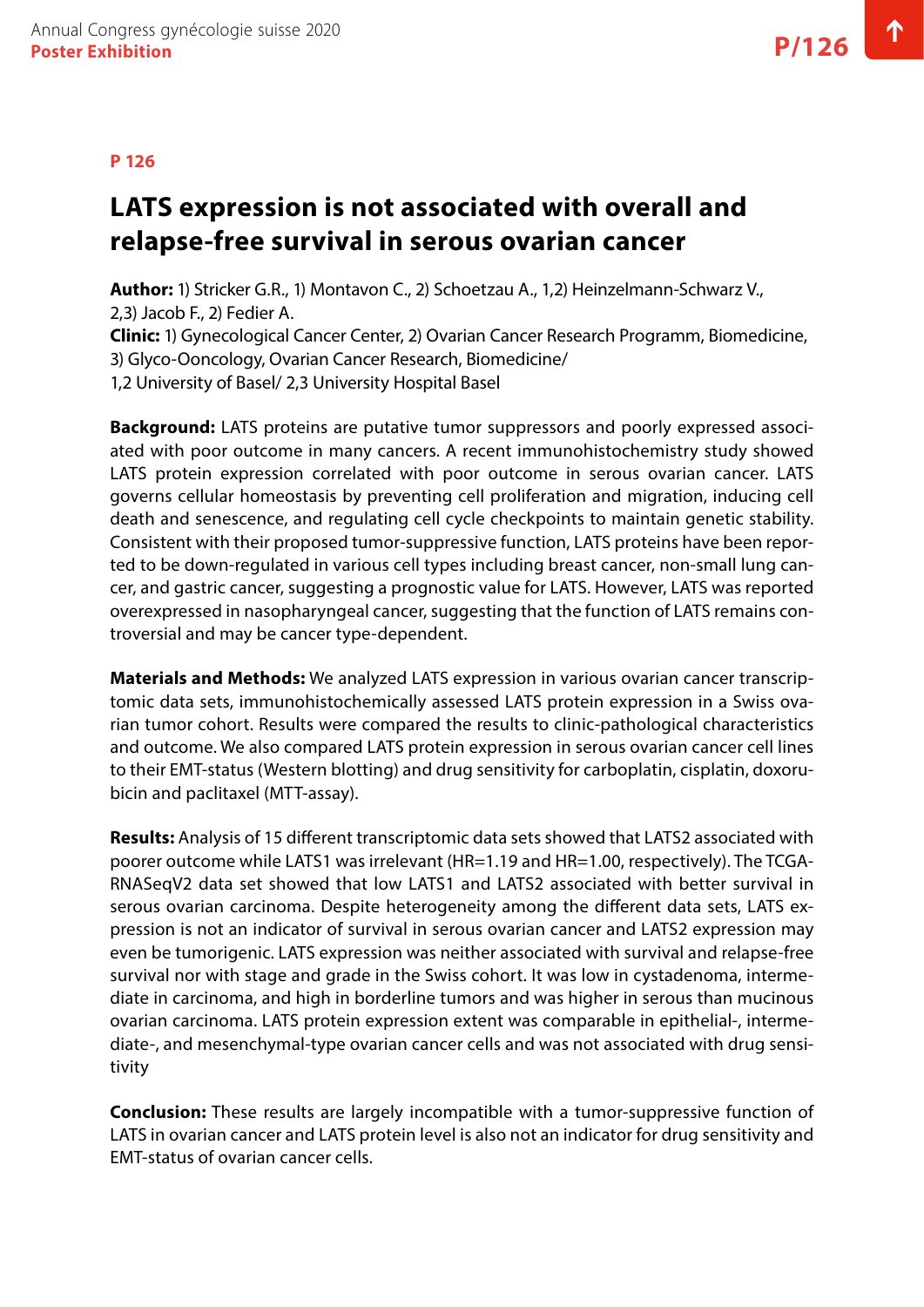### **Iatrogenic reactivation of an elusive chronic salpingitis**

**Author:** 1) Neugebauer C., 1) Berlinger A., 1) Rietschi B., 1) Hämmerle B., 1) Schmid S. **Clinic:** 1) Gynaecology and Obstetrics, Hospital Grabs

**Introduction:** This case illustrates the challenges of diagnosing PID. One of the diagnostic problems is the wide spectrum of infection with many subclinical manifestations. It's difficult to define a single diagnostic gold-standard. The practical approach is to rely on a clinical diagnosis and perform invasive testing such as laparoscopy or endometrial biopsy only in patients who are therapy-resistant or have atypical symptoms.

**Case report:** We present the case of a 34-year-old female patient with therapy-resistant metrorrhagia, contact bleeding and dyspareunia. The symptoms began after the external cervix had been partially amputated as part of a cerclage procedure and then been removed in 2010. Apart from a successfully treated chlamydia-induced pelvic inflammatory disease in 2008 the medical history was inconspicuous. A shared decision was made to perform a vaginal hysterectomy. On the 2nd postoperative day, an increased abdominal tenderness as well as a significant CRP rise to 266 mg/l was observed. The CT scan of the abdomen showed no plausible cause and an empiric antibiotic therapy with Co-Amoxicillin was started. Nonetheless the CRP rose to 392 mg/l the next day and the clinical examination showed an increasing abdominal defense. Therefore it was decided to perform a diagnostic laparoscopy. Intraoperatively a purulent peritonitis with maximum activity in the adnexal spaces and coreaction of the appendix was found. An iatrogenic injury to the urinary tract or the intestine could be excluded. A bilateral salpingectomy and appendectomy was performed. The histological findings were consistent with an acute-on-chronic salpingitis but the bacteriological sampling was negative. The patient recovered quickly under dual antibiotic therapy with Co-Amoxicillin and Doxycyklin and was discharged 4 days later in good general condition.

**Conclusion:** In retrospect, all the complaints reported by the patient could be attributed to chronic salpingitis. However it wasn't detected by the performed bacteriological smear from the cervix, the blood samples or by ultrasound. During the hysterectomy however the infection was reactivated and spread to the abdominal cavity despite the intraoperative given antibiotic prophylaxis. When the postoperative infection became apparent the performed CT scan showed no injury of the bowel or urinary tract but couldn't detect the PID. The diagnosis could only be made by laparoscopy, which highlights the value of the laparoscopy as an important diagnostic tool.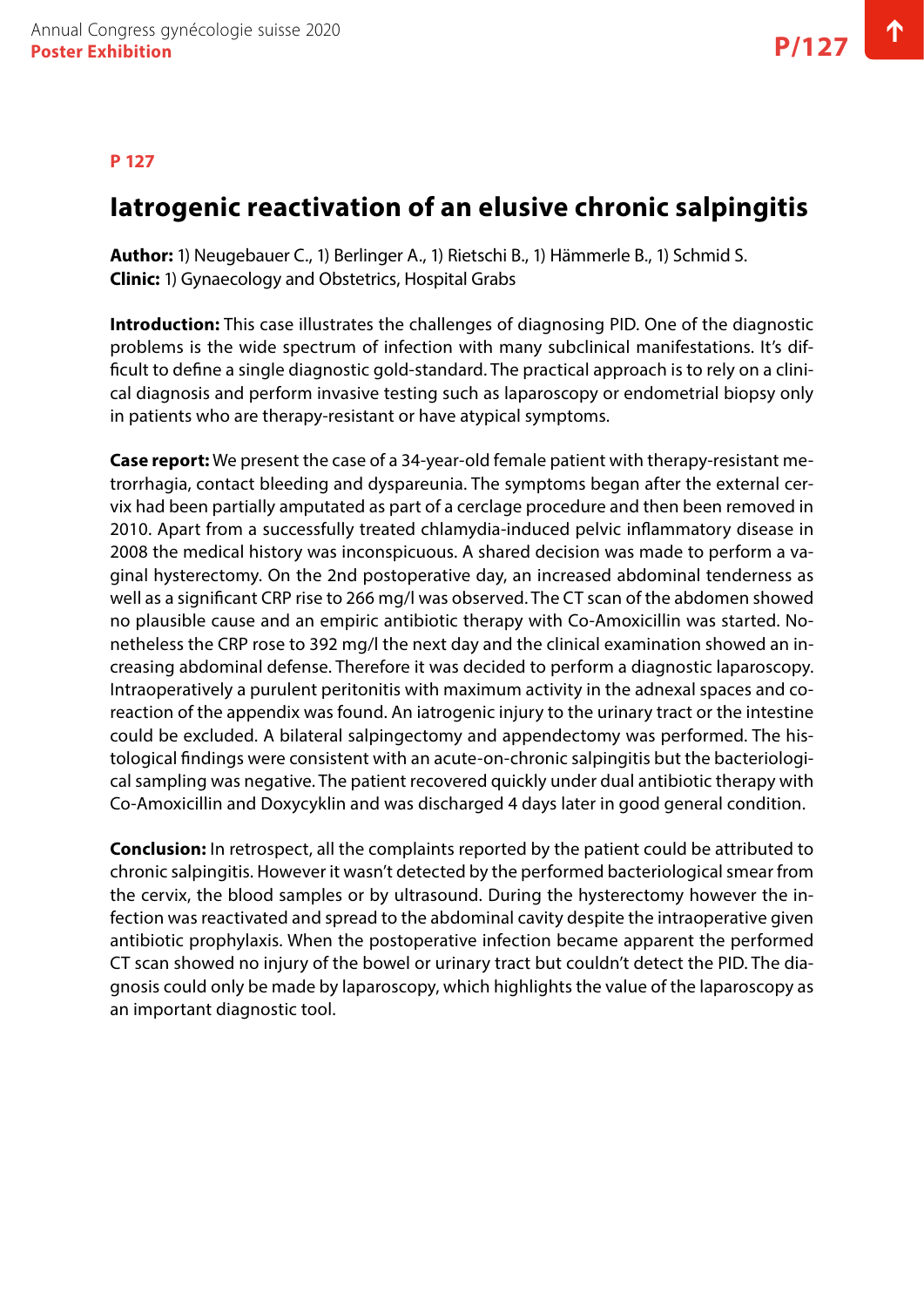### **Centralized GTD management is important – one year of experience of our newly established "GTD-Zentrum Deutschschweiz"**

**Author:** 1) Siegenthaler F., 1) Imboden S., 1) Krause E., 1) Biedermann M., 2) Undurraga M., 3) Rau T.T., 3) Grob T., 4) Novak U., 1) Pasquinelli V., 1) Mueller M.D. **Clinic:** 1) Obstetrics and Gynecology, 2) Gynecology and Obstetrics, University Hospitals Geneva, 3) Institute of Pathology, 4) Medical Oncology/ 1,4 Inselspital, Bern University Hospital/ 1,3 University of Bern

**Introduction:** Gestational trophoblastic disease (GTD) is a rare group of benign and malignant tumors arising from abnormal placenta with an incidence of 1 per 1000 pregnancies. The malignant forms are potentially deadly, but have high cure rates attributable primarily to early detection, appropriate treatment and follow up. Because its low incidence limits the experience of most hospitals, centralization of GTD management is recommended for optimal management, since treatment for GTD at specialized centers is associated with lower morbidity and mortality. In this context, we decided to establish a GTD center to help improve detection and treatment of this disease.

**Material and Methods:** The "GTD Zentrum Deutschschweiz" was created in October 2018, in close collaboration with the "Centre des maladies trophoblastiques" in Geneva. The center is managed by a multidisciplinary team of gynecologists, a GTD-nurse, oncologists and pathologists. The aim of the center is to monitor and coordinate the follow-up of patients with GTD as well as to advise and make treatment decisions in case of abnormal hCG evolution. Pathologists perform a second pathology review and patients are registered in our database. Once the diagnosis of GTD is confirmed, contact is established with the local physician, who will follow the patient clinically and by hCG assays weekly.

**Results:** During the last year nine patients with GTD were registered in our center. Three of them presented with partial and six with complete mole. We performed second pathology review including molecular pathology in all of the cases. Microsatellite analysis led to a revision of the conventional histologic diagnosis in two cases. One patient with a complete mole after uterine evacuation presented with hCG-persistence and evidence of residual disease on ultrasound; after hysteroscopic resection hCG decreased to negative. Further on, another patient became pregnant during follow up, ending in a miscarriage with histologically no suspicion for GTD. She is now still under surveillance and hCG is declining.

**Conclusion:** Centralized care is needed for optimal management of a rare disease like GTD. Even our small cohort demonstrates the importance of a strict follow up and a timely intervention as well as a correct histological diagnosis due to an experienced team of pathologists with the opportunity to perform molecular pathology in selected cases. Collaboration with the local physicians is fundamental, as they assure the clinical and and biological follow up.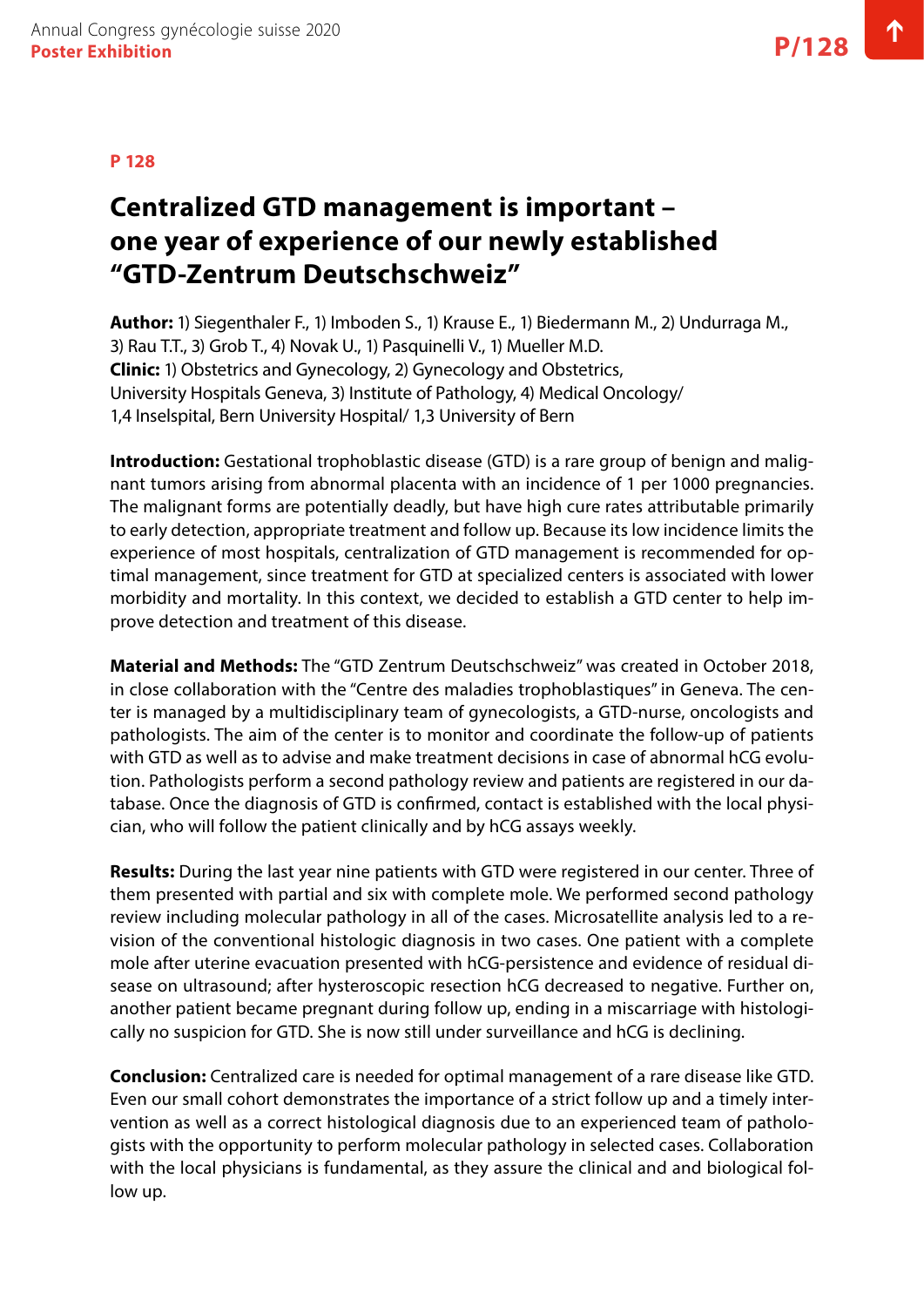#### **P 129**

### **Live-born with Mosaic trisomy 22 at amniocentesis: a case report**

**Author:** Scarpaci M., Popelka J., Todesco Bernasconi M., Arioglu S. **Clinic:** Obstetrics and Perinatal Medicine, Cantonal Hospital Aarau

**Introduction:** Trisomy 22 is the second most common autosomal trisomy in miscarriages, accounting for 3-5% of all spontaneous abortions. However, live-born children with mosaic trisomy 22 are very rare.

**Case report:** We present the case of a live-born preterm baby with mosaic trisomy 22. First trimester screening showed a high risk for trisomy 21 (1:139) with a normal nuchal translucency (1.2 mm). Testing for ffDNA was highly indicative for trisomy 22. Amnicentesis confirmed the diagnosis. The prenatal ultrasound up to 28 weeks of pregnancy revealed several abnormalities of the heart and the great vessels, such as a small VSD and Primum ASD I, a vena Azygos continuation with missing Vena cava inferior. The fetal stomach could not be clearly identified, but a cystic structure in the right abdomen, led to the diagnosis of a situs inversus abdominalis. At 28 weeks of pregnancy the patient was hospitalised due to vaginal bleeding and contractions. Fetal lung maturation and neuroprotection were performed. Due to a severe IUGR with severe doppler abnormalities and suspicious CTG a Caesarean section was performed. At 29 2/7 weeks of pregnancy we delivered a live girl (Apgar 5/7/7). The premature baby was notable for its growth restriction (670 g;  $<$  3rd) and signs of dysmorphism. Postnatal ultrasound showed a Heterotaxy syndrome with situs ambiguus abdominalis, midline liver and dextroposition of the stomach. Azygos continuation with persistent left superior vena cava (LVCS) in absence of an anonymous vein with enlarged coronary sinus as well as an absent inferior vena cava and multiple VSDs were confirmed. Postnatal FISH was considered compatible to a low-grade mosaic trisomy 22.

**Conclusion:** The mosaic form of trisomy 22 is a rare chromosomal anomaly that is compatible with life. To date, only 5 cases with prenatally detected mosaic trisomy 22, which survived in the neonatal period, are listed in the literature. Because of the rarity of pathology, the poor data of live born children and the tissue-specific cytogenetic discrepancy, the trisomy 22 in mosaic form results in a difficult counseling situation. Although malformations detected prenatally, i.e. heart defects, allow a prediction on survival, a reliable prognosis on morbidity, especially related to cognitive development, is not possible.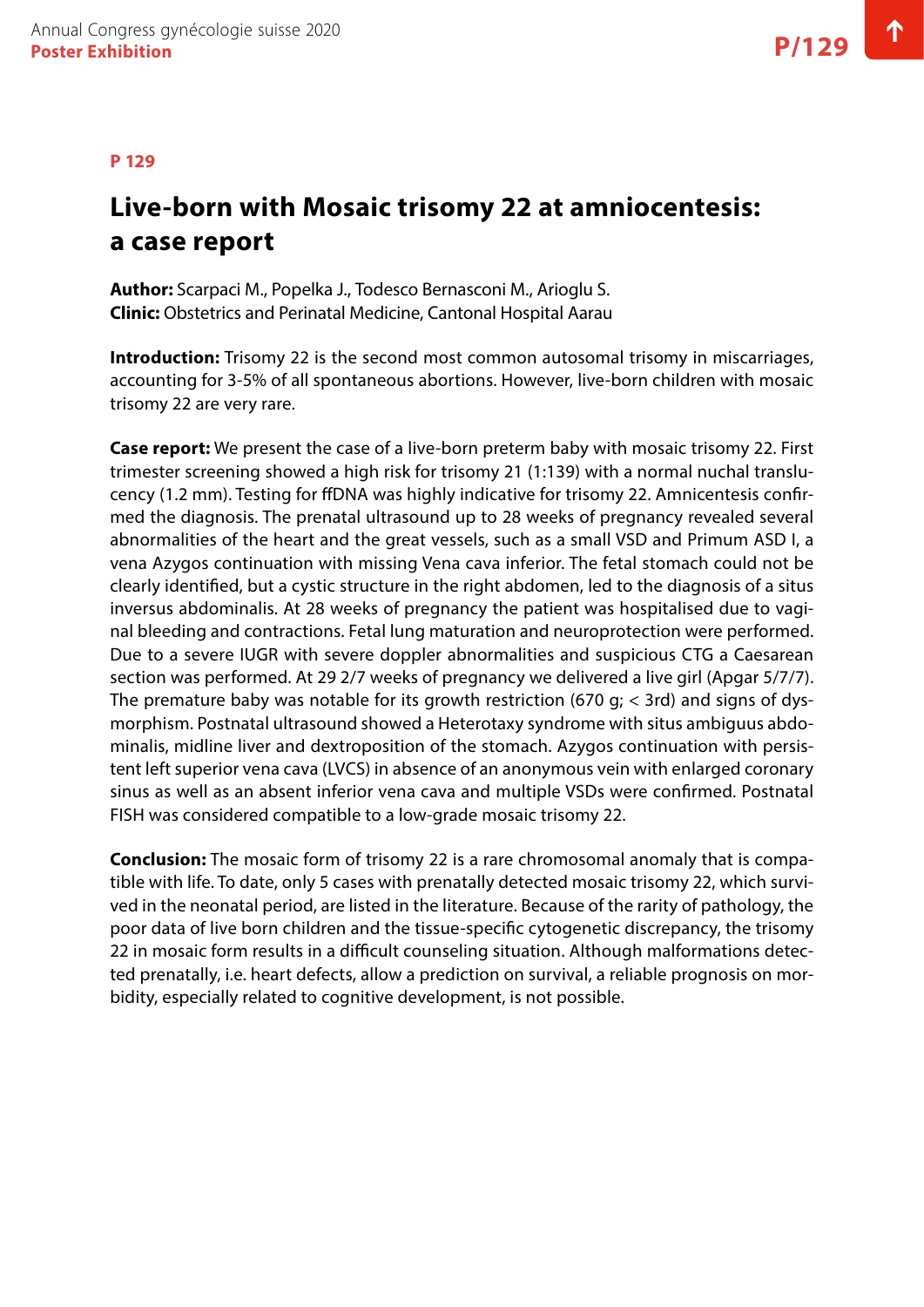# **Diagnosis of endometrial pathologies with transvaginal sonography compared to hysteroscopy - A quality control Study**

**Author:** 1) Hitz F., 2) Schoetzau A., 3) Heinzelmann-Schwarz V., 3) Kind A.B., 1) Manegold-Brauer G.

**Clinic:** 1) Gynecologic and prenatal ultrasound, Obstetrics and Gynecology, 2) Biomedicine, University of Basel, 3) Obstetrics and Gynecology/ 1-3 University Hospital Basel

**Introduction:** Hysteroscopy is considered as gold standard for the diagnosis of endometrial pathologies. Given that it is an invasive and expensive procedure the correct indications need to be assured. The aim of this study is to compare ultrasonography with the histologic report from hysteroscopy.

**Material and Methods:** We conducted a retrospective analysis of patients with hysteroscopy between 2014 and 2018 after a previous standardized ultrasound. Data regarding patient characteristics, medical history, ultrasound findings, intraoperative findings and histological results were obtained from the ultrasound data base and electronic patient files. Patients with endometrial pathologies associated with pregnancy were excluded.

**Results:** Data of 777 patients were included with 40.9% being premenopausal and 59.1% being postmenopausal. 7.7% (N=60) of patients had malignancies. Of the suspected polyps, 95.7% had benign histology. 74.1% of the patients were symptomatic. The complication rate was 4.2%. Of the patients with endometrial cancer 93.6% (N=44) were symptomatic. 6.4% (N=3) were asymptomatic, of which only one patient had no suspicion of malignancy in the sonography but had multiple risk factors and stage FIGO Ia.

**Conclusion:** Transvaginal ultrasonography is an important and accurate method to assess endometrial pathologies. The vast majority of patients with endometrial cancer are either symptomatic or at high risk. The necessity of hysteroscopy for incidental findings in asymptomatic women and in women with a normal ultrasound in the absence of risk factors needs to be discussed carefully.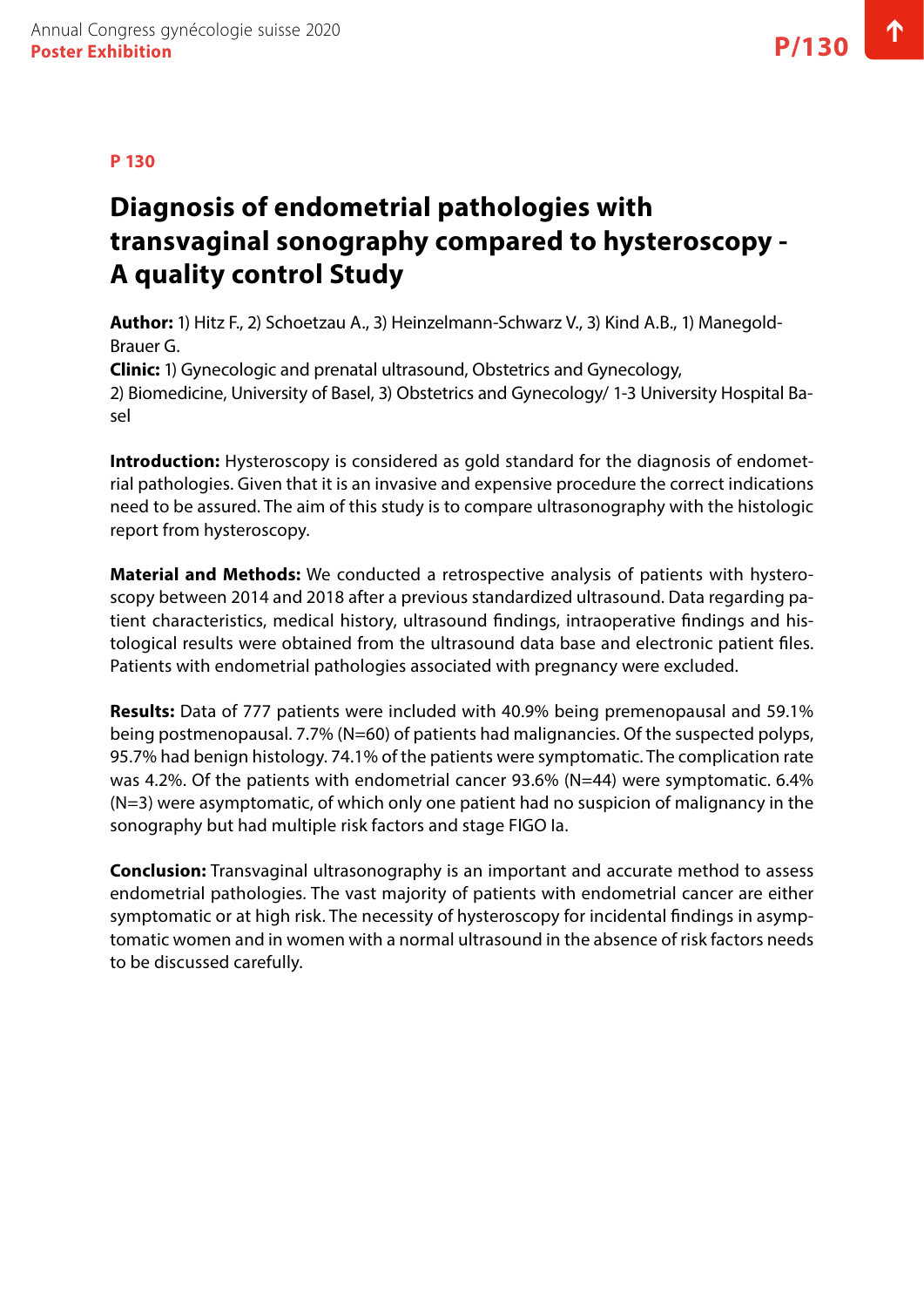#### **P 131**

# **Conservative treatment of acute appendicitis in twin-pregnancy: a case report**

**Author:** Vidal A., Ardabili S., Hodel M. **Clinic:** Gynecology and Obstetrics, Cantonal Hospital Lucerne

**Introduction:** Appendicitis is a rare but potentially life-threatening complication in pregnancy with an incidence between 0.04% and 0.2%. It is the most common cause of surgical interventions during pregnancy. Due to the anatomical changes the typical signs may be obscured and the diagnosis might be challenging. Incorrect and delayed diagnoses increase the risk of spontaneous abortions and premature deliveries.

**Case:** We report a case of a 29-year-old woman with a twin-pregnancy at 27 weeks` gestation presenting with premature contractions and severe right flank pain, diagnosed in ultrasound a covered perforated ap-pendicitis. With antibiotic therapy with co-amoxicilline the patient was asymptomatic and the infection parameters decreased to a normal level. A secondary cesarean section was performed at 33 weeks` gestation due to premature rupture of membranes and contractions. The appendectomy is planned after the breastfeeding period.

**Conclusion:** The choice of conservative versus surgical treatment in acute appendicitis in pregancy is still debated. After clinical suspicion an ultrasound examination is mandatory. If the ultrasound is not conclusive a MRI should be performed. If there is no suspicion of a perforated appendix with peritonitis or a maternal sepsis, a conservative management including broad-spectrum antibiotics can be applied for 48 hours. If there is no improvement after 24-48 hours, an appendectomy should be carried out. However, in any case of acute appendicitis in pregnant woman a multidisciplinary team approach is recommended.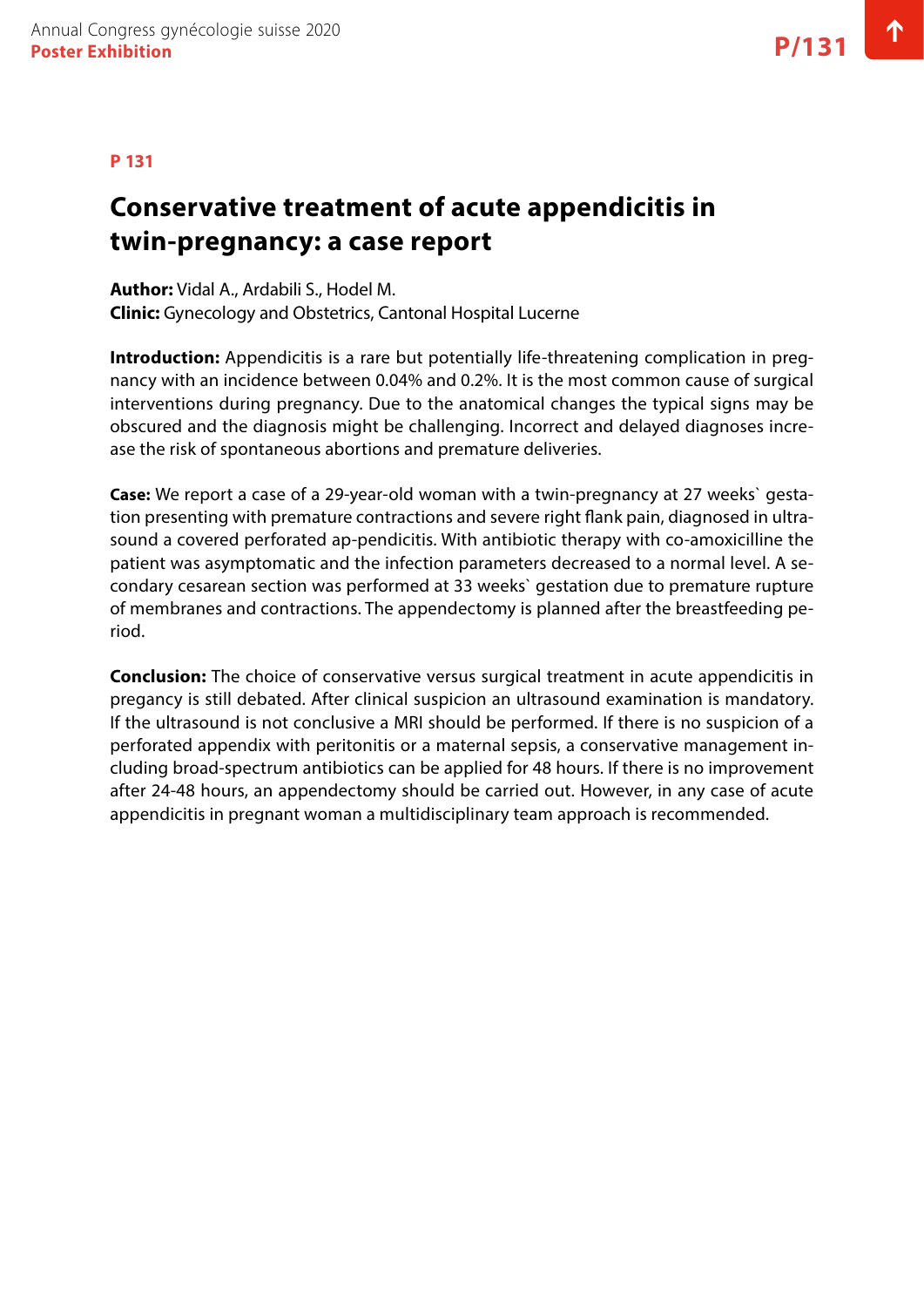# **RISKS OF MATERNAL ZIKA INFECTION AND ADVERESE PREGNANCY OUTCOMES AMONG TRAVELLERS: RESULTS OF THE INTERNATIONAL ZIKA IN PREGNANCY REGISTRY**

**Author:** 1) Vouga M., 1,2) Pomar L., 3) Gérardin P., 4) Rochat L., 5) Merriam A., 6) Soriano-Arandes A., 7) Goncé A., 8) Eggel B., 9) Eperon I., 1) Masmejan S., 10) Van Mieghem T., 11) Malvy D., 1) Baud D., 12) Panchaud A.

**Clinic:** 1) Materno-Fetal and Obstetrics Research Unit, Department of Mother and Child, 2) Clinical Epidemiology, Centre Hospitalier Universitaire de la Réunion INSERM CIC1410, La Réunion, France, 3) Obstetrics and Gynecology, Centre Hospitalier «Franck Joly», Saint-Laurent du Maroni, French Guiana, 4) «Policlinique Médicale Universitaire », 5) Maternal Fetal Medicine Unit, Obstetrics, Gynecology and Reproductive Sciences, Yale School of Medicine, USA, 6) Pediatrics, University Hospital Vall d'Hebron, Barcelona, Spain, 7) Sevei de Medicina Materno-Fetal, BCNatal, Hospital Clínic, Universitat de Barcelona, Spain, 8) Obstetrics and Gynecology, Valais Hospital, Sion, 9) DIANECHO, Geneva, 10) Maternal-fetal medicine Unit, Mount Sinai Hospital, Toronto, Canada, 11) Infectious diseases Unit, CHU Hôpitaux de Bordeaux, France, 12) School of Pharmaceutical Sciences, Geneva University and Service of Pharmacy/ 1,4,12 University Hospital Lausanne

**Introduction:** Zika virus is a Flavivirus transmitted through Aedes spp. mosquitoes present in most tropical areas. It has recently emerged as a teratogenic agent associated with severe adverse pregnancy outcomes similarly to other TORCH agents. Though the risk of adverse pregnancy outcomes among patient living in areas with ZIKV circulation is well documented, the risk for travelers remains unknown.

**Material and Methods:** This multicentric prospective cohort aimed at evaluating (1) the risks of maternal ZIKV infections and (2) adverse pregnancy outcomes, among exposed pregnant travelers compared to patient living in areas with ZIKV circulation.

**Results:** A total of 978 patients were enrolled in the study. Pregnancy outcomes and results of maternal testing were available for 870 patients including 149 travelers and 721 patients living in areas with ZIKV circulation. A ZIKV infection occurred more frequently in patients living in areas with ZIKV circulation (n = 309 (42.9%); 95% CI 39.3-46.5) compared to travelers (n=38 (25.5%; 95% CI 19.2-33.1). In an independent analysis, risk factors for maternal infection were travelling during the epidemic period (i.e. July 2015 to December 2016), travelling to the Caribbean and stay > 2 weeks. In a multivariate analysis, only travelling during the epidemic period remained significant (aRR 15.6; 95% CI 2.2-112.1; p = 0.006 for epidemic period, aRR 0.2; 95% CI 0.28-1.28; p = 0.088 for a length of stay ≤ 2 weeks and aRR 1.2; 95% 0.7-2.1; p=0.459 for travelling to the Caribbean). Overall the prevalence of severe adverse outcomes (severe neurological symptoms or fetal losses) was low (7.8%; n=71). The risk of severe adverse pregnancy outcomes did not differ among infected travelers and infected patient living in areas with ZIKV circulation (n=4, 10.3%, 95% CI 4.1-23.6 versus n= 39 12.7%, 95% CI 9.7-17.2%), as well as the risk of materno-fetal transmission (17.7% (n=6), 95% CI 8.3.6-33.5.8 versus 12.2% (n= 77), 95% CI 9.8-14.9).

**Conclusions:** The risk of adverse pregnancy outcomes is related to the risk of maternal ZIKV infection which appears to be lower for travelers. The risk seems to be minimal when travelling outside of epidemic period. Short stays are very likely associated with a lower risk though our study may not have been powered enough due to the low number of included patients with short stay. International travelling recommendations should therefore be adapted according to the epidemiological situation.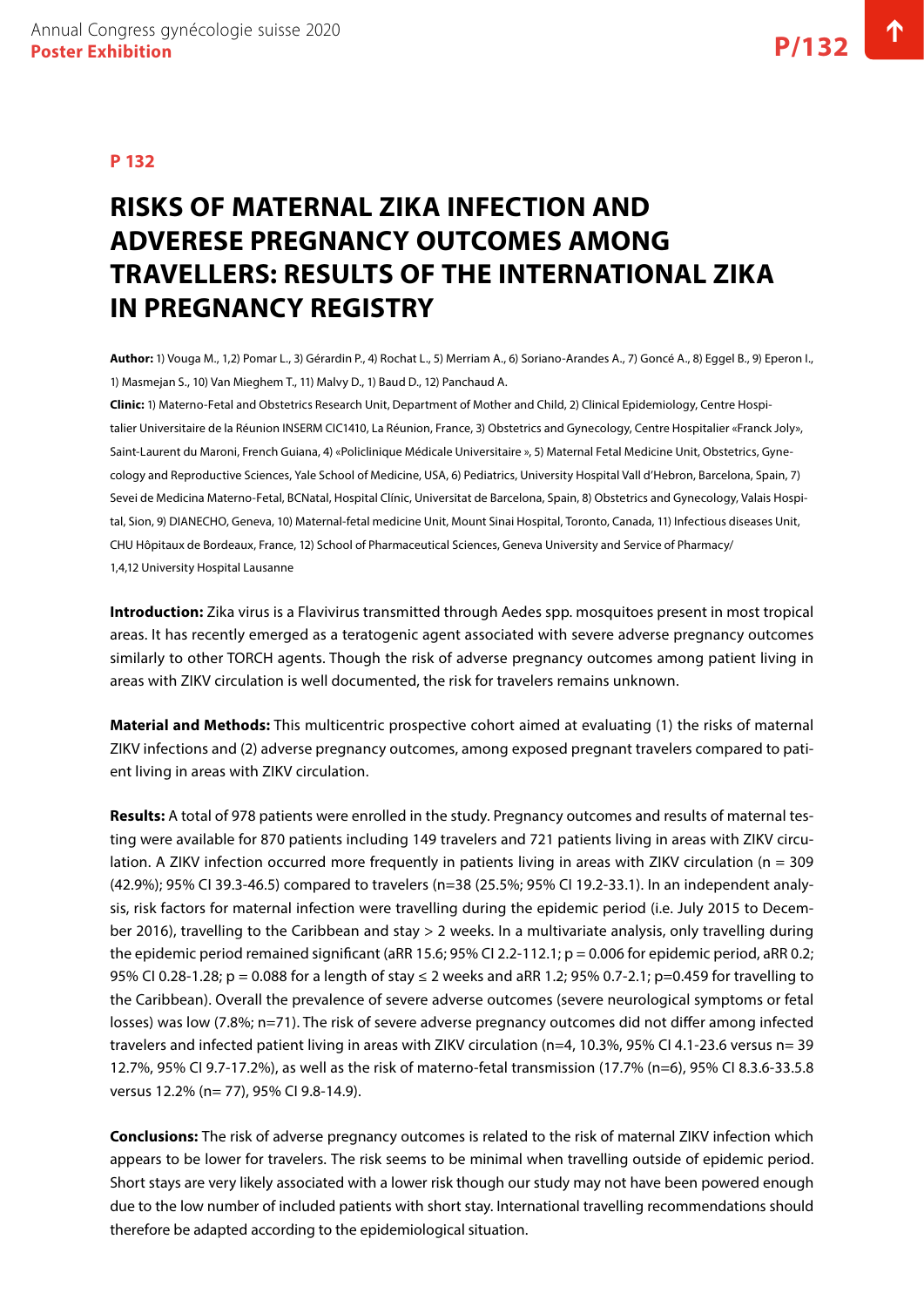# **When OBGYN specialists should call for ophtalmologist in emergency**

**Author:** Masmejan S., Diserens C., Vouga M., Jacot-Guillarmod M. **Clinic:** Gynecology, Department of Mother and Child, University Hospital Lausanne

We present here a rare cause of genital ulcerations associated with systemic manifestations whose consequences might be severe if not recognized and treated early.

A 23-year-old western European and otherwise healthy woman presented at first with vulvar erythema and painful genital ulcerations. Upon the strong clinical suspicion of an Herpes simplex Virus (HSV) primo-infection, treatment with valaciclovir was started and samples taken.

One day later, she developed progressive blurred vision in the center part of her visual field. She consulted the general emergencies where a lumbar puncture was performed excluding an herpetic encephalitis, or bacterial meningitis and the patient was sent home assuming symptoms to be related to medications side effects. Later on the genital lesions progressed to severe ulcerations, while her vision significantly worsened. Despite PCR samples of the lesions being negative for HSV-1 and 2, she was admitted and started on IV acyclovir, due to the neurological symptoms. The diagnosis of Behçet disease was finally made when an ophthalmologic consultation showed severe macular edema compatible with a retinal microangiopathy. High doses of intravenous steroids were administered. Oestro-progesterone contraception was switched for progesterone only pill given the higher risk of venous thromboembolism associated with this condition.

The differential diagnosis of genital ulceration is wide. Behçet disease needs to be suspected in case of genital ulcers associated with visual symptoms. Ophthalmologic management is an emergency in Behçet disease since retinal microangiopathy, although uncommon, can lead to irreversible vision impairment.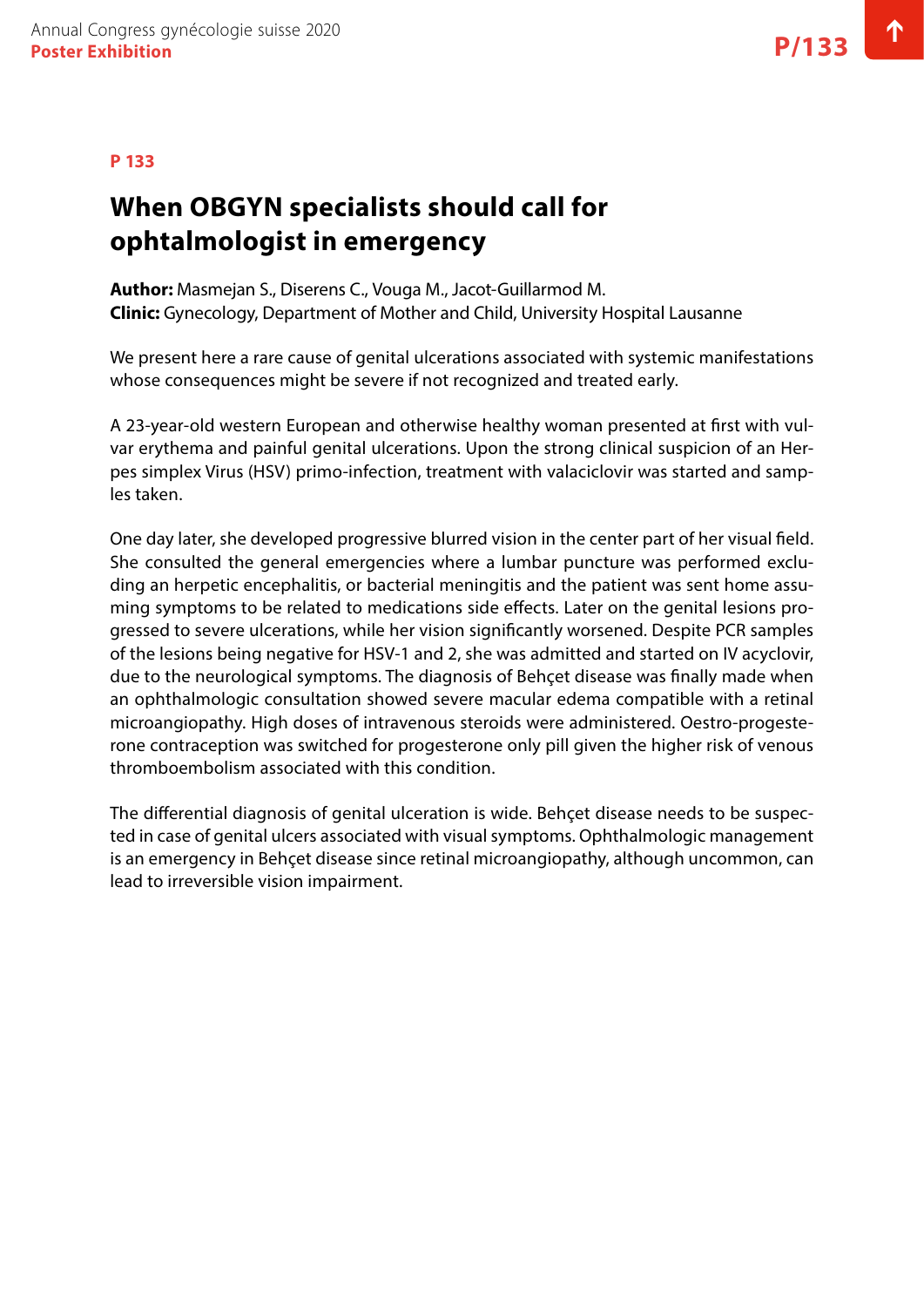# **Solitary mestastasis of breast cancer in the ovary 11 years after initial diagnosis - A case report**

**Author:** Bousouni E., Lanner R., Faoro D., Ledermann H., Sarlos D. **Clinic:** Gynecology, Cantonal Hospital Aarau

Metastatic ovarian tumors originates from various sites, such as stomach, breast or colon. It is estimated to account for 10% of the total malignant ovarian tumors.

This case report demonstrates the case of a 52 years old patient assigned to our clinic for adnexectomy because of a new solid Tumor in the left ovary detected by transvaginal sonography during the regular check. The patient had no symptoms. CA 125 marker was normal. The clinical examination showed in the transvaginal ultrasound a solid Tumor of 28x32x38mm in the left ovary. The right adnexa and the Uterus such as endometrium were sonographically normal. No free liquid in the douglas space was found. In this situation we indicated a both sides laparoscopic adnexectomy.

The patient has in her history an axillary metastatic invasive ductal breast cancer; ypT2 ypN3a (15/25) cM0 G2 ER/PR positiv (12/12) HER2 negativ in February 2008. At that time we performed a mastectomy with axillary dissection afte 4 cycles neoadjuvant chemotherapy with FEC. Adjuvant radiotherapy of chest wall, supraclavicular field and axilla in addition followed. Adjuvant endocrine therapy with ovarian suppression (Lucrin) in combination with Tamoxifen administrated as well. Endocrine therapy was given for10 years.

The family history regarding breast cancer is negative.A genetic testing was negative for BRCA 1 and BRCA 2 mutation. In 2016 diagnosisof DCIS high grade of the right Breast; followed with mastectomy right. Intraoperative we found a solid tumor of about 4 cm of the left ovary without papillary deposits and withoutascites. The upper and lower abdomen was without pathology on inspection. We performed a laparoscopic adnexectomy of both sides with gaining of a peritoneal washing cytology. The histology of left ovary has shown metastasis of breast cancer. Histologically no evidence of primary ovarian cancer. The right ovary was histological normal. The peritoneal washing cytology was positive for adenocarcinoma cells corresponding to the breast cancer.

The case report highlights the importance of regular controlling by transvaginal ultrasound many years after first diagnosis of breast cancer.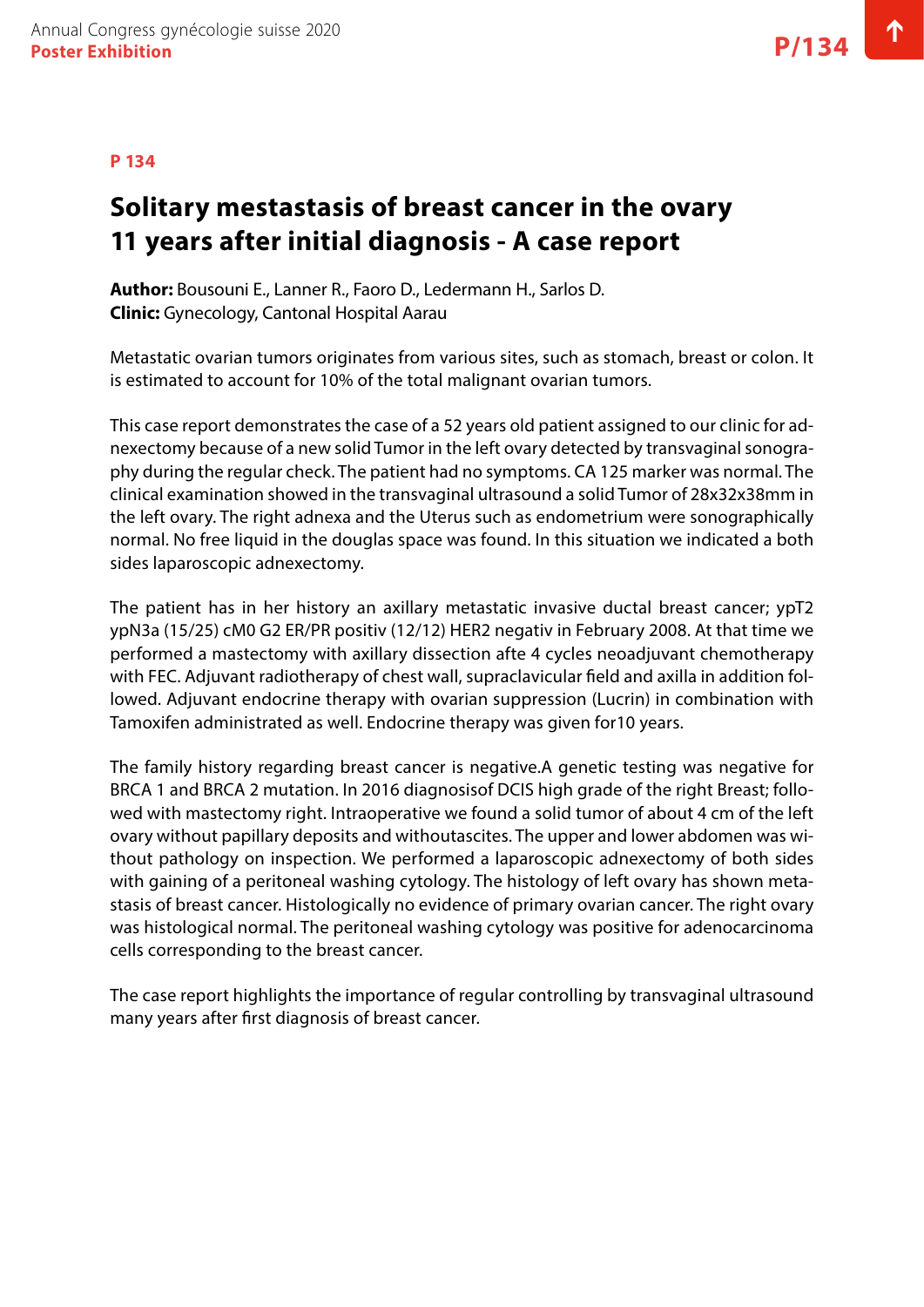### **P 135**

### **True Diphallia with associated anomalies: a case report**

**Author:** Gudzheva T., Sachsanidis P., Filippi V., Bolla D. **Clinic:** Obstetrics and Gynecology, Hospital Langenthal, SRO

**Introduction:** A true diphallia or a penile duplication is an extremely rare congenital anomaly that occurs once in every 5.5 million live birth. The extent of penile duplication and the number of associated anomalies vary greatly, ranging from a double glans from a penis with no associated anomaly up to complete penile duplication associated with multiple anomalies (bladder, urethra, exstrophy of the cloaca, anorectal malformations, colon and rectosigmoid duplication). Moreover, true diphallia if occurs, is associated with severe malformations such as bifid phallus. These newborns have a high mortality due to infections associated with their renal or colorectal anomalies.

**Materials and Methods:** We report a case of a newborn with a true diphallia, a double imperforate anus and a tethered cord syndrome with unremarkable scans and first trimester screening before birth.

**Results:** A 39-year-old primigravida with an overall unremarkable personal and family history and healthy pregnancy was referred to our department at 41+5 weeks of gestation with a premature rupture of membranes. Her obstetric history reported of a threatened abortion at 4+5 weeks of gestation, group C streptococcus and a pre-known mild depression medicated with sertraline discontinued in the late pregnancy as well as tachycardia since the fifth month of pregnancy. The prenatal ultrasound scans performed by her gynecologist showed no anomalies, except for an enlarged yolk sac in the early pregnancy, neither did the first trimester screening nor the mothers blood samples. After a labor induction because of lack of uterine contractions the gravida delivered a male infant at 42 weeks gestation, weighing 3320 g (Apgar 9/10/10; umb. art. pH, 7.29) with a  $O<sub>2</sub>$ -saturation of 100 %. A diphallia and two imperforated anuses was revealed and the neonate was transferred to the Neonatal Intensive Care Unit of the nearest University Hospital for further examinations and therapy. After one month of therapy and reconstructive surgery inclusive laparotomy and transversostoma the Neonate was discharged from the hospital in good general condition. A penile surgery is still outstanding.

**Conclusion:** A true diphallia, although exceedingly rare, is difficult to detect with prenatal screenings. Careful ultrasound examination of the fetal phallus and adjacent organs is essential to establish the diagnosis and to detect sever associated anomalies.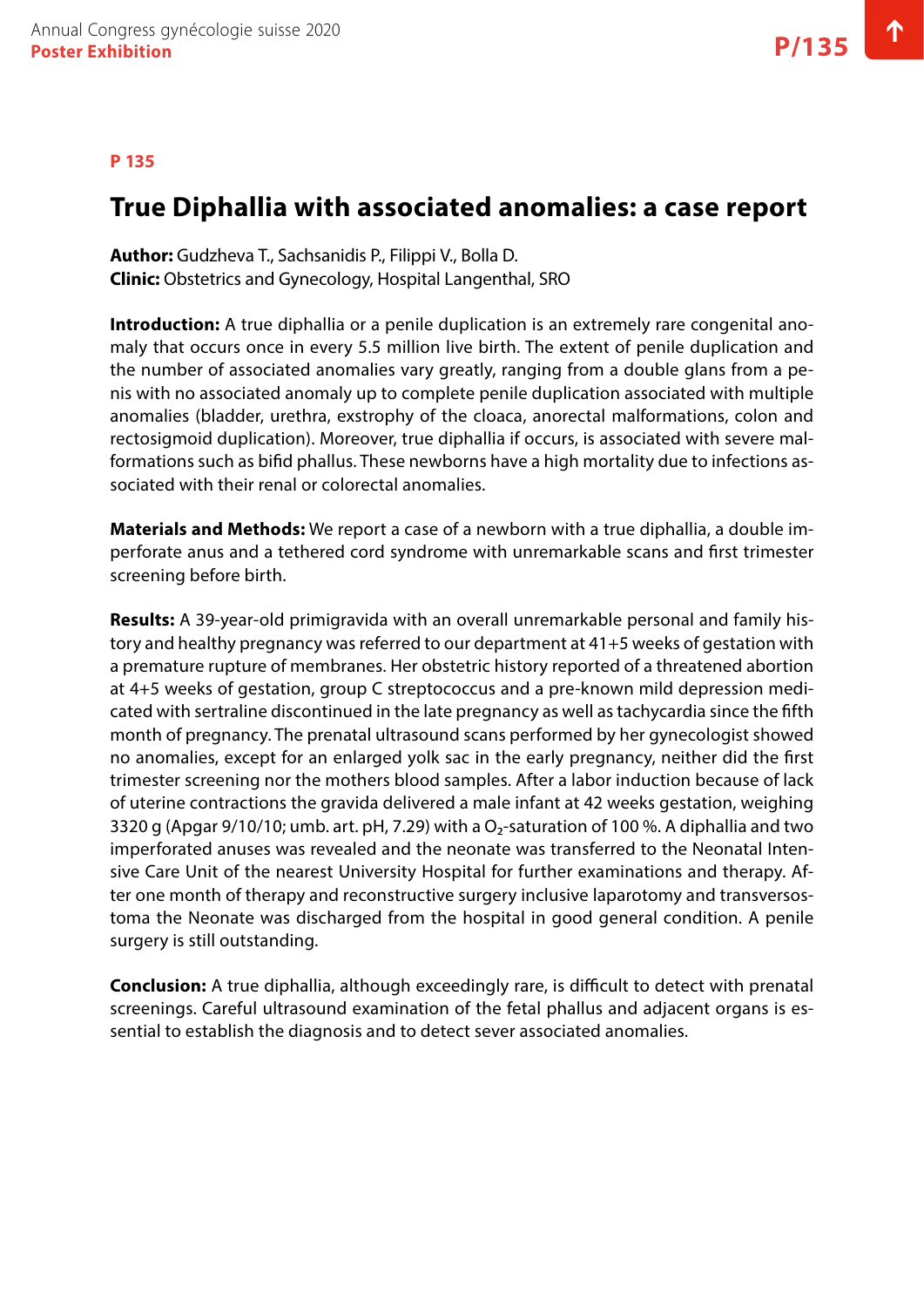### **P 136**

# **Outcome of pregnancies with TRAP sequence: a bicenter experience**

**Author:** 1) Morr A., 1) Amylidi-Mohr S., 1) Surbek D., 1) Mosimann B., 2) Baud D., 1) Raio L. **Clinic:** 1) Obstetrics and Gynecology, Inselspital, Bern University Hospital, University of Bern, 2) Obstetrics and Gynecology, University Hospital Lausanne

**Introduction:** Twin reversed arterial perfusion (TRAP) complicates 1-3% of monochorionic twin (MC) pregnancies. It is an extreme form of interfetal transfusion in which a twin with an absent or rudimentary heart ("acardiac twin") is perfused by its co-twin ("pumping twin") via arterio-arterial anastomoses. Treatment to interrupt blood flow to the acardiac twin includes fetoscopic umbilical cord coagulation, cord ligation or coagulation of the anastomoses as well as intrafetal laser therapy or radiofrequency ablation (RFA).

**Method:** Using databases of the Inselspital and CHUV, all cases of TRAP sequence in MC between 2006 and 2019 were retrospectively analyzed. Evaluation included prenatal management (conservative, fetoscopic coagulation, intrafetal laser, RFA), gestational age (GA) at time of intervention, outcome of pumping twin.

**Results:** 16 cases were included in our analysis. Of those, one was a triplet and one a quadruplet pregnancy with 2 acardiac fetuses. Median (range) GA at diagnosis was 16 (11-24) weeks. 12 cases underwent interventions at a GA of 15 (12-21) and 18 (16-21) weeks for intrafetal (n=5) and fetoscopic (n=7) treatment, respectively. 2/5 (40%) cases after intrafetal therapy survived, 3 were miscarriages. Of those 1 was a quadruplet pregnancy. After umbilical cord coagulation 2/7 (29%) pumping twins survived and delivered at term, while 5/7 pregnancies were late miscarriages (16-22 weeks). Among 4 cases with conservative management (due to spontaneous thrombosis or cessation of perfusion of the acardiac twin or missing ultrasound features of cardiac burden of the pumping twin), there was 1 abortion (15 weeks) and 3 live births (1 at 35 weeks, 2 at term).

**Conclusion:** The management of TRAP pregnancies is complex and associated with a high failure rate. Albeit, different treatment options are available, timing, selection criteria for and GA at intervention are still a matter of debate.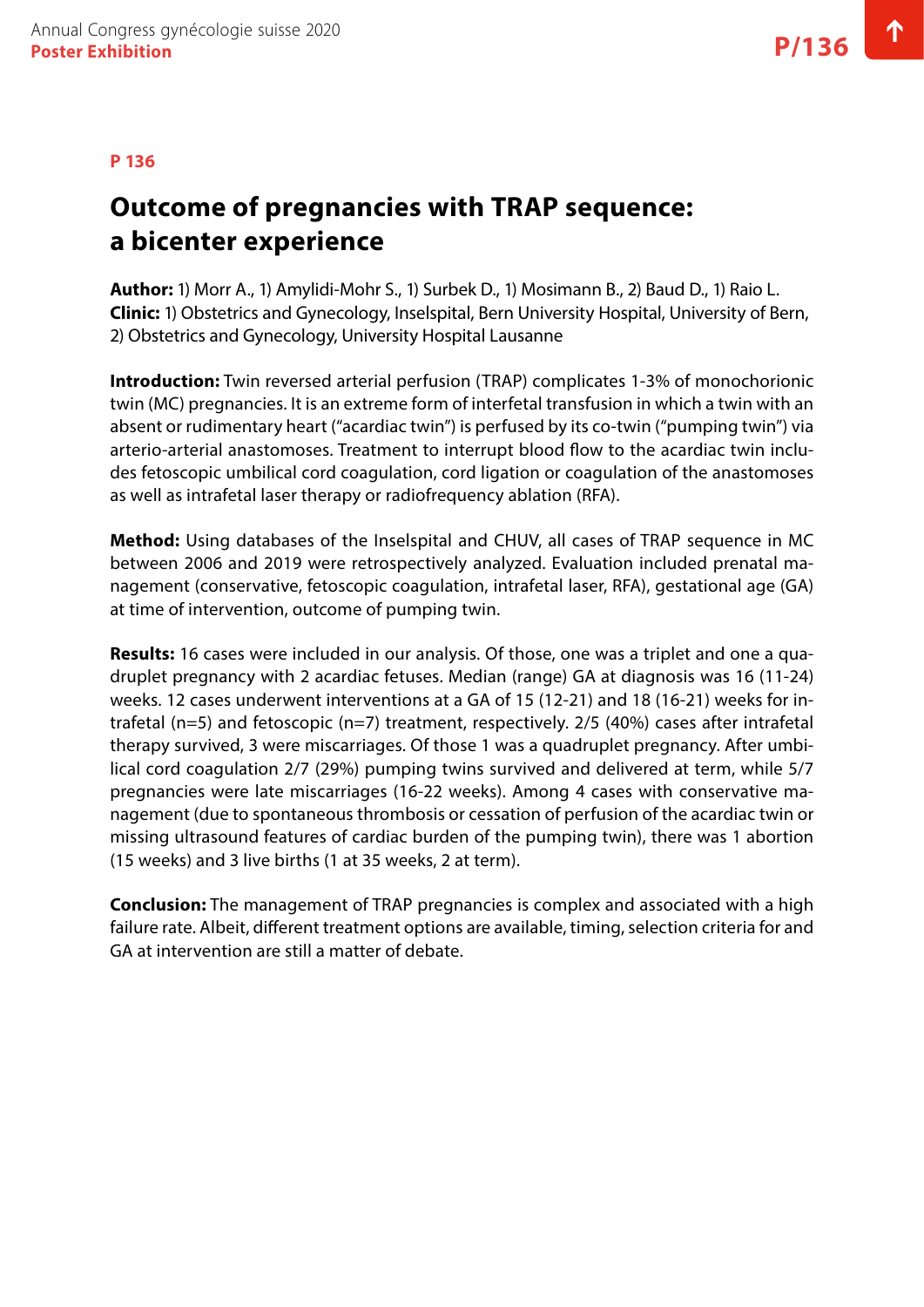### **Reproductive outcomes after fetal myelomeningocele repair**

**Author:** 1) Zupan R., 2) Meuli M., 2) Möhrlen U., 2) Mazzone L., 1) Krähenmann F., 1) Hüsler M., 1) Zimmermann R., 1) Ochsenbein-Kölble N. **Clinic:** 1) Obstetrics, University Hospital Zurich, 2) Pediatric Surgery, Zurich Center for Fetal Diagnosis and Therapy, University Children's Hospital Zurich

**Background:** Fetal myelomeningocele (fMMC) repair is an accepted therapeutic procedure in fetal surgery centres around the world as it decreases neonatal morbidity associated with spina bifida. However, there is limited data available on the impact of this open procedure on future fertility.

**Objective:** The objective of this study was to evaluate pregnancy outcomes in pregnancies followed by fMMC repair.

**Study Design:** A detailed patient registry from the Department of Obstetrics, University Hospital Zurich was used to trace and report outcomes in pregnancies followed by the first 100 fMMC repairs which were performed from 2010-2018. Additionally, a standardised questionnaire was sent to all women. The study was approved by the Ethical committee of the University of Zurich.

**Results:** Ten subsequent pregnancies were reported in 8 women. All conceptions were natural. The mean inter-pregnancy interval was 29.5+/-14.5 months. There was 1 first trimester loss. All other 9 pregnancies were delivered via caesarean section after 35 weeks of gestation (GW) with a mean gestational age of 37.6+/-1.6 weeks and a live-birth rate of 100%. One woman with a multiple gestation in the in the subsequent pregnancy, that was followed at an external institution, developed uterine rupture at 35.1 GW. The rate of thinning of the uterine uterine scar was 33%. No major maternal or neonatal complications were reported.

**Conclusion:** These preliminary results show that although open fetal surgery carries considerable risk of uterine rupture or scar thinning in the subsequent pregnancy, live birth rates in pregnancies following fetal myelomeningocele repair are comparable to that of the general population.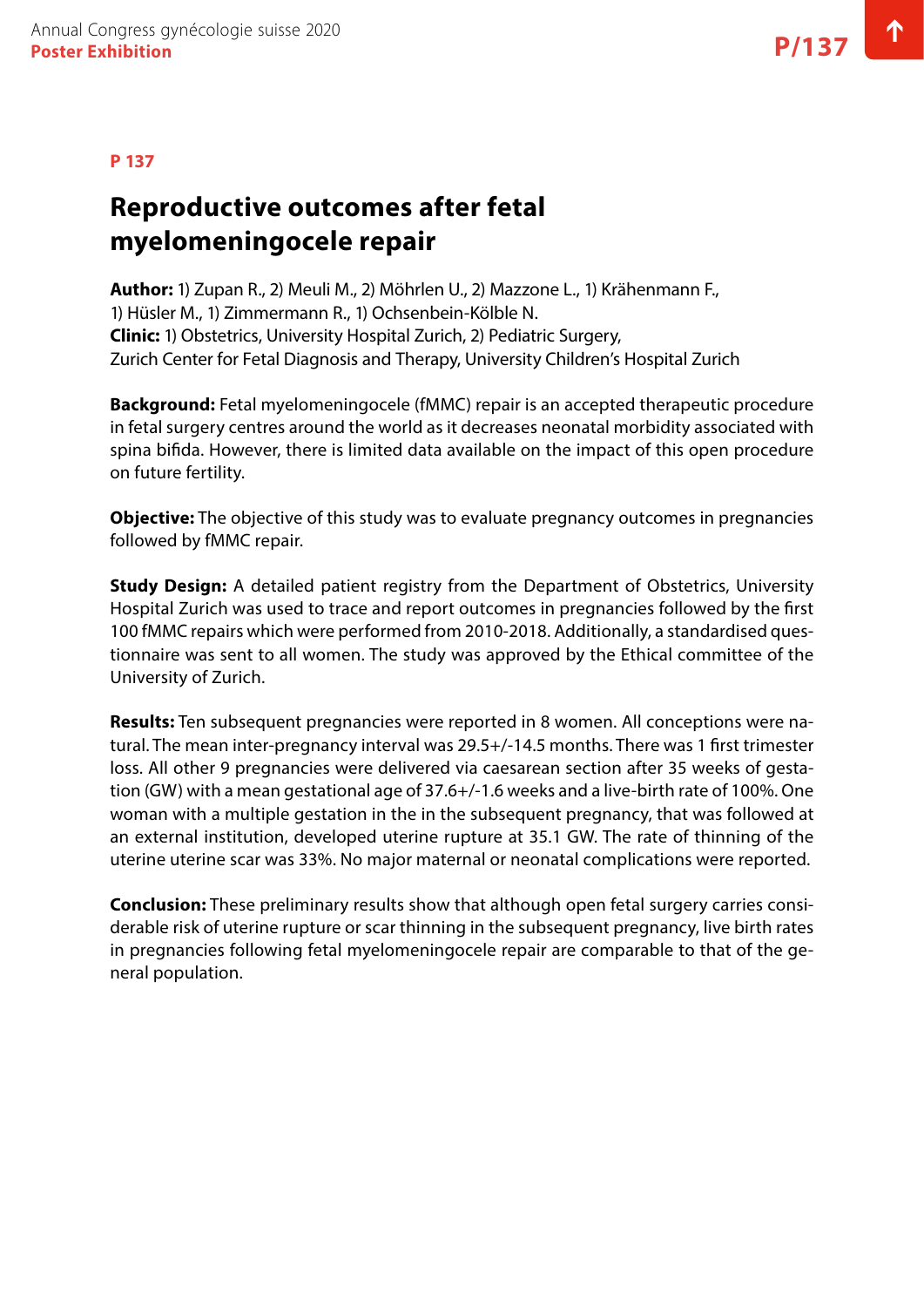# **Maternal height combined with neonatal weight as a new anthropometric predictor for adverse delivery outcomes**

**Author:** 1) Gasparri M.L., 2) Filippi V., 2) Bolla D., 1) Papadia A., 3) Tschudi R., 4) Raio L. **Clinic:** 1) Obstetrics and Gynecology, University of Italian Switzerland, EOC-Civico Hospital, Lugano, 2) Obstetrics and Gynecology, Hospital Langenthal, SRO, 3) Svisa AG, Ermatingen, 4) Obstetrics and Gynecology, Inselspital, Bern University Hospital, University of Bern

**Introduction:** Elevated maternal pre-pregnancy BMI, gestational weight, and macrosomia, are well known predictors for adverse pregnancy outcome, including cervical and shoulder dystocia associated with perineal lacerations. We aimed to evaluate the impact of maternal height combined with neonatal weight at birth (MH/NW) on delivery outcomes, in a very large cohort of singleton pregnancies.

**Material and Methods:** A database including 429.863 women who delivered in Switzerland from 2005 to 2017, was analyzed. Inclusion criteria were singleton pregnancies in cephalic presentation, birth weight >10th percentile, and gestational age at delivery between 37 0/7 and 42 0/7 weeks of gestation. Women with hypertensive disorders, abnormal Doppler findings, and with fetal structural or chromosomal anomalies were excluded from the analysis. Adverse perinatal outcomes were defined as mode of delivery (emergency cesarean section, operative vaginal delivery), umbilical cord arterial pH <7.15, 5'Apgar score <7, admission to the NICU, and/or perinatal mortality.

**Results:** Among 226.935/429.863 pregnancies who met the inclusion criteria, the MH/NH was an independent prognostic factor for delivery outcomes, such as shoulder and cervical dystocia (OR1.27(95%CI 1.25,1.29) p<0.0001 and OR1.06(95%CI 1.01, 1.11) p=0.009, respectively), grade III-IV perineal lacerations (OR1.08(95%CI 1.07,1.09) p<0.0001), use of Vacuumassisted vaginal delivery (OR1.027(95%CI 1.022,1.033) p<0.0001), and cesarean section performed for prolonged labor or failure to progress (OR1.086(95%CI 1.08,1.09) p<0.0001), at the univariate and multivariate analysis. Furthermore, MH/NW significantly correlated with these delivery outcomes with an r (correlation coefficient) ranged from 0 and 1, at the Pearson correlation test (p<0.01).

**Conclusion:** The ratio between maternal height and neonatal weight may represent a new anthropometric predictor for adverse delivery outcomes.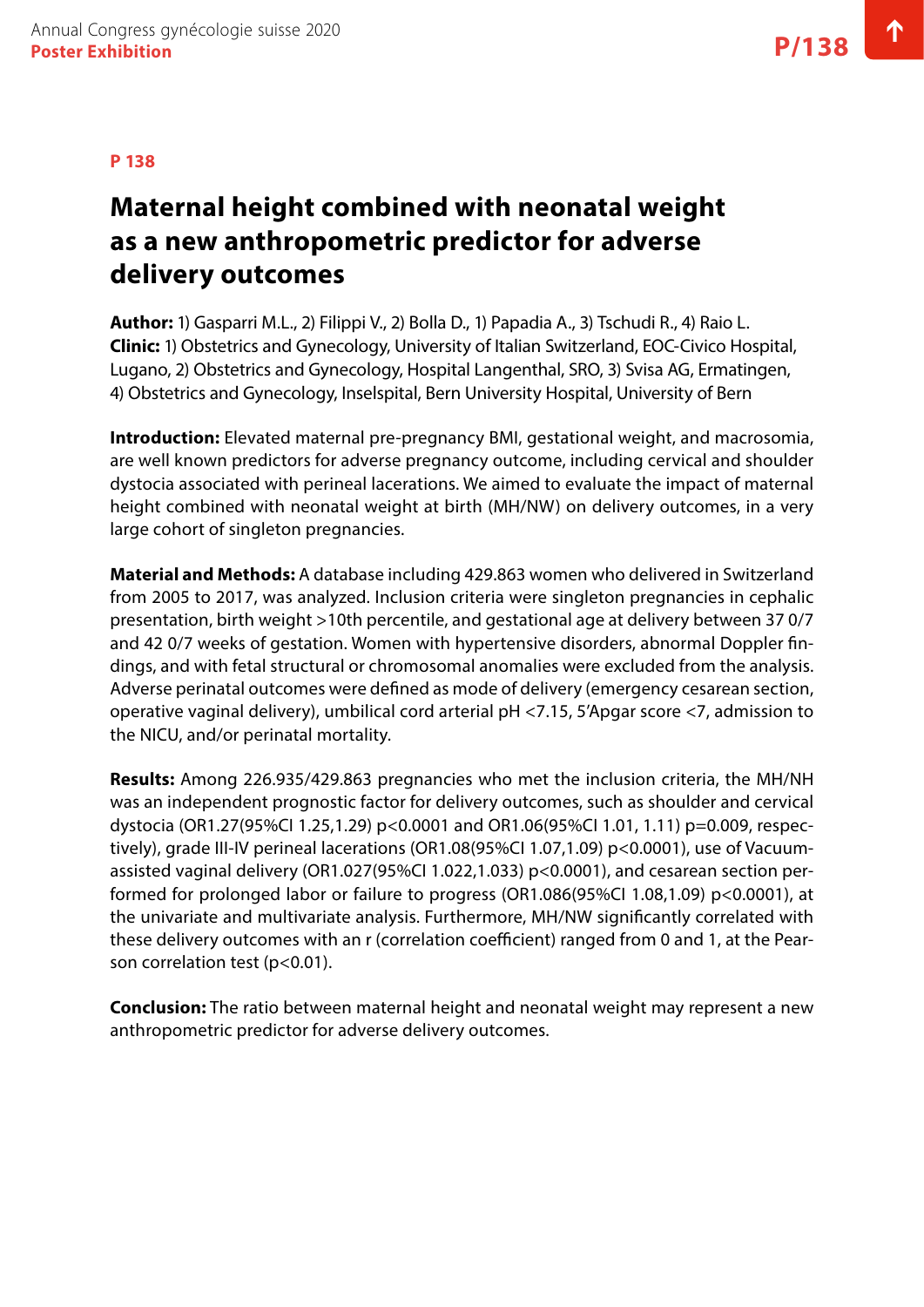# **Case report of a septic ovarial venal thrombosis with an untypical location, in a woman presenting no special risk factors for septic pelvic thrombophlebitis**

**Author:** 1) Drusenbaum A-M., 1) In-Albon S., 2) Kildal D., 2) Sramek D., 1) Johann S. **Clinic:** Gynecology and Obstetrics, Hospital Centre of the Upper Valais, Site Visp, Valais Hospital

**Introduction:** Septic pelvic thrombophlebitis (SPT) is a rare but severe complication in the postpartum periode. It occurs in 0.1% of deliveries. Approximately 90 % of all SPT appear after cesarean section (CS). Following the anatomic drain, their localization is mostly on the right side. There are risk factors related to pregnancy like maternal age < 20, multiple gestation, preeclampsia and black ethnic group as well as duration of delivery.

We report the case of a 22-year old primiparous caucasian woman after secondary CS with an atypical located SPT on the left Vena ovarica (V.o.) near the confluence of the V. renalis (V.r.).

After birth arrest in the 40 5/7 gestational week, in the second stage of labour, she received an uncomplicated CS. Because of persistent pain, worsening of her general condition and high infection parameter (CRP 130 mg/L, Lc 13.5 G/L) she received a CT on the 3. postpartum (pp) day: A huge parauterine hematoma on the left side was detected. We started an empiric antibiotic therapy (ABT) with amoxicillin/clavulanacid. A second CT was done on the 6. pp day, because of raising infection parameter (CRP 327 mg/L) and first onset of fever up to 38.6 degree. This time a SPT was seen by the radiologist, located in the left V. o. near the confluence of the V.r. We started an therapeutical anticoagulation (AC) with Enoxaparin and extended the (ABT)to Piperacillin and Tazobactam. As the general condition of the patient did not improve and the hemoglobin lowered slowly (interpreted due to the hematoma) within three days to 60 g/L, we decided to give three blood-cell-concentrates. The intermittent poor oxygenation, with a value as low as 81%, was interpreted as result of the anemia. In the absence of a therapeutic consequence we decided not to conduct another CT to exclude the differential diagnosis of a pulmonary embolism. On the 9. pp day the patient's condition improved clearly. Infection parameter decreased to CRP 78 mg/L, and she could be discharged from hospital with the continuation of the AC for three months. Follow-up CT after three months showed a complete remission of the SPT.

**Conclusion:** Although SPT is a rare complication after delivery it should always be taken into consideration if women present symptoms like fever, abdominal pain, or high infection parameters even in the absence of any risk factor as presented in our case. Easily the localization on the left side could be overseen, since it is a rare and untypical position.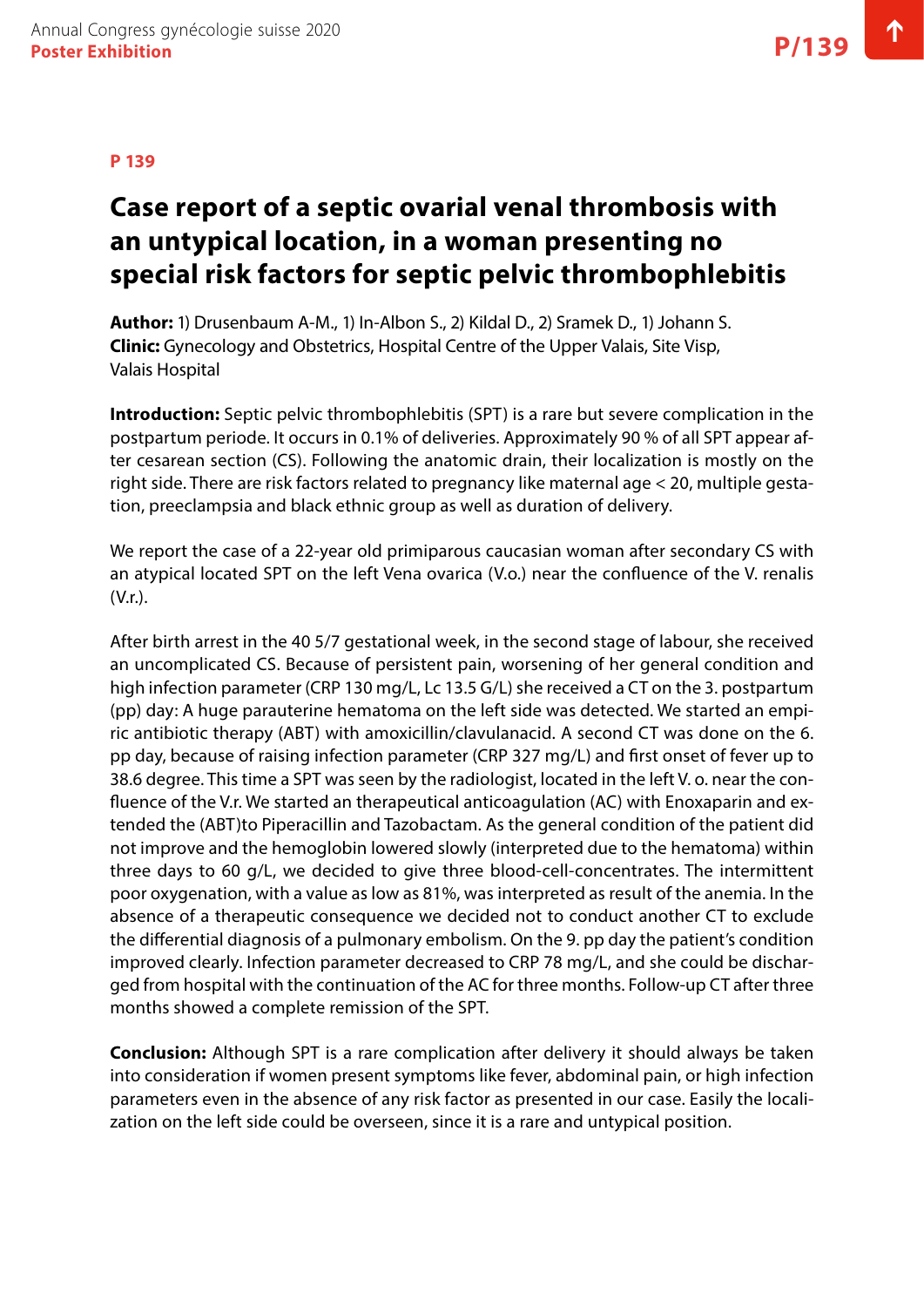### **Primary strumal carcinoid of the ovary: a case report**

**Author:** 1) Wiederkehr B., 2) Muenst S., 1) Knipprath-Mészáros A.M., 1) Heinzelmann-Schwarz V., 1) Montavon C. **Clinic:** 1) Gynaecological Cancer Centre, 2) Institute of Pathology/ 1,2 University Hospital Basel

**Introduction:** Primary strumal carcinoid of the ovary is a very rare type of germ cell tumor accounting for less than 0.1% of all ovarian malignancies. This particular form of ovarian teratoma is characterized by a mixture of thyroid tissue and carcinoid structures, a well-differentiated neuroendocrine tumor with excellent prognosis. The diagnosis on frozen section is challenging, and definitive histology with immunohistochemistry is necessary for a conclusive diagnosis. Due to limited data, evidence-based guidelines regarding treatment and follow up remain sparse.

**Material and Methods:** We review and present the case of a 42-year-old nulligravida with a primary ovarian strumal carcinoid.

**Results:** Due to chronic constipation, a transvaginal ultrasound was performed, showing a suspicious multilocular cystic-solid pelvic mass of 15cm diameter and a consecutive bilateral hydronephrosis because of compression. Tumor markers and relevant hormone levels were within normal range. A fertility-sparing surgery was performed via laparotomy with unilateral salpingo-oopherectomy, peritoneal washing and biopsy. Since the intraoperative frozen section was inconclusive, and a sex cord stromal cell tumor could not be ruled out, the staging procedure was completed by hysteroscopy and curettage. The final histopathology report including immunohistochemistry rendered the diagnosis of a moderately differentiated ovarian strumal carcinoid. The tumor consisted mainly of carcinoid strongly expressing somatostatin-receptor SSTR2a, and very little thyroid tissue was found adjacent to the tumor. Post-operative thyroid function tests were normal. A 68 Ga-DOTATOC-PET/CT for post-operative staging was performed and revealed a hypermetabolic lymph node of 7 mm, which remained stable on the follow up imaging two months later. Chromogranin A was used as tumor marker for follow up and remained within normal range. The next follow up is planned in 3 months.

**Conclusion:** Ovarian strumal carcinoid represents a unique form of ovarian tumor, which usually presents asymptomatically. Severe constipation has been linked to peptide YY production in the carcinoid and might explain the symptom of our patient. When confined to the ovary, excellent prognosis has been described and simple unilateral or bilateral salpingo-oopherectomy seems to be a sufficient treatment. Nevertheless, metastatic recurrences, even if extremely rare, have been reported. An extended pathological work–up is essential, since more aggressive subgroups must be excluded.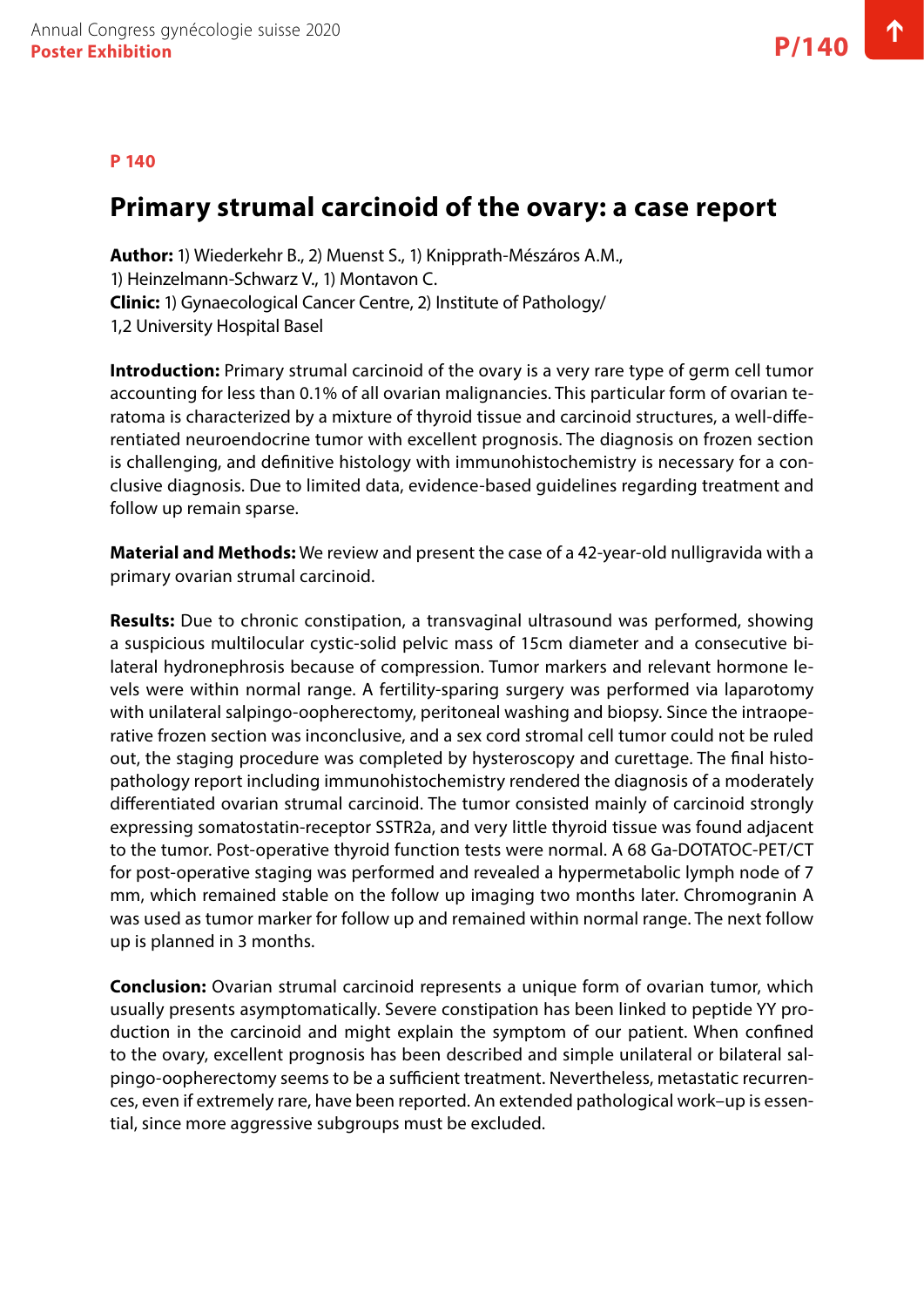### **P 141**

## **Sepsis after abscessating Mastitis puerperalis in a woman with Morbus Behçet – A case report**

**Author:** Brauer V., Belz A., Genoud S., Maurer F. **Clinic:** 1) Gynecology and Obstetrics, Bürgerspital Solothurn

**Introduction:** Lactational mastitis is a well-known complication in breast feeding women and described to occur in up to 10% during the first three months of breastfeeding. Diagnosis and therapy are of common knowledge and 90% of cases resolve without further complications. Morbus Behçet is an autoimmune inflammatory disorder often resulting in vasculitis with oral and genital ulceration amongst other things.

**Case report:** A 31 year old patient presenting with typical signs of mastitis puerperalis in the right breast on the 17th day postpartum. With no signs of abscess, an antibiotic therapy with Co-Amoxicillin was induced. The patient was diagnosed with Morbus Behçet two years prior and until the 20th week of pregnancy was under therapy with glucocorticoid and the monoclonal antibody Infliximab. Two weeks after giving birth reactivation of Morbus Behçet occurred with arthritis of the left ankle joint and ulceration on the feet as well as one the nipple, resulting in re-induction of the treatment with Infliximab and cortisone. The microbiology showed growth of penicillin-sensitive Staph. aureus. The patient responded well to the initial therapy and the therapy was stopped after 7 days of treatment. 5 days later the patient re-presents with now massive abscessating mastitis as well as fever and elevated inflammatory blood counts. The last administration of Infliximab occurred 6 days prior and the patient was still under cortisone. She was admitted for i.v. antibiotic therapy and surgical abscess-incision. The cortisone therapy was stopped as an acute inflammatory situation was occurring. Despite targeted antibiotic therapy she showed a prolonged recovery with reoccurring abscessation und surgical drainage as well as sepsis with lung oedema. The blood count showed persistent elevated leucocytes and CRP. After an interdisciplinary conference the prolonged symptoms were explained due to a reactivated Morbus Behçet also resulting in new oral ulcerations and a positive pathergy test. A monitored restart of the corticoid therapy was induced. The inflammation and symptoms regressed and the patient was released after 17 days of hospitalisation in a good general condition.

**Discussion:** We want to raise awareness of autoimmune diseases resulting in prolonged or complicated inflammation despite correct antibiotic therapy and, as show-cased in this report, to highlight the use of glucocorticoid in patients with autoimmune diseases even in case of inflammation.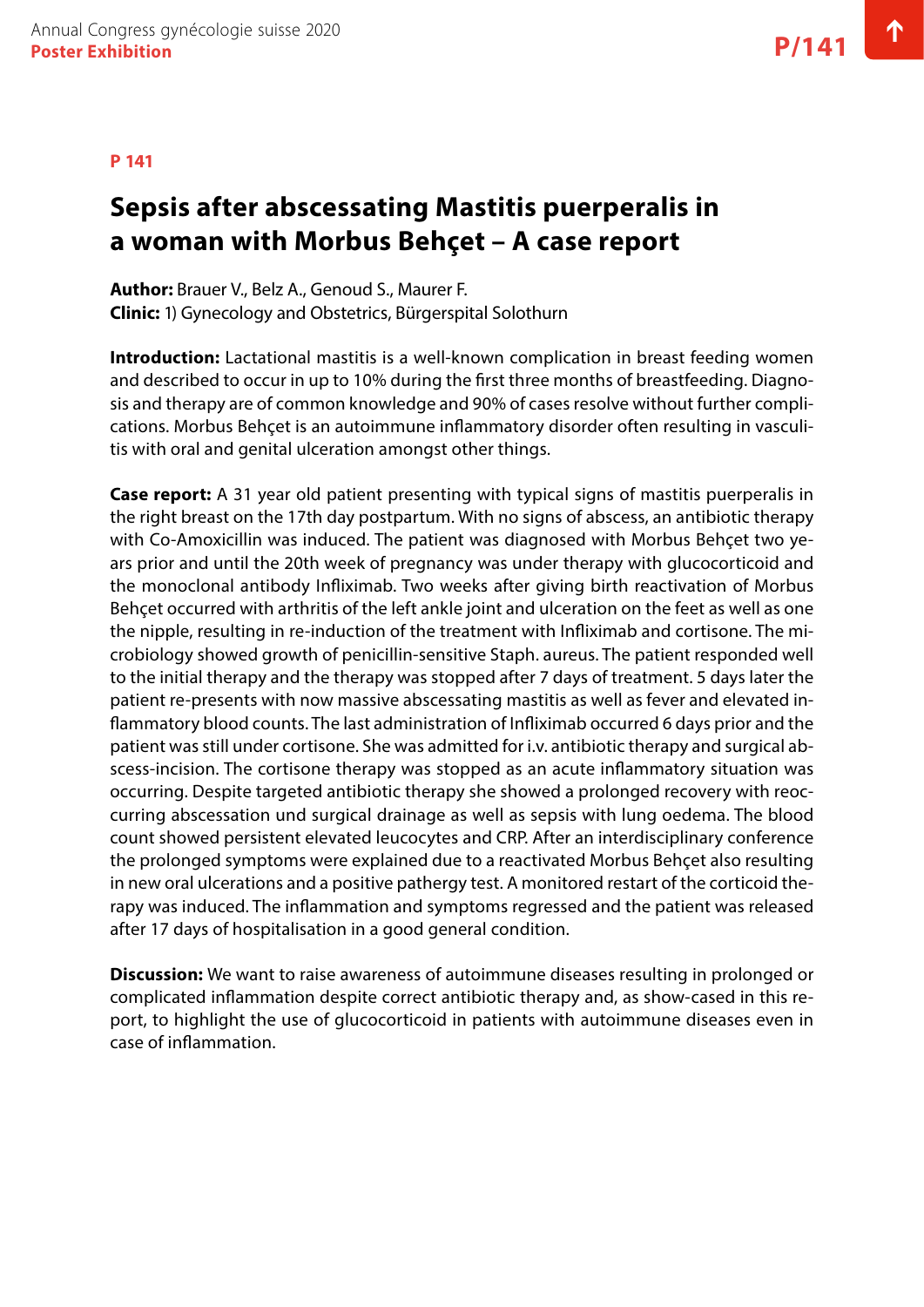# **PreThy Study : association between neonatal thyroid dysfunction and preeclampsia or vascular intrauterine growth restriction**

**Author:** 1) Magistris D.E., 1) Struebin F., 1) Pace M.,1) Lombardi V., 2) Boulvain M., 3) Péchère A., 1) Martinez de Tejada B., 4) Ditisheim A., 5) Schwitzgebel V., 6) Fingerhut R., 1) Berkane N.

**Clinic:** 1) Obstetrics Service, DFEA, 2) Western Lemanic group of Hospitals,

3) Hypertension Unit, 4) Woman, child and adolescent, Gynecology, Perineology Unit,

5) Pediatric Endocrine and Diabetes Unit, DFEA, 6) Swiss Newborn Screening Laboratory,

University Children's Hospital Zurich/ 1,3,5 University Hospitals Geneva

**Introduction:** Preeclampsia (PE) and vascular intrauterine growth restriction (IUGR) have both been associated with high plasmatic concentration of sFlt1 (soluble fms-like thyrosine kinase 1). It has also been suggested that preeclampsia is associated with maternal thyroid dysfunction through a sFlt1-mediated mechanism. sFlt1 crosses the placental barrier and whether it is responsible for fetal thyroid alterations is not known. We hypothesize that high plasmatic levels of sFlt1 can lead to neonatal hypothyroidism. The objectives of our study are 1) to compare thyroid stimulating hormone (TSH) blood level between neonates born to mothers with and without PE and 2) to assess the correlation between gestational age at the onset of PE and the severity of neonatal hypothyroidism.

**Material and Methods:** This is a retrospective matched case-control study carried out at Geneva University hospitals with data collection from January 1st 2009 to February 28th 2017. We included 291 preeclamptic mothers with a singleton pregnancy with a live birth at all gestational ages from the Renal PostPec cohort who delivered at our institution, and 291 controls matched for gestational age at delivery. Controls were identified as women with a singleton pregnancy who delivered in the same period. Neonatal TSH levels were retrieved from the Guthrie test and compared between groups.

**Results:** Results will be presented at the SSGO meeting.

**Conclusion:** We expect children born to a mother with preeclampsia to have significantly higher TSH plasmatic level concentrations. As thyroid function is paramount for neurodevelopment, our findings may impact on the follow-up and treatment of children born after a pregnancy complicated with PE or vascular IUGR.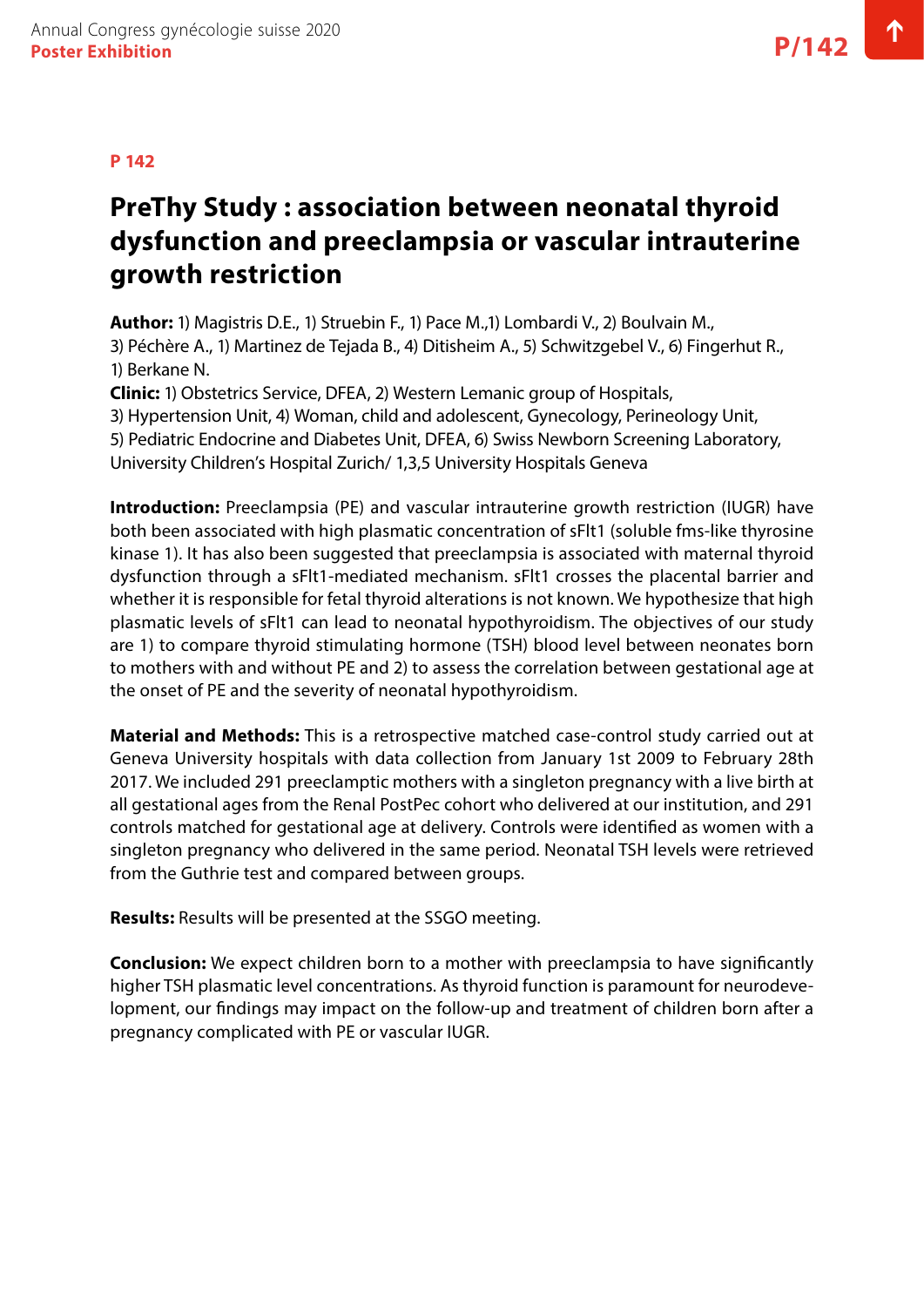#### **P 143**

### **Case Report : an utero-cutaneous fistula following a hysteroscopy**

**Author:** Wernly D., Huber D. **Clinic:** Gynecology and Obstetrics, Valais Hospital

**Case Report:** an utero-cutaneous fistula following a diagnostic hysteroscopy.

**Introduction:** hysteroscopy is very common and the gold standard for the diagnostic and treatment of endometrial pathologies. Infection following this procedure is very uncommon and can occur in 0.18-1.5% of cases.

**Material and Methods:** A 41 years old patient, 2G0P underwent a C-section at 22 weeks five months earlier, for a death in utero, probably in a context of a chorioamnionitis. She received an antibiotherapy with flagyl and a drain was left during 7 days. Because of the diagnosis of chorioamnionitis and thus the risk of synechiae, a diagnostic hysteroscopy was conducted one month later. There were no synechies or sign of infection. The following months, the patient reported abdominal pain but no clear origin was found during multiple medical visits. In early February, she comes to the emergency room because the abdominal pain has worsened and since 48h a right iliac fossa carbuncle has appeared. She reports abnormal vaginal discharge. She is hemodynamically stable, her vital signs are good and she has no fever. An abdominal CT-scan shows an intra-uterine collection and a fistula between uterine fundus and the abdominal wall. The patient underwent IV antibiotics and subsequently a total hysterectomy with bilateral salpingectomy by laparotomy. The clinical evolution is good.

**Discussion:** Infection following operative hysteroscopy is rare and infection after diagnostic hysteroscopy like in our case is even rarer. The risk of synechiae after a chorioamnionitis is up to 40%, thus many center throughout the world recommend a hysteroscopy in the following three months. Whereas The "Collège National Des Gynécologues et Obstétriciens Francais" (CNGOF) does not recommend the use of antibiotics when doing a diagnostic or operative hysteroscopy, no guidelines exist to hysteroscopy performed after a chorioamnionitis, where the infectious risk is higher.

**Conclusion:** Performing a hysteroscopy after a chorioamnionitis allow the diagnosis and treatment of synechiae but it increases the risk of endometritis. Abdominal abscess, peritonitis uterine perforation with subsequent fistula can occur. In that context, an antibioprophylaxis should be discussed before the surgery.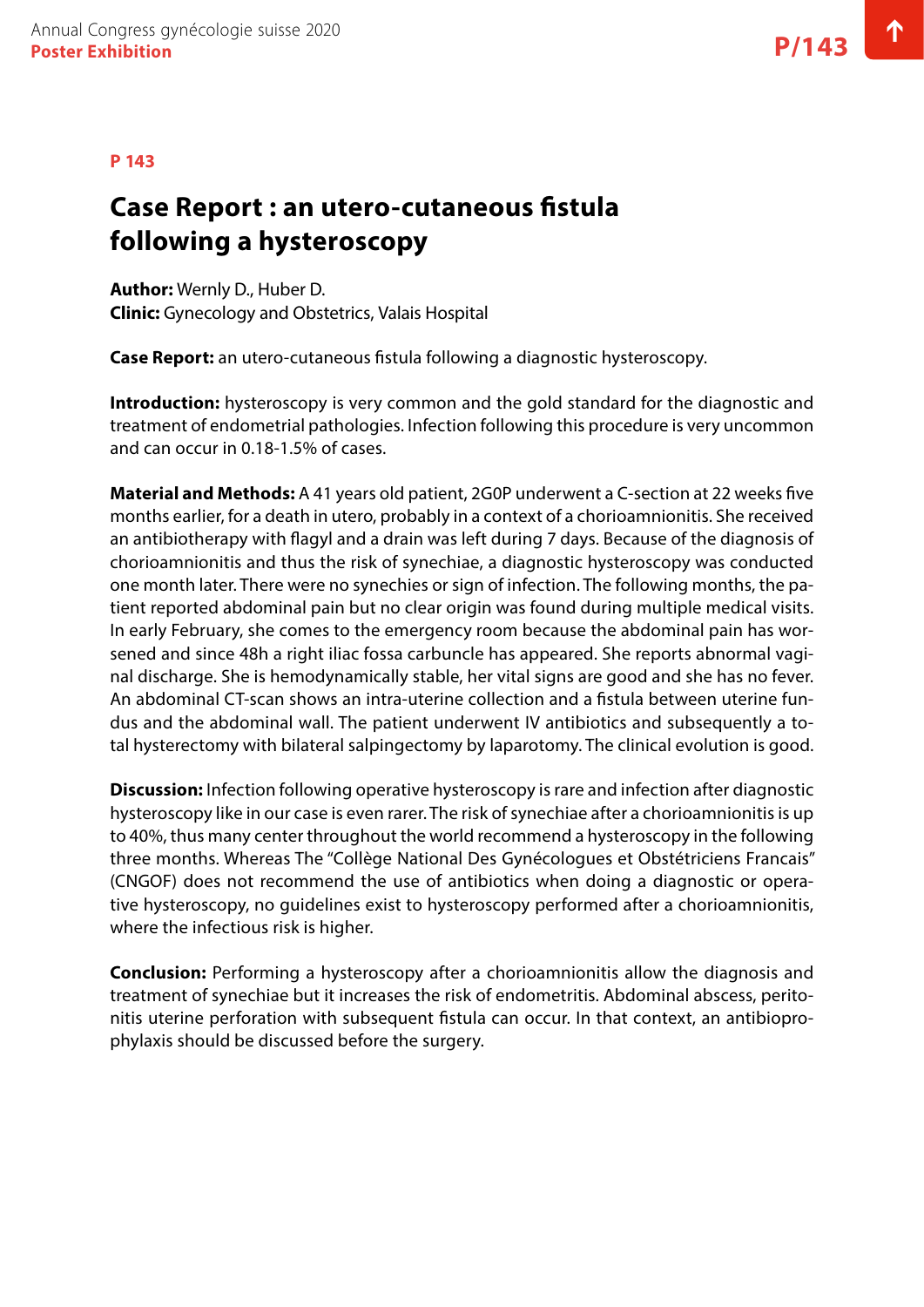#### **P 144**

# **Stress urinary incontinence after prolapse surgery, evaluation, prediction, communication and advice**

**Author:** Ryu G., Dolder L.A., Heldstab S., Sarlos D., Schär G. **Clinic:** Urogynecology, Cantonal Hospital Aarau

**Introduction:** Stress urinary incontinence is a common comorbidity in patients with genital prolapse symptoms in preoperative evaluation. Prolapse was resolved by laparoscopic surgery with sacrocolpopexy, by vaginal approach with native tissue repair such as anterior/posterior repair, sacrospinal fixation/hysteropexy to the sacrospinous ligament or with vaginal mesh surgery (Elevate anterior). Hypothesis: The postoperative prevalance of stress urinary incontinence is different after various surgery types. The results of this study should help for advising patients and for decision making before prolapse surgery.

**Material and Methods:** The present study is a retrospective observational study in which the prevalence of stress incontinence urinary incontinence after prolapse surgery was determined. We have evaluated the data of patients who underwent surgery in the period from January 2015 to December 2016 including history, cough test, urodynamic findings and ICIQ questionnaire. We divided our collective into 3 groups: sacrocolpopexy, vaginal surgery with mesh and vaginal surgery without mesh.

**Results:** A total of 198 patients were included in the study. We treated 144 patients with laparoscopic sacrocolpopexy, 16 patients underwent vaginal mesh procedure and 38 patients received vaginal surgery without mesh. The average age of 65.1 in the sacrocolpopexy group was significant lower than vaginal mesh group (79.0) and native surgery group (70.4). Preoperatively the prevalence of stress urinary continence was 45.8% in the sacrocolpopexy group, 50% in the vaginal surgery group with mesh and 52.6% in the vaginal native surgery group. After prolapse surgery the rate of stress urinary incontinence was reduced to 38.2% in the sacrocolpopexy group and to 17% in patients who received a vaginal surgery without mesh. However, there was a slight increase of stress urinary incontinence rate(56.3%) in the group with vaginal surgery with mesh.

**Conclusion:** After prolapse surgery, the prevalence of stress urinary incontinence is significantly lower than preoperatively.Therefore simultaneous incontinence surgery during prolapse surgery should be avoided to reduce «over-treatment » and unnecessary complications. These findings influence advising patients and informed consent before prolapse surgery. A two-stage approach is recommended.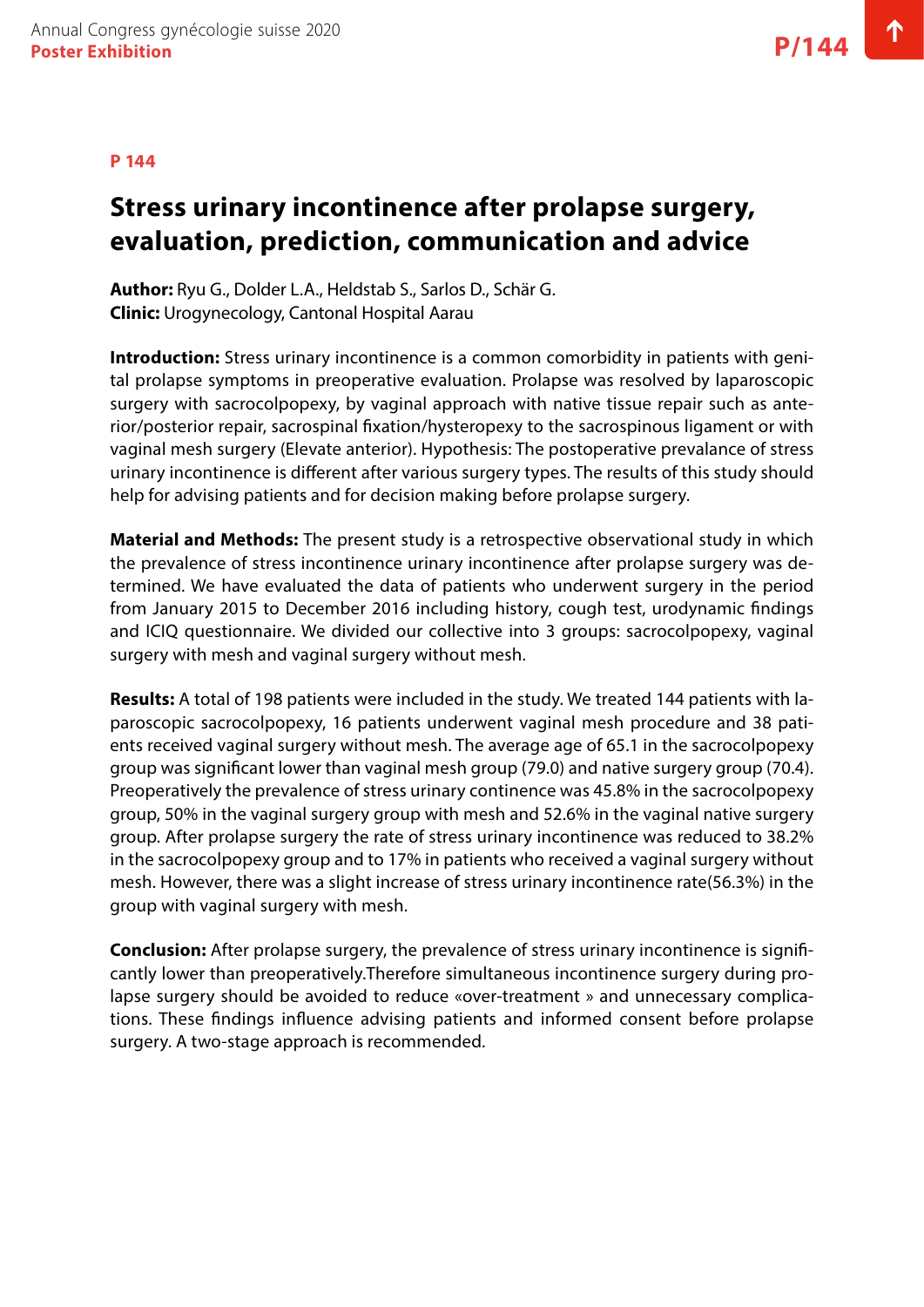# **Bilateral otorrhagia during gynaecological laparoscopic surgery: a case report**

**Author:** 1) Boss N.M., 2) Stebler S., 3) Dörig P., 1) Heinzelmann-Schwarz V., 2,4,5) Dell-Kuster S., 1) Montavon C. **Clinic:** 1) Gynecological Cancer Centre, 2) Anesthesiology, 3) Otorhinolaryngology, 4) Institute for Clinical Epidemiology and Biostatistics, 5) Clinical Research/ 1-3 University Hospital Basel/ 4,5 University of Basel

**Introduction:** Otorrhagia during laparoscopy is a rarity, and hence, often represents an unknown complication for the treating physician. The exact etiology remains unclear; the most likely cause is an increase in both arterial and venous pressure during Trendelenburg positioning aggravated by pneumoperitoneum and possible hypercapnia, leading to a rupture of the subcutaneous capillaries.

**Material and Methods:** We review and present the clinical features of a patient with spontaneous bilateral otorrhagia during laparoscopic gynaecological surgery.

**Results:** A 73-year old woman underwent a laparoscopic bilateral salpingo-oophorectomy due to asymptomatic bilateral multicystic adnexal masses. The patient reported a history of progressive sensorineural hearing loss since the age of 30. Additionally, there have been episodes of repeated sudden hearing loss, with a M. Ménière as potential differential diagnosis. Since about 3 years hearing aids are used. The remaining medical history was uneventful. The surgical procedure was performed in a mild Trendelenburg position (20-30°) for better exploration of the pelvis and with a pneumoperitoneum of 12 mmHg without any complication. The frozen section showed a benign histology, and the procedure ended after 90 min. Immediately after surgery, a bilateral otorrhagia was noticed, leading to a severe hearing loss. Further diagnostic, particularly an otorhinolaryngological exam with an audiometric testing, were initiated: a bilateral haematotympanum was diagnosed with blood clots in both external auditory canals. An initially suspected perforation of the left eardrum could not be confirmed on subsequent follow up. Earlier sensorineural deafness in both ears was aggravated by a temporary conductive hearing loss, which resulted in combined severe deafness. The ears were strictly protected from water and a liquid local anti-infective therapy was initiated. The haematotympanum resorbed spontaneously over the next few weeks. Although the conductive hearing looks similar to that before the operation, the patient reports an incomplete recovery as she describes recurrent episodes of dizziness and tinnitus, as well as pronounced autophony with a feeling of fullness in the ears and headache.

**Conclusion:** Perioperative otorrhagia is a rare and potentially traumatic event for patients. For our patient it was particularly frightening due to the resulting acute hearing loss, which was also perceived as stressful for the medical staff.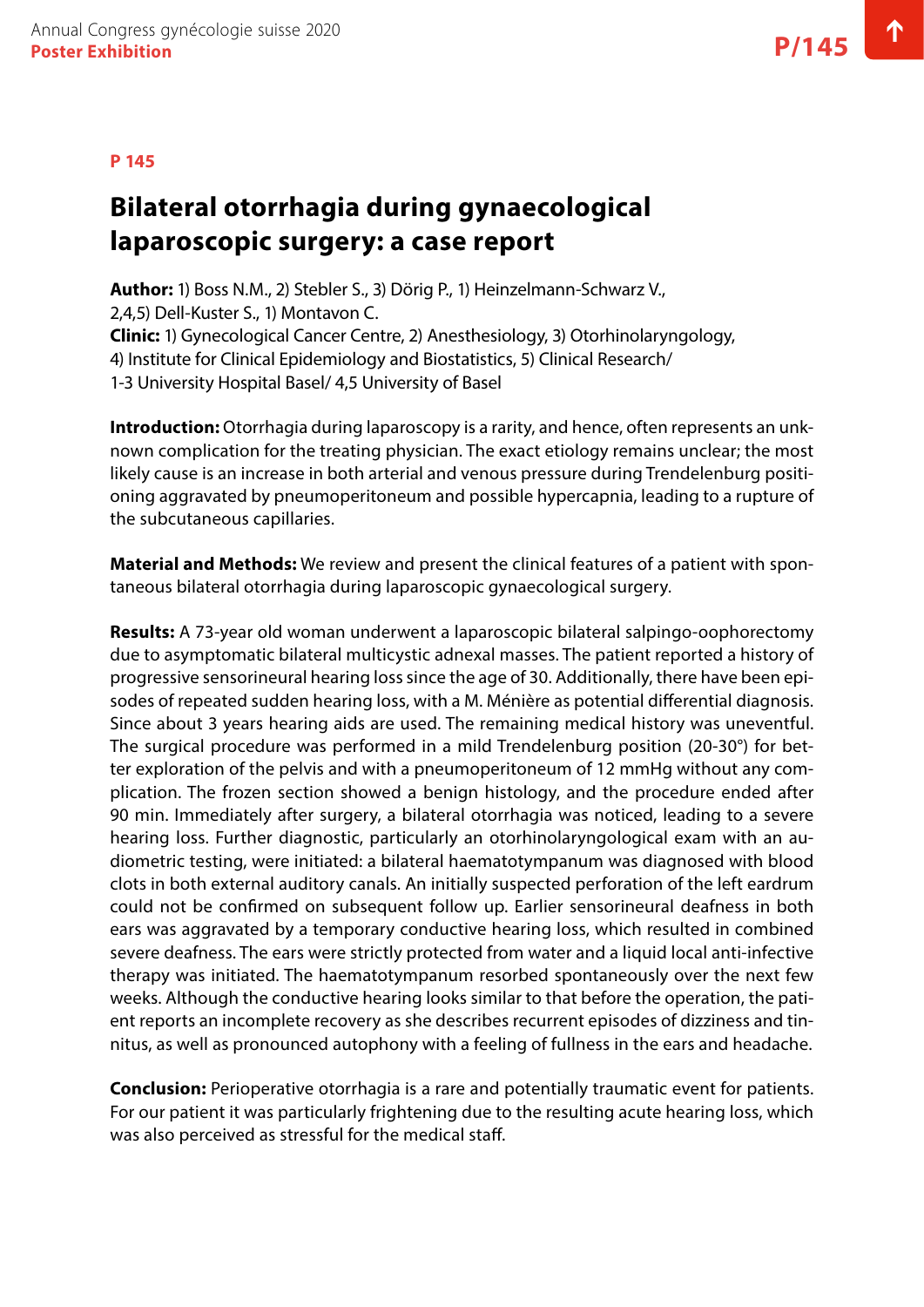## **Extensive bilateral macromasty due to pseudoangiomatous stromal hyperplasia – A case report**

**Author:** 1) Nussbaumer R., 2) Rauthe S., 1) Zanetti-Dällenbach R. **Clinic:** 1) Gynecology and Gynecologic Oncology, St. Clara Hospital, Basel, 2) Pathology, Viollier AG, Allschwil

**Introduction:** Pseudoangiomatous stromal hyperplasia (PASH) is a benign breast lesion histologically representing a stromal myofibroblastic proliferation lining anastomosing slit-like spaces. Often PASH is localized and rarely presents as a rapid diffuse enlargement of both breasts. It can occur in girls, men, pre- and postmenopausal women. The etiology of PASH is unknown. However, the concomitant use of oral contraceptives or hormone replacement therapy in patients diagnosed with PASH may be observed. Spontaneous disappearance of PASH has also been reported. Treatment options include close observation or surgical excision. Local recurrence after resection can occur.

**Methods:** A 41-year old, uniparous female with a medical history of lupus erythematodes treated with Plaquenil 200mg, presented to her gynaecologist with a progressive mastodynia and macromasty. An MRI was inconspicuous and Vitex agnus-castus treatment showed no improvement. However, hyperprolactinemia was diagnosed. At this point the patient was referred to the Department of Gynecology/Gynecologic Oncology at St. Clara Hospital.

**Results:** The patient reported a massive enlargement (from cup A to cup D), reddening, and a sense of heat of both breasts, and a weight gain of 7 kg within 3-4 months. Clinical examination showed a slim, 158cm tall (BMI 20) Asian female with an impressive macromasty, a bust size of 99cm and diffuse reddening and hyperthermia of both breasts. Breast ultrasound revealed the absence of a solid tumor, a distortion of the entire breast architecture with no normal breast tissue left. The histology of core biopsies revealed bilateral PASH. Because of the hyperprolactinemia, an MRI was performed and a microprolactinoma of 4mm diagnosed. Under therapy with Cabergolinum (Dostinex®), the bust size increased to 101cm. Under Tamoxifen it did not decrease but remained stable at 99cm. The macromasty caused increasing back pain and dyspnoea especially in a lying position with an overall negative impact on the patient's quality of life. Bilateral excision/nipple sparing mastectomy is planned.

**Conclusion:** Only a handful of cases of extensive bilateral PASH are published in the literature. Under Tamoxifen, a -usually temporary- decrease of symptoms and size has been reported. However, in case of a diffuse involvement of both breasts, bilateral mastectomy is indicated.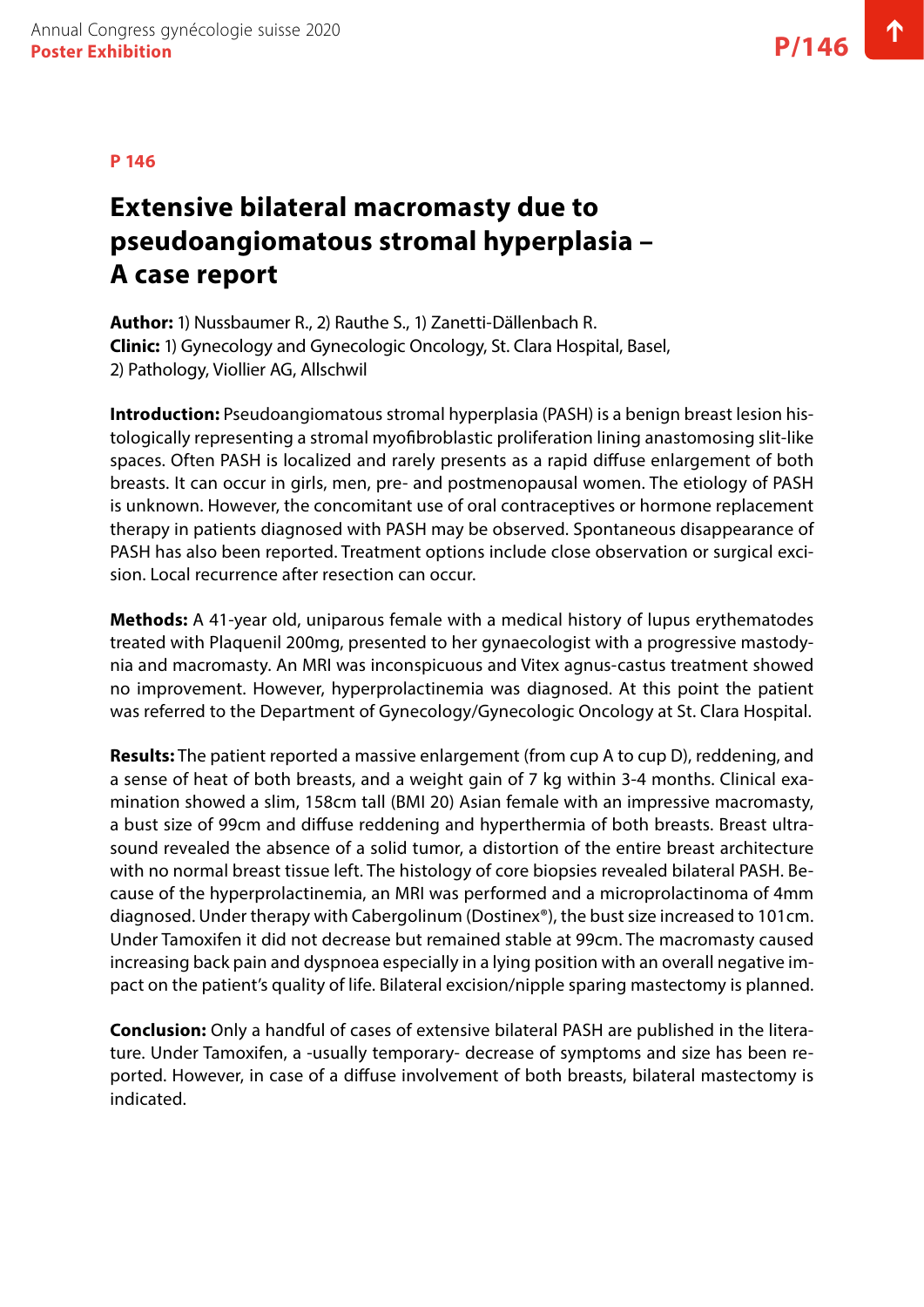# **Ultrasound-guided core needle biopsy (CNB) of pelvic masses in gynecology**

**Author:** 1) Butenschön A., 1) Reina H., 1) Schönberger H., 2) Heinzelmann-Schwarz V., 1) Manegold-Brauer G. **Clinic:** 1) Prenatal and Gynecologic Ultrasound, Obstetrics and Gynecology,

2) Gynecology and Gynecological Oncology/ 1,2 University Hospital Basel

**Introduction:** Due to advances in treatment options for advanced ovarian or peritoneal malignancies, there is a need for histologic sampling prior to neoadjuvant chemotherapy for cytoreduction.A biopsy may also be indicated in patients with a history of gynecologic malignancy and a suspected disease recurrence or in patients with a pelvic tumor of unclear origin. The aim of our study was to retrospectively evaluate the indications, feasibility, diagnostic accuracy and safety of CNB performed in our gynecologic cancer center.

**Material and Methods:** We reviewed the medical records of 29 patients who underwent transvaginal or transabdominal US-guided core biopsy between May 2017 and January 2020. Biopsies were performed after a detailed gynecologic ultrasound (GE Healthcare, Voluson E 10). For the transvaginal biopsy we use an attached needle guide, a 18 Gauge/ 25 cm needle and an automatic biopsy gun (BARD® Magnum® Reusable Core Biopsy). For the transabdominal biopsy local anesthesia is required. We use a 14-16 Gauge/ 15-20 cm needle. We evaluated the indications, diagnostic accuracy and complication rate of the procedures.

**Results:** 23 transvaginal and 6 transabdominal CNBs were performed during the study period. Indications for CNB were patients with advanced ovarian, primary inoperable malignancies ( $n=10$ ), inoperable patients due to comorbidities ( $n=3$ ), patients with suspicion of metastases or recurrence of gynecologic malignancies (n=11) and patients with tumors of unknown origin in the pelvis (n=5). An adequate sample for histological analysis was obtained in all cases. All procedures were tolerated with minimal discomfort on an outpatient basis. Of the 28 lesions, 27 were confirmed to be either benign (n=9) or malignant (n=19). One lesion was not histopathologically diagnosed after biopsy. A CT scan guided biopsy showed an adiponecrosis. No complications occurred during or after CNB procedures.

**Conclusion:** Transvaginal and transabdominal ultrasound guided biopsy seems to be a feasible and safe procedure for histopathologic diagnosis of pelvic masses.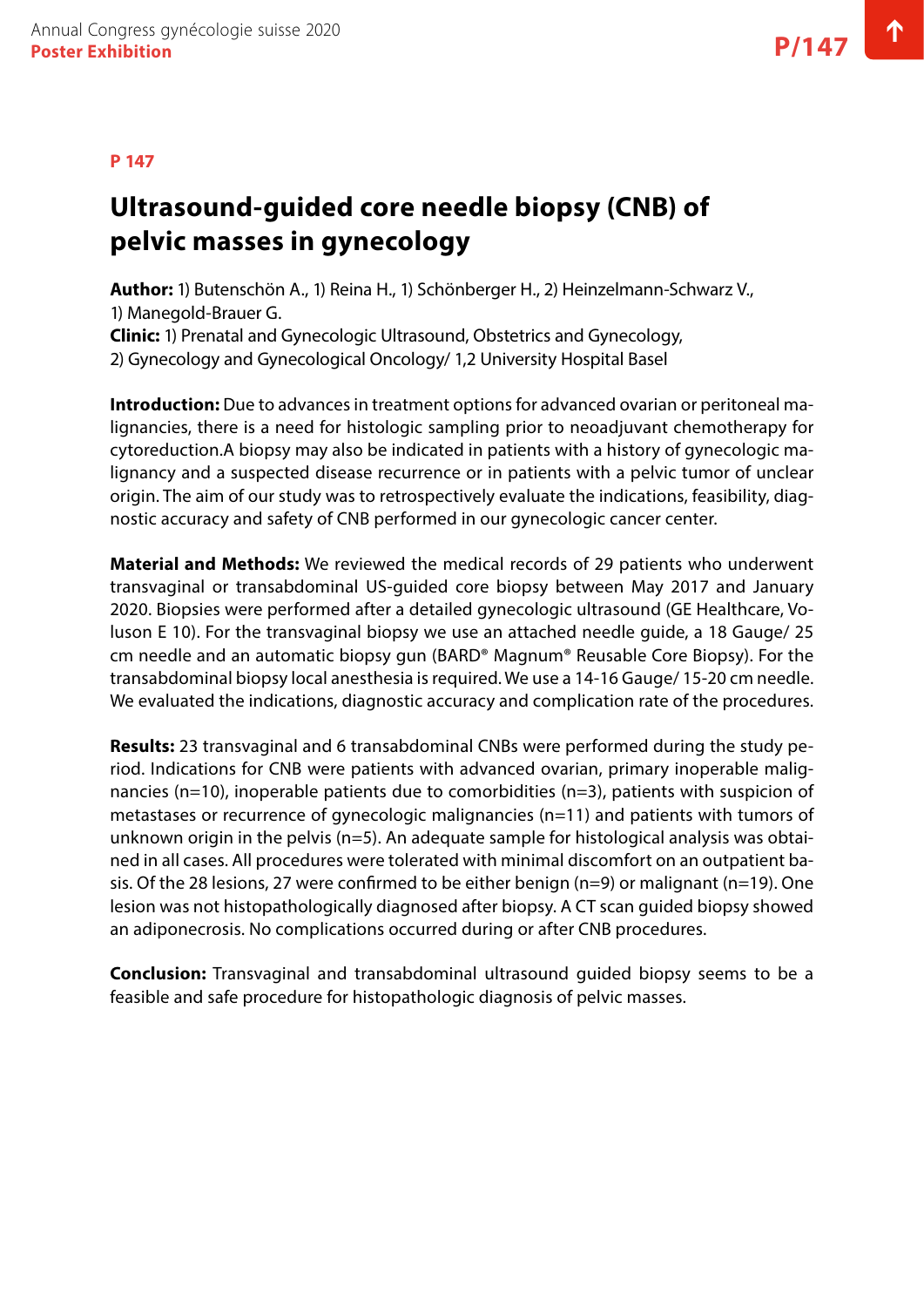### **BARTHOLIN'S GLAND CARCINOMA: A CASE REPORT**

**Author:** Bigiotti S., Bolla N., Hornung R.

**Clinic:** Gynecology and Gyneco-Oncology, Cantonal Hospital St. Gallen

**Introduction:** Bartholin gland carcinoma (BGC) is an extremely rare type of vulva cancer with an annual incidence of maximum 0.1/100000 women. We would like to describe a case of recent institution experience with this disease.

**Description:** In December 2019 a 64-years old was sent to our hospital with a suspicious lesion of the vulva. The patient had noticed a mass since October, besides since a few days a genital pruritus and a vaginal discharge. The clinical examination showed a 4x4x3 cm big mass with wrinkled surface in the lowest third of the left vulva, which extended to the anus without involving the rectum. The biopsy gave as result an atypical gland proliferation. An abdominal CT showed a possible involvement of the caudal vagina and of an inguinal lymph node (LN) left. Upon multidisciplinary agreement we performed an inguinal bilateral lymphadenectomy and a wide excision of the vulva and vagina until the anal skin. After removing the vulvar mass no tumoral tissue was to see macroscopic at the surgical resection margins and the anal sphincter could be left intact. On the 7th day post-op we removed the catheter and the left inguinal drainage. At the same time, a superficial dehiscence of the surgical wound was noticed. We decided for a "wait and see" approach. On the 12th day post-op the patient was dismissed against medical advice with the right inguinal drainage still in situ. The definitive histology showed a Bartholin gland adenocarcinoma pT1b pN0 LVI0 Pn0 G1 with R1 resection (medial and deep resection margins). To achieve a margin free resection an amputation of the rectum would be needed. We decided instead to perform an adjuvant radiotherapy with curative aim in order to assure the patient a better quality of life.

**Conclusion:** BGC accounts for 5% of all vulvar carcinomas (VC). Clinical signs and symptoms are unspecific: vulvar mass, genital pain, bleeding and burning. Because of that BGC is oft misdiagnosed as a cyst or an abscess. Patients have at diagnosis a younger median age (53 years) and a higher rate of advanced stage disease compared with other VC. Preoperative imaging to assess the involvement of bladder, bowel, urethra and LN is recommended. The therapy is the radical local excision with inguinal lymphadenectomy or sentinel LN biopsy, similar to other forms of VC. The histological type may vary, originating from the BG's different cell types; the most common are the adenocarcinoma, the squamous cell and the adenoid cystic carcinoma.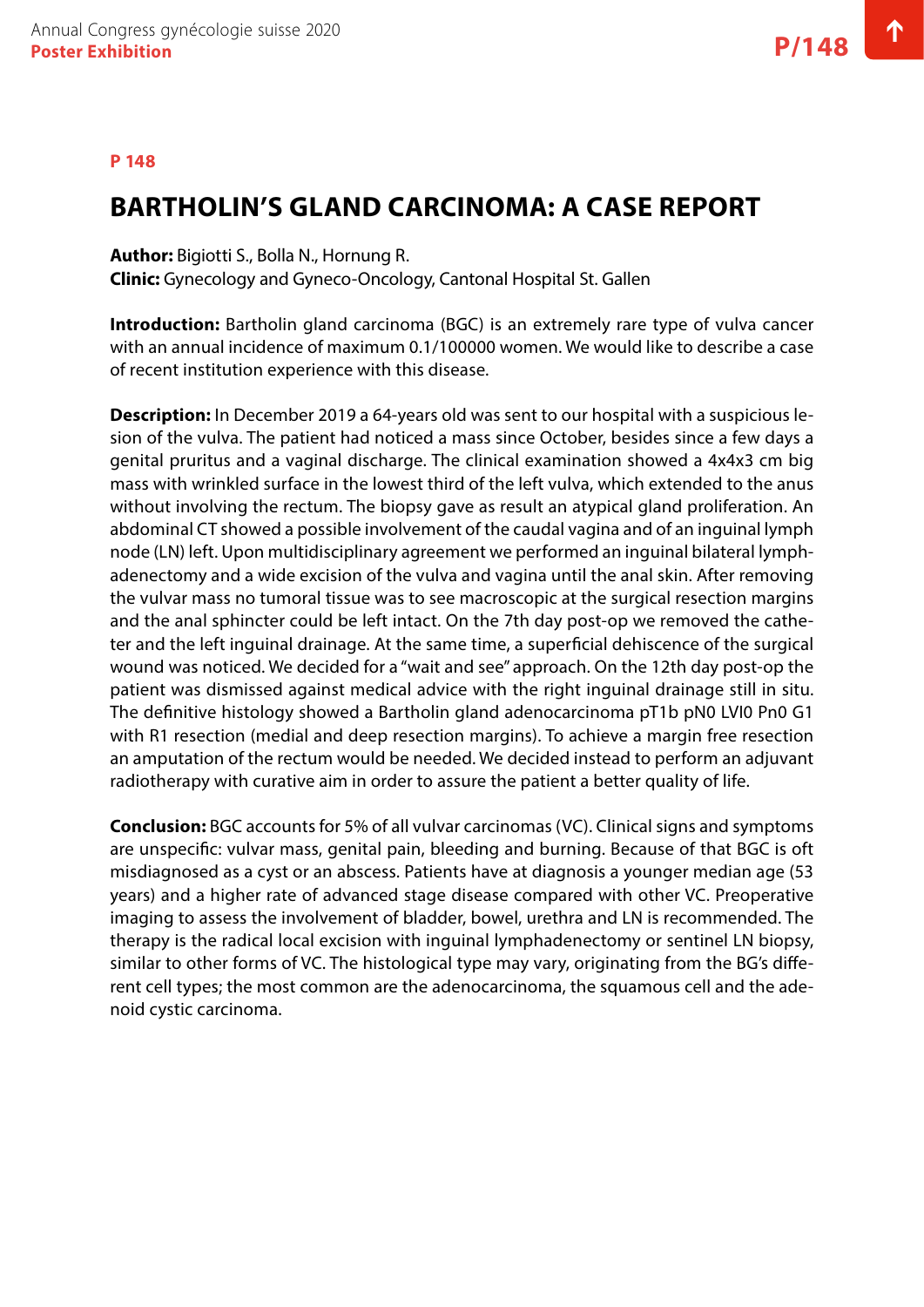#### **P 149**

# **Primary undifferentiated pleomorphic sarcoma of the breast: A case report**

**Author:** 1) Schneider S., 1) Knabben L., 2) Rau T.T., 3) Feldmeyer L., 4) Ionescu C., 5) Dammann F., 1) Mueller M.D., 1) Rauh C. **Clinic:** 1) Obstetrics and Gynecology, 2) Institute of Pathology, University of Bern, 3) Dermatology, 4) Radiooncology, 5) Radiology/ 1,3,4,5 Inselspital, Bern University Hospital, University of Bern

**Introduction:** Undifferentiated pleomorphic sarcoma of the breast is an extremely rare but aggressive subtype of sarcoma. Representing less than 1% of all breast malignancies, breast sarcoma can appear de novo as primary forms, or secondary to radiotherapy or chronic lymphedema. Lymphatic spread is uncommon; dissemination usually occurs hematogenously, mainly to the lungs, bones and liver.

**Case presentation:** A 58-year-old female attended our breast center with initially an atypical fibroxanthoma of the left breast, which was diagnosed by shave excision of the skin by her dermatologist. She had a personal history of a Wertheim's operation for carcinoma of the cervix at the age of 37. Previous mammography was without findings in 2018. On physical examination, the patient had a mobile lump of 3cm underneath the skin lesion. Ultrasonography and mammography showed a circumscribed irregular mass of 32mm diameter in the left breast. The core biopsy and immunostaining led to the diagnosis of high-grade pleomorphic sarcoma. A chest CT scan excluded sarcoma infiltration of the thoracic wall, as well as lymphatic or distant metastasis. In our interdisciplinary sarcoma board, neoadjuvant radiotherapy was recommended before surgery due to the location of the sarcoma close to the thoracic wall. Radiation dose of 50 Gy in 25 fractions was well tolerated. Follow-up-MRI and ultrasound showed progression of the tumor (44mm), unknown if due to swelling or substantial tumor progress. Mastectomy with partial resection of the pectoral muscle was performed with intraoperative radiotherapy. Histopathological analysis confirmed a pleomorphic sarcoma grade III (FNCLCC) with R0-resection. Hence, no adjuvant therapy was necessary. The patient presented for follow-up three months after surgery in good general condition without any signs of recurrence.

**Conclusion:** In this particular case a potential dedifferentiation of an atypical fibroxanthoma as a benign lesion towards a sarcoma can be postulated, which is still a conceptual matter of debate. Since primary breast sarcoma is very rare, standard treatment approaches have not yet been established. In our patient neoadjuvant radiotherapy has been selected as an individual approach. Surgery is the main treatment in patients without distant metastasis; tumor size and adequate resection margins are the most important prognostic factors. Because of the important recurrence risk of breast sarcoma close follow-up examinations are necessary.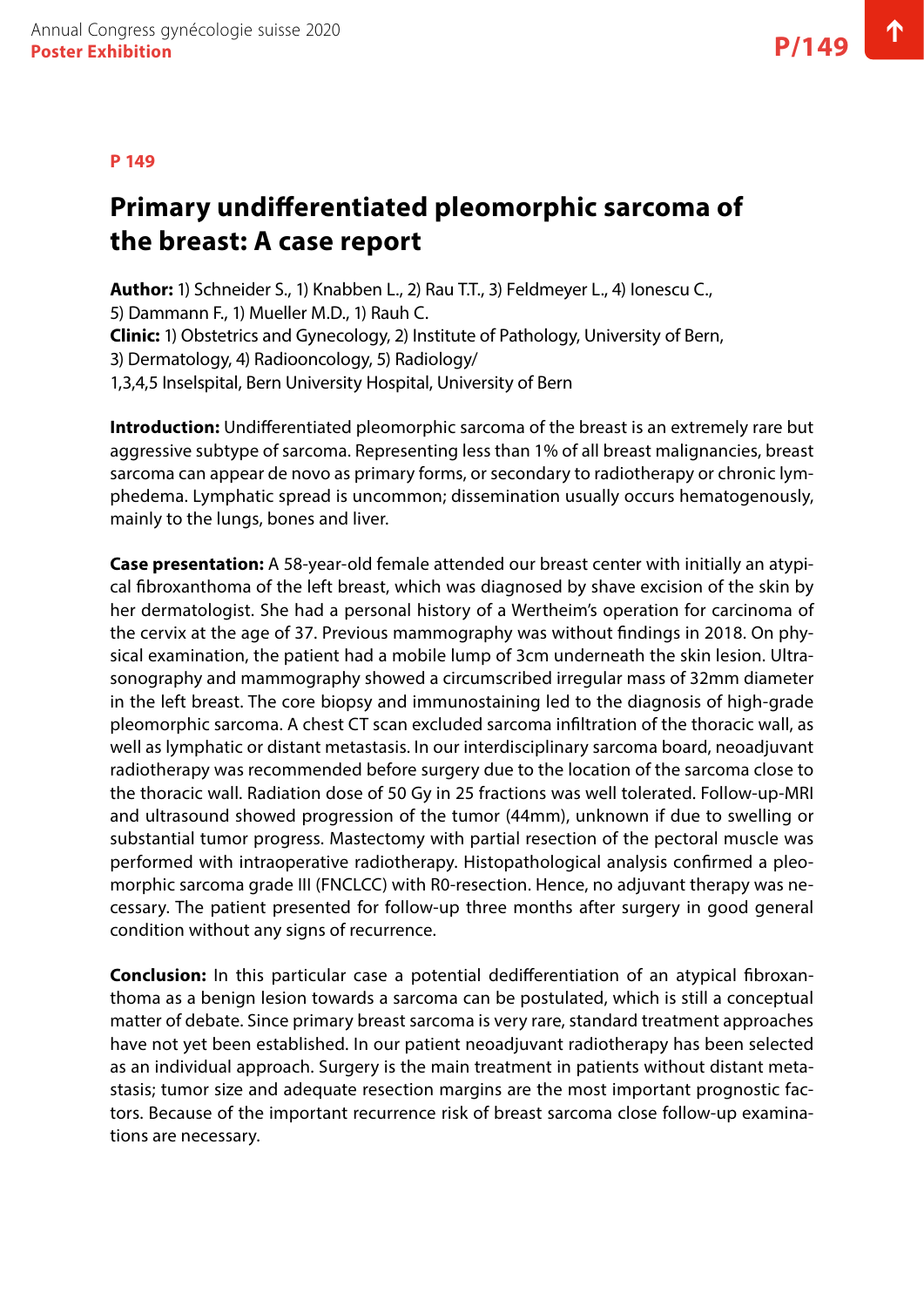#### **P 150**

### **Acquired hemophagocytic syndrome in a patient with cervix cancer - a case report**

**Author:** 1) Müller M., 2) Braeutigam M., 1) Wenk Ch.

**Clinic:** 1) Gynecology and Gyn. Oncology, 2) Hematology/ 1,2 University Hospital Basel

**Introduction:** Pancytopenia in cancer patients is common. Hemophagocytic lymphohistiocytosis (HLH) is a rare but life-threatening syndrome of overwhelming activation of the immune system leading to excessive inflammation. It is characterized by pancytopenia, fever, hepatosplenomegaly, hypofibrinogenemia, hypertriglyceridemia and hemophagocytosis within the bone marrow. Based on the underlying pathophysiology, it can be classified into primary (inherited) or secondary (acquired) HLH.

**Case report:** We present the case of a 36-year-old women diagnosed with squamous cell carcinoma of the cervix FIGO IIIB with acquired HLH. The patient was initially treated with radiochemotherapy. After first relaps we started Taxol and Bevacizumab (in analogy to GOG 240). Because of recurrent neutropenia Carboplatin was not added. After 6 cycles complete response followed by a maintenance with Bevacizumab. 15 cycles later it was stopped due to hypertensive crisis, sigmoidal abscess and cytopenia. In addition the patient was hospitalized with severe febrile neutropenia. Empiric antibiotic therapy and virostatics were started. Despite giving G-CSF no sufficent increase of the neutrophil count was shown. The patient suffered from persistent intermittent fever and worsening of general condition. Further diagnostics showed splenomegaly, elevated ferritin, hypertriglyceridemia and increased soluable IL 2 receptor. The bone marrow aspirate showed hypoplasia of myelopoiesis. Despite lacking evidence of hemophagocytosis the patient fulfilled 6 of 8 diagnostic criteria and HLH was diagnosed. The search for infectious agents showed low intensity EBV-reactivation. However EBV-reactivation resolved spontaneously and auto-antibodies remained negative. Treatment with steroids was started, which dramatically improved the patients condition and blood counts. After tapering of steroids the patient remained in complete remission from HLH.

**Discussion:** HLH in patients with malignancy has to be considered in cases of persistent pancytopenia. To our knowledge this is the first case report with HLH in a patient diagnosed cervix cancer. Treatment should be started promptly in order to suppress the hyperinflammatory status. Possible factors contributing to HLH in this patient are abnormal neoplastic production of cytokines, EBV infection and the immunosuppression status under chemotherapy.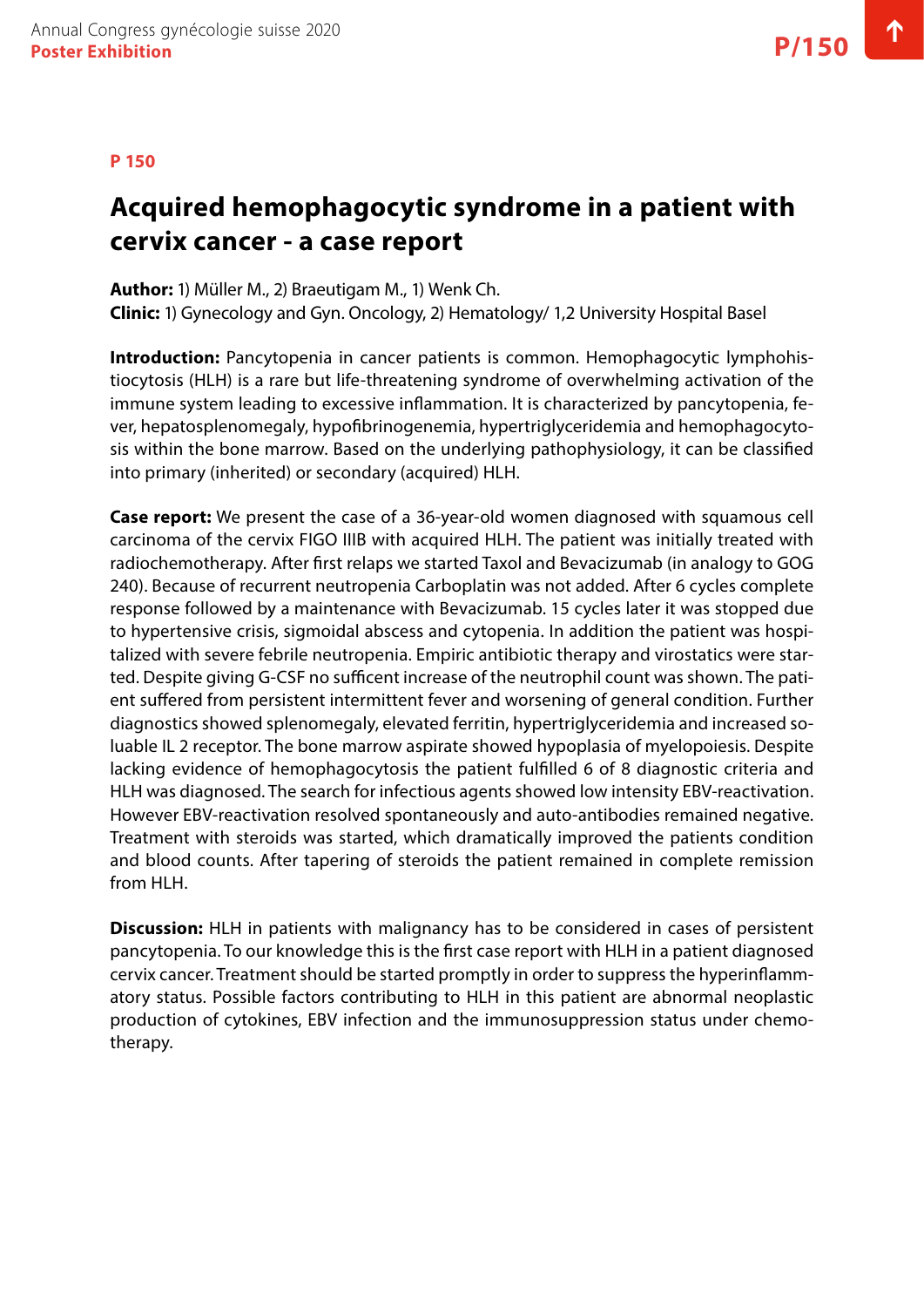# **Fulminant HELLP Syndrome with Subcapsular Liver Hematoma: A Case Report**

**Author:** 1) Ederhof L., 1) Passerini K., 2) Burkhardt T., 1) Roos T. **Clinic:** 1) Gynaecology and Obstetrics, Cantonal Hospital Schaffhausen, 2) Obstetrics, University Hospital Zurich

**Introduction:** HELLP syndrome is a rare but potentially lethal complication of pregnancy, occurring in 0.5-1% of pregnancies. Delivery is the only causal treatment. Below 35 weeks gestation expectant management is possible; however, there is no evidence of perinatal benefit and greater risk of fetal death. Subcapsular liver hematoma occurs in 1% and carries a mortality rate of 39%, especially if treatment is delayed. Laboratory abnormalities and liver pathology correlate poorly.

**Case Report:** We present a case of a 37-year-old patient, Gravida 4, Para 1. Each pregnancy was induced through intracytoplasmic sperm injection. Two miscarried and one was a biochemical pregnancy. The patient has a heterozygotic prothrombin mutation, treated with dalteparin and aspirin during pregnancy. This pregnancy was uncomplicated. The patient presented at 35 6/7 weeks with severe upper right abdominal pain, headache, and acute hypertension. Liver enzyme and lactate dehydrogenase levels were elevated (aspartate aminotransferase 186 U/l, alanine aminotransferase 193 U/l, LDH 764 U/l). Platelet count was normal (236'000/µl). An urgent caesarean section was performed under general anaesthesia. The patient was transferred to the intensive care unit. Two hours postoperatively the platelet count fell to 114'000/µl. Abdominal ultrasound and CT confirmed subcapsular liver hematoma suspected due to severe persistent upper abdominal pain. The woman was transferred to the University Hospital Zurich. Shortly after arrival she went into hemorrhagic shock with coagulopathy, requiring massive blood transfusion. Explorative laparotomy was performed with hemostasis of liver segments III, VI, and VIII. She developed liver failure with a factor V nadir <10%, acute prerenal kidney failure needing hemodialysis for 8 days, and respiratory failure needing ventilation for 3 days. Platelet nadir was 43'000/µl. Additionally the woman developed Sheehan syndrome. She was discharged home in stable condition 19 days postpartum with endocrinologic and surgical follow-up.

**Discussion:** This case presents a vital reminder of how essential early recognition and rapid intervention are in suspected HELLP cases. The clinical impression is especially crucial, outweighing laboratory values. Due to excellent interdisciplinary teamwork and cooperation between peripheral and central hospitals, leading to efficient and immediate treatment, this patient survived several life-threatening complications of HELLP syndrome.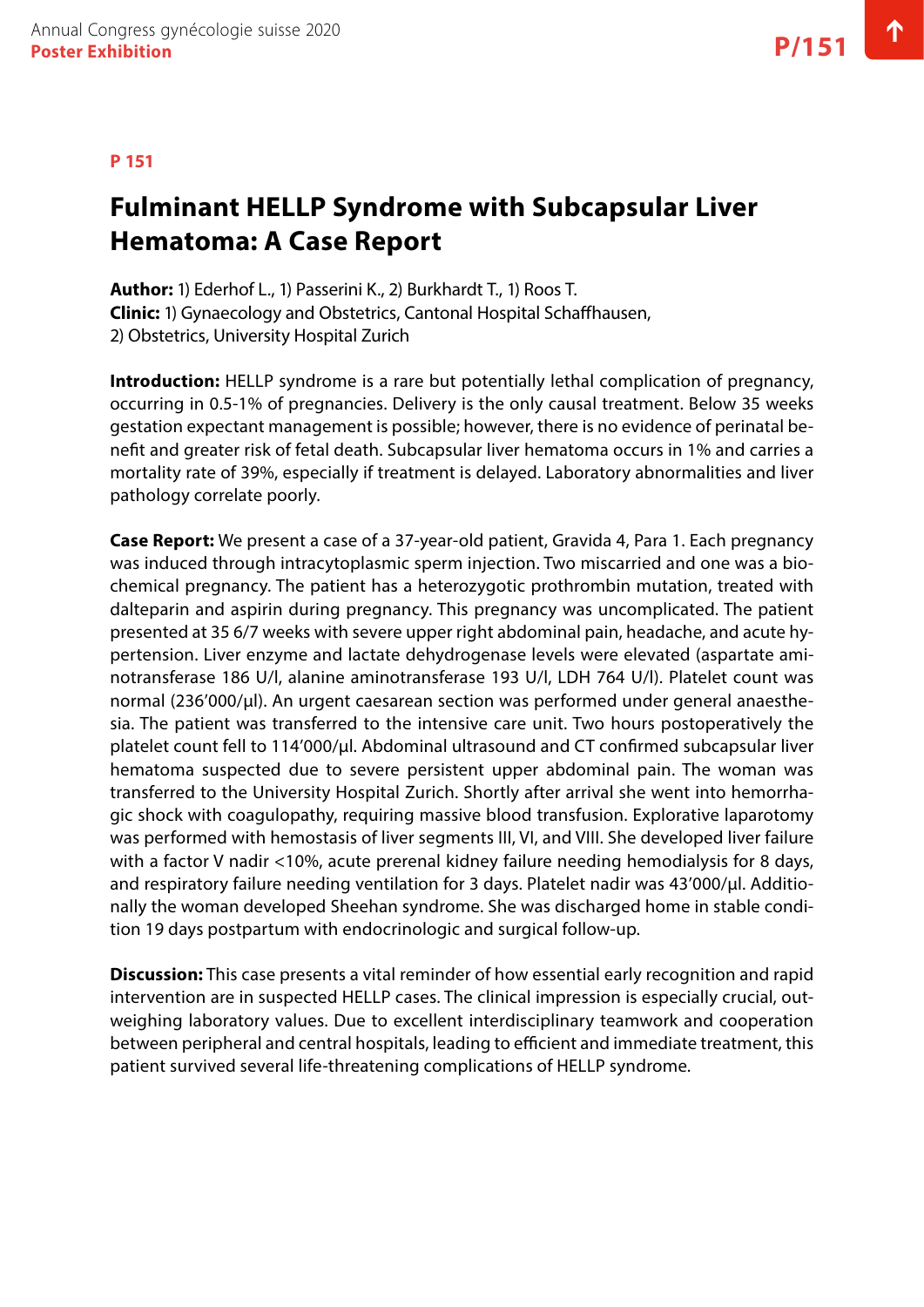### **P 152**

## **Extraintestinal GISTs as challenging differential diagnoses of ovarian masses: a case report**

**Author:** Kuusik K., Heinzelmann-Schwarz V., Montavon C. **Clinic:** Gynaecological Cancer Centre, University Hospital Basel, University of Basel

**Introduction:** Extraintestinal gastrointestinal stromal tumours (EGISTs) are mesenchymal tumours that can mimic ovarian tumours. Only 5-10 % of all GISTs occur outside of the gastric or intestinal wall. Their diagnosis and management can be challenging.

**Material and Methods:** We report and review the case of a patient with a large mass filling the pelvis, initially suspected to be an ovarian tumour and finally shown to be of extragenital and extraintestinal origin – an EGIST.

**Results:** A 71-year-old woman with increased urinary frequency and swelling of the abdomen showed a hypermetabolic lesion up to 17 cm of the right adnexa with central necrosis on the transvaginal ultrasound and FDG PET-CT. A metastatic disease was excluded. The tumour markers were within the normal range; only LDH was elevated (491 U/mL). A median laparotomy revealed a highly vascularised tumour with a fragile capsule filling the pelvis. The ovaries were unaffected. The mass was adherent to the back wall of the uterus, as well as the rectum. A hysterectomy and bilateral salpingo-oophorectomy were followed by an anterior rectum resection in order to remove the neoplasm of unclear origin. Its mobilisation was challenging and resulted in elevated blood loss (4.5 L) with high demand of noradrenaline. We proceeded to pelvic compression with tissue, so called "packing", and postponed the completion of the operation to the following day. After stabilisation of the patient, a descendorectostomy with protective ileostoma could be safely performed. Frozen section was not conclusive. The final histology confirmed a normal uterus, adnexa and vagina but a pararectal, partly epitheloid, extraintestinal gastrointestinal stoma tumour of high-risk category 6b with CD117 positivity. A deletion in the KIT gen of unknown significance, but located in a hotspot region, was shown and is suggestive of a pathogen mutation. An adjuvant targeted therapy with Imatinib, a small molecule kinase inhibitor, was initiated.

**Conclusions:** EGISTs are rare tumours that can mimic an ovarian neoplasm. Their surgical management can be challenging, and life threatening situations can be unexpectedly encountered, which require interdisciplinary management. Even if extremely rare, EGISTs should be considered as differential diagnoses of large, solid and hypervascularised pelvic masses. This awareness may help optimise surgical management and prevent adverse outcomes.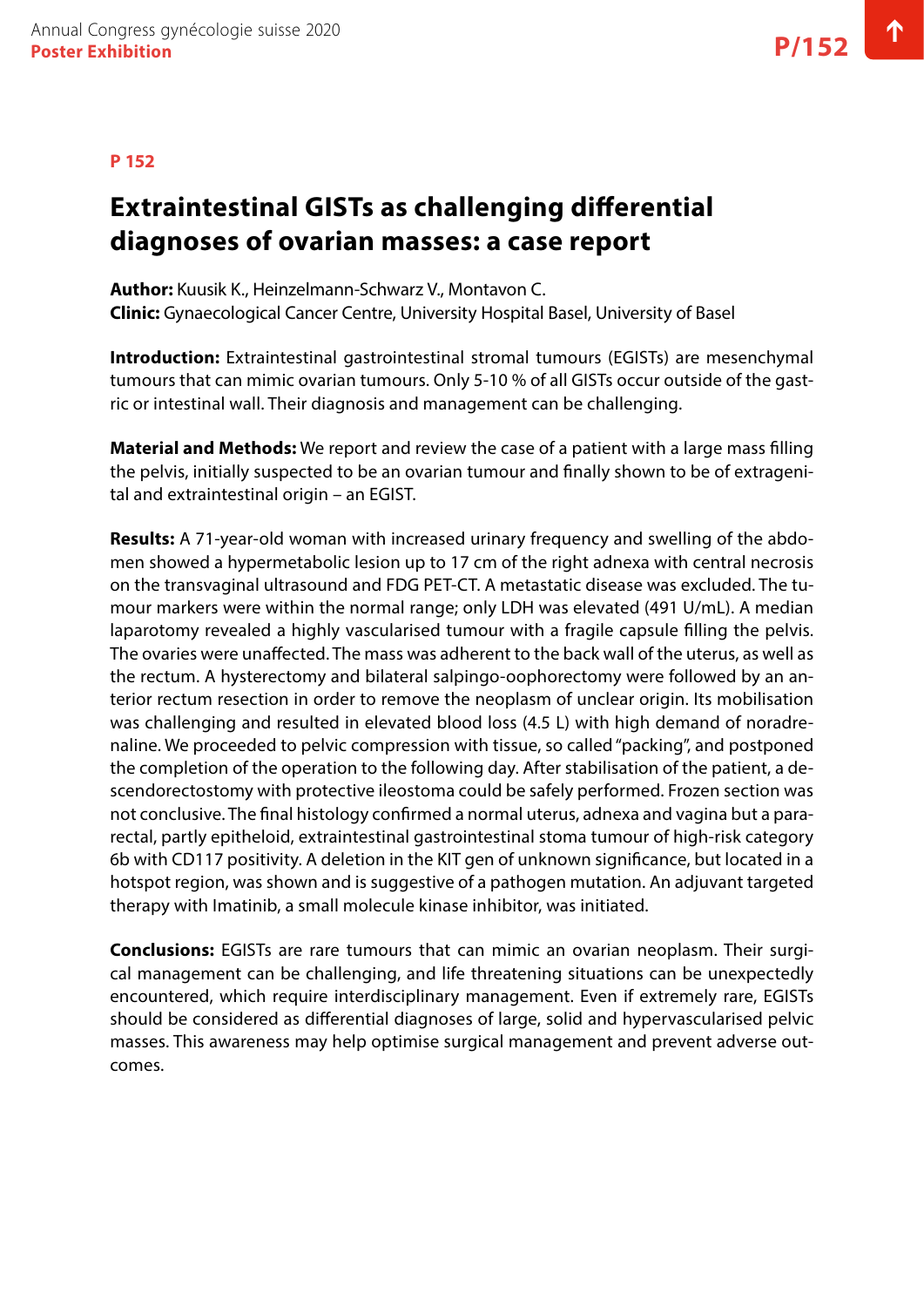### **Pregnancy outcomes in women with heterozygous haemoglobinopathies: a multicentre, retrospective study**

**Author:** 1) Kasparek J., 2) Burkhardt T., 1) Hösli I., 1) Amstad Bencaiova G. **Clinic:** 1) Obstetrics and Antenatal Care, University Hospital Basel, 2) Obstetrics and Antenatal Care, University Hospital Zurich

**Introduction:** Although commonly known that anaemia in pregnancy is a significant risk factor of adverse maternal or foetal outcomes, previously published studies on the effect of heterozygous haemoglobinopathy on pregnancy provided rather controversial results and inconsistent conclusions. We conducted this study in order to investigate the adverse pregnancy outcomes in pregnant women with heterozygous haemoglobinopathy.

**Material and Methods:** Retrospective cohort study to compare adverse maternal and neonatal outcomes between pregnant women with heterozygous haemoglobinopathy (study group; n=172), and without heterozygous haemoglobinopathy (control group; n=360). The medical data were extracted from clinical records from pregnant women attending antenatal care and delivering at University Hospital Basel or University Hospital Zurich between 2015 and 2018.

**Results:** A total of 172 pregnant women with a heterozygous haemoglobinopathy and 360 controls were recruited. Apart from foetal distress corresponding to increased rate of nonelective Caesarean section, the groups did not differ significantly in any variables of adverse neonatal outcomes. Whereas among the maternal outcomes the rate of abortion, gestational diabetes mellitus, bacteriuria or urinary tract infection, intrahepatic cholestasis, abnormal placentation and anaemia postpartum were significantly increased in women with heterozygous haemoglobinopathy.

**Conclusions:** In our study, heterozygous haemoglobinopathy increases the risk of adverse maternal outcomes, and excluding foetal distress does not increase adverse neonatal outcomes.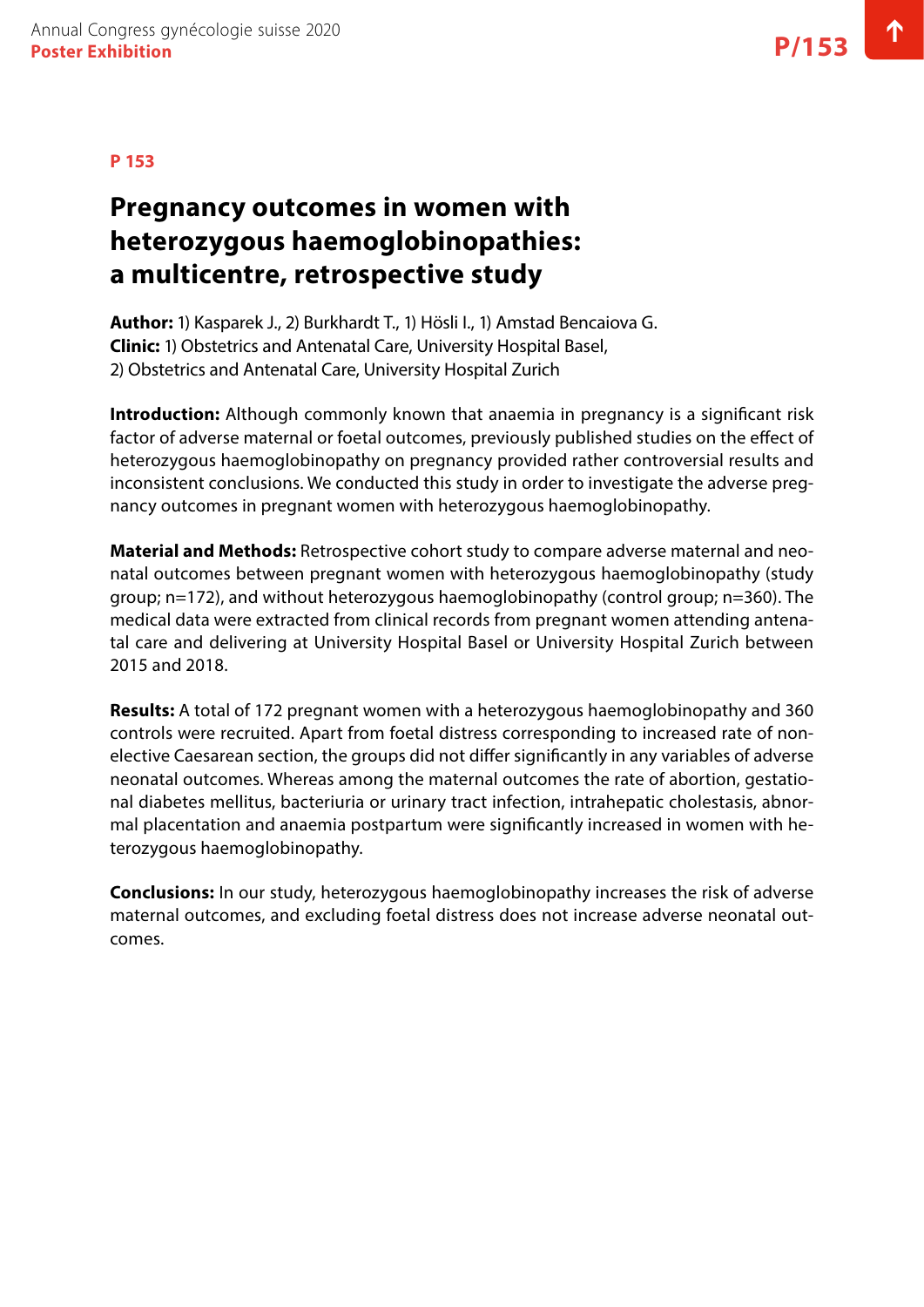# **Quality control of the obstetrics department of the city hospital Waid and Triemli: Application of the Robson Group Classification for the identification of obstetrical targets to reduce the CS rate**

**Author:** 1) Cincera T., 2) Conde N., 2) von Orelli S. **Clinic:** 1) Faculty of Medicine, University of Zurich, 2) Obstetrics and Gynecology, City Hospitals Waid and Triemli

**Introduction:** Sectiones caesarea (CS) account for over 30% of all births in Switzerland. This aligns with a worldwide trend, which raised concerns about possible later complications. In 2016, the gynaecological clinic of the Stadtspital Triemli (SWT) recorded a CS rate of 36.4%. The World Health Organisation (WHO) has stated that a CS rate above 10-15% is not associated with reduced maternal or fetal morbidity and mortality. Furthermore, the WHO recommends the Robson classification system for the analysis of CS rates. This system divides patients into ten groups according to obstetric data and is therefore able to identify the patient groups contributing the most to the total number of CS. The main aim of this study was firstly to identify the Robson group (RG) contributing most to the number of the CS in SWT. Secondly, the indications of CS were reported to make an according trial of reduction of CS.

**Methods:** In a retrospective quality control all CS (n=757) that were recorded at SWT in 2016 were classified into Robson groups according to the Robson classification system. Furthermore, the RG were used to analyze indications of CS, indications of induction of labour and maternal health data.

**Results:** The Robson groups of the primiparous (RG 1 and 2) and the repeat CS (RG 5) account for the largest percentages of the sections with 72.5%. The suspicious or pathological cardiotocograph and the failure of progress in birth in first and second stage of labour were identified as the two largest parts of the CS indications.

**Conclusions:** Solutions for reduction of the CS should be applied in Robson groups 1, 2 and 5. Importantly, RG 1 and 2 will have an impact on the future RG 5, so the main goal should be to reduce the number of CS caused by primiparous (RG 1 and 2). It is important to recognize that the number of CS consists mainly of births that would not primarily be classified as risk births. The remaining Robson groups together have only a small influence on the number of CS, with each group not exceeding 8%. A reduction of CS in these groups would therefore not significantly change the total number of CS. In addition, the groups include risk births such as multiple birth and lay anomalies. Since the indication for CS is mainly influenced by cardiotocography and handling of failure of progress in labour, the clinic should focus on improving the ability to interpret cardiotocography and on the diagnosis and management of failure of progress in labour.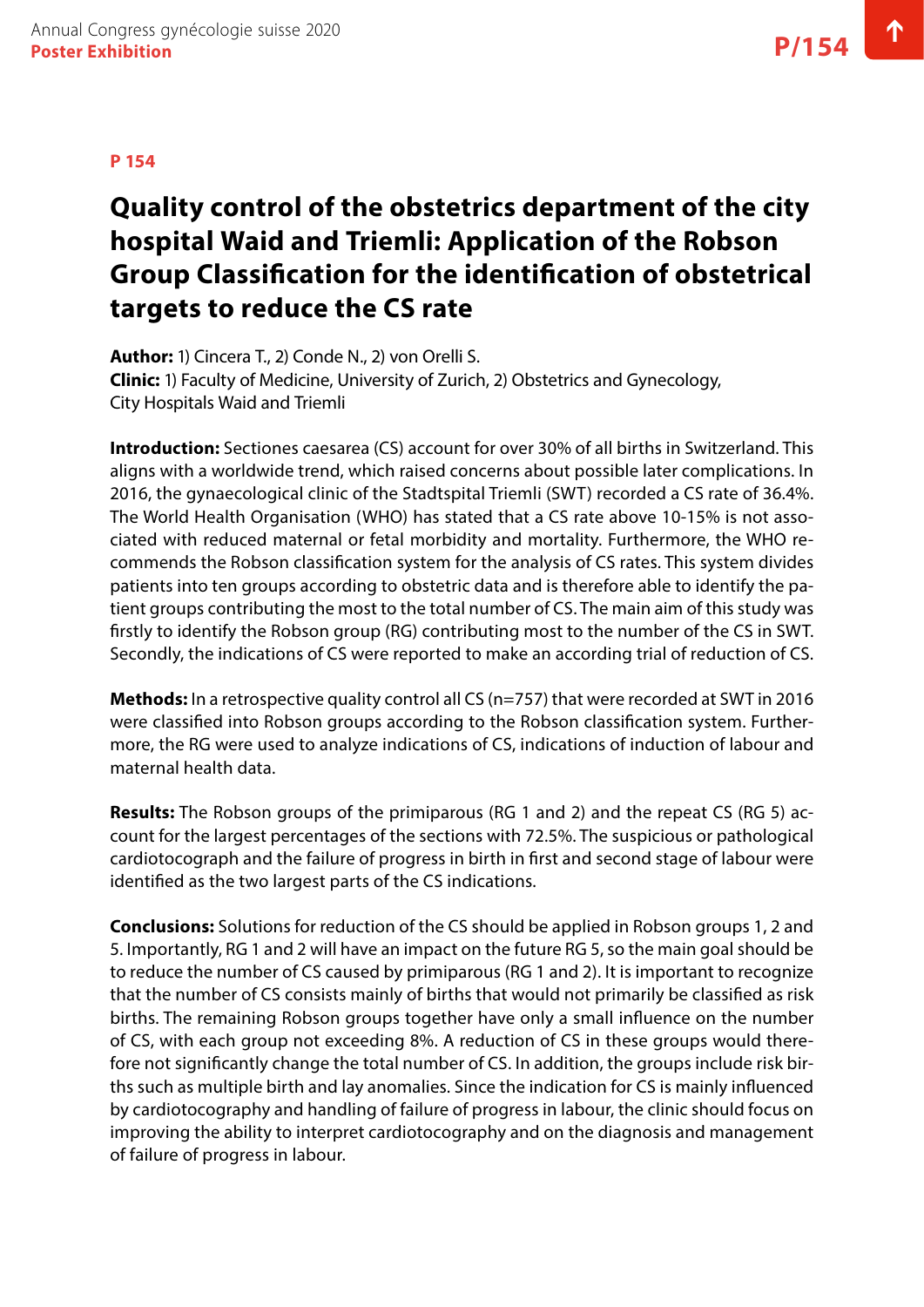#### **P 155**

### **Rare case of atypical hemolytic uremic syndrome after delivery**

**Author:** Rduch T., Fischer T. **Clinic:** Obstetrics and Gynecology, Cantonal Hospital St. Gallen

**Introduction:** Pregnancy-associated atypical hemolytic-uremic syndrome is rare. It is defined by microangiopathic hemolytic anemia, thrombocytopenia and acute kidney injury. Rapid differentiation of the diagnosis is challenging, and targeted therapy is immensely important in this potentially life-threatening syndrome.

**Case Report:** The inpatient admission of the 31-year-old G1P1 at 37 weeks of gestation with dichorial twins was done on the basis of a diagnosed preeclampsia with elevated blood pressure and proteinuria. Upon entry the patient showed no neurological symptoms like headache, eye flickering and had only a mild hypertension with no need of therapy. Except the proteinuria and slightly increased uric acid the laboratory values regarding preeclampsia were unremarkable. MgSO4 Infusion was administered as cramp prophylaxis. After an unsuccessful induction of labor, a cesarean section was performed. Due to a uterine atonia, Sulproston was administered and a balloon tamponade system was placed intrauterine. Moreover, the patient received 1g tranexamic acid, 3g Fibrinogen and Factor XIII. The blood loss was approximately 2500ml. Six hours later at the ICU she presented first signs of HELLP-like symptoms with elevated liver enzymes, decreased level of haptoglobin and high level of LDH, slight vaginal bleeding and decreased oxygen saturation. Subsequently an embolism of both uterine arteries was performed, and a prophylactic inferior vena cava filter was placed. Moreover, the patient presented an anuria which made a dialysis necessary. After interdisciplinary discussion the tentative diagnosis of an atypical hemolytic syndrome was postulated. ADAMTS 13 was determined and a periodic plasmapheresis was established. A Shiga toxin producing Escherichia coli hemolytic uremic syndrome was ruled out. Her ADAMTS levels were normal ruling out a thrombotic thrombocytopenic purpura. A weekly therapy with Eculizumab was established. Cumulative the patient got 26 FFP`s and 11 units of blood during the inpatient stay. The follow-up showed that despite complete hematological remission of aHUS and nephroprotective therapy the patient is still in need of Eculizumab and periodic dialysis.

**Conclusion:** This case highlighted the life-threatening potential of this syndrome. Physicians should be aware of aHUS as a differential diagnosis while treating a severe case of HELLP with acute kidney injury.Regarding the poor prognosis and fast progression, it is imminent to get a fast diagnosis and treatment with Eculizumab.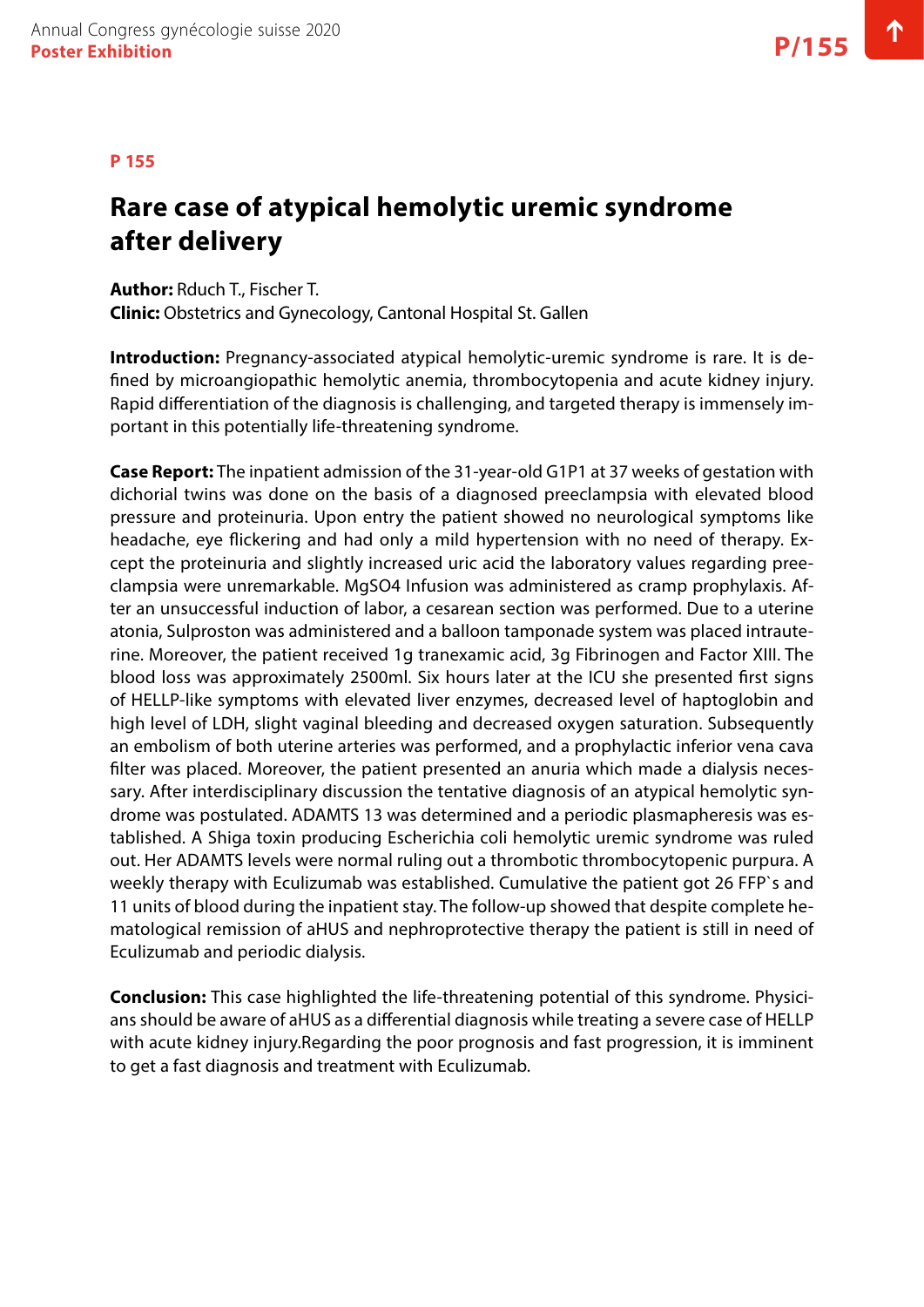### **P 156**

### **Late miscarriage due to chorioamnionitis**

**Author:** Leal Ascensao N., Zinkeviciute M., Duyck C. **Clinic:** Gynecology and Obstetrics, Valais Hospital

**Introduction:** Chorioamnionitis is responsible for 50% of preterm deliveries. The diagnosis must be made early to allow proper management.

**Material and Method:** Case report and literature review of the Pubmed and the UpToDate database.

**Clinical case:** 35-year-old patient, 6G4P, at 18 6/7 weeks of pregnancy presents to the emergency room in septic shock. The patient describes bloody vaginal discharge. The Ultrasound examination reveals the foetus in a breech position with no foetal cardiac activity and no amniotic fluid. The diagnosis of late miscarriage after premature rupture of membranes in a septic context is made. We start antibiotic therapy and the patient delivers vaginally in the operating room.Having difficulties to preserve her hemodynamic stability, the patient is sedated and transferred to the intensive care unit for further management. The patient was awakened four days later.

**Discussion:** Chorioamnionitis is the main cause of the infection during pregnancy. There are various risk factors: rupture of the membranes, carrying group B streptococcus or bacterial vaginitis. One of the severe maternal and neonatal complications is sepsis. The adequate management is immediate delivery and antibiotic therapy.

**Conclusion:** The complexity of this case is the difficulty to determine the time of infection, the clinical latency, and the factors that contribute to the infection. Indeed, at an early gestational age, the prognosis is often poor. A better understanding of the mechanisms by which infection occurs could lead to a decrease in prematurity, morbidity and mortality.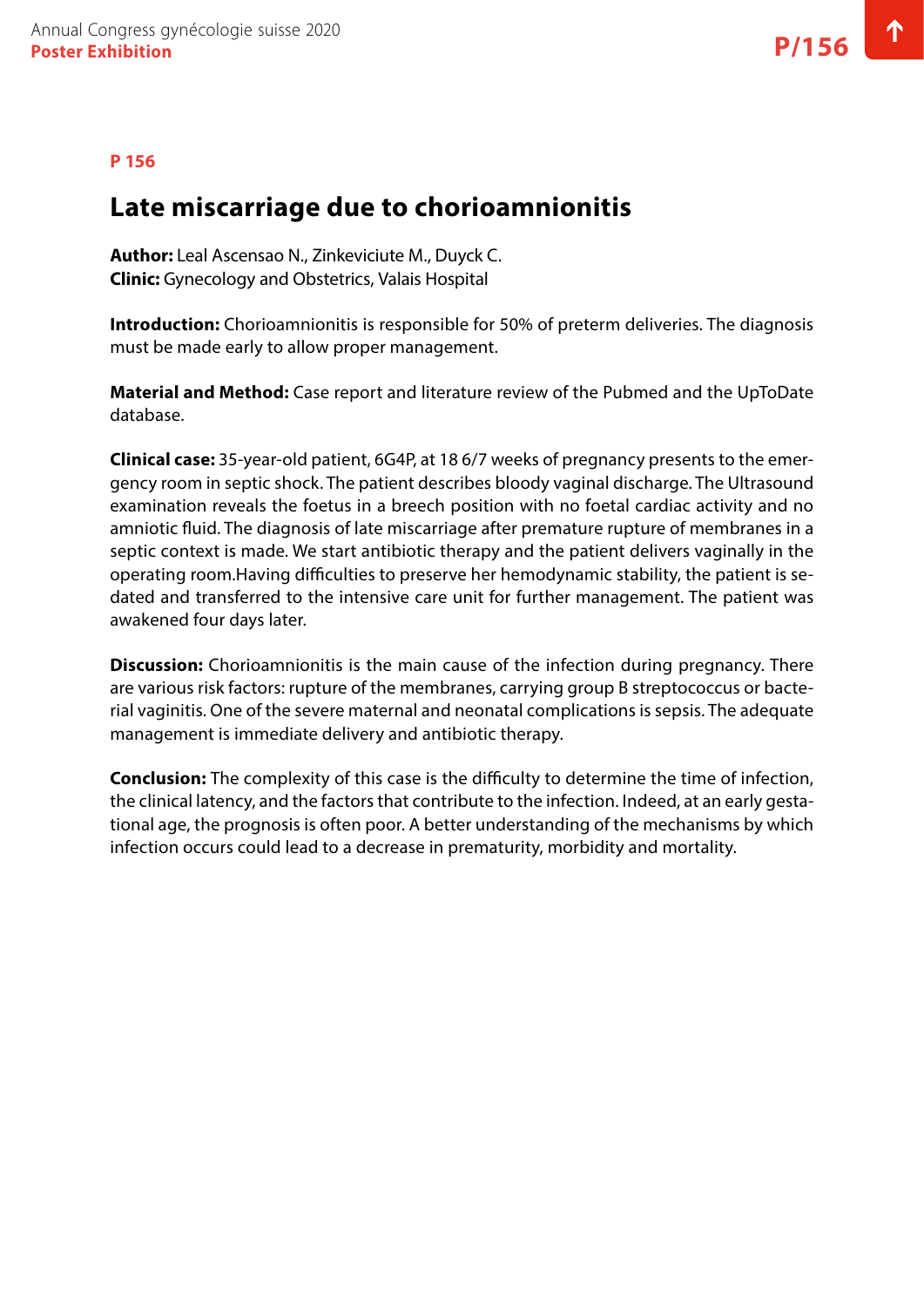# **Ovarian yolk sac tumor with components of a carcinoid tumor of insular type: case report and review of the literature**

**Author:** Kalaitzopoulos D., Villiger A., Eberhard M. **Clinic:** Gynecology, Cantonal Hospital Schaffhausen

**Background:** Ovarian germ cell tumors (OGCT) constitute about 20-25% of ovarian neoplasms and arise primarily in young women. They may differentiate into extraembryonic fetal-derived cell populations or into embryo-like neoplasms. Yolk sac tumors are malignant OGCTs that have an incidence of 0.048/100'000 womanyears and a median age at presentation of 23 years. Ovarian carcinoid neoplasms are highly specialized monodermal teratomas, with an incidence of 0.011/100'000 womanyears. The combination of a yolk sac tumor and a carcinoid tumour is also called a mixed germ cell tumor.

**Case:** We present the case of a 19-year-old woman with previously diagnosed polycystic ovarysyndrome (PCOS) and acute abdominal pain. Transabdominal ultrasound and computer tomography of the abdomen showed a multilocular cystic adnexal mass with solid components, about 17cm in diameter, with little ascites. Tumormarkers showed an increased alpha fetoprotein (AFP) of 4794µg/l. We performed a left laparoscopic adnexectomy with peritoneal cytology. Histology showed a yolk sac tumor with endometrioid-like differentiation and components of a carcinoid tumor of insular type. A staging laparoscopy with appendectomy, omentectomy, pelvic and paraaortic lymphadenectomy, and peritoneal biopsies showed only endosalpingiosis in the omentum without tumor metastasis. The tumor was classified as FIGO IC1. Subsequently the patient received adjuvant polychemotherapy with 3 cycles of bleomycin, etoposide, and platinum (BEP), and ovarian protection with Gn-RHanalogues in order to preserve fertility. The follow-up AFP was negative.

**Discussion:** This is, to the best of our knowledge, the first case of an ovarian yolk sac tumor with components of a carcinoid tumor of insular type. OGCTs tend to be large (median diameter 16cm). Patients typically present with abdominal pain and an abdominal mass. Yolk sac tumors can grow very rapidly and aggressively with extensive intraperitoneal dissemination. They often produce AFP, which is useful for monitoring. Surgery is required for histologic diagnosis, treatment and staging. Malignant germ cell tumors are staged according to the International Federation of Gynecology and Obstetrics (FIGO). In stage I patients, unilateral adnexectomy has the same therapeutic effect as hysterectomy with bilateral adnexectomy, especially when combined with effective chemotherapy. Fertility preservation should be the standard of care in young patients. After an adequate treatment pregnancy rates of 50-80% can be achieved.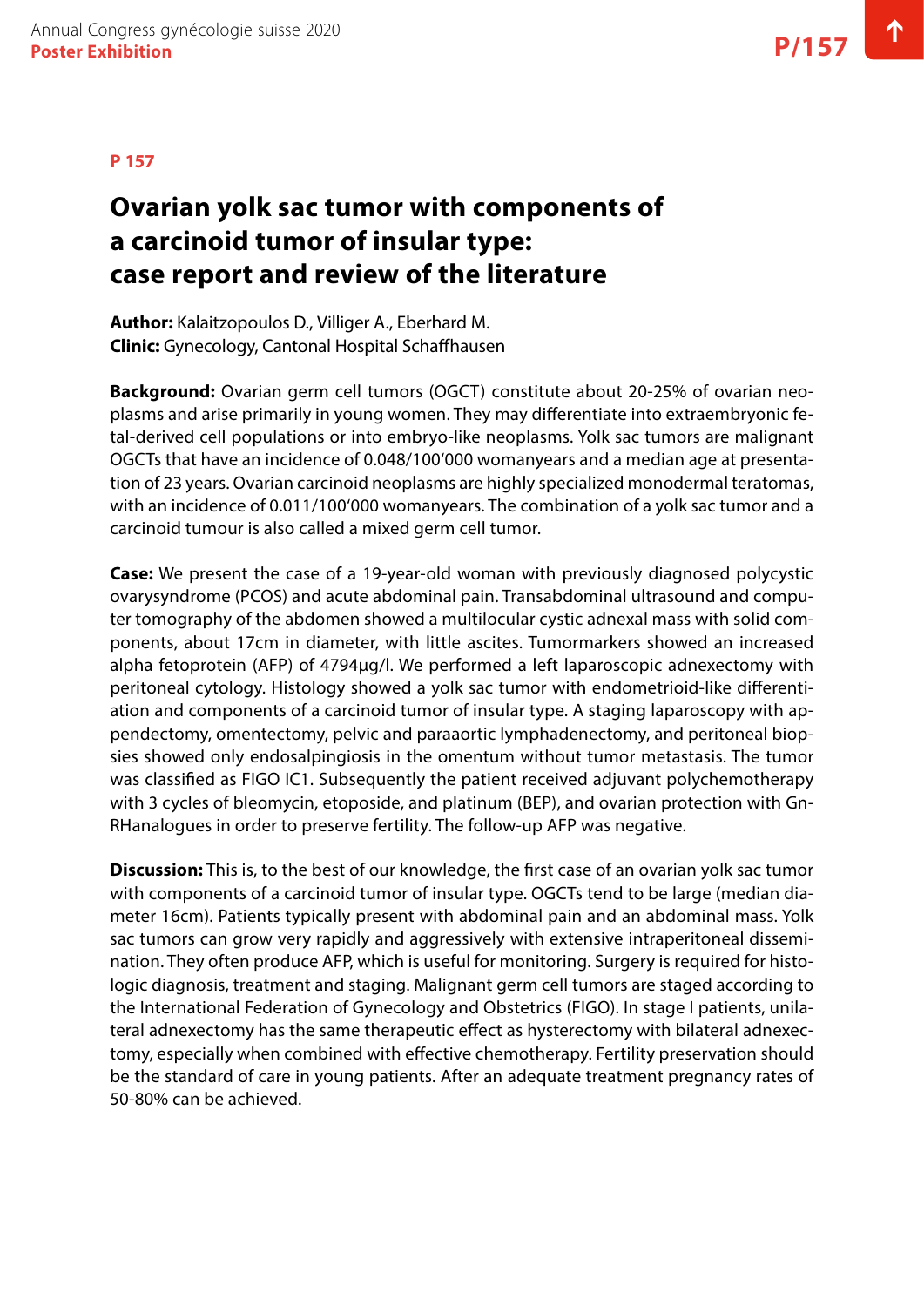#### **P 158**

### **Recurrent Adnexal torsions despite multiple Ovariopexie: a case report**

**Author:** Walther L., Bolla N., Hornung R. **Clinic:** Obstetrics and Gynecology, Cantonal Hospital St. Gallen

**Introduction:** An ovarian torsion is a relatively rare but serious emergency in reproductive age. We present a case of a woman with recurrent adnexal torsions despite multiple ovariopexie.

**Case report:** A 23 year old nulligravida had her first diagnostic laparoscopy 6 years ago in a peripheral hospital because of an acute abdomen. Intraoperatively it showed an ovarian torsion on the right side and a detorquirung was done. One year later she got a therapeutic laparoscopy again with detorquirung of the right ovary and ovariopexie right in our hospital. 6 months later she got the third therapeutic laparoscopy in our hospital for prophylactic ovariopexie on both sides. 3 years later she was treated in another center hospital with a fourth therapeutic laparoscopy with ovariopexie right and renovation of endometriosis rASRM stadium I. 2 years further she showed up again in our hospital on the emergency with an acute abdomen. In suspicion of an recurrent ovarian torsion we performed the fifth laparoscopy with detorquirung of the right ovary and ovariopexie on the same sight. Intraoperatively it showed an increased right ovary and 3-4 times longer Lig. ovarii propria on both sides. For relapse prophylaxis we did 2 month later the sixth laparoscopy with shortening of the Ligamentum ovarii proprium right. The ligament was shortened with 3 single button sewn Etibond 3-0. On the left side we did not shorten the Lig. ovarii proprium.

**Conclusion:** An ovarian torsion is a relatively rare but serious emergency in especially reproductive age. It is affecting about 6 per 100 000 women per year.Women present with sudden abdominal pain, sometimes accompanied by nausea and vomiting. The definitive diagnosis is often made in the laparoscopy. The therapy of choice is the laparoscopic detorquirung of the ovary. For relapse prophylaxis an ovariopexie could be helpful. Risk factors for developing an ovarian torsion are growth of large corpus luteal cysts in reproductive age or long Ligg. ovarii proprii. It can occur with torsion of the fallopian tube, vascular pedicle and Lig. ovarii proprium. In 80%, torsion happens unilaterally, with slight predominance on the right. In case of recurrent adnexal torsions a shortening of the Lig. ovarii proprium on the affected side can be a relapse prophylaxis. The literature shows no benefit to do it on both sides.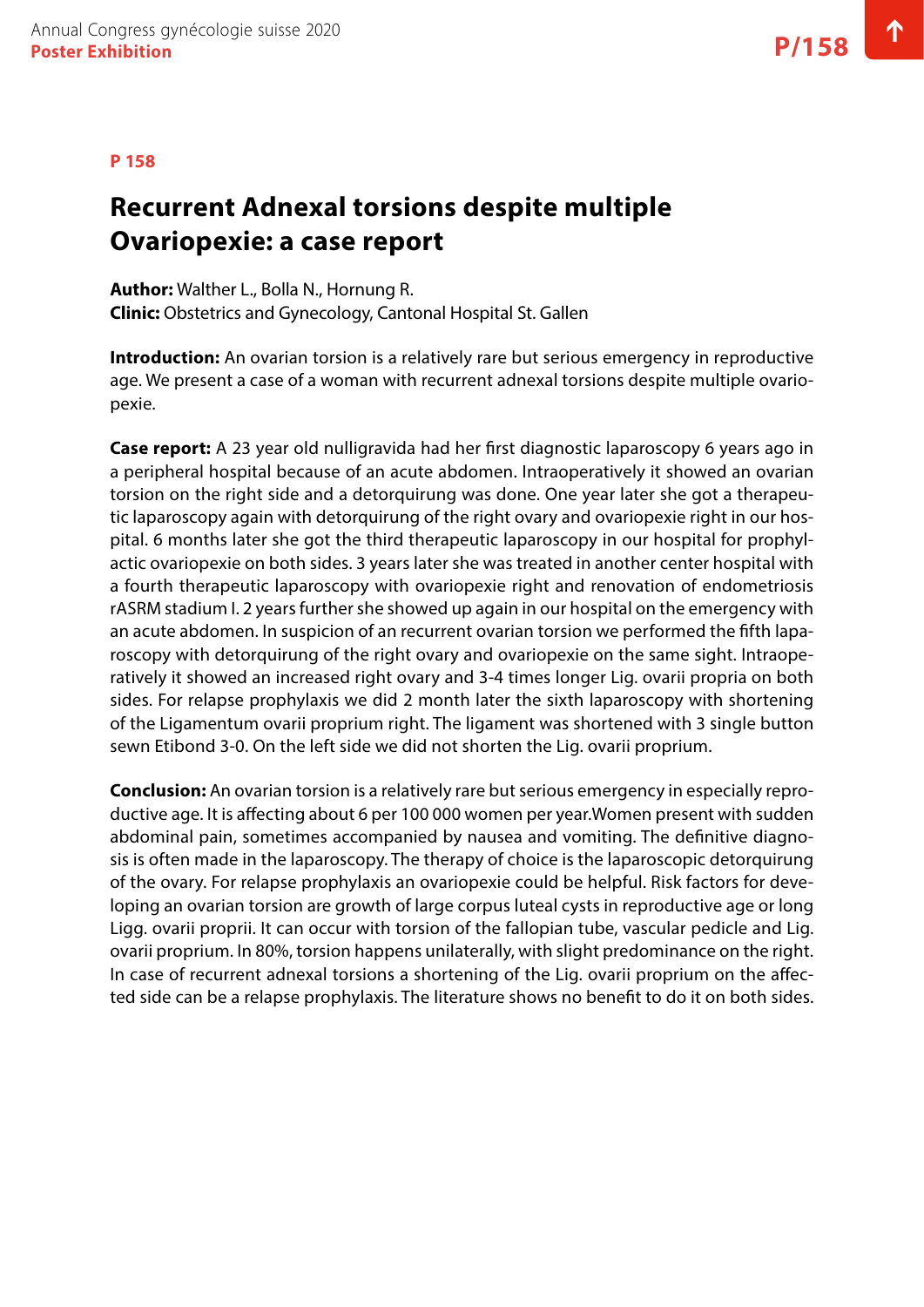# **Splenosis - Incidental finding in an elective gynaecological surgery**

**Author:** 1) Fuchs H., 1) Prevost C., 1) Faoro D., 2) Wesseling C., 1) Sarlos D., 1) Schär G. **Clinic:** 1) Obstetrics and Gynecology, 2) Pathology/ 1,2 Cantonal Hospital Aarau

**Introduction:** Splenosis is a benign, usually asymptomatic condition, involving heterotopic auto-transplantation of splenic tissue following splenic rupture, caused by trauma or surgery. The most common locations are the serosal surface of the small or large intestine, omentum and peritoneum, less frequently in the liver, stomach or pancreas and rare sites are kidneys, ovaries and subcutaneous tissue. Frequency estimates vary widely, following trauma in the range of 26 - 65%, following elective splenectomy around 20%. The diagnosis is made by radioisotope scanning, ultrasound or computed tomography. Splenosis following traumatic splenectomy is well documented, but there are only a few cases reported in the gynaecological literature.

**Material and Methods:** A 58 year-old woman with a history of traumatic splenectomy after a car accident 28 years ago, presented in an outpatient clinic with diffuse acute abdominal pain migrating to the lower abdomen. A CT scan was carried out which revealed no pathological finding except an accessory spleen adjacent to the pancreas. The then performed gastroscopy was also normal. A gynecologic exam was indicated. She had prolapse symptoms and the exam showed cystocele III°, uterine descent II°, rectocele I°. The abdominal pain disappeared spontaneously a few days later. Since prolapse needed treatment, a pessary therapy was tried out but not satisfactory. We therefore planned a supracervical hysterectomy with adnexectomy and sacrocolpopexy.

**Results:** During laparoscopy multiple blue implants were found on the omentum majus, the pelvic peritoneum and the sacrouterine ligament. These polylobulated nodules presented a smooth surface, the color ranged from blue to black. As the implants in the pelvis were located in the operation field, they got removed and sent to the pathology for histological examination. Pathological features revealed the diagnosis of splenic tissue. Due to the extensively reported benign nature of this condition, no further treatment was required.

**Conclusion:** Pelvic splenosis should be included in the differential diagnosis of patients with a history of splenic trauma or spleen removal who present with abdominal or pelvic nodules. It still remains a rare finding in clinical practice as it is usually asymptomatic. In most reported cases in the literature, the diagnosis was not considered before surgery. As the differential diagnosis include metastatic cancer as well as endometriosis, a biopsy may be necessary to prove benignity.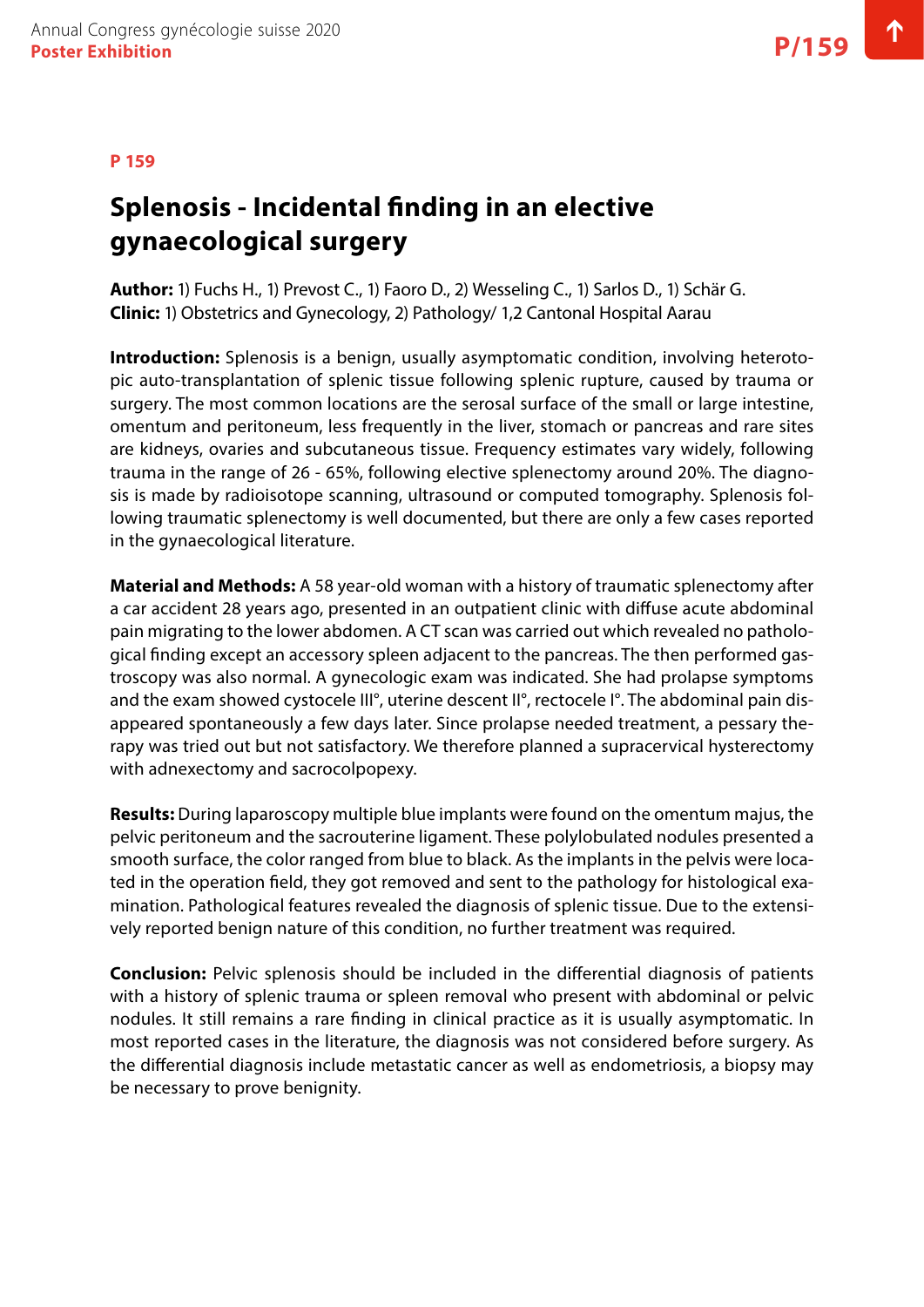### **Minimal invasive closure of fetal membrane defect after fetoscopic intervention on a pregnant sheep model**

**Author:** 1,2) Devaud Y., 1,2) Ehrbar M., 3) Möhrlen U., 1) Zimmermann R., 1) Ochsenbein-Kölble N. **Clinic:** 1) Obstetrics, 2) Laboratory for Cell and Tissue Engineering, 3) University Children's Hospital Zurich/ 1,2 University Hospital Zurich

**Introduction:** Iatrogenic preterm premature rupture of membrane (iPPROM) after fetoscopy is an important and still unsolved problem. Sealing of fetal membranes after fetoscopy to prevent membrane rupture could improve fetal health and survival. The aim of our study was to test the functionality of a surgical tool able to apply a sealing material in a reproducible and precise way on a pregnant sheep model.

**Methods:** We developed an umbrella-shaped receptor that can be folded in the 10Fr catheter, deploys automatically when inserted into the amniotic cavity and enables the gathering of a glue at the precise site of puncture. We operated pregnant sheep at 70+/-10 days gestation. The uterus of the sheep was exposed and a 10Fr catheter was placed through the uterine wall by punching with a dorn. The receptor was then inserted through this catheter and was glued on the fetal membrane (N=10). Tightness of the sealed defects 4 hours post-operation was assessed by leakage tests.

**Results:** From the 10 receptors applied, 8 were applied successfully and held tightly throughout the 4 hours assessment period. The 2 last ones could not be placed tightly against the membrane because of difficult positioning control during their application but held for 4 hours with small leakage. On average 90 seconds were needed to close the defect.

**Discussion:** This device enables efficient and reproducible glue injection and is compatible with the existing surgical tools. It is promising to potentially becoming a standard in fetoscopic interventions to prevent iPPROM.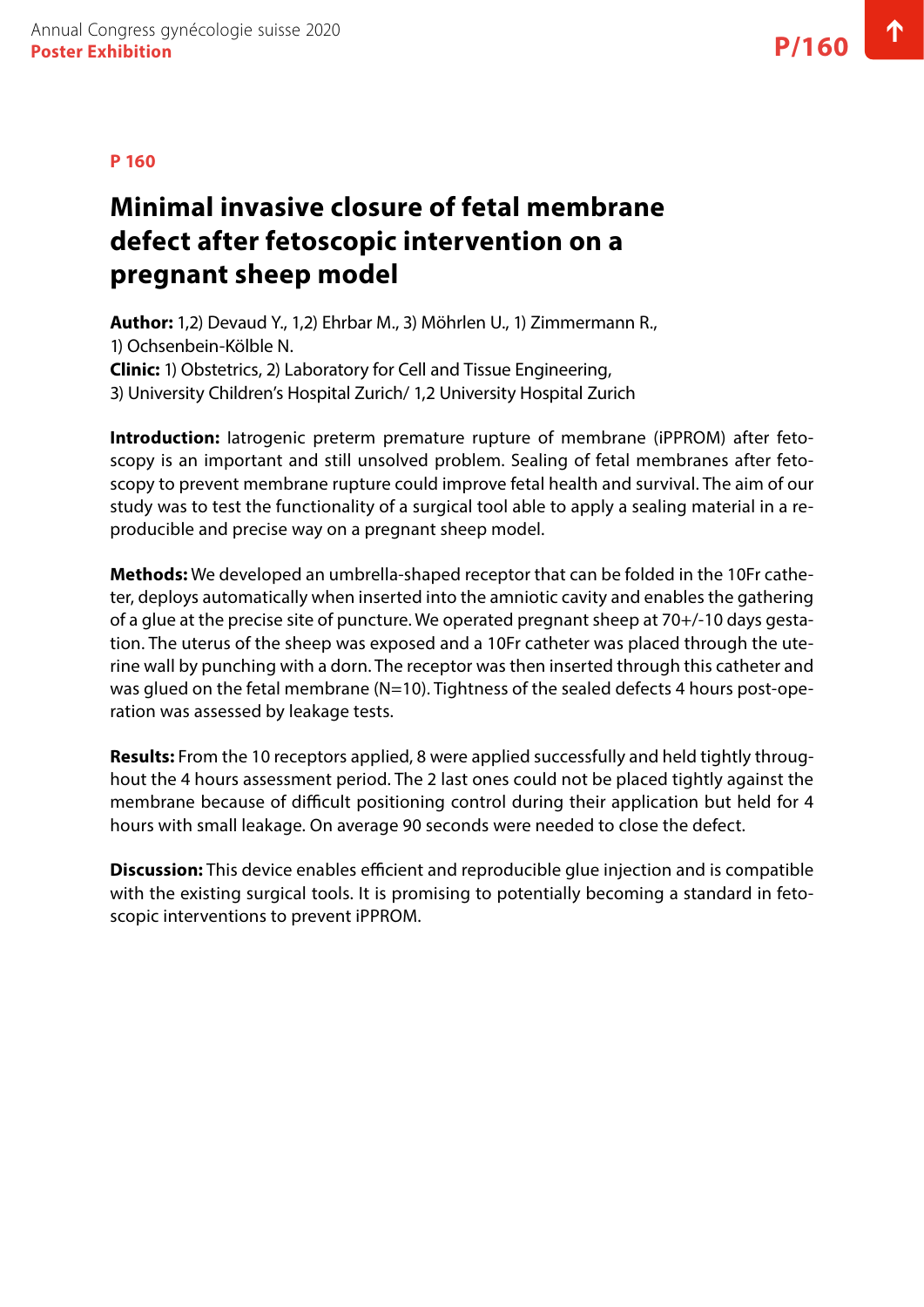### **Management of a secondary postpartum hemorrhage in a woman with haemorrhagic diathesis**

**Author:** Pesenti L., Follesa Vitillo I., Canonica C. **Clinic:** Gynecology and Obstetrics, EOC Regional Hospital of Bellinzona and Valleys

**Introduction:** Secondary postpartum hemorrhage (PPH) is defined as any significant uterine bleeding occurring between 24 hours and 12 weeks postpartum. The principal factors of PPH are retained products of conception and/or subinvolution of the placental bed and infection. All the pregnant women are divided into 3 classes of risk for PPH (low, medium and high) based on their clinical history and associated disease.

**Material:** A case of secondary postpartum hemorrhage 17 days after delivery in a patient with von Willebrand disease treated with bilateral embolisation of the uterine arteries.

**Results:** A 33-year-old patient, G3P2, consulted our services for a metrorrhagia 17 days after a spontaneous vaginal birth complicated by manual placenta removal and curettage. She is known to have type I von Willebrand disease, with factors VII and XI minimum deficiency associated with thrombocytic dysfunction; as well as a clinical history of placental retention and uterine curettage in 2016. Upon arrival the patient was hemodynamically stable; 1,5 g of tranexamic acid and 1 g of fibrinogen were infused with the cessation of the bleeding. The patient was discharged in generally good condition. Two days later she returned urgently with ongoing vaginal bleeding. She had stable vital signs, Hb 101 g/L and an active vaginal bleeding with clot loss, estimated at 500 ml. The US showed a formation at the level of the anterior uterine wall, Doppler positive and suspected for arteriovenous malformation (AVM). An angio-tc was performed which showed a marked contrast-enhancement of the uterine walls in the arterial phase, with the appearance of a coarse contrasting reddening inside the cavity of the uterus. A bilateral emergency embolisation of the uterine arteries with gelfoam was performed successfully without complications, finishing the bleeding. The post-intervention course was favourable and the patient was allowed home on the 3rd post-operative day. At the post-surgery check, 4 weeks later, the patient reported no episodes of vaginal bleeding and a US displayed a uterus with normal vascularisation and no sign of intrauterine remains.

**Conclusion:** This case is an example of bleeding management in a patient with high risk for PPH. Pro-bleeding states could lead quickly to the execution of an emergency hysterectomy. The success of this case demonstrates that uterine artery embolisation offers a safe and conservative alternative treatment to hysterectomy.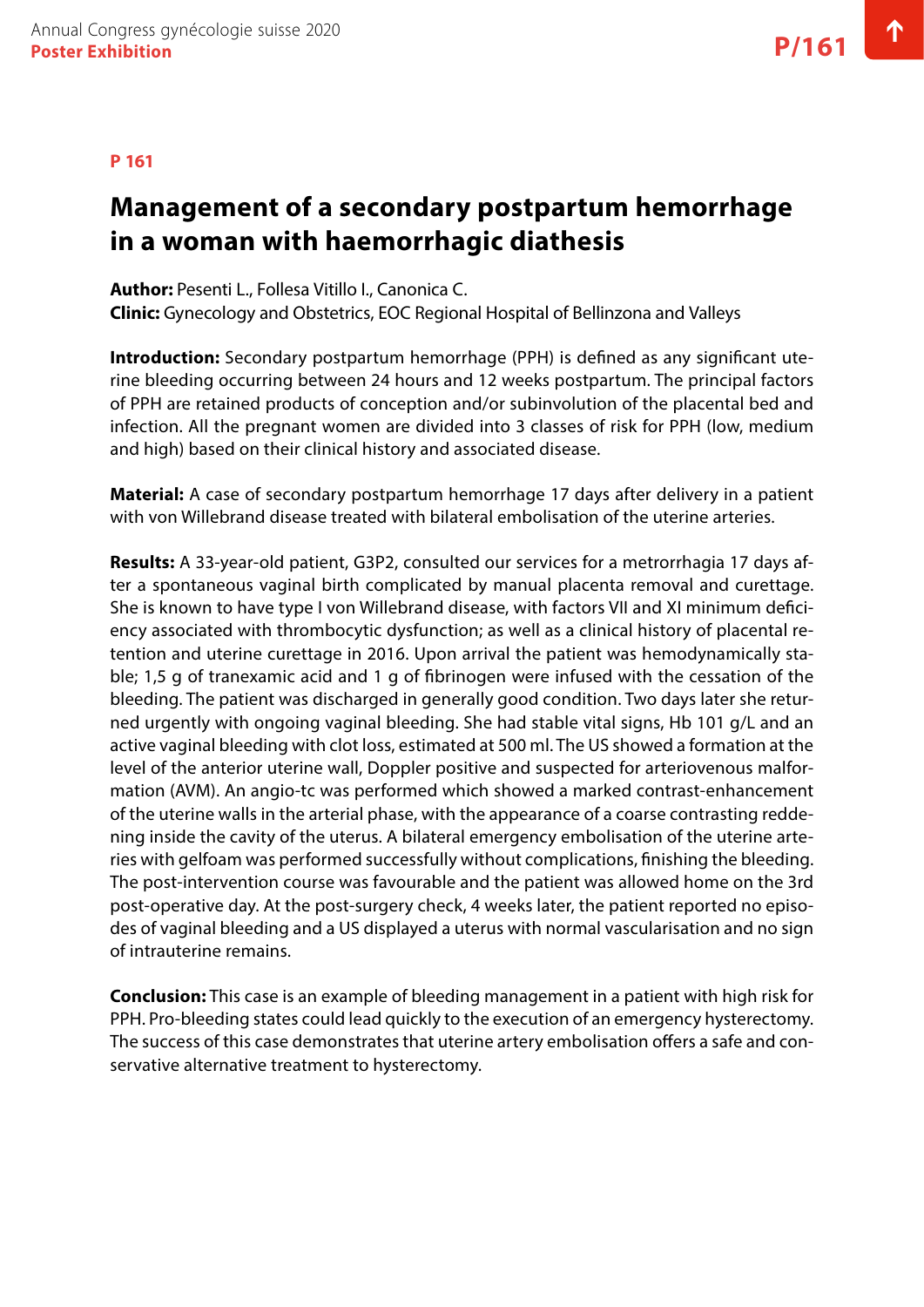### **It's an arteriovenous malformation!**

**Author:** Romito F., Mathevet P.

**Clinic:** Gynecology, University Hospital Lausanne

**Introduction:** What shall we do in case of undetermined heavy post-operative vaginal bleeding? Here's a case report of a patient who, in this context, undergone three surgeries in one week not helping in the finding of a diagnostic.

**Material and Method:** case report of a 2 parous woman who undergone a laparoscopic total hysterectomy and bilateral salpingectomy for a symptomatic myomatous uterus manifested by severe vaginal bleeding. The immediate recovery post-operative period was simple. Three weeks later, important vaginal bleeding appeared. First, a vaginal surgery was performed. Blood loss was about 1 liter. A "X" stich was made on a small colpotomy scar dehiscence. Second surgery was performed 6 days later for a hemorrhagic shock with a laparotomic approach (Pfannenstiel). Blood loss was about 1.5 liter. No etiology was found. Third surgery took place two days later with a vaginal approach.The patient lost 1 liter of blood. Hemoglobin resulted at 69 g/l. Suspicion of pulmonary embolism added difficulties in the management of that particular case when anticoagulation was needed. A new important vaginal bleeding occurred and motivated a transfer in our tertiary hospital.

**Results:** we performed a CT angiography which diagnosed a long right vaginal artery false aneurysm. An angiography confirmed the diagnosic and permitted an artery embolization with Gelfoam and coils which stopped all symptoms.

**Conclusion:** it is crucial to include arteriovenous malformation in differential diagnosis in front of unexplained vaginal bleeding. Transfer of patients in hospital where an interventional radiology center is available is necessary, especially in the postoperative recovery period.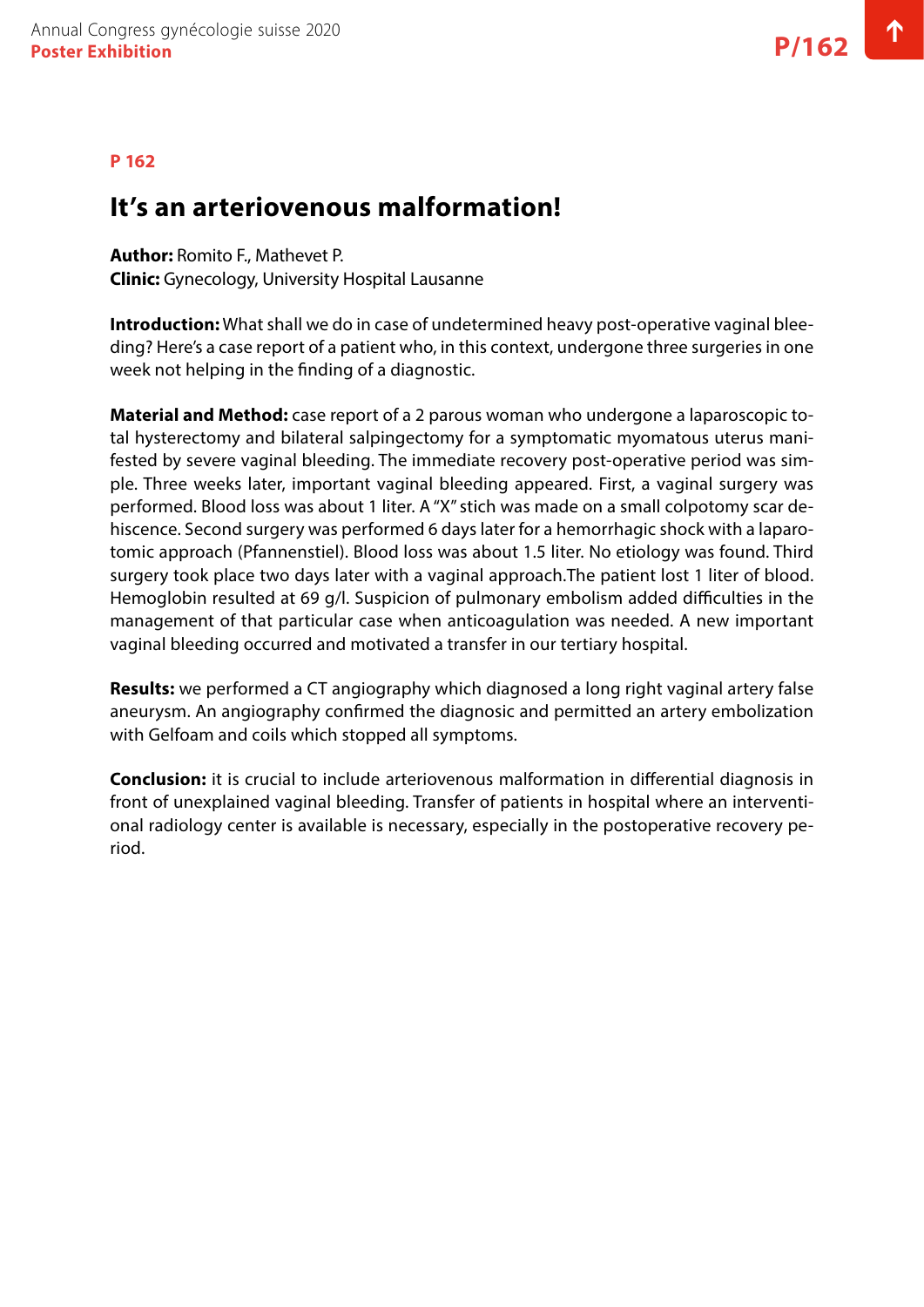#### **P 163**

# **Aneurysmal benign fibrous histiocytomas an unusual finding in the breast in a young female – a case report**

**Author:** 1) Neumann S., 1) Maier M., 1) Knabben L., 2) Rau T.T., 3) Constantinescu M., 1) Mueller M.D., 1) Rauh C.

**Clinic:** 1) Obstetrics and Gynecology, 2) Institute of Pathology, University of Bern, 3) Plastic Surgery/ 1,3 Inselspital, Bern University Hospital, University of Bern

**Introduction:** Aneurysmal benign fibrous histiocytomas (ABFHs) are variants of dermatofibromas. These benign blood‐filled lesions can mimic malignancies due to their rapid and recurrent growth. ABFHs have been reported to constitute 1.7% of all dermatofibromas. Most AFBHs occur in the extremities, especially the lower extremities. Cases of AFBH in the breast are extremely rare. In case of residual disease recurrence is frequent.

**Case report:** A 25-year old female presented herself at our clinic with a painful new blueish lesion of the right breast. The ultrasound showed a superficial hypoechogenic lesion of 20mm. At fine-needle biopsy only blood could be evacuated. Due to a history of smoking an abscess was suspected and the patient was treated with antibiotics. The microbiology of the fluid was negative. A week later the ultrasound did not show any changes, hence an incision was performed and a lot of blood could be evacuated. The suspected diagnosis was now a hematoma, even though the patient had no history of trauma. After a week, the patient again reported pain and a growing swelling. The ultrasound showed now a vascular lesion, which was classified as BIRADS IV and a core- needle biopsy was performed. The biopsy showed a hematoma and necrotic tissue (B2 classification). An excision was performed through the plastic surgeons due to the constant pain of the patient. The surgery went well and the patient recovered quickly. The histopathological diagnosis was a diagnosis of exclusion as many malignant entities like metaplastic carcinoma and extremely rare sarcomas like angiosarcomas, PNET, undifferentiated sarcomas had to be ruled out. For this purpose multiple immunohistological stainings and a molecular NGS analysis had to be performed and a second opinion of an expert soft-tissue pathologist was obtained. No specific alterations on the protein or tumorgenetic level could be found. Hence, the diagnosis of the aneurysmal benign fibrous histiocytomas was confirmed. Six months after the surgery the patient is well and shows no signs of relapse. We will see the patient now every 6 month for follow-up.

**Discussion:** This case underlines that patients with inconclusive findings in the core-needle biopsy and the ultrasound should be offered a surgical excision to confirm or to exclude rare histological findings. Additionally, the differential diagnosis of breast tumours should always comprise skin or skin adnexal tumours. Particularly, in young patients and superficial anatomical localizations.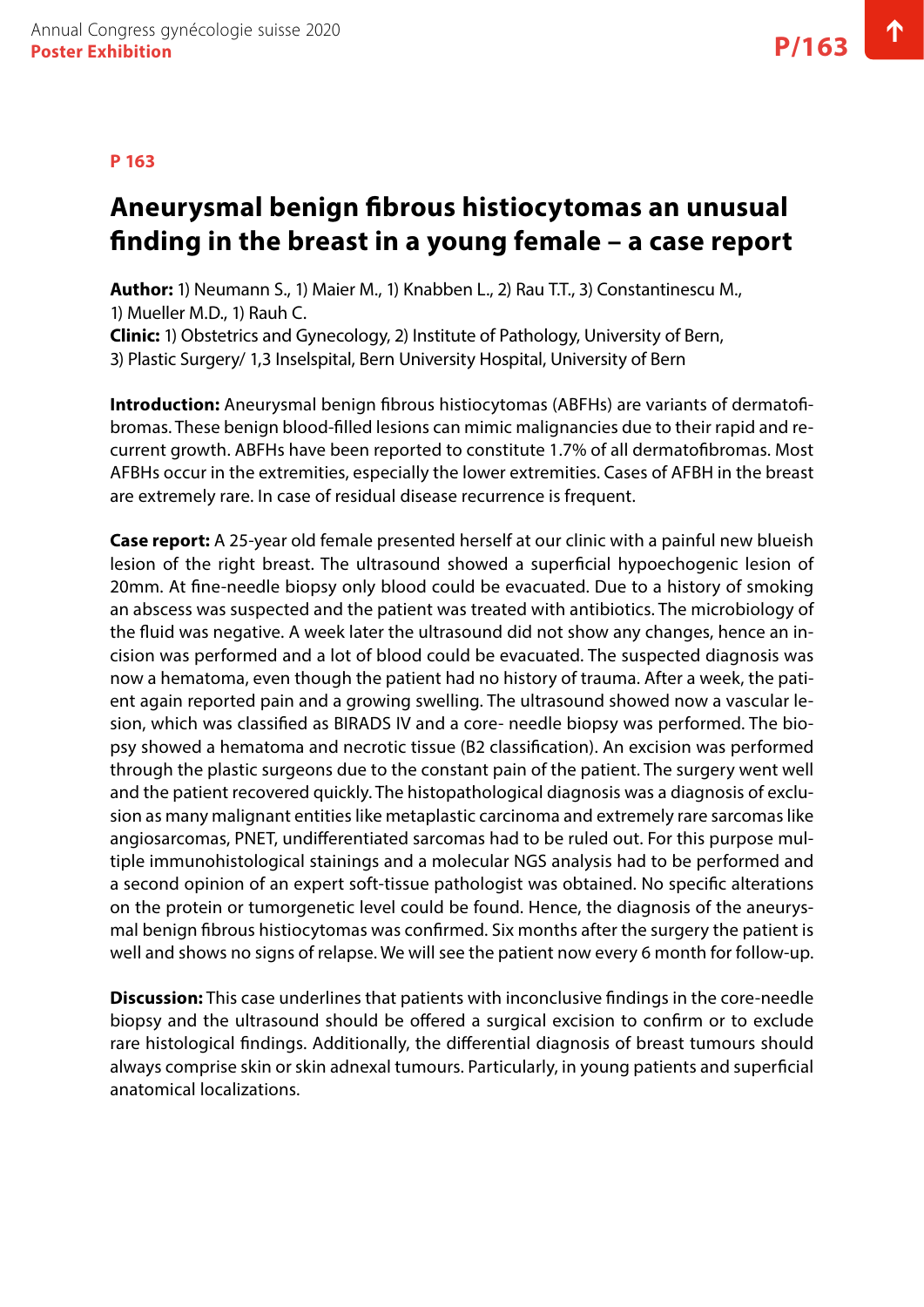# **Treatment of Inguinal Lymphocele after Lymphadenectomy for Vulvar Carcinoma with Inguinal Endoscopic Lymphatic ICG Leakage Mapping and Vessel Ligation: A Case Report**

**Author:** 1) Bellaminutti S., 1) Polli C., 1) Filippakos F., 1) Gyr T., 2) Giovannacci L., 1) Papadia A. **Clinic:** 1) Obstetrics and Gynecology, 2) Vascular Surgery/ 1,2 University of Italian Switzerland, EOC-Civico Hospital, Lugano

**Introduction:** Surgical treatment of recurrent inguinal lymphocele after inguinofemoral lymph node (LN) dissection, although not always necessary, is arduous and so far, no technique has been considered as a gold standard. We report our experience of one case managed with inguinal endoscopic lymph leakage mapping with Indocyanine Green dye (ICG) by subcutaneous homolateral paramalleolar injection and concomitant ligation of lymphatic vessels.

**Material and Methods, Case Report:** A 48 years-old woman underwent an anterior radical vulvectomy with bilateral inguinofemoral LN dissection for a vulvar, FIGO 1B squamous cell carcinoma. Bilateral inguinal LN were clinically and sonographically suspected for metastasis, but none of the 34 LN was positive at the permanent section. Two vulvar bilateral drainages were left for 4 and 6 days respectively and a third left inguinal drainage was removed after 7 days from surgery. Post operatively the patient presented a left inguinal lymphocele. The lymphocele was drained 3 times (max. 700 ml). 5 weeks after surgery, for persisting symptomatic lymphocele, we performed a left inguinal endoscopy to identify and suture the lymphatic leaking vessels using ICG, with complete resolution of the lymphocele.

**Results:** An oblique 10 mm skin incision was made 3 cm distal to the left inguinal previous lesion and a 10 mm port was inserted for the CO2 insufflation, 2 ancillary 5 mm ports were placed. After an initial debridement with removing of fibrous adhesions a continuous accumulation of serum hematic fluid was highlighted. 7 ml of ICG were then injected subcutaneously next to the left malleolus. After a few minutes leaking of the green fluid was endoscopically seen in the left groin. Two different vessels source of leaking were identified: the first was bound by a transdermic Vicryl 2-0 ligation, and the other one was endoscopically oversewn with PDS 2/0 ligation. At the end of the surgery all ports were removed and the skin was sutured with a 3-0 Vicyrl, leaving a Redon drain for 5 days. Follow up over the next 2 months showed no complications such as accumulation of lymphatic fluid, swelling of the groin or left lower lymphoedema.

**Conclusion:** Inguinal endoscopic approach with subcutaneous perimalleolar injection of ICG for the identification of lymphatic leaking appears to be appropriate. This method permits also to treat the lymphocele without open surgery and multiple drainage. Further studies are needed in order to establish the real advantages and limits of this approach.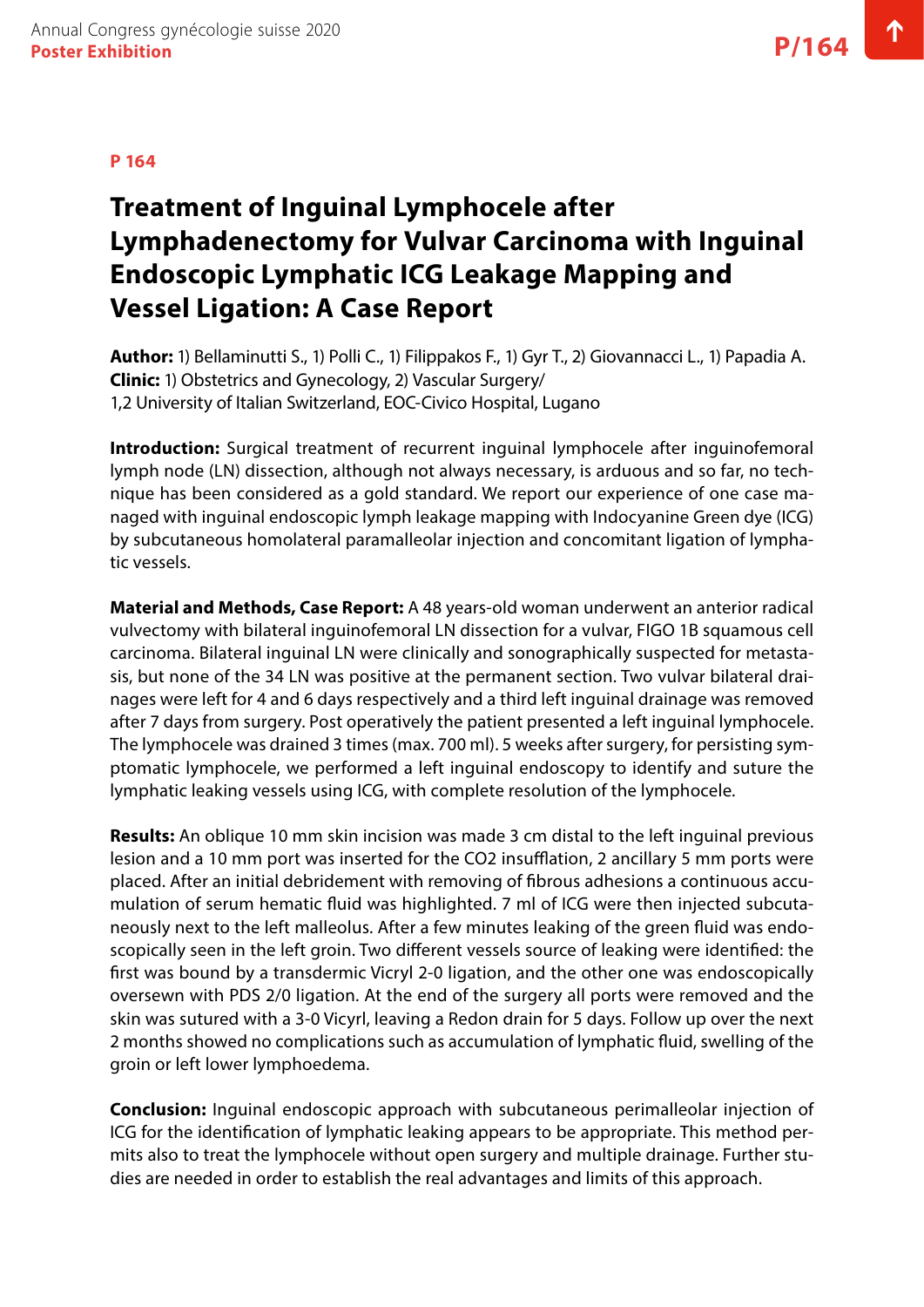# **Terms, definitions and measurements to describe the sonographic features of inguinal lymph nodes in patients with vulvar cancer: a consensus opinion from the Vulvar International Tumor Analysis (VITA) group.**

**Author:** 1) Reina H., 2) Garganese G., 2) Fragomeni S., 1) Manegold-Brauer G., 1) Heinzelmann-Schwarz V., 2) Testa A.C., 3) Epstein E., 4) Valentin L., 5) Fischerova D. **Clinic:** 1) Obstetrics and Gynecology, University Hospital Basel, 2) Gynecologic Oncology, Department of Woman and Child Health, Fondazione Policlinico Universitario A. Gemelli–IRCCS, Rome, Italy, 3) Obstetrics and Gynecology, Karolinska University Hospital, Stockholm, Sweden, 4) Obstetrics and Gynecology, Skåne University Hospital, Lund University, Malmö, Sweden, 5) Obstetrics and Gynecology, First Faculty of Medicine, Charles University, Prague, Czech Republic

The preoperative assessment of inguino-femoral lymph nodes is of crucial importance to select patients to systematic inguino-femoral lymphadenectomy (IFL) or sentinel lymph node biopsy (SLNB). IFL has been shown to reduce mortality in nodal positive women. Nevertheless, morbidity following IFL is high with significant negative impact on the quality of life and is therefore not recommended for patients with low risk vulvar cancer. For these cases (primary squamous cell vulvar cancer <4 cm of diameter, unifocal, no suspicious inguinal lymph nodes), SLNB has been introduced as a standard and safe procedure and is currently under investigation in high risk categories.

The aim of preoperative non-invasive imaging in patients with histologically proven vulvar cancer is to detect large intranodal metastatic lesions, while the identification of small volume metastases or micrometastases remains a challenge. The role of ultrasound in evaluating the lymph node status is widely approved in many malignancies including melanoma and breast cancer. However, it's role in vulvar cancer is not well defined yet and only few small studies are available in literature evaluating its performance in nodal staging. Even though other imaging techniques (computed tomography, magnetic resonance imaging and positron emission tomography) are recommended by international guidelines for preoperative workout, they do not seem to increase sensitivity nor specificity.

The Vulvar International Tumor Analysis (VITA) group statement is a consensus statement on terms, definitions, measurements and examination methodology that may be used for the assessment of inguinal lymph nodes on gray-scale and color/power Doppler sonography in staging of vulvar cancer. The relationship between the ultrasound features described and histopathological diagnosis is yet to be established. However, the VITA terms and definitions may form the basis for prospective studies to predict the risk of metastatic inguinal lymph nodes based on their ultrasound appearance.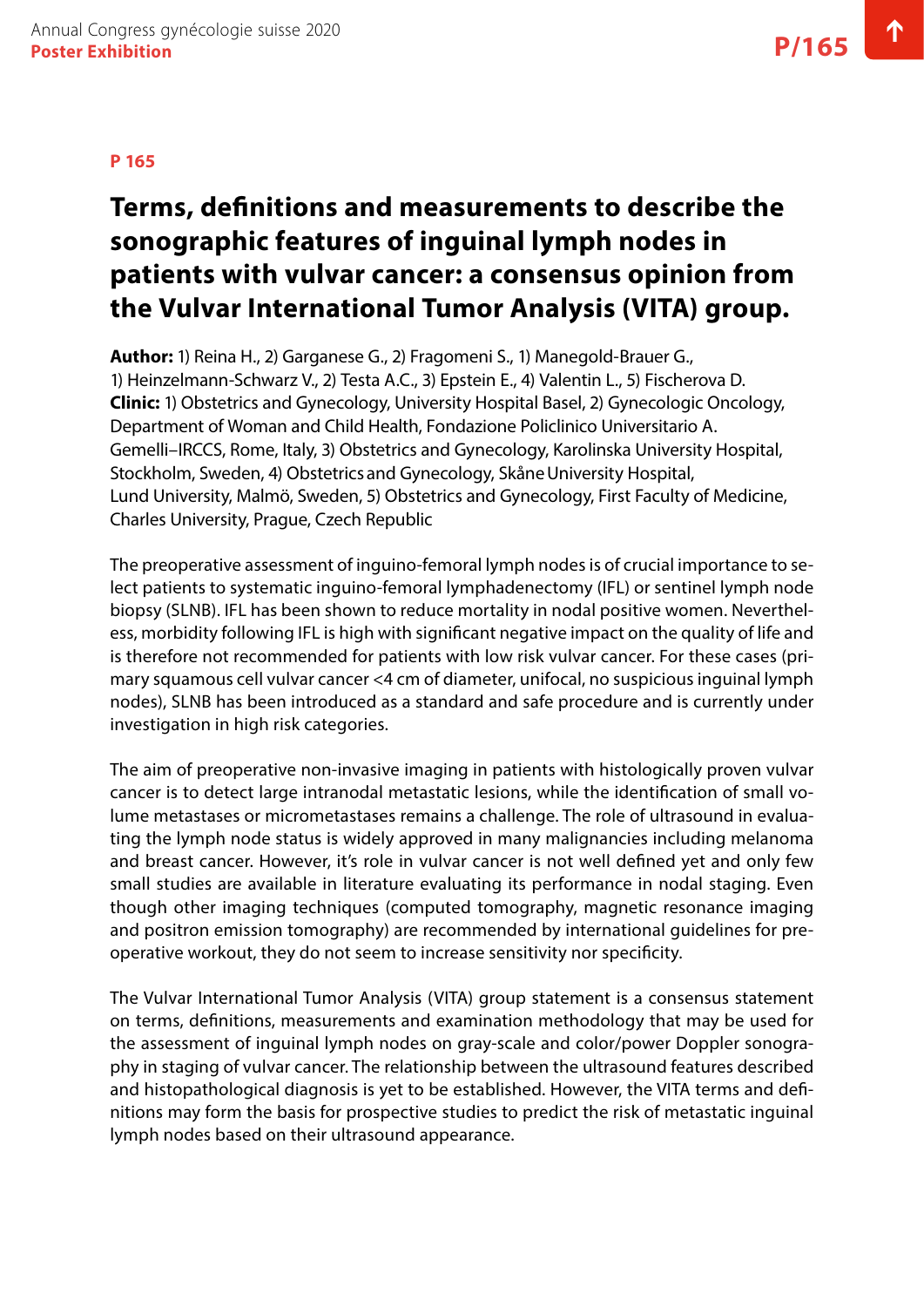## **Chyle leakage after axilla dissection and breast cancer excision**

**Author:** Plavic-Radeka S., Satler R., Meyer I., Hess T. **Clinic:** Obstetrics and Gynecology, Cantonal Hospital Winterthur

**Introduction:** Chyle leakage after axilla dissection is a rare complication that occurs with an incidence less than 0.5% after breast cancer surgery. Because it is associated with anatomical variations of thoracic ducts, these can be injured during surgery. Here, we report a rare case of a 56-year old woman with post-surgery chyle leakage.

**Case report:** The patient was diagnosed with invasive ductal carcinoma, cT2 cN3b M0 G3, with negative oestrogen and progesterone receptors but positive HER2 expression. Neo-adjuvant chemotherapy was established with a classic Anthracycline, Taxol and Herceptine-Perjeta regimen. After near complete remission, the patient was submitted to surgery and tumor excision (8x7.5x3cm) and axilla dissection were performed. After successful R0 resection, a redon drain was inserted in the axilla. The new TNM classification was ypT0 ypN0 (0/22) cM0. Post-surgery, a white discharge was noticed in the redon drainage with a maximal daily amount of 450 ml, which differed in color and consistency from classical exudate. Based on clinical signs, the efflux was identified as chyle and a chyle leak was postulated. Conservative treatment with bed rest, continuous drainage and pressure bandages was established. After decreased exudate amounts of maximum 100 ml per day, the redon drain was removed on day 7 post-surgery and the patient was discharged. 7 days after demission, the patient presented with a recurrent painful chyle collection in the axilla. In outpatient setting a conservative treatment was administered with three additional punctures over the course of 8 days. In addition, based on clinical and laboratory signs of suprainfection (temperature 38.0°C, leucocytes 17.7 G/l, CRP 21 mg/l, bacterial growth of staphylococcus aureus in the microbial cultivation), an antibiotic treatment with Co-Amoxiclav was established. One month after surgery there were no signs of new recurrent chyle collections or persistent infection, and the patient was referred to radio-oncology for adjuvant radiotherapy.

**Conclusion:** Even if rare, a chyle leak has to be considered if a milky discharge occurs after axilla dissection. Biochemical analysis of electrolytes, proteins and fat can be helpful to ensure the diagnosis. A conservative approach with low fat diet, adequate drainage, pressure bandages and bed rest is advised as initial treatment. Surgical methods such as direct ligation and gel foam can be applied if primary treatment fails.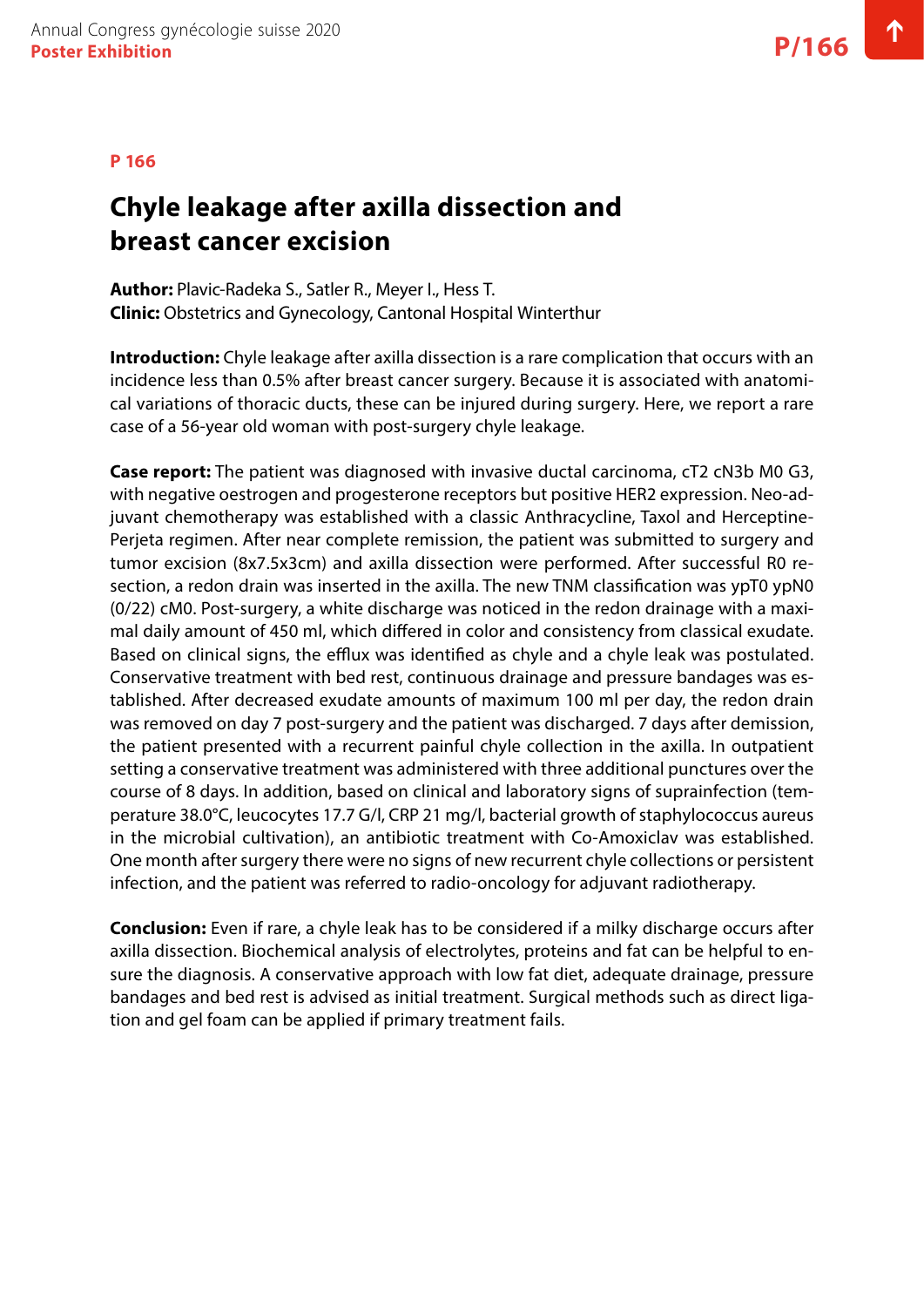# **An innovative approach to predict PARP-inhibitor sensitivity in ovarian cancer cell lines in vitro**

**Author:** 1) Disler M., 1) Tozzi A., 1) Heinzelmann-Schwarz V., 2,3) Jacob F., 3) Fedier A. **Clinic:** 1) Gynecological Cancer Center, Hospital for Women, 2) Glyco-Oncology, Ovarian Cancer Research, Biomedicine, 3) Ovarian Cancer Research, Biomedicine/ 1-3 University Hospital Basel, University of Basel

**Introduction:** Various clinical trials have shown promising anti-cancer activity of PARP inhibitors (PARPi) in ovarian cancer (OC) patients with superior benefit in BRCA-mutated tumors. This suggests that there are other genetic alterations beyond BRCA mutations being relevant for PARPi response in those patients. Thus, the aim was to systematically study available PARPi in vitro and functionally investigate related genes in a panel of representative OC cell lines.

**Materials and Methods:** Olaparib, Niraparib, and platinum drug sensitivity was determined by the MTT viability assay. Results were compared to large data set from the Broad Institute Cancer Cell Line Encyclopedia (CCLE). In a parallel approach, we reviewed the literature to find genetic alterations associated with PARPi in OC and established a lentiviral negative selection CRISPR-Cas9 screen allowing to identify genes "essential" for survival ("cell fitness").

**Results:** In line with the CCLE drug response data, selected OC cell lines displayed a wide spectrum of PARPi sensitivity. Platinum drug and Taxol sensitivity moderately associated with Olaparib and Niraparib sensitivity. Interestingly, platinum-resistant TYK-nu(cisPT) cells showed cross-resistance to Olaparib (4-fold) and Niraparib (9-fold), whereas platinum-resistant A2780/CP cells were only cross-resistant to Niraparib (3.4-fold). However, PARPi sensitivity did neither associate with the mutation profile nor typical genomic signatures of ovarian cancer. The competition assay showed that mutations for instance in DNA-repair genes RPA3 and ERCC3 negatively affected 'cell fitness', while TP53 and AAVS1 were marginally affected cell fitness.

**Conclusion:** Carboplatin- and Taxol-sensitive cells tend to be sensitive to PARPi in a cell linedependent manner. The observed PARPi cross-resistance of cells with acquired Cisplatin resistance may attract attention. Absent association between PARPi sensitivity and mutation profile of the cell lines indicates a poor utility of this approach. The established CRISPR-Cas9 competition assay allows functional validation of up to 100 genes/cell line and primary cultures and thus shows the potential for determination of 'true' predictive PARPi-related genes.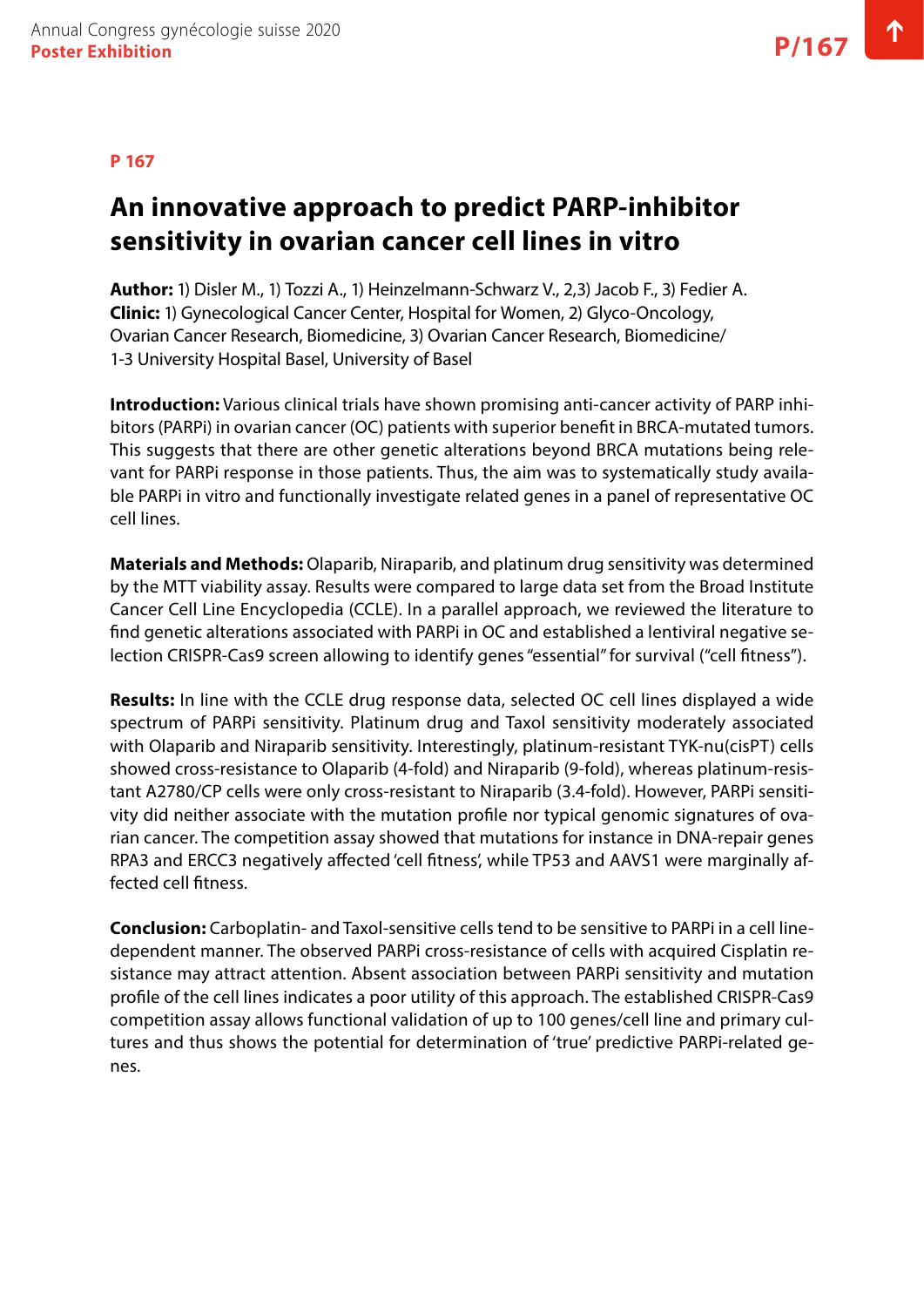# **Clinical management of gynecological sarcoma: the 10 year experience from the University Hospital of Bern**

**Author:** 1) Camponovo C., 1) Neumann S., 2) Rau T.T., 1) Imboden S., 1) Mueller M.D. **Clinic:** 1) Obstetrics and Gynecology, Inselspital, Bern University Hospital, 2) Institute of Pathology/ 1,2 University of Bern

**Introduction:** Sarcomas account for less than 1% of all malignant tumors and for 10% of uterine cancers. They do not only occur in the corpus but also in the ovaries, the vagina or the pelvis. These tumors are rare and behave aggressively with a worse prognosis than endometrioid adenocarcinoma. Aim of the study is to analyse the prevalence and outcome of these tumors at a university cancer center.

**Material and Methods:** Retrospectively, we searched all patients with gynaecological sarcomas treated within the last 10 years in our clinic. Data regarding patient characteristics, histology, tumor board recommendations and received therapy were extracted from patients charts and then correlated with the oncological follow up.

**Results:** 33 patients with uterine sarcomas were identified with a mean age of 56 years (range 29-80). 45% (15) of the patients had endometrial stromal sarcoma, 42% (14) had leiomyosarcoma, 9% (3) had undifferentiated uterine sarcoma, 3% (1) an adenosarcoma, which is in apparent contrast with the literature data, showing that leiomyosarcoma represents the main entity of the heterogeneous group of uterine sarcomas. The symptoms that led to the diagnosis were unspecific: 11 postmenopausal bleeding, 9 lower abdominal pain, 5 abnormal uterine bleeding, 4 uterus myomatosus. None of our patients used tamoxifen as a risk factor in the anamnesis. All patients were treated with surgery, R0-resection could be performed in 27 cases (82%). Adjuvant radiotherapy was administered to 12 % of the patients, adjuvant chemotherapy to 21%, combined radiotherapy and aromatase inhibitors to 9% and aromatase inhibitors alone to 6%. All the patients with undifferentiated uterine sarcoma died with a mean survival of 8 months (4-16months), underlyning the extremely poor prognosis of this aggressive tumor. 64% of the leiomyosarcoma patients died on average after 27 months (7-72).There is a significant difference in outcome (Disease specific survival) between the different histology types (log rank  $p= 0.02$ ). The stage of the disease however did not have a significant influence on the outcome (p=0,08) Also the radical lymphadenectomy performed in 20,3% (7) did not lead to a better outcome ( $p=0.53$ ).

**Discussion:** Within these rare tumors we find large heterogenity of the patients and symptoms. Even in early stage disease the prognosis is poor, except in the ESS group. Further studies about the molecular biology of these tumors possibly could lead to a better understanding of these highly malignant tumors.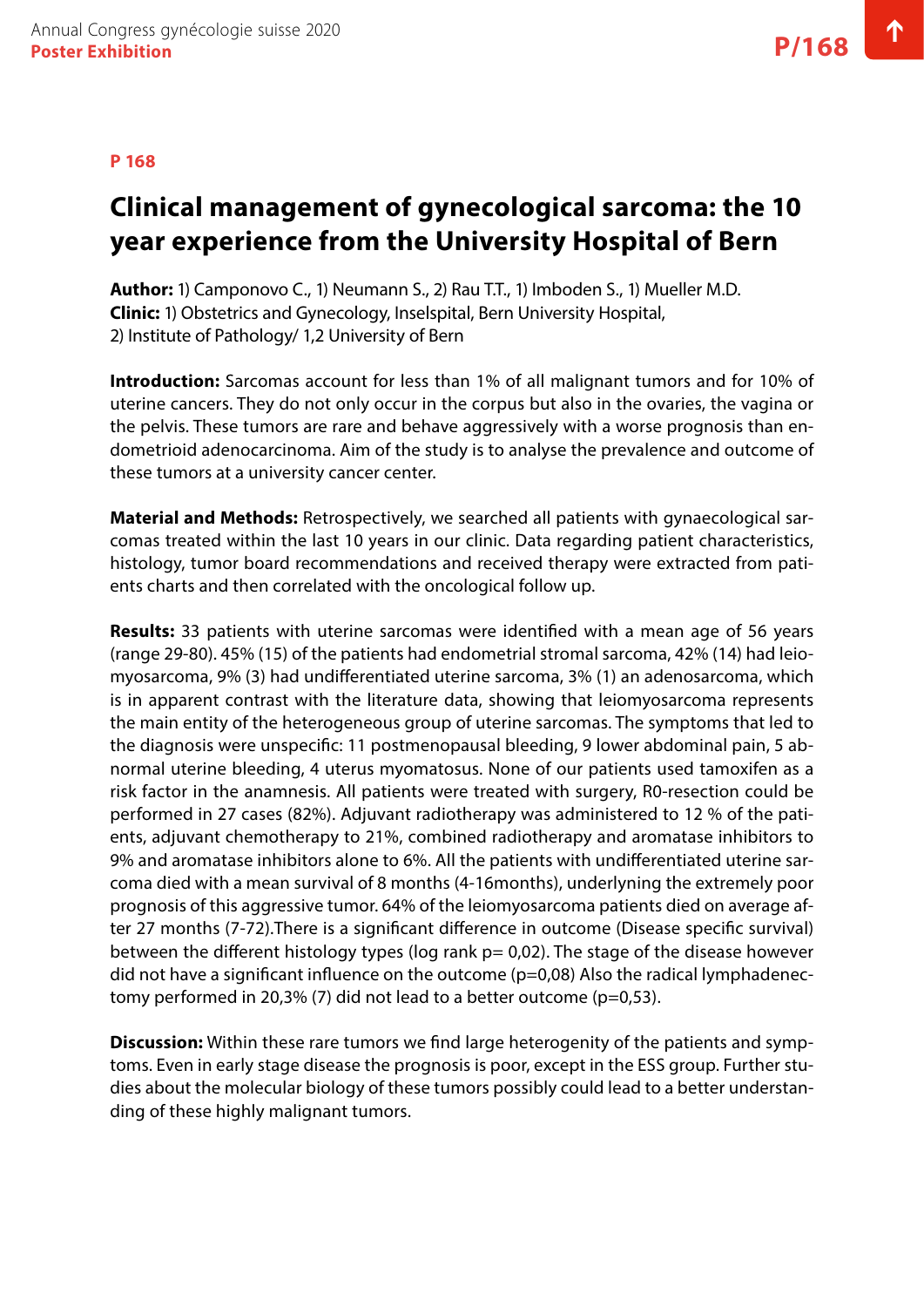#### **P 169**

# **Combined PARP inhibition and radiotherapy a toxicity challenge or a chance for synergy?!**

**Author:** 1) Begovic H., 1,2) Fedier A., 3) Steinacher R., 4) Gross M., 1) Montavon C., 5) Labidi-Galy I., 2) Jacob F., 1) Heinzelmann-Schwarz V.

**Clinic:** 1) Gynecological Cancer Centre, 2) Ovarian Cancer Research, Biomedicine, 3) Biomedicine, 4) Radiation Oncology, 5) Medical Oncology, University Hospitals Geneva, University of Geneva/ 1,4 University Hospital Basel/ 2,3 University of Basel

**Introduction:** Poly(ADP-ribose)polymerase inhibitors (PARPi) interfere with the Base Excision Repair/Single Strand Break repair axis. During DNA replication, unrepaired DNA single strand breaks can mature into cytotoxic DNA double strand breaks that are repaired by homologous recombination (HR). In cells with mutated BRCA1/2 genes and deficient HR DNA double strand break repair, PARPi in combination with chemo-/or radiotherapy, which induces DNA breaks, was shown to cause cell death. This suggests that a combination of DNA strand break inducing chemo-/or radiotherapy and PARP inhibition may improve the prognosis for progression-free survival, particularly in patients with BRCA1/2 mutations. The most common side effects reported are anemia, neutropenia and nausea. No further toxicity from combined treatment regimens have been reported so far. Basic research has demonstrated significant synergy.

**Material and Methods:** Here we report the serious cutaneous and mucosal toxicity observed in two cases of recurring ovarian cancer, who underwent ionizing radiation being under PARPi. The radiotherapy field in one case was the mediastinal lymph nodes, in the second case the inguinal, vulva-perianal region. Further we performed vast molecular analysis on single cell and tumor tissue, i.e. NGS, scDNA and scRNA sequencing, cyTOF, imaging cyTOP, proteotyping, digital pathology fast and deep drug ex vivo testing.

**Results:** Radiation was performed with a dose of 36-39.9 Gy, and PARPi was given as Olaparib 2x300mg per day. We demonstrate serious mucositis in a 80yr old patient with radiation treatment in the mediastinal region. She is BRCAwt and shows ERBB2 mutation (L755S), NF1 loss of exons 31-35, NF2 splice sites 1340+2T>A, a TP53 deletion (Y220C) and RB1 loss of exons 1-20. The second patient showed a very painful dermatitis grade III in the inguinal, vaginal region and has sBRCA1 (mutation Q1395L and Q1395L) with additional MYC amplification, TP53 deletion (N131), and MAP2K4 splice sites 513+2T<C.

**Conclusion:** Future trials, particularly in breast cancer which will combine PARPi with radiation in a regular manner, need to be designed examining combined toxicities. Dose reductions or sequential use should be considered. Increased toxicities might lead to non-compliance or cessation of PARPi, if not used in adequate manner. Whilst rarely used in ovarian cancer, like in our examples, PARPi would be an optimal radiosensitizer and combination with radiotherapy in breast cancer might result in dose and cost reductions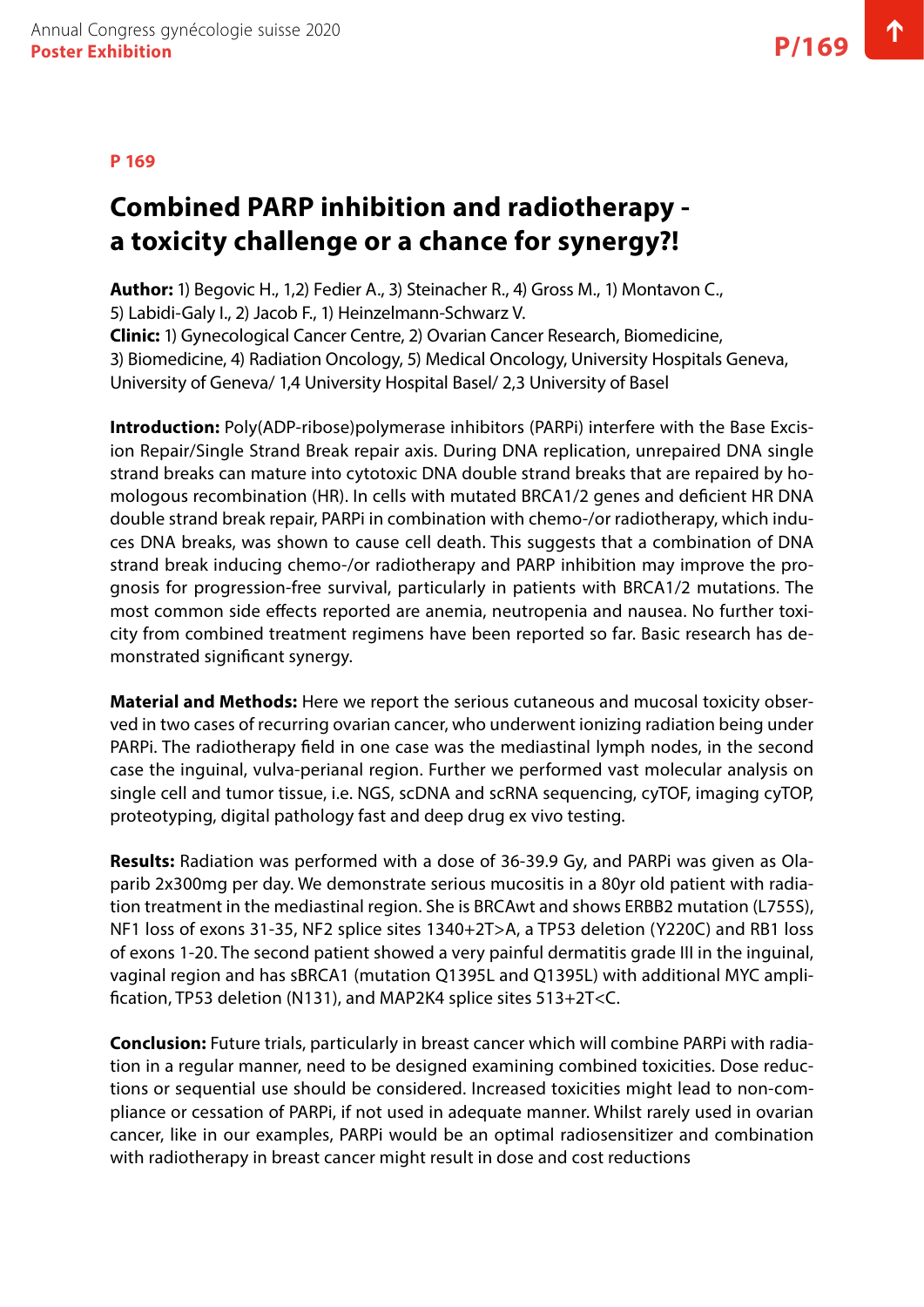# **Multi-site hospital as an efficient tool to mitigate the cesarean section rate: findings from a time-trend analysis in southern Switzerland**

**Author:** Triunfo S., Bellaminutti S., Papadia A. **Clinic:** Obstetrics and Gynecology, University of Italian Switzerland, EOC-Civico Hospital, Lugano

**Introduction:** As a consequence of the global increase of the abdominal surgery in obstetrics, policy and service provision recommend the promotion of strategies to decrease the rates of cesarean section (CS). Influence of several factors, including local geography, should be accounted in the strategic planning to reduce CSs. The aim of this study is to investigate the role of the healthcare model based on a multi-site hospital in the mitigation the rise of CS in southern Switzerland.

**Material and Methods:** All deliveries occurred during a 9-year period (2010-18) in all settings were revised. Rates of modes of deliveries were calculated. Descriptive analysis and one‐way analysis of variance (ANOVA) with post‐hoc Bonferroni correction for multiple comparisons were used to test the hypothesis of linear trend across the temporal study groups. PATIENTS: All women requiring assistance at delivery at the Obstetric Units of the Ente Ospedaliere Cantonale allocated in Lugano, Bellinzona, Mendrisio and Locarno (Ticino, Switzerland). MAIN OUTCOME MEASURES: Trends in modes of delivery, dichotomized into vaginal deliveries (VD) and CS, according to the temporal criterion (Period I, 2010-12; Period II, 2013-15; Period III, 2016-18).

**Results:** A total of 16,286 women admitted for assistance at delivery were included in the analysis. A global rate of 76.6% of VD and 23.4% of CS was assessed. From Period I to Period III, a significant increase in VD rates (72.1 vs. 79.7%; p<0.001) was observed. By using ANOVA, a statistical linear tendency in reduction of CS birth rate from 27.9 to 20.3 per 100 births was calculated across the study periods (p<0.001). Successful decrease in CS rates were recorded in all intra-organizational settings of the multi-site hospital (from Period I to Period III in Lugano, from 35.5 to 28.5%; in Bellinzona, from 21.3 to 18.5%; in Mendrisio, from 28.0 to 17.9%; and in Locarno from 28.2 to 19.4%, (p<0.001), respectively).

**Conclusions:** Optimal healthcare systems should guarantee a prompt clinical assistance in presence of some geographical limiting factors, such as mountainous territory. A model based on a multi-site hospital represents an effective tool in achieving the international targets which are recommended in obstetrics.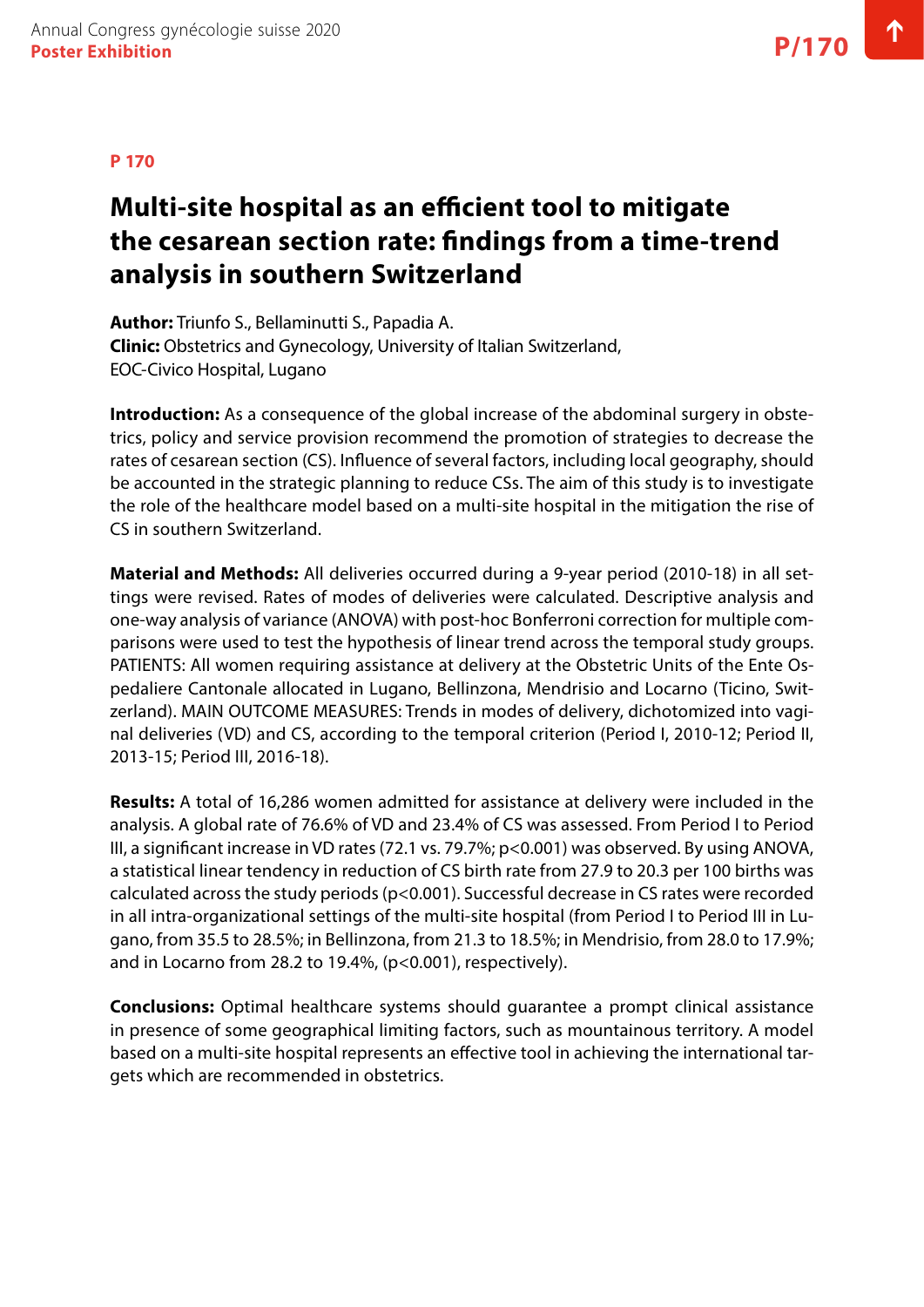#### **P 171**

### **Pregnancy outcome with prior uterine rupture**

**Author:** Jozsa N., Bolla N., Fischer T.

**Clinic:** Gyncecology and Obstetrics, Cantonal Hospital St. Gallen

Uterine rupture is a serious complication occurring during late gestational weeks or labor. It is associated with a significant maternal and neonatal morbidity and mortality. Risk factors include transmyometrial surgical incisions, as a previous C-sections and prior uterine rupture, especially in the uterine fundus. Risk factors of uterine rupture of an unscarred uterus include dystocia, the use of uterotonic drugs, multiple gestation, macrosomia, uterine anomalies, abnormal placentation and trauma.

We report a case of a primigravida, who had a traffic accident with polytrauma that resulted in uterine rupture in the 29th gestational week. The 10 cm rupture occurred in the uterine fundus and resulted in the extrusion of the fetus with consequent death. Following the delivery, uterine reconstruction was performed with absorbable sutures. 17 months later the patient conceived again. A MRI was done in III. trimester and ruled out a dehiscence or thinning of the scar. She was hospitalized in the 32nd gestational week when she presented with abdominal pain and fear for observation and the administration of antenatal corticosteroids. In the 35+4 gestational week due to recurrent symptoms the C-section was performed by low-isthmus transverse incision. Intraoperatively an incomplete rupture of 2 cm of the previous scar could be seen. She conceived a third time 16 months later and was again hospitalized in the 32nd gestational week due to abdominal pain. Antenatal corticosteroids were given. Outpatient follow-up was continued until she presented in the 34+5 gestational week with recurrent complaints. The C-Section and sterilization were performed and intraoperatively thinning of the lower uterine segment and scarring of the reconstructed parts could be seen, without any signs of rupture or dehiscence.

**Conclusion:** Careful management of a pregnancy with prior uterine rupture is advised due to increased risk of reoccurrence ranging from 0-33% in literature. The C-Section should be timed by the 34+0 gestational week with prior hospitalisation and administration of antenatal corticosteroids. It should be especially advised to patients with complaints in relation to the scar. Measuring the myometrium thickness by sonography or by MRI might be beneficial to plan the timing of hospitalisation and of the delivery. With regards to further pregnancies one should keep a pregnancy interval of at least 24 months and should be educated about possible risks prior to conception.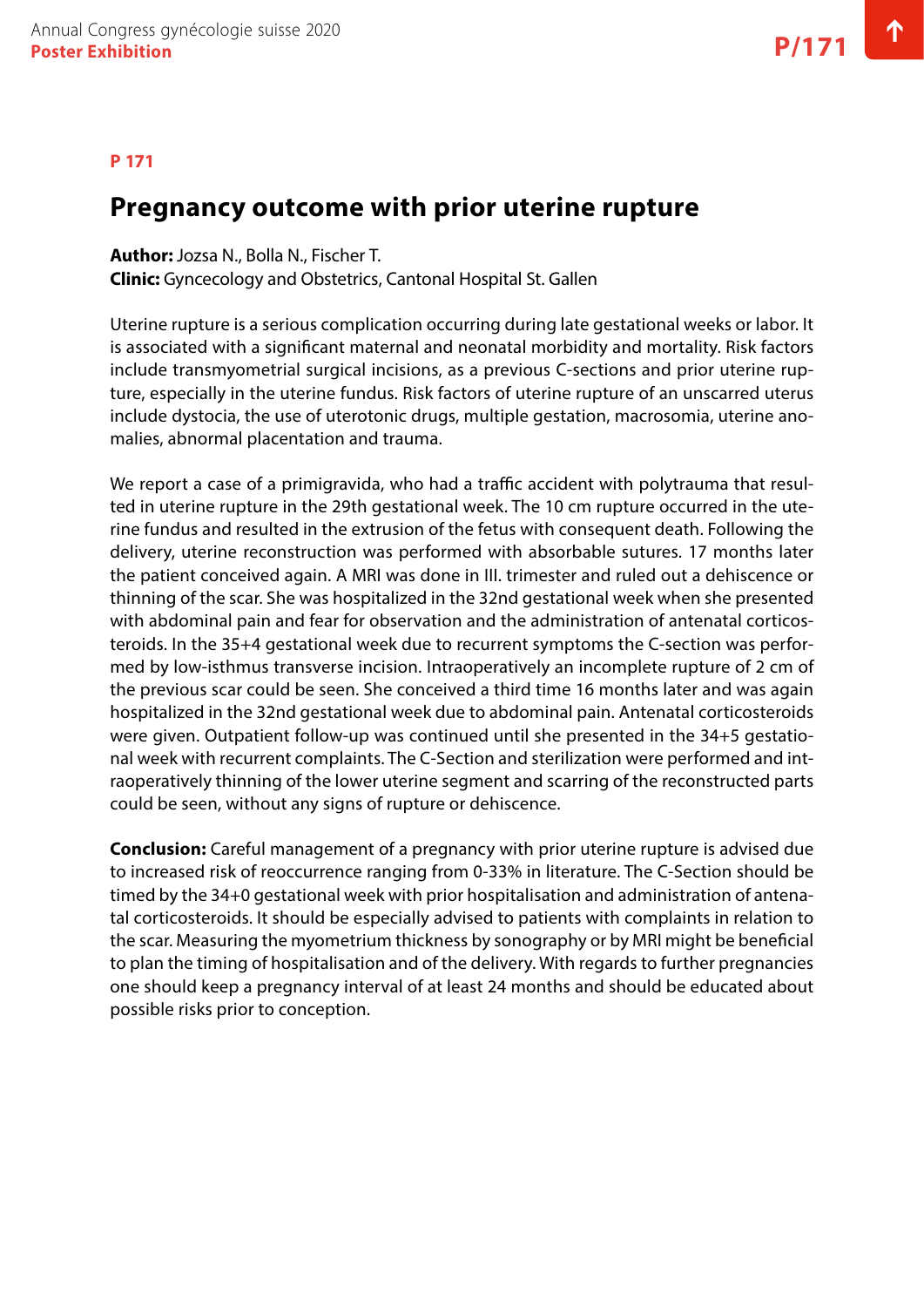### **P 172**

### **Case report: Urogynaecology meets orthopaedics**

**Author:** 1) Schlatter B., 1) Hoehn D., 1) Combaz N., 1) Unogu S., 2) Klenke F., 2) Hanke M., 1) Mueller M.D., 1) Kuhn A. **Clinic:** 1) Gynaecology and Obstetrics, 2) Orthopaedic Surgery/ 1,2 Inselspital, Bern University Hospital, University of Bern

**Introduction:** Stress urinary incontinence (SUI) plays an important role in gynaecological care and different treatments have been established in the last decades. Operative treatment can be considered when conservative approaches are exhausted and the patient is asking for further treatment. The minimal invasive and highly effective tension free vaginal tape (TVT) is today the gold standard for the correction of SUI.

**Methods and Material:** A 66 year old woman complains about a new pelvic pain while sitting or cycling and a pelvic foreign body sensation. Incontinence is denied but she complains voiding dysfunctions. A history of incontinence and prolapse is known with an abdominal Burch colposuspension at age 35 followed by a total abdominal hysterectomy with a Marshall-Marchetti-Krantz (MMK) age 43 due to recurrent SUI and an anterior repair for vaginal wall prolapse. At age of 57 she received a classic retropubic TVT insertion for mixed urinary incontinence with predominant SUI. Gynaecologic examination demonstrated a 5 cm in diameter periurethral tumor. Multichannel urodynamics showed moderate obstruction. The MRI-scan described a cystic tumor close to the pubic bone with a compression of the urethra and bladder anteriorly.

**Results:** In collaboration with the orthopaedic surgeons a median laparotomy with frozen section biopsy was performed. The tumor surrounded TVT mesh material and was removed in total and histology confirmed inflammatory changes without malignancy. The pubic bone had to be partially removed and thereafter stabilized. Postoperative course was favorable without pain. Obstructive voiding disorder was resolved and the patients complained about mild stress urinary incontinence. Bulking was discussed but declined by the patient due to few symptoms only.

**Discussion:** This case shows a rare complication after TVT insertion, which had a deleterious influence on the patient's quality of life. Long-time complications are barely investigated. The risk of a mesh erosion are described at about 3-5 percent nine years postoperative and are often symptomatic. The International Continence Society (ICS) and the international urogynecologic association (IUGA) developed a coding system to report and classify mesh complications that we use in clinical practice. Our aim is to sensitize our colleagues to longterm complications after this very popular operation, which drop out of any studies and statistics because of lack of long-term data and follow up.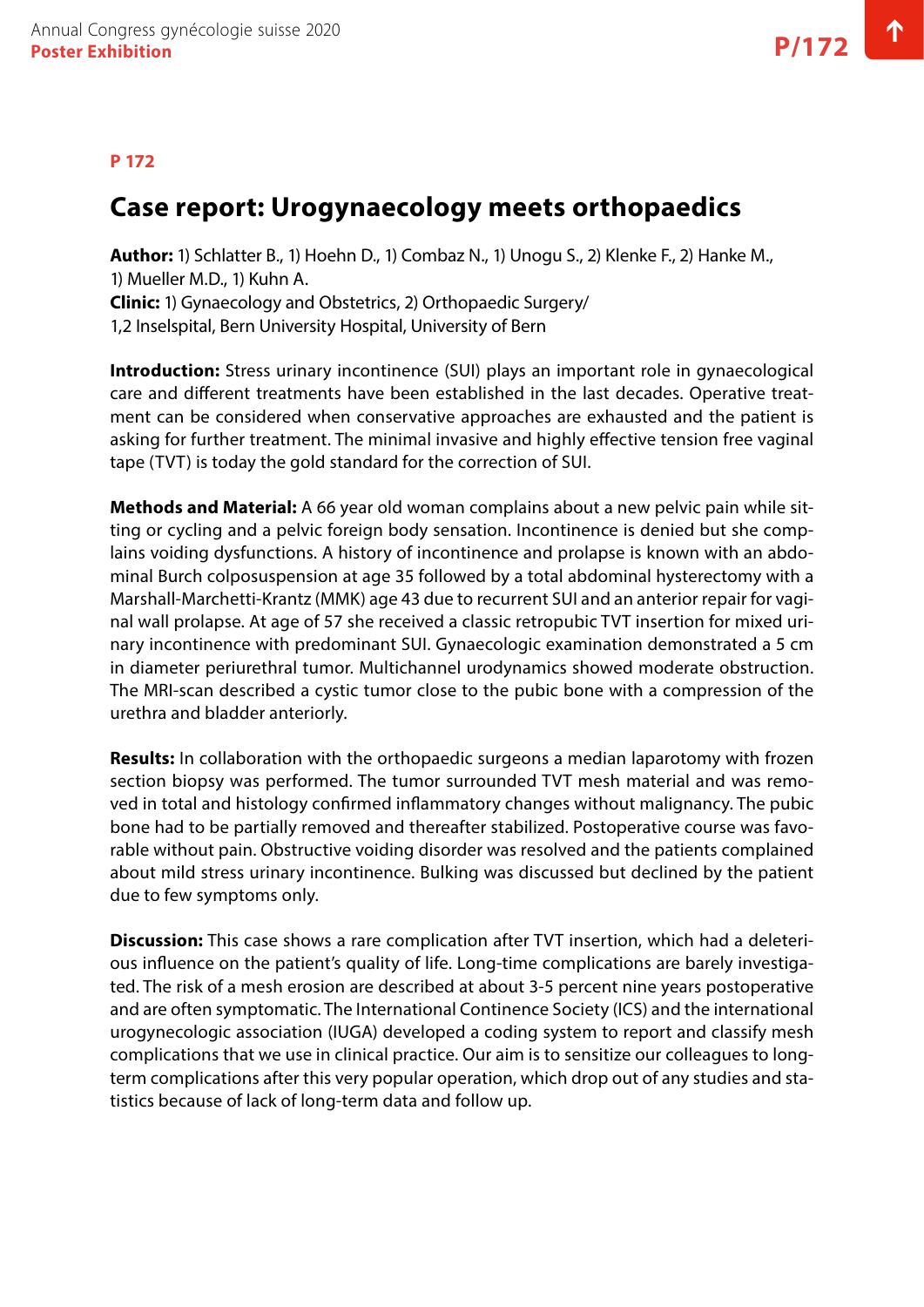### **Renal clear cell carcinoma metastasis to the breast thirty years after nephrectomy: a case report**

**Author:** Amato G., Lipp von Wattenwyl B., Katz R., Canonica C. **Clinic:** Obstetrics and Gynecology, EOC Regional Hospital of Bellinzona and Valleys

**Introduction:** Renal cell carcinoma (RCC) accounts for 3% of all adult neoplasms and in about 30% of patients metastasizes to the lung, lymph-nodes, bone or liver. Metastatic RCC to the breast is very rare, occurring in 3%of all metastatic RCC.

**Materials and Methods:** A 75-year-old women presented with an incidental discovery of a mass in her left breast. She had undergone a right nephrectomy with hilar and paracaval lymphadenectomy in 1989 for a clear cell RCC, whose postoperative classification was pT1b pN0 M0 R0 requiring no adiuvant treatment. Routine mammography had been taken every three years from 1994 to 2014 resulting always normal. Clinical examination showed a 4 cm painless lump in thelower-inner quadrant of the left breast with axillary lymphadenopathy. Mammography and sonography showed a well circumscribed oval opacity with microcalcifications, measuring 33x27x39mm, in addition suspicious periareolar nodules and left axillary lymphnodes.

**Results:** Histopathological exam of the tru-cut biopsy revealed metastasis of clear cell carcinoma in both lower-inner quadrant and periareolar region of the left breast, compatible with the known RCC. Immunohistochemistry showed expression of PAX-8, CD10 and Vimentin, Ki-67 proliferation index was 70%. The patient was admitted in hospital presenting productive cough, fever and weight loss of 10kg in the latter month. CT angiography and abdominalCT scan showed neoplastic pulmonary parenchymal lesions and multiple mediastinal lymphadenopathy compressing vascular and bronchial structures, as well as pathological lombo-aortic adenopathies. Bronchoscopy revealed sub-total occlusion of the right upper lobe. A post-stenotic pneumonia was diagnosed and treated with antibiotics. Oncologic treatment proposal was a combined immunotherapy with Nivolumab and Ipilimumab.

**Conclusions:** This case is unusual because of the site and time interval of metastatic progression of RCC. Literature review shows 25 cases with breast metastasis, 14 occurred 3-18 years after nephrectomy. Our case ist the first one publicated reporting breast metastasis 30 years after primary therapy. It is important for physicians to be aware of this progression, so early and correct diagnosis can be made.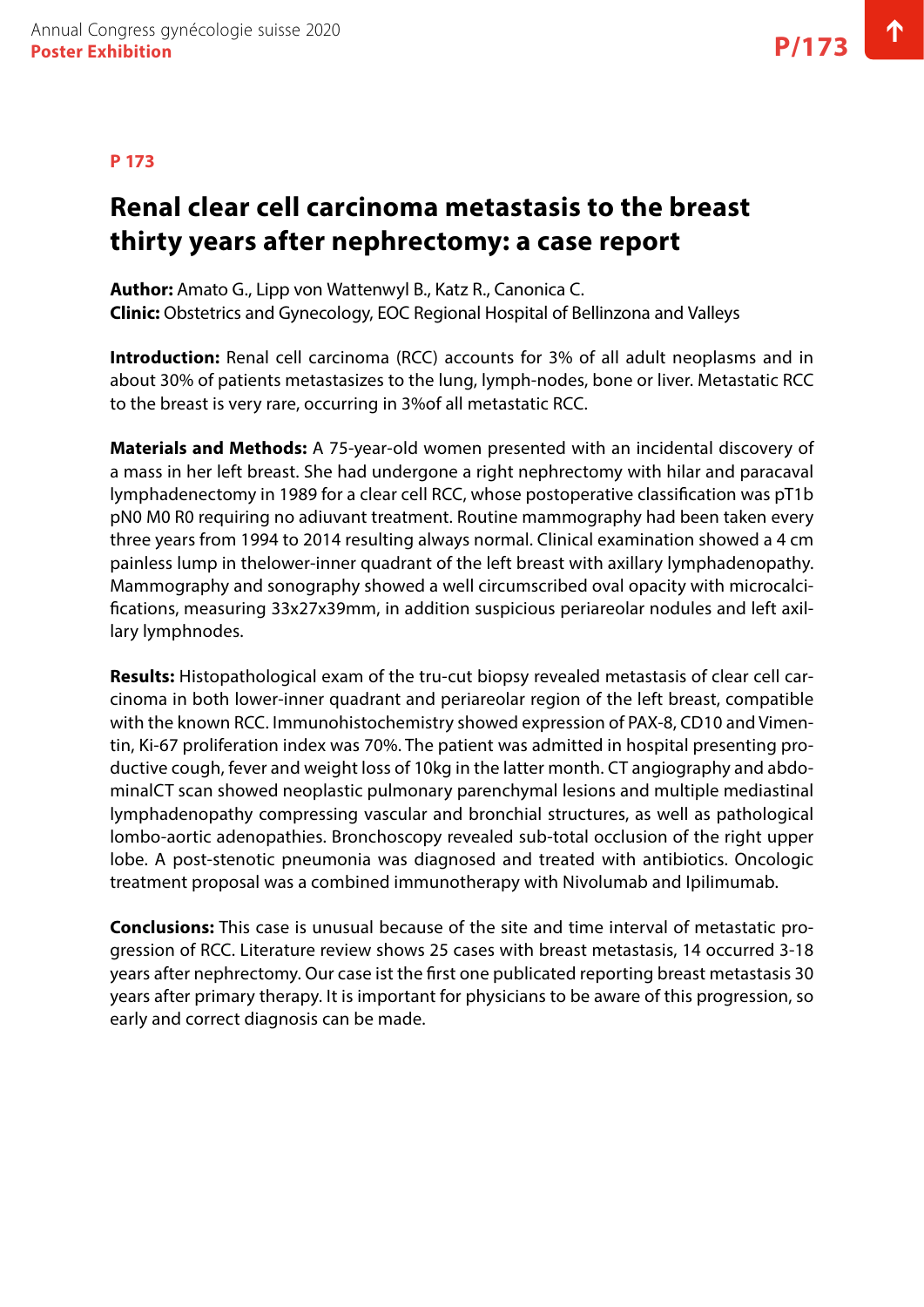#### **P 174**

# **Giant Endometrial Polyp in post-menopausal women - A Case Report**

**Author:** Casalini L., Lipp von Wattenwyl B., Katz R., Canonica C. **Clinic:** Obstetrics and Gynecology, EOC Regional Hospital of Bellinzona and Valleys

**Introduction:** Endometrial polyps are localized growths of the endometrial lining of the uterus. Polyps greater than 4cm, which are very rare, are called "giant polyps". The exact incidence of endometrial polyps is unknown; however, the prevalence of endometrial polyps ranges from 10% to 24%.

**Material and Methods**: An 81 year-old secundiparous presented with a chief complaint of lower abdominal pain without uterine bleeding. She had not sought gynecologic care for several years. Her past medical history was uneventful except for treated arterial hypertension and two previous cesarean sections. On bimanual examination, the uterus was augmented, smooth and mobile, without palpable adnexal masses. Transvaginal ultrasound showed a 10.5x8x8.7cm uterus, the uterine cavity was filled up with a heterogeneous mass of 8x8.7cm with multiple cystic small spaces, without vascular sign. Pelvic MRI excluded infiltration of myometrial wall or pathologic pelvic lymph nodes. A diagnostic hysteroscopy with biopsy of the lesion was performed. Histology showed an endometrial glandular-cystic polyp without atypia. Complete hysteroscopic removal was not possible due to the size of the polyp. Abdominal hysterectomy with bilateral adnexectomy was thus indicated.

**Results:** Pathology confirmed glandular-cystic polyp without hyperplasia or malignant fractions. The polyp measured 9.5cm in its greatest dimension. The patient was discharged on the 4th day after surgery in good clinical conditions.

**Conclusion:** Giant endometrial polyps are a rare entity. There are only 4 cases of giant polyps greater than 9 cm described in literature. 10% to 25% of symptomatic polyps may contain hyperplastic foci and malignant transformation has been observed in about 0 to 12.9%. The literature shows a clear correlation between postmenopausal status and augmented risk of malignancy or hyperplasia. Data regarding size and risk of malignancy are not conclusive, although size >1.5cm seems, in one study, associated with a higher risk of malignancy. If feasible, hysteroscopic polypectomy remains the mainstay of management for endometrial polyps. Regardless of which method is employed, removal of the entire polyp should be achieved, because histopathological examination is mandatory for its definitive diagnosis.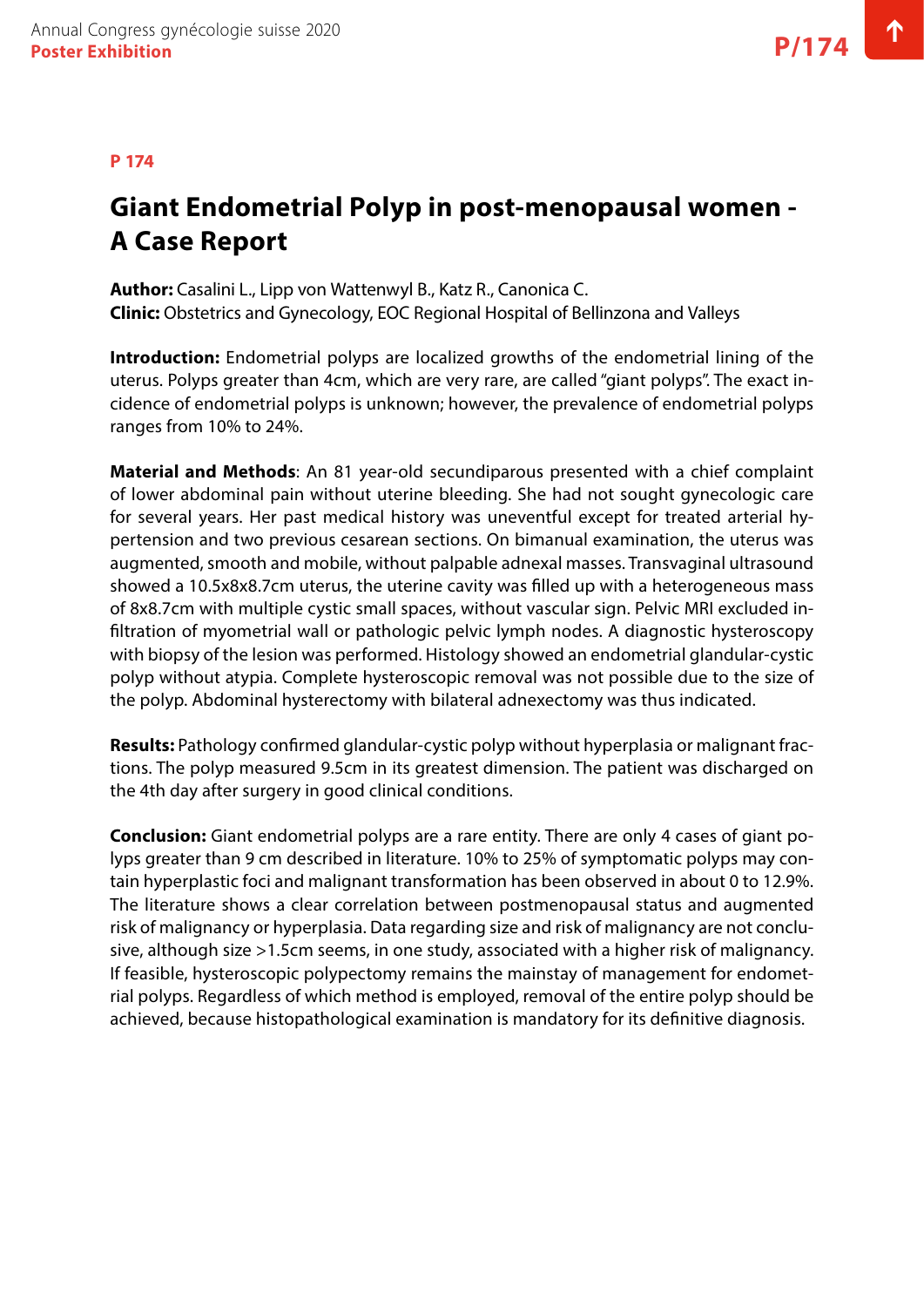#### **P 175**

### **ASCITES IN CHLAMYDIAL INFECTION: A CASE REPORT**

**Author:** Bonollo M., Bellaminutti S., Polli C., Papadia A. **Clinic:** Obstetrics and Gynecology, University of Italian Switzerland, EOC-Civico Hospital, Lugano

**Introduction:** Chlamydia is a major cause of pelvic inflammatory disease (PID), which can be complicated by perihepatitis and rarely ascites, sometimes making it difficult to diagnose. To date, less than 30 cases of Chlamydial ascites have been described in literature.

**Material and Methods, case report:** A 31-year-old multipara woman with a Mirena IUD contraceptive device was diagnosed with ascites after USTV at her yearly gynecological review. A CT of the abdomen and pelvis was remarkable for moderate-volume ascites and mild enhancement of the pelvic peritoneum. One week later the patient presented to the emergency unit for abdominal pain without fever. Laboratory findings showed leukocytosis (15 G/L with an increase of neutrophils, negative PCR 3 mg/L). A second CT was performed which confirmed ascites and showed a suspicious right adnexal mass. Paracentesis of ascites fluid revealed leukocytosis. A gynecological examination was performed, confirming signs of peritonitis, an absence of increased vaginal discharge and cervical motion tenderness. The USTV revealed bilateral slightly enlarged non-homogenous ovaries and significant ascites in the pouch of Douglas. In addition, tumor markers were analyzed for suspicion of ovarian or gastro-intestinal malignancy. Pelvic inflammatory disease was assumed and the patient was hospitalized for IV administration of antibiotics with Clindamycin 600mg/8 h, Doxycycline 100 mg/12 h and Gentamicin 260 mg/24 h (due to Penicillin allergy). On the first day of hospitalization there was an increase of PCR 113 mg/L and the first episode of fever. CA-125 was elevated, at 204 kU/L. A laparoscopy was performed with the subsequent removal of the IUD.

**Results:** The laparoscopy revealed diffuse peritonitis, 300mL of exudative ascites, a bilateral pyosalpinx and no evidence of Fitz-Hugh-Curtis syndrome. The cervical swab tested positive for Chlamydia trachomatis. IV antibiotic therapy was administered for the 5 days of hospitalization for a confirmed diagnosis of PID with exudative ascites due to Chlamydia infection. Since discharge, the patient completed her oral antibiotic course reporting resolution of all symptoms and produced a negative result on a Chlamydia cervical swab 3 weeks later.

**Conclusion:** Chlamydia infection should be considered in the differential diagnosis of ascites in all young sexually active females. PID is a rare cause of ascites but should be suspected for preventing unnecessary diagnostic testing and allowing appropriate treatment.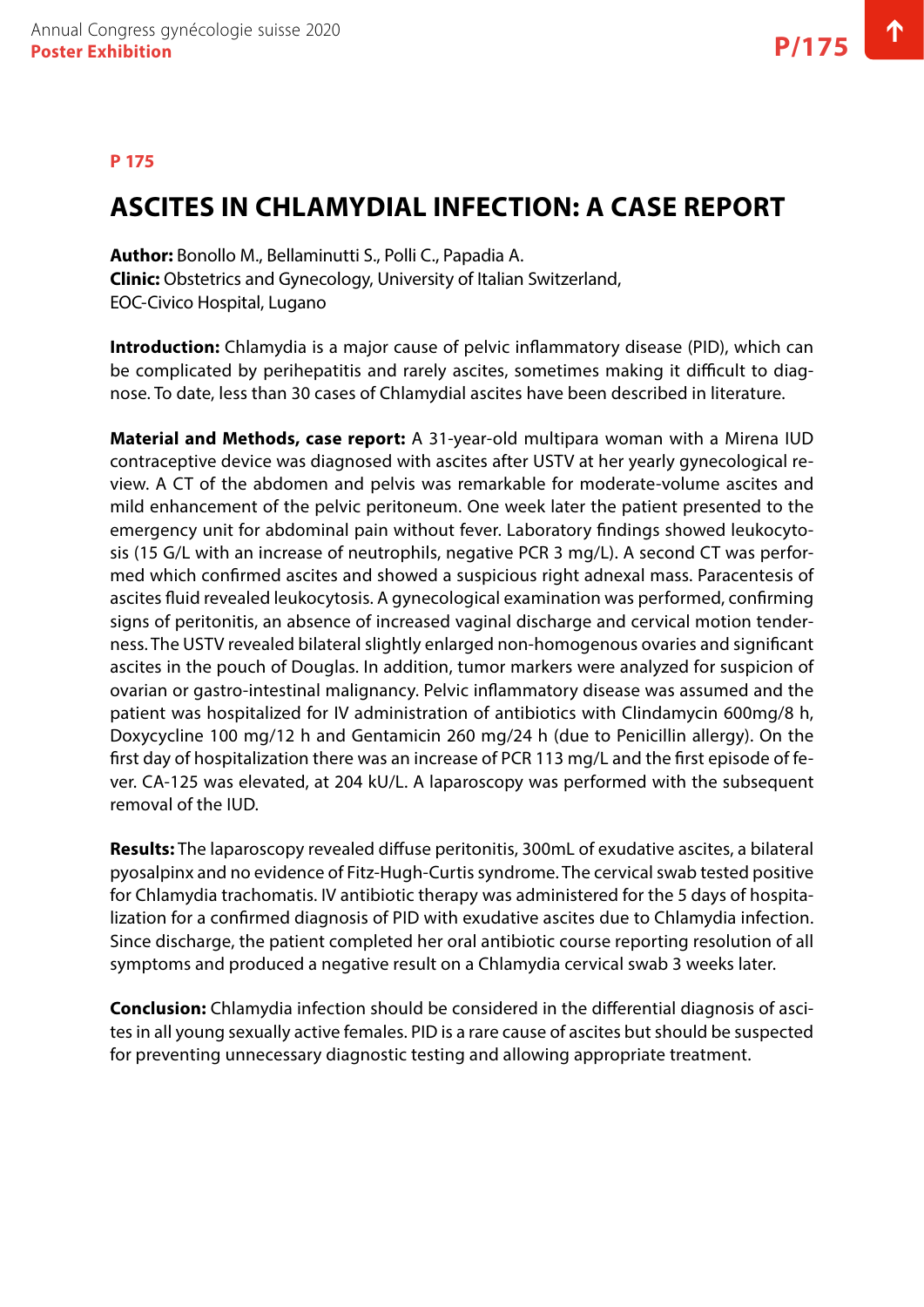# **Comparison of peak systolic velocity (PSV) in the umbilical artery (UA) and vein (UV) in monochorionic twins complicated by selective fetal growth restriction (FGR)**

**Author:** 1) Amylidi-Mohr S., 1) Hecht C., 1) Maier M., 1) Surbek D., 1) Mosimann B., 2) Baud D., 1) Raio L.

**Clinic:** 1) Obstetrics, Inselspital, Bern University Hospital, University of Bern, 2) Obstetrics, University Hospital Lausanne

**Introduction:** Selective FGR (sFGR) is a complication observed in about 10-15% of all monochorionic (MC) pregnancies, causing a significant increase in perinatal mortality and morbidity. We know there is a positive correlation between the PSV in the UA and the blood volume flow (ml blood/min). The blood flow and consecutively the PSV is reduced in FGR singleton pregnancies. Aim of our study was to investigate the behavior of the UA and UV in a complex hemodynamic situation, such as MC twins complicated by selective FGR.

**Material and Methods:** A retrospective study was performed on 100-MC pregnancies with sIUGR between January 2007 and December 2019. Cases with coexisting twin-twin transfusion syndrome (TTTS) were excluded. Doppler indices, including those of the umbilical artery (UA) and umbilical vein (UV) were recorded longitudinal. UA end-diastolic flow, defined as Doppler waveform pattern Type I (persistently positive), Type II (persistently absent or persistently reversed) or Type III (intermittently absent or intermittently reversed), was also recorded. In this subanalysis we compared the PSV values of the umbilical artery and vein of the two fetuses. Parametric and non-parametric tests were used for statistical analysis.

**Results**: Up to now we included the data of 33 MC pregnancies. The mean gestational age by inclusion (=diagnosis) was 24.9±6.2 weeks whereas the mean gestational age by delivery 31.8±4 weeks. Four Doppler examinations of each case were included. In our cohort there were 18 cases with waveform pattern Type I, 12 with Type II and 3 with Type III. Both the mean PSV of the UA and UV in the fetuses with sFGR was significant lower compared to the other twin (33.49±8 vs 46.47±13 cm/s, p<0.001 and 15.04±3.8 vs 11.93±2.9 cm/s, respectively). The correlation of the PSV of the UA and UV with gestational age was not significant in the appropriate for gestional age (AGA) fetus ( $r=0.12$ ,  $p=0.25$  and  $r=0.13$ ,  $p=0.33$ ). Whereas in the sFGR fetus the PSV of the UA showed a positive correlation(r=0.25, p=0.01). Of interest, 7/32 (21.8%) sFGR fetuses had a singular umbilical artery (SUA).

**Conslusion:** As expected, the PSV in both UA and UV is significantly lower in the sFGR twin. Additional in our MC twin population complicated by sFGR we noticed a high incidence of SUA. We hope that the further examination of the PSV difference between MC twins especially before the sFGR diagnosis will reveal more information about the blood flow pattern in these cases.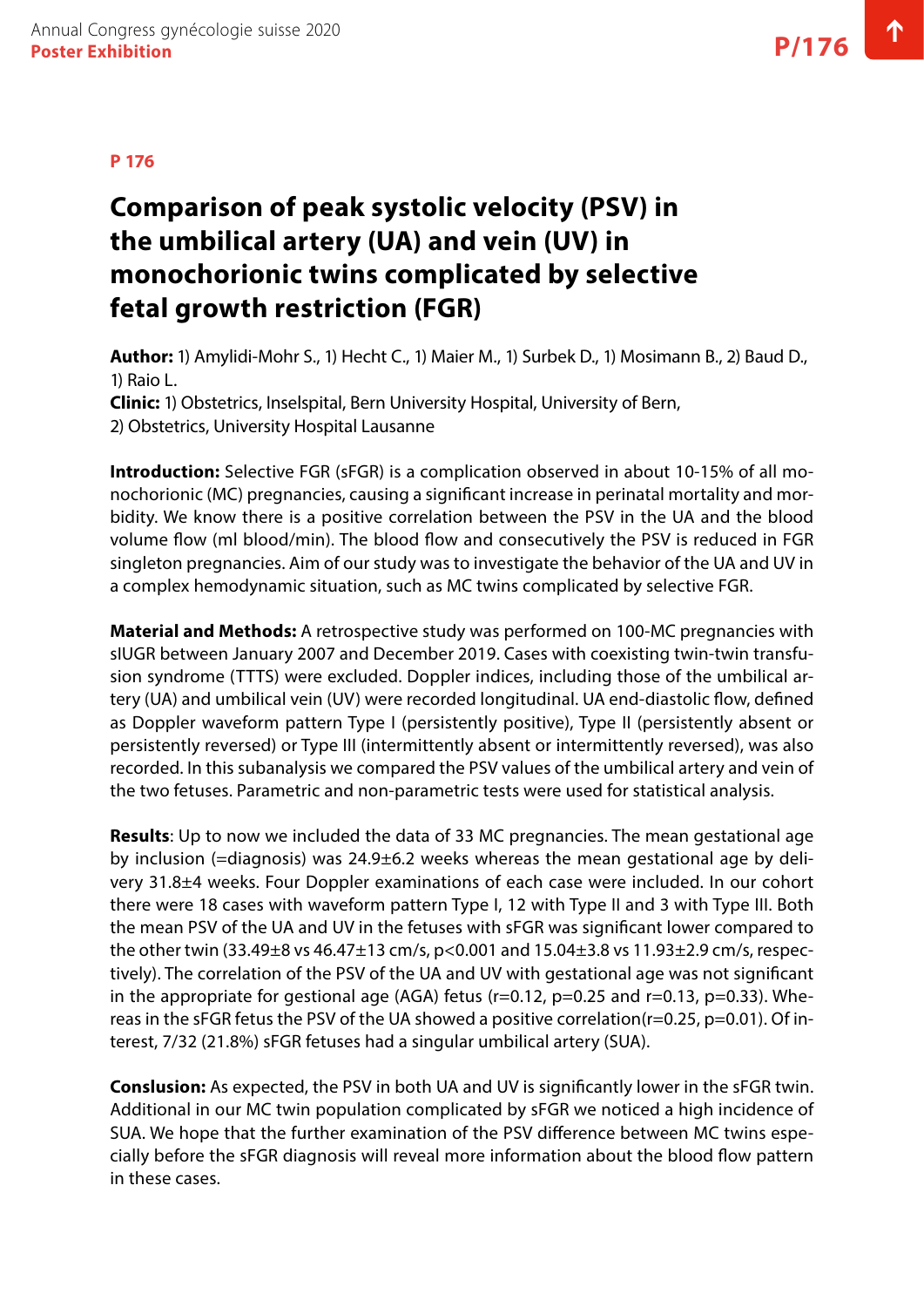# **Detecting BRCA1 and BRCA2 large genomic rearrangements in FFPE tissue: Orthogonal crossvalidation of the Oncomine BRCA1 and BRCA2 Panel**

**Author:** 2) Valtcheva N., 1) Nguyen BD., 2) Varga Z., 1) Dedes K.J., 2) Rechsteiner M. **Clinic:** 1) Gynecology and Gyneco-Oncology, 2) Pathology and Molecular Pathology/ 1,2 University Hospital Zurich

**Background:** BRCA mutation status has a predictive and prognostic value regarding the response to platinum-based chemotherapy and poly ADP ribose polymerase (PARP)-inhibitors. According to the results of SOLO-1 study, patients with BRCA-mutated platinum-sensitive high-grade ovarian cancer treated with olaparib as maintenance therapy had a 70% lower risk of disease progression. While the demand for BRCA mutation testing increases, large genomic rearrangements, which account for a small but still significant proportion of cases, may be missed by next generation sequencing. The amplicon-based Oncomine BRCA1 and BRCA2 Assay by Ion Torrent is a test routinely used for detecting aberrations within the BRCA1 and BRCA2 genes in diagnostic formalin-fixed paraffin-embedded (FFPE) specimen. The assay is validated for the detection of mutations and small insertions and deletions (indels), however, data on the performance of the test regarding the detection of large genomic rearrangements, especially in FFPE tissue, is sparse.

**Methods:** We used routine diagnostic FFPE samples in order to compare the Oncomine BRCA1 and BRCA2 Assay with the OncoScan and Foundation CDx test for the detection of loss of heterozygocity (LOH) and complete gene loss, respectively. In a second step we tested blood samples and the corresponding FFPE tissue of three patients with germline BRCA1 exon deletions that were previously determined in blood by multiplex ligation-dependent probe amplification (MLPA).

**Results:** Oncomine BRCA1 and BRCA2 Assay and OncoScan SNP Array show an overlap in the detection of LOHs in the BRCA1/2 genes. The BRCA2 complete loss reported by the Foundation CDx test was also detected with the Oncomine BRCA1 and BRCA2 Assay. Most importantly the already known germline exon 17, exon 20 and exon 20-21 deletions of the 3 patients were detected and correctly called in the FFPE tissue by the Oncomine BRCA1 and BRCA2 Assay.

**Conclusion:** We performed an orthogonal validation of the Oncomine BRCA1 and BRCA2 Assay and showed that it detects known, therapeutically relevant aberrations in the genes BRCA1 and BRCA2. Screening for mutations including large genomic rearrangements directly in tumour FFPE tissue using the test is feasible and fast and should be considered in routine diagnostic testing of ovarian cancer patients.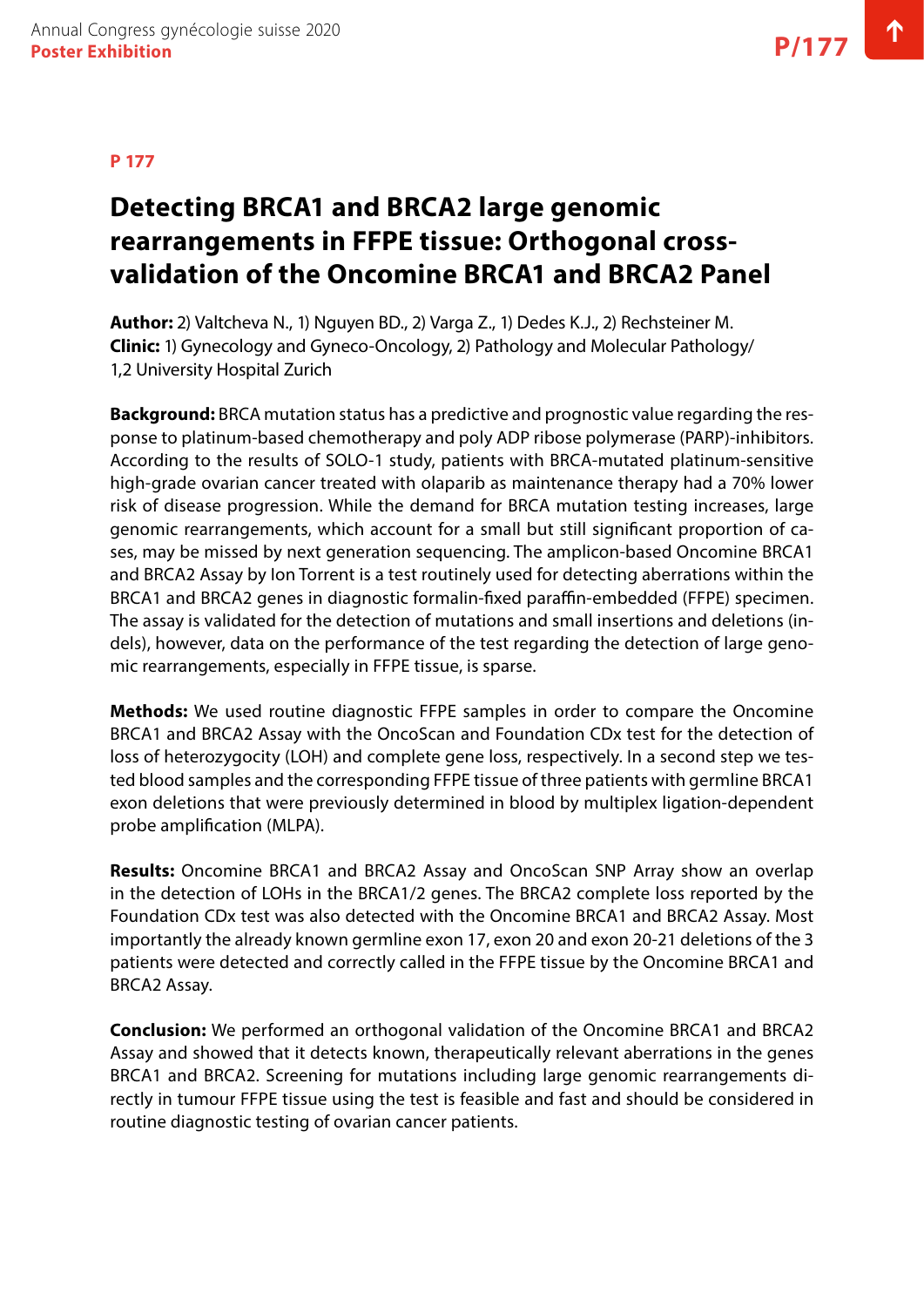# **Impact of ursodeoxycholic acid versus placebo in the treatment of the intrahepatic cholestasis of pregnancy on perinatal outcomes: a systematic-review and metaanalysis of randomized controlled trials**

**Author:** Triunfo S., Satta D., Papadia A. **Clinic:** Obstetrics and Gynecology, University of Italian Switzerland, EOC-Civico Hospital, Lugano

**Introduction:** Intrahepatic cholestasis of pregnancy (ICP) is the most common liver disorder specific to pregnancy and presents with maternal pruritus, raised concentrations of serum bile acids and abnormal liver function tests. ICP is associated with increased rates of spontaneous and iatrogenic preterm labour, fetal hypoxia, meconium-stained amniotic fluid and intrauterine death. Treatment based on ursodeoxycholic acid (UDCA) might be offered. In contrast to maternal benefits in reducing pruritus and improving liver function, conflicting evidence are present to support additional advanteges on pregnancy outcomes.

**Objective:** To investigate the role of UDCA in the management of ICP for reducing adverse perinatal outcomes (APO).

**Material and Methods:** Randomized clinical trials (RCTs) reporting pharmacological interventions based on UDCA versus placebo were included. Medline and Embase databases were searched. The primary outcome was any of the following APO: perinatal death, delivery less than 37 weeks' gestation, or neonatal unit admission. Random-effect meta-analyses of proportions were used to analyze the dataset.

**Results:** Six RCTs (734 patients, 373 treated with UDCA and 361 with placebo) were eligible for inclusion. Meta-analysis results indicated that the occurrence of APO was not statistically significant between study groups ( $OR = 0.38$  [95% CI, 0.14-1.81]).

**Conclusions:** Treatment with ursodeoxycholic acid does not reduce adverse perinatal outcomes in women with intrahepatic cholestasis of pregnancy. However, limited information about severity of ICP in the study population does not allow to be conclusive, requiring additional investigations.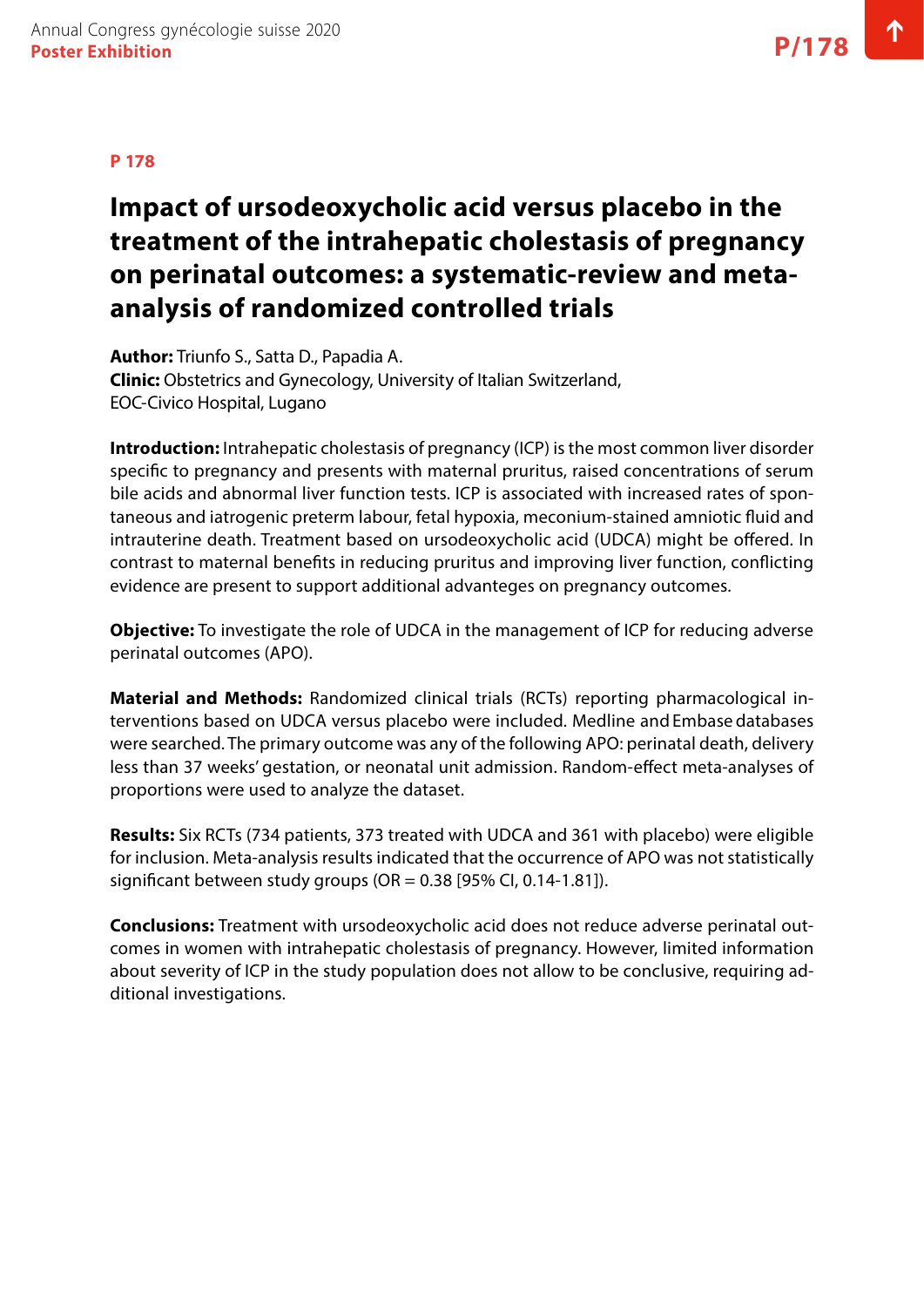# **Pass me the sugar, please - Successful reduction of the ileum using sugar after evisceration through a vaginal cuff dehiscence 5 months after laparoscopic resection of the sigma and 5 years after vaginal hysterectomy**

**Author:** 1) Bernhard P-L., 2) Cecini R., 2) Moser-Schaub E., 1) Maurer F. **Clinic:** 1) Obstetrics and Gynecology, 2) Visceral Surgery/ 1,2 Bürgerspital Solothurn

**Introduction:** Vaginal cuff dehiscence is a rare complication after hysterectomy, most common occuring in the first weeks after surgery. The incidence is reported between 0.14% and 4.1%. A vaginal cuff dehiscence with evisceration of abdominal organs such as the distal ileum is an even rarer event with 0.032% to 1.2%. Due to the imminent insufficent perfusion of the expulsed organs an evisceration has to be treated as a medical emergency.

**Material and Methods:** We present the case of a 65 years old female with an evisceration of 70cm of the ileum through a total vaginal cuff dehiscence 5 years after vaginal hysterectomy and sacrocolpopexy. Five months before she underwent a laparoscopic resection of the sigma after an acute inflammation due to a rupturized diverticulitis. According to her the evisceration occured suddently during the micturition, there was no sexual intercourse or vaginal manipulation the weeks before. The applied therapeutic procedure consisted of manual reduction of the bowels using sugar, monitoring the reperfusion and checking for inflammation by laparoscopy followed by the vaginal cuff closure.

**Results:** After successful and fast reduction of the ileum through the vagina using sugar for detumescence, the following laparoscopy showed a fast reperfusion. A bowel resection could be avoided. Inspection of the dehiscent vaginal cuff from intraabdominal and vaginal showed no sign of an actual infection or malignancy, but the distal two centimeters of the vagina were necrotic and without sufficient perfusion. Most likely the initial damage of the vaginal cuff occurred due to an inflammatoric response or a thermic damage during the laparoscopic resection of the sigma five months before. Vaginal resection of the necrotic parts and vaginal cuff closure were achieved without complications. The patient stayed in hospital for 5 days with a stomach tube for the first two days and gradual return to solid food during the next days. An intraabdominal drainage remained in place for 4 days. Daily vaginal estriol application was recomended and the final control 4 weeks after the surgery showed no sign of dehiscence of the vaginal cuff.

**Conclusion:** Vaginal cuff dehiscence with evisceration of the bowels is a rare, but critical event. Using sugar for detumescence of the bowels can facilitate the reduction of the expulsed bowels. A laparocopy to check the reperfusion und search for intraabdominal inflammation causing the cuff dehiscence is highly recommended.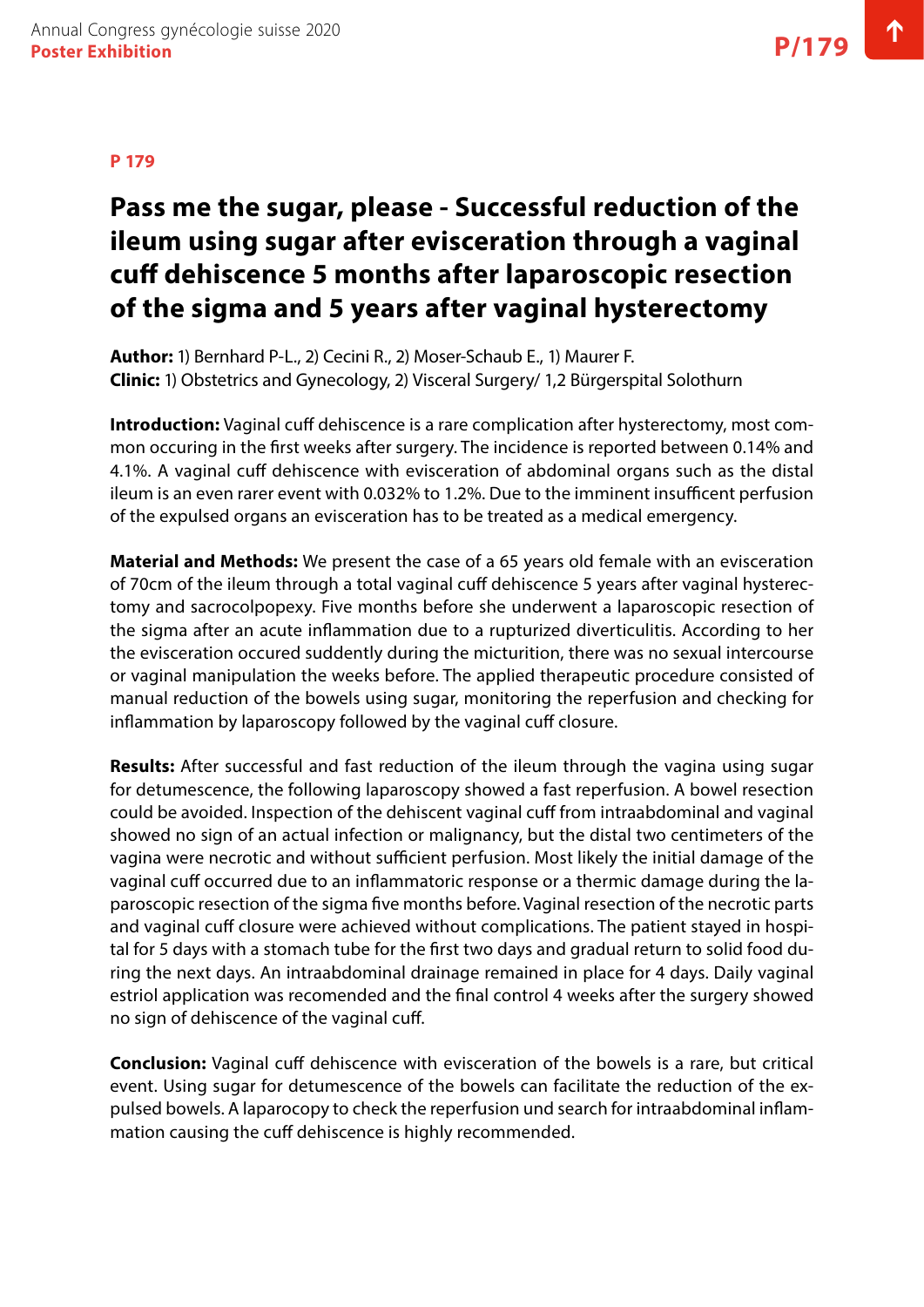# **Complication rate in colorectal surgery of deep infiltrating endometriosis – an analysis of the last 3 years at the university hospital Inselspital Bern**

**Author:** Vaineau C., Imboden S., Nirgianakis K., Mueller M.D. **Clinic:** Gynecology and Gyneco-Oncology, Inselspital, Bern University Hospital, University of Bern

**Introduction:** Deep infiltrating endometriosis (DIE) is reported in approximately 20% of women suffering from endometriosis. The term describes endometriosis lesions infiltrating to a depth of more than 5mm. Intestinal involvement is seen in approximately 3-37 % of the patients, mainly affecting the distal sigmoid colon and rectum. Possible operative modalities consist in rectal shaving, full thickness or disc excision and resection of an intestinal segment. In this retrospective analysis, the aim was to analyze the rate of anastomosis insufficiency of women having undergone surgery for intestinal DIE . It is known that a deeper resection margin leads to a higher risk for an anastomosis insufficiency, however other risk factors specific to DIE are not known so far. Risk factors for anastomosis insufficiency are already known for colorectal surgery in colorectal cancer but can not be applied to women suffering from DIE, since they differ fundamentally from this collective, usually being young and healthy.

**Methods:** We recorded all patients prospectively having undergone surgery for DIE at the certified endometriosis center from the department of obstetrics and gynecology at the University Hospital of Bern in 2017, 2018 and 2019. We analyzed their operation modalities and postoperative adverse outcomes with regard to anastomosis insufficiency.

**Results:** From a total of 199 patients with surgery for DIE, 69 patients underwent 74 interventions of colorectal surgery such as shaving, disc resection or segmental resection due to DIE. The most commonly affected was the rectum (41/69, 59.4%), followed by the sigmoid colon (12/69, 17.3%) or both the rectum and the sigmoid colon (16/69, 23.3%). The operation modalities consisted in segmental resection (40/74, 54.1%), disc resection (9/74, 12.1%) and shaving (25/74, 33.8%). Anastomosis insufficiency was detected in 4 (5.4%). 3 Cases occurred after segmental resection, one after a disc resection. All cases of anastomosis insufficiencies were restricted to the rectum. The mean level of the resection distance to the anus was 6.5cm.

**Conclusion:** Anastomosis insufficiency is a rare, however severe complication to colorectal surgery and most likely occurs in low rectum resections.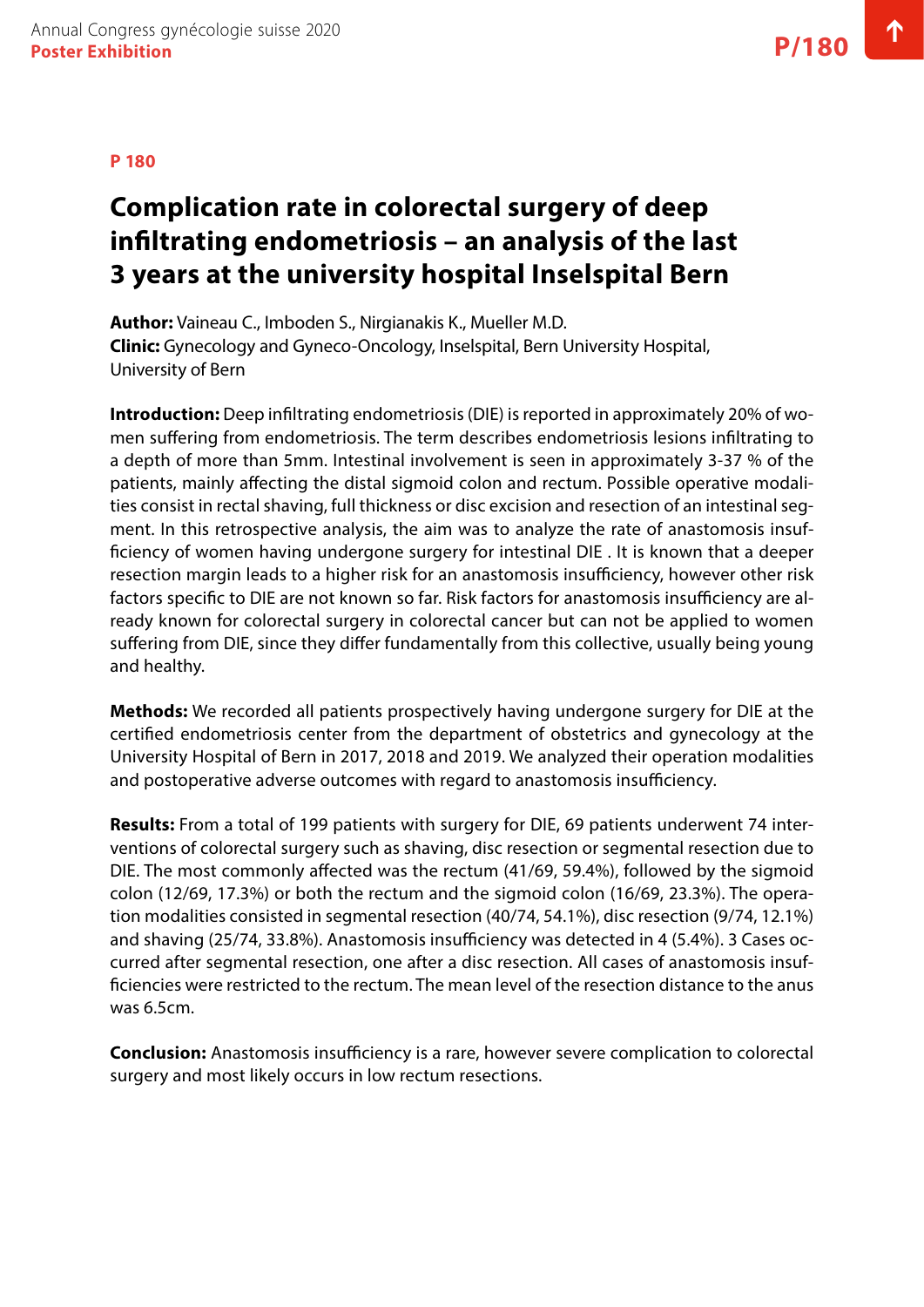#### **P 181**

### **Menstrual cups – Is there really a higher risk of IUD-dislocation in simultaneous use**

**Author:** Fiedler A., Aichner S., Christmann C. **Clinic:** Cantonal Hospital Lucerne

**Introduction:** Loser et. al presented two cases of IUD dislocation in women utilizing menstrual cup (MC) at the annual SGGG congress 2019. Consecutively we observed multiple dislocations in a single women.

**Case report:** A triple IUD dislocation in a women using a MC. No other risk factors were identified.

**Material and Methods:** All IUD product inserts/ handouts were searched for information regarding MCs, an extensive pubmed research was performed, swissmedic contacted whether they have received notifications about this topic. All manufactures of different IUD systems available in Switzerland received an email asking for information about IUD expulsion in MC users and whether other risk factors are known of simultaneous use of MC.

**Results:** No product handouts warned for the risk of IUD dislocation simultaneously using MCs. The pubmed research resulted 77 hits for "menstrual cup". Three had the topic of IUDexpulsion. A retrospective chart survey showed no evidence for an increased risk. A case series and a analysis of selfreports indicate a higher risk with no risk factors identified. We found one case report of a retained MC, four of renal colic or hydronephrosis and one case with a toxic shock syndrome. None of these complications was observed simultaneous using IUD. One large meta-analysis and review of literature shows all the above mentioned complications. Swissmedic has not received any notifications for IUD dislocation connected to MCs. Four companies provide IUDs in Switzerland. None of them has received any notifications about other risks factors regarding concomitant use of MCs. Two of them have no direct information about a higher risk of dislocation. One company reported two known events and is thinking about updating the product handouts. One company already updated their product handout in 2018, but did not explain us why they did.

**Discussion:** In conclusion, we still don't know if there really is a higher risk of IUD-dislocation for women simultaneous using MCs, but women have to be informed about the possibility. MC manufacturing companies inform women with a IUD inserted by product handout that they are at higher risk of an IUD dislocation. Definitely we all have to inform Swissmedic about every case of IUD-dislocation and other complications related to MCs. Besides, our research revealed further possible complications of MCs not linked to IUD use clinicians should be aware of.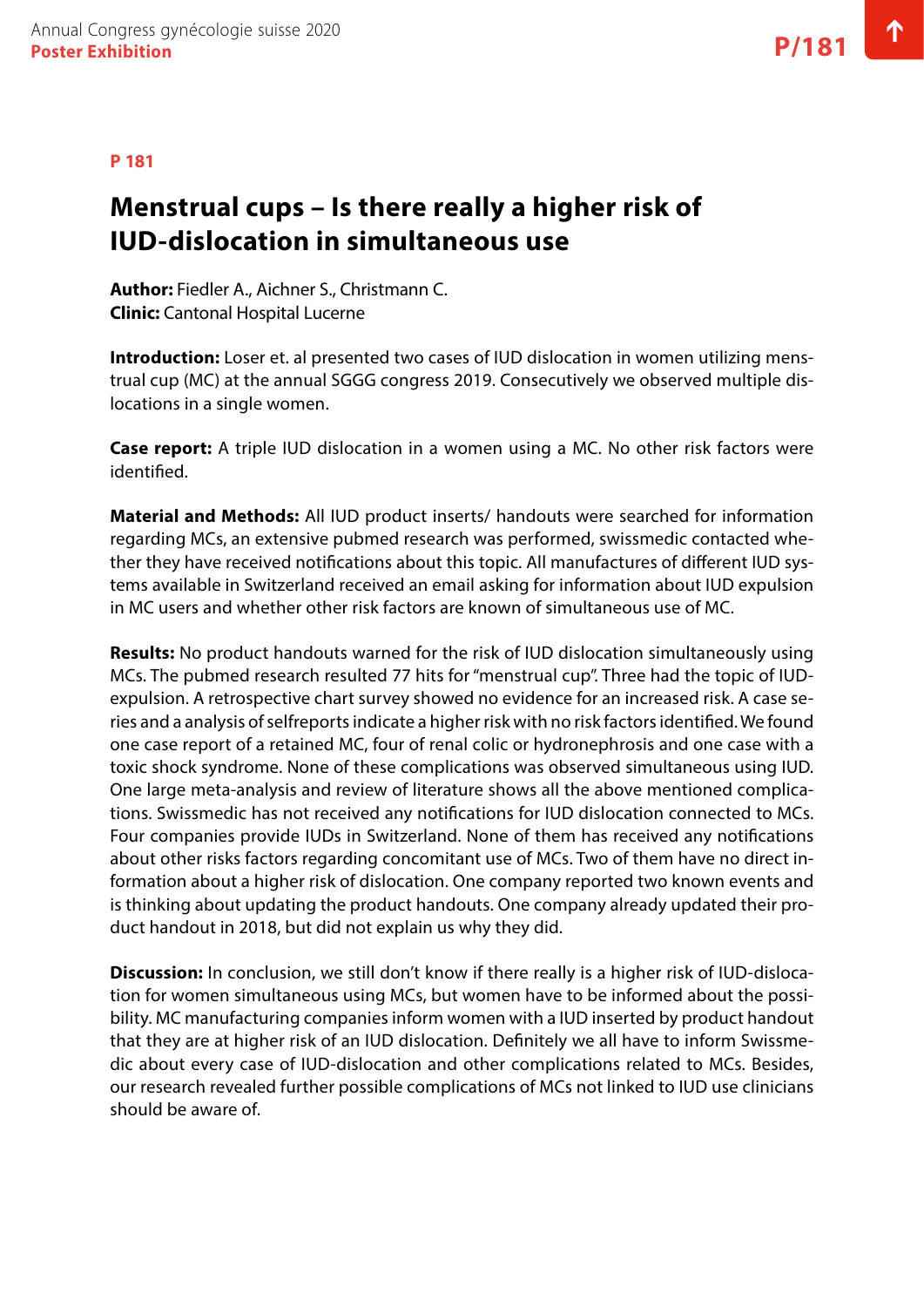# **Growing Teratoma Syndrome / Gliosis peritonea - A Case Report**

**Author:** Einig S., Kasparek J., Montavon C., Knipprath-Mészáros A.M., Heinzelmann-Schwarz V., Kurzeder C. **Clinic:** Gynecology and Gyneco-Oncology, University Hospital Basel

In 2016 a 15-year-old girl presented to the emergency department complaining of lower abdominal pain for two weeks. An abdominal ultrasound showed a tumor of 160 x 110 x 96 mm in the lower abdomen with solid components. A laparoscopic extirpation of the tumor was performed. Histologic results showed an immature high grade teratoma of the right ovary FIGO IC1, R1, G2 with 15 % immature neuroectodermal components as well as mature teratoma components. A laparoscopic right adnexectomy was performed thereafter. The first relapse occurred after six months, and another laparoscopy was performed aiming to resect metastases of the left ovary and in the minor pelvis. Surgery was followed by adjuvant chemotherapy with Vincristine weekly. After 16 months, the second relapse occurred with metastases in the diaphragm, uterus, and excessive infestation of the peritoneum. Biopsies of these metastases once again showed parts of a yolk sac tumor G0. Because of these findings, we diagnosed a Growing Teratoma Syndrome (GTS) in this patient. In July 2019, we performed a multidisciplinary fertility-preserving Debulking surgery with total deperitonealisation sparing only the left adnexa. The postoperative course was without significant complications.

In summary: Benign teratomatous elements usually enlarge and therefore mimic progressive or relapsed disease in Growing teratoma Syndrome. The disease occurs during or after chemotherapy for malignant nongerminomatous germ cell tumors, as with our patient. GTS is an important differential diagnosis in such cases. The disease is known to be chemotherapy- and radiotherapy-resistant. Therefore therapy consists of complete surgical resection. Especially in young patients, fertility-preserving approaches should be considered.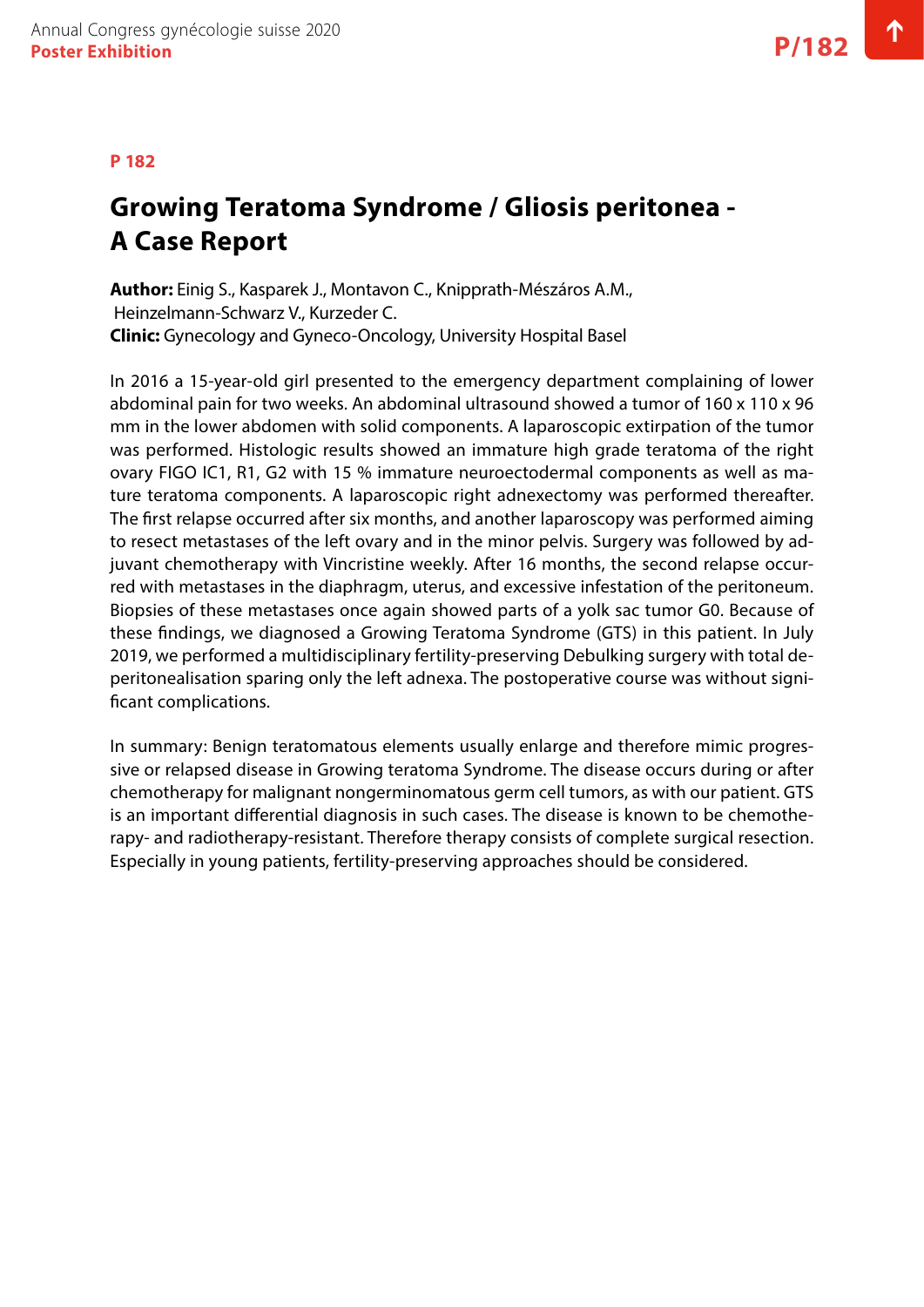### **Non-molar choriocarcinoma**

**Author:** 1) Tatrai K., 2) Leblanc J., 1) Rosseel G., 1) Petignat P., 2) Bodmer A., 1) Undurraga M. **Clinic:** 1) Gynaecology and Onco-Gynecology, 2) Oncology/ 1,2 University Hospitals Geneva

**Introduction:** Non-molar choriocarcinomas are a rare entity among gestational trophoblastic neoplasias (GTN), with an estimated incidence of 1:50'000. GTN with brain metastasis are fewer, with an overall risk estimated at 2-3 cases per million pregnancies.

**Case report:** A 32 year old G1P1, with a history of hypertension, who underwent intra-uterine insemination, followed by a term pregnancy, needing an emergency C-section in 2018, due to foetal heart rate anomalies. Three months post-partum her menses came back, with a regular cycle of 28 days, without contraception. Due to an amenorrhea of two months her gynaecologist performed a pregnancy test, revealing a pregnancy of unknown localisation, with beta hCG at 250 U/l. A week later the patient consulted the emergency department due to uncommon and intense headaches. Cerebral CT revealed a subarachnoid hematoma, requiring emergency neurosurgery. Pathologic diagnostic concluded choriocarcinoma. PET-CT was performed showing a pulmonary nodule and hepatic lesion. FIGO 2000 scoring was > 7, qualifying as a high risk tumour, requiring multi-chemotherapy. Low-dose chemotherapy by etoposide and cisplatin was introduced for a total of three cycles, with beta hCG remission <3 U/l. Meanwhile a genetic exam has been performed confirming a gestational choriocarcinoma. Chemotherapy was continued by an EMA-CO schema for 4 cycles, with high dose methotrexate due to cerebral involvement. After eight weeks of chemotherapy beta hCG remained negative. A control MRI and PET-CT show complete regression of metastatic nodules. Furthermore a QF-PCR of 20 microsatellites on the chromosomes 13, 18, 21 and X has been performed, which shows completely identic alleles between the patient's firstborn child and the tumoral biopsy. This same genotype allows the diagnostic of a nonmolar choriocarcinoma, which thus originates from the first pregnancy dating from 2018. Thereby the FIGO score amounts to a total of 12, making this an extremely high risk case, with a positive end outcome.

**Conclusion:** GTN mostly occur after complete molar pregnancies, but even a normal pregnancy may lead to a GTN. Genetic analysis is important when it comes to GTN to determine which pregnancy was at the origin of the disease, and to allow correct FIGO scoring. Even metastatic choriocarcinomas are responding very well to chemotherapy, with an estimated survival rate of 85% for GTN with brain metastasis.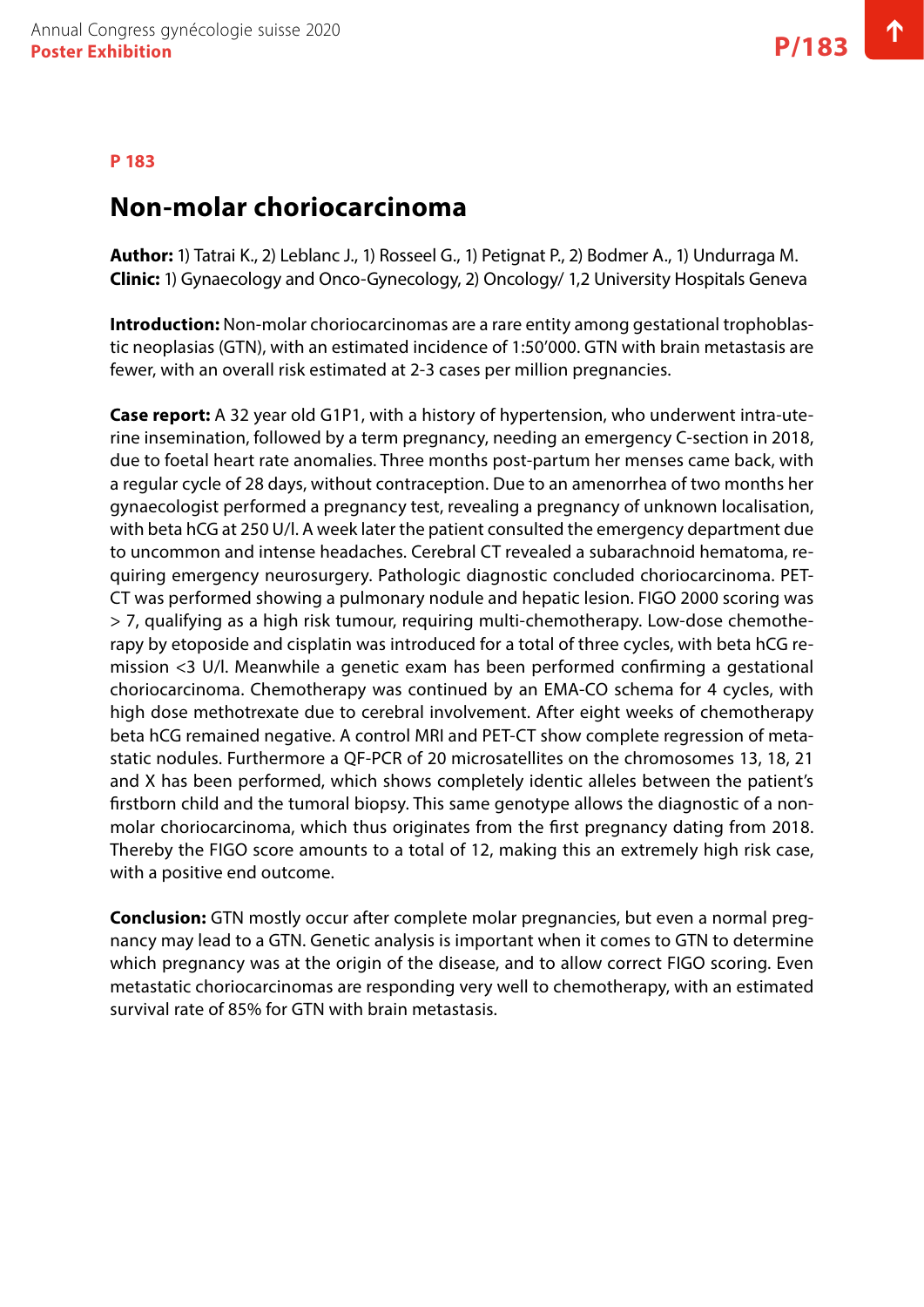# **A web-based survey in assessing primary and preventive care for women of childbearing age among gynecologists in Switzerland (PreConceptCare Study)**

**Author:** Triunfo S., Viviano M., Papadia A.

**Clinic:** Obstetrics and Gynecology, University of Italian Switzerland, EOC-Civico Hospital, Lugano

**Introduction:** Preconception care (PCC) is defined as health education, risk assessment and intervention before pregnancy for women of childbearing age and their families. The main benefit from PCC is the reduced risk of developing complications for the maternal-fetal dyad. Since the preconception period is defined as a window of opportunity for public health, efforts to endorse its promotion appear mandatory.To investigate the current practice of PCC among gynecologists in Switzerland and to recognize any potential weaknesses requiring ad hoc enhancements.

**Methods:** A web-based anonymous survey available in Italian, French, German and English will be sent by the Société Suisse de Gynécologie et d'Obstétrique (SSGO) secretary to all certified members. This includes sociodemographic information, details regarding training, attitude in performing PCC (i.e., duration of visit, PCC-to-pregnancy interval, etc.) and obstetric outcomes, if available. The closed-ended questionnaire can be filled out in 5 minutes. The survey will be sent out by March 1st, 2020 and the expected end date of the survey is fixed for March 31st, 2020. Statistical analysis, including Student's t-test for independent samples and Mann-Whitney-U, Pearson-χ2, or exact Fisher's tests will be used to compare quantitative and qualitative data, respectively. Normal distributions will be assured by the Shapiro-Wilk test. All tests will be two-sided, and p-values lower than 0.05 will be considered statistically significant. IBM SPSS 23.0 (Armonk, NY, USA) and R version 2.15.1 (The R Foundation for Statistical Computing) with package version 1.7.2 software will be used for statistical analyses.

**Results:** Based on previous similar investigations involving health professionals, a response rate of at least 50% is expected. Findings on attitude to perform PCC and details about it will be presented at the SGGG congress in July 2020. Our results will be useful not only to inform about the state of art of PCC in Switzerland, but also to endorse its practice by using an adequate educational and structural support.

**Conclusion:** The potential health benefits of PCC are considerable and efforts to increase it should be encouraged.